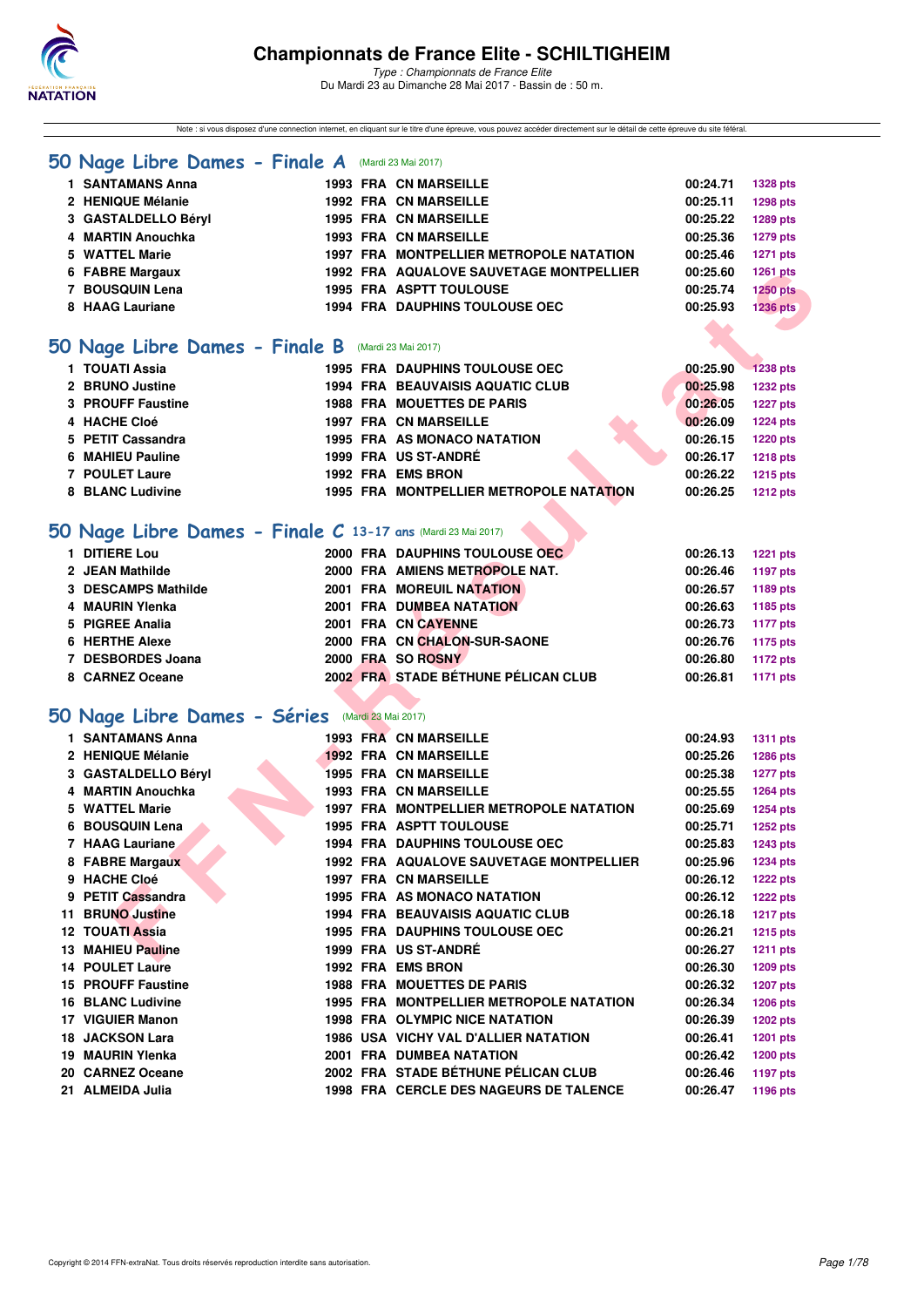

**50 Nage Libre Dames - Séries (suite)**

| 22 LETANG Maria-Eléna       |  | <b>1993 FRA CLUB DES NAGEURS DE PARIS</b> | 00:26.51 | 1193 pts        |
|-----------------------------|--|-------------------------------------------|----------|-----------------|
| 22 DITIERE Lou              |  | 2000 FRA DAUPHINS TOULOUSE OEC            | 00:26.51 | 1193 pts        |
| 24 ABERT Marion             |  | <b>1993 FRA DAUPHINS TOULOUSE OEC</b>     | 00:26.56 | 1190 pts        |
| 25 JEAN Mathilde            |  | 2000 FRA AMIENS METROPOLE NAT.            | 00:26.64 | 1184 pts        |
| 26 PIGREE Analia            |  | 2001 FRA CN CAYENNE                       | 00:26.71 | <b>1179 pts</b> |
| 27 MELIH Amel               |  | <b>1993 ALG LYON NATATION METROPOLE</b>   | 00:26.77 | <b>1174 pts</b> |
| 28 DESBORDES Joana          |  | 2000 FRA SO ROSNY                         | 00:26.80 | <b>1172 pts</b> |
| 29 DESCAMPS Mathilde        |  | <b>2001 FRA MOREUIL NATATION</b>          | 00:26.81 | <b>1171 pts</b> |
| 29 BEN KHELIL Farah         |  | 1998 TUN SO MILLAU N                      | 00:26.81 | <b>1171 pts</b> |
| 31 BOUTIN Julie             |  | <b>1998 FRA EN TOURS</b>                  | 00:26.85 | <b>1169 pts</b> |
| 32 HERTHE Alexe             |  | 2000 FRA CN CHALON-SUR-SAONE              | 00:26.86 | 1168 pts        |
| 33 LUTIGNIER Sarah          |  | <b>1998 FRA AQUATIC CLUB BOURGES</b>      | 00:26.87 | <b>1167 pts</b> |
| <b>34 DEL'HOMME Laurine</b> |  | 1997 FRA CNO ST-GERMAIN-EN-LAYE           | 00:26.91 | <b>1164 pts</b> |
| 35 NOWACZYK Lison           |  | 2003 FRA STADE BÉTHUNE PÉLICAN CLUB       | 00:26.92 | 1164 pts        |
| 36 BRISFER Clara            |  | 1997 FRA NAUTIC CLUB ALP'38               | 00:26.93 | 1163 pts        |
| 37 TEREBO Emma              |  | <b>1998 FRA CN CALÉDONIENS</b>            | 00:27.00 | 1158 pts        |
| 38 LE GUEN Ilona            |  | 2001 FRA CN BREST                         | 00:27.03 | 1156 pts        |
| 39 BOHN Johanne             |  | <b>2002 FRA NANTES NATATION</b>           | 00:27.07 | 1153 pts        |
| 40 COUSSON Clothilde        |  | 1998 FRA STADE FRANÇAIS O COURBEVOIE      | 00:27.09 | 1151 pts        |
| 41 MOREL Alizée             |  | 1995 FRA DAUPHINS TOULOUSE OEC            | 00:27.13 | <b>1148 pts</b> |
| 42 COSTE Julie              |  | <b>1998 FRA DAUPHINS TOULOUSE OEC</b>     | 00:27.15 | <b>1147 pts</b> |
| 42 TOUILI Lila              |  | 2000 FRA CANET 66 NATATION                | 00:27.15 | <b>1147 pts</b> |
| <b>44 SGARAMELLA Clara</b>  |  | 2001 FRA DAUPHINS D'ANNECY                | 00:27.16 |                 |
| 45 LECANU Maëlle            |  | 1999 FRA STADE FRANÇAIS O COURBEVOIE      | 00:27.17 | 1146 pts        |
| <b>46 VISTE Pauline</b>     |  | 2000 FRA AS MONACO NATATION               |          | 1146 pts        |
|                             |  |                                           | 00:27.18 | <b>1145 pts</b> |
| <b>47 GUILLARME Maud</b>    |  | 2000 FRA ASPTT MONTPELLIER                | 00:27.19 | 1144 pts        |
| <b>48 CARA Axelle</b>       |  | 1997 FRA CN ANTIBES                       | 00:27.21 | <b>1143 pts</b> |
| 49 FROUIN Meghan            |  | 2001 FRA CHOLET NATATION                  | 00:27.25 | 1140 pts        |
| 50 JACOLIN Aurore           |  | <b>1997 FRA DAUPHINS TOULOUSE OEC</b>     | 00:27.26 | 1139 pts        |
| 50 POU Tiffany              |  | <b>1996 FRA AS MONACO NATATION</b>        | 00:27.26 | 1139 pts        |
| 52 CASTAING Anais           |  | <b>1999 FRA DAUPHINS TOULOUSE OEC</b>     | 00:27.31 | 1136 pts        |
| 53 REMY Adeline             |  | 2000 FRA STADE BÉTHUNE PÉLICAN CLUB       | 00:27.39 | 1130 pts        |
| 53 CARO Emma                |  | 2000 FRA CANET 66 NATATION                | 00:27.39 | 1130 pts        |
| 55 HITA Orlane              |  | 1999 FRA CN BREST                         | 00:27.40 | 1129 pts        |
| 56 MARCEL Roxanne           |  | <b>1999 FRA CN ANTIBES</b>                | 00:27.47 | <b>1124 pts</b> |
| 57 PICAULT Solweig          |  | 2000 FRA CANET 66 NATATION                | 00:27.49 | 1123 pts        |
| 58 CHAPELET Jeanne          |  | 2000 FRA OLYMPIC NICE NATATION            | 00:27.50 | <b>1122 pts</b> |
| 59 PONSARDIN Alice          |  | 2000 FRA AMIENS METROPOLE NAT.            | 00:27.60 | <b>1115 pts</b> |
| 60 DE GASPERI Chloé         |  | <b>1998 FRA ASPTT TOULOUSE</b>            | 00:27.61 | <b>1114 pts</b> |
| 61 CABON Lean               |  | 2002 FRA CN BREST                         | 00:27.64 | <b>1112 pts</b> |
| 62 ROYER VIEL Léa           |  | 2001 FRA MONTPELLIER PAILLADE NATATION    | 00:27.67 | <b>1110 pts</b> |
| 63 TOVEN May                |  | <b>2002 FRA DUMBEA NATATION</b>           | 00:27.73 | 1106 pts        |
| <b>64 DEACAL Mallaury</b>   |  | 2001 FRA CN VAL DE FENSCH SERÉMANGE       | 00:27.75 | <b>1104 pts</b> |
| 65 LEFEBVRE Louise          |  | 2003 FRA MULHOUSE ON                      | 00:27.77 | 1103 pts        |
| 65 BAESEL Maëlle            |  | <b>1999 FRA DAUPHINS TOULOUSE OEC</b>     | 00:27.77 | 1103 pts        |
| 67 BOISRENOULT Emilie       |  | 2002 FRA U.S CRETEIL NATATION             | 00:27.79 | 1102 pts        |
| 68 SEZGINER Sedef           |  | 1996 TUR CLUB DES NAGEURS DE PARIS        | 00:27.86 | <b>1097 pts</b> |
| 69 SCRIVIN Julia            |  | <b>1992 GBR ASPTT TOULOUSE</b>            | 00:27.91 | 1093 pts        |
| 70 LAGANIER Amandine        |  | 1999 FRA ASPTT MONTPELLIER                | 00:27.94 | 1091 pts        |
| 71 ROGEON Axelle            |  | 1999 FRA CLUB DAUPHINS COGNAC             | 00:27.96 | <b>1090 pts</b> |
| 72 PODEVIN Anaïs            |  | <b>1997 FRA DAUPHINS TOULOUSE OEC</b>     | 00:27.98 | 1088 pts        |
| 73 GAMER Rose-alexia        |  | 1999 FRA CN MELUN VAL DE SEINE            | 00:27.99 | 1088 pts        |
| 74 DA CONCEICAO Emma        |  | 2000 FRA DAUPHINS D'ANNECY                | 00:28.03 | 1085 pts        |
| 75 HEIDEYER Mika            |  | 2000 FRA SCHOELCHER NATATION 2000         | 00:28.04 | <b>1084 pts</b> |
|                             |  |                                           |          |                 |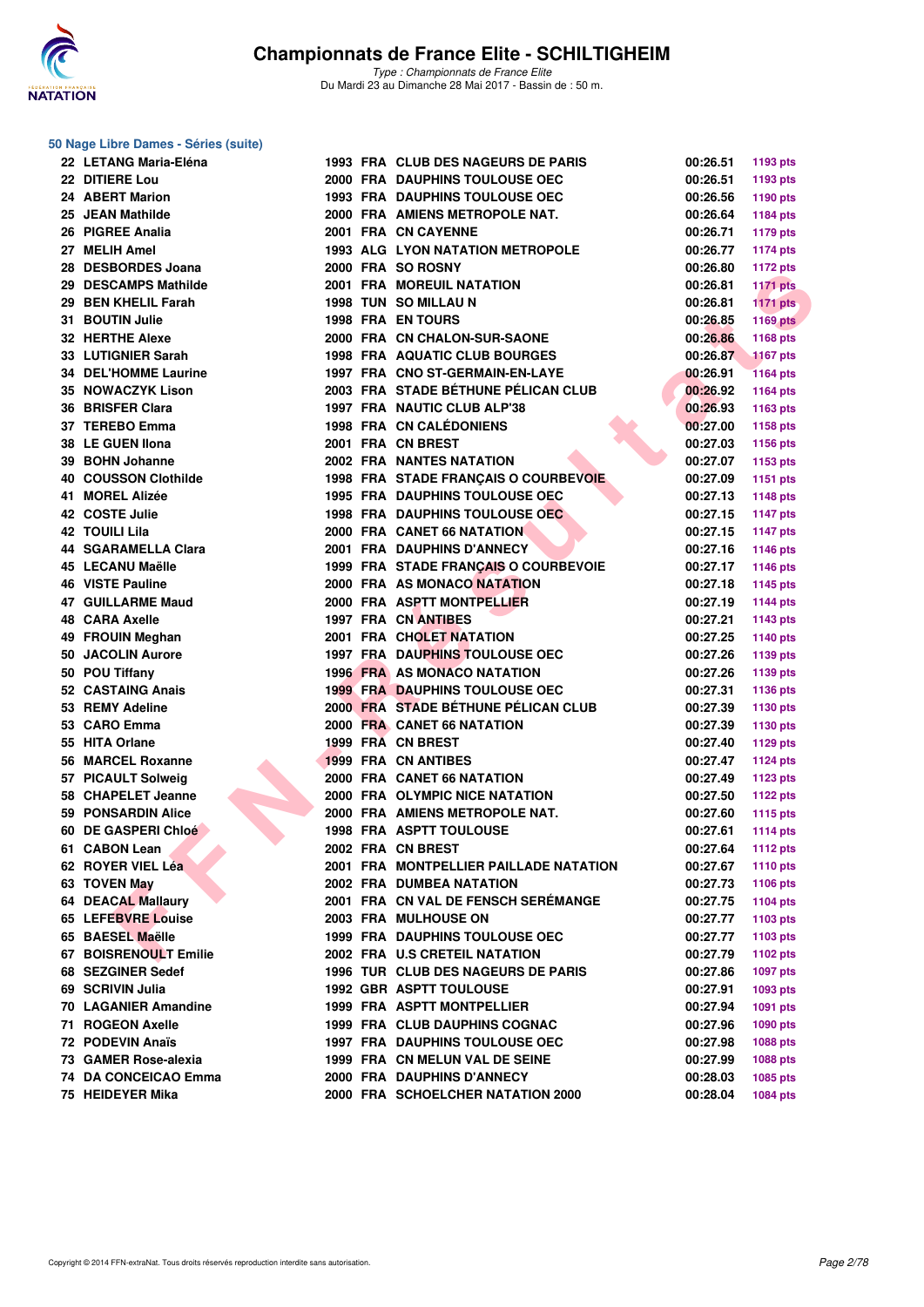

*Type : Championnats de France Elite* Du Mardi 23 au Dimanche 28 Mai 2017 - Bassin de : 50 m.

# **50 Nage Libre Dames - Séries (suite)**

|       | <b>76 SINAPIN Elodie</b>  |      |          | <b>2000 FRA LYON NATATION METROPOLE</b>            | 00:28.06       | 1083 pts        |
|-------|---------------------------|------|----------|----------------------------------------------------|----------------|-----------------|
|       | 77 COLLET Enora           |      |          | 1998 FRA C PAUL-BERT RENNES                        | 00:28.19       | 1074 pts        |
|       | <b>78 BOURSE Claire</b>   |      |          | 1998 FRA CN BREST                                  | 00:28.24       | <b>1070 pts</b> |
|       | 79 DRHOUIN Emma           |      |          | <b>1999 FRA ASPTT TOULOUSE</b>                     | 00:28.47       | 1054 pts        |
|       | 80 FILIPPI Morgane        |      |          | <b>1997 FRA ASPTT MONTPELLIER</b>                  | 00:28.75       | 1035 pts        |
|       | 81 SIGURGEIRS DOTTIR Elin | 1999 | ISL.     | <b>TROYES ON</b>                                   | 00:29.17       | 1007 pts        |
|       | <b>82 LORANDI Elodie</b>  |      |          | <b>1989 FRA HANDISPORT ANTIBES MEDITERRANEE</b>    | 00:29.29       | 999 pts         |
|       | 83 WISHAUPT Camille       |      |          | 1998 FRA MONTPELLIER METROPOLE NATATION            | 00:29.75       | <b>968 pts</b>  |
|       | 84 ROULET Anaelle         |      |          | 1996 FRA HANDI-LA ROCHE SUR YON NATATION           | 00:29.98       | 953 pts         |
|       | 85 PIERRE Emeline         |      |          | 1999 FRA HANDI-ANGLET OLYMPIC                      | 00:30.23       | 937 pts         |
|       | 86 SUPIOT Claire          |      | 1968 FRA | <b>HANDISPORT ANGERS</b>                           | 00:31.54       | 854 pts         |
|       | 87 PAWLIKOWSKI Athina     | 2000 |          | FRA HANDI-ASSOCIATION DES SOURDS DE TOLOSA00:32.31 |                | 807 pts         |
|       | <b>88 ETIENNE Lucie</b>   |      |          | 2001 FRA HANDISPORT GRAND NANCY                    | 00:32.47       | 798 pts         |
|       | 89 XU Caroline            |      |          | <b>1992 FRA HANDISPORT VALENCE</b>                 | 00:32.99       | <b>767 pts</b>  |
|       | 90 MAZET-VIGNAUD Luan     |      |          | 2003 FRA HANDI-MONTPELLIER PAILLADE NATATION       | 00:34.30       | <b>692 pts</b>  |
|       | 91 LANGLOIS Delphine      |      |          | 1996 FRA HANDI-JNC COMPIEGNE 60                    | 00:34.57       | 677 pts         |
| $---$ | <b>WOIRIN Solenn</b>      |      |          | 2001 FRA CN BREST                                  | <b>DNS</b> exc |                 |
|       |                           |      |          |                                                    |                |                 |

## [100 Nage Libre Dames - Finale A](http://www.ffnatation.fr/webffn/resultats.php?idact=nat&go=epr&idcpt=45075&idepr=2) (Samedi 27 Mai 2017)

| 1 BONNET Charlotte  |                 | <b>1995 FRA OLYMPIC NICE NATATION</b>          |                        | 00:53.65                      | <b>1340 pts</b>                  |  |
|---------------------|-----------------|------------------------------------------------|------------------------|-------------------------------|----------------------------------|--|
| 2 GASTALDELLO Béryl |                 | <b>1995 FRA CN MARSEILLE</b>                   | 50 m: 26.09            | $(26.09)$ 100 m :<br>00:54.55 | 53.65 (27.56)<br><b>1306 pts</b> |  |
| 3 WATTEL Marie      |                 | <b>1997 FRA MONTPELLIER METROPOLE NATATION</b> | 50 m: 26.58            | $(26.58)$ 100 m :<br>00:55.13 | 54.55 (27.97)<br><b>1284 pts</b> |  |
| 4 FABRE Margaux     |                 | 1992 FRA AQUALOVE SAUVETAGE MONTPELLIER        | $50 m$ : 26.66         | $(26.66)$ 100 m :<br>00:55.24 | 55.13 (28.47)<br><b>1280 pts</b> |  |
| 5 SANTAMANS Anna    |                 | 1993 FRA CN MARSEILLE                          | $50 m$ : 26.57         | $(26.57)$ 100 m :<br>00:55.38 | 55.24 (28.67)<br><b>1275 pts</b> |  |
| 6 MARTIN Anouchka   |                 | 1993 FRA CN MARSEILLE                          | 50 m: 26.19            | $(26.19)$ 100 m :<br>00:55.72 | 55.38 (29.19)<br>$1262$ pts      |  |
| 7 TOUATI Assia      |                 | <b>1995 FRA DAUPHINS TOULOUSE OEC</b>          | $50 \text{ m}$ : 26.48 | $(26.48)$ 100 m :<br>00:55.83 | 55.72 (29.24)<br><b>1258 pts</b> |  |
| 8 HACHE Cloé        | <b>1997 FRA</b> | <b>CN MARSEILLE</b>                            | $50 m$ : 27.45         | $(27.45)$ 100 m :<br>00:56.43 | 55.83 (28.38)<br><b>1236 pts</b> |  |
|                     |                 |                                                | 50 m: 27.15            | $(27.15)$ 100 m :             | 56.43 (29.28)                    |  |

## **[100 Nage Libre Dames - Finale B](http://www.ffnatation.fr/webffn/resultats.php?idact=nat&go=epr&idcpt=45075&idepr=2)** (Samedi 27 Mai 2017)

| 04 LUNANUI EIUUIG                                   |  | 1909 FRA HANDISFORI ANTIBES MEDITERRANEE                |                | UU.ZJ.ZJ                                                      | ວວວ µເວ         |         |
|-----------------------------------------------------|--|---------------------------------------------------------|----------------|---------------------------------------------------------------|-----------------|---------|
| 83 WISHAUPT Camille                                 |  | <b>1998 FRA MONTPELLIER METROPOLE NATATION</b>          |                | 00:29.75                                                      | <b>968 pts</b>  |         |
| 84 ROULET Anaelle                                   |  | 1996 FRA HANDI-LA ROCHE SUR YON NATATION                |                | 00:29.98                                                      | 953 pts         |         |
| 85 PIERRE Emeline                                   |  | 1999 FRA HANDI-ANGLET OLYMPIC                           |                | 00:30.23                                                      | <b>937 pts</b>  |         |
| <b>86 SUPIOT Claire</b>                             |  | <b>1968 FRA HANDISPORT ANGERS</b>                       |                | 00:31.54                                                      | 854 pts         |         |
| 87 PAWLIKOWSKI Athina                               |  | 2000 FRA HANDI-ASSOCIATION DES SOURDS DE TOLOSA00:32.31 |                |                                                               |                 | 807 pts |
| <b>88 ETIENNE Lucie</b>                             |  | 2001 FRA HANDISPORT GRAND NANCY                         |                | 00:32.47                                                      |                 | 798 pts |
| 89 XU Caroline                                      |  | <b>1992 FRA HANDISPORT VALENCE</b>                      |                | 00:32.99                                                      |                 | 767 pts |
| 90 MAZET-VIGNAUD Luan                               |  | 2003 FRA HANDI-MONTPELLIER PAILLADE NATATION            |                | 00:34.30                                                      | 692 pts         |         |
| 91 LANGLOIS Delphine                                |  | 1996 FRA HANDI-JNC COMPIEGNE 60                         |                | 00:34.57                                                      | 677 pts         |         |
| --- WOIRIN Solenn                                   |  | 2001 FRA CN BREST                                       |                | <b>DNS exc</b>                                                |                 |         |
|                                                     |  |                                                         |                |                                                               |                 |         |
| 00 Nage Libre Dames - Finale A (Samedi 27 Mai 2017) |  |                                                         |                |                                                               |                 |         |
| 1 BONNET Charlotte                                  |  | 1995 FRA OLYMPIC NICE NATATION                          |                | 00:53.65                                                      | <b>1340 pts</b> |         |
|                                                     |  |                                                         | $50 m$ : 26.09 | $(26.09)$ 100 m : 53.65 $(27.56)$                             |                 |         |
| 2 GASTALDELLO Béryl                                 |  | <b>1995 FRA CN MARSEILLE</b>                            |                | 00:54.55                                                      | <b>1306 pts</b> |         |
| 3 WATTEL Marie                                      |  | 1997 FRA MONTPELLIER METROPOLE NATATION                 | 50 m: 26.58    | $(26.58)$ 100 m : 54.55 $(27.97)$                             |                 |         |
|                                                     |  |                                                         | 50 m : 26.66   | 00:55.13<br>$(26.66)$ 100 m : 55.13 $(28.47)$                 | <b>1284 pts</b> |         |
| 4 FABRE Margaux                                     |  | 1992 FRA AQUALOVE SAUVETAGE MONTPELLIER                 |                | 00:55.24                                                      | <b>1280 pts</b> |         |
|                                                     |  |                                                         | 50 m: 26.57    | $(26.57)$ 100 m : 55.24 $(28.67)$                             |                 |         |
| 5 SANTAMANS Anna                                    |  | 1993 FRA CN MARSEILLE                                   |                | 00:55.38                                                      | 1275 pts        |         |
| 6 MARTIN Anouchka                                   |  | 1993 FRA CN MARSEILLE                                   |                | 50 m: 26.19 (26.19) 100 m: 55.38 (29.19)<br>00:55.72 1262 pts |                 |         |
|                                                     |  |                                                         |                | 50 m: 26.48 (26.48) 100 m: 55.72 (29.24)                      |                 |         |
| 7 TOUATI Assia                                      |  | <b>1995 FRA DAUPHINS TOULOUSE OEC</b>                   |                | 00:55.83                                                      | <b>1258 pts</b> |         |
|                                                     |  |                                                         |                | 50 m: 27.45 (27.45) 100 m: 55.83 (28.38)                      |                 |         |
| 8 HACHE Cloé                                        |  | <b>1997 FRA CN MARSEILLE</b>                            |                | 00:56.43<br>50 m: 27.15 (27.15) 100 m: 56.43 (29.28)          | <b>1236 pts</b> |         |
|                                                     |  |                                                         |                |                                                               |                 |         |
| 00 Nage Libre Dames - Finale B (Samedi 27 Mai 2017) |  |                                                         |                |                                                               |                 |         |
| 1 PETIT Cassandra                                   |  | <b>1995 FRA AS MONACO NATATION</b>                      |                | 00:56.09                                                      | 1249 pts        |         |
|                                                     |  |                                                         |                | 50 m: 27.33 (27.33) 100 m: 56.09 (28.76)                      |                 |         |
| 2 VIGUIER Manon                                     |  | <b>1998 FRA OLYMPIC NICE NATATION</b>                   |                | 00:56.52                                                      | <b>1233 pts</b> |         |
| 3 PROUFF Faustine                                   |  | <b>1988 FRA MOUETTES DE PARIS</b>                       |                | 50 m: 27.40 (27.40) 100 m: 56.52 (29.12)<br>00:56.76          | <b>1224 pts</b> |         |
|                                                     |  |                                                         |                | 50 m: 27.23 (27.23) 100 m: 56.76 (29.53)                      |                 |         |
| 4 DESBORDES Joana                                   |  | 2000 FRA SO ROSNY                                       |                | 00:56.93                                                      | <b>1218 pts</b> |         |
| 5 BOUSQUIN Lena                                     |  | <b>1995 FRA ASPTT TOULOUSE</b>                          | 50 m: 27.51    | $(27.51)$ 100 m : 56.93 $(29.42)$                             |                 |         |
|                                                     |  |                                                         | 50 m: 27.61    | 00:57.01<br>$(27.61)$ 100 m : 57.01 $(29.40)$                 | $1215$ pts      |         |
| 6 JEAN Mathilde                                     |  | 2000 FRA AMIENS METROPOLE NAT.                          |                | 00:57.05                                                      | $1214$ pts      |         |
|                                                     |  |                                                         | 50 m : 28.07   | $(28.07)$ 100 m : 57.05 $(28.98)$                             |                 |         |
| 7 MAURIN Ylenka                                     |  | <b>2001 FRA DUMBEA NATATION</b>                         |                | 00:57.16                                                      | <b>1210 pts</b> |         |
| 8 LETANG Maria-Eléna                                |  | 1993 FRA CLUB DES NAGEURS DE PARIS                      |                | 50 m: 27.75 (27.75) 100 m: 57.16 (29.41)<br>00:57.24          | <b>1207 pts</b> |         |
|                                                     |  |                                                         |                | 50 m: 27.57 (27.57) 100 m: 57.24 (29.67)                      |                 |         |
|                                                     |  |                                                         |                |                                                               |                 |         |

## **[100 Nage Libre Dames - Finale C](http://www.ffnatation.fr/webffn/resultats.php?idact=nat&go=epr&idcpt=45075&idepr=2) 13-17 ans** (Samedi 27 Mai 2017)

| 1 DUHAMEL Cyrielle | 2000 FRA STADE BÉTHUNE PÉLICAN CLUB |                        | 00:57.57                                                                                     | 1195 pts |
|--------------------|-------------------------------------|------------------------|----------------------------------------------------------------------------------------------|----------|
| 2 DITIERE Lou      | 2000 FRA DAUPHINS TOULOUSE OEC      | $50 m$ : 28.20         | (28.20) 100 m : 57.57 (29.37)<br>$00:57.62$ 1193 pts                                         |          |
| 3 GUILLARME Maud   | 2000 FRA ASPTT MONTPELLIER          |                        | 50 m: 27.52 (27.52) 100 m: 57.62 (30.10)<br>00:57.78 1187 pts                                |          |
| 4 CARNEZ Oceane    | 2002 FRA STADE BÉTHUNE PÉLICAN CLUB | 50 m: 27.97            | (27.97) 100 m : 57.78 (29.81)<br>00:57.93 1182 pts                                           |          |
| 5 GREMILLON Louise | 2000 FRA ASCPA PESSAC NATATION      | $50 \text{ m}$ : 28.46 | (28.46) 100 m : 57.93 (29.47<br>00:58.28 1169 pts<br>50 m: 28.58 (28.58) 100 m: 58.28 (29.70 |          |

|              | 00:57.57                                 | 1195 pts        |
|--------------|------------------------------------------|-----------------|
|              | 50 m : 28.20 (28.20) 100 m :             | 57.57 (29.37)   |
|              | 00:57.62                                 | 1193 pts        |
| 50 m : 27.52 | $(27.52)$ 100 m :                        | 57.62 (30.10)   |
|              | 00:57.78                                 | 1187 pts        |
| 50 m : 27.97 | $(27.97)$ 100 m :                        | 57.78 (29.81)   |
|              | 00:57.93                                 | 1182 pts        |
|              | 50 m: 28.46 (28.46) 100 m: 57.93 (29.47) |                 |
|              | <b>00.50.00</b>                          | <b>1100 nto</b> |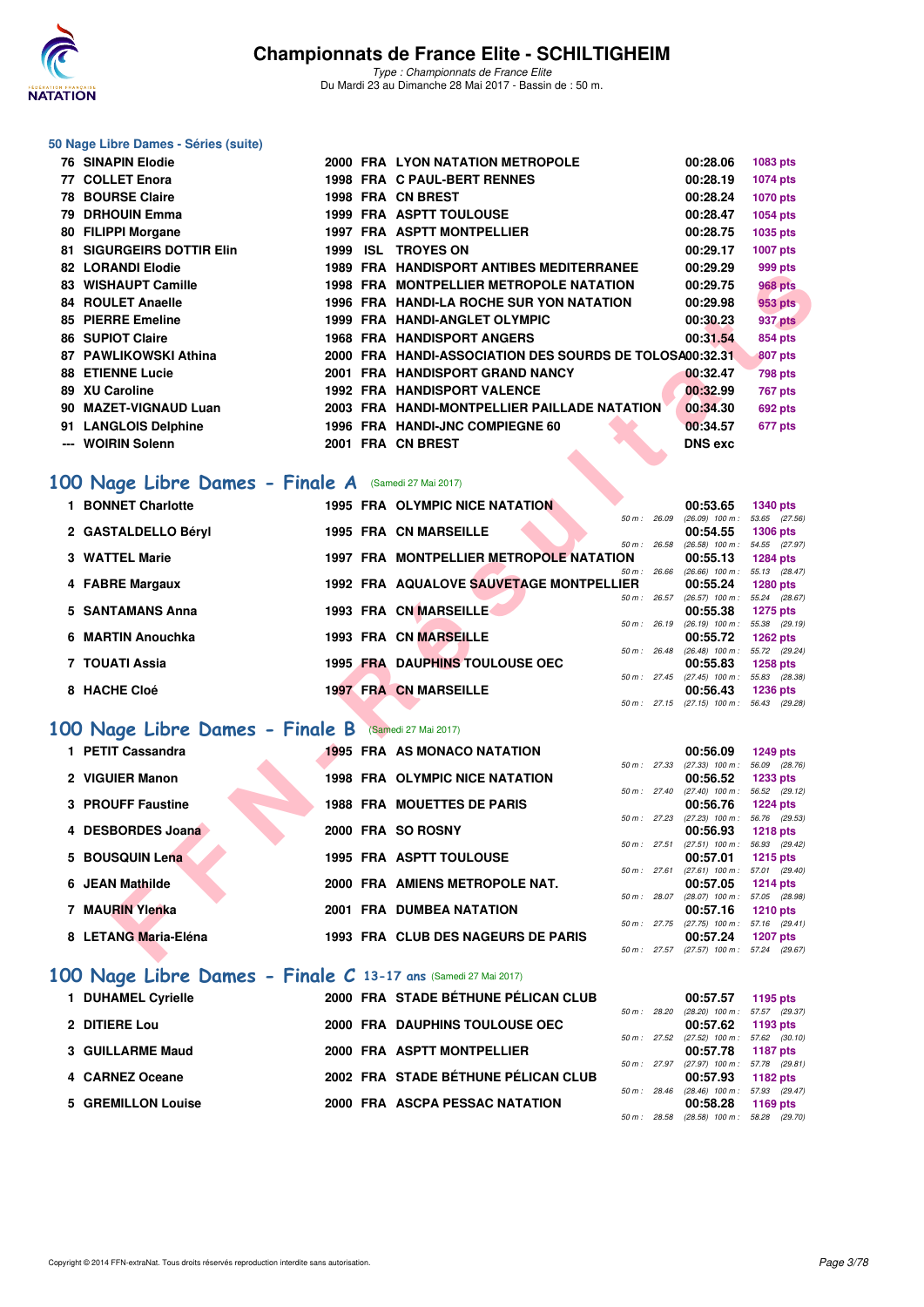

| 100 Nage Libre Dames - Finale C (suite)            |                                                |                  |                   |                 |
|----------------------------------------------------|------------------------------------------------|------------------|-------------------|-----------------|
| 6 SGARAMELLA Clara                                 | <b>2001 FRA DAUPHINS D'ANNECY</b>              |                  | 00:58.42          | 1164 pts        |
|                                                    |                                                | 50 m: 28.50      | $(28.50)$ 100 m : | 58.42 (29.92)   |
| 7 REMY Adeline                                     | 2000 FRA STADE BÉTHUNE PÉLICAN CLUB            |                  | 00:58.51          | 1161 $pts$      |
|                                                    |                                                | 50 m: 28.81      | $(28.81)$ 100 m : | 58.51 (29.70)   |
| 8 CABON Lean                                       | 2002 FRA CN BREST                              |                  | 00:58.72          | 1154 pts        |
|                                                    |                                                | $50 m$ : 28.54   | $(28.54)$ 100 m : | 58.72 (30.18)   |
| 100 Nage Libre Dames - Séries (Samedi 27 Mai 2017) |                                                |                  |                   |                 |
| <b>BONNET Charlotte</b>                            | <b>1995 FRA OLYMPIC NICE NATATION</b>          |                  | 00:54.71          | <b>1300 pts</b> |
|                                                    |                                                | 50 m: 26.28      | $(26.28)$ 100 m : | 54.71 (28.43)   |
| 2 FABRE Margaux                                    | <b>1992 FRA AQUALOVE SAUVETAGE MONTPELLIER</b> |                  | 00:55.48          | 1271 pts        |
|                                                    |                                                | $50 m$ : 26.86   | $(26.86)$ 100 m : | 55.48 (28.62)   |
| <b>3 SANTAMANS Anna</b>                            | <b>1993 FRA CN MARSEILLE</b>                   |                  | 00:55.63          | <b>1266 pts</b> |
|                                                    |                                                | 50 m: 26.31      | $(26.31)$ 100 m:  | 55.63 (29.32)   |
| 4 GASTALDELLO Béryl                                | <b>1995 FRA CN MARSEILLE</b>                   |                  | 00:55.79          | <b>1260 pts</b> |
|                                                    |                                                | $50 m$ : 26.66   | $(26.66)$ 100 m : | 55.79 (29.13)   |
| 5 WATTEL Marie                                     | 1997 FRA MONTPELLIER METROPOLE NATATION        |                  | 00:56.02          | <b>1251 pts</b> |
|                                                    |                                                | $50 m$ : $26.97$ | $(26.97)$ 100 m : | 56.02 (29.05)   |
| 6 TOILATI Assia                                    | 1995 FRA DAUPHINS TOULOUSE OFC.                |                  | 00.5608           | 1249 nts        |

| 1 BONNET Charlotte                           |  | 1995 FRA OLYMPIC NICE NATATION                               |                | 00:54.71                                                                                  | <b>1300 pts</b>                  |
|----------------------------------------------|--|--------------------------------------------------------------|----------------|-------------------------------------------------------------------------------------------|----------------------------------|
| 2 FABRE Margaux                              |  | 1992 FRA AQUALOVE SAUVETAGE MONTPELLIER                      | 50 m : 26.28   | $(26.28)$ 100 m : 54.71 $(28.43)$<br>00:55.48                                             | 1271 $pts$                       |
| 3 SANTAMANS Anna                             |  | <b>1993 FRA CN MARSEILLE</b>                                 | $50 m$ : 26.86 | $(26.86)$ 100 m :<br>00:55.63                                                             | 55.48 (28.62)<br><b>1266 pts</b> |
| 4 GASTALDELLO Béryl                          |  | <b>1995 FRA CN MARSEILLE</b>                                 | 50 m: 26.31    | $(26.31)$ 100 m:<br>00:55.79                                                              | 55.63 (29.32)<br><b>1260 pts</b> |
| 5 WATTEL Marie                               |  | 1997 FRA MONTPELLIER METROPOLE NATATION                      | 50 m: 26.66    | $(26.66)$ 100 m :<br>00:56.02                                                             | 55.79 (29.13)<br><b>1251 pts</b> |
| 6 TOUATI Assia                               |  | <b>1995 FRA DAUPHINS TOULOUSE OEC</b>                        | 50 m: 26.97    | $(26.97)$ 100 m :<br>00:56.08                                                             | 56.02 (29.05)<br><b>1249 pts</b> |
| 7 MARTIN Anouchka                            |  | <b>1993 FRA CN MARSEILLE</b>                                 | 50 m: 26.87    | 50 m: 27.62 (27.62) 100 m: 56.08 (28.46)<br>00:56.15<br>$(26.87)$ 100 m : 56.15 $(29.28)$ | <b>1247 pts</b>                  |
| 8 HACHE Cloé                                 |  | <b>1997 FRA CN MARSEILLE</b>                                 | 50 m: 27.05    | 00:56.22<br>$(27.05)$ 100 m : 56.22 $(29.17)$                                             | <b>1244 pts</b>                  |
| 9 PETIT Cassandra                            |  | 1995 FRA AS MONACO NATATION                                  | 50 m: 27.07    | 00:56.27<br>$(27.07)$ 100 m : 56.27 $(29.20)$                                             | <b>1242 pts</b>                  |
| 10 BOUSQUIN Lena                             |  | <b>1995 FRA ASPTT TOULOUSE</b>                               | 50 m : 26.96   | 00:56.39<br>$(26.96)$ 100 m : 56.39 $(29.43)$                                             | <b>1238 pts</b>                  |
| 11 VIGUIER Manon                             |  | <b>1998 FRA OLYMPIC NICE NATATION</b>                        | 50 m : 27.29   | 00:56.45<br>$(27.29)$ 100 m : 56.45 $(29.16)$                                             | <b>1236 pts</b>                  |
| <b>12 PROUFF Faustine</b>                    |  | 1988 FRA MOUETTES DE PARIS                                   | 50 m : 26.91   | 00:56.89<br>$(26.91)$ 100 m : 56.89 $(29.98)$                                             | <b>1219 pts</b>                  |
| 12 CINI Mathilde                             |  | <b>1994 FRA VALENCE TRIATHLON</b>                            | 50 m: 27.31    | 00:56.89<br>$(27.31)$ 100 m : 56.89 $(29.58)$                                             | <b>1219 pts</b>                  |
| 14 DESBORDES Joana                           |  | 2000 FRA SO ROSNY                                            | 50 m: 27.58    | 00:57.07<br>$(27.58)$ 100 m : 57.07 $(29.49)$                                             | 1213 $pts$                       |
| 14 EGOROVA Anna                              |  | <b>1998 RUS MONTPELLIER METROPOLE NATATION</b>               | 50 m: 27.83    | 00:57.07<br>(27.83) 100 m: 57.07 (29.24)                                                  | <b>1213 pts</b>                  |
| 16 MAURIN Ylenka                             |  | <b>2001 FRA DUMBEA NATATION</b>                              | 50 m : 27.59   | 00:57.19<br>$(27.59)$ 100 m : 57.19 $(29.60)$                                             | <b>1209 pts</b>                  |
| 17 JEAN Mathilde                             |  | 2000 FRA AMIENS METROPOLE NAT.                               | 50 m : 27.98   | 00:57.30<br>(27.98) 100 m : 57.30 (29.32)                                                 | <b>1205 pts</b>                  |
| 18 LETANG Maria-Eléna                        |  | 1993 FRA CLUB DES NAGEURS DE PARIS                           | 50 m : 27.36   | 00:57.50<br>$(27.36)$ 100 m : 57.50 $(30.14)$                                             | 1197 pts                         |
| <b>19 DUHAMEL Cyrielle</b>                   |  | 2000 FRA STADE BÉTHUNE PÉLICAN CLUB                          |                | 00:57.60<br>50 m: 27.84 (27.84) 100 m: 57.60 (29.76)                                      | 1194 pts                         |
| 19 MAHIEU Pauline                            |  | 1999 FRA US ST-ANDRE                                         | 50 m : 27.63   | 00:57.60<br>$(27.63)$ 100 m :                                                             | 1194 pts<br>57.60 (29.97)        |
| 19 ABERT Marion                              |  | <b>1993 FRA DAUPHINS TOULOUSE OEC</b>                        | 50 m : 27.95   | 00:57.60<br>$(27.95)$ 100 m : 57.60 $(29.65)$                                             | 1194 pts                         |
| 22 BLANC Ludivine                            |  | 1995 FRA MONTPELLIER METROPOLE NATATION                      | 50 m: 28.09    | 00:57.66<br>$(28.09)$ 100 m : 57.66 $(29.57)$                                             | 1192 $pts$                       |
| 23 COUSSON Clothilde                         |  | 1998 FRA STADE FRANÇAIS O COURBEVOIE                         | 50 m : 27.74   | 00:57.71<br>(27.74) 100 m: 57.71 (29.97)                                                  | 1190 pts                         |
| 24 CARNEZ Oceane                             |  | 2002 FRA STADE BÉTHUNE PÉLICAN CLUB                          |                | 00:57.89<br>50 m: 27.89 (27.89) 100 m: 57.89 (30.00)                                      | 1183 pts                         |
| 25 POULET Laure                              |  | 1992 FRA EMS BRON                                            | 50 m : 26.97   | 00:57.94<br>$(26.97)$ 100 m : 57.94 $(30.97)$                                             | 1182 $pts$                       |
| 26 HAAG Lauriane                             |  | <b>1994 FRA DAUPHINS TOULOUSE OEC</b>                        | 50 m : 28.07   | 00:57.96<br>$(28.07)$ 100 m : 57.96 $(29.89)$                                             | 1181 $pts$                       |
| 27 GUILLARME Maud                            |  | 2000 FRA ASPTT MONTPELLIER                                   |                | 00:58.06<br>50 m: 28.13 (28.13) 100 m: 58.06 (29.93)                                      | 1177 pts                         |
| 28 GREMILLON Louise                          |  | 2000 FRA ASCPA PESSAC NATATION                               |                | 00:58.09<br>50 m: 28.17 (28.17) 100 m: 58.09 (29.92)                                      | 1176 pts                         |
| 29 JACOLIN Aurore                            |  | <b>1997 FRA DAUPHINS TOULOUSE OEC</b>                        |                | 00:58.11<br>50 m: 28.14 (28.14) 100 m: 58.11 (29.97)                                      | 1176 pts                         |
| <b>30 DITIERE Lou</b><br>31 SGARAMELLA Clara |  | 2000 FRA DAUPHINS TOULOUSE OEC<br>2001 FRA DAUPHINS D'ANNECY |                | 00:58.21<br>50 m: 28.08 (28.08) 100 m: 58.21 (30.13)                                      | 1172 pts                         |
| 32 LUTIGNIER Sarah                           |  | <b>1998 FRA AQUATIC CLUB BOURGES</b>                         |                | 00:58.25<br>50 m: 28.18 (28.18) 100 m: 58.25 (30.07)<br>00:58.29                          | 1171 pts<br>1169 $pts$           |
|                                              |  |                                                              |                | 50 m: 27.92 (27.92) 100 m: 58.29 (30.37)                                                  |                                  |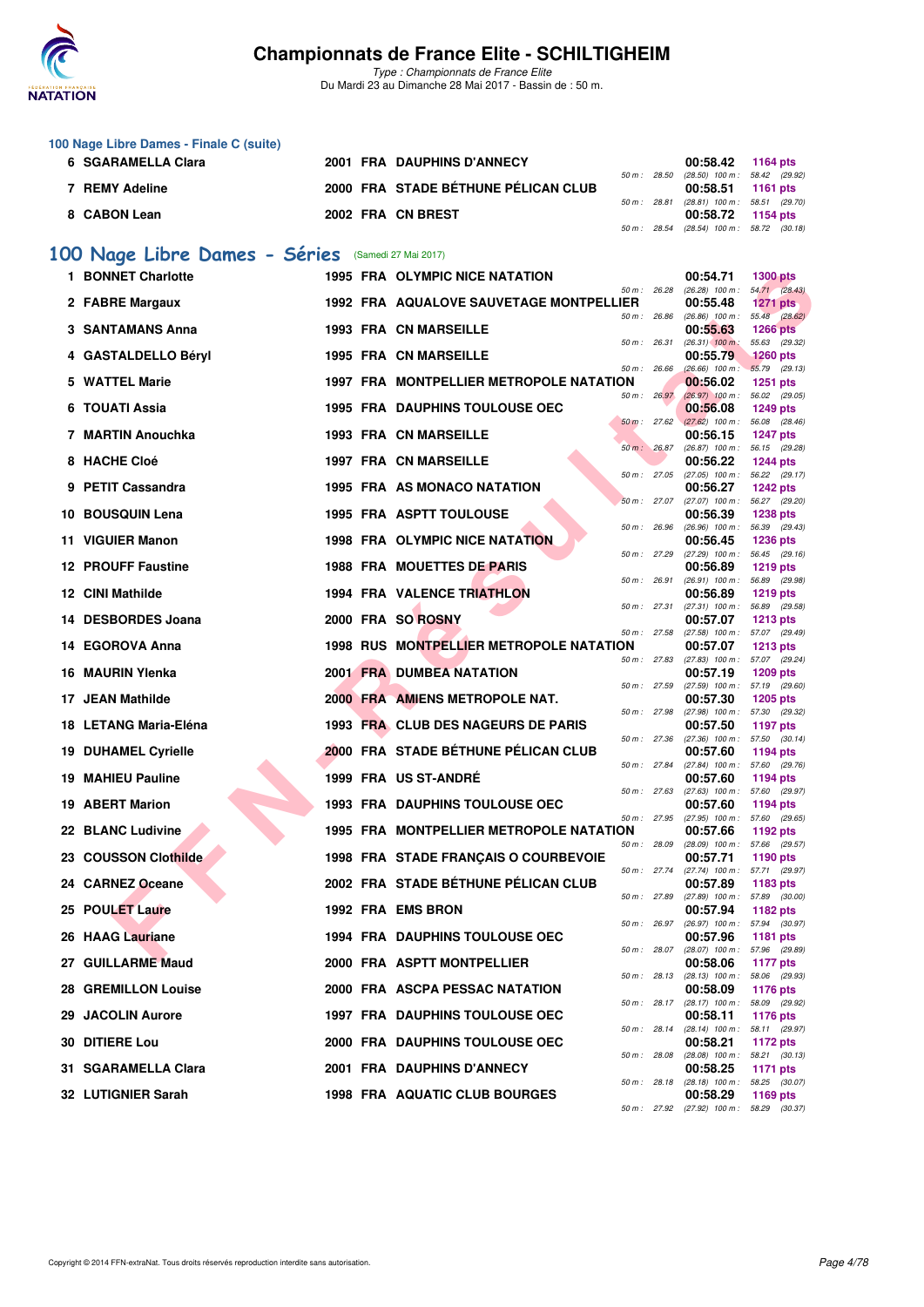

**100 Nage Libre Dames - Séries (suite)**

## **Championnats de France Elite - SCHILTIGHEIM**

|     | 33 CABON Lean             |  | 2002 FRA CN BREST                              |              |              | 00:58.41                                               | 1165 pts                         |
|-----|---------------------------|--|------------------------------------------------|--------------|--------------|--------------------------------------------------------|----------------------------------|
|     | 34 BRISFER Clara          |  | 1997 FRA NAUTIC CLUB ALP'38                    |              | 50 m : 28.44 | (28.44) 100 m: 58.41 (29.97)<br>00:58.48               | 1162 pts                         |
| 34  | <b>COSTE Julie</b>        |  | <b>1998 FRA DAUPHINS TOULOUSE OEC</b>          |              | 50 m : 28.37 | $(28.37)$ 100 m : 58.48 $(30.11)$<br>00:58.48          | 1162 pts                         |
| 36  | <b>VISTE Pauline</b>      |  | 2000 FRA AS MONACO NATATION                    | 50 m : 28.06 |              | $(28.06)$ 100 m : 58.48 $(30.42)$<br>00:58.51          | <b>1161 pts</b>                  |
| 37  | <b>EGOROVA Valériya</b>   |  | <b>2001 RUS MONTPELLIER METROPOLE NATATION</b> | 50 m: 28.63  |              | $(28.63)$ 100 m : 58.51 $(29.88)$<br>00:58.56          | <b>1160 pts</b>                  |
|     | 38 REMY Adeline           |  | 2000 FRA STADE BÉTHUNE PÉLICAN CLUB            | 50 m : 28.33 |              | $(28.33)$ 100 m :<br>00:58.58                          | 58.56 (30.23)<br><b>1159 pts</b> |
| 39  | <b>PICAULT Solweig</b>    |  | 2000 FRA CANET 66 NATATION                     | 50 m : 28.52 |              | $(28.52)$ 100 m : 58.58 $(30.06)$<br>00:58.60          | <b>1158 pts</b>                  |
| 40  | <b>BOHN Johanne</b>       |  | 2002 FRA NANTES NATATION                       | 50 m: 28.06  |              | $(28.06)$ 100 m : 58.60 $(30.54)$<br>00:58.62          | <b>1157 pts</b>                  |
|     | 41 DESCAMPS Mathilde      |  | 2001 FRA MOREUIL NATATION                      | 50 m: 28.34  |              | (28.34) 100 m: 58.62 (30.28)<br>00:58.69               | <b>1155 pts</b>                  |
|     | <b>42 NOWACZYK Lison</b>  |  | 2003 FRA STADE BÉTHUNE PÉLICAN CLUB            |              | 50 m: 28.42  | $(28.42)$ 100 m : 58.69 $(30.27)$<br>00:58.70          | 1155 pts                         |
|     | 43 HERTHE Alexe           |  | 2000 FRA CN CHALON-SUR-SAONE                   | 50 m: 28.08  |              | $(28.08)$ 100 m : 58.70 $(30.62)$<br>00:58.73          | 1153 pts                         |
|     | <b>MABBOUX Isabelle</b>   |  | <b>1992 FRA OLYMPIC NICE NATATION</b>          | 50 m : 28.40 |              | (28.40) 100 m: 58.73 (30.33)<br>00:58.75               | 1153 pts                         |
| 45  | <b>COSTES Aurore</b>      |  | <b>1997 FRA NOGENT NATATION 94</b>             | 50 m: 28.12  |              | $(28.12)$ 100 m : 58.75 $(30.63)$<br>00:58.89          | 1148 pts                         |
| 46  | <b>MARCEL Roxanne</b>     |  | <b>1999 FRA CN ANTIBES</b>                     | 50 m: 28.61  |              | $(28.61)$ 100 m : 58.89 $(30.28)$<br>00:58.93          | 1146 pts                         |
|     | 47 BEN KHELIL Farah       |  | 1998 TUN SO MILLAU N                           |              | 50 m : 28.45 | $(28.45)$ 100 m : 58.93 $(30.48)$<br>00:58.98          | 1145 pts                         |
|     | 48 LECANU Maëlle          |  | 1999 FRA STADE FRANÇAIS O COURBEVOIE           |              | 50 m : 28.12 | $(28.12)$ 100 m :<br>00:58.99                          | 58.98 (30.86)<br>1144 pts        |
| 49  | <b>GUIRADO Lou</b>        |  | 2002 FRA ASPTT NICE                            | 50 m: 28.48  |              | $(28.48)$ 100 m : 58.99 $(30.51)$<br>00:59.00          | <b>1144 pts</b>                  |
|     | 50 KUNTZMANN Marie        |  | 1999 FRA CN CHALON-SUR-SAONE                   | 50 m: 28.19  |              | $(28.19)$ 100 m : 59.00 $(30.81)$<br>00:59.01          | <b>1144 pts</b>                  |
| 51  | <b>BEDDOURI Margot</b>    |  | 1999 FRA SAINT-RAPHAEL NATATION                | 50 m: 28.74  |              | (28.74) 100 m: 59.01 (30.27)<br>00:59.04               | 1143 pts                         |
|     | 52 DE GASPERI Chloé       |  | <b>1998 FRA ASPTT TOULOUSE</b>                 | 50 m: 28.83  |              | $(28.83)$ 100 m : 59.04 $(30.21)$<br>00:59.05          | 1142 pts                         |
| 53. | <b>BOISRENOULT Emilie</b> |  | <b>2002 FRA U.S CRETEIL NATATION</b>           | 50 m : 28.80 |              | $(28.80)$ 100 m : 59.05 $(30.25)$<br>00:59.06          | 1142 pts                         |
|     | 54 PONSARDIN Alice        |  | 2000 FRA AMIENS METROPOLE NAT.                 | 50 m : 28.75 |              | (28.75) 100 m: 59.06 (30.31)<br>00:59.09               | 1141 pts                         |
| 55  | <b>MONGES Clara</b>       |  | <b>1998 FRA TOULON VAR NATATION</b>            | 50 m: 28.65  |              | $(28.65)$ 100 m : 59.09 $(30.44)$<br>00:59.16          | 1138 pts                         |
| 56  | <b>BORGOGNO Alizée</b>    |  | 2001 FRA OLYMPIC NICE NATATION                 | 50 m: 28.63  |              | $(28.63)$ 100 m : 59.16 $(30.53)$<br>00:59.21          | <b>1137 pts</b>                  |
|     | 57 HITA Orlane            |  | 1999 FRA CN BREST                              | 50 m: 28.23  |              | (28.23) 100 m: 59.21 (30.98)<br>00:59.27               | 1134 pts                         |
|     | 58 TOVEN May              |  | 2002 FRA DUMBEA NATATION                       | 50 m: 28.25  |              | (28.25) 100 m: 59.27 (31.02)<br>00:59.28               | 1134 pts                         |
|     | 59 FROUIN Meghan          |  | 2001 FRA CHOLET NATATION                       | 50 m : 28.33 |              | $(28.33)$ 100 m : 59.28 $(30.95)$<br>00:59.29          | 1134 pts                         |
|     | 60 JULIEN Camille         |  | <b>1997 FRA PAYS D'AIX NATATION</b>            |              |              | 50 m : 28.46 (28.46) 100 m : 59.29 (30.83)<br>00:59.43 | <b>1129 pts</b>                  |
|     | 61 BOURNONVILLE Mey       |  | 1999 FRA ES VITRY                              |              | 50 m : 28.50 | $(28.50)$ 100 m : 59.43 $(30.93)$<br>00:59.46          | <b>1128 pts</b>                  |
|     | 62 COUSSON Bertille       |  | <b>2002 FRA THOUROTTE NATATION</b>             |              | 50 m : 28.48 | (28.48) 100 m: 59.46 (30.98)<br>00:59.51               | 1126 $pts$                       |
|     | 63 PIGREE Analia          |  | 2001 FRA CN CAYENNE                            |              | 50 m : 28.85 | (28.85) 100 m: 59.51 (30.66)<br>00:59.57               | <b>1124 pts</b>                  |
|     | 63 HEIDEYER Mika          |  | 2000 FRA SCHOELCHER NATATION 2000              |              | 50 m : 29.20 | (29.20) 100 m: 59.57 (30.37)<br>00:59.57               | 1124 pts                         |
|     | 65 BOUQUEREL Blandine     |  | 2001 FRA AMIENS METROPOLE NAT.                 |              | 50 m : 28.88 | (28.88) 100 m: 59.57 (30.69)<br>00:59.65               | <b>1121 pts</b>                  |
|     | 66 CELINI Lesy            |  | <b>1999 FRA ES MASSY NATATION</b>              |              | 50 m : 28.48 | $(28.48)$ 100 m : 59.65 $(31.17)$<br>00:59.73          | 1118 pts                         |
|     | 67 TOUILI Lila            |  | <b>2000 FRA CANET 66 NATATION</b>              |              |              | 50 m: 28.72 (28.72) 100 m: 59.73 (31.01)<br>00:59.85   | <b>1114 pts</b>                  |
|     | 68 DA COSTA Chloe         |  | <b>1999 FRA ERSTEIN AQUATIC CLUB</b>           |              | 50 m : 28.68 | $(28.68)$ 100 m : 59.85 $(31.17)$<br>00:59.88          | 1113 pts                         |
|     |                           |  |                                                |              |              | 50 m: 29.11 (29.11) 100 m: 59.88 (30.77)               |                                  |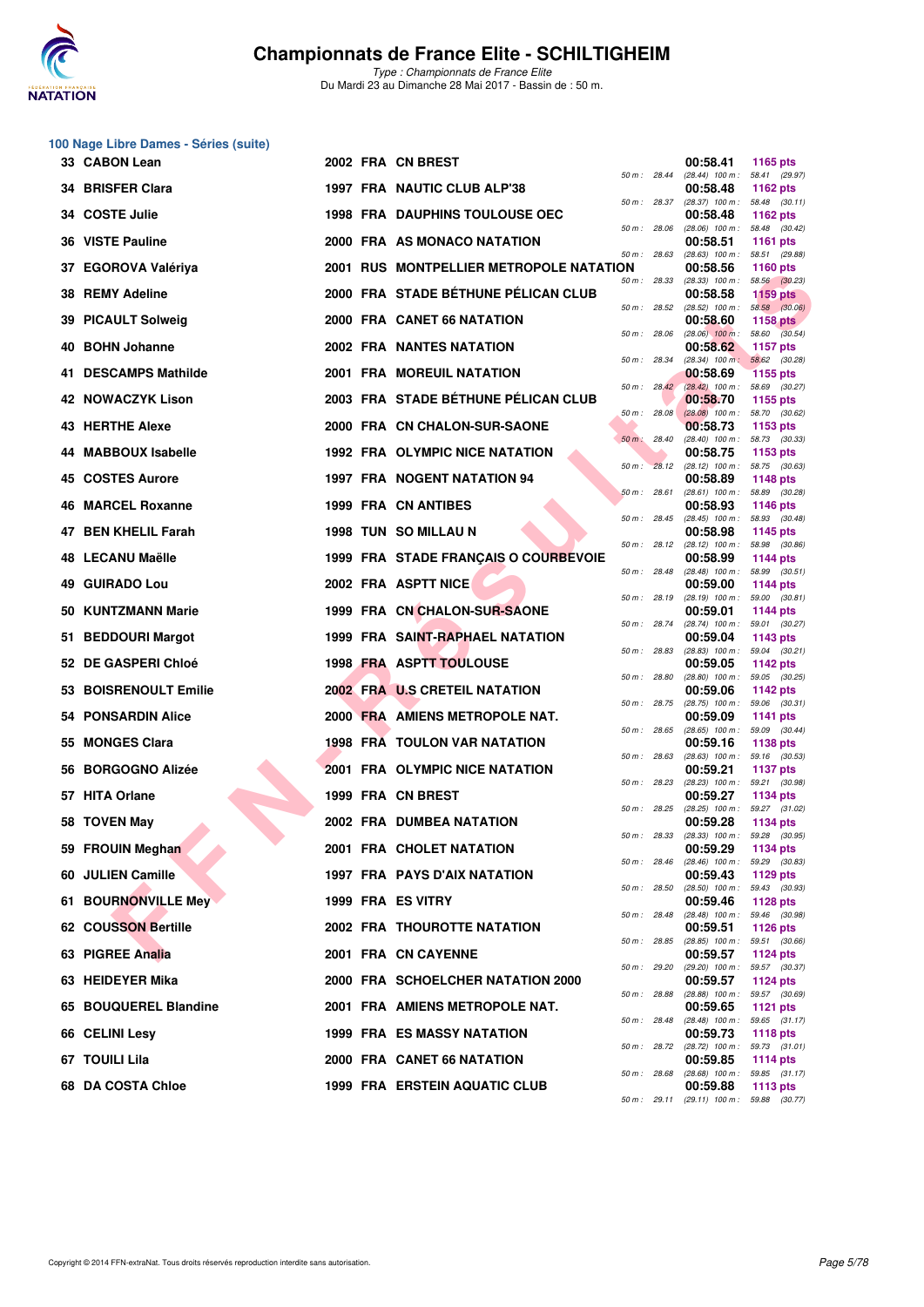

*Type : Championnats de France Elite* Du Mardi 23 au Dimanche 28 Mai 2017 - Bassin de : 50 m.

|      | 100 Nage Libre Dames - Séries (suite)               |            |                                                                                                    |                                                                    |
|------|-----------------------------------------------------|------------|----------------------------------------------------------------------------------------------------|--------------------------------------------------------------------|
|      | 69 CACHOT Margot                                    |            | 2002 FRA CN ANTIBES                                                                                | 00:59.90<br><b>1112 pts</b>                                        |
|      | 70 SIMONETTI Romane                                 |            | 50 m : 28.81<br><b>1999 FRA STADE DE VANVES</b>                                                    | $(28.81)$ 100 m : 59.90 $(31.09)$<br>00:59.92<br><b>1112 pts</b>   |
|      | 71 RAYNERT Maud                                     |            | 50 m : 28.45<br><b>1998 FRA ES MASSY NATATION</b>                                                  | $(28.45)$ 100 m : 59.92 $(31.47)$<br>00:59.98<br><b>1110 pts</b>   |
|      | 72 BOREL Carol-Ann                                  |            | 50 m : 28.78<br><b>1999 FRA SAINT-RAPHAEL NATATION</b>                                             | (28.78) 100 m: 59.98 (31.20)<br>01:00.23<br><b>1101 pts</b>        |
|      | 73 ALMEIDA Julia                                    |            | 50 m : 28.90<br>1998 FRA CERCLE DES NAGEURS DE TALENCE                                             | (28.90) 100 m: 1:00.23 (31.33)<br>01:00.24<br><b>1101 pts</b>      |
|      | <b>74 NUNES Nolwenn</b>                             |            | 50 m: 28.33<br>2000 FRA CN BREST                                                                   | $(28.33)$ 100 m : 1:00.24 $(31.91)$<br>01:00.37<br><b>1096 pts</b> |
|      | 75 COLLET Enora                                     |            | 50 m : 29.65<br>1998 FRA C PAUL-BERT RENNES                                                        | $(29.65)$ 100 m : 1:00.37 $(30.72)$<br>01:00.45<br>1093 pts        |
| 76.  | <b>BOTAS Salomé</b>                                 |            | 50 m : 29.36<br>2000 FRA RED STAR CLUB CHAMPIGNY                                                   | $(29.36)$ 100 m : 1:00.45 $(31.09)$<br>01:00.58<br>1089 pts        |
|      | 77 SUESCUN Clémence                                 |            | 50 m: 28.73<br>2002 FRA CSN GUYANCOURT                                                             | (28.73) 100 m: 1:00.58 (31.85)<br>01:01.35<br><b>1063 pts</b>      |
|      | <b>78 LEFEBVRE Louise</b>                           |            | $50 \text{ m}$ : 29.43<br>2003 FRA MULHOUSE ON                                                     | $(29.43)$ 100 m : 1:01.35 $(31.92)$<br>01:01.50<br>1058 pts        |
|      |                                                     |            | 50 m: 29.21                                                                                        | $(29.21)$ 100 m : 1:01.50 $(32.29)$                                |
|      | <b>79 LORANDI Elodie</b>                            |            | <b>1989 FRA HANDISPORT ANTIBES MEDITERRANEE</b><br>50 m : 29.71                                    | 01:01.75<br><b>1049 pts</b><br>(29.71) 100 m: 1:01.75 (32.04)      |
|      | 80 SERRAMOGLIA Kelia                                |            | <b>1995 FRA ASPTT TOULOUSE</b>                                                                     | 01:01.95<br><b>1042 pts</b>                                        |
|      |                                                     |            | 50 m: 29.39                                                                                        | (29.39) 100 m: 1:01.95 (32.56)                                     |
|      | 81 PIERRE Emeline                                   |            | 1999 FRA HANDI-ANGLET OLYMPIC<br>50 m : 30.38                                                      | 01:04.30<br>965 pts<br>(30.38) 100 m: 1:04.30 (33.92)              |
|      | 82 ROULET Anaelle                                   |            | 1996 FRA HANDI-LA ROCHE SUR YON NATATION                                                           | 01:05.00<br>942 pts                                                |
|      |                                                     |            |                                                                                                    | 50 m: 31.06 (31.06) 100 m: 1:05.00 (33.94)                         |
|      | 83 SUPIOT Claire                                    |            | <b>1968 FRA HANDISPORT ANGERS</b>                                                                  | 01:07.41<br>867 pts                                                |
|      | <b>84 ETIENNE Lucie</b>                             |            | 50 m : 32.68<br>2001 FRA HANDISPORT GRAND NANCY                                                    | $(32.68)$ 100 m : 1:07.41 $(34.73)$<br>01:12.04<br>731 pts         |
|      | <b>85 PAWLIKOWSKI Athina</b>                        |            | 2000 FRA HANDI-ASSOCIATION DES SOURDS DE TOLOSA01:12.20                                            | 50 m: 34.74 (34.74) 100 m: 1:12.04 (37.30)<br><b>726 pts</b>       |
|      |                                                     |            | 50 m : 33.34                                                                                       | $(33.34)$ 100 m : 1:12.20 $(38.86)$                                |
|      | 86 LE BRIS Jade                                     |            | 2001 FRA HANDI-CEP LORIENT                                                                         | 01:13.53<br>689 pts                                                |
|      | 87 XU Caroline                                      |            | 50 m : 35.53<br>1992 FRA HANDISPORT VALENCE                                                        | $(35.53)$ 100 m : 1:13.53 $(38.00)$<br>01:15.56<br>635 pts         |
|      | 88 LANGLOIS Delphine                                |            | 50 m : 35.04<br>1996 FRA HANDI-JNC COMPIEGNE 60                                                    | (35.04) 100 m: 1:15.56 (40.52)<br>01:16.02<br>623 pts              |
|      | <b>WOIRIN Solenn</b>                                |            | 50 m : 35.62<br>2001 FRA CN BREST                                                                  | $(35.62)$ 100 m : 1:16.02 $(40.40)$<br><b>DNS</b> exc              |
| $--$ | <b>GHEORGHIU Camille</b>                            |            | <b>1996 FRA MONTPELLIER METROPOLE NATATION</b>                                                     | <b>DNS</b> dec                                                     |
|      | <b>MELIH Amel</b>                                   |            | <b>1993 ALG LYON NATATION METROPOLE</b>                                                            | <b>DNS dec</b>                                                     |
|      |                                                     |            | 1996 FRA MONT-SAINT-AIGNAN NATATION                                                                | <b>DNS dec</b>                                                     |
| ---  | <b>LEROY Flavy</b><br><b>REMY Elora</b>             |            | 2000 FRA CHARLEVILLE-MÉZIÈRES NATATION                                                             | DNS dec                                                            |
|      | <b>POU Tiffany</b>                                  |            | 1996 FRA AS MONACO NATATION                                                                        | DNS dec                                                            |
|      | --- HENIQUE Mélanie                                 |            | <b>1992 FRA CN MARSEILLE</b>                                                                       | <b>DNS Nd</b>                                                      |
|      |                                                     |            |                                                                                                    |                                                                    |
|      | 200 Nage Libre Dames - Finale A (Jeudi 25 Mai 2017) |            |                                                                                                    |                                                                    |
|      | <b>1 BONNET Charlotte</b>                           |            | 1995 FRA OLYMPIC NICE NATATION<br>50 m: 26.71 (26.71) 100 m: 55.64 (28.93) 150 m: 1:25.78          | 01:55.80<br><b>1359 pts</b><br>$(30.14)$ 200 m : 1:55.80 $(30.02)$ |
|      | 2 FABRE Margaux                                     |            | 1992 FRA AQUALOVE SAUVETAGE MONTPELLIER<br>50 m: 27.71 (27.71) 100 m: 57.43 (29.72) 150 m: 1:27.91 | 01:58.70<br><b>1311 pts</b><br>$(30.48)$ 200 m : 1:58.70 $(30.79)$ |
|      | 3 MOREL Alizée                                      |            | 1995 FRA DAUPHINS TOULOUSE OEC<br>50 m: 28.57 (28.57) 100 m: 59.41 (30.84) 150 m: 1:30.51          | 01:59.93<br><b>1290 pts</b><br>$(31.10)$ 200 m : 1:59.93 $(29.42)$ |
|      | 4 VIGUIER Manon                                     |            | 1998 FRA OLYMPIC NICE NATATION<br>50 m: 28.59 (28.59) 100 m: 59.64 (31.05) 150 m: 1:30.83          | 02:01.30<br><b>1268 pts</b><br>$(31.19)$ 200 m : 2:01.30 $(30.47)$ |
|      | $E$ TOUATLA- $\ddot{a}$                             | 100E ED.A. | <b>DAUDUBLE TOUL OUGH OFO</b>                                                                      | <b>00.01.10</b>                                                    |

## **[200 Nage Libre Dames - Finale A](http://www.ffnatation.fr/webffn/resultats.php?idact=nat&go=epr&idcpt=45075&idepr=3)** (Jeudi 25 Mai 2017)

| 1 BONNET Charlotte  |  | 1995 FRA OLYMPIC NICE NATATION<br>1359 pts<br>01:55.80                                                                                                                 |
|---------------------|--|------------------------------------------------------------------------------------------------------------------------------------------------------------------------|
| 2 FABRE Margaux     |  | $(30.14)$ 200 m : 1:55.80 $(30.02)$<br>50 m: 26.71 (26.71) 100 m: 55.64 (28.93) 150 m: 1:25.78<br>1992 FRA AQUALOVE SAUVETAGE MONTPELLIER<br>01:58.70<br>1311 $pts$    |
| 3 MOREL Alizée      |  | (30.48) 200 m : 1:58.70 (30.79<br>50 m : 27.71 (27.71) 100 m : 57.43 (29.72) 150 m : 1.27.91<br><b>1995 FRA DAUPHINS TOULOUSE OEC</b><br>01:59.93<br>1290 pts          |
| 4 VIGUIER Manon     |  | (31.10) 200 m: 1:59.93 (29.42)<br>$(30.84)$ 150 m : 1:30.51<br>50 m: 28.57 (28.57) 100 m: 59.41<br><b>1998 FRA OLYMPIC NICE NATATION</b><br>02:01.30<br>1268 pts       |
| 5 TOUATI Assia      |  | $(31.19)$ 200 m : 2:01.30 $(30.47)$<br>$(31.05)$ 150 m : 1:30.83<br>50 m: 28.59 (28.59) 100 m: 59.64<br><b>1995 FRA DAUPHINS TOULOUSE OEC</b><br>02:01.46<br>1265 pts  |
|                     |  | (31.13) 200 m : 2:01.46 (31.06<br>$(30.51)$ 150 m : 1:30.40<br>50 m : 28.76 (28.76) 100 m : 59.27                                                                      |
| 6 ABERT Marion      |  | <b>1993 FRA DAUPHINS TOULOUSE OEC</b><br>02:01.78<br>1260 pts<br>$(31.32)$ 200 m : 2:01.78 $(31.26)$<br>50 m: 28.52 (28.52) 100 m: 59.20 (30.68) 150 m: 1:30.52        |
| 7 GHEORGHIU Camille |  | 1996 FRA MONTPELLIER METROPOLE NATATION<br>02:03.13<br>$1238$ pts<br>$(32.18)$ 200 m : 2:03.13 $(31.69)$<br>50 m : 28.44 (28.44) 100 m : 59.26 (30.82) 150 m : 1:31.44 |
| 8 HACHE Cloé        |  | <b>1997 FRA CN MARSEILLE</b><br>02:03.98<br>1224 pts<br>(28.47) 100 m : 59.46 (30.99) 150 m : 1:31.20<br>$(31.74)$ 200 m : 2:03.98 $(32.78)$<br>$50 \text{ m}$ : 28.47 |
|                     |  |                                                                                                                                                                        |

# **200 Nage Libre Dames - Finale B** (Jeudi 25 Mai 2017)<br>1 PETIT Cassandra 1995 FRA AS MONA

**1 PETIT Cassandra 1995 FRA AS MONACO NATATION 02:03.29 1235 pts** *50 m : 29.23 (29.23) 100 m : 1:00.24 (31.01) 150 m : 1:32.12 (31.88) 200 m : 2:03.29 (31.17)*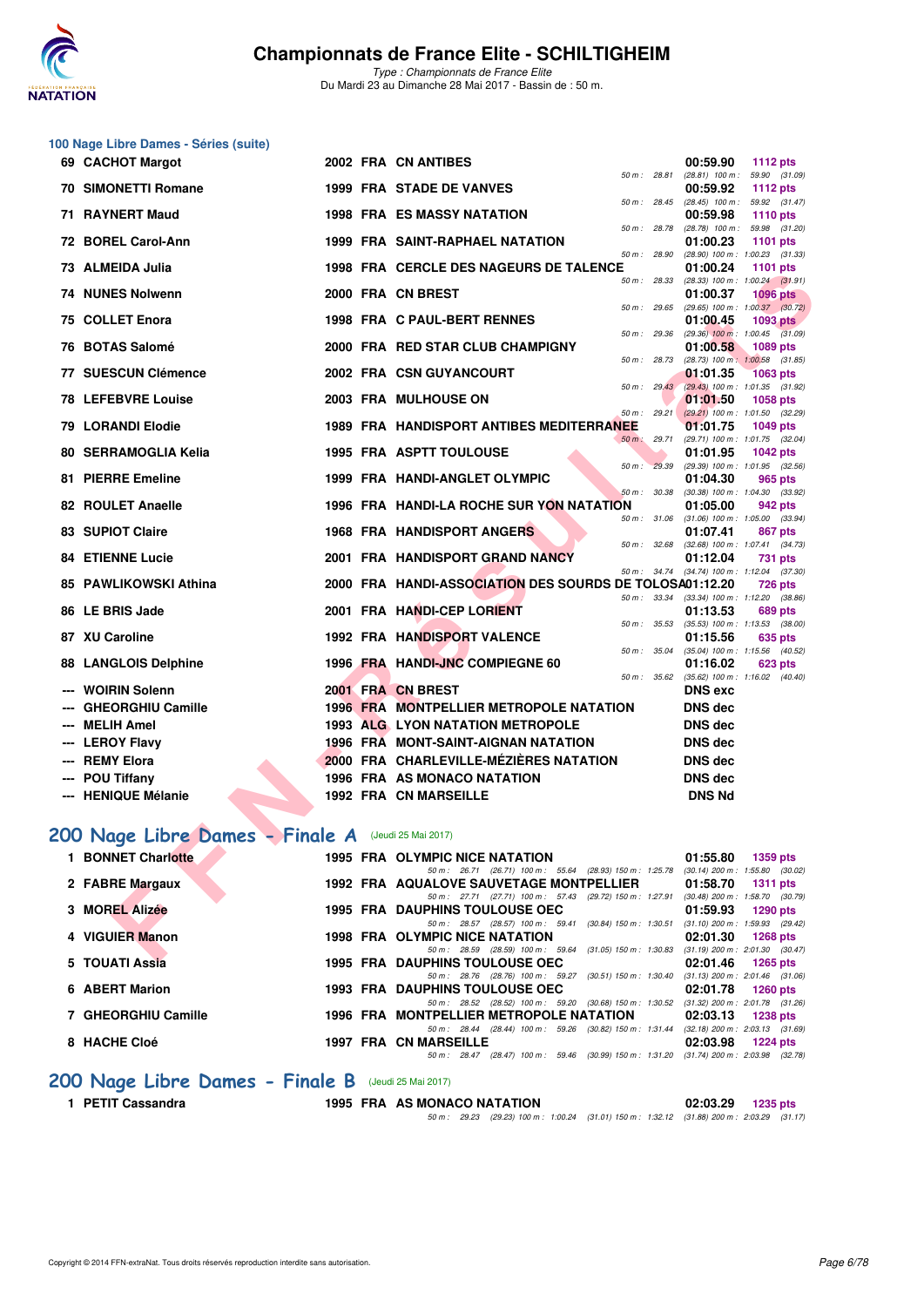

*Type : Championnats de France Elite* Du Mardi 23 au Dimanche 28 Mai 2017 - Bassin de : 50 m.

#### **200 Nage Libre Dames - Finale B (suite)**

| 2 DESBORDES Joana   |  | 2000 FRA SO ROSNY<br>02:03.90<br>1225 pts                                                          |
|---------------------|--|----------------------------------------------------------------------------------------------------|
|                     |  | $(31.34)$ 200 m : 2:03.90 $(32.79)$<br>50 m: 28.79 (28.79) 100 m: 59.77 (30.98) 150 m: 1:31.11     |
| 3 PROUFF Faustine   |  | 1988 FRA MOUETTES DE PARIS<br>02:04.57<br>$1215$ pts                                               |
|                     |  | $(32.05)$ 200 m : 2:04.57 $(32.99)$<br>50 m: 28.53 (28.53) 100 m: 59.53 (31.00) 150 m: 1:31.58     |
| 4 GUILLARME Maud    |  | 2000 FRA ASPTT MONTPELLIER<br>02:04.83<br>1210 pts                                                 |
|                     |  | $(32.23)$ 200 m : $2.04.83$ $(32.22)$<br>50 m: 28.94 (28.94) 100 m: 1:00.38 (31.44) 150 m: 1:32.61 |
| 5 MAURIN Ylenka     |  | 2001 FRA DUMBEA NATATION<br>02:05.15<br>1205 pts                                                   |
|                     |  | $(32.28)$ 200 m : $2.05.15$ $(32.22)$<br>50 m: 29.07 (29.07) 100 m: 1:00.65 (31.58) 150 m: 1:32.93 |
| 6 JACOLIN Aurore    |  | <b>1997 FRA DAUPHINS TOULOUSE OEC</b><br>02:05.44<br>$1201$ pts                                    |
|                     |  | $(31.90)$ 200 m : 2:05.44 $(31.18)$<br>50 m: 29.53 (29.53) 100 m: 1:02.36 (32.83) 150 m: 1:34.26   |
| 7 COUSSON Clothilde |  | <b>1998 FRA STADE FRANCAIS O COURBEVOIE</b><br>02:05.45<br>$1200$ pts                              |
|                     |  | 50 m: 28.81 (28.81) 100 m: 1:00.10 (31.29) 150 m: 1:32.72 (32.62) 200 m: 2:05.45 (32.73)           |
| 8 CASSIGNOL Oceane  |  | 2000 FRA MONTPELLIER METROPOLE NATATION<br>02:05.83<br>$1194$ pts                                  |
|                     |  | 50 m: 29.25 (29.25) 100 m: 1:00.67 (31.42) 150 m: 1:33.11 (32.44) 200 m: 2:05.83 (32.72)           |
|                     |  |                                                                                                    |

## **[200 Nage Libre Dames - Finale C](http://www.ffnatation.fr/webffn/resultats.php?idact=nat&go=epr&idcpt=45075&idepr=3) 13-17 ans** (Jeudi 25 Mai 2017)

| 1 PICAULT Solweig         |  | 2000 FRA CANET 66 NATATION                                                                       |                           | 02:04.51                                      | 1216 pts                                                 |
|---------------------------|--|--------------------------------------------------------------------------------------------------|---------------------------|-----------------------------------------------|----------------------------------------------------------|
| 2 CABON Lean              |  | 50 m: 29.26 (29.26) 100 m: 1:00.96 (31.70) 150 m: 1:32.74<br>2002 FRA CN BREST                   |                           | 02:05.47                                      | $(31.78)$ 200 m : 2:04.51 $(31.77)$<br>1200 pts          |
| <b>3 GREMILLON Louise</b> |  | 50 m: 29.70 (29.70) 100 m: 1:02.00 (32.30) 150 m: 1:34.53<br>2000 FRA ASCPA PESSAC NATATION      |                           | $(32.53)$ 200 m : 2:05.47 (30.94)<br>02:05.66 | 1197 pts                                                 |
| 4 CARNEZ Oceane           |  | 50 m: 29.76 (29.76) 100 m: 1:01.50 (31.74) 150 m: 1:33.76<br>2002 FRA STADE BÉTHUNE PÉLICAN CLUB |                           |                                               | $(32.26)$ 200 m : 2:05.66 $(31.90)$<br>02:06.12 1190 pts |
| 5 TOVEN May               |  | 50 m : 29.72 (29.72) 100 m : 1:02.07 (32.35) 150 m : 1:34.76<br>2002 FRA DUMBEA NATATION         |                           | 02:06.27                                      | $(32.69)$ 200 m : 2:06.12 $(31.36)$<br>1187 pts          |
| <b>6 PONSARDIN Alice</b>  |  | 50 m: 30.38 (30.38) 100 m: 1:03.07 (32.69) 150 m: 1:35.08<br>2000 FRA AMIENS METROPOLE NAT.      |                           | 02:07.58                                      | $(32.01)$ 200 m : 2:06.27 $(31.19)$<br>1167 pts          |
| 7 DITIERE Lou             |  | 50 m: 29.96 (29.96) 100 m: 1:02.57 (32.61) 150 m: 1:35.03<br>2000 FRA DAUPHINS TOULOUSE OEC      |                           | 02:07.84                                      | $(32.46)$ 200 m : 2:07.58 $(32.55)$<br>1163 $pts$        |
| 8 NUNES Nolwenn           |  | 50 m : 29.66 (29.66) 100 m : 1:02.08<br>2000 FRA CN BREST                                        | $(32.42)$ 150 m : 1:35.61 | 02:08.15                                      | $(33.53)$ 200 m : 2:07.84 $(32.23)$<br>1158 $pts$        |
|                           |  | 50 m : 29.86 (29.86) 100 m : 1:02.75 (32.89) 150 m : 1:35.69                                     |                           |                                               | $(32.94)$ 200 m : 2:08.15 $(32.46)$                      |

## **[200 Nage Libre Dames - Séries](http://www.ffnatation.fr/webffn/resultats.php?idact=nat&go=epr&idcpt=45075&idepr=3)** (Jeudi 25 Mai 2017)

| <b>UACOLIN AUTOR</b>                                         |  | <b>1997 FRA DAUFILING IOULOUSE OLD</b><br><b>04.03.44</b><br><b>EXECUTER</b>                                                                                                |
|--------------------------------------------------------------|--|-----------------------------------------------------------------------------------------------------------------------------------------------------------------------------|
| 7 COUSSON Clothilde                                          |  | 50 m: 29.53 (29.53) 100 m: 1:02.36 (32.83) 150 m: 1:34.26 (31.90) 200 m: 2:05.44 (31.18)<br><b>1998 FRA STADE FRANCAIS O COURBEVOIE</b><br>02:05.45<br><b>1200 pts</b>      |
|                                                              |  | 50 m: 28.81 (28.81) 100 m: 1:00.10 (31.29) 150 m: 1:32.72 (32.62) 200 m: 2:05.45 (32.73)                                                                                    |
| 8 CASSIGNOL Oceane                                           |  | 2000 FRA MONTPELLIER METROPOLE NATATION<br>02:05.83<br>1194 pts<br>50 m: 29.25 (29.25) 100 m: 1:00.67 (31.42) 150 m: 1:33.11 (32.44) 200 m: 2:05.83 (32.72)                 |
|                                                              |  |                                                                                                                                                                             |
| 00 Nage Libre Dames - Finale C 13-17 ans (Jeudi 25 Mai 2017) |  |                                                                                                                                                                             |
| 1 PICAULT Solweig                                            |  | 2000 FRA CANET 66 NATATION<br>02:04.51<br>1216 $pts$<br>50 m: 29.26 (29.26) 100 m: 1:00.96 (31.70) 150 m: 1:32.74 (31.78) 200 m: 2:04.51 (31.77)                            |
| 2 CABON Lean                                                 |  | 2002 FRA CN BREST<br>02:05.47<br><b>1200 pts</b>                                                                                                                            |
| <b>3 GREMILLON Louise</b>                                    |  | 50 m: 29.70 (29.70) 100 m: 1:02.00 (32.30) 150 m: 1:34.53 (32.53) 200 m: 2:05.47 (30.94)                                                                                    |
|                                                              |  | 2000 FRA ASCPA PESSAC NATATION<br>02:05.66<br>1197 pts<br>50 m: 29.76 (29.76) 100 m: 1:01.50 (31.74) 150 m: 1:33.76 (32.26) 200 m: 2:05.66 (31.90)                          |
| 4 CARNEZ Oceane                                              |  | 2002 FRA STADE BÉTHUNE PÉLICAN CLUB<br>02:06.12<br>1190 pts                                                                                                                 |
| 5 TOVEN May                                                  |  | 50 m: 29.72 (29.72) 100 m: 1:02.07 (32.35) 150 m: 1:34.76 (32.69) 200 m: 2:06.12 (31.36)<br>2002 FRA DUMBEA NATATION<br>02:06.27<br>1187 pts                                |
|                                                              |  | 50 m: 30.38 (30.38) 100 m: 1:03.07 (32.69) 150 m: 1:35.08 (32.01) 200 m: 2:06.27 (31.19)                                                                                    |
| <b>6 PONSARDIN Alice</b>                                     |  | 2000 FRA AMIENS METROPOLE NAT.<br>02:07.58<br><b>1167 pts</b><br>50 m: 29.96 (29.96) 100 m: 1:02.57 (32.61) 150 m: 1:35.03 (32.46) 200 m: 2:07.58 (32.55)                   |
| 7 DITIERE Lou                                                |  | 2000 FRA DAUPHINS TOULOUSE OEC<br>02:07.84<br>1163 $pts$                                                                                                                    |
| 8 NUNES Nolwenn                                              |  | 50 m: 29.66 (29.66) 100 m: 1:02.08 (32.42) 150 m: 1:35.61 (33.53) 200 m: 2:07.84 (32.23)<br>2000 FRA CN BREST<br>02:08.15<br>1158 pts                                       |
|                                                              |  | 50 m: 29.86 (29.86) 100 m: 1:02.75 (32.89) 150 m: 1:35.69 (32.94) 200 m: 2:08.15 (32.46)                                                                                    |
| 00 Nage Libre Dames - Séries (Jeudi 25 Mai 2017)             |  |                                                                                                                                                                             |
| 1 BONNET Charlotte                                           |  | 1995 FRA OLYMPIC NICE NATATION<br>$01:58.45$ 1315 pts                                                                                                                       |
|                                                              |  | 50 m: 27.19 (27.19) 100 m: 56.76 (29.57) 150 m: 1:27.62 (30.86) 200 m: 1:58.45 (30.83)                                                                                      |
| 2 FABRE Margaux                                              |  | 1992 FRA AQUALOVE SAUVETAGE MONTPELLIER<br>02:00.16<br>1286 pts                                                                                                             |
| 3 EGOROVA Anna                                               |  | 50 m : 28.47 (28.47) 100 m : 58.61 (30.14) 150 m : 1:29.40 (30.79) 200 m : 2:00.16 (30.76)<br><b>1998 RUS MONTPELLIER METROPOLE NATATION</b><br>02:01.03<br><b>1272 pts</b> |
|                                                              |  | 50 m: 28.61 (28.61) 100 m: 59.74 (31.13) 150 m: 1:30.70 (30.96) 200 m: 2:01.03 (30.33)                                                                                      |
| 4 TOUATI Assia                                               |  | <b>1995 FRA DAUPHINS TOULOUSE OEC</b><br>02:01.05<br><b>1272 pts</b><br>50 m: 28.50 (28.50) 100 m: 59.24 (30.74) 150 m: 1:30.18 (30.94) 200 m: 2:01.05 (30.87)              |
| 5 GHEORGHIU Camille                                          |  | 1996 FRA MONTPELLIER METROPOLE NATATION<br>02:01.60<br>1263 pts                                                                                                             |
| 6 VAN ROUWENDAAL Sharon                                      |  | 50 m: 29.05 (29.05) 100 m: 59.87 (30.82) 150 m: 1:31.24 (31.37) 200 m: 2:01.60 (30.36)<br><b>1993 NED MONTPELLIER METROPOLE NATATION</b><br>02:01.67<br>1262 pts            |
|                                                              |  | 50 m: 28.89 (28.89) 100 m: 59.23 (30.34) 150 m: 1:30.74 (31.51) 200 m: 2:01.67 (30.93)                                                                                      |
| 7 VIGUIER Manon                                              |  | <b>1998 FRA OLYMPIC NICE NATATION</b><br>02:01.99<br>1256 pts<br>50 m: 28.78 (28.78) 100 m: 59.86 (31.08) 150 m: 1:30.94 (31.08) 200 m: 2:01.99 (31.05)                     |
| 8 ABERT Marion                                               |  | <b>1993 FRA DAUPHINS TOULOUSE OEC</b><br>02:02.43<br>1249 pts                                                                                                               |
| 9 MOREL Alizée                                               |  | 50 m: 28.85 (28.85) 100 m: 1:00.06 (31.21) 150 m: 1:31.66 (31.60) 200 m: 2:02.43 (30.77)<br><b>1995 FRA DAUPHINS TOULOUSE OEC</b><br>02:02.52<br><b>1248 pts</b>            |
|                                                              |  | 50 m: 28.92 (28.92) 100 m: 1:00.08 (31.16) 150 m: 1:31.72 (31.64) 200 m: 2:02.52 (30.80)                                                                                    |
| 10 HACHE Cloé                                                |  | <b>1997 FRA CN MARSEILLE</b><br>02:02.56<br>1247 pts<br>50 m: 28.99 (28.99) 100 m: 1:00.10 (31.11) 150 m: 1:31.51 (31.41) 200 m: 2:02.56 (31.05)                            |
| 11 PETIT Cassandra                                           |  | 1995 FRA AS MONACO NATATION<br>02:03.77<br><b>1227 pts</b>                                                                                                                  |
| 12 OUENNICHE Rim                                             |  | 50 m: 28.41 (28.41) 100 m: 59.46 (31.05) 150 m: 1:31.49 (32.03) 200 m: 2:03.77 (32.28)<br><b>1999 TUN AMIENS METROPOLE NAT.</b><br>02:03.78<br>1227 pts                     |
|                                                              |  | 50 m: 29.06 (29.06) 100 m: 1:00.07 (31.01) 150 m: 1:32.09 (32.02) 200 m: 2:03.78 (31.69)                                                                                    |
| 13 COUSSON Clothilde                                         |  | 1998 FRA STADE FRANCAIS O COURBEVOIE<br>02:03.86<br>1226 pts<br>50 m: 28.53 (28.53) 100 m: 59.86 (31.33) 150 m: 1:31.82 (31.96) 200 m: 2:03.86 (32.04)                      |
| 14 MAURIN Ylenka                                             |  | 2001 FRA DUMBEA NATATION<br>02:03.90<br>1225 pts                                                                                                                            |
| 15 DESBORDES Joana                                           |  | 50 m : 29.02 (29.02) 100 m : 1:00.69 (31.67) 150 m : 1:32.15<br>$(31.46)$ 200 m : 2:03.90 $(31.75)$<br>2000 FRA SO ROSNY                                                    |
|                                                              |  | 02:04.17<br><b>1221 pts</b><br>50 m: 29.22 (29.22) 100 m: 1:00.72 (31.50) 150 m: 1:32.69 (31.97) 200 m: 2:04.17 (31.48)                                                     |
| 16 MAHIEU Pauline                                            |  | 1999 FRA US ST-ANDRE<br>02:04.85<br><b>1210 pts</b>                                                                                                                         |
| 17 GUILLARME Maud                                            |  | 50 m: 28.35 (28.35) 100 m: 59.33<br>$(32.74)$ 200 m : 2:04.85 $(32.78)$<br>(30.98) 150 m : 1:32.07<br>2000 FRA ASPTT MONTPELLIER<br>02:04.87<br><b>1210 pts</b>             |
|                                                              |  | 50 m: 28.92 (28.92) 100 m: 59.95 (31.03) 150 m: 1:32.25 (32.30) 200 m: 2:04.87 (32.62)                                                                                      |
| <b>18 CASSIGNOL Oceane</b>                                   |  | 2000 FRA MONTPELLIER METROPOLE NATATION<br>02:05.13<br><b>1206 pts</b><br>50 m: 29.16 (29.16) 100 m: 1:00.29 (31.13) 150 m: 1:32.96 (32.67) 200 m: 2:05.13 (32.17)          |
| <b>19 JACOLIN Aurore</b>                                     |  | <b>1997 FRA DAUPHINS TOULOUSE OEC</b><br>02:05.29<br><b>1203 pts</b>                                                                                                        |
|                                                              |  | 50 m: 30.16 (30.16) 100 m: 1:02.31 (32.15) 150 m: 1:33.88 (31.57) 200 m: 2:05.29 (31.41)                                                                                    |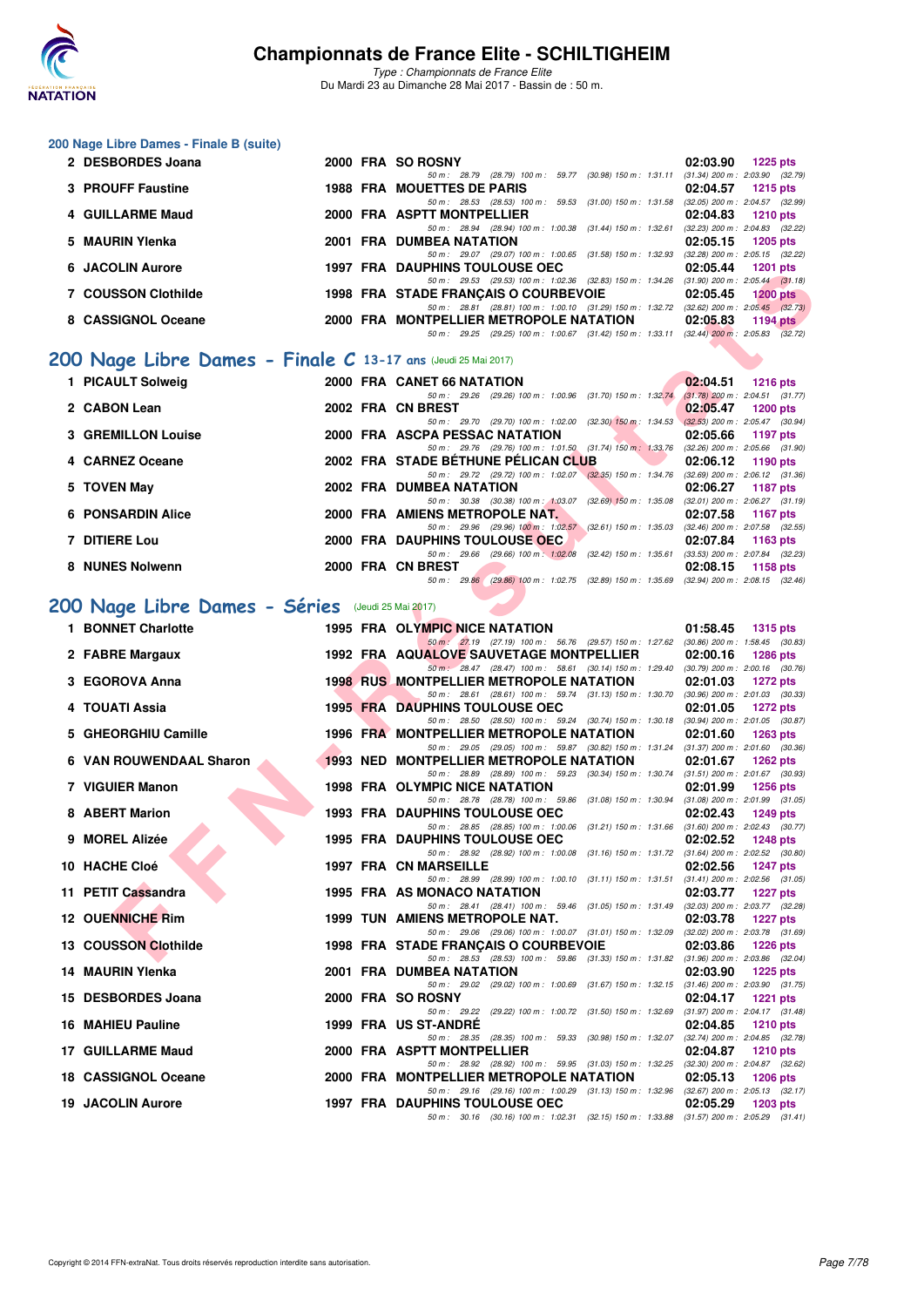

| 200 Nage Libre Dames - Séries (suite) |  |                                                                                                                                     |                                                                    |
|---------------------------------------|--|-------------------------------------------------------------------------------------------------------------------------------------|--------------------------------------------------------------------|
| 20 PROUFF Faustine                    |  | <b>1988 FRA MOUETTES DE PARIS</b>                                                                                                   | 02:05.44<br><b>1201 pts</b>                                        |
| 21 JEAN Mathilde                      |  | 50 m: 28.86 (28.86) 100 m: 1:00.57 (31.71) 150 m: 1:32.55 (31.98) 200 m: 2:05.44 (32.89)<br>2000 FRA AMIENS METROPOLE NAT.          | 02:05.48<br><b>1200 pts</b>                                        |
| 22 ARLANDIS Anais                     |  | 50 m: 29.51 (29.51) 100 m: 1:01.31 (31.80) 150 m: 1:33.19 (31.88) 200 m: 2:05.48 (32.29)<br>1997 FRA OLYMPIC NICE NATATION          | 02:05.69<br>1197 pts                                               |
| 23 CODEVELLE Coralie                  |  | 50 m: 29.27 (29.27) 100 m: 1:01.35 (32.08) 150 m: 1:33.66 (32.31) 200 m: 2:05.69 (32.03)<br>1992 FRA AAS SARCELLES NATATION 95      | 02:05.72<br>1196 pts                                               |
| 24 LUTIGNIER Sarah                    |  | 50 m: 29.55 (29.55) 100 m: 1:01.15 (31.60) 150 m: 1:33.80 (32.65) 200 m: 2:05.72 (31.92)<br>1998 FRA AQUATIC CLUB BOURGES           | 02:05.91<br>1193 pts                                               |
| 25 GREMILLON Louise                   |  | 50 m: 29.46 (29.46) 100 m: 1:00.42 (30.96) 150 m: 1:32.94 (32.52) 200 m: 2:05.91 (32.97)<br>2000 FRA ASCPA PESSAC NATATION          | 02:06.20<br>1189 pts                                               |
| 26 CABON Lean                         |  | 50 m : 29.08 (29.08) 100 m : 1:00.91 (31.83) 150 m : 1:33.98<br>2002 FRA CN BREST                                                   | $(33.07)$ 200 m : 2:06.20 $(32.22)$<br>02:06.35<br>1186 $pts$      |
| 27 BRISFER Clara                      |  | 50 m: 29.70 (29.70) 100 m: 1:01.93 (32.23) 150 m: 1:34.64<br>1997 FRA NAUTIC CLUB ALP'38                                            | $(32.71)$ 200 m : 2:06.35 $(31.71)$<br>02:06.96<br><b>1177 pts</b> |
| 28 COSTE Julie                        |  | 50 m: 29.26 (29.26) 100 m: 1:01.05 (31.79) 150 m: 1:34.32 (33.27) 200 m: 2:06.96 (32.64)<br><b>1998 FRA DAUPHINS TOULOUSE OEC</b>   | 02:07.03                                                           |
|                                       |  | 50 m: 29.23 (29.23) 100 m: 1:01.19 (31.96) 150 m: 1:34.02 (32.83) 200 m: 2:07.03 (33.01)                                            | <b>1175 pts</b>                                                    |
| 29 GONZALEZ Chloé                     |  | 1998 FRA AC HYERES<br>50 m: 29.89 (29.89) 100 m: 1:01.99 (32.10) 150 m: 1:34.52                                                     | 02:07.25<br>1172 pts<br>$(32.53)$ 200 m : 2:07.25 $(32.73)$        |
| 30 TOPOLANSKI Anna                    |  | 1998 FRA RACING CLUB DE FRANCE WP<br>50 m: 29.96 (29.96) 100 m: 1:01.84 (31.88) 150 m: 1:34.91                                      | 02:07.29<br>1171 pts<br>(33.07) 200 m : 2:07.29 (32.38)            |
| 31 CELINI Lesy                        |  | 1999 FRA ES MASSY NATATION<br>50 m: 29.69 (29.69) 100 m: 1:01.57 (31.88) 150 m: 1:34.73 (33.16) 200 m: 2:07.30 (32.57)              | 02:07.30<br><b>1171 pts</b>                                        |
| 32 HITA Orlane                        |  | 1999 FRA CN BREST<br>50 m: 29.04 (29.04) 100 m: 1:01.54 (32.50) 150 m: 1:34.50                                                      | 02:07.33<br>1171 pts<br>(32.96) 200 m : 2:07.33 (32.83)            |
| 32 PICAULT Solweig                    |  | 2000 FRA CANET 66 NATATION                                                                                                          | 02:07.33<br>1171 pts                                               |
| <b>34 BARDOT Lou</b>                  |  | 50 m: 29.63 (29.63) 100 m: 1:00.80 (31.17) 150 m: 1:33.71 (32.91) 200 m: 2:07.33 (33.62)<br><b>1998 FRA OLYMPIC NICE NATATION</b>   | 02:07.34<br>1171 pts                                               |
| 35 EGOROVA Valériya                   |  | 50 m: 29.22 (29.22) 100 m: 1:00.85 (31.63) 150 m: 1:34.27 (33.42) 200 m: 2:07.34 (33.07)<br>2001 RUS MONTPELLIER METROPOLE NATATION | 02:07.45<br>1169 pts                                               |
| 36 MARCEL Roxanne                     |  | 50 m: 29.44 (29.44) 100 m: 1:01.39 (31.95) 150 m: 1:34.09 (32.70) 200 m: 2:07.45 (33.36)<br>1999 FRA CN ANTIBES                     | 02:07.56<br>1167 pts                                               |
| 37 MARCHAL Léa                        |  | 50 m: 29.55 (29.55) 100 m: 1:01.44 (31.89) 150 m: 1:34.52 (33.08) 200 m: 2:07.56 (33.04)<br>1999 FRA MONTPELLIER METROPOLE NATATION | 02:07.61<br>1166 pts                                               |
| 38 TOVEN May                          |  | 50 m: 29.81 (29.81) 100 m: 1:02.77 (32.96) 150 m: 1:35.24 (32.47) 200 m: 2:07.61 (32.37)<br>2002 FRA DUMBEA NATATION                | 02:07.90<br>1162 pts                                               |
| 39 NUNES Nolwenn                      |  | 50 m: 29.09 (29.09) 100 m: 1:01.28 (32.19) 150 m: 1:33.90 (32.62) 200 m: 2:07.90 (34.00)<br>2000 FRA CN BREST                       | 02:08.15<br>1158 pts                                               |
| <b>40 PONSARDIN Alice</b>             |  | 50 m : 30.36 (30.36) 100 m : 1:03.23 (32.87) 150 m : 1:36.19<br>2000 FRA AMIENS METROPOLE NAT.                                      | $(32.96)$ 200 m : 2:08.15 $(31.96)$<br>02:08.23<br>1157 pts        |
| 40 CARNEZ Oceane                      |  | 50 m: 30.21 (30.21) 100 m: 1:03.40 (33.19) 150 m: 1:36.04 (32.64) 200 m: 2:08.23 (32.19)<br>2002 FRA STADE BETHUNE PELICAN CLUB     | 02:08.23<br><b>1157 pts</b>                                        |
| 42 DITIERE Lou                        |  | 50 m: 30.08 (30.08) 100 m: 1:03.00 (32.92) 150 m: 1:35.99<br>2000 FRA DAUPHINS TOULOUSE OEC                                         | (32.99) 200 m : 2:08.23 (32.24)<br>02:08.28<br>1156 pts            |
| 43 MABBOUX Isabelle                   |  | 50 m: 29.14 (29.14) 100 m: 1:01.59 (32.45) 150 m: 1:35.22<br><b>1992 FRA OLYMPIC NICE NATATION</b>                                  | $(33.63)$ 200 m : 2:08.28 $(33.06)$<br>02:08.35<br>1155 pts        |
| 44 SGARAMELLA Clara                   |  | 50 m : 29.88 (29.88) 100 m : 1:02.00 (32.12) 150 m : 1:35.33<br>2001 FRA DAUPHINS D'ANNECY                                          | $(33.33)$ 200 m : 2:08.35 $(33.02)$<br>02:08.67<br>1150 pts        |
|                                       |  | 50 m: 28.96 (28.96) 100 m: 1:00.98 (32.02) 150 m: 1:34.61                                                                           | $(33.63)$ 200 m : 2:08.67 $(34.06)$                                |
| 45 LACOMBE Zoé                        |  | 1999 FRA CN ANTIBES<br>50 m: 30.04 (30.04) 100 m: 1:02.49 (32.45) 150 m: 1:36.01                                                    | 02:08.73<br>1149 pts<br>$(33.52)$ 200 m : 2:08.73 $(32.72)$        |
| 46 PETIT Romane                       |  | 1999 FRA OLYMPIC NICE NATATION<br>50 m: 30.24 (30.24) 100 m: 1:03.06 (32.82) 150 m: 1:36.33 (33.27) 200 m: 2:08.78 (32.45)          | 02:08.78<br>1148 pts                                               |
| 47 BAESEL Maëlle                      |  | 1999 FRA DAUPHINS TOULOUSE OEC<br>50 m: 29.48 (29.48) 100 m: 1:01.77 (32.29) 150 m: 1:35.14                                         | 02:08.90<br>1146 pts<br>$(33.37)$ 200 m : 2:08.90 $(33.76)$        |
| 48 DULAT Delphine                     |  | 1993 FRA NAUTIC CLUB ALP'38<br>50 m: 29.59 (29.59) 100 m: 1:01.63 (32.04) 150 m: 1:34.96                                            | 02:08.92<br>1146 pts<br>(33.33) 200 m : 2:08.92 (33.96)            |
| 49 DE GASPERI Chloé                   |  | <b>1998 FRA ASPTT TOULOUSE</b><br>50 m: 30.34 (30.34) 100 m: 1:02.80 (32.46) 150 m: 1:35.90                                         | 02:09.14<br>1142 pts<br>$(33.10)$ 200 m : 2:09.14 $(33.24)$        |
| 50 BOHN Johanne                       |  | 2002 FRA NANTES NATATION<br>50 m: 30.22 (30.22) 100 m: 1:02.89 (32.67) 150 m: 1:36.02                                               | 02:09.50<br>1137 pts                                               |
| 51 REMY Adeline                       |  | 2000 FRA STADE BETHUNE PELICAN CLUB                                                                                                 | $(33.13)$ 200 m : 2:09.50 $(33.48)$<br>02:09.58<br>1136 pts        |
| 52 CRETIER Oana                       |  | 50 m: 29.78 (29.78) 100 m: 1:02.39 (32.61) 150 m: 1:36.80<br>1999 FRA CN ANTIBES                                                    | $(34.41)$ 200 m : 2:09.58 $(32.78)$<br>02:09.82<br>1132 pts        |
| 53 GAMER Rose-alexia                  |  | 50 m : 30.35 (30.35) 100 m : 1:03.71 (33.36) 150 m : 1:37.10<br>1999 FRA CN MELUN VAL DE SEINE                                      | $(33.39)$ 200 m : 2:09.82 $(32.72)$<br>02:10.00<br>1129 pts        |
| 54 NOWACZYK Lison                     |  | 50 m: 30.20 (30.20) 100 m: 1:02.89 (32.69) 150 m: 1:36.74<br>2003 FRA STADE BETHUNE PELICAN CLUB                                    | $(33.85)$ 200 m : 2:10.00 $(33.26)$<br>02:10.05<br>1128 pts        |
| 55 CASTAING Anais                     |  | 50 m: 29.50 (29.50) 100 m: 1:02.14 (32.64) 150 m: 1:35.73<br>1999 FRA DAUPHINS TOULOUSE OEC                                         | $(33.59)$ 200 m : 2:10.05 $(34.32)$<br>02:10.49<br>1121 pts        |
|                                       |  | 50 m: 31.06 (31.06) 100 m: 1:03.73 (32.67) 150 m: 1:37.59 (33.86) 200 m: 2:10.49 (32.90)                                            |                                                                    |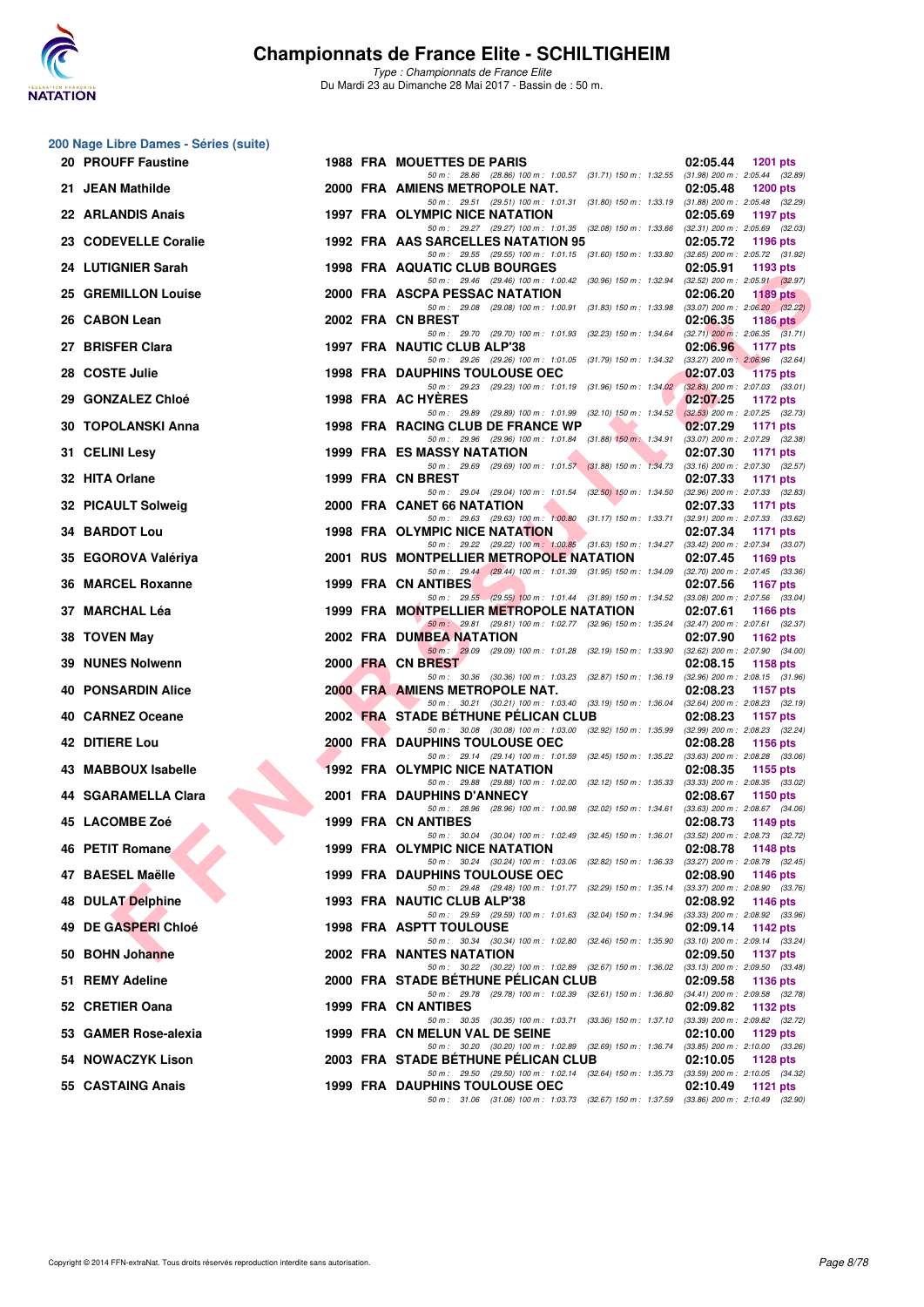

*Type : Championnats de France Elite* Du Mardi 23 au Dimanche 28 Mai 2017 - Bassin de : 50 m.

#### **200 Nage Libre Dames - Séries (suite)**

| 56 NOGE Lisa         |  | <b>1996 FRA DUNKERQUE NATATION</b>                                                       |               | $02:10.59$ 1120 pts                 |
|----------------------|--|------------------------------------------------------------------------------------------|---------------|-------------------------------------|
|                      |  | 50 m: 30.58 (30.58) 100 m: 1:03.19 (32.61) 150 m: 1:37.05 (33.86) 200 m: 2:10.59 (33.54) |               |                                     |
| 57 COUSSON Bertille  |  | <b>2002 FRA THOUROTTE NATATION</b>                                                       |               | 02:11.29 1109 pts                   |
|                      |  | 50 m: 29.99 (29.99) 100 m: 1:03.14 (33.15) 150 m: 1:37.64                                |               | $(34.50)$ 200 m : 2:11.29 $(33.65)$ |
| 58 TOUILI Lila       |  | 2000 FRA CANET 66 NATATION                                                               |               | 02:11.72 1103 pts                   |
|                      |  | 50 m: 29.19 (29.19) 100 m: 1:02.13 (32.94) 150 m: 1:36.97 (34.84) 200 m: 2:11.72 (34.75) |               |                                     |
| 59 LEROY Flavy       |  | 1996 FRA MONT-SAINT-AIGNAN NATATION                                                      |               | $02:13.02$ 1083 pts                 |
|                      |  | 50 m: 30.02 (30.02) 100 m: 1:02.61 (32.59) 150 m: 1:37.78 (35.17) 200 m: 2:13.02 (35.24) |               |                                     |
| 60 EYMARD Florence   |  | <b>1997 FRA STADE CLERMONT NATATION</b>                                                  |               | 02:15.38 1047 pts                   |
|                      |  | 50 m: 31.35 (31.35) 100 m: 1:05.01 (33.66) 150 m: 1:40.25 (35.24) 200 m: 2:15.38 (35.13) |               |                                     |
| --- BOURNONVILLE Mey |  | 1999 FRA ES VITRY                                                                        | <b>DNS Nd</b> |                                     |

### **[400 Nage Libre Dames - Finale A](http://www.ffnatation.fr/webffn/resultats.php?idact=nat&go=epr&idcpt=45075&idepr=4)** (Dimanche 28 Mai 2017)

| OU EIMAND FIUICIILE                                                                                                                                                                                            |                                                       | <b>STADE CLEANONT NATATION</b>                            |                               | <b>UZ.13.30</b> 1997 NS<br>50 m: 31.35 (31.35) 100 m: 1:05.01 (33.66) 150 m: 1:40.25 (35.24) 200 m: 2:15.38 (35.13) |                 |         |
|----------------------------------------------------------------------------------------------------------------------------------------------------------------------------------------------------------------|-------------------------------------------------------|-----------------------------------------------------------|-------------------------------|---------------------------------------------------------------------------------------------------------------------|-----------------|---------|
| --- BOURNONVILLE Mev                                                                                                                                                                                           | 1999 FRA ES VITRY                                     |                                                           |                               | <b>DNS Nd</b>                                                                                                       |                 |         |
| <b>00 Nage Libre Dames - Finale A</b> (Dimanche 28 Mai 2017)                                                                                                                                                   |                                                       |                                                           |                               |                                                                                                                     |                 |         |
|                                                                                                                                                                                                                |                                                       |                                                           |                               |                                                                                                                     |                 |         |
| 1 MOREL Alizée                                                                                                                                                                                                 |                                                       | 1995 FRA DAUPHINS TOULOUSE OEC                            |                               | 04:13.04 1286 pts                                                                                                   |                 |         |
| 50 m: 29.22 (29.22) 100 m: 1:00.69 (31.47) 150 m: 1:33.03 (32.34) 200 m: 2:04.99 (31.96) 250 m: 2:37.41 (32.42) 300 m: 3:09.46 (32.05) 350 m: 3:41.68 (32.22) 400 m: 4:13.04 (31.36)                           |                                                       |                                                           |                               |                                                                                                                     |                 |         |
| 2 EGOROVA Anna                                                                                                                                                                                                 |                                                       | <b>1998 RUS MONTPELLIER METROPOLE NATATION</b>            |                               | 04:14.00                                                                                                            | <b>1278 pts</b> |         |
| 50 m : 29.23 (29.23) 100 m : 1:00.89 (31.66) 150 m : 1:33.24 (32.35) 200 m : 2:05.46 (32.22) 250 m : 2:37.56 (32.10) 300 m : 3:09.80 (32.24) 350 m : 3:42.18 (32.38) 400 m : 4:14.00 (31.82)<br>3 ABERT Marion |                                                       | <b>1993 FRA DAUPHINS TOULOUSE OEC</b>                     |                               | 04:15.49                                                                                                            | <b>1266 pts</b> |         |
| 50 m: 29.29 (29.29) 100 m: 1:01.00 (31.71) 150 m: 1:33.24 (32.24) 200 m: 2:05.73 (32.49) 250 m: 2:38.16 (32.43) 300 m: 3:10.87 (32.71) 350 m: 3:43.55 (32.68) 400 m: 4:15.49 (31.94)                           |                                                       |                                                           |                               |                                                                                                                     |                 |         |
| 4 LESAFFRE Fantine                                                                                                                                                                                             |                                                       | 1994 FRA MONTPELLIER METROPOLE NATATION                   |                               | 04:17.75                                                                                                            | <b>1248 pts</b> |         |
| 50 m: 29.59 (29.59) 100 m: 1:01.57 (31.98) 150 m: 1:34.01 (32.44) 200 m: 2:06.94 (32.93) 250 m: 2:39.65 (32.71) 300 m: 3:12.38 (32.73) 350 m: 3:45.20 (32.82) 400 m: 4:17.75 (32.55)                           |                                                       |                                                           |                               |                                                                                                                     |                 |         |
| 5 CODEVELLE Coralie                                                                                                                                                                                            |                                                       | 1992 FRA AAS SARCELLES NATATION 95                        |                               | <b>Contract</b><br>04:19.98                                                                                         | <b>1230 pts</b> |         |
| 50 m : 30.08 (30.08) 100 m : 1:02.34 (32.26) 150 m : 1:35.30 (32.96) 200 m : 2:08.07 (32.77) 250 m : 2:41.19 (33.12) 300 m : 3:14.37 (33.18) 350 m : 3:47.92 (33.55) 400 m : 4:19.98 (32.06)                   |                                                       |                                                           |                               |                                                                                                                     |                 |         |
| 6 DESBORDES Joana                                                                                                                                                                                              |                                                       | 2000 FRA SO ROSNY                                         |                               | 04:20.76                                                                                                            | 1224 pts        |         |
| 50 m : 29.92 (29.92) 100 m : 1:02.67 (32.75) 150 m : 1:35.31 (32.64) 200 m : 2:08.67 (33.36) 250 m : 2:41.31 (32.64) 300 m : 3:14.33 (33.02) 350 m : 3:47.48 (33.15) 400 m : 4:20.76 (33.28)                   |                                                       |                                                           |                               |                                                                                                                     |                 |         |
| 7 SAUREL Alexia                                                                                                                                                                                                |                                                       | <b>1999 FRA NANTES NATATION</b>                           | <b>The Contract of Street</b> | 04:21.70                                                                                                            | <b>1216 pts</b> |         |
| 50 m : 30.62 (30.62) 100 m : 1:03.15 (32.53) 150 m : 1:36.00 (32.85) 200 m : 2:09.12 (33.12) 250 m : 2:42.44 (33.32) 300 m : 3:15.61 (33.17) 350 m : 3:48.78 (33.17) 400 m : 4:21.70 (32.92)                   |                                                       |                                                           |                               |                                                                                                                     |                 |         |
| 8 MOREAU Sarah                                                                                                                                                                                                 |                                                       | 2001 FRA EN TOURS                                         |                               | 04:24.48                                                                                                            | 1194 pts        |         |
| 50 m: 30.65 (30.65) 100 m: 1:03.30 (32.65) 150 m: 1:36.51 (33.21) 200 m: 2:10.30 (33.79) 250 m: 2:43.96 (33.66) 300 m: 3:17.87 (33.91) 350 m: 3:51.74 (33.87) 400 m: 4:24.48 (32.74)                           |                                                       |                                                           |                               |                                                                                                                     |                 |         |
|                                                                                                                                                                                                                |                                                       |                                                           |                               |                                                                                                                     |                 |         |
| <b>JO Nage Libre Dames - Finale B</b> (Dimanche 28 Mai 2017)                                                                                                                                                   |                                                       |                                                           |                               |                                                                                                                     |                 |         |
| 1 VAN ROUWENDAAL Sharon                                                                                                                                                                                        |                                                       | 1993 NED MONTPELLIER METROPOLE NATATION 04:11.37 1300 pts |                               |                                                                                                                     |                 |         |
| 50 m: 29.34 (29.34) 100 m: 1:00.31 (30.97) 150 m: 1:31.79 (31.48) 200 m: 2:03.39 (31.60) 250 m: 2:35.24 (31.85) 300 m: 3:07.13 (31.89) 350 m: 3:39.56 (32.43) 400 m: 4:11.37 (31.81)                           |                                                       |                                                           |                               |                                                                                                                     |                 |         |
| 2 VIGUIER Manon                                                                                                                                                                                                |                                                       | 1998 FRA OLYMPIC NICE NATATION                            |                               | 04:19.41                                                                                                            | 1235 pts        |         |
| 50 m: 29.58 (29.58) 100 m: 1:02.26 (32.68) 150 m: 1:35.37 (33.11) 200 m: 2:08.68 (33.31) 250 m: 2:41.89 (33.21) 300 m: 3:14.83 (32.94) 350 m: 3:47.68 (32.85) 400 m: 4:19.41 (31.73)                           |                                                       |                                                           |                               |                                                                                                                     |                 |         |
| 3 BARDOT Lou                                                                                                                                                                                                   |                                                       | 1998 FRA OLYMPIC NICE NATATION                            |                               | 04:22.10                                                                                                            | <b>1213 pts</b> |         |
| 50 m : 30.07 (30.07) 100 m : 1:02.37 (32.30) 150 m : 1:35.67 (33.30) 200 m : 2:09.00 (33.33) 250 m : 2:42.24 (33.24) 300 m : 3:15.71 (33.47) 350 m : 3:49.60 (33.89) 400 m : 4:22.10 (32.50)                   |                                                       |                                                           |                               |                                                                                                                     |                 |         |
| 4 BERTHIER Julie                                                                                                                                                                                               |                                                       | <b>1994 FRA MULHOUSE ON</b>                               |                               | 04:22.76                                                                                                            | <b>1208 pts</b> |         |
| 50 m: 29.98 (29.98) 100 m: 1:03.07 (33.09) 150 m: 1:36.40 (33.33) 200 m: 2:10.26 (33.86) 250 m: 2:43.02 (32.76) 300 m: 3:16.69 (33.67) 350 m: 3:49.56 (32.87) 400 m: 4:22.76                                   |                                                       |                                                           |                               |                                                                                                                     |                 | (33.20) |
| 5 JOUISSE Caroline                                                                                                                                                                                             |                                                       | 1994 FRA AQUATIC CLUB BOURGES                             |                               | 04:25.30                                                                                                            | 1188 pts        |         |
| 50 m: 30.78 (30.78) 100 m: 1:03.64 (32.86) 150 m: 1:37.20 (33.56) 200 m: 2:10.81 (33.61) 250 m: 2:44.70 (33.89) 300 m: 3:18.46 (33.76) 350 m: 3:52.57 (34.11) 400 m: 4:25.30 (32.73)                           |                                                       |                                                           |                               |                                                                                                                     |                 |         |
| 6 LARZUL Gwladys                                                                                                                                                                                               |                                                       | 1998 FRA DAUPHINS TOULOUSE OEC                            |                               | 04:26.56                                                                                                            | 1178 pts        |         |
| 50 m: 31.42 (31.42) 100 m: 1:04.76 (33.34) 150 m: 1:38.20 (33.44) 200 m: 2:12.11 (33.91) 250 m: 2:45.92 (33.81) 300 m: 3:19.61 (33.69) 350 m: 3:53.43 (33.82) 400 m: 4:26.56 (33.13)                           |                                                       |                                                           |                               |                                                                                                                     |                 |         |
| <b>7 GREMILLON Louise</b>                                                                                                                                                                                      |                                                       | 2000 FRA ASCPA PESSAC NATATION                            |                               | 04:26.60                                                                                                            | 1178 pts        |         |
| 50 m: 29.89 (29.89) 100 m: 1:02.94 (33.05) 150 m: 1:36.56 (33.62) 200 m: 2:10.70 (34.14) 250 m: 2:45.09 (34.39) 300 m: 3:19.49 (34.40) 350 m: 3:53.68 (34.19) 400 m: 4:26.60 (32.92)                           |                                                       |                                                           |                               |                                                                                                                     |                 |         |
| 8 NUNES Nolwenn                                                                                                                                                                                                | <u>and the second property of the second property</u> | 2000 FRA CN BREST                                         |                               | 04:28.13                                                                                                            | 1166 pts        |         |
| 50 m : 30.38 (30.38) 100 m : 1:03.63 (33.25) 150 m : 1:37.66 (34.03) 200 m : 2:11.97 (34.31) 250 m : 2:46.44 (34.47) 300 m : 3:20.84 (34.40) 350 m : 3:55.49 (34.65) 400 m : 4:28.13 (32.64)                   |                                                       |                                                           |                               |                                                                                                                     |                 |         |
|                                                                                                                                                                                                                |                                                       |                                                           |                               |                                                                                                                     |                 |         |
| 00 Nage Libre Dames - Finale C 13-17 ans (Dimanche 28 Mai 2017)                                                                                                                                                |                                                       |                                                           |                               |                                                                                                                     |                 |         |
| 1 PICAULT Solweig                                                                                                                                                                                              |                                                       | 2000 FRA CANET 66 NATATION                                |                               | 04:23.83                                                                                                            | <b>1200 pts</b> |         |
| 50 m: 30.56 (30.56) 100 m: 1:04.02 (33.46) 150 m: 1:37.70 (33.68) 200 m: 2:11.31 (33.61) 250 m: 2:44.43 (33.12) 300 m: 3:18.13 (33.70) 350 m: 3:51.58 (33.45) 400 m: 4:23.83 (32.25)                           |                                                       |                                                           |                               |                                                                                                                     |                 |         |
| 2 CABON Lean                                                                                                                                                                                                   |                                                       | 2002 FRA CN BREST                                         |                               | 04:24.47                                                                                                            | 1194 pts        |         |
| 50 m : 30.43 (30.43) 100 m : 1:03.72 (33.29) 150 m : 1:37.48 (33.76) 200 m : 2:11.33 (33.85) 250 m : 2:44.77 (33.44) 300 m : 3:18.61 (33.84) 350 m : 3:51.98 (33.37) 400 m : 4:24.47 (32.49)                   |                                                       |                                                           |                               |                                                                                                                     |                 |         |
| 3 LEQUIEN Constance                                                                                                                                                                                            |                                                       | 2000 FRA ST-AMAND NAT PORTE DU HAINAUT                    |                               | 04:27.49                                                                                                            | 1171 pts        |         |
| 50 m: 30.38 (30.38) 100 m: 1:04.06 (33.68) 150 m: 1:37.92 (33.86) 200 m: 2:11.96 (34.04) 250 m: 2:46.00 (34.04) 300 m: 3:20.12 (34.12) 350 m: 3:54.45 (34.33) 400 m: 4:27.49 (33.04)                           |                                                       |                                                           |                               |                                                                                                                     |                 |         |
| 4 DEVILLARD Alessandra                                                                                                                                                                                         |                                                       | 2000 FRA CANET 66 NATATION                                |                               | 04:27.82                                                                                                            | 1168 pts        |         |
| 50 m: 30.70 (30.70) 100 m: 1:04.68 (33.98) 150 m: 1:39.13 (34.45) 200 m: 2:13.95 (34.82) 250 m: 2:47.80 (33.85) 300 m: 3:22.36 (34.56) 350 m: 3:55.57 (33.21) 400 m: 4:27.82 (32.25)                           |                                                       |                                                           |                               |                                                                                                                     |                 |         |
| 5 FAVE Anna                                                                                                                                                                                                    |                                                       | 2000 FRA CN BREST                                         |                               | 04:29.95 1152 pts                                                                                                   |                 |         |
|                                                                                                                                                                                                                |                                                       |                                                           |                               |                                                                                                                     |                 |         |

## **[400 Nage Libre Dames - Finale B](http://www.ffnatation.fr/webffn/resultats.php?idact=nat&go=epr&idcpt=45075&idepr=4)** (Dimanche 28 Mai 2017)

|                           |                   | 1 VAN ROUWENDAAL Sharon 1993 NED MONTPELLIER METROPOLE NATATION 04:11.37 1300 pts |                                                                                                                                                                                              |
|---------------------------|-------------------|-----------------------------------------------------------------------------------|----------------------------------------------------------------------------------------------------------------------------------------------------------------------------------------------|
|                           |                   |                                                                                   | 50 m: 29.34 (29.34) 100 m: 1:00.31 (30.97) 150 m: 1:31.79 (31.48) 200 m: 2:03.39 (31.60) 250 m: 2:35.24 (31.85) 300 m: 3:07.13 (31.89) 350 m: 3:39.56 (32.43) 400 m: 4:11.37 (31.81)         |
|                           |                   | 2 VIGUIER Manon <b>1998 FRA OLYMPIC NICE NATATION</b>                             | 04:19.41 1235 pts                                                                                                                                                                            |
|                           |                   |                                                                                   | 50 m: 29.58 (29.58) 100 m: 1:02.26 (32.68) 150 m: 1:35.37 (33.11) 200 m: 2:08.68 (33.31) 250 m: 2:41.89 (33.21) 300 m: 3:14.83 (32.94) 350 m: 3:47.68 (32.85) 400 m: 4:19.41 (31.73)         |
| 3 BARDOT Lou              |                   | 1998 FRA OLYMPIC NICE NATATION                                                    | 04:22.10 1213 pts                                                                                                                                                                            |
|                           |                   |                                                                                   | 50 m : 30.07 (30.07) 100 m : 1:02.37 (32.30) 150 m : 1:35.67 (33.30) 200 m : 2:09.00 (33.33) 250 m : 2:42.24 (33.24) 300 m : 3:15.71 (33.47) 350 m : 3:49.60 (33.89) 400 m : 4:22.10 (32.50) |
| 4 BERTHIER Julie          |                   | <b>1994 FRA MULHOUSE ON</b>                                                       | 04:22.76 1208 pts                                                                                                                                                                            |
|                           |                   |                                                                                   | 50 m : 29.98 (29.98) 100 m : 1:03.07 (33.09) 150 m : 1:36.40 (33.33) 200 m : 2:10.26 (33.86) 250 m : 2:43.02 (32.76) 300 m : 3:16.69 (33.67) 350 m : 3:49.56 (32.87) 400 m : 4:22.76 (33.80) |
| 5 JOUISSE Caroline        |                   | 1994 FRA AQUATIC CLUB BOURGES                                                     | 04:25.30 1188 pts                                                                                                                                                                            |
|                           |                   |                                                                                   | 50 m: 30.78 (30.78) 100 m: 1:03.64 (32.86) 150 m: 1:37.20 (33.56) 200 m: 2:10.81 (33.61) 250 m: 2:44.70 (33.89) 300 m: 3:18.46 (33.76) 350 m: 3:52.57 (34.11) 400 m: 4:25.30 (32.73)         |
| 6 LARZUL Gwladys          |                   | 1998 FRA DAUPHINS TOULOUSE OEC 04:26.56 1178 pts                                  |                                                                                                                                                                                              |
|                           |                   |                                                                                   | 50 m: 31.42 (31.42) 100 m: 1:04.76 (33.34) 150 m: 1:38.20 (33.44) 200 m: 2:12.11 (33.91) 250 m: 2:45.92 (33.81) 300 m: 3:19.61 (33.69) 350 m: 3:53.43 (33.82) 400 m: 4:26.56 (33.13)         |
| <b>7 GREMILLON Louise</b> |                   | 2000 FRA ASCPA PESSAC NATATION                                                    | 04:26.60 1178 pts                                                                                                                                                                            |
|                           |                   |                                                                                   | 50 m : 29.89 (29.89) 100 m : 1:02.94 (33.05) 150 m : 1:36.56 (33.62) 200 m : 2:10.70 (34.14) 250 m : 2:45.09 (34.39) 300 m : 3:19.49 (34.40) 350 m : 3:53.68 (34.19) 400 m : 4:26.60 (32.92) |
| 8 NUNES Nolwenn           | 2000 FRA CN BREST |                                                                                   | 04:28.13 1166 pts                                                                                                                                                                            |
|                           |                   |                                                                                   | 50 m: 30.38 (30.38) 100 m: 1:03.63 (33.25) 150 m: 1:37.66 (34.03) 200 m: 2:11.97 (34.31) 250 m: 2:46.44 (34.47) 300 m: 3:20.84 (34.40) 350 m: 3:55.49 (34.65) 400 m: 4:28.13 (32.64)         |

## **[400 Nage Libre Dames - Finale C](http://www.ffnatation.fr/webffn/resultats.php?idact=nat&go=epr&idcpt=45075&idepr=4) 13-17 ans** (Dimanche 28 Mai 2017)

| 1 PICAULT Solweig      | 2000 FRA CANET 66 NATATION  | 04:23.83 1200 pts                                                                                                                                                                            |
|------------------------|-----------------------------|----------------------------------------------------------------------------------------------------------------------------------------------------------------------------------------------|
|                        |                             | 50 m: 30.56 (30.56) 100 m: 1:04.02 (33.46) 150 m: 1:37.70 (33.68) 200 m: 2:11.31 (33.61) 250 m: 2:44.43 (33.12) 300 m: 3:18.13 (33.70) 350 m: 3:51.58 (33.45) 400 m: 4:23.83 (32.25)         |
| 2 CABON Lean           | 2002 FRA CN BREST           | 04:24.47 1194 pts                                                                                                                                                                            |
|                        |                             | 50 m: 30.43 (30.43) 100 m: 1:03.72 (33.29) 150 m: 1:37.48 (33.76) 200 m: 2:11.33 (33.85) 250 m: 2:44.77 (33.44) 300 m: 3:18.61 (33.84) 350 m: 3:51.98 (33.37) 400 m: 4:24.47 (32.49)         |
| 3 LEQUIEN Constance    |                             | 2000 FRA ST-AMAND NAT PORTE DU HAINAUT 04:27.49 1171 pts                                                                                                                                     |
|                        |                             | 50 m : 30.38 (30.38) 100 m : 1:04.06 (33.68) 150 m : 1:37.92 (33.86) 200 m : 2:11.96 (34.04) 250 m : 2:46.00 (34.04) 300 m : 3:20.12 (34.12) 350 m : 3:54.45 (34.33) 400 m : 4:27.49 (33.04) |
| 4 DEVILLARD Alessandra | 2000 FRA CANET 66 NATATION  | 04:27.82 1168 pts                                                                                                                                                                            |
|                        |                             | 50 m: 30.70 (30.70) 100 m: 1:04.68 (33.98) 150 m: 1:39.13 (34.45) 200 m: 2:13.95 (34.82) 250 m: 2:47.80 (33.85) 300 m: 3:22.36 (34.56) 350 m: 3:55.57 (33.21) 400 m: 4:27.82 (32.25)         |
| 5 FAVE Anna            | 2000 FRA CN BREST           | 04:29.95 1152 pts                                                                                                                                                                            |
|                        |                             | 50 m: 30.64 (30.64) 100 m: 1:04.72 (34.08) 150 m: 1:38.92 (34.20) 200 m: 2:13.67 (34.75) 250 m: 2:47.75 (34.08) 300 m: 3:22.58 (34.83) 350 m: 3:56.58 (34.00) 400 m: 4:29.95 (33.37)         |
| 6 HEURTAUX Celia       |                             | 2000 FRA SAINT-RAPHAEL NATATION 04:30.91 1144 pts                                                                                                                                            |
|                        |                             | 50 m: 31.02 (31.02) 100 m: 1:04.39 (33.37) 150 m: 1:39.10 (34.71) 200 m: 2:13.49 (34.39) 250 m: 2:48.49 (35.00) 300 m: 3:22.90 (34.41) 350 m: 3:57.51 (34.61) 400 m: 4:30.91 (33.40)         |
| 7 HOULLIER Elise       | 2000 FRA C VIKINGS DE ROUEN | 04:33.32 1126 pts                                                                                                                                                                            |
|                        |                             | 50 m : 30.77 (30.77) 100 m : 1:04.22 (33.45) 150 m : 1:39.10 (34.88) 200 m : 2:13.58 (34.48) 250 m : 2:48.87 (35.89) 300 m : 3:23.79 (34.92) 350 m : 3:59.26 (35.47) 400 m : 4:33.32 (34.06) |
| 8 SECRESTAT Jessica    | 2001 FRA CSM CLAMART        | 04:36.75 1100 pts                                                                                                                                                                            |
|                        |                             | 50 m: 31.70 (31.70) 100 m: 1:05.93 (34.23) 150 m: 1:40.81 (34.88) 200 m: 2:15.83 (35.02) 250 m: 2:51.22 (35.39) 300 m: 3:26.44 (35.22) 350 m: 4:02.05 (35.61) 400 m: 4:36.75 (34.70)         |

### **[400 Nage Libre Dames - Séries](http://www.ffnatation.fr/webffn/resultats.php?idact=nat&go=epr&idcpt=45075&idepr=4)** (Dimanche 28 Mai 2017)

**1 EGOROVA Anna 1998 RUS MONTPELLIER METROPOLE NATATION 04:12.11 1294 pts**

*50 m : 29.49 (29.49) 100 m : 1:01.84 (32.35) 150 m : 1:34.17 (32.33) 200 m : 2:06.37 (32.20) 250 m : 2:38.27 (31.90) 300 m : 3:10.32 (32.05) 350 m : 3:41.57 (31.25) 400 m : 4:12.11 (30.54)*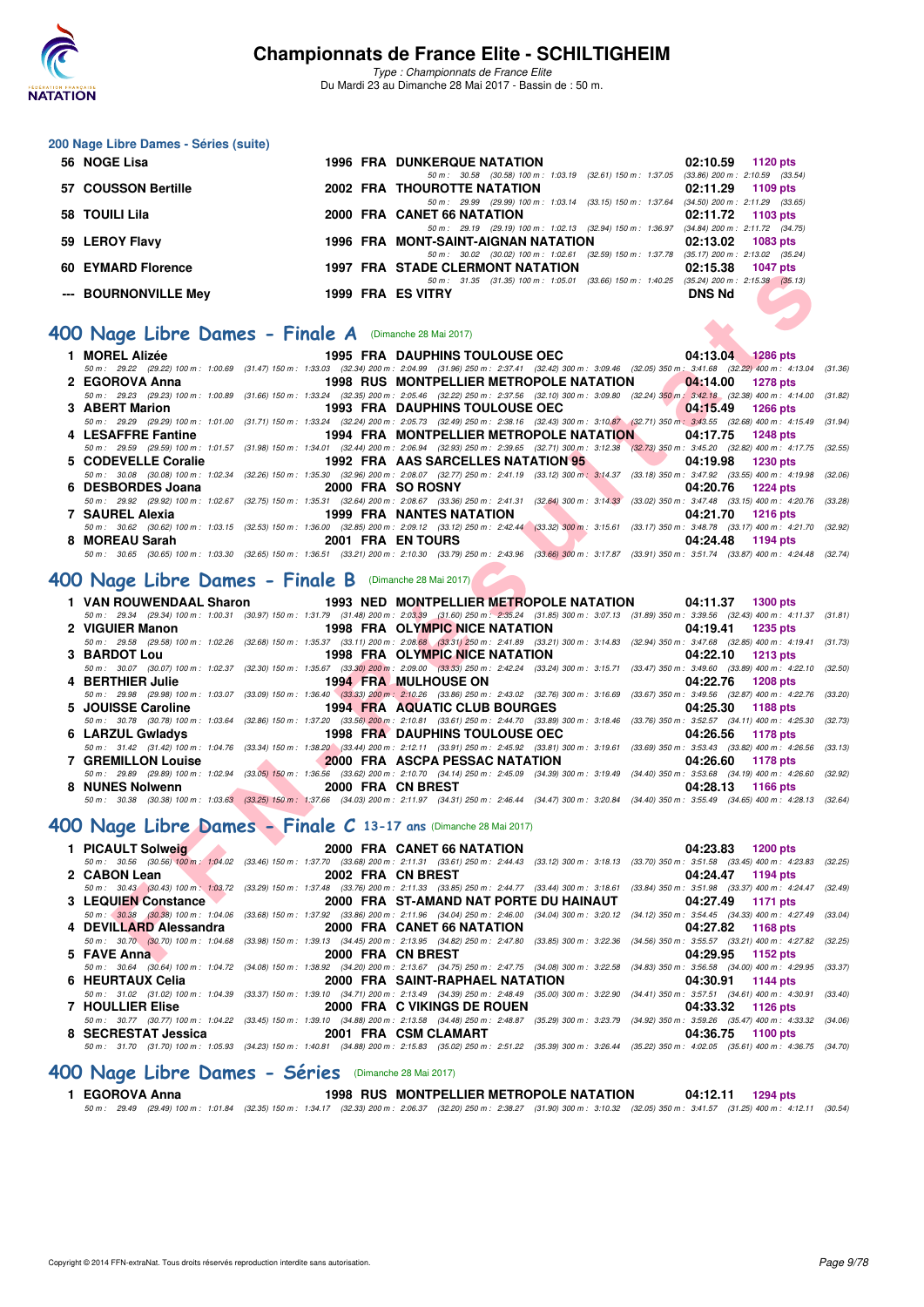

### **400 Nage Libre Dames - Séries (suite)**

| 2 VAN ROUWENDAAL Sharon    |  |  | <b>1993 NED MONTPELLIER METROPOLE NATATION</b><br>04:15.14 1269 pts                                                                                                                                                                                          |         |
|----------------------------|--|--|--------------------------------------------------------------------------------------------------------------------------------------------------------------------------------------------------------------------------------------------------------------|---------|
| 3 MOREL Alizée             |  |  | 50 m: 29.97 (29.97) 100 m: 1:01.91 (31.94) 150 m: 1:34.42 (32.51) 200 m: 2:06.89 (32.47) 250 m: 2:39.33 (32.44) 300 m: 3:11.61 (32.28) 350 m: 3:43.17 (31.56) 400 m: 4:15.14 (31.97)<br><b>1995 FRA DAUPHINS TOULOUSE OEC</b><br>04:18.58<br><b>1241 pts</b> |         |
| 4 ABERT Marion             |  |  | 50 m: 30.09 (30.09) 100 m: 1:02.33 (32.24) 150 m: 1:35.44 (33.11) 200 m: 2:08.11 (32.67) 250 m: 2:40.82 (32.71) 300 m: 3:13.56 (32.74) 350 m: 3:46.64 (33.08) 400 m: 4:18.58 (31.94)<br><b>1993 FRA DAUPHINS TOULOUSE OEC</b><br>04:20.11<br><b>1229 pts</b> |         |
| 5 CODEVELLE Coralie        |  |  | 50 m: 30.01 (30.01) 100 m: 1:02.23 (32.22) 150 m: 1:35.11 (32.88) 200 m: 2:08.05 (32.94) 250 m: 2:41.01 (32.96) 300 m: 3:14.33 (33.32) 350 m: 3:47.91 (33.58) 400 m: 4:20.11 (32.20)<br>1992 FRA AAS SARCELLES NATATION 95<br>04:20.31<br><b>1227 pts</b>    |         |
| 6 OUENNICHE Rim            |  |  | 50 m: 30.28 (30.28) 100 m: 1:02.60 (32.32) 150 m: 1:35.68 (33.08) 200 m: 2:08.35 (32.67) 250 m: 2:41.45 (33.10) 300 m: 3:14.55 (33.10) 350 m: 3:48.08 (33.53) 400 m: 4:20.31 (32.23)<br><b>1999 TUN AMIENS METROPOLE NAT.</b><br>04:20.75<br><b>1224 pts</b> |         |
|                            |  |  | 50 m: 30.06 (30.06) 100 m: 1:02.37 (32.31) 150 m: 1:34.72 (32.35) 200 m: 2:07.27 (32.55) 250 m: 2:40.17 (32.90) 300 m: 3:13.87 (33.70) 350 m: 3:48.00 (34.13) 400 m: 4:20.75                                                                                 | (32.75) |
| <b>7 LESAFFRE Fantine</b>  |  |  | 1994 FRA MONTPELLIER METROPOLE NATATION<br>04:20.95<br><b>1222 pts</b><br>50 m: 30.05 (30.05) 100 m: 1:02.41 (32.36) 150 m: 1:35.32 (32.91) 200 m: 2:08.26 (32.94) 250 m: 2:41.25 (32.99) 300 m: 3:14.29 (33.04) 350 m: 3:47.81 (33.52) 400 m; 4:20.95       | (33.14) |
| 8 MOREAU Sarah             |  |  | 2001 FRA EN TOURS<br>04:22.04<br><b>1214 pts</b><br>50 m: 31.19 (31.19) 100 m: 1:04.29 (33.10) 150 m: 1:37.35 (33.06) 200 m: 2:10.39 (33.04) 250 m: 2:43.36 (32.97) 300 m: 3:16.26 (32.90) 350 m: 3:49.70 (33.44) 400 m: 4:22.04 (32.34)                     |         |
| 9 DESBORDES Joana          |  |  | 2000 FRA SO ROSNY<br>04:22.39 1211 pts<br>50 m : 30.81 (30.81) 100 m : 1:04.14 (33.33) 150 m : 1:37.97 (33.83) 200 m : 2:11.40 (33.43) 250 m : 2:44.57 (33.17) 300 m : 3:17.30 (32.73) 350 m : 3:49.83 (32.53) 400 m : 4:22.39                               | (32.56) |
| 10 SAUREL Alexia           |  |  | <b>1999 FRA NANTES NATATION</b><br>04:22.70<br><b>1208 pts</b><br>50 m: 30.75 (30.75) 100 m: 1:03.27 (32.52) 150 m: 1:36.54 (33.27) 200 m: 2:09.60 (33.06) 250 m: 2:42.57 (32.97) 300 m: 3:15.72 (33.15) 350 m: 3:49.53 (33.81) 400 m: 4:22.70 (33.17)       |         |
| 11 VIGUIER Manon           |  |  | 1998 FRA OLYMPIC NICE NATATION<br>04:23.34<br>1203 pts                                                                                                                                                                                                       |         |
| 12 BARDOT Lou              |  |  | 50 m: 29.65 (29.65) 100 m: 1:02.73 (33.08) 150 m: 1:36.10 (33.37) 200 m: 2:10.07 (33.97) 250 m: 2:44.04 (33.97) 300 m: 3:18.01 (33.97) 350 m: 3:51.17 (33.16) 400 m: 4:23.34<br>1998 FRA OLYMPIC NICE NATATION<br>04:25.45<br>1187 pts                       | (32.17) |
| 13 JOUISSE Caroline        |  |  | 50 m: 30.01 (30.01) 100 m: 1:02.56 (32.55) 150 m: 1:35.28 (32.72) 200 m: 2:08.69 (33.41) 250 m: 2:42.75 (34.06) 300 m: 3:17.25 (34.50) 350 m: 3:52.17 (34.92) 400 m: 4:25.45<br>1994 FRA AQUATIC CLUB BOURGES<br>04:25.93<br>1183 pts                        | (33.28) |
| 14 LARZUL Gwladys          |  |  | 50 m: 30.96 (30.96) 100 m: 1:04.22 (33.26) 150 m: 1:38.12 (33.90) 200 m: 2:11.99 (33.87) 250 m: 2:45.76 (33.77) 300 m: 3:19.66 (33.90) 350 m: 3:53.41 (33.75) 400 m: 4:25.93 (32.52)<br><b>1998 FRA DAUPHINS TOULOUSE OEC</b><br>04:26.73<br>1177 pts        |         |
| 15 NUNES Nolwenn           |  |  | 50 m: 31.42 (31.42) 100 m: 1:04.97 (33.55) 150 m: 1:38.91 (33.94) 200 m: 2:13.31 (34.40) 250 m: 2:46.63 (33.32) 300 m: 3:20.45 (33.82) 350 m: 3:53.59 (33.14) 400 m: 4:26.73 (33.14)<br>2000 FRA CN BREST<br>04:26.77<br>1176 pts                            |         |
|                            |  |  | 50 m: 30.71 (30.71) 100 m: 1:03.96 (33.25) 150 m: 1:37.80 (33.84) 200 m: 2:11.94 (34.14) 250 m: 2:46.05 (34.11) 300 m: 3:20.08 (34.03) 350 m: 3:54.09 (34.01) 400 m: 4:26.77 (32.68)                                                                         |         |
| <b>16 GREMILLON Louise</b> |  |  | 2000 FRA ASCPA PESSAC NATATION<br>04:27.15<br>1173 pts<br>50 m: 29.83 (29.83) 100 m: 1:02.72 (32.89) 150 m: 1:36.39 (33.67) 200 m: 2:10.41 (34.02) 250 m: 2:44.79 (34.38) 300 m: 3:19.28 (34.49) 350 m: 3:53.62 (34.34) 400 m: 4:27.15 (33.53)               |         |
| 17 BERTHIER Julie          |  |  | <b>1994 FRA MULHOUSE ON</b><br>04:27.23<br>1173 pts<br>50 m: 30.06 (30.06) 100 m: 1:02.94 (32.88) 150 m: 1:36.64 (33.70) 200 m: 2:10.63 (33.99) 250 m; 2:44.13 (33.50) 300 m: 3:18.61 (34.48) 350 m: 3:53.12 (34.51) 400 m: 4:27.23 (34.11)                  |         |
| 18 PICAULT Solweig         |  |  | <b>2000 FRA CANET 66 NATATION</b><br>04:27.28<br>1172 pts<br>50 m: 30.13 (30.13) 100 m: 1:02.94 (32.81) 150 m: 1:36.64 (33.70) 200 m: 2:10.37 (33.73) 250 m: 2:44.55 (34.18) 300 m: 3:19.03 (34.48) 350 m: 3:54.03 (35.00) 400 m: 4:27.28 (33.25)            |         |
| 19 GONZALEZ Chloé          |  |  | 1998 FRA AC HYERES<br>04:27.37<br>1172 pts<br>50 m: 30.65 (30.65) 100 m: 1:03.78 (33.13) 150 m: 1:37.60 (33.82) 200 m: 2:11.62 (34.02) 250 m: 2:45.75 (34.13) 300 m: 3:20.04 (34.29) 350 m: 3:54.17 (34.13) 400 m: 4:27.37 (33.20)                           |         |
| 20 TOPOLANSKI Anna         |  |  | 1998 FRA RACING CLUB DE FRANCE WP<br>04:27.57<br>1170 pts                                                                                                                                                                                                    |         |
| 21 JACOLIN Aurore          |  |  | 50 m: 31.30 (31.30) 100 m: 1:03.85 (32.55) 150 m: 1:37.21 (33.36) 200 m: 2:11.20 (33.99) 250 m: 2:45.63 (34.43) 300 m: 3:20.09 (34.46) 350 m: 3:54.55 (34.46) 400 m: 4:27.57 (33.02)<br><b>1997 FRA DAUPHINS TOULOUSE OEC</b><br>04:27.77<br>1169 pts        |         |
| 22 BAESEL Maëlle           |  |  | 50 m: 30.40 (30.40) 100 m: 1:03.72 (33.32) 150 m: 1:37.40 (33.68) 200 m: 2:11.32 (33.92) 250 m: 2:44.61 (33.29) 300 m: 3:18.77 (34.16) 350 m: 3:54.06 (35.29) 400 m: 4:27.77 (33.71)<br>04:28.34<br><b>1999 FRA DAUPHINS TOULOUSE OEC</b><br>1164 pts        |         |
| 23 CABON Lean              |  |  | 50 m: 30.78 (30.78) 100 m: 1:04.18 (33.40) 150 m: 1:38.25 (34.07) 200 m: 2:12.20 (33.95) 250 m: 2:46.20 (34.00) 300 m: 3:20.61 (34.41) 350 m: 3:55.05 (34.44) 400 m: 4:28.34 (33.29)<br>2002 FRA CN BREST<br>04:28.77<br>1161 pts                            |         |
| 24 PETIT Romane            |  |  | 50 m: 29.86 (29.86) 100 m: 1:03.19 (33.33) 150 m: 1:37.34 (34.15) 200 m: 2:11.89 (34.55) 250 m: 2:46.29 (34.40) 300 m: 3:20.92 (34.63) 350 m: 3:55.54 (34.62) 400 m: 4:28.77 (33.23)<br>1999 FRA OLYMPIC NICE NATATION<br>04:29.07<br>1159 pts               |         |
|                            |  |  | 50 m : 30.97 (30.97) 100 m : 1:04.82 (33.85) 150 m : 1:38.81 (33.99) 200 m : 2:13.35 (34.54) 250 m : 2:47.59 (34.24) 300 m : 3:22.41 (34.82) 350 m : 3:56.14 (33.73) 400 m : 4:29.07 (32.93)                                                                 |         |
| 25 AUBAN Sara              |  |  | <b>1998 FRA ASPTT TOULOUSE</b><br>04:29.30<br>1157 pts<br>50 m: 30.89 (30.89) 100 m: 1:04.06 (33.17) 150 m: 1:37.57 (33.51) 200 m: 2:11.79 (34.22) 250 m: 2:45.70 (33.91) 300 m: 3:20.93 (35.23) 350 m: 3:54.99 (34.06) 400 m: 4:29.30 (34.31)               |         |
| 26 HACHE Cloé              |  |  | 1997 FRA CN MARSEILLE<br>04:29.33<br>1157 pts<br>50 m : 30.97 (30.97) 100 m : 1:05.49 (34.52) 150 m : 1:40.86 (35.37) 200 m : 2:16.66 (35.80) 250 m : 2:50.11 (33.45) 300 m : 3:23.19 (33.08) 350 m : 3:56.39 (33.20) 400 m : 4:29.33 (32.94)                |         |
| 27 LEQUIEN Constance       |  |  | 2000 FRA ST-AMAND NAT PORTE DU HAINAUT<br>04:30.17<br>1150 pts<br>50 m: 30.85 (30.85) 100 m: 1:03.94 (33.09) 150 m: 1:38.03 (34.09) 200 m: 2:12.63 (34.60) 250 m: 2:46.66 (34.03) 300 m: 3:21.78 (35.12) 350 m: 3:56.23 (34.45) 400 m: 4:30.17 (33.94)       |         |
| 28 NOGE Lisa               |  |  | <b>1996 FRA DUNKERQUE NATATION</b><br>04:30.56 1147 pts<br>50 m: 30.75 (30.75) 100 m: 1:04.02 (33.27) 150 m: 1:37.60 (33.58) 200 m: 2:11.82 (34.22) 250 m: 2:46.17 (34.35) 300 m: 3:21.12 (34.95) 350 m: 3:56.05 (34.93) 400 m: 4:30.56 (34.51)              |         |
| 29 HITA Orlane             |  |  | 1999 FRA CN BREST<br>04:31.26<br>1142 pts                                                                                                                                                                                                                    |         |
| 30 BERNARD Margaux         |  |  | 50 m: 29.46 (29.46) 100 m: 1:02.71 (33.25) 150 m: 1:36.98 (34.27) 200 m: 2:12.28 (35.30) 250 m: 2:46.64 (34.36) 300 m: 3:21.68 (35.04) 350 m: 3:56.43 (34.75) 400 m: 4:31.26<br>1999 FRA MONTPELLIER METROPOLE NATATION<br>04:32.05<br><b>1136 pts</b>       | (34.83) |
| 31 LACOMBE Zoé             |  |  | 50 m: 30.97 (30.97) 100 m: 1:04.34 (33.37) 150 m: 1:38.76 (34.42) 200 m: 2:13.30 (34.54) 250 m: 2:48.08 (34.78) 300 m: 3:23.26 (35.18) 350 m: 3:57.82 (34.56) 400 m: 4:32.05 (34.23)<br>1999 FRA CN ANTIBES<br>04:32.48<br>1132 pts                          |         |
| 32 CRETIER Oana            |  |  | 50 m : 30.65 (30.65) 100 m : 1:03.86 (33.21) 150 m : 1:38.38 (34.52) 200 m : 2:12.88 (34.50) 250 m : 2:47.48 (34.60) 300 m : 3:22.33 (34.85) 350 m : 3:57.52 (35.19) 400 m : 4:32.48 (34.96)<br>1999 FRA CN ANTIBES<br>04:32.68<br>1131 pts                  |         |
|                            |  |  | 50 m : 31.25 (31.25) 100 m : 1:05.44 (34.19) 150 m : 1:39.55 (34.11) 200 m : 2:14.29 (34.74) 250 m : 2:48.77 (34.48) 300 m : 3:23.74 (34.97) 350 m : 3:58.42 (34.68) 400 m : 4:32.68 (34.26)                                                                 |         |
| <b>33 HOULLIER Elise</b>   |  |  | 2000 FRA C VIKINGS DE ROUEN<br>04:33.25<br>1126 pts<br>50 m: 30.67 (30.67) 100 m: 1:04.30 (33.63) 150 m: 1:38.89 (34.59) 200 m: 2:13.90 (35.01) 250 m: 2:48.72 (34.82) 300 m: 3:23.72 (35.00) 350 m: 3:58.79 (35.07) 400 m: 4:33.25 (34.46)                  |         |
| 34 BRUNET Adele            |  |  | 1999 FRA SO MILLAU N<br>04:33.49<br>1125 pts<br>50 m: 31.91 (31.91) 100 m: 1:06.16 (34.25) 150 m: 1:41.08 (34.92) 200 m: 2:15.52 (34.44) 250 m: 2:50.63 (35.11) 300 m: 3:25.42 (34.79) 350 m: 4:00.38 (34.96) 400 m: 4:33.49                                 | (33.11) |
| 35 DEVILLARD Alessandra    |  |  | 2000 FRA CANET 66 NATATION<br>04:33.81<br>1122 pts<br>50 m : 30.81 (30.81) 100 m : 1:05.04 (34.23) 150 m : 1:39.72 (34.68) 200 m : 2:15.18 (35.46) 250 m : 2:50.23 (35.05) 300 m : 3:25.23 (35.00) 350 m : 3:59.96 (34.73) 400 m : 4:33.81 (33.85)           |         |
| 36 KUNTZMANN Marie         |  |  | 1999 FRA CN CHALON-SUR-SAONE<br>04:34.23<br>1119 pts<br>50 m : 30.19 (30.19) 100 m : 1:03.42 (33.23) 150 m : 1:37.81 (34.39) 200 m : 2:13.07 (35.26) 250 m : 2:48.30 (35.23) 300 m : 3:24.16 (35.86) 350 m : 3:59.30 (35.14) 400 m : 4:34.23 (34.93)         |         |
| 37 WISHAUPT Camille        |  |  | 1998 FRA MONTPELLIER METROPOLE NATATION<br>04:34.31<br><b>1118 pts</b>                                                                                                                                                                                       |         |
|                            |  |  | 50 m : 30.89 (30.89) 100 m : 1:04.71 (33.82) 150 m : 1:39.23 (34.52) 200 m : 2:14.82 (35.59) 250 m : 2:49.87 (35.05) 300 m : 3:25.44 (35.57) 350 m : 4:00.38 (34.94) 400 m : 4:34.31 (33.93)                                                                 |         |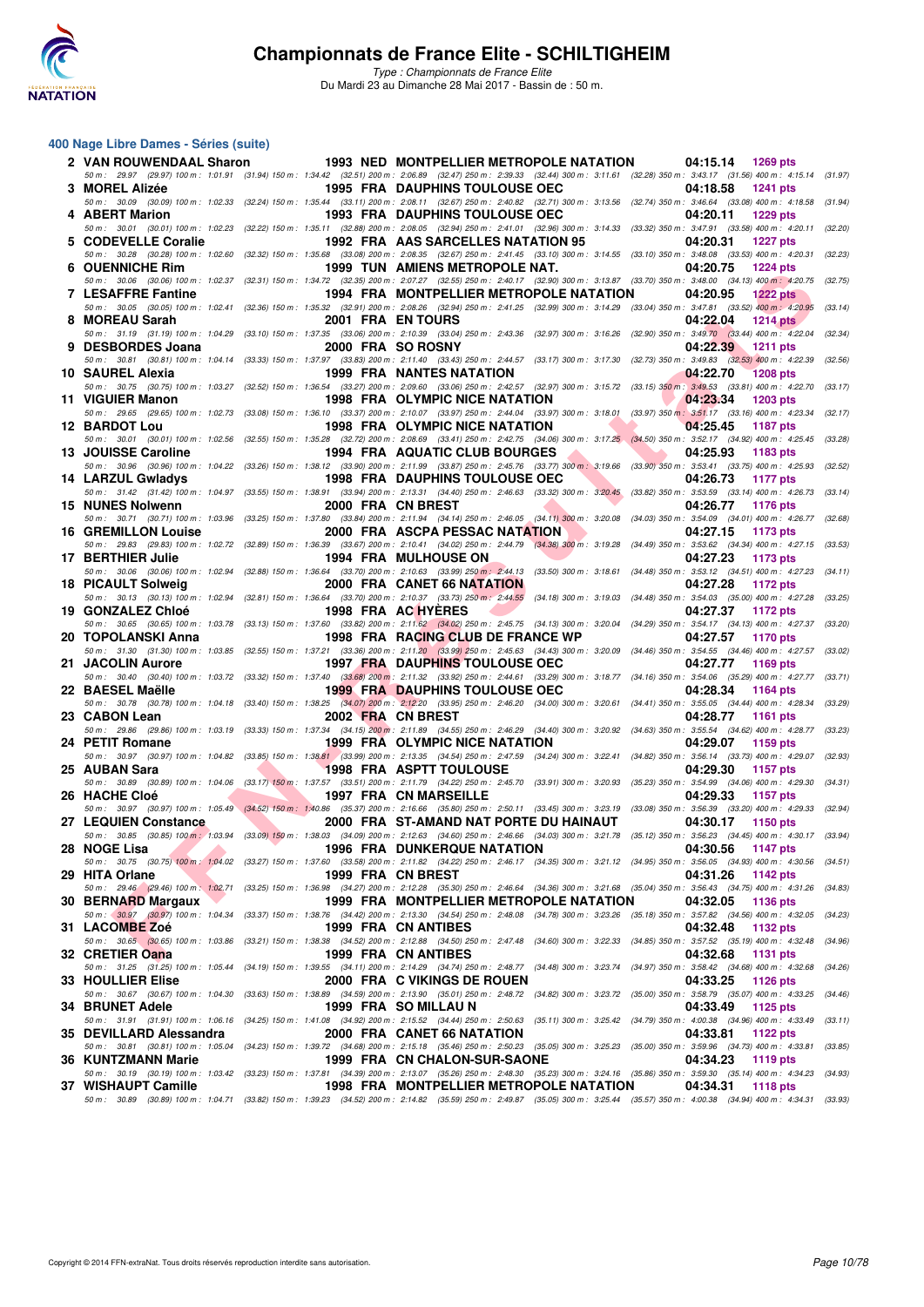

#### **400 Nage Libre Dames - Séries (suite)**

| <b>38 DULAT Delphine</b>                                                                                                                                                                                                          |  | 1993 FRA NAUTIC CLUB ALP'38                                                                                                                                                                                                         |                           | 04:35.75                                                                                                                                                                                         | 1107 pts                  |                    |
|-----------------------------------------------------------------------------------------------------------------------------------------------------------------------------------------------------------------------------------|--|-------------------------------------------------------------------------------------------------------------------------------------------------------------------------------------------------------------------------------------|---------------------------|--------------------------------------------------------------------------------------------------------------------------------------------------------------------------------------------------|---------------------------|--------------------|
| 50 m: 30.82 (30.82) 100 m: 1:04.37 (33.55) 150 m: 1:38.80 (34.43) 200 m: 2:13.91 (35.11) 250 m: 2:48.91 (35.00) 300 m: 3:24.66 (35.75) 350 m: 4:00.35 (35.69) 400 m: 4:35.75                                                      |  |                                                                                                                                                                                                                                     |                           |                                                                                                                                                                                                  |                           | (35.40)            |
| 39 HEURTAUX Celia                                                                                                                                                                                                                 |  | 2000 FRA SAINT-RAPHAEL NATATION                                                                                                                                                                                                     |                           | 04:35.99                                                                                                                                                                                         | <b>1106 pts</b>           |                    |
| 50 m : 31.36 (31.36) 100 m : 1:05.44 (34.08) 150 m : 1:40.53 (35.09) 200 m : 2:15.52 (34.99) 250 m : 2:50.93 (35.41) 300 m : 3:26.07 (35.14) 350 m : 4:01.56 (35.49) 400 m : 4:35.99<br>40 COSTE Julie                            |  | <b>1998 FRA DAUPHINS TOULOUSE OEC</b>                                                                                                                                                                                               |                           | 04:36.55                                                                                                                                                                                         | 1101 pts                  | (34.43)            |
| 50 m: 30.50 (30.50) 100 m: 1:04.13 (33.63) 150 m: 1:38.45 (34.32) 200 m: 2:13.23 (34.78) 250 m: 2:48.51 (35.28) 300 m: 3:24.46 (35.95) 350 m: 4:01.03 (36.57) 400 m: 4:36.55                                                      |  |                                                                                                                                                                                                                                     |                           |                                                                                                                                                                                                  |                           | (35.52)            |
| 41 FAVE Anna                                                                                                                                                                                                                      |  | 2000 FRA CN BREST                                                                                                                                                                                                                   |                           | 04:37.36                                                                                                                                                                                         | 1095 pts                  |                    |
| 50 m: 31.42 (31.42) 100 m: 1:05.62 (34.20) 150 m: 1:40.66 (35.04) 200 m: 2:15.74 (35.08) 250 m: 2:51.18 (35.44) 300 m: 3:26.92 (35.74) 350 m: 4:02.52 (35.60) 400 m: 4:37.36                                                      |  |                                                                                                                                                                                                                                     |                           |                                                                                                                                                                                                  |                           | (34.84)            |
| 42 SECRESTAT Jessica                                                                                                                                                                                                              |  | 2001 FRA CSM CLAMART                                                                                                                                                                                                                |                           | 04:37.98                                                                                                                                                                                         | 1091 pts                  |                    |
| 50 m : 31.96 (31.96) 100 m : 1:06.40 (34.44) 150 m : 1:41.62 (35.22) 200 m : 2:17.08 (35.46) 250 m : 2:52.71 (35.63) 300 m : 3:28.14 (35.43) 350 m : 4:03.91 (35.77) 400 m : 4:37.98                                              |  |                                                                                                                                                                                                                                     |                           |                                                                                                                                                                                                  |                           | (34.07)            |
| 43 DITIERE Lou                                                                                                                                                                                                                    |  | 2000 FRA DAUPHINS TOULOUSE OEC                                                                                                                                                                                                      |                           | 04:38.24                                                                                                                                                                                         | <b>1089 pts</b>           |                    |
| 50 m: 31.10 (31.10) 100 m: 1:05.74 (34.64) 150 m: 1:40.76 (35.02) 200 m: 2:16.08 (35.32) 250 m: 2:51.45 (35.37) 300 m: 3:27.10 (35.65) 350 m: 4:02.91 (35.81) 400 m: 4:38.24                                                      |  |                                                                                                                                                                                                                                     |                           |                                                                                                                                                                                                  |                           | (35.33)            |
| 44 SECRESTAT Charlyne<br>50 m: 32.31 (32.31) 100 m: 1:07.04 (34.73) 150 m: 1:42.09 (35.05) 200 m: 2:17.40 (35.31) 250 m: 2:52.53 (35.13) 300 m: 3:28.19 (35.66) 350 m: 4:04.16 (35.97) 400 m: 4:39.54                             |  | 1998 FRA CSM CLAMART                                                                                                                                                                                                                |                           | 04:39.54                                                                                                                                                                                         | <b>1079 pts</b>           | (35.38)            |
| 45 LOWE Vera                                                                                                                                                                                                                      |  | 2000 NED MONTPELLIER METROPOLE NATATION                                                                                                                                                                                             |                           | 04:39.93                                                                                                                                                                                         | 1076 pts                  |                    |
| 50 m: 32.64 (32.64) 100 m: 1:08.24                                                                                                                                                                                                |  | (35.60) 150 m : 1:44.53 (36.29) 200 m : 2:20.21 (35.68) 250 m : 2:55.59 (35.38) 300 m : 3:30.73 (35.14) 350 m : 4:05.76 (35.03) 400 m : 4:39.93                                                                                     |                           |                                                                                                                                                                                                  |                           | (34.17)            |
| 46 PROUFF Faustine                                                                                                                                                                                                                |  | <b>1988 FRA MOUETTES DE PARIS</b>                                                                                                                                                                                                   |                           | 04:41.87                                                                                                                                                                                         | <b>1061 pts</b>           |                    |
| 50 m: 29.71 (29.71) 100 m: 1:02.16 (32.45) 150 m: 1:36.80 (34.64) 200 m: 2:12.44 (35.64) 250 m: 2:49.31 (36.87) 300 m: 3:26.55 (37.24) 350 m: 4:04.31 (37.76) 400 m: 4:41.87 (37.56)                                              |  |                                                                                                                                                                                                                                     |                           |                                                                                                                                                                                                  |                           |                    |
| 47 BARNIET Lou-Anne                                                                                                                                                                                                               |  | 2002 FRA CN MARSEILLE                                                                                                                                                                                                               |                           | 04:43.26                                                                                                                                                                                         | <b>1051 pts</b>           |                    |
| 50 m : 32.03 (32.03) 100 m : 1:06.91                                                                                                                                                                                              |  | (34.88) 150 m : 1:43.01 (36.10) 200 m : 2:18.76 (35.75) 250 m : 2:55.10 (36.34) 300 m : 3:31.26 (36.16) 350 m : 4:07.60 (36.34) 400 m : 4:43.26                                                                                     |                           |                                                                                                                                                                                                  |                           | (35.66)            |
| 48 BLANCHETIERE Adèle                                                                                                                                                                                                             |  | 1999 FRA EN CAEN                                                                                                                                                                                                                    |                           | 04:45.12                                                                                                                                                                                         | <b>1037 pts</b>           |                    |
| 50 m: 32.31 (32.31) 100 m: 1:07.66 (35.35) 150 m: 1:43.91 (36.25) 200 m: 2:20.32 (36.41) 250 m: 2:56.78 (36.46) 300 m: 3:33.08 (36.30) 350 m: 4:09.89 (36.81) 400 m: 4:45.12 (35.23)<br>49 LORANDI Elodie                         |  | 1989 FRA HANDISPORT ANTIBES MEDITERRANEE                                                                                                                                                                                            |                           | 04:48.87                                                                                                                                                                                         | <b>1010 pts</b>           |                    |
| 50 m : 31.82 (31.82) 100 m : 1:06.41 (34.59) 150 m : 1:42.23 (35.82) 200 m : 2:18.96 (36.73) 250 m : 2:56.02 (37.06) 300 m : 3:32.94 (36.92) 350 m : 4:11.56 (38.62) 400 m : 4:48.87 (37.31)                                      |  |                                                                                                                                                                                                                                     |                           |                                                                                                                                                                                                  |                           |                    |
| 50 SUPIOT Claire                                                                                                                                                                                                                  |  | <b>1968 FRA HANDISPORT ANGERS</b>                                                                                                                                                                                                   |                           | 05:02.86                                                                                                                                                                                         | <b>911 pts</b>            |                    |
| 50 m: 34.80 (34.80) 100 m: 1:11.90 (37.10) 150 m: 1:50.19 (38.29) 200 m: 2:28.98 (38.79) 250 m: 3:07.67 (38.69) 300 m: 3:46.24 (38.57) 350 m: 4:25.25 (39.01) 400 m: 5:02.86 (37.61)                                              |  |                                                                                                                                                                                                                                     |                           |                                                                                                                                                                                                  |                           |                    |
| 51 LE BRIS Jade                                                                                                                                                                                                                   |  | 2001 FRA HANDI-CEP LORIENT                                                                                                                                                                                                          |                           | 05:27.06                                                                                                                                                                                         | 753 pts                   |                    |
| 50 m: 36.72 (36.72) 100 m: 1:17.28 (40.56) 150 m: 1:58.87 (41.59) 200 m: 2:40.76 (41.89)                                                                                                                                          |  | $250 m : -$                                                                                                                                                                                                                         | 300 m: 4:04.74 (1:23.98)  | $350 m : -$                                                                                                                                                                                      | 400 m: 5:27.06 (1:22.32)  |                    |
| MARCHAL Léa                                                                                                                                                                                                                       |  | 1999 FRA MONTPELLIER METROPOLE NATATION                                                                                                                                                                                             |                           | <b>DNS</b> dec                                                                                                                                                                                   |                           |                    |
| <b>JEANNERET Valentine</b>                                                                                                                                                                                                        |  | 1999 FRA CN CHALON-SUR-SAONE                                                                                                                                                                                                        |                           | <b>DNS dec</b>                                                                                                                                                                                   |                           |                    |
|                                                                                                                                                                                                                                   |  |                                                                                                                                                                                                                                     |                           |                                                                                                                                                                                                  |                           |                    |
| <b>ROULET Anaelle</b>                                                                                                                                                                                                             |  | 1996 FRA HANDI-LA ROCHE SUR YON NATATION                                                                                                                                                                                            |                           | <b>DNS</b> dec                                                                                                                                                                                   |                           |                    |
| <b>CASSIGNOL Oceane</b>                                                                                                                                                                                                           |  | 2000 FRA MONTPELLIER METROPOLE NATATION                                                                                                                                                                                             |                           | <b>DNS Nd</b>                                                                                                                                                                                    |                           |                    |
| --- BOHER Mathilde                                                                                                                                                                                                                |  |                                                                                                                                                                                                                                     |                           | <b>DNS Nd</b>                                                                                                                                                                                    |                           |                    |
|                                                                                                                                                                                                                                   |  | 2003 FRA CANET 66 NATATION                                                                                                                                                                                                          |                           |                                                                                                                                                                                                  |                           |                    |
|                                                                                                                                                                                                                                   |  |                                                                                                                                                                                                                                     |                           |                                                                                                                                                                                                  |                           |                    |
| <b>100 Nage Libre Dames - Finale A</b> (Samedi 27 Mai 2017)                                                                                                                                                                       |  |                                                                                                                                                                                                                                     |                           |                                                                                                                                                                                                  |                           |                    |
| 1 MULLER Aurélie                                                                                                                                                                                                                  |  | <b>1990 FRA CN SARREGUEMINES</b>                                                                                                                                                                                                    |                           | 08:36.56                                                                                                                                                                                         | <b>1296 pts</b>           |                    |
| 50 m: 30.14 (30.14) 100 m: 1:02.36                                                                                                                                                                                                |  |                                                                                                                                                                                                                                     |                           |                                                                                                                                                                                                  |                           | (32.22)            |
| 450 m : 4:50.96 (32.53) 500 m : 5:23.25                                                                                                                                                                                           |  | (32.22) 150 m : 1:35.38 (33.02) 200 m : 2:08.10 (32.72) 250 m : 2:41.16 (33.06) 300 m : 3:13.35 (32.19) 350 m : 3:46.21 (32.86) 400 m : 4:18.43<br>(32.29) 550 m : 5:56.01 (32.76) 600 m : 6:28.29 (32.28) 650 m : 7:01.07 (32.78   |                           |                                                                                                                                                                                                  |                           | (31.16)            |
| 2 EGOROVA Anna                                                                                                                                                                                                                    |  | <b>1998 RUS MONTPELLIER METROPOLE NATATION</b>                                                                                                                                                                                      |                           | 08:40.35                                                                                                                                                                                         | <b>1280 pts</b>           |                    |
| 50 m :   29.82   (29.82) 100 m : 1:02.16   (32.34) 150 m :  1:35.16   (33.00) 200 m :  2:07.85   (32.69) 250 m : 2:0566   (28.71) 300 m :  3:13.69   (37.13) 350 m :  3:46.51   (32.82) 400 m :  4:19.16<br>450 m :  4:51.89   (3 |  |                                                                                                                                                                                                                                     |                           |                                                                                                                                                                                                  |                           | (32.65)<br>(32.41) |
| 3 LESAFFRE Fantine                                                                                                                                                                                                                |  | 1994 FRA MONTPELLIER METROPOLE NATATION                                                                                                                                                                                             |                           | 08:42.98                                                                                                                                                                                         | 1269 pts                  |                    |
| 50 m: 29.91 (29.91) 100 m: 1:02.13                                                                                                                                                                                                |  | $(32.22)$ 150 m : 1:34.98 $(32.85)$ 200 m : 2:08.07 $(33.09)$ 250 m : 2:40.91                                                                                                                                                       | $(32.84)$ 300 m : 3:13.97 | $(33.06)$ 350 m : 3:46.89                                                                                                                                                                        | $(32.92)$ 400 m : 4:20.07 | (33.18)            |
| 450 m : 4:53.00 (32.93) 500 m : 5:25.93<br>4 BERTHIER Julie                                                                                                                                                                       |  | $(32.93)$ 550 m : 5:58.82 $(32.89)$ 600 m : 6:31.88 $(33.06)$ 650 m : 7:04.56<br>1994 FRA MULHOUSE ON                                                                                                                               | $(32.68)$ 700 m : 7:37.64 | $(33.08)$ 750 m : 8:10.43 $(32.79)$ 800 m : 8:42.98<br>08:49.97                                                                                                                                  | 1241 pts                  | (32.55)            |
|                                                                                                                                                                                                                                   |  |                                                                                                                                                                                                                                     | $(33.29)$ 300 m : 3:14.57 | (32.84) 350 m: 3:48.07 (33.50) 400 m: 4:21.07                                                                                                                                                    |                           | (33.00)            |
| $50\,m:~~30.51~~(30.51)~100\,m:~~1.02.78~~(32.27)~150\,m:~~1.35.95~~(33.17)~200\,m:~~2.08.44~~(32.49)~250\,m:~~2.41.73~~(33.19)~1.50~m:~~2.41.79$                                                                                 |  |                                                                                                                                                                                                                                     | $(34.33)$ 700 m : 7:42.69 | $(33.84)$ 750 m : 8:16.92 $(34.23)$ 800 m : 8:49.97                                                                                                                                              |                           | (33.05)            |
| 5 MARCHAL Léa                                                                                                                                                                                                                     |  | 1999 FRA MONTPELLIER METROPOLE NATATION                                                                                                                                                                                             |                           | 09:00.35                                                                                                                                                                                         | 1200 pts                  |                    |
| $50 \text{ m}: 31.05$ $(31.05) 100 \text{ m}: 1.04.99$<br>$450 \text{ m}: 5.02.32$ $(33.70) 500 \text{ m}: 5.36.63$                                                                                                               |  | (33.94) 150 m : 1:38.85 (33.86) 200 m : 2:13.05 (34.20) 250 m : 2:46.80 (33.75) 300 m : 3:20.66<br>(34.31) 550 m : 6:10.51 (33.88) 600 m : 6:45.02 (34.51) 650 m : 7:19.11 (34.09) 700 m : 7:53.20                                  |                           | $\begin{array}{cccc} (33.86) \ 350 \ m \ \colon \ 3.54.44 & \ (33.78) \ 400 \ m \ \colon \ 4.28.62 \\ (34.09) \ 750 \ m \ \colon \ 8.26.66 & \ (33.46) \ 800 \ m \ \colon \ 9.00.35 \end{array}$ |                           | (34.18)<br>(33.69) |
| 6 LACOMBE Zoé                                                                                                                                                                                                                     |  | 1999 FRA CN ANTIBES                                                                                                                                                                                                                 |                           | 09:02.36                                                                                                                                                                                         | 1192 pts                  |                    |
| 50 m: 30.39 (30.39) 100 m: 1:03.34                                                                                                                                                                                                |  |                                                                                                                                                                                                                                     |                           | (34.15) 350 m: 3:52.67 (34.05) 400 m: 4:27.13                                                                                                                                                    |                           | (34.46)            |
| 450 m : 5:01.26 (34.13) 500 m : 5:35.83<br>7 JOUISSE Caroline                                                                                                                                                                     |  | (32.95) 150 m : 1:36.80 (33.46) 200 m : 2:10.76 (33.96) 250 m : 2:44.47 (33.71) 300 m : 3:18.62<br>(34.57) 550 m : 6:10.21 (34.38) 600 m : 6:44.86 (34.65) 650 m : 7:19.57 (34.71) 700 m : 7:54.24<br>1994 FRA AQUATIC CLUB BOURGES |                           | $(34.67)$ 750 m : 8:28.66 $(34.42)$ 800 m : 9:02.36<br>09:04.77                                                                                                                                  | 1182 pts                  | (33.70)            |
| 50 m : 30.64 (30.64) 100 m : 1:04.25                                                                                                                                                                                              |  |                                                                                                                                                                                                                                     |                           |                                                                                                                                                                                                  |                           | (34.84)            |
| 450 m : 5:02.70 (34.47) 500 m : 5:37.50                                                                                                                                                                                           |  | (33.61) 150 m : 1:37.30 (33.05) 200 m : 2:11.47 (34.17) 250 m : 2:45.05 (33.58) 300 m : 3:19.21 (34.16) 350 m : 3:53.39 (34.18) 400 m : 4:28.23<br>(34.80) 550 m : 6:12.16 (34.66) 600 m : 6:47.11 (34.95) 650 m : 7:21.80 (34.69   |                           |                                                                                                                                                                                                  |                           | (33.73)            |
| 8 BERNARD Margaux                                                                                                                                                                                                                 |  | 1999 FRA MONTPELLIER METROPOLE NATATION                                                                                                                                                                                             |                           | 09:07.30                                                                                                                                                                                         | 1173 pts                  |                    |
| 50 m : 31.40 (31.40) 100 m : 1:05.30 (33.90) 150 m : 1:39.70 (34.40) 200 m : 2:13.98 (34.28) 250 m : 2:48.35 (34.37) 300 m : 3:22.80 (34.45) 350 m : 3:57.29 (34.49) 400 m : 4:31.75 (34.46) 450 m : 5:06.17 (34.42) 500 m : 5    |  |                                                                                                                                                                                                                                     |                           |                                                                                                                                                                                                  |                           |                    |
| $100$ Ngoe Libre Dames - Séries (Vendredi 26 Mai 2017)                                                                                                                                                                            |  |                                                                                                                                                                                                                                     |                           |                                                                                                                                                                                                  |                           |                    |

## **[800 Nage Libre Dames - Finale A](http://www.ffnatation.fr/webffn/resultats.php?idact=nat&go=epr&idcpt=45075&idepr=5)** (Samedi 27 Mai 2017)

| 1 MULLER Aurélie                                                                                                                                                                                                                                                                                                                                                        |                                                                                                                                                                         | 1990 FRA CN SARREGUEMINES               |                                         | 08:36.56<br>1296 pts        |
|-------------------------------------------------------------------------------------------------------------------------------------------------------------------------------------------------------------------------------------------------------------------------------------------------------------------------------------------------------------------------|-------------------------------------------------------------------------------------------------------------------------------------------------------------------------|-----------------------------------------|-----------------------------------------|-----------------------------|
| $50 \text{ m}$ : $30.14$<br>450 m : 4:50.96 (32.53) 500 m : 5:23.25 (32.29) 550 m : 5:56.01 (32.76) 600 m : 6:28.29 (32.28) 650 m : 7:01.07 (32.78) 700 m : 7:33.49 (32.42) 750 m : 8:05.40 (31.91) 800 m : 8:36.56                                                                                                                                                     | (30.14) 100 m : 1:02.36 (32.22) 150 m : 1:35.38 (33.02) 200 m : 2:08.10 (32.72) 250 m : 2:41.16 (33.06) 300 m : 3:13.35 (32.19) 350 m : 3:46.21 (32.86) 400 m : 4:18.43 |                                         |                                         | (32.22)<br>(31.16)          |
| 2 EGOROVA Anna                                                                                                                                                                                                                                                                                                                                                          |                                                                                                                                                                         |                                         | 1998 RUS MONTPELLIER METROPOLE NATATION | 08:40.35<br><b>1280 pts</b> |
| $50 \text{ m}$ : 29.82<br>450 m : 4:51.89 (32.73) 500 m : 5:24.24 (32.35) 550 m : 5:57.21 (32.97) 600 m : 6:29.95 (32.74) 650 m : 7:02.90 (32.95) 700 m : 7:35.19 (32.29) 750 m : 8:07.94 (32.75) 800 m : 8:40.35                                                                                                                                                       | (29.82) 100 m : 1:02.16 (32.84) 150 m : 1:35.16 (33.00) 200 m : 2:07.85 (32.69) 250 m : 2:36.56 (28.71) 300 m : 3:13.69 (37.13) 350 m : 3:46.51 (32.82) 400 m : 4:19.16 |                                         |                                         | (32.65)<br>(32.41)          |
| 3 LESAFFRE Fantine                                                                                                                                                                                                                                                                                                                                                      |                                                                                                                                                                         | 1994 FRA MONTPELLIER METROPOLE NATATION |                                         | 08:42.98<br><b>1269 pts</b> |
| $50 \text{ m}$ : 29.91<br>450 m : 4:53.00 (32.93) 500 m : 5:25.93 (32.93) 550 m : 5:58.82 (32.89) 600 m : 6:31.88 (33.06) 650 m : 7:04.56 (32.68) 700 m : 7:37.64 (33.08) 750 m : 8:10.43 (32.79) 800 m : 8:42.98                                                                                                                                                       | (29.91) 100 m : 1:02.13 (32.22) 150 m : 1:34.98 (32.85) 200 m : 2:08.07 (33.09) 250 m : 2:40.91 (32.84) 300 m : 3:13.97 (33.06) 350 m : 3:46.89 (32.92) 400 m : 4:20.07 |                                         |                                         | (33.18)<br>(32.55)          |
| 4 BERTHIER Julie                                                                                                                                                                                                                                                                                                                                                        |                                                                                                                                                                         | <b>1994 FRA MULHOUSE ON</b>             |                                         | 08:49.97 1241 pts           |
| $50 m$ : $30.51$<br>450 m: 4:54.32 (33.25) 500 m: 5:27.43 (33.11) 550 m: 6:01.01 (33.58) 600 m: 6:34.52 (33.51) 650 m: 7:08.85 (34.33) 700 m: 7:42.69 (33.84) 750 m: 8:16.92 (34.23) 800 m: 8:49.97                                                                                                                                                                     | (30.51) 100 m : 1:02.78 (32.27) 150 m : 1:35.95 (33.17) 200 m : 2:08.44 (32.49) 250 m : 2:41.73 (33.29) 300 m : 3:14.57 (32.84) 350 m : 3:48.07 (33.50) 400 m : 4:21.07 |                                         |                                         | (33.00)<br>(33.05)          |
|                                                                                                                                                                                                                                                                                                                                                                         |                                                                                                                                                                         |                                         |                                         |                             |
| 5 MARCHAL Léa                                                                                                                                                                                                                                                                                                                                                           |                                                                                                                                                                         |                                         | 1999 FRA MONTPELLIER METROPOLE NATATION | 09:00.35<br>1200 pts        |
| $50 \text{ m}$ : 31.05<br>450 m: 5:02.32 (33.70) 500 m: 5:36.63 (34.31) 550 m: 6:10.51 (33.88) 600 m: 6:45.02 (34.51) 650 m: 7:19.11 (34.09) 700 m: 7:53.20 (34.09) 750 m: 8:26.66 (33.46) 800 m: 9:00.35                                                                                                                                                               | (31.05) 100 m : 1:04.99 (33.94) 150 m : 1:38.85 (33.86) 200 m : 2:13.05 (34.20) 250 m : 2:46.80 (33.75) 300 m : 3:20.66 (33.86) 350 m : 3:54.44 (33.78) 400 m : 4:28.62 |                                         |                                         | (34.18)<br>(33.69)          |
| 6 LACOMBE Zoé                                                                                                                                                                                                                                                                                                                                                           |                                                                                                                                                                         | 1999 FRA CN ANTIBES                     |                                         | 09:02.36 1192 pts           |
| 50 m: 30.39 (30.39) 100 m: 1:03.34 (32.95) 150 m: 1:36.80 (33.46) 200 m: 2:10.76 (33.96) 250 m: 2:44.47 (33.71) 300 m: 3:18.62 (34.15) 350 m: 3:52.67 (34.05) 400 m: 4:27.13<br>450 m : 5:01.26 (34.13) 500 m : 5:35.83 (34.57) 550 m : 6:10.21 (34.38) 600 m : 6:44.86 (34.65) 650 m : 7:19.57 (34.71) 700 m : 7:54.24 (34.67) 750 m : 8:28.66 (34.42) 800 m : 9:02.36 |                                                                                                                                                                         |                                         |                                         | (34.46)<br>(33.70)          |
| <b>7 JOUISSE Caroline</b>                                                                                                                                                                                                                                                                                                                                               |                                                                                                                                                                         | 1994 FRA AQUATIC CLUB BOURGES           |                                         | 09:04.77 1182 pts           |
| 50 m: 30.64 (30.64) 100 m: 1:04.25 (33.61) 150 m: 1:37.30 (33.05) 200 m: 2:11.47 (34.17) 250 m: 2:45.05 (33.58) 300 m: 3:19.21 (34.16) 350 m: 3:53.39 (34.18) 400 m: 4:28.23<br>450 m : 5:02,70 (34.47) 500 m : 5:37.50 (34.80) 550 m : 6:12.16 (34.66) 600 m : 6:47.11 (34.95) 650 m : 7:21.80 (34.69) 700 m : 7:56.88 (35.08) 750 m : 8:31.04 (34.16) 800 m : 9:04.77 |                                                                                                                                                                         |                                         |                                         | (34.84)<br>(33.73)          |
| 8 BERNARD Margaux                                                                                                                                                                                                                                                                                                                                                       |                                                                                                                                                                         |                                         | 1999 FRA MONTPELLIER METROPOLE NATATION | 09:07.30<br>1173 pts        |

## **[800 Nage Libre Dames - Séries](http://www.ffnatation.fr/webffn/resultats.php?idact=nat&go=epr&idcpt=45075&idepr=5)** (Vendredi 26 Mai 2017)

| 1 EGOROVA Anna     | 1998 RUS MONTPELLIER METROPOLE NATATION | 08:41.17 1277 pts                                                                                                                                                                                                                                                                                                                                                                               |
|--------------------|-----------------------------------------|-------------------------------------------------------------------------------------------------------------------------------------------------------------------------------------------------------------------------------------------------------------------------------------------------------------------------------------------------------------------------------------------------|
|                    |                                         | 50 m : 30.00 (30.00) 100 m : 1:02.49 (32.49) 150 m : 1:35.49 (33.00) 200 m : 2:08.03 (32.54) 250 m : 2:40.89 (32.86) 300 m : 3:13.33 (32.44) 350 m : 3:46.19 (32.86) 400 m : 4:18.85 (32.66)<br>450 m : 4:51.79 (32.94) 500 m : 5:24.44 (32.65) 550 m : 5:57.46 (33.02) 600 m : 6:30.43 (32.97) 650 m : 7:03.60 (33.17) 700 m : 7:36.63 (33.03) 750 m : 8:09.94 (33.31) 800 m : 8:41.17 (31.23) |
| 2 MULLER Aurélie   | <b>1990 FRA CN SARREGUEMINES</b>        | 08:44.87 1262 pts                                                                                                                                                                                                                                                                                                                                                                               |
|                    |                                         | 50 m : 30.41 (30.41) 100 m : 1:03.26 (32.85) 150 m : 1:37.06 (33.80) 200 m : 2:10.19 (33.13) 250 m : 2:43.52 (33.33) 300 m : 3:16.67 (33.15) 350 m : 3:50.01 (33.34) 400 m : 4:22.60 (32.59)<br>450 m : 4:55.39 (32.79) 500 m : 5:28.16 (32.77) 550 m : 6:01.71 (33.55) 600 m : 6:34.83 (33.12) 650 m : 7:08.02 (33.19) 700 m : 7:40.92 (32.90) 750 m : 8:13.32 (32.40) 800 m : 8:44.87 (31.55) |
|                    |                                         |                                                                                                                                                                                                                                                                                                                                                                                                 |
| 3 LESAFFRE Fantine | 1994 FRA MONTPELLIER METROPOLE NATATION | 08:51.04 1237 pts                                                                                                                                                                                                                                                                                                                                                                               |
|                    |                                         | 50 m : 30.38 (30.38) 100 m : 1:03.29 (32.91) 150 m : 1:36.21 (32.92) 200 m : 2:09.77 (33.56) 250 m : 2:42.89 (33.12) 300 m : 3:16.34 (33.45) 350 m : 3:49.54 (33.20) 400 m : 4:23.08 (33.54)<br>450 m : 4:55.91 (32.83) 500 m : 5:29.59 (33.68) 550 m : 6:03.27 (33.68) 600 m : 6:37.07 (33.80) 650 m : 7:10.60 (33.53) 700 m : 7:44.21 (33.61) 750 m : 8:17.78 (33.57) 800 m : 8:51.04 (33.26) |
| 4 BERTHIER Julie   | <b>1994 FRA MULHOUSE ON</b>             | 08:57.13 1213 pts                                                                                                                                                                                                                                                                                                                                                                               |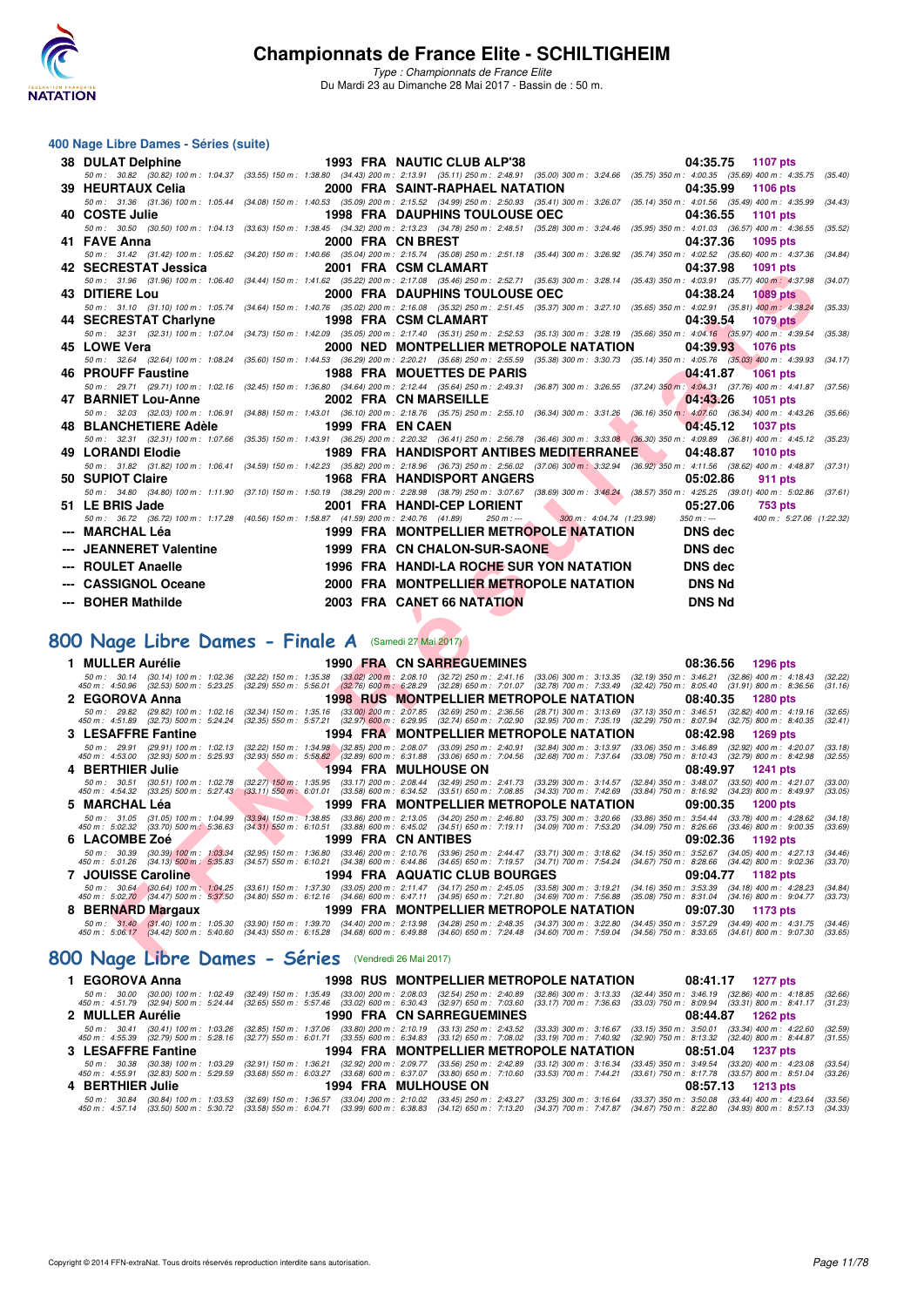

#### **800 Nage Libre Dames - Séries (suite)**

| 5 MARCHAL Léa                                                                                                   |                                                                                                                                                                | 1999 FRA MONTPELLIER METROPOLE NATATION                                                                                                                                                            | 09:01.70<br>1194 pts                                                                                                                   |
|-----------------------------------------------------------------------------------------------------------------|----------------------------------------------------------------------------------------------------------------------------------------------------------------|----------------------------------------------------------------------------------------------------------------------------------------------------------------------------------------------------|----------------------------------------------------------------------------------------------------------------------------------------|
| 50 m : 30.89<br>(30.89) 100 m : 1:04.82<br>450 m: 5:03.48 (34.02) 500 m: 5:37.60                                |                                                                                                                                                                | (33.93) 150 m : 1:39.08 (34.26) 200 m : 2:13.14 (34.06) 250 m : 2:47.45 (34.31) 300 m : 3:21.21<br>(34.12) 550 m : 6:12.02 (34.42) 600 m : 6:46.51 (34.49) 650 m : 7:20.37 (33.86) 700 m : 7:54.37 | $(33.76)$ 350 m : 3:55.57 $(34.36)$ 400 m : 4:29.46<br>(33.89)<br>$(34.00)$ 750 m : 8:28.54 $(34.17)$ 800 m : 9:01.70<br>(33.16)       |
| 6 BERNARD Margaux                                                                                               |                                                                                                                                                                | 1999 FRA MONTPELLIER METROPOLE NATATION                                                                                                                                                            | 09:04.36<br>1184 pts                                                                                                                   |
| 50 m: 31.09 (31.09) 100 m: 1:04.67                                                                              | $(33.58)$ 150 m : 1:38.98                                                                                                                                      | (34.31) 200 m : 2:13.24 (34.26) 250 m : 2:47.69 (34.45) 300 m : 3:21.92                                                                                                                            | (34.23) 350 m: 3:56.34 (34.42) 400 m: 4:30.54<br>(34.20)                                                                               |
| 450 m : 5:05.02 (34.48) 500 m : 5:39.33<br>7 JOUISSE Caroline                                                   |                                                                                                                                                                | (34.31) 550 m: 6:13.65 (34.32) 600 m: 6:47.81 (34.16) 650 m: 7:22.18 (34.37) 700 m: 7:56.57<br>1994 FRA AQUATIC CLUB BOURGES                                                                       | (34.39) 750 m : 8:30.88 (34.31) 800 m : 9:04.36<br>(33.48)<br>09:05.11<br><b>1181 pts</b>                                              |
| 50 m : 31.21 (31.21) 100 m : 1:04.15                                                                            |                                                                                                                                                                | (32.94) 150 m: 1:37.79 (33.64) 200 m: 2:11.28 (33.49) 250 m: 2:45.39 (34.11) 300 m: 3:19.40                                                                                                        | (34.01) 350 m: 3:53.97 (34.57) 400 m: 4:28.52<br>(34.55)                                                                               |
| 450 m : 5:03.23 (34.71) 500 m : 5:37.61                                                                         | (34.38) 550 m: 6:12.70 (35.09) 600 m: 6:47.37 (34.67) 650 m: 7:22.29                                                                                           | $(34.92)$ 700 m : 7:56.85                                                                                                                                                                          | (34.56) 750 m: 8:31.84 (34.99) 800 m: 9:05.11<br>(33.27)                                                                               |
| 8 LACOMBE Zoe                                                                                                   |                                                                                                                                                                | 1999 FRA CN ANTIBES                                                                                                                                                                                | 09:05.52<br>1179 pts                                                                                                                   |
| 50 m : 30.53 (30.53) 100 m : 1:03.72<br>450 m: 5:03.67 (34.34) 500 m: 5:38.07                                   | $(33.19)$ 150 m : 1:38.20 $(34.48)$ 200 m : 2:12.20 $(34.00)$ 250 m : 2:46.58<br>(34.40) 550 m: 6:12.65 (34.58) 600 m: 6:47.47 (34.82) 650 m: 7:22.28          | (34.38) 300 m : 3:20.70<br>$(34.81)$ 700 m : 7:57.25                                                                                                                                               | (34.12) 350 m: 3:55.18 (34.48) 400 m: 4:29.33<br>(34.15)<br>(34.97) 750 m : 8:32.19 (34.94) 800 m : 9:05.52<br>(33.33)                 |
| 9 SAUREL Alexia                                                                                                 |                                                                                                                                                                | 1999 FRA NANTES NATATION                                                                                                                                                                           | 09:05.81<br>1178 pts                                                                                                                   |
| 50 m: 31.24 (31.24) 100 m: 1:04.97<br>450 m : 5:05.97 (34.54) 500 m : 5:40.83                                   | (33.73) 150 m : 1:38.92 (33.95) 200 m : 2:13.21 (34.29) 250 m : 2:47.83<br>$(34.86)$ 550 m : 6.15.68 $(34.85)$ 600 m : 6.50.48 $(34.80)$ 650 m : 7.24.68       | (34.62) 300 m : 3:22.44<br>(34.20) 700 m : 7:59.12                                                                                                                                                 | (34.61) 350 m: 3:56.97 (34.53) 400 m: 4:31.43<br>(34.46)<br>$(34.44)$ 750 m : 8:33.51 $(34.39)$ 800 m : 9:05.81<br>(32.30)             |
| <b>10 GREMILLON Louise</b>                                                                                      |                                                                                                                                                                | 2000   FRA   ASCPA PESSAC NATATION                                                                                                                                                                 | 09:07.40<br>1172 pts                                                                                                                   |
| 50 m : 30.80<br>$(30.80)$ 100 m : 1:04.17                                                                       | (33.37) 150 m: 1:38.67 (34.50) 200 m: 2:13.39 (34.72) 250 m: 2:47.94                                                                                           | $(34.55)$ 300 m : 3:22.54                                                                                                                                                                          | $(34.60)$ 350 m : $3:57.22$<br>$(34.68)$ 400 m : 4:31.85<br>(34.63)                                                                    |
| 450 m : 5:06.52 (34.67) 500 m : 5:41.15                                                                         | (34.63) 550 m : 6:15.61 (34.46) 600 m : 6:50.28 (34.67) 650 m : 7:24.73                                                                                        | $(34.45)$ 700 m : 7:59.50                                                                                                                                                                          | (34.77) 750 m : 8:33.78 (34.28) 800 m : 9:07.40<br>(33.62)                                                                             |
| 11 NOGE Lisa<br>50 m: 31.55 (31.55) 100 m: 1:04.91                                                              | (33.36) 150 m: 1:38.84 (33.93) 200 m: 2:13.06 (34.22) 250 m: 2:47.37                                                                                           | <b>1996 FRA DUNKERQUE NATATION</b><br>$(34.31)$ 300 m : 3:21.45                                                                                                                                    | 09:10.46<br><b>1160 pts</b><br>$(34.08)$ 350 m : 3:55.84 $(34.39)$ 400 m : 4:30.73<br>(34.89)                                          |
| 450 m: 5:05.56 (34.83) 500 m: 5:40.17                                                                           | (34.61) 550 m: 6:15.21 (35.04) 600 m: 6:50.17 (34.96) 650 m: 7:25.63                                                                                           | $(35.46)$ 700 m : 8:00.75                                                                                                                                                                          | (35.12) 750 m: 8:35.86 (35.11) 800 m: 9:10.46<br>(34.60)                                                                               |
| <b>12 NUNES Nolwenn</b>                                                                                         | 2000 FRA CNBREST                                                                                                                                               |                                                                                                                                                                                                    | 09:10.78<br>1159 pts                                                                                                                   |
| 50 m : 30.61<br>$(30.61)$ 100 m : 1:04.01<br>450 m : 5:08.40 (34.87) 500 m : 5:43.36                            | $(33.40)$ 150 m : 1:38.56<br>$(35.00)$ 600 m : 6:53.43<br>$(34.96)$ 550 m : 6:18.36                                                                            | (34.55) 200 m : 2:13.32 (34.76) 250 m : 2:48.45<br>$(35.13)$ 300 m : 3:23.45<br>(35.07) 650 m : 7:28.31<br>$(34.88)$ 700 m : $8:03.58$                                                             | $(34.96)$ 400 m : 4:33.53<br>$(35.00)$ 350 m : 3:58.41<br>(35.12)<br>$(35.27)$ 750 m : 8:38.06<br>$(34.48)$ 800 m : 9:10.78<br>(32.72) |
| 13 BOHER Mathilde                                                                                               |                                                                                                                                                                | 2003 FRA CANET 66 NATATION                                                                                                                                                                         | 09:11.24<br><b>1157 pts</b>                                                                                                            |
| 50 m: 31.37 (31.37) 100 m: 1:05.06                                                                              | (33.69) 150 m: 1:39.92 (34.86) 200 m: 2:14.33 (34.41) 250 m: 2:49.27                                                                                           | $(34.94)$ 300 m : 3:23.90                                                                                                                                                                          | (34.63) 350 m: 3:59.21 (35.31) 400 m: 4:33.88<br>(34.67)                                                                               |
| 450 m : 5:08.71 (34.83) 500 m : 5:43.23<br><b>14 GONZALEZ Chloé</b>                                             | $(34.52)$ 550 m : 6:18.41 $(35.18)$ 600 m : 6:53.28                                                                                                            | (34.87) 650 m : 7:28.65<br>$(35.37)$ 700 m : 8:03.21<br>1998 FRA AC HYERES                                                                                                                         | (34.56) 750 m: 8:37.81 (34.60) 800 m: 9:11.24<br>(33.43)<br>09:11.66<br><b>1156 pts</b>                                                |
| 50 m : 31.34 (31.34) 100 m : 1:04.71                                                                            | $(33.37)$ 150 m : 1:38.83                                                                                                                                      | (34.12) 200 m : 2:12.83 (34.00) 250 m : 2:47.07<br>$(34.24)$ 300 m : 3:21.14                                                                                                                       | $(34.07)$ 350 m : 3:55.66<br>$(34.52)$ 400 m : 4:30.02<br>(34.36)                                                                      |
| 450 m : 5:04.62 (34.60) 500 m : 5:39.47                                                                         | (34.85) 550 m : 6:14.75 (35.28) 600 m : 6:50.12 (35.37) 650 m : 7:25.89                                                                                        | $(35.77)$ 700 m : $8:01.33$                                                                                                                                                                        | $(35.44)$ 750 m : $8.36.86$ $(35.53)$ 800 m : $9.11.66$<br>(34.80)                                                                     |
| 15 MOREAU Sarah<br>50 m: 32.18 (32.18) 100 m: 1:05.99                                                           | 2001 FRA ENTOURS                                                                                                                                               | (33.81) 150 m : 1:40.01 (34.02) 200 m : 2:14.52 (34.51) 250 m : 2:48.97 (34.45) 300 m : 3:23.75                                                                                                    | 09:12.02<br>1154 pts<br>(34.78) 350 m : 3:58.22 (34.47) 400 m : 4:33.39<br>(35.17)                                                     |
| 450 m : 5:08.44 (35.05) 500 m : 5:43.41                                                                         | (34.97) 550 m: 6:18.53 (35.12) 600 m: 6:53.70 (35.17) 650 m: 7:28.58                                                                                           | $(34.88)$ 700 m : 8.03.62                                                                                                                                                                          | (35.04) 750 m: 8:38.57 (34.95) 800 m: 9:12.02<br>(33.45)                                                                               |
| 16 CABON Lean                                                                                                   | 2002 FRA CN BREST                                                                                                                                              |                                                                                                                                                                                                    | 09:13.79<br>1147 pts                                                                                                                   |
| 50 m: 31.35 (31.35) 100 m: 1:05.68<br>450 m: 5:10.80 (35.19) 500 m: 5:46.22                                     | (34.33) 150 m : 1:40.07 (34.39) 200 m : 2:15.04 (34.97) 250 m : 2:49.96<br>(35.42) 550 m: 6:21.08 (34.86) 600 m: 6:56.52 (35.44) 650 m: 7:31.42                | $(34.92)$ 300 m : 3:25.26<br>$(34.90)$ 700 m : 8:06.49                                                                                                                                             | $(35.30)$ 350 m : 4:00.34 $(35.08)$ 400 m : 4:35.61<br>(35.27)<br>(35.07) 750 m: 8:40.88 (34.39) 800 m: 9:13.79<br>(32.91)             |
| 17 BOUTEILLY Alexia                                                                                             |                                                                                                                                                                | 2001 FRA AC HYERES                                                                                                                                                                                 | 09:14.71<br>1144 pts                                                                                                                   |
| 50 m: 32.76 (32.76) 100 m: 1:06.99                                                                              | $(34.23)$ 150 m : 1:41.51 $(34.52)$ 200 m : 2:16.11 $(34.60)$ 250 m : 2:51.05                                                                                  | (34.94) 300 m : 3:25.61                                                                                                                                                                            | (34.56) 350 m: 4:00.39 (34.78) 400 m: 4:35.47<br>(35.08)                                                                               |
| 450 m : 5:10.22 (34.75) 500 m : 5:44.76<br>18 LARZUL Gwladys                                                    | (34.54) 550 m : 6:19.98 (35.22) 600 m : 6:55.02 (35.04) 650 m : 7:29.90                                                                                        | $(34.88)$ 700 m : 8:04.71<br>1998 FRA DAUPHINS TOULOUSE OEC                                                                                                                                        | (34.81) 750 m : 8:39.69 (34.98) 800 m : 9:14.71<br>(35.02)<br>09:15.40<br>1141 pts                                                     |
| 50 m: 31.72 (31.72) 100 m: 1:05.10                                                                              |                                                                                                                                                                | $(34.66)$ 300 m : 3:23.21                                                                                                                                                                          | (35.22) 350 m: 3:58.68 (35.47) 400 m: 4:34.33<br>(35.65)                                                                               |
| 450 m : 5:09.64 (35.31) 500 m : 5:44.86                                                                         | $(33.38)$ 150 m : 1:39.01 $(33.91)$ 200 m : 2:13.33 $(34.32)$ 250 m : 2:47.99<br>$(35.22)$ 550 m : 6:20.56 $(35.70)$ 600 m : 6:56.36 $(35.80)$ 650 m : 7:31.71 | $(35.35)$ 700 m : 8:07.01                                                                                                                                                                          | (35.30) 750 m: 8:41.77 (34.76) 800 m: 9:15.40<br>(33.63)                                                                               |
| <b>19 HOULLIER Elise</b><br>50 m: 31.22 (31.22) 100 m: 1:05.43                                                  | (34.21) 150 m : 1:40.21 (34.78) 200 m : 2:15.09 (34.88) 250 m : 2:50.14                                                                                        | 2000 FRA C VIKINGS DE ROUEN<br>$(35.05)$ 300 m : 3:25.44                                                                                                                                           | 09:15.75<br><b>1140 pts</b><br>(35.30) 350 m : 4:00.26 (34.82) 400 m : 4:35.71<br>(35.45)                                              |
| 450 m : 5:10.70 (34.99) 500 m : 5:46.19                                                                         | $(35.49)$ 550 m : 6:21.27 $(35.08)$ 600 m : 6:56.61 $(35.34)$ 650 m : 7:31.61                                                                                  | $(35.00)$ 700 m : 8:07.23                                                                                                                                                                          | (35.62) 750 m : 8:42.10 (34.87) 800 m : 9:15.75<br>(33.65)                                                                             |
| 20 BARDOT Lou                                                                                                   |                                                                                                                                                                | <b>1998 FRA OLYMPIC NICE NATATION</b>                                                                                                                                                              | 09:16.79<br><b>1136 pts</b>                                                                                                            |
| 50 m: 30.02 (30.02) 100 m: 1:03.01<br>$(35.20)$ 500 m : 5:44.03<br>450 m : 5:08.00                              | (32.99) 150 m : 1:37.21<br>(36.03) 550 m : 6:19.98 (35.95) 600 m : 6:56.34 (36.36) 650 m : 7:32.31                                                             | (34.20) 200 m: 2:11.84 (34.63) 250 m: 2:46.64<br>$(34.80)$ 300 m : 3:22.06<br>(35.97) 700 m : 8:08.38                                                                                              | $(35.42)$ 350 m : 3:57.53<br>$(35.47)$ 400 m : 4:32.80<br>(35.27)<br>(36.07) 750 m : 8:43.90<br>$(35.52)$ 800 m : 9:16.79<br>(32.89)   |
| 21 WISHAUPT Camille                                                                                             |                                                                                                                                                                | 1998 FRA MONTPELLIER METROPOLE NATATION                                                                                                                                                            | 09:19.77<br>1124 pts                                                                                                                   |
| 50 m: 31.24 (31.24) 100 m: 1:05.27                                                                              |                                                                                                                                                                | (34.03) 150 m : 1:39.69 (34.42) 200 m : 2:14.47 (34.78) 250 m : 2:49.68 (35.21) 300 m : 3:25.13                                                                                                    | (35.45) 350 m : 4:00.67<br>$(35.54)$ 400 m : 4:36.27<br>(35.60)                                                                        |
| 450 m : 5:11.78<br>$(35.51)$ 500 m : 5:47.71<br>22 LOWE Vera                                                    | $(35.93)$ 550 m : 6:23.24 $(35.53)$ 600 m : 6:59.11                                                                                                            | (35.87) 650 m : 7:34.67<br>$(35.56)$ 700 m : 8:10.33<br>2000 NED MONTPELLIER METROPOLE NATATION                                                                                                    | $(35.66)$ 750 m : 8:45.63<br>$(35.30)$ 800 m : 9:19.77<br>(34.14)<br>09:20.17<br>1123 pts                                              |
| 50 m: 31.54 (31.54) 100 m: 1:05.85                                                                              | $(34.31)$ 150 m : 1:40.37 $(34.52)$ 200 m : 2:15.05 $(34.68)$ 250 m : 2:50.30                                                                                  | $(35.25)$ 300 m : 3:25.63                                                                                                                                                                          | $(35.33)$ 350 m : 4:01.22<br>$(35.59)$ 400 m : 4:36.89<br>(35.67)                                                                      |
| 450 m : 5:12.30<br>(35.41) 500 m : 5:47.98                                                                      | $(35.68)$ 550 m : 6:23.94<br>$(35.96)$ 600 m : 6:59.95                                                                                                         | (36.01) 650 m : 7:35.79<br>$(35.84)$ 700 m : $8:11.38$                                                                                                                                             | $(35.59)$ 750 m : 8:46.49<br>$(35.11)$ 800 m : 9:20.17<br>(33.68)                                                                      |
| 23   BRUNET Adele                                                                                               | 50 m: 31.94 (31.94) 100 m: 1:06.91 (34.97) 150 m: 1:41.73 (34.82) 200 m: 2:17.33 (35.60) 250 m: 2:52.25                                                        | 1999 FRA SOMILLAUN<br>$(34.92)$ 300 m : 3:27.76                                                                                                                                                    | 09:21.39<br>1118 pts<br>$(35.51)$ 350 m : 4:03.39<br>$(35.63)$ 400 m : 4:39.49<br>(36.10)                                              |
| 450 m : 5:14.86 (35.37) 500 m : 5:50.57 (35.71) 550 m : 6:26.04 (35.47) 600 m : 7:01.90 (35.86) 650 m : 7:37.01 |                                                                                                                                                                | $(35.11)$ 700 m : 8:12.66                                                                                                                                                                          | (35.65) 750 m : 8:47.74 (35.08) 800 m : 9:21.39<br>(33.65)                                                                             |
| 24 DEVILLARD Alessandra                                                                                         |                                                                                                                                                                | 2000 FRA CANET 66 NATATION                                                                                                                                                                         | 09:21.93<br><b>1116 pts</b>                                                                                                            |
| 450 m : 5:14.72 (35.32) 500 m : 5:50.36                                                                         | 50 m : 31.62 (31.62) 100 m : 1:05.90 (34.28) 150 m : 1:41.00 (35.10) 200 m : 2:16.74 (35.74) 250 m : 2:52.13                                                   | (35.39) 300 m : 3:27.58<br>(35.64) 550 m : 6:25.93 (35.57) 600 m : 7:01.92 (35.99) 650 m : 7:37.51 (35.59) 700 m : 8:12.99                                                                         | (35.45) 350 m : 4:03.15 (35.57) 400 m : 4:39.40<br>(36.25)<br>(35.48) 750 m : 8:47.93 (34.94) 800 m : 9:21.93<br>(34.00)               |
| 25 DULAT Delphine                                                                                               |                                                                                                                                                                | 1993 FRA NAUTIC CLUB ALP'38                                                                                                                                                                        | 09:23.33<br><b>1111 pts</b>                                                                                                            |
| 50 m: 31.18 (31.18) 100 m: 1:04.92<br>450 m : 5:12.63 (35.88) 500 m : 5:48.65                                   | (33.74) 150 m : 1:39.92 (35.00) 200 m : 2:14.83<br>(36.02) 550 m: 6:24.50 (35.85) 600 m: 7:00.33 (35.83) 650 m: 7:36.29                                        | $(34.91)$ 250 m : 2:50.02<br>$(35.19)$ 300 m : 3:25.42<br>$(35.96)$ 700 m : 8:12.29                                                                                                                | (35.40) 350 m : 4:00.98 (35.56) 400 m : 4:36.75<br>(35.77)<br>(36.00) 750 m : 8:48.31 (36.02) 800 m : 9:23.33<br>(35.02)               |
| 26   HEURTAUX Celia                                                                                             |                                                                                                                                                                | 2000 FRA  SAINT-RAPHAEL NATATION                                                                                                                                                                   | 09:23.72<br>1109 pts                                                                                                                   |
| 50 m : 31.38 (31.38) 100 m : 1:05.76                                                                            | (34.38) 150 m : 1:41.07 (35.31) 200 m : 2:16.20                                                                                                                | $(35.13)$ 250 m : 2:51.67<br>$(35.47)$ 300 m : 3:27.14                                                                                                                                             | (35.47) 350 m : 4:02.77<br>$(35.63)$ 400 m : 4:38.46<br>(35.69)                                                                        |
| 450 m : 5:14.33 (35.87) 500 m : 5:49.98                                                                         | (35.65) 550 m : 6:26.07 (36.09) 600 m : 7:01.87                                                                                                                | $(35.80)$ 650 m : 7:38.07<br>(36.20) 700 m : 8:13.84                                                                                                                                               | (35.77) 750 m : 8:49.48<br>$(35.64)$ 800 m : 9:23.72<br>(34.24)                                                                        |
| 27   SECRESTAT Jessica<br>50 m: 32.55 (32.55) 100 m: 1:07.39                                                    | (34.84) 150 m: 1:42.71 (35.32) 200 m: 2:17.39 (34.68) 250 m: 2:52.95                                                                                           | 2001 FRA CSMCLAMART<br>$(35.56)$ 300 m : 3:28.27                                                                                                                                                   | 09:25.16<br>1104 pts<br>(35.32) 350 m: 4:04.05 (35.78) 400 m: 4:39.39<br>(35.34)                                                       |
| 450 m: 5:15.25 (35.86) 500 m: 5:50.94                                                                           | (35.69) 550 m : 6:26.98 (36.04) 600 m : 7:02.82 (35.84) 650 m : 7:38.87                                                                                        | $(36.05)$ 700 m : 8:14.55                                                                                                                                                                          | (35.68) 750 m : 8:50.52 (35.97) 800 m : 9:25.16<br>(34.64)                                                                             |
| 28 KUNTZMANN Marie                                                                                              |                                                                                                                                                                | 1999 FRA CN CHALON-SUR-SAONE                                                                                                                                                                       | 09:26.73<br><b>1098 pts</b>                                                                                                            |
| 50 m: 30.84 (30.84) 100 m: 1:04.88<br>450 m : 5:12.69 (36.21) 500 m : 5:49.37                                   | $(36.68)$ 550 m : 6:25.55 $(36.18)$ 600 m : 7:02.10 $(36.55)$ 650 m : 7:38.74                                                                                  | (34.04) 150 m : 1:39.21 (34.33) 200 m : 2:14.00 (34.79) 250 m : 2:48.89 (34.89) 300 m : 3:24.70<br>$(36.64)$ 700 m : 8:15.65                                                                       | (35.81) 350 m : 4:00.30<br>$(35.60)$ 400 m : 4:36.48<br>(36.18)<br>(36.91) 750 m : 8:51.78 (36.13) 800 m : 9:26.73<br>(34.95)          |
| 29 BAESEL Maëlle                                                                                                |                                                                                                                                                                | <b>1999 FRA DAUPHINS TOULOUSE OEC</b>                                                                                                                                                              | 09:31.59<br><b>1080 pts</b>                                                                                                            |
| 50 m : 31.37 (31.37) 100 m : 1:05.65                                                                            |                                                                                                                                                                | (34.28) 150 m: 1:40.65 (35.00) 200 m: 2:15.91 (35.26) 250 m: 2:51.57 (35.66) 300 m: 3:27.29                                                                                                        | (35.72) 350 m : 4:03.47 (36.18) 400 m : 4:39.97<br>(36.50)                                                                             |
| 450 m : 5:16.11 (36.14) 500 m : 5:52.50<br><b>30 BARNIET Lou-Anne</b>                                           |                                                                                                                                                                | (36.39) 550 m : 6:28.95 (36.45) 600 m : 7:05.90 (36.95) 650 m : 7:42.62 (36.72) 700 m : 8:19.32<br>2002 FRA CN MARSEILLE                                                                           | (36.70) 750 m : 8:55.94 (36.62) 800 m : 9:31.59<br>(35.65)<br>09:37.49<br><b>1058 pts</b>                                              |
| 50 m: 31.81 (31.81) 100 m: 1:06.77                                                                              | (34.96) 150 m : 1:42.49 (35.72) 200 m : 2:18.26                                                                                                                | $(35.77)$ 250 m : 2:54.82<br>$(36.56)$ 300 m : 3:31.02                                                                                                                                             | (36.20) 350 m: 4:07.56 (36.54) 400 m: 4:44.15<br>(36.59)                                                                               |
| 450 m : 5:20.91 (36.76) 500 m : 5:57.61                                                                         | (36.70) 550 m : 6:34.56 (36.95) 600 m : 7:11.40                                                                                                                | $(36.84)$ 650 m : 7:48.46<br>$(37.06)$ 700 m : 8:24.98                                                                                                                                             | (36.52) 750 m : 9:01.42 (36.44) 800 m : 9:37.49<br>(36.07)                                                                             |
| --- CASSIGNOL Oceane                                                                                            |                                                                                                                                                                | 2000 FRA MONTPELLIER METROPOLE NATATION                                                                                                                                                            | <b>DNS dec</b>                                                                                                                         |
| --- CODEVELLE Coralie                                                                                           |                                                                                                                                                                | 1992 FRA AAS SARCELLES NATATION 95                                                                                                                                                                 | <b>DNS dec</b>                                                                                                                         |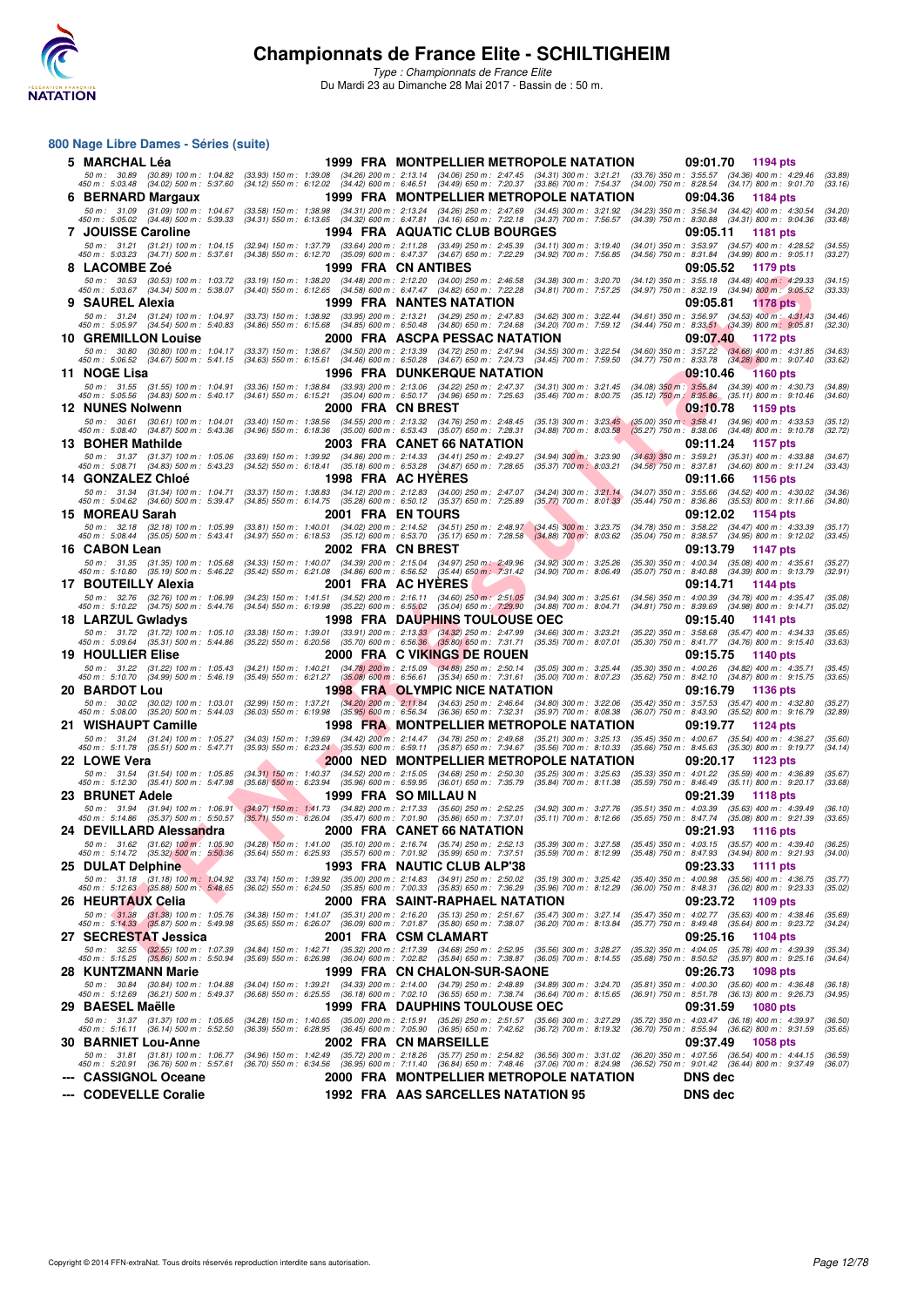

## **[1500 Nage Libre Dames - Série rapide](http://www.ffnatation.fr/webffn/resultats.php?idact=nat&go=epr&idcpt=45075&idepr=6)** (Mercredi 24 Mai 2017)

|   | 1 MULLER Aurélie                                                                                                                       |                                                                                                                                                                                                                                                | <b>1990 FRA CN SARREGUEMINES</b>                                                  |                                                                                              | 16:24.34                                                                                                 | 1326 pts                                               |                    |
|---|----------------------------------------------------------------------------------------------------------------------------------------|------------------------------------------------------------------------------------------------------------------------------------------------------------------------------------------------------------------------------------------------|-----------------------------------------------------------------------------------|----------------------------------------------------------------------------------------------|----------------------------------------------------------------------------------------------------------|--------------------------------------------------------|--------------------|
|   | 50 m : 29.44<br>(29.44) 100 m : 1:01.75<br>$(33.09)$ 500 m : 5:26.13<br>450 m : 4:52.91                                                | $(32.31)$ 150 m : 1:34.69<br>$(32.94)$ 200 m : 2:07.38<br>$(33.22)$ 550 m : 5:59.35<br>$(33.22)$ 600 m : 6:32.37                                                                                                                               | $(32.69)$ 250 m : 2:40.35<br>$(33.02)$ 650 m : 7:05.33                            | $(32.97)$ 300 m : 3:13.41<br>(32.96) 700 m : 7:38.40                                         | $(33.06)$ 350 m : 3:46.81<br>$(33.07)$ 750 m : 8:11.26                                                   | $(33.40)$ 400 m : 4:19.82<br>$(32.86)$ 800 m : 8:44.34 | (33.01)<br>(33.08) |
|   | $(32.85)$ 900 m : 9:50.24<br>850 m: 9:17.19<br>1250 m: 13:41.17<br>(32.90) 300 m : 14:14.17                                            | (33.19) 000 m : 10.56.41<br>$(33.05)$ 950 m : 10:23.43<br>$(33.001350 \text{ m} : 14.47.12)$<br>(32.95) 400 m : 15:20.17                                                                                                                       | (32.98) 050 m : 11:29.32<br>(33.05)450 m : 15.52.60                               | (32.91) 100 m : 12:02.19<br>(32.431500 m: 16:24.34)<br>(31.74)                               | (32.87) 150 m : 12:35.14 (32.95) 200 m : 13:08.27                                                        |                                                        | (33.13)            |
|   | 2 BERTHIER Julie                                                                                                                       |                                                                                                                                                                                                                                                | <b>1994 FRA MULHOUSE ON</b>                                                       |                                                                                              | 16:48.65                                                                                                 | <b>1275 pts</b>                                        |                    |
|   | 50 m: 30.94<br>$(30.94)$ 100 m : 1:04.03<br>450 m: 4:56.74<br>$(33.04)$ 500 m : 5:29.91                                                | $(33.09)$ 150 m : 1:37.44<br>$(33.41)$ 200 m : 2:10.71<br>$(33.17)$ 550 m : 6:03.23<br>$(33.32)$ 600 m : 6:36.60                                                                                                                               | $(33.27)$ 250 m : 2:43.94<br>$(33.37)$ 650 m : 7:10.16                            | $(33.23)$ 300 m : 3:17.12<br>$(33.56)$ 700 m : 7:43.56                                       | $(33.18)$ 350 m : 3:50.41<br>(33.40) 750 m : 8:17.18 (33.62) 800 m : 8:50.94                             | (33.29) 400 m : 4:23.70                                | (33.29)<br>(33.76) |
|   | 850 m: 9:25.03<br>$(34.09)$ 900 m : 9:59.12<br>1250 m: 13:58.80<br>(34.281300 m: 14:33.11                                              | (34.09) 950 m : 10:33.17<br>(34.05) 000 m: 11:07.22<br>(34.311350 m : 15:07.30<br>(34.191400 m : 15:41.45)                                                                                                                                     | (34.05) 050 m: 11:41.49<br>(34.15)450 m : 16:15.32                                | (34.27) 100 m : 12:15.70<br>(33.871500 m: 16:48.65<br>(33.33)                                | (34.21) 150 m: 12:50.06 (34.36) 200 m: 13:24.52                                                          |                                                        | (34.46)            |
| з | <b>CODEVELLE Coralie</b>                                                                                                               |                                                                                                                                                                                                                                                | 1992 FRA AAS SARCELLES NATATION 95                                                |                                                                                              | 16:52.49                                                                                                 | <b>1267 pts</b>                                        |                    |
|   | 50 m: 31.26<br>$(31.26)$ 100 m : 1:04.78<br>450 m : 5:02.63<br>$(34.11)$ 500 m : 5:36.77                                               | $(33.52)$ 150 m : 1:39.01<br>$(34.23)$ 200 m : 2:12.93<br>$(34.33)$ 600 m : 6:45.34<br>$(34.14)$ 550 m : 6:11.10                                                                                                                               | $(33.92)$ 250 m : 2:46.76<br>$(34.24)$ 650 m : 7:19.29                            | $(33.83)$ 300 m : 3:20.49<br>(33.95) 700 m : 7:53.17                                         | $(33.73)$ 350 m : 3:54.58<br>$(33.88)$ 750 m : 8:26.65                                                   | $(34.09)$ 400 m : 4:28.52<br>$(33.48)$ 800 m : 9:00.36 | (33.94)<br>(33.71) |
|   | 850 m : 9:33.79<br>$(33.43)$ 900 m : 10:07.52                                                                                          | $(33.73)$ 950 m : 10:41.26<br>(33.741000 m: 11:15.20                                                                                                                                                                                           | (33.94) 050 m: 11:48.98                                                           | (33.78) 100 m : 12:23.14                                                                     | $(34.16)$ 150 m : 12:57.03                                                                               | (33.89) 200 m : 13:30.93                               | (33.90)            |
|   | 1250 m: 14:04.63<br>$(33.70)300 \text{ m}$ : 14:38.60<br>4 CASSIGNOL Oceane                                                            | $(33.67)400 \text{ m}$ : 15:46.35<br>(33.97) 350 m : 15:12.27                                                                                                                                                                                  | (34.08) 450 m : 16:19.54<br>2000 FRA MONTPELLIER METROPOLE NATATION               | (33.191500 m : 16:52.49<br>(32.95)                                                           | 16:58.49                                                                                                 | <b>1254 pts</b>                                        |                    |
|   | 50 m: 31.55<br>$(31.55)$ 100 m : 1:04.93                                                                                               | (33.71) 200 m : 2:12.21<br>$(33.38)$ 150 m : 1:38.64                                                                                                                                                                                           | $(33.57)$ 250 m : 2:46.27                                                         | $(34.06)$ 300 m : 3:19.75                                                                    | $(33.48)$ 350 m : $3.53.85$                                                                              | $(34.10)$ 400 m : 4:27.93                              | (34.08)            |
|   | 450 m : 5:02.09<br>$(34.16)$ 500 m : 5:36.01<br>850 m: 9:34.56<br>$(34.34)$ 900 m : 10:08.80                                           | $(33.92)$ 550 m : 6:10.01<br>$(34.00)$ 600 m : 6:43.91<br>(34.24) 950 m : 10:43.13<br>(34.331000 m: 11:17.51                                                                                                                                   | $(33.90)$ 650 m : 7:17.95<br>(34.381050 m: 11:51.96)                              | $(34.04)$ 700 m : 7:51.93<br>(34.45) 100 m : 12:26.17                                        | $(33.98)$ 750 m : 8:26.29<br>(34.211150 m: 13:00.40 (34.231200 m: 13:34.81                               | $(34.36)$ 800 m : 9:00.22                              | (33.93)<br>(34.41) |
|   | 1250 m: 14:08.46<br>(33.65) 300 m : 14:42.27<br>5 BERNARD Margaux                                                                      | (33.81)350 m : 15:16.58<br>(34.311400 m: 15:51.04                                                                                                                                                                                              | (34.46) 450 m : 16:25.34<br>1999 FRA MONTPELLIER METROPOLE NATATION               | (34.30) 500 m : 16:58.49<br>(33.15)                                                          | 17:00.56                                                                                                 | <b>1250 pts</b>                                        |                    |
|   | $(31.71)$ 100 m : 1:04.84<br>50 m : 31.71                                                                                              | $(33.13)$ 150 m : 1:38.72<br>$(33.88)$ 200 m : 2:12.13                                                                                                                                                                                         | $(33.41)$ 250 m : 2:46.21                                                         | $(34.08)$ 300 m : 3:19.91                                                                    | (33.70) 350 m : 3:54.07 (34.16) 400 m : 4:27.99                                                          |                                                        | (33.92)            |
|   | (33.99) 500 m : 5:35.79<br>450 m : 5:01.98<br>850 m : 9:34.64<br>(34.19) 900 m : 10:08.90                                              | $(33.81)$ 550 m : 6:09.67<br>$(33.88)$ 600 m : 6:43.78<br>(34.26) 950 m : 10:43.28<br>(34.38) 000 m: 11:17.68                                                                                                                                  | $(34.11)$ 650 m : 7:17.88<br>(34.40) 050 m: 11:51.96                              | $(34.10)$ 700 m : 7:52.02<br>(34.28) 100 m : 12:26.28                                        | $(34.14)$ 750 m : 8:26.21 $(34.19)$ 800 m : 9:00.45<br>(34.32) 150 m : 13:00.67 (34.39) 200 m : 13:35.25 |                                                        | (34.24)<br>(34.58) |
|   | 1250 m: 14:09.54<br>(34.29) 300 m : 14:44.07<br>6 MARCHAL Léa                                                                          | (34.53) 350 m : 15:18.52<br>(34.45) 400 m : 15:53.21                                                                                                                                                                                           | (34.69) 450 m : 16:27.57<br>1999 FRA MONTPELLIER METROPOLE NATATION               | (34.361500 m : 17:00.56<br>(32.99)                                                           | 17:10.45                                                                                                 | 1230 pts                                               |                    |
|   | 50 m: 30.97<br>(30.97) 100 m : 1:04.72                                                                                                 | (33.75) 150 m : 1:38.92<br>(34.20) 200 m : 2:12.94                                                                                                                                                                                             | (34.02) 250 m : 2:47.02                                                           | $(34.08)$ 300 m : 3:20.74                                                                    | $(33.72)$ 350 m : 3:54.51                                                                                | $(33.77)$ 400 m : 4:28.40                              | (33.89)            |
|   | 450 m: 5:01.93<br>$(33.53)$ 500 m : 5:35.95<br>850 m : 9:35.90<br>$(34.68)$ 900 m : 10:11.04                                           | $(33.67)$ 600 m : 6:44.15<br>$(34.02)$ 550 m : 6:09.62<br>(34.76) 000 m: 11:20.88<br>(35.14) 950 m : 10:45.80                                                                                                                                  | $(34.53)$ 650 m : 7:18.24<br>(35.08) 050 m: 11:56.01                              | $(34.09)$ 700 m : 7:52.82<br>(35.13) 100 m : 12:31.05                                        | $(34.58)$ 750 m : 8:27.23<br>(35.04)150 m : 13.06.28                                                     | $(34.41)$ 800 m : 9:01.22<br>(35.23) 200 m : 13:41.45  | (33.99)<br>(35.17) |
|   | 1250 m: 14:16.53<br>(35.08) 300 m : 14:51.84                                                                                           | (35.311350 m: 15:26.80<br>(34.961400 m : 16:01.82)                                                                                                                                                                                             | (35.02) 450 m : 16:36.23                                                          | (34.411500 m: 17:10.45)<br>(34.22)                                                           |                                                                                                          |                                                        |                    |
|   | 7 POU Lisa<br>50 m: 31.27<br>$(31.27)$ 100 m : 1:05.32                                                                                 | $(34.05)$ 150 m : 1:39.32<br>$(34.00)$ 200 m : 2:13.96                                                                                                                                                                                         | 1999 FRA AS MONACO NATATION<br>$(34.64)$ 250 m : 2:48.09                          | $(34.13)$ 300 m : 3:22.27                                                                    | 17:11.82<br>$(34.18)$ 350 m : 3:56.47                                                                    | 1227 pts<br>$(34.20)$ 400 m : 4:31.03                  | (34.56)            |
|   | 450 m: 5:05.25<br>(34.22) 500 m : 5:39.87<br>850 m: 9:41.69<br>$(34.45)$ 900 m : 10:16.77                                              | $(34.62)$ 550 m : 6:14.08<br>$(34.21)$ 600 m : 6:48.46<br>(35.08) 950 m : 10:51.35<br>$(34.581000 \text{ m} : 11.26.30)$                                                                                                                       | $(34.38)$ 650 m : 7:22.89<br>(34.951050 m : 12:00.82                              | $(34.43)$ 700 m : 7:57.83<br>(34.52) 100 m : 12:35.67                                        | (34.94) 750 m : 8:32.42<br>(34.85) 150 m : 13:10.41                                                      | $(34.59)$ 800 m : 9:07.24<br>(34.74) 200 m : 13:45.43  | (34.82)<br>(35.02) |
|   | 1250 m: 14:20.10<br>(34.67) 300 m : 14:54.75                                                                                           | (34.65) 350 m : 15:29.19<br>$(34.441400 \text{ m} : 16.04.12)$                                                                                                                                                                                 | (34.93) 450 m : 16:38.29                                                          | (34.17) 500 m : 17:11.82<br>(33.53)                                                          |                                                                                                          |                                                        |                    |
|   | 1500 Nage Libre Dames - Séries lentes (Mercredi 24 Mai 2017)                                                                           |                                                                                                                                                                                                                                                |                                                                                   |                                                                                              |                                                                                                          |                                                        |                    |
|   |                                                                                                                                        |                                                                                                                                                                                                                                                |                                                                                   |                                                                                              |                                                                                                          |                                                        |                    |
|   | 8 NOGE Lisa<br>50 m: 31.75<br>$(31.75)$ 100 m : 1:06.01                                                                                | $(33.93)$ 200 m : 2:14.60<br>$(34.26)$ 150 m : 1:39.94                                                                                                                                                                                         | <b>1996 FRA DUNKERQUE NATATION</b><br>$(34.66)$ 250 m : 2:49.03                   | $(34.43)$ 300 m : 3:23.72                                                                    | 17:26.92<br>$(34.69)$ 350 m : 3:58.07                                                                    | 1196 pts<br>$(34.35)$ 400 m : 4:32.94                  | (34.87)            |
|   | $(34.46)$ 500 m : 5:42.17<br>450 m: 5:07.40<br>850 m: 9:47.54<br>(35.18) 900 m : 10:23.00                                              | $(34.37)$ 600 m : 6.51.42<br>(34.77) 550 m : 6:16.54<br>(34.97) 000 m: 11:33.63<br>(35.46) 950 m : 10:57.97                                                                                                                                    | $(34.88)$ 650 m : 7:26.24<br>(35.66) 050 m : 12:08.58                             | $(34.82)$ 700 m : $8:01.60$<br>(34.95) 100 m : 12:44.35                                      | $(35.36)$ 750 m : 8:36.76<br>(35.77) 150 m : 13:19.64                                                    | $(35.16)$ 800 m : 9:12.36<br>(35.29) 200 m : 13:55.46  | (35.60)<br>(35.82) |
|   | 1250 m: 14:30.76<br>(35.30) 300 m : 15:06.64                                                                                           | (35.88) 350 m : 15:41.96<br>(35.32) 400 m : 16:18.16                                                                                                                                                                                           | (36.20) 450 m : 16:52.72                                                          | (34.56) 500 m : 17:26.92<br>(34.20)                                                          |                                                                                                          |                                                        |                    |
| 9 | <b>CAHUZAC Emilie</b><br>50 m: 32.59<br>(32.59) 100 m : 1:07.56                                                                        | $(34.65)$ 200 m : 2:17.53<br>$(34.97)$ 150 m : 1:42.21                                                                                                                                                                                         | 2001 FRA ASPTTTOULOUSE<br>$(35.32)$ 250 m : 2:52.32                               | $(34.79)$ 300 m : 3:27.93                                                                    | 17:29.30<br>$(35.61)$ 350 m : 4:02.87                                                                    | 1191 pts<br>$(34.94)$ 400 m : 4:38.47                  | (35.60)            |
|   | 450 m: 5:13.13<br>$(34.66)$ 500 m : 5:48.63<br>850 m : 9:54.61<br>(34.89) 900 m : 10:30.13                                             | $(35.50)$ 550 m : 6:23.03<br>$(34.40)$ 600 m : 6:58.57<br>(35.52) 950 m : 11:04.84<br>(34.711000 m: 11:40.34)                                                                                                                                  | $(35.54)$ 650 m : 7:33.28<br>(35.50) 050 m: 12:15.12                              | $(34.71)$ 700 m : 8:08.92<br>(34.78) 100 m : 12:50.57                                        | (35.64) 750 m : 8:43.91<br>(35.45) 150 m: 13:25.23 (34.66) 200 m: 14:00.62                               | $(34.99)$ 800 m : 9:19.72                              | (35.81)<br>(35.39) |
|   | 1250 m: 14:35.60<br>$(34.98)300 \text{ m}$ : 15:11.16                                                                                  | (35.56)350 m : 15:45.81<br>$(34.65)400 \text{ m}$ : 16:21.04                                                                                                                                                                                   | $(35.23)1450 \text{ m}$ : 16:55.51                                                | (34.47) 500 m : 17:29.30<br>(33.79)                                                          |                                                                                                          |                                                        |                    |
|   | 10 HOULLIER Elise                                                                                                                      |                                                                                                                                                                                                                                                | 2000 FRAIC VIKINGS DE ROUEN                                                       |                                                                                              | 17:32.45                                                                                                 | 1185 pts                                               |                    |
|   | 50 m: 31.83<br>$(31.83)$ 100 m : 1:05.97<br>450 m: 5:10.98<br>$(35.22)$ 500 m : 5:45.97                                                | $(34.14)$ 150 m : 1:40.82<br>$(34.85)$ 200 m : 2:15.68<br>$(34.99)$ 550 m : 6:21.51<br>$(35.54)$ 600 m : 6:56.43                                                                                                                               | $(34.86)$ 250 m : 2:50.82<br>$(34.92)$ 650 m : 7:31.98                            | $(35.14)$ 300 m : 3:25.76<br>$(35.55)$ 700 m : $8:07.08$                                     | $(34.94)$ 350 m : 4:00.79<br>$(35.10)$ 750 m : 8:42.79                                                   | $(35.03)$ 400 m : 4:35.76<br>$(35.71)$ 800 m : 9:17.92 | (34.97)<br>(35.13) |
|   | 850 m : 9:53.68<br>$(35.76)$ 900 m : 10:28.49<br>(36.23) 300 m : 15:12.66<br>1250 m : 14:37.52                                         | $(34.81)$ 950 m : 11:04.20<br>(35.711000 m: 11:39.42)<br>(35.141350 m : 15:48.39<br>$(35.73)$ 400 m : 16:23.69                                                                                                                                 | (35.22) 050 m : 12:15.22<br>(35.30) 450 m : 16:59.23                              | (35.80) 100 m : 12:50.30<br>(35.54) 500 m : 17:32.45<br>(33.22)                              | (35.08) 150 m : 13:26.03                                                                                 | (35.73) 200 m : 14:01.29                               | (35.26)            |
|   | 11 JOUISSE Caroline                                                                                                                    |                                                                                                                                                                                                                                                | 1994 FRA AQUATIC CLUB BOURGES                                                     |                                                                                              | 17:33.96                                                                                                 | 1182 pts                                               |                    |
|   | 50 m: 31.39<br>$(31.39)$ 100 m : 1:04.62<br>450 m : 5:07.75<br>$(35.71)$ 500 m : 5:42.59                                               | $(33.23)$ 150 m : 1:39.16 $(34.54)$ 200 m : 2:13.15<br>$(34.84)$ 550 m : 6:18.35<br>$(35.76)$ 600 m : 6:53.23                                                                                                                                  | $(33.99)$ 250 m : 2:48.01<br>$(34.88)$ 650 m : 7:29.27                            | $(34.86)$ 300 m : 3:22.17<br>$(36.04)$ 700 m : 8:04.18                                       | $(34.16)$ 350 m : 3:57.47<br>$(34.91)$ 750 m : 8:40.55                                                   | $(35.30)$ 400 m : 4:32.04<br>$(36.37)$ 800 m : 9:15.41 | (34.57)<br>(34.86) |
|   | 850 m: 9:51.49<br>(36.08) 900 m : 10:26.44<br>1250 m: 14:37.74<br>(36.041300 m: 15:13.37)                                              | (34.95) 950 m : 11:02.85<br>(36.411000 m: 11:38.01<br>(35.631350 m : 15:49.41<br>(36.041400 m : 16:24.97                                                                                                                                       | (35.16) 050 m : 12:14.22<br>(35.56) 450 m : 17:00.81                              | (36.21) 100 m : 12:49.83<br>(35.841500 m: 17:33.96<br>(33.15)                                | (35.61) 150 m : 13:26.30                                                                                 | (36.47) 200 m: 14:01.70                                | (35.40)            |
|   | <b>12 BRUNET Adele</b>                                                                                                                 |                                                                                                                                                                                                                                                | 1999 FRA SOMILLAUN                                                                |                                                                                              | 17:34.02                                                                                                 | 1182 pts                                               |                    |
|   | 50 m: 31.83<br>$(31.83)$ 100 m : 1:06.09<br>450 m : 5:11.72<br>$(35.20)$ 500 m : 5:46.74                                               | $(35.05)$ 200 m : 2:16.11<br>$(34.26)$ 150 m : 1:41.14<br>$(35.02)$ 550 m : 6:22.28<br>$(35.54)$ 600 m : 6:57.60                                                                                                                               | $(34.97)$ 250 m : 2:51.51<br>$(35.32)$ 650 m : 7:33.24                            | $(35.40)$ 300 m : 3:26.31<br>$(35.64)$ 700 m : 8:08.74                                       | $(34.80)$ 350 m : $4:01.50$<br>$(35.50)$ 750 m : 8:44.57                                                 | $(35.19)$ 400 m : 4:36.52<br>$(35.83)$ 800 m : 9:20.09 | (35.02)<br>(35.52) |
|   | 850 m : 9:55.56<br>(35.47) 900 m : 10:31.06<br>1250 m: 14:39.94<br>(35.75) 300 m ; 15:15.30                                            | $(35.50)$ 950 m : 11:06.86<br>(35.80) 000 m: 11:42.76<br>(35.361350 m : 15:50.83<br>$(35.53)400 \text{ m}$ : 16:26.03                                                                                                                          | (35.90) 050 m: 12:17.51<br>(35.201450 m: 17:01.07                                 | (34.75) 100 m : 12:53.21<br>(35.041500 m: 17:34.02)<br>(32.95)                               | (35.70) 150 m : 13:28.87 (35.66) 200 m : 14:04.19                                                        |                                                        | (35.32)            |
|   | <b>13 LEQUIEN Constance</b>                                                                                                            |                                                                                                                                                                                                                                                | 2000 FRA  ST-AMAND NAT PORTE DU HAINAUT                                           |                                                                                              | 17:43.44                                                                                                 | 1163 pts                                               |                    |
|   | 450 m : 5:15.25<br>$(35.37)$ 500 m : 5:50.70                                                                                           | 50 m : 32.02 (32.02) 100 m : 1:06.77 (34.75) 150 m : 1:42.16 (35.39) 200 m : 2:17.65 (35.49) 250 m : 2:53.18 (35.53) 300 m : 3:28.55 (35.37) 350 m : 4:04.60 (36.05) 400 m : 4:39.88<br>$(35.45)$ 550 m : 6:26.39<br>$(35.69)$ 600 m : 7:01.83 | $(35.44)$ 650 m : 7:37.56                                                         | $(35.73)$ 700 m : 8:12.50                                                                    | $(34.94)$ 750 m : $8.47.88$                                                                              | $(35.38)$ 800 m : 9:23.28                              | (35.28)<br>(35.40) |
|   | 850 m : 9:58.96<br>$(35.68)$ 900 m : 10:34.56<br>(36.16) 300 m : 15:21.23<br>1250 m : 14:45.37                                         | $(35.60)$ 950 m : 11:10.30<br>(35.741000 m: 11:45.96<br>(35.981400 m: 16:32.97)<br>(35.861350 m : 15:57.21                                                                                                                                     | (35.661050 m : 12:21.71<br>(35.761450 m: 17:08.56                                 | (35.75) 100 m : 12:57.30<br>(35.59) 500 m : 17:43.44<br>(34.88)                              | (35.59) 150 m : 13:33.30                                                                                 | (36.001200 m : 14.09.21                                | (35.91)            |
|   | 14 DEVILLARD Alessandra                                                                                                                |                                                                                                                                                                                                                                                | 2000 FRA CANET 66 NATATION                                                        |                                                                                              | 17:50.07                                                                                                 | <b>1150 pts</b>                                        |                    |
|   | 50 m : 30.75<br>$(30.75)$ 100 m : 1:05.32<br>(35.56) 500 m : 5:48.07<br>450 m : 5:11.96                                                | $(34.57)$ 150 m : 1:40.14<br>$(34.82)$ 200 m : 2:15.01<br>$(35.43)$ 600 m : 6:59.41<br>$(36.11)$ 550 m : 6:23.50                                                                                                                               | (34.87) 250 m : 2:49.77<br>$(35.91)$ 650 m : 7:35.22                              | $(34.76)$ 300 m : 3:25.16<br>$(35.81)$ 700 m : 8:11.42                                       | $(35.39)$ 350 m : 4:00.43<br>$(36.20)$ 750 m : 8:47.08                                                   | $(35.27)$ 400 m : 4:36.40<br>$(35.66)$ 800 m : 9:23.24 | (35.97)<br>(36.16) |
|   | 850 m : 9:58.87<br>$(35.63)$ 900 m : 10:35.37<br>1250 m: 14:49.09<br>(35.95) 300 m : 15:26.30                                          | (36.50) 950 m : 11:11.13<br>(35.76) 000 m : 11:47.82<br>(37.211350 m: 16:02.12<br>(35.82) 400 m : 16:38.92                                                                                                                                     | (36.69) 050 m : 12:23.53<br>(36.80) 450 m : 17:14.77                              | (35.711100 m: 13:00.59)<br>(35.851500 m: 17:50.07<br>(35.30)                                 | (37.06) 150 m : 13:36.50                                                                                 | (35.911200 m : 14:13.14                                | (36.64)            |
|   | 15 SECRESTAT Jessica                                                                                                                   |                                                                                                                                                                                                                                                | 2001 FRA CSM CLAMART                                                              |                                                                                              | 17:55.33                                                                                                 | 1139 pts                                               |                    |
|   | 50 m : 32.90<br>$(32.90)$ 100 m : 1:07.31<br>450 m: 5:17.25<br>$(36.09)$ 500 m : 5:52.84                                               | $(34.41)$ 150 m : 1:43.06<br>$(35.75)$ 200 m : 2:18.23<br>$(35.59)$ 550 m : 6:29.28<br>$(36.44)$ 600 m : 7:04.61                                                                                                                               | $(35.17)$ 250 m : 2:54.27<br>$(35.33)$ 650 m : 7:40.86                            | $(36.04)$ 300 m : 3:29.59<br>$(36.25)$ 700 m : 8:16.19                                       | $(35.32)$ 350 m : 4:05.68<br>$(35.33)$ 750 m : 8:52.74                                                   | $(36.09)$ 400 m : 4:41.16<br>$(36.55)$ 800 m : 9:28.25 | (35.48)<br>(35.51) |
|   | 850 m: 10:04.37<br>$(36.12)$ 900 m : 10:39.99<br>1250 m : 14:55.02<br>(36.94) 300 m : 15:31.08                                         | (35.62) 950 m : 11:16.79<br>(36.80) 000 m: 11:52.76<br>(36.061350 m: 16:07.84<br>(36.761400 m : 16:43.95                                                                                                                                       | (35.97) 050 m : 12:29.58<br>(36.111450 m : 17:20.33                               | (36.82) 100 m : 13:05.30<br>(36.381500 m: 17:55.33)<br>(35.00)                               | (35.72) 150 m : 13:42.21 (36.91) 200 m : 14:18.08                                                        |                                                        | (35.87)            |
|   | 16 KUNTZMANN Marie                                                                                                                     |                                                                                                                                                                                                                                                | 1999 FRA CN CHALON-SUR-SAONE                                                      |                                                                                              | 17:58.24                                                                                                 | 1133 pts                                               |                    |
|   | 50 m: 31.90<br>$(31.90)$ 100 m : 1:05.98<br>450 m: 5:12.56<br>$(35.62)$ 500 m : 5:47.82                                                | $(34.08)$ 150 m : 1:41.31<br>$(35.33)$ 200 m : 2:16.22<br>$(35.26)$ 550 m : 6:23.88<br>$(36.06)$ 600 m : 6:59.47                                                                                                                               | $(34.91)$ 250 m : 2:51.72<br>$(35.59)$ 650 m : 7:35.94                            | $(35.50)$ 300 m : 3:26.77<br>$(36.47)$ 700 m : 8:11.80                                       | $(35.05)$ 350 m : 4:02.26<br>$(35.86)$ 750 m : $8.48.91$                                                 | $(35.49)$ 400 m : 4:36.94<br>$(37.11)$ 800 m : 9:24.80 | (34.68)<br>(35.89) |
|   | 850 m : 10:02.07<br>(37.27) 900 m : 10:37.90<br>1250 m : 14:55.39<br>(37.38) 300 m : 15:31.67                                          | $(35.83)$ 950 m : 11:15.41<br>(37.511000 m: 11:50.99<br>(36.281350 m : 16:08.78<br>(37.111400 m : 16:45.33                                                                                                                                     | (35.58) 050 m: 12:28.33<br>(36.55) 450 m : 17:22.58                               | (37.34) 100 m : 13:04.51<br>(37.251500 m: 17:58.24<br>(35.66)                                | (36.18) 150 m : 13:41.54 (37.03) 200 m : 14:18.01                                                        |                                                        | (36.47)            |
|   | <b>17 BARNIET Lou-Anne</b>                                                                                                             |                                                                                                                                                                                                                                                | 2002 FRA CN MARSEILLE                                                             |                                                                                              | 18:02.43                                                                                                 | 1125 pts                                               |                    |
|   | 50 m: 31.58<br>$(31.58)$ 100 m : 1:05.03                                                                                               | $(33.45)$ 150 m : 1:40.64<br>$(35.61)$ 200 m : 2:15.28                                                                                                                                                                                         | $(34.64)$ 250 m : 2:51.80                                                         | $(36.52)$ 300 m : 3:26.96                                                                    | $(35.16)$ 350 m : 4:03.78                                                                                | $(36.82)$ 400 m : 4:39.20                              | (35.42)            |
|   | 450 m : 5:16.16<br>$(36.96)$ 500 m : 5:51.68<br>850 m : 10:08.00<br>$(37.36)$ 900 m : 10:44.15                                         | $(35.52)$ 550 m : 6:28.77<br>$(37.09)$ 600 m : 7:04.13<br>$(36.15)$ 950 m : 11:21.21<br>$(37.06)000 \text{ m}$ : 11:57.18                                                                                                                      | $(35.36)$ 650 m : 7:41.57<br>(35.97) 050 m : 12:34.66                             | $(37.44)$ 700 m : 8:17.00<br>(37.48) 100 m : 13:10.31<br>(35.61)                             | $(35.43)$ 750 m : $8:54.67$<br>(35.65) 150 m : 13:47.23                                                  | $(37.67)$ 800 m : 9:30.64<br>(36.92) 200 m : 14:23.40  | (35.97)<br>(36.17) |
|   | 1250 m : 15:00.64<br>(37.241300 m: 15:36.52<br>18 HEURTAUX Celia                                                                       | (35.88) 350 m : 16:13.63<br>(37.111400 m: 16:49.92                                                                                                                                                                                             | (36.29) 450 m : 17:26.82<br>2000 FRA SAINT-RAPHAEL NATATION                       | (36.90) 500 m : 18:02.43                                                                     | 18:04.91                                                                                                 | 1120 pts                                               |                    |
|   | 50 m: 32.25<br>$(32.25)$ 100 m : 1:06.38                                                                                               | $(34.13)$ 150 m : 1:41.94<br>$(35.56)$ 200 m : 2:16.87                                                                                                                                                                                         | $(34.93)$ 250 m : 2:52.92                                                         | $(36.05)$ 300 m : 3:27.94                                                                    | $(35.02)$ 350 m : 4:04.13                                                                                | $(36.19)$ 400 m : 4:39.47                              | (35.34)            |
|   | 450 m: 5:15.95<br>(36.48) 500 m : 5.51.28<br>850 m: 10:05.31<br>(36.97) 900 m : 10:41.22<br>1250 m: 15:01.61<br>(38.011300 m: 15:38.30 | $(35.33)$ 550 m : 6:27.98<br>$(36.70)$ 600 m : 7:03.58<br>(35.91) 950 m : 11:18.72<br>(37.50) 000 m: 11:54.89<br>(36.691350 m: 16:15.81<br>$(37.51)400 \text{ m}$ : 16:51.96                                                                   | $(35.60)$ 650 m : 7:40.57<br>(36.17) 050 m : 12:32.72<br>(36.15) 450 m : 17:29.62 | $(36.99)$ 700 m : 8:15.98<br>(37.83) 100 m : 13:09.29<br>(37.66) 500 m : 18:04.91<br>(35.29) | $(35.41)$ 750 m : 8:52.86<br>(36.57) 150 m : 13:47.03 (37.74) 200 m : 14:23.60                           | $(36.88)$ 800 m : 9:28.34                              | (35.48)<br>(36.57) |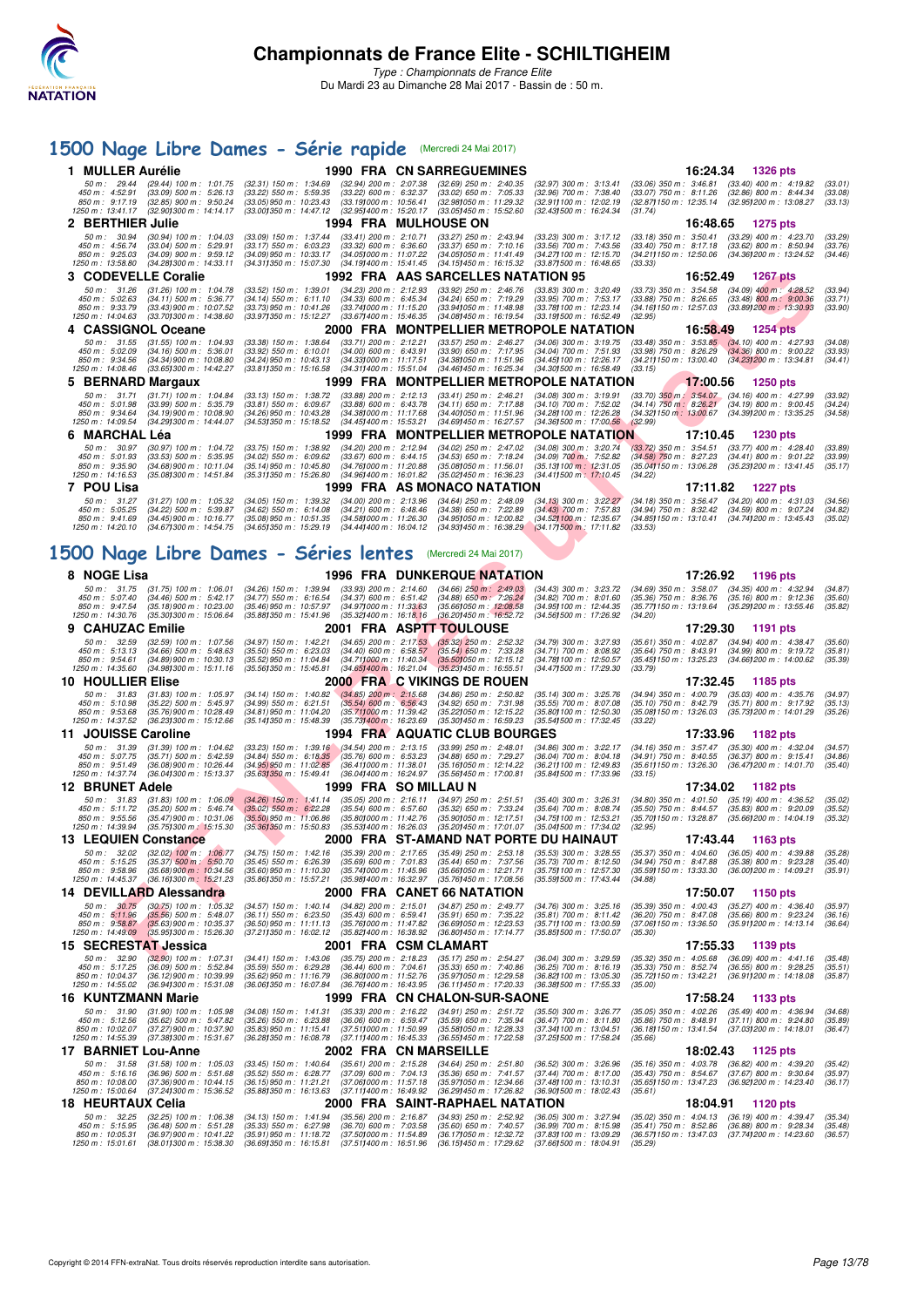

### **[50 Dos Dames - Finale A](http://www.ffnatation.fr/webffn/resultats.php?idact=nat&go=epr&idcpt=45075&idepr=11)** (Mercredi 24 Mai 2017)

| 1 GASTALDELLO Béryl |  | <b>1995 FRA CN MARSEILLE</b>            | 00:28.21 | 1291 pts        |
|---------------------|--|-----------------------------------------|----------|-----------------|
| 2 CINI Mathilde     |  | <b>1994 FRA VALENCE TRIATHLON</b>       | 00:28.43 | <b>1278 pts</b> |
| 3 JEAN Mathilde     |  | 2000 FRA AMIENS METROPOLE NAT.          | 00:28.90 | <b>1250 pts</b> |
| 4 GHEORGHIU Camille |  | 1996 FRA MONTPELLIER METROPOLE NATATION | 00:28.91 | <b>1250 pts</b> |
| 5 MAHIEU Pauline    |  | 1999 FRA US ST-ANDRÉ                    | 00:29.00 | <b>1245 pts</b> |
| 6 HENIQUE Mélanie   |  | <b>1992 FRA CN MARSEILLE</b>            | 00:29.05 | <b>1242 pts</b> |
| 7 TOUILI Lila       |  | 2000 FRA CANET 66 NATATION              | 00:29.17 | <b>1235 pts</b> |
| 8 DEL'HOMME Laurine |  | 1997 FRA CNO ST-GERMAIN-EN-LAYE         | 00:29.57 | <b>1212 pts</b> |
|                     |  |                                         |          |                 |

### **[50 Dos Dames - Finale B](http://www.ffnatation.fr/webffn/resultats.php?idact=nat&go=epr&idcpt=45075&idepr=11)** (Mercredi 24 Mai 2017)

| 1 EGOROVA Valériya        |  | 2001 RUS MONTPELLIER METROPOLE NATATION | 00:29.78 | 1200 pts |
|---------------------------|--|-----------------------------------------|----------|----------|
| 2 LEFEBVRE Louise         |  | 2003 FRA MULHOUSE ON                    | 00:29.83 | 1197 pts |
| 3 GOURAUD Agathe          |  | <b>2001 FRA NANTES NATATION</b>         | 00:29.85 | 1196 pts |
| 4 POULET Laure            |  | 1992 FRA EMS BRON                       | 00:29.91 | 1193 pts |
| 5 CARO Emma               |  | 2000 FRA CANET 66 NATATION              | 00:29.92 | 1192 pts |
| 6 BOUTIN Julie            |  | <b>1998 FRA EN TOURS</b>                | 00:29.99 | 1188 pts |
| <b>7 BELKACEMI Leslie</b> |  | 1998 FRA OLYMPIC NICE NATATION          | 00:30.02 | 1186 pts |
| 8 PODEVIN Anaïs           |  | <b>1997 FRA DAUPHINS TOULOUSE OEC</b>   | 00:30.41 | 1164 pts |

## **[50 Dos Dames - Finale C](http://www.ffnatation.fr/webffn/resultats.php?idact=nat&go=epr&idcpt=45075&idepr=11) 13-17 ans** (Mercredi 24 Mai 2017)

| 1 BOTAS Salomé       | 2000 FRA RED STAR CLUB CHAMPIGNY        | 00:30.38 | 1166 pts |
|----------------------|-----------------------------------------|----------|----------|
| 2 HERTHE Alexe       | 2000 FRA CN CHALON-SUR-SAONE            | 00:30.42 | 1164 pts |
| 3 REMBERT Eléonore   | 2001 FRA MONTPELLIER METROPOLE NATATION | 00:30.45 | 1162 pts |
| 4 DEACAL Mallaury    | 2001 FRA CN VAL DE FENSCH SERÉMANGE     | 00:30.56 | 1156 pts |
| 5 CHAPELET Jeanne    | 2000 FRA OLYMPIC NICE NATATION          | 00:30.73 | 1147 pts |
| 6 ROYER VIEL Léa     | 2001 FRA MONTPELLIER PAILLADE NATATION  | 00:31.09 | 1127 pts |
| 7 BOUQUEREL Blandine | 2001 FRA AMIENS METROPOLE NAT.          | 00:31.14 | 1124 pts |
| 8 RODRIGUEZ IIona    | 2001 FRA CN DIGNE-LES-BAINS             | 00:31.15 | 1123 pts |
|                      |                                         |          |          |

## **[50 Dos Dames - Séries](http://www.ffnatation.fr/webffn/resultats.php?idact=nat&go=epr&idcpt=45075&idepr=11)** (Mercredi 24 Mai 2017)

| 7 TOUILI Lila                                            |  | 2000 FRA CANET 66 NATATION                     | 00:29.17 | 1235 pts        |
|----------------------------------------------------------|--|------------------------------------------------|----------|-----------------|
| 8 DEL'HOMME Laurine                                      |  | 1997 FRA CNO ST-GERMAIN-EN-LAYE                | 00:29.57 | <b>1212 pts</b> |
|                                                          |  |                                                |          |                 |
| <b>O Dos Dames - Finale B</b><br>(Mercredi 24 Mai 2017)  |  |                                                |          |                 |
| 1 EGOROVA Valériya                                       |  | 2001 RUS MONTPELLIER METROPOLE NATATION        | 00:29.78 | <b>1200 pts</b> |
| 2 LEFEBVRE Louise                                        |  | 2003 FRA MULHOUSE ON                           | 00:29.83 | <b>1197 pts</b> |
| 3 GOURAUD Agathe                                         |  | <b>2001 FRA NANTES NATATION</b>                | 00:29.85 | 1196 pts        |
| 4 POULET Laure                                           |  | 1992 FRA EMS BRON                              | 00:29.91 | 1193 pts        |
| 5 CARO Emma                                              |  | 2000 FRA CANET 66 NATATION                     | 00:29.92 | 1192 pts        |
| 6 BOUTIN Julie                                           |  | <b>1998 FRA ENTOURS</b>                        | 00:29.99 | <b>1188 pts</b> |
| <b>7 BELKACEMI Leslie</b>                                |  | <b>1998 FRA OLYMPIC NICE NATATION</b>          | 00:30.02 | 1186 pts        |
| 8 PODEVIN Anaïs                                          |  | <b>1997 FRA DAUPHINS TOULOUSE OEC</b>          | 00:30.41 | <b>1164 pts</b> |
|                                                          |  |                                                |          |                 |
| iO Dos Dames - Finale C 13-17 ans (Mercredi 24 Mai 2017) |  |                                                |          |                 |
| 1 BOTAS Salomé                                           |  | 2000 FRA RED STAR CLUB CHAMPIGNY               | 00:30.38 | 1166 pts        |
| 2 HERTHE Alexe                                           |  | 2000 FRA CN CHALON-SUR-SAONE                   | 00:30.42 | 1164 pts        |
| 3 REMBERT Eléonore                                       |  | 2001 FRA MONTPELLIER METROPOLE NATATION        | 00:30.45 | 1162 pts        |
| <b>4 DEACAL Mallaury</b>                                 |  | 2001 FRA CN VAL DE FENSCH SEREMANGE            | 00:30.56 | 1156 pts        |
| 5 CHAPELET Jeanne                                        |  | 2000 FRA OLYMPIC NICE NATATION                 | 00:30.73 | <b>1147 pts</b> |
| 6 ROYER VIEL Léa                                         |  | 2001 FRA MONTPELLIER PAILLADE NATATION         | 00:31.09 | <b>1127 pts</b> |
| 7 BOUQUEREL Blandine                                     |  | 2001 FRA AMIENS METROPOLE NAT.                 | 00:31.14 | <b>1124 pts</b> |
| 8 RODRIGUEZ Ilona                                        |  | 2001 FRA CN DIGNE-LES-BAINS                    | 00:31.15 | 1123 pts        |
|                                                          |  |                                                |          |                 |
| iO Dos Dames - Séries<br>(Mercredi 24 Mai 2017)          |  |                                                |          |                 |
| 1 GASTALDELLO Béryl                                      |  | 1995 FRA CN MARSEILLE                          | 00:28.58 | <b>1269 pts</b> |
| 2 CINI Mathilde                                          |  | 1994 FRA VALENCE TRIATHLON                     | 00:29.15 | 1236 pts        |
| 3 GHEORGHIU Camille                                      |  | <b>1996 FRA MONTPELLIER METROPOLE NATATION</b> | 00:29.22 | <b>1232 pts</b> |
| 4 HENIQUE Mélanie                                        |  | <b>1992 FRA CN MARSEILLE</b>                   | 00:29.29 | <b>1228 pts</b> |
| 5 MAHIEU Pauline                                         |  | 1999 FRA US ST-ANDRÉ                           | 00:29.35 | <b>1224 pts</b> |
| 6 JEAN Mathilde                                          |  | 2000 FRA AMIENS METROPOLE NAT.                 | 00:29.37 | <b>1223 pts</b> |
| <b>7 TOUILI Lila</b>                                     |  | 2000 FRA CANET 66 NATATION                     | 00:29.43 | <b>1220 pts</b> |
| 8 DEL'HOMME Laurine                                      |  | 1997 FRA CNO ST-GERMAIN-EN-LAYE                | 00:29.74 | <b>1202 pts</b> |
| 9 GOURAUD Agathe                                         |  | <b>2001 FRA NANTES NATATION</b>                | 00:29.75 | <b>1202 pts</b> |
| 10 LEFEBVRE Louise                                       |  | 2003 FRA MULHOUSE ON                           | 00:29.83 | 1197 pts        |
| 11 EGOROVA Valériya                                      |  | 2001 RUS MONTPELLIER METROPOLE NATATION        | 00:29.88 | <b>1194 pts</b> |
| <b>12 SCRIVIN Julia</b>                                  |  | <b>1992 GBR ASPTT TOULOUSE</b>                 | 00:29.89 | <b>1194 pts</b> |
| 13 MELIH Amel                                            |  | 1993 ALG LYON NATATION METROPOLE               | 00:29.91 | 1193 pts        |
| <b>14 BELKACEMI Leslie</b>                               |  | <b>1998 FRA OLYMPIC NICE NATATION</b>          | 00:29.93 | 1191 pts        |
| 15 BOUTIN Julie                                          |  | 1998 FRA EN TOURS                              | 00:30.04 | 1185 pts        |
| 16 CARO Emma                                             |  | 2000 FRA CANET 66 NATATION                     | 00:30.09 | 1182 pts        |
| 17 PODEVIN Anaïs                                         |  | <b>1997 FRA DAUPHINS TOULOUSE OEC</b>          | 00:30.19 | <b>1177 pts</b> |
| <b>18 OUENNICHE Rim</b>                                  |  | 1999 TUN AMIENS METROPOLE NAT.                 | 00:30.31 | 1170 pts        |
| <b>19 POULET Laure</b>                                   |  | 1992 FRA EMS BRON                              | 00:30.36 |                 |
| 20 LECANU Maëlle                                         |  | 1999 FRA STADE FRANCAIS O COURBEVOIE           | 00:30.39 | <b>1167 pts</b> |
| 21 TEREBO Emma                                           |  | 1998 FRA CN CALÉDONIENS                        | 00:30.41 | 1165 pts        |
| 22 HERTHE Alexe                                          |  |                                                |          | <b>1164 pts</b> |
|                                                          |  | 2000 FRA CN CHALON-SUR-SAONE                   | 00:30.50 | 1159 pts        |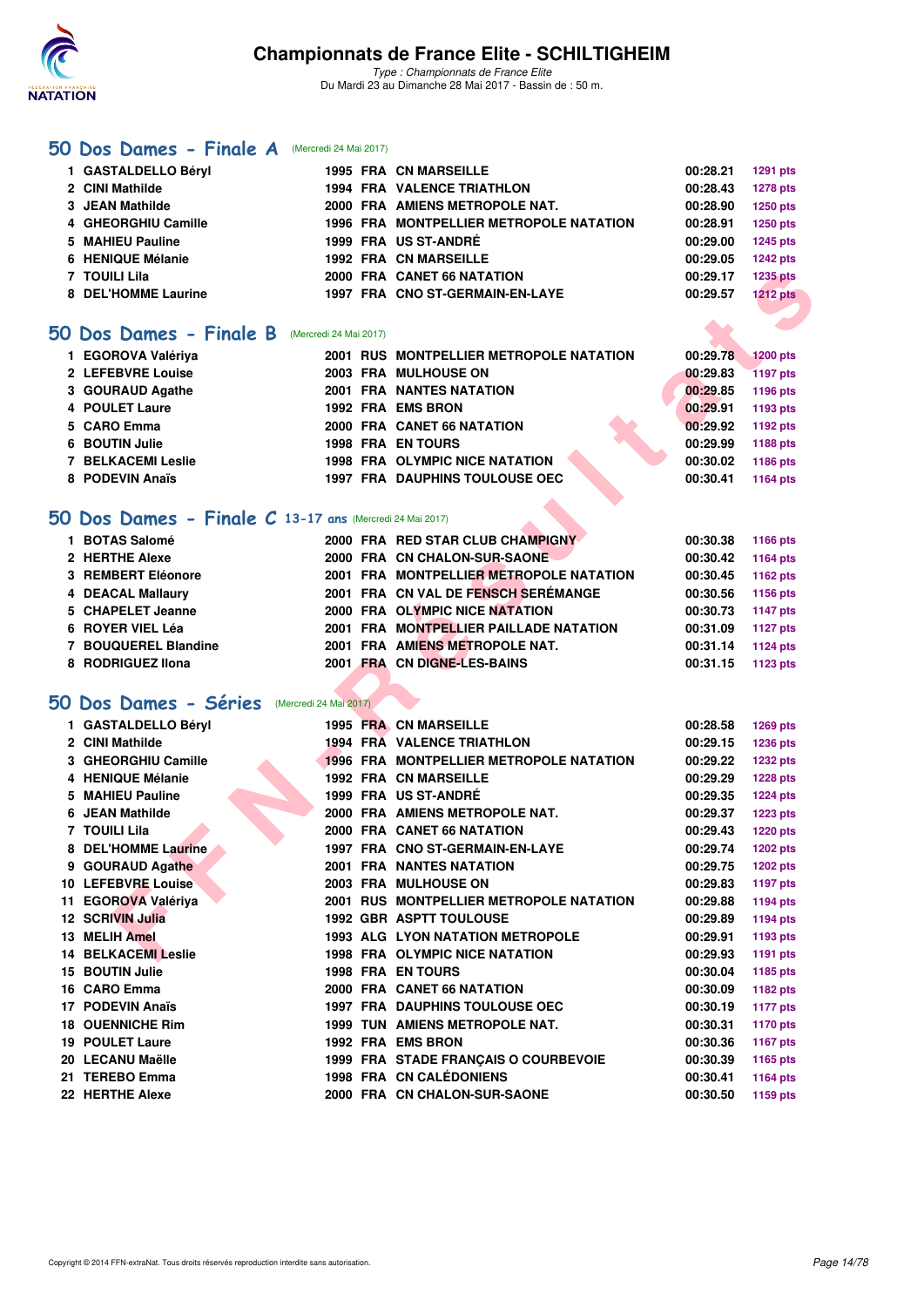

*Type : Championnats de France Elite* Du Mardi 23 au Dimanche 28 Mai 2017 - Bassin de : 50 m.

#### **50 Dos Dames - Séries (suite)**

| 23 DEACAL Mallaury                                    |                        | 2001 FRA CN VAL DE FENSCH SEREMANGE            |              | 00:30.56                             | <b>1156 pts</b>                                               |
|-------------------------------------------------------|------------------------|------------------------------------------------|--------------|--------------------------------------|---------------------------------------------------------------|
| 23 JULIEN Camille                                     |                        | <b>1997 FRA PAYS D'AIX NATATION</b>            |              | 00:30.56                             | 1156 pts                                                      |
| 25 CARA Axelle                                        |                        | <b>1997 FRA CN ANTIBES</b>                     |              | 00:30.58                             | 1155 pts                                                      |
| 26 COUSSON Clothilde                                  |                        | 1998 FRA STADE FRANÇAIS O COURBEVOIE           |              | 00:30.62                             | 1153 pts                                                      |
| 27 BOURSE Claire                                      |                        | 1998 FRA CN BREST                              |              | 00:30.63                             | 1152 pts                                                      |
| 28 CHAPELET Jeanne                                    |                        | 2000 FRA OLYMPIC NICE NATATION                 |              | 00:30.65                             | 1151 pts                                                      |
| 29 ROYER VIEL Léa                                     |                        | 2001 FRA MONTPELLIER PAILLADE NATATION         |              | 00:30.82                             | 1142 pts                                                      |
| <b>30 REMBERT Eléonore</b>                            |                        | 2001 FRA MONTPELLIER METROPOLE NATATION        |              | 00:30.85                             | <b>1140 pts</b>                                               |
| 31 BOTAS Salomé                                       |                        | 2000 FRA RED STAR CLUB CHAMPIGNY               |              | 00:30.93                             | <b>1135 pts</b>                                               |
| 32 LAGANIER Amandine                                  |                        | 1999 FRA ASPTT MONTPELLIER                     |              | 00:31.00                             | <b>1132 pts</b>                                               |
| 33 BLIN Marie                                         |                        | 1999 FRA CLUB DES NAGEURS DE PARIS             |              | 00:31.07                             | 1128 pts                                                      |
| 34 BOUQUEREL Blandine                                 |                        | 2001 FRA AMIENS METROPOLE NAT.                 |              | 00:31.23                             | <b>1119 pts</b>                                               |
| 35 RODRIGUEZ Ilona                                    |                        | 2001 FRA CN DIGNE-LES-BAINS                    |              | 00:31.35                             | <b>1112 pts</b>                                               |
| 36 CARNEZ Oceane                                      |                        | 2002 FRA STADE BÉTHUNE PÉLICAN CLUB            |              | 00:31.43                             | 1108 pts                                                      |
| 37 LE GUEN Ilona                                      |                        | 2001 FRA CN BREST                              |              | 00:31.58                             | 1100 pts                                                      |
| 38 FAVE Anna                                          |                        | 2000 FRA CN BREST                              |              | 00:31.77                             | 1089 pts                                                      |
| 39 PETIT Romane                                       |                        | <b>1999 FRA OLYMPIC NICE NATATION</b>          |              | 00:31.78                             | 1089 pts                                                      |
| 40 VISTE Pauline                                      |                        | 2000 FRA AS MONACO NATATION                    |              | 00:31.97                             | 1079 pts                                                      |
| 41 JOLLY Lucie                                        |                        | <b>1994 FRA LYON NATATION METROPOLE</b>        |              | 00:31.98                             | 1078 pts                                                      |
| <b>42 BUGGENHOUT Niki</b>                             |                        | 2000 BEL DENAIN NAT. PORTE DU HAINAUT          |              | 00:32.15                             | <b>1069 pts</b>                                               |
| 43 RAYNERT Maud                                       |                        | <b>1998 FRA ES MASSY NATATION</b>              |              | 00:32.23                             | 1065 pts                                                      |
| 44 BATOT Manon                                        |                        | 2000 FRA CNO ST-GERMAIN-EN-LAYE                |              | 00:32.47                             | 1052 pts                                                      |
| <b>45 DEPAUW Carla</b>                                |                        | <b>1999 FRA DUNKERQUE NATATION</b>             |              | 00:32.66                             | 1042 pts                                                      |
| <b>46 SOMMIER Elodie</b>                              |                        | 2001 FRA U.S CRETEIL NATATION                  |              | 00:32.77                             | <b>1036 pts</b>                                               |
| 47 ROURE CAMBE Romane                                 |                        | 2000 FRA ASPTT TOULOUSE                        |              | 00:32.84                             | 1032 pts                                                      |
|                                                       |                        |                                                |              |                                      |                                                               |
| <b>00 Dos Dames - Finale A</b> (Dimanche 28 Mai 2017) |                        |                                                |              |                                      |                                                               |
| 1 GASTALDELLO Béryl                                   |                        | 1995 FRA CN MARSEILLE                          |              | 01:00.17                             | 1295 pts                                                      |
|                                                       |                        | 50 m : 28.84                                   |              |                                      | $(28.84)$ 100 m : 1:00.17 $(31.33)$                           |
| 2 CINI Mathilde                                       |                        | <b>1994 FRA VALENCE TRIATHLON</b>              |              | 01:00.57                             | <b>1284 pts</b><br>50 m: 29.57 (29.57) 100 m: 1:00.57 (31.00) |
| 3 MAHIEU Pauline                                      |                        | 1999 FRA US ST-ANDRÉ                           |              | 01:01.70                             | 1252 pts                                                      |
|                                                       |                        |                                                | 50 m : 29.99 |                                      | (29.99) 100 m: 1:01.70 (31.71)                                |
| 4 GHEORGHIU Camille                                   |                        | 1996 FRA MONTPELLIER METROPOLE NATATION        |              | 01:01.71                             | <b>1251 pts</b><br>50 m: 30.18 (30.18) 100 m: 1:01.71 (31.53) |
| 5 EGOROVA Valériya                                    |                        | <b>2001 RUS MONTPELLIER METROPOLE NATATION</b> |              | 01:01.86                             | <b>1247 pts</b>                                               |
|                                                       |                        |                                                |              |                                      | 50 m : 29.78 (29.78) 100 m : 1:01.86 (32.08)                  |
| <b>6 DUHAMEL Cyrielle</b>                             |                        | 2000 FRA STADE BÉTHUNE PÉLICAN CLUB            |              | 01:02.46                             | <b>1230 pts</b><br>50 m: 30.35 (30.35) 100 m: 1:02.46 (32.11) |
| 7 JEAN Mathilde                                       |                        | 2000 FRA AMIENS METROPOLE NAT.                 |              | 01:03.41                             | <b>1204 pts</b>                                               |
|                                                       |                        |                                                |              | 50 m : 30.73 (30.73) 100 m : 1:03.41 | (32.68)                                                       |
| 8 COUSSON Bertille                                    |                        | <b>2002 FRA THOUROTTE NATATION</b>             |              | 01:04.62                             | 1170 pts<br>50 m: 31.02 (31.02) 100 m: 1:04.62 (33.60)        |
|                                                       |                        |                                                |              |                                      |                                                               |
| 00 Dos Dames - Finale B                               | (Dimanche 28 Mai 2017) |                                                |              |                                      |                                                               |
| 1 SCRIVIN Julia                                       |                        | <b>1992 GBR ASPTT TOULOUSE</b>                 |              | 01:03.19                             | <b>1210 pts</b>                                               |
|                                                       |                        |                                                |              |                                      | 50 m : 30.93 (30.93) 100 m : 1:03.19 (32.26)                  |
| 2 LEFEBVRE Louise                                     |                        | 2003 FRA MULHOUSE ON                           |              | 01:03.72                             | 1195 pts<br>50 m: 31.19 (31.19) 100 m: 1:03.72 (32.53)        |
| 3 TOUILI Lila                                         |                        | 2000 FRA CANET 66 NATATION                     |              |                                      | 01:04.42 1176 pts                                             |
|                                                       |                        |                                                |              |                                      | 50 m: 30.85 (30.85) 100 m: 1:04.42 (33.57)                    |

## **100 Dos Dames - Finale A** (Dimanche 28 Mai 2017)

| 1 GASTALDELLO Béryl       |  | <b>1995 FRA CN MARSEILLE</b>            |                | 01:00.17                            |          | 1295 pts |
|---------------------------|--|-----------------------------------------|----------------|-------------------------------------|----------|----------|
|                           |  |                                         | 50 m: 28.84    | (28.84) 100 m : 1:00.17 (31.33)     |          |          |
| 2 CINI Mathilde           |  | <b>1994 FRA VALENCE TRIATHLON</b>       |                | 01:00.57                            |          | 1284 pts |
|                           |  |                                         | $50 m$ : 29.57 | (29.57) 100 m : 1:00.57 (31.00)     |          |          |
| 3 MAHIEU Pauline          |  | 1999 FRA US ST-ANDRÉ                    |                | 01:01.70                            | 1252 pts |          |
|                           |  |                                         | 50 m: 29.99    | (29.99) 100 m: 1:01.70 (31.71)      |          |          |
| 4 GHEORGHIU Camille       |  | 1996 FRA MONTPELLIER METROPOLE NATATION |                | 01:01.71 1251 pts                   |          |          |
|                           |  |                                         | 50 m: 30.18    | $(30.18)$ 100 m : 1:01.71 $(31.53)$ |          |          |
| 5 EGOROVA Valériya        |  | 2001 RUS MONTPELLIER METROPOLE NATATION |                | 01:01.86 1247 pts                   |          |          |
|                           |  |                                         | 50 m: 29.78    | (29.78) 100 m : 1:01.86 (32.08)     |          |          |
| <b>6 DUHAMEL Cyrielle</b> |  | 2000 FRA STADE BÉTHUNE PÉLICAN CLUB     |                | 01:02.46                            |          | 1230 pts |
|                           |  |                                         | 50 m: 30.35    | $(30.35)$ 100 m : 1:02.46 $(32.11)$ |          |          |
| 7 JEAN Mathilde           |  | 2000 FRA AMIENS METROPOLE NAT.          |                | 01:03.41                            |          | 1204 pts |
|                           |  |                                         | 50 m: 30.73    | $(30.73)$ 100 m : 1:03.41 $(32.68)$ |          |          |
| 8 COUSSON Bertille        |  | <b>2002 FRA THOUROTTE NATATION</b>      |                | 01:04.62                            | 1170 pts |          |
|                           |  |                                         | 50 m: 31.02    | $(31.02)$ 100 m : 1:04.62 $(33.60)$ |          |          |

## **[100 Dos Dames - Finale B](http://www.ffnatation.fr/webffn/resultats.php?idact=nat&go=epr&idcpt=45075&idepr=12)** (Dimanche 28 Mai 2017)

|                                                                                                                                                 |                      |                                                                                                                                                                                                                                     |                                |                                                                                                                                       |                                                                      | 1210 pts                                                                                                                                                                                                                                                                                                                                                                                      |
|-------------------------------------------------------------------------------------------------------------------------------------------------|----------------------|-------------------------------------------------------------------------------------------------------------------------------------------------------------------------------------------------------------------------------------|--------------------------------|---------------------------------------------------------------------------------------------------------------------------------------|----------------------------------------------------------------------|-----------------------------------------------------------------------------------------------------------------------------------------------------------------------------------------------------------------------------------------------------------------------------------------------------------------------------------------------------------------------------------------------|
|                                                                                                                                                 |                      |                                                                                                                                                                                                                                     |                                |                                                                                                                                       |                                                                      |                                                                                                                                                                                                                                                                                                                                                                                               |
|                                                                                                                                                 |                      |                                                                                                                                                                                                                                     |                                |                                                                                                                                       |                                                                      |                                                                                                                                                                                                                                                                                                                                                                                               |
|                                                                                                                                                 |                      |                                                                                                                                                                                                                                     |                                |                                                                                                                                       |                                                                      |                                                                                                                                                                                                                                                                                                                                                                                               |
|                                                                                                                                                 |                      |                                                                                                                                                                                                                                     |                                |                                                                                                                                       |                                                                      |                                                                                                                                                                                                                                                                                                                                                                                               |
|                                                                                                                                                 |                      |                                                                                                                                                                                                                                     |                                |                                                                                                                                       |                                                                      |                                                                                                                                                                                                                                                                                                                                                                                               |
|                                                                                                                                                 |                      |                                                                                                                                                                                                                                     |                                |                                                                                                                                       |                                                                      |                                                                                                                                                                                                                                                                                                                                                                                               |
|                                                                                                                                                 |                      |                                                                                                                                                                                                                                     |                                |                                                                                                                                       |                                                                      |                                                                                                                                                                                                                                                                                                                                                                                               |
|                                                                                                                                                 |                      |                                                                                                                                                                                                                                     |                                |                                                                                                                                       |                                                                      |                                                                                                                                                                                                                                                                                                                                                                                               |
|                                                                                                                                                 |                      |                                                                                                                                                                                                                                     |                                |                                                                                                                                       |                                                                      |                                                                                                                                                                                                                                                                                                                                                                                               |
|                                                                                                                                                 |                      |                                                                                                                                                                                                                                     |                                |                                                                                                                                       |                                                                      |                                                                                                                                                                                                                                                                                                                                                                                               |
|                                                                                                                                                 |                      |                                                                                                                                                                                                                                     |                                |                                                                                                                                       |                                                                      |                                                                                                                                                                                                                                                                                                                                                                                               |
|                                                                                                                                                 |                      |                                                                                                                                                                                                                                     |                                |                                                                                                                                       |                                                                      |                                                                                                                                                                                                                                                                                                                                                                                               |
|                                                                                                                                                 |                      |                                                                                                                                                                                                                                     |                                |                                                                                                                                       |                                                                      |                                                                                                                                                                                                                                                                                                                                                                                               |
|                                                                                                                                                 |                      |                                                                                                                                                                                                                                     |                                |                                                                                                                                       |                                                                      |                                                                                                                                                                                                                                                                                                                                                                                               |
| 2 LEFEBVRE Louise<br>3 TOUILI Lila<br><b>4 BELKACEMI Leslie</b><br>5 TOPOLANSKI Anna<br>6 BOTAS Salomé<br>7 DEL'HOMME Laurine<br>8 BOUTIN Julie | <b>SCRIVIN Julia</b> | 2003 FRA MULHOUSE ON<br>2000 FRA CANET 66 NATATION<br><b>1998 FRA OLYMPIC NICE NATATION</b><br>1998 FRA RACING CLUB DE FRANCE WP<br>2000 FRA RED STAR CLUB CHAMPIGNY<br>1997 FRA CNO ST-GERMAIN-EN-LAYE<br><b>1998 FRA EN TOURS</b> | <b>1992 GBR ASPTT TOULOUSE</b> | 50 m: 30.93<br>50 m: 31.19<br>$50 m$ : $30.85$<br>$50 \text{ m}$ : 31.14<br>$50 \text{ m}$ : 31.86<br>50 m: 30.90<br>$50 m$ : $31.22$ | 01:03.19<br>01:04.53<br>01:05.22<br>01:05.31<br>01:06.19<br>01:06.74 | $(30.93)$ 100 m : 1:03.19 $(32.26)$<br>01:03.72 1195 pts<br>$(31.19)$ 100 m : 1:03.72 $(32.53)$<br>01:04.42<br>1176 pts<br>$(30.85)$ 100 m : 1:04.42 $(33.57)$<br>1173 pts<br>$(31.14)$ 100 m : 1:04.53 $(33.39)$<br>1154 pts<br>$(31.86)$ 100 m : 1:05.22 $(33.36)$<br>1151 $pts$<br>$(30.90)$ 100 m : 1.05.31 $(34.41)$<br>1128 $pts$<br>$(31.22)$ 100 m : 1.06.19 $(34.97)$<br>1113 $p$ ts |

### **[100 Dos Dames - Finale C](http://www.ffnatation.fr/webffn/resultats.php?idact=nat&go=epr&idcpt=45075&idepr=12) 13-17 ans** (Dimanche 28 Mai 2017)

**1 CARO Emma 2000 FRA CANET 66 NATATION 01:04.73 1167 pts** *50 m : 31.42 (31.42) 100 m : 1:04.73 (33.31)*

*50 m : 31.82 (31.82) 100 m : 1:06.74 (34.92)*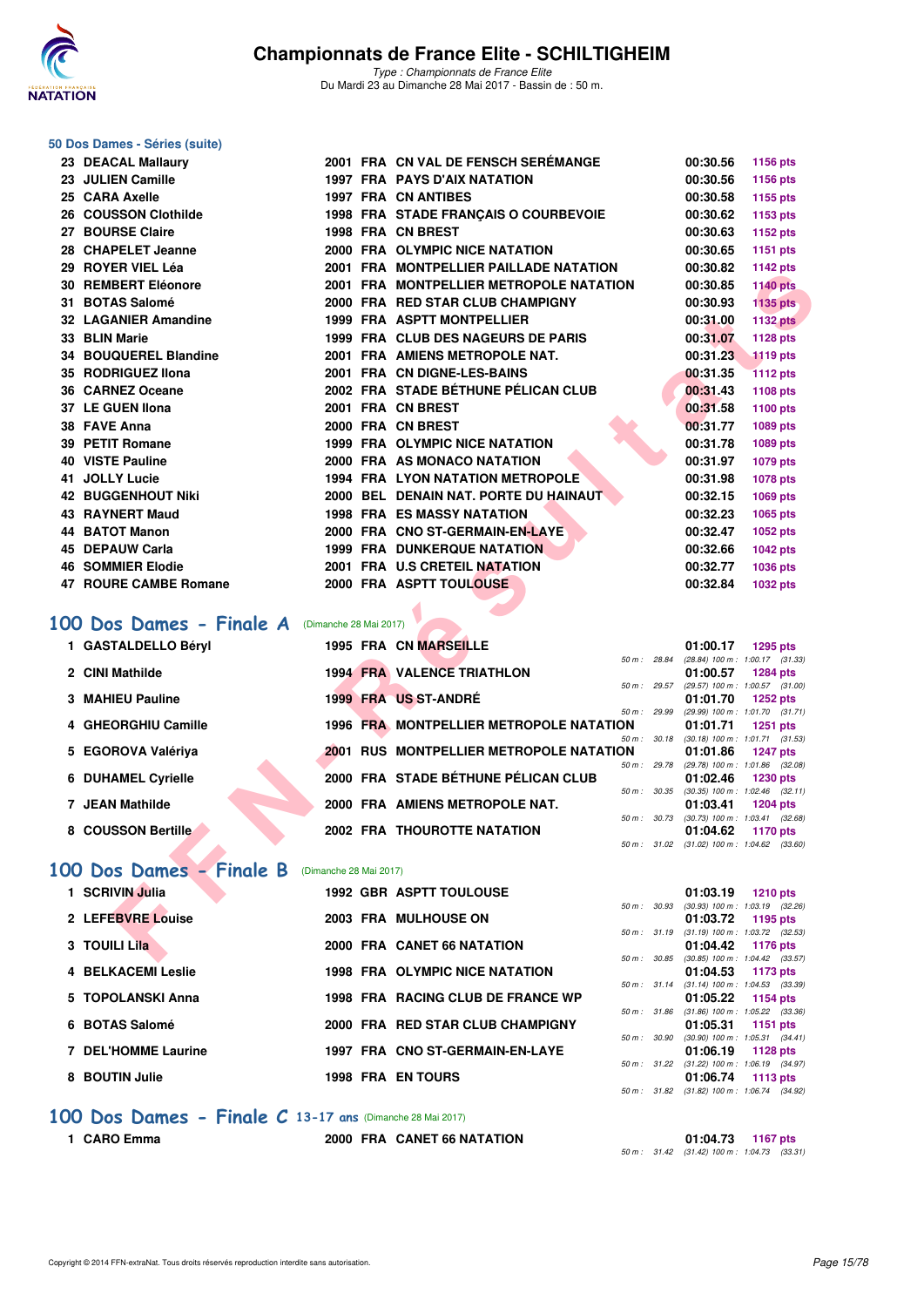

*Type : Championnats de France Elite* Du Mardi 23 au Dimanche 28 Mai 2017 - Bassin de : 50 m.

#### **100 Dos Dames - Finale C (suite)**

| 2 REMBERT Eléonore |  | 2001 FRA MONTPELLIER METROPOLE NATATION |                          | 01:04.81                                     | <b>1165 pts</b> |            |
|--------------------|--|-----------------------------------------|--------------------------|----------------------------------------------|-----------------|------------|
|                    |  |                                         | $50 \text{ m}$ : $31.47$ | $(31.47)$ 100 m : 1:04.81 $(33.34)$          |                 |            |
| 3 DEACAL Mallaury  |  | 2001 FRA CN VAL DE FENSCH SEREMANGE     |                          | $01:05.36$ 1150 pts                          |                 |            |
|                    |  |                                         | 50 m: 32.11              | $(32.11)$ 100 m : 1:05.36 $(33.25)$          |                 |            |
| 4 GOURAUD Agathe   |  | <b>2001 FRA NANTES NATATION</b>         |                          | $01:05.94$ 1134 pts                          |                 |            |
|                    |  |                                         | 50 m: 31.23              | $(31.23)$ 100 m : 1:05.94 $(34.71)$          |                 |            |
| 5 RODRIGUEZ IIona  |  | 2001 FRA CN DIGNE-LES-BAINS             |                          | $01:06.13$ 1129 pts                          |                 |            |
|                    |  |                                         |                          | 50 m: 32.48 (32.48) 100 m: 1:06.13 (33.65)   |                 |            |
| 6 TOVEN Anaïs      |  | 2001 FRA CN CALÉDONIENS                 |                          | 01:06.71 1114 pts                            |                 |            |
|                    |  |                                         |                          | 50 m : 32.25 (32.25) 100 m : 1:06.71 (34.46) |                 |            |
| 7 BROSSIER Alizée  |  | 2000 FRA TOULON VAR NATATION            |                          | 01:06.84                                     |                 | $1110$ pts |
|                    |  |                                         | $50 \text{ m}$ : $32.27$ | $(32.27)$ 100 m : 1:06.84 $(34.57)$          |                 |            |
| 8 BATOT Manon      |  | 2000 FRA CNO ST-GERMAIN-EN-LAYE         |                          | 01:08.01                                     | <b>1079 pts</b> |            |
|                    |  |                                         | $50 m$ : $33.11$         | $(33.11)$ 100 m : 1.08.01 $(34.90)$          |                 |            |

## **[100 Dos Dames - Séries](http://www.ffnatation.fr/webffn/resultats.php?idact=nat&go=epr&idcpt=45075&idepr=12)** (Dimanche 28 Mai 2017)

| <b>UVEN ANAIS</b>                            |  | ZUVI FRA CN CALLDONILNJ                        |              | 01.00.7T                                                 | <b>βα</b> βασιαστική μια στ |  |
|----------------------------------------------|--|------------------------------------------------|--------------|----------------------------------------------------------|-----------------------------|--|
| 7 BROSSIER Alizée                            |  | 2000 FRA TOULON VAR NATATION                   |              | 50 m : 32.25 (32.25) 100 m : 1:06.71 (34.46)<br>01:06.84 | 1110 $pts$                  |  |
| 8 BATOT Manon                                |  | 2000 FRA CNO ST-GERMAIN-EN-LAYE                |              | 50 m: 32.27 (32.27) 100 m: 1:06.84 (34.57)<br>01:08.01   | 1079 $p$ ts                 |  |
|                                              |  |                                                |              | 50 m: 33.11 (33.11) 100 m: 1:08.01 (34.90)               |                             |  |
| 00 Dos Dames - Séries (Dimanche 28 Mai 2017) |  |                                                |              |                                                          |                             |  |
| 1 GHEORGHIU Camille                          |  | 1996 FRA MONTPELLIER METROPOLE NATATION        |              | 01:01.93                                                 | <b>1245 pts</b>             |  |
|                                              |  |                                                | 50 m: 30.13  | $(30.13)$ 100 m : 1:01.93 $(31.80)$                      |                             |  |
| 2 CINI Mathilde                              |  | 1994 FRA VALENCE TRIATHLON                     | 50 m: 30.37  | 01:01.96<br>$(30.37)$ 100 m : 1:01.96 $(31.59)$          | <b>1244 pts</b>             |  |
| 3 GASTALDELLO Béryl                          |  | <b>1995 FRA CN MARSEILLE</b>                   |              | 01:02.16                                                 | 1239 pts                    |  |
| 4 MAHIEU Pauline                             |  | 1999 FRA US ST-ANDRE                           |              | 50 m : 30.17 (30.17) 100 m : 1:02.16 (31.99)<br>01:02.52 | 1229 pts                    |  |
| 5 EGOROVA Valériya                           |  | <b>2001 RUS MONTPELLIER METROPOLE NATATION</b> | 50 m : 30.29 | $(30.29)$ 100 m : 1:02.52 $(32.23)$                      | <b>1212 pts</b>             |  |
|                                              |  |                                                | 50 m: 30.56  | 01:03.11<br>$(30.56)$ 100 m : 1:03.11 $(32.55)$          |                             |  |
| 6 SCRIVIN Julia                              |  | <b>1992 GBR ASPTT TOULOUSE</b>                 |              | 01:03.97<br>50 m: 30.72 (30.72) 100 m: 1:03.97 (33.25)   | <b>1188 pts</b>             |  |
| <b>7 DUHAMEL Cyrielle</b>                    |  | 2000 FRA STADE BÉTHUNE PÉLICAN CLUB            |              | 01:04.11                                                 | 1184 pts                    |  |
|                                              |  |                                                | 50 m : 31.49 | $(31.49)$ 100 m : 1:04.11 $(32.62)$                      |                             |  |
| 8 COUSSON Bertille                           |  | <b>2002 FRA THOUROTTE NATATION</b>             | 50 m : 31.60 | 01:04.56<br>$(31.60)$ 100 m : 1:04.56 $(32.96)$          | 1172 pts                    |  |
| 9 JEAN Mathilde                              |  | 2000 FRA AMIENS METROPOLE NAT.                 |              | 01:04.68                                                 | 1169 pts                    |  |
| <b>10 DEL'HOMME Laurine</b>                  |  | 1997 FRA CNO ST-GERMAIN-EN-LAYE                | 50 m : 31.59 | $(31.59)$ 100 m : 1:04.68 $(33.09)$<br>01:05.05          | 1159 pts                    |  |
|                                              |  |                                                |              | 50 m: 31.08 (31.08) 100 m: 1:05.05 (33.97)               |                             |  |
| <b>11 BELKACEMI Leslie</b>                   |  | 1998 FRA OLYMPIC NICE NATATION                 | 50 m : 31.80 | 01:05.08<br>$(31.80)$ 100 m : 1:05.08 $(33.28)$          | 1158 pts                    |  |
| <b>12 LEFEBVRE Louise</b>                    |  | 2003 FRA MULHOUSE ON                           |              | 01:05.18                                                 | 1155 pts                    |  |
| 13 TOUILI Lila                               |  | 2000 FRA CANET 66 NATATION                     | 50 m : 31.29 | $(31.29)$ 100 m : 1:05.18 $(33.89)$<br>01:05.22          | 1154 pts                    |  |
|                                              |  |                                                |              | 50 m: 31.57 (31.57) 100 m: 1:05.22 (33.65)               |                             |  |
| 14 TOPOLANSKI Anna                           |  | 1998 FRA RACING CLUB DE FRANCE WP              | 50 m : 32.39 | 01:05.38<br>$(32.39)$ 100 m : 1:05.38 $(32.99)$          | 1150 pts                    |  |
| 15 BOTAS Salomé                              |  | <b>2000 FRA RED STAR CLUB CHAMPIGNY</b>        |              | 01:05.47                                                 | <b>1147 pts</b>             |  |
| 16 BOUTIN Julie                              |  | 1998 FRA EN TOURS                              |              | 50 m: 31.44 (31.44) 100 m: 1:05.47 (34.03)<br>01:05.60   | 1144 pts                    |  |
|                                              |  |                                                |              | 50 m: 31.34 (31.34) 100 m: 1:05.60 (34.26)               |                             |  |
| 17 REMBERT Eléonore                          |  | 2001 FRA MONTPELLIER METROPOLE NATATION        |              | 01:05.79<br>50 m: 31.51 (31.51) 100 m: 1:05.79 (34.28)   | 1138 pts                    |  |
| 18 CARA Axelle                               |  | <b>1997 FRA CN ANTIBES</b>                     |              | 01:05.83                                                 | <b>1137 pts</b>             |  |
| 19 PODEVIN Anaïs                             |  | <b>1997 FRA DAUPHINS TOULOUSE OEC</b>          | 50 m : 31.83 | $(31.83)$ 100 m : 1:05.83 $(34.00)$<br>01:05.86          | 1137 pts                    |  |
|                                              |  |                                                |              | 50 m: 31.86 (31.86) 100 m: 1:05.86 (34.00)               |                             |  |
| 20 CARO Emma                                 |  | 2000 FRA CANET 66 NATATION                     |              | 01:05.93<br>50 m: 31.24 (31.24) 100 m: 1:05.93 (34.69)   | 1135 pts                    |  |
| 21 CORMIER Alexane                           |  | <b>1999 FRA AQUATIC CLUB BOURGES</b>           |              | 01:06.00                                                 | 1133 pts                    |  |
| 22 GOURAUD Agathe                            |  | <b>2001 FRA NANTES NATATION</b>                |              | 50 m : 32.26 (32.26) 100 m : 1:06.00 (33.74)<br>01:06.08 | <b>1131 pts</b>             |  |
|                                              |  |                                                |              | 50 m: 31.53 (31.53) 100 m: 1:06.08 (34.55)               |                             |  |
| 23 RODRIGUEZ Ilona                           |  | 2001 FRA CN DIGNE-LES-BAINS                    |              | 01:06.11<br>50 m: 32.00 (32.00) 100 m: 1:06.11 (34.11)   | 1130 pts                    |  |
| 24 LECANU Maëlle                             |  | 1999 FRA STADE FRANÇAIS O COURBEVOIE           |              | 01:06.14                                                 | 1129 pts                    |  |
| 25 COUSSON Clothilde                         |  | 1998 FRA STADE FRANÇAIS O COURBEVOIE           |              | 50 m: 31.70 (31.70) 100 m: 1:06.14 (34.44)<br>01:06.17   | <b>1128 pts</b>             |  |
|                                              |  |                                                |              | 50 m: 31.64 (31.64) 100 m: 1:06.17 (34.53)               |                             |  |
| 26 BROSSIER Alizée                           |  | 2000 FRA TOULON VAR NATATION                   |              | 01:06.23<br>50 m: 32.47 (32.47) 100 m: 1:06.23 (33.76)   | 1127 pts                    |  |
| 27 JULIEN Camille                            |  | 1997 FRA PAYS D'AIX NATATION                   |              | 01:06.26                                                 | 1126 pts                    |  |
| 28 DEACAL Mallaury                           |  | 2001 FRA CN VAL DE FENSCH SERÉMANGE            |              | 50 m : 32.28 (32.28) 100 m : 1:06.26 (33.98)<br>01:06.74 | 1113 pts                    |  |
|                                              |  |                                                |              | 50 m: 32.43 (32.43) 100 m: 1:06.74 (34.31)               |                             |  |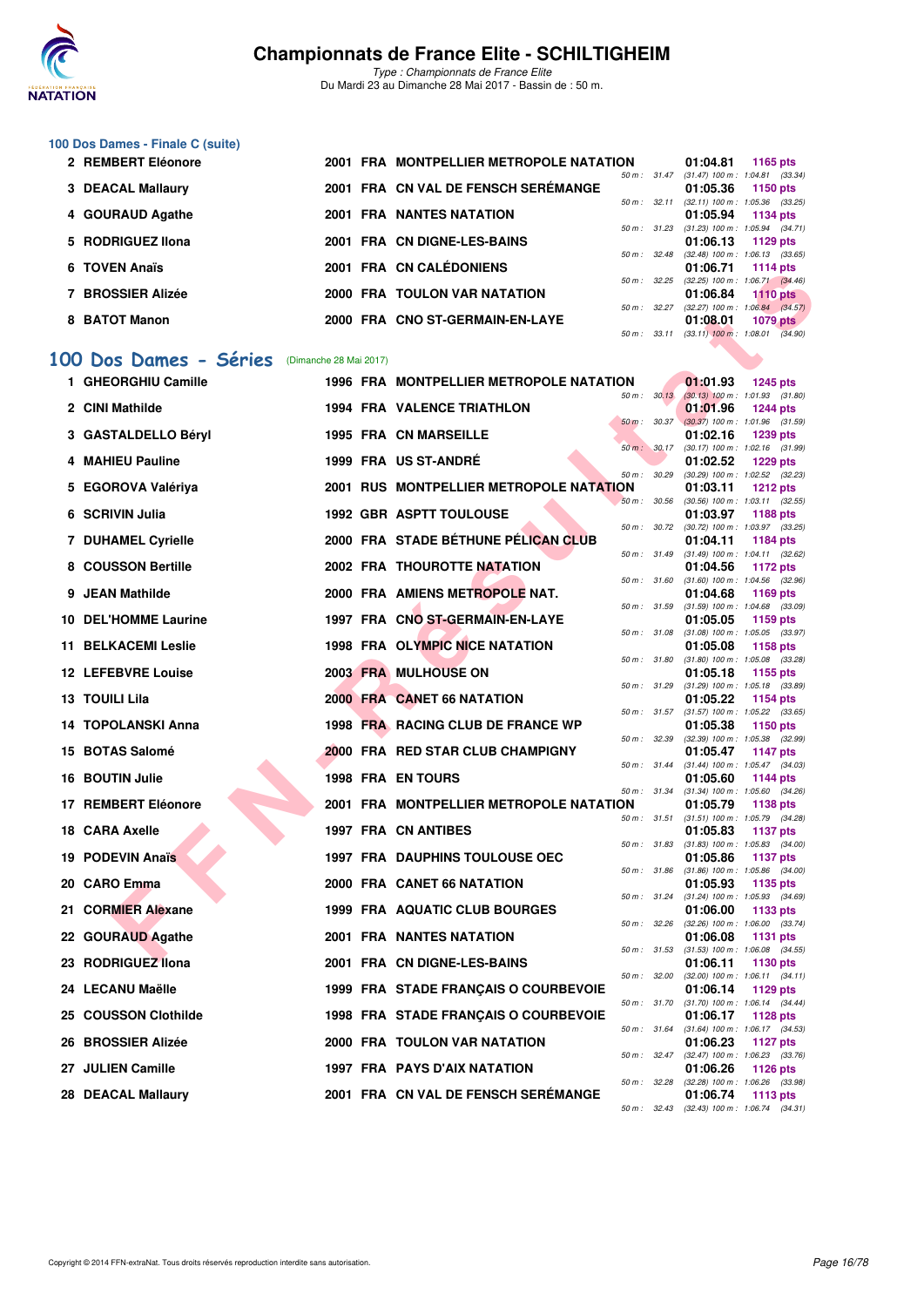

**100 Dos Dames - Séries (suite)**

## **Championnats de France Elite - SCHILTIGHEIM**

*Type : Championnats de France Elite* Du Mardi 23 au Dimanche 28 Mai 2017 - Bassin de : 50 m.

| 29 BEDDOURI Margot          |                        | <b>1999 FRA SAINT-RAPHAEL NATATION</b>                                                                                                     | 01:06.81<br><b>1111 pts</b>                                        |
|-----------------------------|------------------------|--------------------------------------------------------------------------------------------------------------------------------------------|--------------------------------------------------------------------|
| <b>30 TOVEN Anaïs</b>       |                        | 50 m: 32.52<br>2001 FRA CN CALÉDONIENS                                                                                                     | (32.52) 100 m: 1:06.81 (34.29)<br>01:07.44<br>1094 pts             |
| 31 CASTAING Anais           |                        | 50 m : 32.45<br><b>1999 FRA DAUPHINS TOULOUSE OEC</b>                                                                                      | (32.45) 100 m: 1:07.44 (34.99)<br>01:07.48<br>1093 pts             |
| 32 ROYER VIEL Léa           |                        | 50 m: 33.19<br>2001 FRA MONTPELLIER PAILLADE NATATION                                                                                      | (33.19) 100 m: 1:07.48 (34.29)<br>01:07.65<br>1089 pts             |
| 33 BLIN Marie               |                        | 50 m: 32.67<br>1999 FRA CLUB DES NAGEURS DE PARIS                                                                                          | $(32.67)$ 100 m : 1:07.65 $(34.98)$<br>01:07.81<br>1085 pts        |
| <b>34 SIMONETTI Romane</b>  |                        | $50 m$ : $32.11$<br><b>1999 FRA STADE DE VANVES</b>                                                                                        | $(32.11)$ 100 m : 1:07.81 $(35.70)$<br>01:07.86<br><b>1083 pts</b> |
| 35 HERTHE Alexe             |                        | 50 m: 32.29<br>2000 FRA CN CHALON-SUR-SAONE                                                                                                | $(32.29)$ 100 m : 1:07.86 $(35.57)$<br>01:08.14<br><b>1076 pts</b> |
|                             |                        | 50 m: 32.88<br><b>1998 FRA CANET 66 NATATION</b>                                                                                           | $(32.88)$ 100 m : 1:08.14 $(35.26)$                                |
| <b>36 BIEHLMANN Emeline</b> |                        | 50 m: 32.08                                                                                                                                | 01:08.28<br>1072 pts<br>$(32.08)$ 100 m : 1:08.28 $(36.20)$        |
| 37 BATOT Manon              |                        | 2000 FRA CNO ST-GERMAIN-EN-LAYE<br>50 m: 33.13                                                                                             | 01:08.29<br><b>1072 pts</b><br>$(33.13)$ 100 m : 1:08.29 $(35.16)$ |
| 38 VEROT Marine             |                        | 1997 FRA CN VIRY-CHÂTILLON                                                                                                                 | 01:08.71<br>1061 pts                                               |
| 38 DEPAUW Carla             |                        | 50 m: 33.40<br><b>1999 FRA DUNKERQUE NATATION</b>                                                                                          | $(33.40)$ 100 m : 1:08.71 $(35.31)$<br>01:08.71<br><b>1061 pts</b> |
|                             |                        | 50 m : 33.08                                                                                                                               | $(33.08)$ 100 m : 1:08.71 $(35.63)$                                |
| 40 CHAPELET Jeanne          |                        | 2000 FRA OLYMPIC NICE NATATION<br>$50 m$ :<br>32.78                                                                                        | 01:09.66<br>1036 pts<br>$(32.78)$ 100 m : 1:09.66 $(36.88)$        |
| <b>41 SOMMIER Elodie</b>    |                        | 2001 FRA U.S CRETEIL NATATION                                                                                                              | 01:10.08<br>1025 pts                                               |
| <b>42 ROULET Anaelle</b>    |                        | 50 m : 33.77<br>1996 FRA HANDI-LA ROCHE SUR YON NATATION                                                                                   | $(33.77)$ 100 m : 1:10.08 $(36.31)$<br>01:12.06<br>975 pts         |
|                             |                        | $50 m$ : 34.94                                                                                                                             | (34.94) 100 m: 1:12.06 (37.12)                                     |
| 43 PIERRE Emeline           |                        | 1999 FRA HANDI-ANGLET OLYMPIC                                                                                                              | 01:12.45<br>966 pts                                                |
| <b>44 ETIENNE Lucie</b>     |                        | 50 m : 34.94<br>2001 FRA HANDISPORT GRAND NANCY                                                                                            | $(34.94)$ 100 m : 1:12.45 $(37.51)$<br>01:22.58<br>730 pts         |
|                             |                        | 50 m: 40.03                                                                                                                                | (40.03) 100 m: 1:22.58 (42.55)                                     |
| 45 LE BRIS Jade             |                        | 2001 FRA HANDI-CEP LORIENT                                                                                                                 | 01:25.93<br>659 pts<br>50 m: 42.05 (42.05) 100 m: 1:25.93 (43.88)  |
| <b>46 MAHIEU Laura</b>      |                        | 1999 FRA HANDI-AQUATRI MONTBARD                                                                                                            | 01:33.05<br>521 pts                                                |
| --- TEREBO Emma             |                        | $50 m$ : 44.04<br>1998 FRA CN CALÉDONIENS                                                                                                  | (44.04) 100 m: 1:33.05 (49.01)<br><b>DNS Nd</b>                    |
|                             |                        |                                                                                                                                            |                                                                    |
| 200 Dos Dames - Finale A    | (Vendredi 26 Mai 2017) |                                                                                                                                            |                                                                    |
| 1 GHEORGHIU Camille         |                        | <b>1996 FRA MONTPELLIER METROPOLE NATATION</b>                                                                                             | 02:12.74<br><b>1249 pts</b>                                        |
| 2 VAN ROUWENDAAL Sharon     |                        | 50 m: 31.76 (31.76) 100 m: 1.05.42 (33.66) 150 m: 1.39.61 (34.19) 200 m: 2.12.74 (33.13)<br><b>1993 NED MONTPELLIER METROPOLE NATATION</b> | 02:13.22<br>1243 pts                                               |
|                             |                        | 50 m: 31.93 (31.93) 100 m: 1:05.88 (33.95) 150 m: 1:40.02 (34.14) 200 m: 2:13.22 (33.20)                                                   |                                                                    |
| 3 CINI Mathilde             |                        | <b>1994 FRA VALENCE TRIATHLON</b>                                                                                                          | 02:14.15<br><b>1229 pts</b>                                        |
| <b>MAHIEU Pauline</b><br>4  |                        | 50 m: 30.79 (30.79) 100 m: 1:04.96 (34.17) 150 m: 1:39.81<br>1999 FRA US ST-ANDRE                                                          | $(34.85)$ 200 m : 2:14.15 $(34.34)$<br>02:14.98<br><b>1218 pts</b> |
|                             |                        | 50 m: 31.41 (31.41) 100 m: 1:06.16 (34.75) 150 m: 1:41.38 (35.22) 200 m: 2:14.98 (33.60)                                                   |                                                                    |
| 5 DUHAMEL Cyrielle          |                        | 2000 FRA STADE BETHUNE PELICAN CLUB                                                                                                        | 02:15.75<br><b>1207 pts</b>                                        |
| 6 LEFEBVRE Louise           |                        | 50 m: 31.86 (31.86) 100 m: 1:06.47 (34.61) 150 m: 1:41.50 (35.03) 200 m: 2:15.75 (34.25)<br>2003 FRA MULHOUSE ON                           |                                                                    |
|                             |                        | 50 m : 32.72 (32.72) 100 m : 1:07.75 (35.03) 150 m : 1:42.79                                                                               | 02:16.89<br>1191 pts<br>$(35.04)$ 200 m : 2:16.89 $(34.10)$        |
| 7 POU Lisa                  |                        | 1999 FRA AS MONACO NATATION                                                                                                                | 02:17.76<br><b>1179 pts</b>                                        |
| 8 COUSSON Clothilde         |                        | 50 m: 33.21 (33.21) 100 m: 1:08.10 (34.89) 150 m: 1:42.84 (34.74) 200 m: 2:17.76 (34.92)<br>1998 FRA STADE FRANCAIS O COURBEVOIE           | 02:18.34<br><b>1171 pts</b>                                        |
|                             |                        | 50 m: 32.03 (32.03) 100 m: 1:06.84 (34.81) 150 m: 1:42.56 (35.72) 200 m: 2:18.34 (35.78)                                                   |                                                                    |
|                             |                        |                                                                                                                                            |                                                                    |
| 200 Dos Dames - Finale B    | (Vendredi 26 Mai 2017) |                                                                                                                                            |                                                                    |
| 1 EGOROVA Valériya          |                        | 2001 RUS MONTPELLIER METROPOLE NATATION                                                                                                    | 02:15.14 1215 pts                                                  |
|                             |                        | 50 m: 31.26 (31.26) 100 m: 1:04.54 (33.28) 150 m: 1:39.50 (34.96) 200 m: 2:15.14 (35.64)                                                   |                                                                    |

## [200 Dos Dames - Finale A](http://www.ffnatation.fr/webffn/resultats.php?idact=nat&go=epr&idcpt=45075&idepr=13) **(Vendredi 26 Mai 2017**)

| 1 GHEORGHIU Camille     |  |                                                              |                                                                                                                                                                                                                                                                                                                                                                                                                                                                                                                                                                                                                                                                                      | 1249 pts                                                                                                                                                                                                                                                                                                                                                              |
|-------------------------|--|--------------------------------------------------------------|--------------------------------------------------------------------------------------------------------------------------------------------------------------------------------------------------------------------------------------------------------------------------------------------------------------------------------------------------------------------------------------------------------------------------------------------------------------------------------------------------------------------------------------------------------------------------------------------------------------------------------------------------------------------------------------|-----------------------------------------------------------------------------------------------------------------------------------------------------------------------------------------------------------------------------------------------------------------------------------------------------------------------------------------------------------------------|
| 2 VAN ROUWENDAAL Sharon |  | 50 m: 31.76 (31.76) 100 m: 1:05.42 (33.66) 150 m: 1:39.61    |                                                                                                                                                                                                                                                                                                                                                                                                                                                                                                                                                                                                                                                                                      | (34.19) 200 m : 2:12.74 (33.13)<br>1243 pts                                                                                                                                                                                                                                                                                                                           |
| 3 CINI Mathilde         |  |                                                              |                                                                                                                                                                                                                                                                                                                                                                                                                                                                                                                                                                                                                                                                                      | 1229 pts                                                                                                                                                                                                                                                                                                                                                              |
| 4 MAHIEU Pauline        |  |                                                              |                                                                                                                                                                                                                                                                                                                                                                                                                                                                                                                                                                                                                                                                                      | 1218 pts                                                                                                                                                                                                                                                                                                                                                              |
| 5 DUHAMEL Cyrielle      |  |                                                              |                                                                                                                                                                                                                                                                                                                                                                                                                                                                                                                                                                                                                                                                                      | <b>1207 pts</b>                                                                                                                                                                                                                                                                                                                                                       |
| 6 LEFEBVRE Louise       |  |                                                              |                                                                                                                                                                                                                                                                                                                                                                                                                                                                                                                                                                                                                                                                                      | 1191 $pts$                                                                                                                                                                                                                                                                                                                                                            |
| 7 POU Lisa              |  |                                                              |                                                                                                                                                                                                                                                                                                                                                                                                                                                                                                                                                                                                                                                                                      | 1179 pts                                                                                                                                                                                                                                                                                                                                                              |
| 8 COUSSON Clothilde     |  | 50 m : 32.03 (32.03) 100 m : 1:06.84 (34.81) 150 m : 1:42.56 |                                                                                                                                                                                                                                                                                                                                                                                                                                                                                                                                                                                                                                                                                      | 1171 pts                                                                                                                                                                                                                                                                                                                                                              |
|                         |  |                                                              | <b>1996 FRA MONTPELLIER METROPOLE NATATION</b><br><b>1993 NED MONTPELLIER METROPOLE NATATION</b><br>50 m: 31.93 (31.93) 100 m: 1:05.88 (33.95) 150 m: 1:40.02<br><b>1994 FRA VALENCE TRIATHLON</b><br>50 m : 30.79 (30.79) 100 m : 1:04.96 (34.17) 150 m : 1:39.81<br>1999 FRA US ST-ANDRE<br>50 m: 31.41 (31.41) 100 m: 1:06.16 (34.75) 150 m: 1:41.38<br>2000 FRA STADE BETHUNE PELICAN CLUB<br>50 m: 31.86 (31.86) 100 m: 1:06.47 (34.61) 150 m: 1:41.50<br>2003 FRA MULHOUSE ON<br>50 m: 32.72 (32.72) 100 m: 1:07.75 (35.03) 150 m: 1:42.79<br>1999 FRA AS MONACO NATATION<br>50 m: 33.21 (33.21) 100 m: 1:08.10 (34.89) 150 m: 1:42.84<br>1998 FRA STADE FRANCAIS O COURBEVOIE | 02:12.74<br>02:13.22<br>$(34.14)$ 200 m : 2:13.22 $(33.20)$<br>02:14.15<br>$(34.85)$ 200 m : 2:14.15 $(34.34)$<br>02:14.98<br>$(35.22)$ 200 m : 2:14.98 $(33.60)$<br>02:15.75<br>$(35.03)$ 200 m : 2:15.75 $(34.25)$<br>02:16.89<br>$(35.04)$ 200 m : 2:16.89 $(34.10)$<br>02:17.76<br>(34.74) 200 m : 2:17.76 (34.92)<br>02:18.34<br>(35.72) 200 m : 2:18.34 (35.78) |

## [200 Dos Dames - Finale B](http://www.ffnatation.fr/webffn/resultats.php?idact=nat&go=epr&idcpt=45075&idepr=13) (Vendredi 26 Mai 2017)

| 1 EGOROVA Valériya |  | 2001 RUS MONTPELLIER METROPOLE NATATION<br>02:15.14<br>1215 pts                                                                                                   |
|--------------------|--|-------------------------------------------------------------------------------------------------------------------------------------------------------------------|
| 2 FAVE Anna        |  | $(34.96)$ 200 m : 2:15.14 $(35.64)$<br>(31.26) 100 m : 1:04.54 (33.28) 150 m : 1:39.50<br>$50 \, \text{m}$ : $31.26$<br>2000 FRA CN BREST<br>02:18.37<br>1170 pts |
|                    |  | $(35.63)$ 200 m : 2:18.37 $(34.96)$<br>50 m: 33.14 (33.14) 100 m: 1:07.78 (34.64) 150 m: 1:43.41                                                                  |
| 3 REMBERT Eléonore |  | 2001 FRA MONTPELLIER METROPOLE NATATION<br>02:19.56<br>1154 pts                                                                                                   |
| 4 CORMIER Alexane  |  | $(36.09)$ 200 m : 2:19.56 $(36.14)$<br>50 m: 32.25 (32.25) 100 m: 1:07.33 (35.08) 150 m: 1:43.42<br><b>1999 FRA AQUATIC CLUB BOURGES</b>                          |
|                    |  | $02:20.25$ 1145 pts<br>$(36.25)$ 200 m : 2:20.25 $(35.27)$<br>$(35.12)$ 150 m : 1:44.98<br>50 m: 33.61 (33.61) 100 m: 1:08.73                                     |
| 5 BOTAS Salomé     |  | 2000 FRA RED STAR CLUB CHAMPIGNY<br>02:21.48<br>1128 pts                                                                                                          |
|                    |  | $(36.89)$ 200 m : 2:21.48 $(37.01)$<br>50 m: 31.95 (31.95) 100 m: 1:07.58 (35.63) 150 m: 1:44.47                                                                  |
| 6 BOURSE Claire    |  | 1998 FRA CN BREST<br>$02:21.52$ 1127 pts<br>$(37.16)$ 200 m : 2:21.52 $(38.68)$<br>50 m: 31.56 (31.56) 100 m: 1:05.68 (34.12) 150 m: 1:42.84                      |
| 7 BROSSIER Alizée  |  | <b>2000 FRA TOULON VAR NATATION</b><br>02:22.30<br>1117 $p$ ts                                                                                                    |
|                    |  | $(35.78)$ 150 m : 1:45.41<br>$(36.34)$ 200 m : 2:22.30 $(36.89)$<br>(33.29) 100 m : 1:09.07<br>50 m : 33.29                                                       |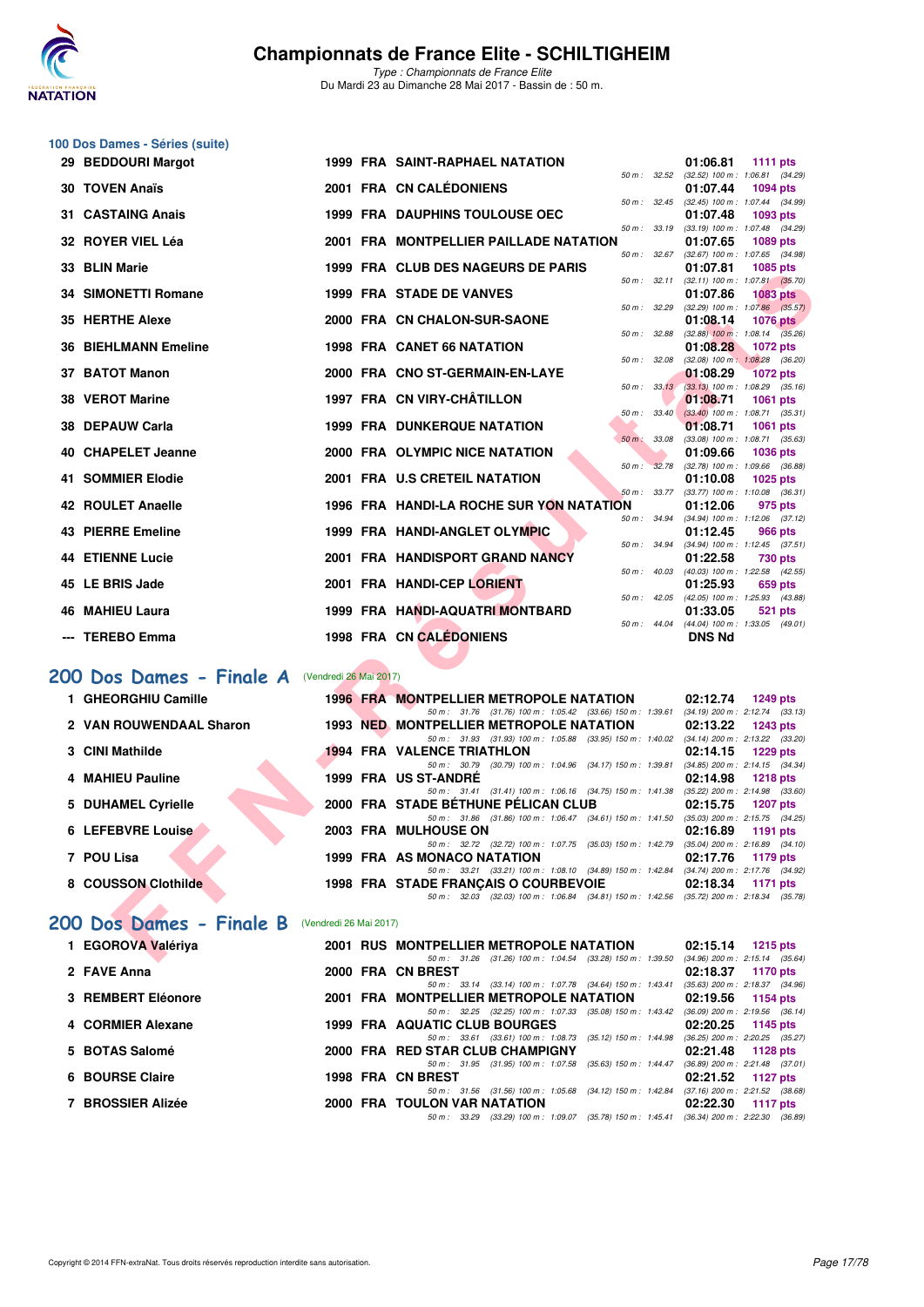

|   | 200 Dos Dames - Finale B (suite)                          |  |                                                                                                                                              |                                                                                                           |
|---|-----------------------------------------------------------|--|----------------------------------------------------------------------------------------------------------------------------------------------|-----------------------------------------------------------------------------------------------------------|
|   | 8 MARCHAND Juliette                                       |  | 2001 FRA CN NIORT<br>50 m: 33.27 (33.27) 100 m: 1:08.85 (35.58) 150 m: 1:45.82 (36.97) 200 m: 2:22.91 (37.09)                                | 02:22.91<br>1109 pts                                                                                      |
|   | 200 Dos Dames - Finale C 13-17 ans (Vendredi 26 Mai 2017) |  |                                                                                                                                              |                                                                                                           |
|   | 1 CARO Emma                                               |  | 2000 FRA CANET 66 NATATION                                                                                                                   | 02:22.19<br><b>1118 pts</b>                                                                               |
|   | 2 LEQUIEN Constance                                       |  | 50 m: 33.67 (33.67) 100 m: 1:09.33 (35.66) 150 m: 1:46.17 (36.84) 200 m: 2:22.19 (36.02)<br>2000 FRA ST-AMAND NAT PORTE DU HAINAUT           | 02:22.56<br><b>1113 pts</b>                                                                               |
|   |                                                           |  | 50 m: 34.12 (34.12) 100 m: 1:10.28 (36.16) 150 m: 1:47.10 (36.82) 200 m: 2:22.56 (35.46)                                                     |                                                                                                           |
|   | 3 BATOT Manon                                             |  | 2000 FRA CNO ST-GERMAIN-EN-LAYE<br>50 m: 34.29 (34.29) 100 m: 1:11.19 (36.90) 150 m: 1:48.64 (37.45) 200 m: 2:23.28 (34.64)                  | 02:23.28<br><b>1104 pts</b>                                                                               |
|   | 4 TOVEN Anaïs                                             |  | <b>2001 FRA CN CALEDONIENS</b>                                                                                                               | 02:23.41<br>1102 $pts$                                                                                    |
|   | 5 HESSE Carla                                             |  | 50 m: 33.73 (33.73) 100 m: 1:10.09 (36.36) 150 m: 1:46.99<br>2002 FRA AC HYERES<br>50 m: 33.63 (33.63) 100 m: 1:09.96 (36.33) 150 m: 1:47.01 | $(36.90)$ 200 m : 2:23.41 $(36.42)$<br>02:23.79<br><b>1097 pts</b><br>$(37.05)$ 200 m : 2:23.79 $(36.78)$ |
|   | 6 TOUILI Lila                                             |  | 2000 FRA CANET 66 NATATION                                                                                                                   | 02:24.40<br><b>1089 pts</b>                                                                               |
|   | 7 DEACAL Mallaury                                         |  | 50 m: 33.00 (33.00) 100 m: 1:09.51 (36.51) 150 m: 1:47.47 (37.96) 200 m: 2:24.40 (36.93)<br>2001 FRA CN VAL DE FENSCH SEREMANGE              | 02:25.24<br><b>1078 pts</b>                                                                               |
|   | 8 COUSSON Bertille                                        |  | 50 m: 33.12 (33.12) 100 m: 1:09.91 (36.79) 150 m: 1:48.17 (38.26) 200 m: 2:25.24 (37.07)<br><b>2002 FRA THOUROTTE NATATION</b>               | 02:30.10<br>$1014$ pts                                                                                    |
|   |                                                           |  | 50 m: 33.87 (33.87) 100 m: 1:11.94 (38.07) 150 m: 1:51.38 (39.44) 200 m: 2:30.10 (38.72)                                                     |                                                                                                           |
|   | 200 Dos Dames - Séries (Vendredi 26 Mai 2017)             |  |                                                                                                                                              |                                                                                                           |
|   | 1 GHEORGHIU Camille                                       |  | 1996 FRA MONTPELLIER METROPOLE NATATION                                                                                                      | 02:14.18<br><b>1229 pts</b>                                                                               |
|   | 2 VAN ROUWENDAAL Sharon                                   |  | 50 m: 32.67 (32.67) 100 m: 1:06.92 (34.25) 150 m: 1:41.55 (34.63) 200 m: 2:14.18 (32.63)<br><b>1993 NED MONTPELLIER METROPOLE NATATION</b>   | 02:14.25<br><b>1228 pts</b>                                                                               |
|   | 3 CINI Mathilde                                           |  | 50 m: 31.87 (31.87) 100 m: 1:06.20 (34.33) 150 m: 1:41.07 (34.87) 200 m: 2:14.25 (33.18)<br><b>1994 FRA VALENCE TRIATHLON</b>                | 02:14.88<br><b>1219 pts</b>                                                                               |
|   |                                                           |  | 50 m: 31.39 (31.39) 100 m: 1:05.82 (34.43) 150 m: 1:40.66                                                                                    | $(34.84)$ 200 m : 2:14.88 $(34.22)$                                                                       |
|   | 4 MAHIEU Pauline                                          |  | 1999 FRA US ST-ANDRE<br>50 m: 31.06 (31.06) 100 m: 1:04.51 (33.45) 150 m: 1:39.88                                                            | 02:15.44<br><b>1211 pts</b><br>$(35.37)$ 200 m : 2:15.44 $(35.56)$                                        |
|   | 5 EGOROVA Valériya                                        |  | 2001 RUS MONTPELLIER METROPOLE NATATION<br>50 m: 32.11 (32.11) 100 m: 1:05.95 (33.84) 150 m: 1:40.85 (34.90) 200 m: 2:15.95 (35.10)          | 02:15.95<br><b>1204 pts</b>                                                                               |
| 6 | <b>SCRIVIN Julia</b>                                      |  | <b>1992 GBR ASPTT TOULOUSE</b>                                                                                                               | 02:16.71<br>1193 pts                                                                                      |
|   | <b>7 DUHAMEL Cyrielle</b>                                 |  | 50 m: 32.41 (32.41) 100 m: 1:06.89 (34.48) 150 m: 1:41.99 (35.10) 200 m: 2:16.71 (34.72)<br>2000 FRA STADE BETHUNE PELICAN CLUB              | 02:16.97<br>1190 pts                                                                                      |
|   | 8 LESAFFRE Fantine                                        |  | 50 m : 32.61 (32.61) 100 m : 1:06.82 (34.21) 150 m : 1:42.62 (35.80) 200 m : 2:16.97 (34.35)<br>1994 FRA MONTPELLIER METROPOLE NATATION      | 02:17.30<br>1185 pts                                                                                      |
| 9 | <b>COUSSON Clothilde</b>                                  |  | 50 m · 32.55 (32.55) 100 m · 1:06.87 (34.32) 150 m · 1:42.33 (35.46) 200 m · 2:17.30 (34.97)<br><b>1998 FRA STADE FRANÇAIS O COURBEVOIE</b>  | 02:18.21<br>1173 pts                                                                                      |
|   | 10 POU Lisa                                               |  | 50 m: 32.36 (32.36) 100 m: 1:06.87 (34.51) 150 m: 1:42.44 (35.57) 200 m: 2:18.21 (35.77)<br><b>1999 FRA AS MONACO NATATION</b>               | 02:18.67<br><b>1166 pts</b>                                                                               |
|   |                                                           |  | 50 m: 33.33 (33.33) 100 m: 1:08.08 (34.75) 150 m: 1:43.32 (35.24) 200 m: 2:18.67 (35.35)                                                     |                                                                                                           |
|   | 11 LEFEBVRE Louise                                        |  | 2003 FRA MULHOUSE ON<br>50 m: 32.20 (32.20) 100 m: 1:06.97 (34.77) 150 m: 1:43.55 (36.58) 200 m: 2:19.33 (35.78)                             | 02:19.33<br>1157 pts                                                                                      |
|   | 12 FAVE Anna                                              |  | 2000 FRA CN BREST<br>50 m: 33.36 (33.36) 100 m: 1:08.21 (34.85) 150 m: 1:43.90 (35.69) 200 m: 2:19.51 (35.61)                                | 02:19.51<br>1155 pts                                                                                      |
|   | 13 OUENNICHE Rim                                          |  | <b>1999 TUN AMIENS METROPOLE NAT.</b>                                                                                                        | 02:19.99<br>1148 pts                                                                                      |
|   | <b>14 BOURSE Claire</b>                                   |  | 50 m: 32.27 (32.27) 100 m: 1:07.37 (35.10) 150 m: 1:43.49 (36.12) 200 m: 2:19.99 (36.50)<br>1998 FRA CN BREST                                | 02:20.18<br>1146 pts                                                                                      |
|   | 15 CORMIER Alexane                                        |  | 50 m: 32.86 (32.86) 100 m: 1:08.01 (35.15) 150 m: 1:44.11 (36.10) 200 m: 2:20.18 (36.07)<br>1999 FRA AQUATIC CLUB BOURGES                    | 02:20.47<br>1142 pts                                                                                      |
|   | <b>16 REMBERT Eléonore</b>                                |  | 50 m : 33.43 (33.43) 100 m : 1:08.81 (35.38) 150 m : 1:44.83<br>2001 FRA MONTPELLIER METROPOLE NATATION                                      | $(36.02)$ 200 m : 2:20.47 $(35.64)$<br>02:21.18<br>1132 pts                                               |
|   |                                                           |  | 50 m : 32.03 (32.03) 100 m : 1:07.32 (35.29) 150 m : 1:43.73                                                                                 | $(36.41)$ 200 m : 2:21.18 $(37.45)$                                                                       |
|   | 17 BROSSIER Alizée                                        |  | 2000 FRA TOULON VAR NATATION<br>50 m: 33.91 (33.91) 100 m: 1:09.71 (35.80) 150 m: 1:45.75                                                    | 02:21.88<br>1122 pts<br>$(36.04)$ 200 m : 2:21.88 $(36.13)$                                               |
|   | <b>18 MARCHAND Juliette</b>                               |  | 2001 FRA CN NIORT<br>50 m : 33.45 (33.45) 100 m : 1:08.78 (35.33) 150 m : 1:46.06 (37.28) 200 m : 2:22.11 (36.05)                            | 02:22.11<br>1119 pts                                                                                      |
|   | 19 BOTAS Salomé                                           |  | 2000 FRA RED STAR CLUB CHAMPIGNY<br>50 m : 32.30 (32.30) 100 m : 1:08.38 (36.08) 150 m : 1:45.37                                             | 02:22.32<br><b>1117 pts</b><br>$(36.99)$ 200 m : 2:22.32 $(36.95)$                                        |
|   | 20 COUSSON Bertille                                       |  | 2002 FRA THOUROTTE NATATION                                                                                                                  | 02:22.78<br><b>1110 pts</b>                                                                               |
|   | 21 PODEVIN Anaïs                                          |  | 50 m: 33.11 (33.11) 100 m: 1:08.88 (35.77) 150 m: 1:46.66<br><b>1997 FRA DAUPHINS TOULOUSE OEC</b>                                           | (37.78) 200 m : 2:22.78 (36.12)<br>02:22.82<br><b>1110 pts</b>                                            |
|   | 22 CARO Emma                                              |  | 50 m : 32.27 (32.27) 100 m : 1:07.62 (35.35) 150 m : 1:44.47<br>2000 FRA CANET 66 NATATION                                                   | (36.85) 200 m : 2:22.82 (38.35)<br>02:22.90<br>1109 pts                                                   |
|   | 23 LEQUIEN Constance                                      |  | 50 m: 32.86 (32.86) 100 m: 1:08.46 (35.60) 150 m: 1:45.31 (36.85) 200 m: 2:22.90 (37.59)<br>2000 FRA ST-AMAND NAT PORTE DU HAINAUT           | 02:23.09<br>1106 pts                                                                                      |
|   |                                                           |  | 50 m: 33.37 (33.37) 100 m: 1:09.23 (35.86) 150 m: 1:45.79 (36.56) 200 m: 2:23.09 (37.30)                                                     |                                                                                                           |
|   | 24 TOPOLANSKI Anna                                        |  | 1998 FRA RACING CLUB DE FRANCE WP<br>50 m: 33.76 (33.76) 100 m: 1:09.14 (35.38) 150 m: 1:46.84 (37.70) 200 m: 2:23.61 (36.77)                | 02:23.61<br>1099 pts                                                                                      |
|   | 25 PETIT Romane                                           |  | 1999 FRA OLYMPIC NICE NATATION<br>50 m: 34.26 (34.26) 100 m: 1:11.37 (37.11) 150 m: 1:47.46 (36.09) 200 m: 2:23.76 (36.30)                   | 02:23.76<br>1097 pts                                                                                      |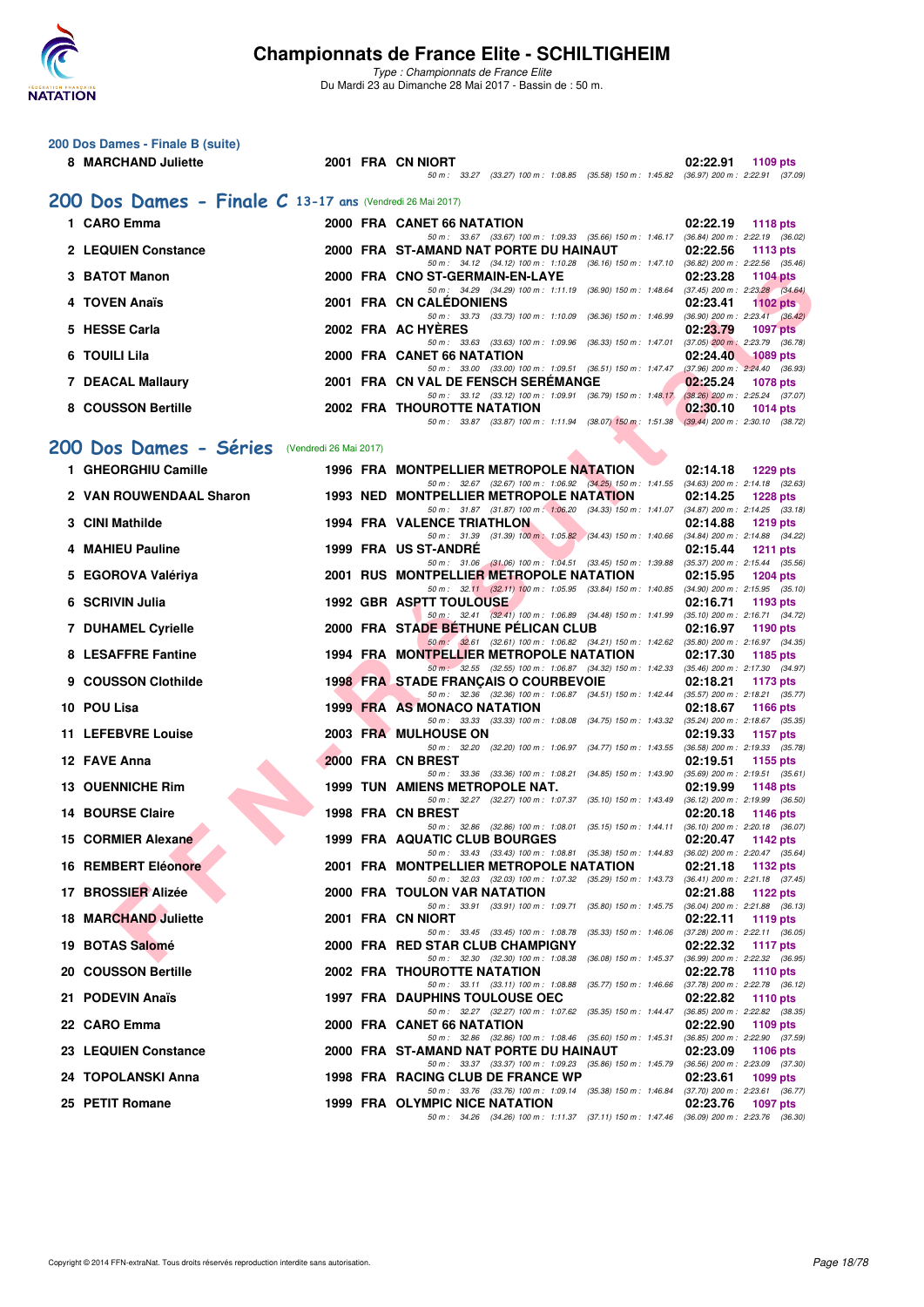

*Type : Championnats de France Elite* Du Mardi 23 au Dimanche 28 Mai 2017 - Bassin de : 50 m.

#### **200 Dos Dames - Séries (suite)**

| 26 CARA Axelle                                                  |                     | 1997 FRA CN ANTIBES                                                                                                                | 02:24.28              | 1090 pts        |
|-----------------------------------------------------------------|---------------------|------------------------------------------------------------------------------------------------------------------------------------|-----------------------|-----------------|
| 27 BATOT Manon                                                  |                     | 50 m: 33.26 (33.26) 100 m: 1:09.17 (35.91) 150 m: 1:46.27 (37.10) 200 m: 2:24.28 (38.01)<br>2000 FRA CNO ST-GERMAIN-EN-LAYE        | 02:24.46              | <b>1088 pts</b> |
| 28 HESSE Carla                                                  |                     | 50 m: 33.53 (33.53) 100 m: 1:09.93 (36.40) 150 m: 1:47.86 (37.93) 200 m: 2:24.46 (36.60)<br>2002 FRA AC HYERES                     |                       |                 |
|                                                                 |                     | 50 m: 33.07 (33.07) 100 m: 1:09.73 (36.66) 150 m: 1:47.38 (37.65) 200 m: 2:24.61 (37.23)                                           | 02:24.61              | <b>1086 pts</b> |
| 29 BIEHLMANN Emeline                                            |                     | <b>1998 FRA CANET 66 NATATION</b>                                                                                                  | 02:24.65              | 1085 pts        |
| <b>30 TOUILI Lila</b>                                           |                     | 50 m: 32.80 (32.80) 100 m: 1:08.67 (35.87) 150 m: 1:45.99 (37.32) 200 m: 2:24.65 (38.66)<br>2000 FRA CANET 66 NATATION             | 02:25.00              | 1081 pts        |
|                                                                 |                     | 50 m: 32.59 (32.59) 100 m: 1:08.51 (35.92) 150 m: 1:46.22 (37.71) 200 m: 2:25.00 (38.78)                                           |                       |                 |
| 31 BEDDOURI Margot                                              |                     | <b>1999 FRA SAINT-RAPHAEL NATATION</b><br>50 m: 33.52 (33.52) 100 m: 1:09.80 (36.28) 150 m: 1:47.97 (38.17) 200 m: 2:25.88 (37.91) | 02:25.88              | <b>1069 pts</b> |
| 32 DEPAUW Carla                                                 |                     | <b>1999 FRA DUNKERQUE NATATION</b>                                                                                                 | 02:25.89              | <b>1069 pts</b> |
| <b>32 TOVEN Anaïs</b>                                           |                     | 50 m: 33.35 (33.35) 100 m: 1:10.19 (36.84) 150 m: 1:47.58 (37.39) 200 m: 2:25.89 (38.31)<br>2001 FRA CN CALÉDONIENS                | 02:25.89              | 1069 pts        |
|                                                                 |                     | 50 m: 33.33 (33.33) 100 m: 1:10.37 (37.04) 150 m: 1:48.77 (38.40) 200 m: 2:25.89 (37.12)                                           |                       |                 |
| 34 VEROT Marine                                                 |                     | 1997 FRA CN VIRY-CHATILLON<br>50 m: 33.60 (33.60) 100 m: 1:09.54 (35.94) 150 m: 1:48.10 (38.56) 200 m: 2:26.63 (38.53)             | 02:26.63              | <b>1059 pts</b> |
| 35 DEACAL Mallaury                                              |                     | 2001 FRA CN VAL DE FENSCH SEREMANGE                                                                                                | 02:26.69              | <b>1058 pts</b> |
|                                                                 |                     | 50 m: 32.05 (32.05) 100 m: 1:08.65 (36.60) 150 m: 1:47.12 (38.47) 200 m: 2:26.69 (39.57)                                           |                       |                 |
| 36 BIHAN Morgane                                                |                     | 2000 FRA CSN GUYANCOURT<br>50 m: 35.17 (35.17) 100 m: 1:12.26 (37.09) 150 m: 1:50.53 (38.27) 200 m: 2:27.77 (37.24)                | 02:27.77              | <b>1044 pts</b> |
| <b>37 SOMMIER Elodie</b>                                        |                     | 2001 FRA U.S CRETEIL NATATION                                                                                                      | 02:27.96              | <b>1042 pts</b> |
| 38 SUESCUN Clémence                                             |                     | 50 m: 34.23 (34.23) 100 m: 1:11.17 (36.94) 150 m: 1:49.48 (38.31) 200 m: 2:27.96 (38.48)<br>2002 FRA CSN GUYANCOURT                | 02:29.11              | <b>1027 pts</b> |
|                                                                 |                     | 50 m: 35.64 (35.64) 100 m: 1:13.13 (37.49) 150 m: 1:51.33 (38.20) 200 m: 2:29.11 (37.78)                                           |                       |                 |
| <b>O Brasse Dames - Finale A</b>                                | (Jeudi 25 Mai 2017) |                                                                                                                                    |                       |                 |
| 1 GALLEGO Solène                                                |                     | 1995 FRA DAUPHINS TOULOUSE OEC.                                                                                                    | 00:31.74              | <b>1276 pts</b> |
| 2 DEBERGHES Fanny                                               |                     | <b>1994 FRA ASPTT MONTPELLIER</b>                                                                                                  | 00:31.80              | <b>1273 pts</b> |
| 3 HERVE Nolwenn                                                 |                     | 1999 FRA CANET 66 NATATION                                                                                                         | 00:32.49              | <b>1234 pts</b> |
| 4 GRENOUILLAT Alexia                                            |                     | 2000 FRA FOS NATATION                                                                                                              | 00:32.55              | 1230 pts        |
| 5 KITCHING Carmella                                             |                     | <b>1994 FRA MONTAUBAN NATATION</b>                                                                                                 | 00:32.76              | 1219 pts        |
| 6 SERRAMOGLIA Kelia                                             |                     | 1995 FRA ASPTT TOULOUSE                                                                                                            | 00:32.81              | <b>1216 pts</b> |
| 7 BRUNO Justine                                                 |                     | <b>1994 FRA BEAUVAISIS AQUATIC CLUB</b>                                                                                            | 00:33.10              | <b>1200 pts</b> |
| 8 DOBRAL Coralie                                                |                     | 1987 FRA CANET 66 NATATION                                                                                                         | 00:33.40              | <b>1184 pts</b> |
| <b>O Brasse Dames - Finale B</b>                                | (Jeudi 25 Mai 2017) |                                                                                                                                    |                       |                 |
| 1 DRHOUIN Emma                                                  |                     | 1999 FRA ASPTT TOULOUSE                                                                                                            | 00:32.84              | <b>1214 pts</b> |
| 2 BLANCHARD Morgane                                             |                     | 1997 FRA OLYMPIC NICE NATATION                                                                                                     | 00:32.96              | <b>1208 pts</b> |
| 3 BASSO-BERT Clara                                              |                     | 2001 FRA STADE FRANÇAIS O COURBEVOIE                                                                                               | 00:33.04              | <b>1203 pts</b> |
| 4 DEVALUEZ Auréane                                              |                     | 1994 FRA NAUTIC CLUB ALP'38                                                                                                        | 00:33.07              | <b>1202 pts</b> |
| 5 LE HENAFF Laurie                                              |                     | <b>2001 FRA LES NAGEURS BIGOUDENS</b>                                                                                              | 00:33.08              | <b>1201 pts</b> |
| 6 CHARRO Anaïs                                                  |                     | <b>1998 FRA U.S CRETEIL NATATION</b>                                                                                               | 00:33.24              | 1192 pts        |
| 7 DESBORDES Joana                                               |                     | 2000 FRA SO ROSNY                                                                                                                  | 00:33.30              | 1189 pts        |
| 8 FOULQUIER Jodie                                               |                     | 1998 FRA AMIENS METROPOLE NAT.                                                                                                     | 00:33.54              | 1176 pts        |
|                                                                 |                     |                                                                                                                                    |                       |                 |
| <b>iO Brasse Dames - Finale C 13-17 ans (Jeudi 25 Mai 2017)</b> |                     |                                                                                                                                    |                       |                 |
| 1 ONOLFO Emma                                                   |                     | 2002 FRA OLYMPIC NICE NATATION                                                                                                     | 00:33.64              | <b>1171 pts</b> |
| 2 DAVID Maëlle                                                  |                     | 2000 FRA JOUÉ NATATION                                                                                                             | 00:33.68              | <b>1168 pts</b> |
| 3 CUCUMEL Romy                                                  |                     | 2001 FRA CSM CLAMART                                                                                                               | 00:33.82              | 1161 pts        |
| <b>DEVELLY Exact</b>                                            |                     | <b>COOL FRA CT FTIEMME MATATION</b>                                                                                                | $0.000000$ $0.000000$ |                 |

### **50 Brasse Dames - Finale A** (Jeudi 25 Mai 2017)

| 1 GALLEGO Solène     |  | <b>1995 FRA DAUPHINS TOULOUSE OEC.</b>  | 00:31.74 | <b>1276 pts</b> |
|----------------------|--|-----------------------------------------|----------|-----------------|
| 2 DEBERGHES Fanny    |  | <b>1994 FRA ASPTT MONTPELLIER</b>       | 00:31.80 | <b>1273 pts</b> |
| 3 HERVE Nolwenn      |  | 1999 FRA CANET 66 NATATION              | 00:32.49 | <b>1234 pts</b> |
| 4 GRENOUILLAT Alexia |  | 2000 FRA FOS NATATION                   | 00:32.55 | 1230 pts        |
| 5 KITCHING Carmella  |  | <b>1994 FRA MONTAUBAN NATATION</b>      | 00:32.76 | <b>1219 pts</b> |
| 6 SERRAMOGLIA Kelia  |  | 1995 FRA ASPTT TOULOUSE                 | 00:32.81 | <b>1216 pts</b> |
| 7 BRUNO Justine      |  | <b>1994 FRA BEAUVAISIS AQUATIC CLUB</b> | 00:33.10 | <b>1200 pts</b> |
| 8 DOBRAL Coralie     |  | <b>1987 FRA CANET 66 NATATION</b>       | 00:33.40 | <b>1184 pts</b> |
|                      |  |                                         |          |                 |

## **[50 Brasse Dames - Finale B](http://www.ffnatation.fr/webffn/resultats.php?idact=nat&go=epr&idcpt=45075&idepr=21)** (Jeudi 25 Mai 2017)

| <b>DRHOUIN Emma</b> |  | <b>1999 FRA ASPTT TOULOUSE</b>        | 00:32.84 | <b>1214 pts</b> |
|---------------------|--|---------------------------------------|----------|-----------------|
| 2 BLANCHARD Morgane |  | 1997 FRA OLYMPIC NICE NATATION        | 00:32.96 | <b>1208 pts</b> |
| 3 BASSO-BERT Clara  |  | 2001 FRA STADE FRANCAIS O COURBEVOIE  | 00:33.04 | <b>1203 pts</b> |
| 4 DEVALUEZ Auréane  |  | 1994 FRA NAUTIC CLUB ALP'38           | 00:33.07 | <b>1202 pts</b> |
| 5 LE HENAFF Laurie  |  | 2001 FRA LES NAGEURS BIGOUDENS        | 00:33.08 | <b>1201 pts</b> |
| 6 CHARRO Anaïs      |  | <b>1998 FRA U.S CRETEIL NATATION</b>  | 00:33.24 | 1192 pts        |
| 7 DESBORDES Joana   |  | 2000 FRA SO ROSNY                     | 00:33.30 | 1189 pts        |
| 8 FOULQUIER Jodie   |  | <b>1998 FRA AMIENS METROPOLE NAT.</b> | 00:33.54 | 1176 pts        |

## **[50 Brasse Dames - Finale C](http://www.ffnatation.fr/webffn/resultats.php?idact=nat&go=epr&idcpt=45075&idepr=21) 13-17 ans** (Jeudi 25 Mai 2017)

| 1 ONOLFO Emma         |  | 2002 FRA OLYMPIC NICE NATATION       | 00:33.64 | <b>1171 pts</b> |
|-----------------------|--|--------------------------------------|----------|-----------------|
| 2 DAVID Maëlle        |  | 2000 FRA JOUÉ NATATION               | 00:33.68 | 1168 pts        |
| 3 CUCUMEL Romy        |  | 2001 FRA CSM CLAMART                 | 00:33.82 | 1161 pts        |
| 4 PEYRIEUX Farah      |  | 2000 FRA ST-ETIENNE NATATION         | 00:33.94 | 1154 pts        |
| 5 MOINE PICARD Emilie |  | 2000 FRA STADE OLYMPIQUE CHAMBERY    | 00:34.07 | 1147 pts        |
| 6 MICHELIS Eloïse     |  | 2002 FRA ESPADON VÉLIZY-VILLACOUBLAY | 00:34.33 | 1133 pts        |
| 7 MALLET Camille      |  | 2001 FRA AMIENS METROPOLE NAT.       | 00:34.38 | 1131 pts        |
| 8 FRADIER Camille     |  | 2001 FRA AQUATIC CLUB BOURGES        | 00:34.49 | 1125 pts        |
|                       |  |                                      |          |                 |

## **[50 Brasse Dames - Séries](http://www.ffnatation.fr/webffn/resultats.php?idact=nat&go=epr&idcpt=45075&idepr=21)** (Jeudi 25 Mai 2017)

| <b>1995 FRA DAUPHINS TOULOUSE OEC</b><br>1 GALLEGO Solène<br>00:32.29 1245 pts |
|--------------------------------------------------------------------------------|
|                                                                                |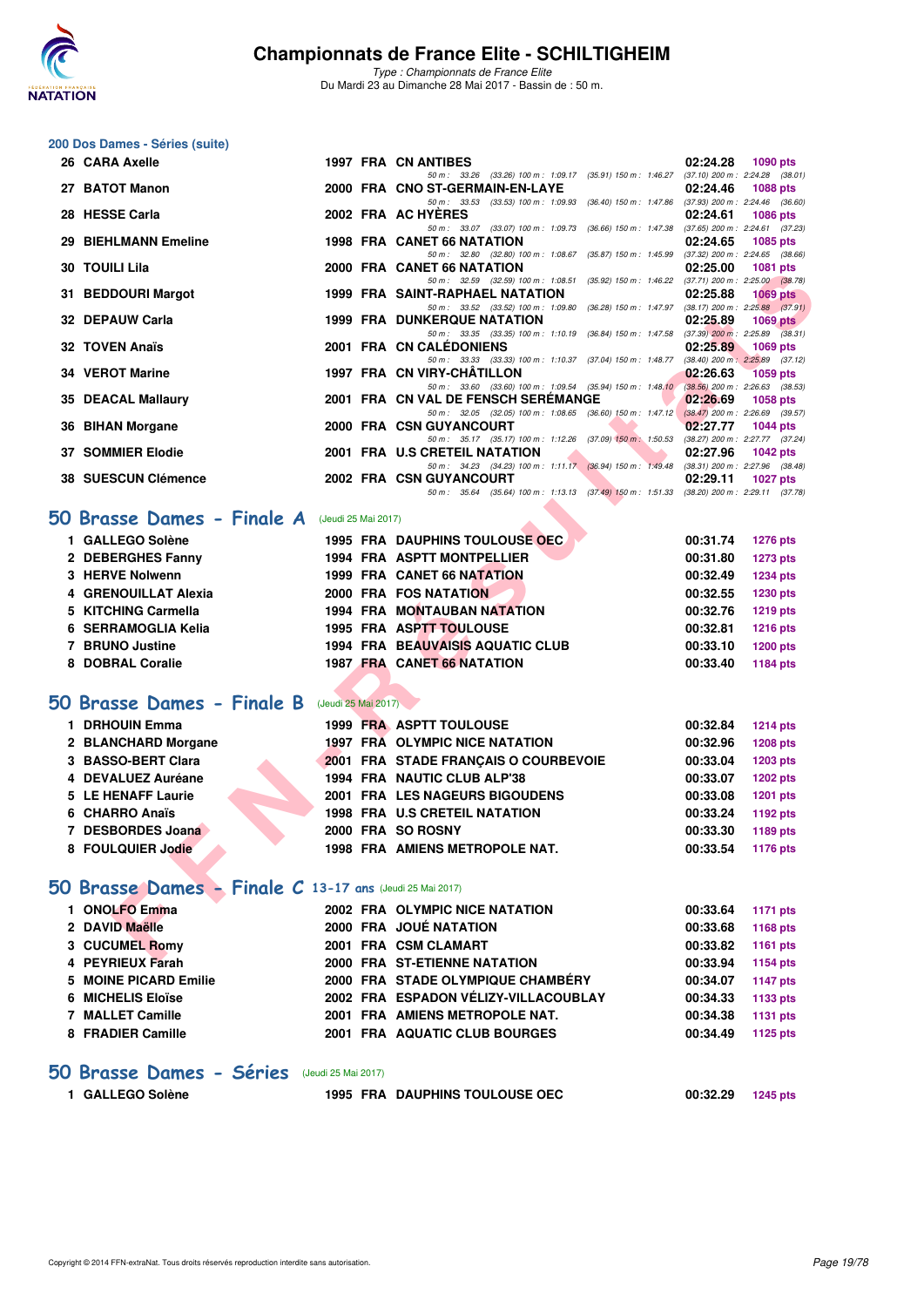

#### **50 Brasse Dames - Séries (suite)**

| 2 DEBERGHES Fanny             |  | 1994 FRA ASPTT MONTPELLIER                              | 00:32.41      | <b>1238 pts</b> |
|-------------------------------|--|---------------------------------------------------------|---------------|-----------------|
| 3 SERRAMOGLIA Kelia           |  | <b>1995 FRA ASPTT TOULOUSE</b>                          | 00:32.54      | <b>1231 pts</b> |
| 4 GRENOUILLAT Alexia          |  | 2000 FRA FOS NATATION                                   | 00:32.62      | <b>1227 pts</b> |
| 5 HERVE Nolwenn               |  | <b>1999 FRA CANET 66 NATATION</b>                       | 00:32.83      | 1215 pts        |
| 6 KITCHING Carmella           |  | <b>1994 FRA MONTAUBAN NATATION</b>                      | 00:32.86      | 1213 pts        |
| 7 BRUNO Justine               |  | <b>1994 FRA BEAUVAISIS AQUATIC CLUB</b>                 | 00:32.95      | <b>1208 pts</b> |
| 8 DOBRAL Coralie              |  | <b>1987 FRA CANET 66 NATATION</b>                       | 00:32.98      | 1207 pts        |
| 9 LE HENAFF Laurie            |  | 2001 FRA LES NAGEURS BIGOUDENS                          | 00:32.99      | <b>1206 pts</b> |
| 9 DRHOUIN Emma                |  | 1999 FRA ASPTT TOULOUSE                                 | 00:32.99      | <b>1206 pts</b> |
| 11 BLANCHARD Morgane          |  | 1997 FRA OLYMPIC NICE NATATION                          | 00:33.00      | <b>1206 pts</b> |
| 12 DEVALUEZ Auréane           |  | 1994 FRA NAUTIC CLUB ALP'38                             | 00:33.22      | 1193 pts        |
| 13 BASSO-BERT Clara           |  | 2001 FRA STADE FRANÇAIS O COURBEVOIE                    | 00:33.25      | <b>1192 pts</b> |
| 14 CHARRO Anaïs               |  | 1998 FRA U.S CRETEIL NATATION                           | 00:33.39      | <b>1184 pts</b> |
| 14 DESBORDES Joana            |  | 2000 FRA SO ROSNY                                       | 00:33.39      | 1184 pts        |
| <b>16 FOULQUIER Jodie</b>     |  | 1998 FRA AMIENS METROPOLE NAT.                          | 00:33.41      | 1183 pts        |
| 17 BLANCHETIERE Adèle         |  | 1999 FRA EN CAEN                                        | 00:33.44      | 1181 pts        |
| <b>18 MARTINKOVA Tereza</b>   |  | <b>1992 CZE CN FOURMIES</b>                             | 00:33.59      | 1173 pts        |
| 19 ESCANDE Mélanie            |  | 1993 FRA CN BERGERAC                                    | 00:33.60      | 1173 pts        |
| 20 VANHAEZEBROUCK Margo       |  | 1998 FRA OLYMPIC NICE NATATION                          | 00:33.76      | 1164 pts        |
| 21 HUFFNER Géraldine          |  | <b>1992 FRA CN POSSESSION</b>                           | 00:33.77      | 1164 pts        |
| 22 ONOLFO Emma                |  | 2002 FRA OLYMPIC NICE NATATION                          | 00:33.78      | 1163 pts        |
| 23 SIMON Charlotte            |  | 1998 FRA ASPTT MONTPELLIER                              | 00:33.85      | 1159 pts        |
| 24 CAZIER Chloé               |  | 1998 FRA BEAUVAISIS AQUATIC CLUB                        | 00:34.03      | 1150 pts        |
| 25 MALLET Camille             |  | 2001 FRA AMIENS METROPOLE NAT.                          | 00:34.04      | 1149 pts        |
| 26 CUCUMEL Romy               |  | 2001 FRA CSM CLAMART                                    | 00:34.09      | 1146 pts        |
| 27 MERCIER Jeanne             |  | <b>1998 FRA TOULON VAR NATATION</b>                     | 00:34.11      | 1145 pts        |
| 28 FRADIER Camille            |  | 2001 FRA AQUATIC CLUB BOURGES                           | 00:34.14      | 1144 pts        |
| 29 MICHELIS Eloïse            |  | 2002 FRA ESPADON VÉLIZY-VILLACOUBLAY                    | 00:34.15      | 1143 pts        |
| 29 PEYRIEUX Farah             |  | 2000 FRA ST-ETIENNE NATATION                            | 00:34.15      | 1143 pts        |
| 29 DEL'HOMME Laurine          |  | 1997 FRA CNO ST-GERMAIN-EN-LAYE                         | 00:34.15      | 1143 pts        |
| 32 LEDUC Ambre                |  | 1997 FRA CNO ST-GERMAIN-EN-LAYE                         | 00:34.17      | 1142 pts        |
| 33 DAVID Maëlle               |  | 2000 FRA JOUÉ NATATION                                  | 00:34.31      | 1135 pts        |
| 34 MOUTON Magali              |  | <b>1999 FRA SAINT-RAPHAEL NATATION</b>                  | 00:34.34      | 1133 pts        |
| <b>35 MOINE PICARD Emilie</b> |  | 2000 FRA STADE OLYMPIQUE CHAMBÉRY                       | 00:34.46      | <b>1127 pts</b> |
| <b>36 ROURE CAMBE Romane</b>  |  | 2000 FRA ASPTT TOULOUSE                                 | 00:34.47      | 1126 pts        |
| 37 JOLLY Lucie                |  | <b>1994 FRA LYON NATATION METROPOLE</b>                 | 00:34.60      | 1119 pts        |
| 38 KAELBEL Mathilde           |  | 2001 FRA DAUPHINS OBERNAI                               | 00:34.96      | 1100 pts        |
| 39 DESNOYERS Inès             |  | <b>1999 FRA PAYS D'AIX NATATION</b>                     | 00:35.22      | 1086 pts        |
| <b>40 RAYNERT Maud</b>        |  | <b>1998 FRA ES MASSY NATATION</b>                       | 00:35.23      | 1086 pts        |
| 41 GOURAUD Agathe             |  | 2001 FRA NANTES NATATION                                | 00:35.47      | 1073 pts        |
| 42 KIPPOLA Claudia            |  | 2001 FIN CN ANTIBES                                     | 00:35.82      | 1055 pts        |
| <b>43 DEAGE Albane</b>        |  | 2001 FRA CN ANTIBES                                     | 00:35.85      | 1054 pts        |
| <b>44 BEAUVILLIERS Leana</b>  |  | 2001 FRA CNS ST-ESTÈVE                                  | 00:36.18      | 1037 pts        |
| 45 PAWLIKOWSKI Athina         |  | 2000 FRA HANDI-ASSOCIATION DES SOURDS DE TOLOSA00:39.75 |               | <b>863 pts</b>  |
| --- SANTAMANS Anna            |  | <b>1993 FRA CN MARSEILLE</b>                            | <b>DSQ</b>    |                 |
| --- MARTIN Anouchka           |  | <b>1993 FRA CN MARSEILLE</b>                            | <b>DNS Nd</b> |                 |
|                               |  |                                                         |               |                 |

### **[100 Brasse Dames - Finale A](http://www.ffnatation.fr/webffn/resultats.php?idact=nat&go=epr&idcpt=45075&idepr=22)** (Mardi 23 Mai 2017)

| <b>DEBERGHES Fanny</b> |  | 1994 FRA ASPTT MONTPELLIER            |  | $01:09.18$ 1273 pts                                                 |  |
|------------------------|--|---------------------------------------|--|---------------------------------------------------------------------|--|
| 2 BONNET Charlotte     |  | 1995 FRA OLYMPIC NICE NATATION        |  | 50 m : 32.46 (32.46) 100 m : 1:09.18 (36.72)<br>$01:09.57$ 1263 pts |  |
| 3 GALLEGO Solène       |  | <b>1995 FRA DAUPHINS TOULOUSE OEC</b> |  | 50 m: 32.41 (32.41) 100 m: 1:09.57 (37.16)<br>$01:09.69$ 1260 pts   |  |
| 4 DAUBA Camille        |  | <b>1997 FRA CN SARREGUEMINES</b>      |  | 50 m : 32.95 (32.95) 100 m : 1:09.69 (36.74)<br>01:10.17 1248 pts   |  |
|                        |  |                                       |  | 50 m: 33.41 (33.41) 100 m: 1:10.17 (36.76)                          |  |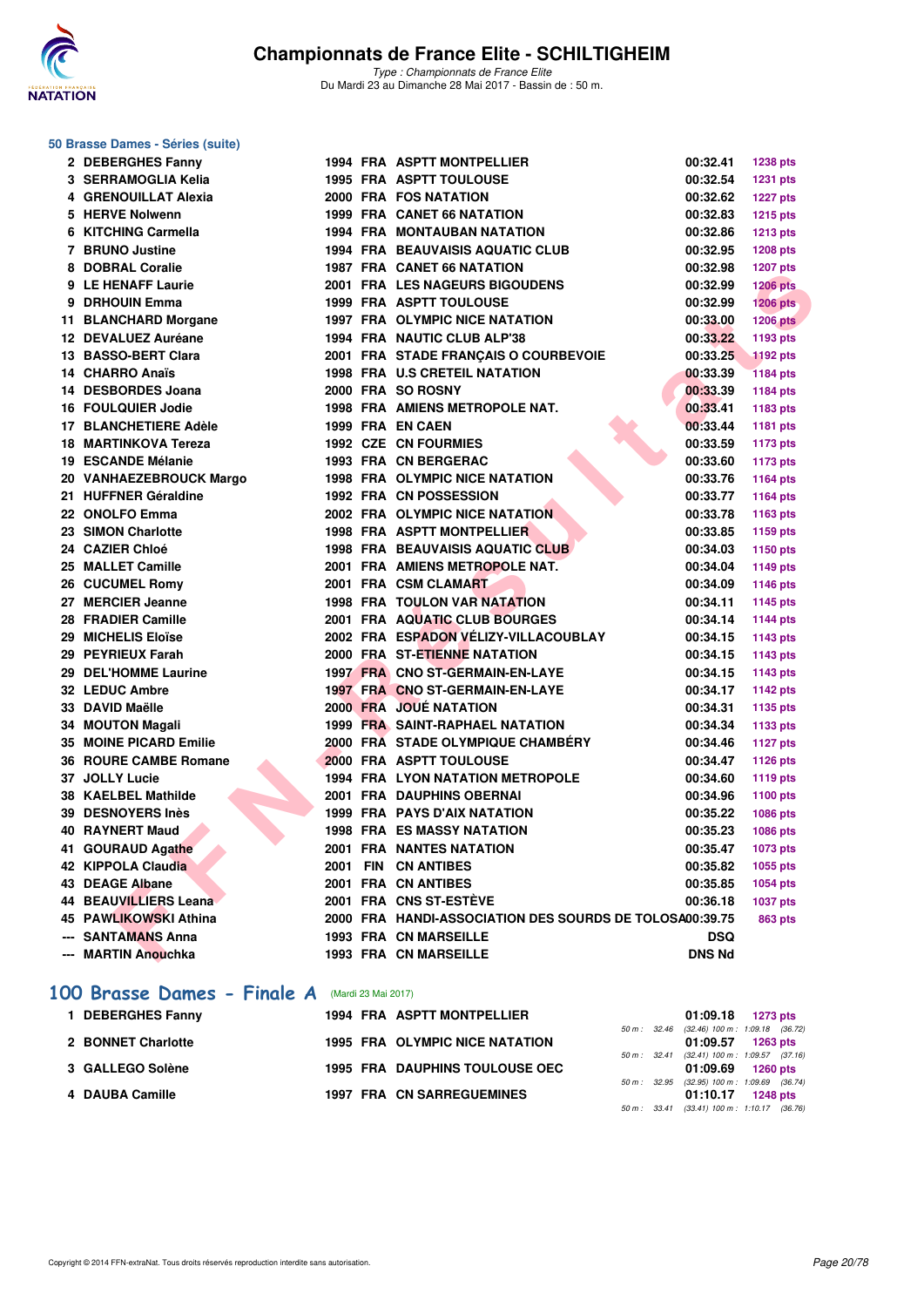

*Type : Championnats de France Elite* Du Mardi 23 au Dimanche 28 Mai 2017 - Bassin de : 50 m.

| 100 Brasse Dames - Finale A (suite) |                                |  |          |                                                                |
|-------------------------------------|--------------------------------|--|----------|----------------------------------------------------------------|
| 5 BLANCHARD Morgane                 | 1997 FRA OLYMPIC NICE NATATION |  | 01:11.12 | 1225 pts                                                       |
|                                     |                                |  |          | 50 m: 33.59 (33.59) 100 m: 1:11.12 (37.53)                     |
| 6 DEVALUEZ Auréane                  | 1994 FRA NAUTIC CLUB ALP'38    |  | 01:11.21 | 1223 pts                                                       |
|                                     |                                |  |          | 50 m: 34.01 (34.01) 100 m: 1:11.21 (37.20)                     |
| 7 BLANCHETIERE Adèle                | 1999 FRA EN CAEN               |  |          | $01:11.67$ 1212 pts                                            |
|                                     |                                |  |          | 50 m: 33.76 (33.76) 100 m: 1:11.67 (37.91)                     |
| 8 GRENOUILLAT Alexia                | 2000 FRA FOS NATATION          |  | 01:12.27 | 1198 pts                                                       |
|                                     |                                |  |          | $F0 \, m \cdot 99 F7$ (99 $F7$ ) $100 \, m \cdot 11997$ (99 70 |

### **[100 Brasse Dames - Finale B](http://www.ffnatation.fr/webffn/resultats.php?idact=nat&go=epr&idcpt=45075&idepr=22)** (Mardi 23 Mai 2017)

| 00 Brasse Dames - Finale B                               |                     | (Mardi 23 Mai 2017) |                                         |                  |              |                                                 |                 |  |
|----------------------------------------------------------|---------------------|---------------------|-----------------------------------------|------------------|--------------|-------------------------------------------------|-----------------|--|
| 1 BASSO-BERT Clara                                       |                     |                     | 2001 FRA STADE FRANÇAIS O COURBEVOIE    |                  |              | 01:11.84                                        | <b>1208 pts</b> |  |
| 2 KITCHING Carmella                                      |                     |                     | <b>1994 FRA MONTAUBAN NATATION</b>      |                  | 50 m : 33.48 | $(33.48)$ 100 m : 1:11.84 $(38.36)$<br>01:11.89 | <b>1207 pts</b> |  |
| 3 SIMON Charlotte                                        |                     |                     | <b>1998 FRA ASPTT MONTPELLIER</b>       | 50 m: 32.51      |              | $(32.51)$ 100 m : 1:11.89 $(39.38)$<br>01:12.42 |                 |  |
|                                                          |                     |                     |                                         | 50 m: 34.06      |              | $(34.06)$ 100 m : 1:12.42 $(38.36)$             | 1194 pts        |  |
| 4 HERVE Nolwenn                                          |                     |                     | <b>1999 FRA CANET 66 NATATION</b>       |                  |              | 01:12.45                                        | 1193 pts        |  |
|                                                          |                     |                     |                                         | $50 m$ : $33.56$ |              | $(33.56)$ 100 m : 1:12.45 $(38.89)$             |                 |  |
| 5 CUCUMEL Romy                                           |                     |                     | 2001 FRA CSM CLAMART                    |                  |              | 01:12.50                                        | 1192 pts        |  |
|                                                          |                     |                     |                                         |                  |              | 50 m: 34.11 (34.11) 100 m: 1:12.50 (38.39)      |                 |  |
| 6 ONOLFO Emma                                            |                     |                     | 2002 FRA OLYMPIC NICE NATATION          |                  | 50 m : 34.27 | 01:12.70<br>$(34.27)$ 100 m : 1:12.70 $(38.43)$ | <b>1187 pts</b> |  |
| 7 PAQUIT Laura                                           |                     |                     | <b>1995 FRA LYON NATATION METROPOLE</b> |                  |              | 01:12.88                                        | 1183 pts        |  |
|                                                          |                     |                     |                                         |                  |              | 50 m: 34.32 (34.32) 100 m: 1:12.88 (38.56)      |                 |  |
| 8 ESCANDE Mélanie                                        |                     |                     | 1993 FRA CN BERGERAC                    |                  |              | 01:13.35                                        | 1172 pts        |  |
|                                                          |                     |                     |                                         |                  |              | 50 m: 34.15 (34.15) 100 m: 1:13.35 (39.20)      |                 |  |
|                                                          |                     |                     |                                         |                  |              |                                                 |                 |  |
| OO Brasse Dames - Finale C 13-17 ans (Mardi 23 Mai 2017) |                     |                     |                                         |                  |              |                                                 |                 |  |
| 1 FOLEY Sarah                                            |                     |                     | 2002 USA NEPTUNE CLUB DE FRANCE         |                  |              | 01:13.63                                        | 1165 pts        |  |
|                                                          |                     |                     |                                         | 50 m: 35.03      |              | $(35.03)$ 100 m : 1:13.63 $(38.60)$             |                 |  |
| 2 MALLET Camille                                         |                     |                     | 2001 FRA AMIENS METROPOLE NAT.          |                  |              | 01:13.66                                        | 1164 pts        |  |
|                                                          |                     |                     |                                         |                  | 50 m : 34.79 | (34.79) 100 m: 1:13.66 (38.87)                  |                 |  |
| 3 PEYRIEUX Farah                                         |                     |                     | 2000 FRA ST-ETIENNE NATATION            |                  |              | 01:14.03                                        | 1156 pts        |  |
|                                                          |                     |                     |                                         |                  | 50 m : 34.66 | $(34.66)$ 100 m : 1:14.03 $(39.37)$             |                 |  |
| 4 MOINE PICARD Emilie                                    |                     |                     | 2000 FRA STADE OLYMPIQUE CHAMBERY       |                  |              | 01:14.11                                        | 1154 pts        |  |
|                                                          |                     |                     |                                         |                  | 50 m : 34.49 | $(34.49)$ 100 m : 1:14.11 $(39.62)$             |                 |  |
| 5 FRADIER Camille                                        |                     |                     | 2001 FRA AQUATIC CLUB BOURGES           |                  |              | 01:14.68                                        | 1140 pts        |  |
|                                                          |                     |                     | 2002 FRA ESPADON VÉLIZY-VILLACOUBLAY    | 50 m: 34.90      |              | $(34.90)$ 100 m : 1:14.68 $(39.78)$             |                 |  |
| 6 MICHELIS Eloïse                                        |                     |                     |                                         | 50 m : 34.98     |              | 01:15.06<br>$(34.98)$ 100 m : 1:15.06 $(40.08)$ | 1131 pts        |  |
| 7 KAELBEL Mathilde                                       |                     |                     | <b>2001 FRA DAUPHINS OBERNAI</b>        |                  |              | 01:15.16                                        | 1129 pts        |  |
|                                                          |                     |                     |                                         | 50 m : 35.29     |              | $(35.29)$ 100 m : 1:15.16 $(39.87)$             |                 |  |
| 8 LE HENAFF Laurie                                       |                     |                     | 2001 FRA LES NAGEURS BIGOUDENS          |                  |              | 01:15.54                                        | 1120 pts        |  |
|                                                          |                     |                     |                                         | 50 m : 35.36     |              | $(35.36)$ 100 m : 1:15.54 $(40.18)$             |                 |  |
|                                                          |                     |                     |                                         |                  |              |                                                 |                 |  |
| 00 Brasse Dames - Séries                                 | (Mardi 23 Mai 2017) |                     |                                         |                  |              |                                                 |                 |  |
| 1 BONNET Charlotte                                       |                     |                     | <b>1995 FRA OLYMPIC NICE NATATION</b>   |                  |              | 01:09.89                                        | <b>1255 pts</b> |  |
|                                                          |                     |                     |                                         |                  | 50 m : 32.34 | $(32.34)$ 100 m : 1:09.89 $(37.55)$             |                 |  |
| 2 GALLEGO Solène                                         |                     |                     | <b>1995 FRA DAUPHINS TOULOUSE OEC</b>   |                  |              | 01:10.07                                        | <b>1251 pts</b> |  |
|                                                          |                     |                     |                                         |                  | 50 m : 33.24 | $(33.24)$ 100 m : 1:10.07 $(36.83)$             |                 |  |
| 3 DEBERGHES Fanny                                        |                     |                     | <b>1994 FRA ASPTT MONTPELLIER</b>       |                  |              | 01:10.68                                        | <b>1236 pts</b> |  |
|                                                          |                     |                     |                                         | $50 m$ : $33.61$ |              | $(33.61)$ 100 m : 1:10.68 $(37.07)$             |                 |  |
| 4 DAUBA Camille                                          |                     |                     | 1997 FRA CN SARREGUEMINES               |                  |              | 01:11.12                                        | <b>1225 pts</b> |  |
|                                                          |                     |                     |                                         |                  | 50 m: 34.11  | $(34.11)$ 100 m : 1:11.12 $(37.01)$             |                 |  |
| 5 BLANCHETIERE Adèle                                     |                     |                     | 1999 FRA EN CAEN                        | 50 m: 33.33      |              | 01:11.25<br>$(33.33)$ 100 m : 1:11.25 $(37.92)$ | <b>1222 pts</b> |  |
| 6 BLANCHARD Morgane                                      |                     |                     | <b>1997 FRA OLYMPIC NICE NATATION</b>   |                  |              | 01:11.72                                        | <b>1211 pts</b> |  |
|                                                          |                     |                     |                                         |                  | 50 m : 33.51 | $(33.51)$ 100 m : 1:11.72 $(38.21)$             |                 |  |
| 7 GRENOUILLAT Alexia                                     |                     |                     | 2000 FRA FOS NATATION                   |                  |              | 01:11.88                                        | <b>1207 pts</b> |  |
|                                                          |                     |                     |                                         |                  |              |                                                 |                 |  |

## **[100 Brasse Dames - Finale C](http://www.ffnatation.fr/webffn/resultats.php?idact=nat&go=epr&idcpt=45075&idepr=22) 13-17 ans** (Mardi 23 Mai 2017)

| 1 FOLEY Sarah         |  | 2002 USA NEPTUNE CLUB DE FRANCE      |                  |                  | 01:13.63                                            | 1165 pts |  |
|-----------------------|--|--------------------------------------|------------------|------------------|-----------------------------------------------------|----------|--|
| 2 MALLET Camille      |  | 2001 FRA AMIENS METROPOLE NAT.       | 50 m: 35.03      |                  | $(35.03)$ 100 m : 1:13.63 (38.<br>01:13.66          | 1164 pts |  |
| 3 PEYRIEUX Farah      |  | 2000 FRA ST-ETIENNE NATATION         |                  | $50 m$ : $34.79$ | $(34.79)$ 100 m : 1:13.66 (38.<br>01:14.03          | 1156 pts |  |
| 4 MOINE PICARD Emilie |  | 2000 FRA STADE OLYMPIQUE CHAMBÉRY    | $50 m$ : $34.66$ |                  | $(34.66)$ 100 m : 1:14.03 (39.<br>01:14.11          | 1154 pts |  |
| 5 FRADIER Camille     |  | 2001 FRA AQUATIC CLUB BOURGES        |                  | 50 m: 34.49      | $(34.49)$ 100 m : 1:14.11 (39.<br>01:14.68 1140 pts |          |  |
| 6 MICHELIS Eloïse     |  | 2002 FRA ESPADON VÉLIZY-VILLACOUBLAY |                  | 50 m: 34.90      | $(34.90)$ 100 m : 1:14.68 (39.<br>01:15.06          | 1131 pts |  |
| 7 KAELBEL Mathilde    |  | 2001 FRA DAUPHINS OBERNAI            |                  | 50 m : 34.98     | $(34.98)$ 100 m : 1:15.06 $(40.$<br>01:15.16        | 1129 pts |  |
| 8 LE HENAFF Laurie    |  | 2001 FRA LES NAGEURS BIGOUDENS       | $50 m$ : $35.29$ |                  | $(35.29)$ 100 m : 1:15.16 (39.<br>01:15.54          | 1120 pts |  |
|                       |  |                                      |                  |                  |                                                     |          |  |

### **[100 Brasse Dames - Séries](http://www.ffnatation.fr/webffn/resultats.php?idact=nat&go=epr&idcpt=45075&idepr=22)** (Mardi 23 Mai 2017)

| 1 BONNET Charlotte        |                                                                                                                                                                                                    |  |                                                                                                                                                                                                                                                                                                                                                                                                                                     |                                                           |                                                           |                                                                                                                                                                                                                                                                                                                                                                                                                                                                                                                                                                                                                                                                        |
|---------------------------|----------------------------------------------------------------------------------------------------------------------------------------------------------------------------------------------------|--|-------------------------------------------------------------------------------------------------------------------------------------------------------------------------------------------------------------------------------------------------------------------------------------------------------------------------------------------------------------------------------------------------------------------------------------|-----------------------------------------------------------|-----------------------------------------------------------|------------------------------------------------------------------------------------------------------------------------------------------------------------------------------------------------------------------------------------------------------------------------------------------------------------------------------------------------------------------------------------------------------------------------------------------------------------------------------------------------------------------------------------------------------------------------------------------------------------------------------------------------------------------------|
|                           |                                                                                                                                                                                                    |  |                                                                                                                                                                                                                                                                                                                                                                                                                                     |                                                           |                                                           |                                                                                                                                                                                                                                                                                                                                                                                                                                                                                                                                                                                                                                                                        |
| 2 GALLEGO Solène          |                                                                                                                                                                                                    |  |                                                                                                                                                                                                                                                                                                                                                                                                                                     |                                                           |                                                           |                                                                                                                                                                                                                                                                                                                                                                                                                                                                                                                                                                                                                                                                        |
|                           |                                                                                                                                                                                                    |  |                                                                                                                                                                                                                                                                                                                                                                                                                                     |                                                           |                                                           |                                                                                                                                                                                                                                                                                                                                                                                                                                                                                                                                                                                                                                                                        |
|                           |                                                                                                                                                                                                    |  |                                                                                                                                                                                                                                                                                                                                                                                                                                     |                                                           |                                                           |                                                                                                                                                                                                                                                                                                                                                                                                                                                                                                                                                                                                                                                                        |
|                           |                                                                                                                                                                                                    |  |                                                                                                                                                                                                                                                                                                                                                                                                                                     |                                                           |                                                           |                                                                                                                                                                                                                                                                                                                                                                                                                                                                                                                                                                                                                                                                        |
|                           |                                                                                                                                                                                                    |  |                                                                                                                                                                                                                                                                                                                                                                                                                                     |                                                           |                                                           |                                                                                                                                                                                                                                                                                                                                                                                                                                                                                                                                                                                                                                                                        |
|                           |                                                                                                                                                                                                    |  |                                                                                                                                                                                                                                                                                                                                                                                                                                     |                                                           |                                                           |                                                                                                                                                                                                                                                                                                                                                                                                                                                                                                                                                                                                                                                                        |
|                           |                                                                                                                                                                                                    |  |                                                                                                                                                                                                                                                                                                                                                                                                                                     |                                                           |                                                           |                                                                                                                                                                                                                                                                                                                                                                                                                                                                                                                                                                                                                                                                        |
|                           |                                                                                                                                                                                                    |  |                                                                                                                                                                                                                                                                                                                                                                                                                                     |                                                           |                                                           |                                                                                                                                                                                                                                                                                                                                                                                                                                                                                                                                                                                                                                                                        |
|                           |                                                                                                                                                                                                    |  |                                                                                                                                                                                                                                                                                                                                                                                                                                     |                                                           |                                                           |                                                                                                                                                                                                                                                                                                                                                                                                                                                                                                                                                                                                                                                                        |
|                           |                                                                                                                                                                                                    |  |                                                                                                                                                                                                                                                                                                                                                                                                                                     |                                                           |                                                           |                                                                                                                                                                                                                                                                                                                                                                                                                                                                                                                                                                                                                                                                        |
|                           |                                                                                                                                                                                                    |  |                                                                                                                                                                                                                                                                                                                                                                                                                                     |                                                           |                                                           |                                                                                                                                                                                                                                                                                                                                                                                                                                                                                                                                                                                                                                                                        |
|                           |                                                                                                                                                                                                    |  |                                                                                                                                                                                                                                                                                                                                                                                                                                     |                                                           |                                                           |                                                                                                                                                                                                                                                                                                                                                                                                                                                                                                                                                                                                                                                                        |
|                           |                                                                                                                                                                                                    |  |                                                                                                                                                                                                                                                                                                                                                                                                                                     |                                                           |                                                           |                                                                                                                                                                                                                                                                                                                                                                                                                                                                                                                                                                                                                                                                        |
|                           |                                                                                                                                                                                                    |  |                                                                                                                                                                                                                                                                                                                                                                                                                                     |                                                           |                                                           |                                                                                                                                                                                                                                                                                                                                                                                                                                                                                                                                                                                                                                                                        |
|                           |                                                                                                                                                                                                    |  |                                                                                                                                                                                                                                                                                                                                                                                                                                     |                                                           |                                                           |                                                                                                                                                                                                                                                                                                                                                                                                                                                                                                                                                                                                                                                                        |
|                           |                                                                                                                                                                                                    |  |                                                                                                                                                                                                                                                                                                                                                                                                                                     |                                                           |                                                           |                                                                                                                                                                                                                                                                                                                                                                                                                                                                                                                                                                                                                                                                        |
|                           |                                                                                                                                                                                                    |  |                                                                                                                                                                                                                                                                                                                                                                                                                                     |                                                           |                                                           |                                                                                                                                                                                                                                                                                                                                                                                                                                                                                                                                                                                                                                                                        |
|                           |                                                                                                                                                                                                    |  |                                                                                                                                                                                                                                                                                                                                                                                                                                     |                                                           |                                                           |                                                                                                                                                                                                                                                                                                                                                                                                                                                                                                                                                                                                                                                                        |
|                           |                                                                                                                                                                                                    |  |                                                                                                                                                                                                                                                                                                                                                                                                                                     |                                                           |                                                           |                                                                                                                                                                                                                                                                                                                                                                                                                                                                                                                                                                                                                                                                        |
| <b>12 SIMON Charlotte</b> |                                                                                                                                                                                                    |  |                                                                                                                                                                                                                                                                                                                                                                                                                                     |                                                           |                                                           |                                                                                                                                                                                                                                                                                                                                                                                                                                                                                                                                                                                                                                                                        |
|                           | 3 DEBERGHES Fanny<br>4 DAUBA Camille<br>5 BLANCHETIERE Adèle<br>6 BLANCHARD Morgane<br>7 GRENOUILLAT Alexia<br>8 DEVALUEZ Auréane<br>9 KITCHING Carmella<br>10 PAQUIT Laura<br>11 BASSO-BERT Clara |  | <b>1995 FRA OLYMPIC NICE NATATION</b><br><b>1995 FRA DAUPHINS TOULOUSE OEC</b><br><b>1994 FRA ASPTT MONTPELLIER</b><br><b>1997 FRA CN SARREGUEMINES</b><br>1999 FRA EN CAEN<br>1997 FRA OLYMPIC NICE NATATION<br>2000 FRA FOS NATATION<br>1994 FRA NAUTIC CLUB ALP'38<br><b>1994 FRA MONTAUBAN NATATION</b><br><b>1995 FRA LYON NATATION METROPOLE</b><br>2001 FRA STADE FRANCAIS O COURBEVOIE<br><b>1998 FRA ASPTT MONTPELLIER</b> | 50 m: 32.34<br>50 m: 33.24<br>50 m: 33.39<br>50 m : 34.26 | 50 m: 33.61<br>50 m: 33.33<br>50 m: 33.51<br>50 m : 33.26 | 01:09.89 1255 pts<br>$(32.34)$ 100 m : 1:09.89 (37.<br>01:10.07 1251 pts<br>(33.24) 100 m: 1:10.07 (36.<br>01:10.68 1236 pts<br>$(33.61)$ 100 m : 1:10.68 (37.<br>01:11.12 1225 pts<br>50 m: 34.11 (34.11) 100 m: 1:11.12 (37.<br>01:11.25 1222 pts<br>$(33.33)$ 100 m : 1:11.25 (37.<br>01:11.72 1211 pts<br>$(33.51)$ 100 m : 1:11.72 (38.<br>01:11.88 1207 pts<br>$(33.26)$ 100 m : 1:11.88 (38.<br>01:11.93 1206 pts<br>50 m: 34.44 (34.44) 100 m: 1:11.93 (37.<br>01:11.95 1205 pts<br>$(33.39)$ 100 m : 1:11.95 (38.<br>01:12.07 1202 pts<br>50 m: 34.56 (34.56) 100 m: 1:12.07 (37.<br>01:12.15 1200 pts<br>$(34.26)$ 100 m : 1:12.15 (37.<br>01:12.49 1192 pts |

|  | 50 m: 33.59 (33.59) 100 m: 1:11.12 (37.53) |                     |  |
|--|--------------------------------------------|---------------------|--|
|  | 01:11.21 1223 pts                          |                     |  |
|  | 50 m: 34.01 (34.01) 100 m: 1:11.21 (37.20) |                     |  |
|  |                                            | $01:11.67$ 1212 pts |  |
|  | 50 m: 33.76 (33.76) 100 m: 1:11.67 (37.91) |                     |  |
|  |                                            | 01:12.27 1198 pts   |  |
|  | 50 m: 33.57 (33.57) 100 m: 1:12.27 (38.70) |                     |  |
|  |                                            |                     |  |

|                  |       | 01:11.84 |                   | $1208$ pts          |  |
|------------------|-------|----------|-------------------|---------------------|--|
| $50 m$ :         | 33.48 |          | $(33.48) 100 m$ : | $1:11.84$ (38.36)   |  |
|                  |       |          | 01:11.89          | <b>1207 pts</b>     |  |
| $50 m$ : $32.51$ |       |          | $(32.51)$ 100 m:  | 1:11.89 (39.38)     |  |
|                  |       |          | 01:12.42          | 1194 pts            |  |
| $50 m$ : 34.06   |       |          | $(34.06) 100 m$ : | $1:12.42$ (38.36)   |  |
|                  |       |          | 01:12.45          | 1193 pts            |  |
| $50 m$ :         | 33.56 |          | $(33.56)$ 100 m : | 1:12.45 (38.89)     |  |
|                  |       |          | 01:12.50          | 1192 pts            |  |
| $50m$ :          | 34.11 |          | $(34.11)$ 100 m : | 1:12.50 (38.39)     |  |
|                  |       |          | 01:12.70          | <b>1187 pts</b>     |  |
| $50 m$ :         | 34.27 |          | $(34.27)$ 100 m : | $1:12.70$ $(38.43)$ |  |
|                  |       |          | 01:12.88          | 1183 pts            |  |
| 50 m: 34.32      |       |          | $(34.32)$ 100 m : | $1:12.88$ $(38.56)$ |  |
|                  |       |          | 01:13.35          | 1172 pts            |  |
| $50 m$ :         | 34.15 |          | $(34.15)$ 100 m : | $1:13.35$ (39.20)   |  |

|                |       | 01:13.63          | 1165 pts            |  |
|----------------|-------|-------------------|---------------------|--|
| 50 m: 35.03    |       | $(35.03)$ 100 m : | $1:13.63$ $(38.60)$ |  |
|                |       | 01:13.66          | 1164 pts            |  |
| 50 m: 34.79    |       | $(34.79)$ 100 m : | 1:13.66 (38.87)     |  |
|                |       | 01:14.03          | 1156 pts            |  |
| $50 m$ : 34.66 |       | $(34.66)$ 100 m : | $1:14.03$ (39.37)   |  |
|                |       | 01:14.11          | 1154 pts            |  |
| 50 m: 34.49    |       | $(34.49)$ 100 m : | $1:14.11$ (39.62)   |  |
|                |       |                   |                     |  |
|                |       | 01:14.68          | 1140 pts            |  |
| $50 m$ : 34.90 |       | $(34.90)$ 100 m : | $1:14.68$ (39.78)   |  |
|                |       | 01:15.06          | 1131 pts            |  |
| $50 m$ :       | 34.98 | $(34.98) 100 m$ : | 1:15.06 (40.08)     |  |
|                |       | 01:15.16          | 1129 pts            |  |
| $50 m$ :       | 35.29 | $(35.29)$ 100 m : | $1:15.16$ (39.87)   |  |
|                |       | 01:15.54          | <b>1120 pts</b>     |  |

|                          |              | 01:09.89                                   | 1255 pts            |  |
|--------------------------|--------------|--------------------------------------------|---------------------|--|
|                          | 50 m : 32.34 | $(32.34)$ 100 m : 1:09.89 $(37.55)$        |                     |  |
|                          |              | 01:10.07 1251 pts                          |                     |  |
|                          | 50 m : 33.24 | $(33.24)$ 100 m : 1:10.07 $(36.83)$        |                     |  |
|                          |              | 01:10.68 1236 pts                          |                     |  |
| 50 m: 33.61              |              | $(33.61)$ 100 m :                          | 1:10.68 (37.07)     |  |
|                          |              | 01:11.12 1225 pts                          |                     |  |
| $50 m$ : 34.11           |              | $(34.11)$ 100 m :                          | $1:11.12$ $(37.01)$ |  |
|                          |              | 01:11.25 1222 pts                          |                     |  |
|                          | 50 m : 33.33 | $(33.33)$ 100 m : 1:11.25 $(37.92)$        |                     |  |
|                          |              | 01:11.72 1211 pts                          |                     |  |
|                          | 50 m : 33.51 | $(33.51)$ 100 m : 1:11.72 $(38.21)$        |                     |  |
|                          |              | 01:11.88 1207 pts                          |                     |  |
| 50 m : 33.26             |              | $(33.26)$ 100 m : 1:11.88 $(38.62)$        |                     |  |
|                          |              | 01:11.93 1206 pts                          |                     |  |
| 50 m: 34.44              |              | $(34.44)$ 100 m : 1:11.93 $(37.49)$        |                     |  |
|                          |              | 01:11.95 1205 pts                          |                     |  |
| $50 \text{ m}$ : $33.39$ |              | $(33.39)$ 100 m : 1:11.95 $(38.56)$        |                     |  |
|                          |              | 01:12.07 1202 pts                          |                     |  |
|                          | 50 m : 34.56 | $(34.56) 100 m$ :                          | $1:12.07$ $(37.51)$ |  |
|                          |              | 01:12.15 1200 pts                          |                     |  |
|                          |              | 50 m: 34.26 (34.26) 100 m: 1:12.15 (37.89) |                     |  |
|                          |              | 01:12.49 1192 pts                          |                     |  |
| $50 m$ : 34.10           |              | $(34.10) 100 m$ :                          | 1:12.49 (38.39)     |  |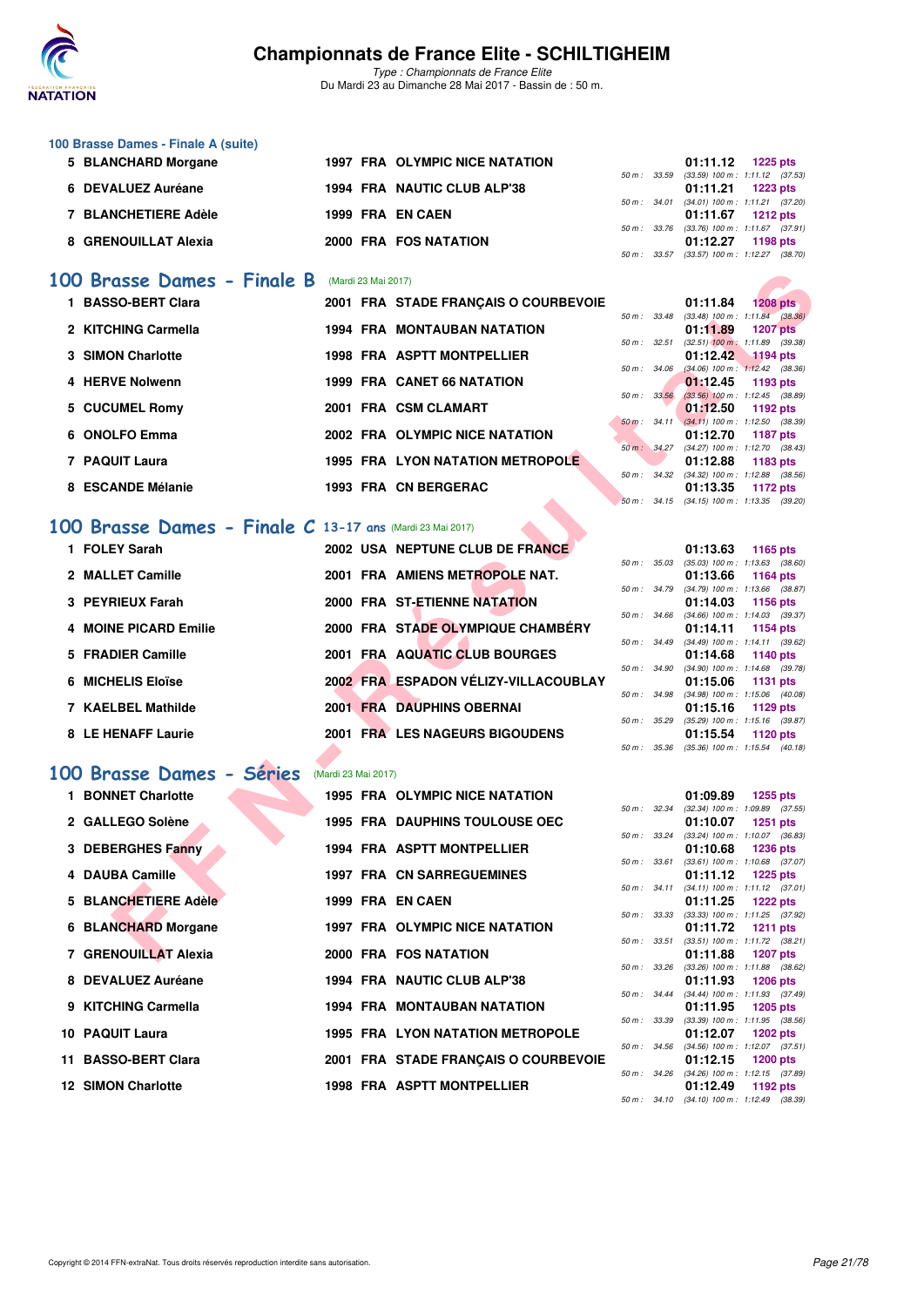

**100 Brasse Dames - Séries (suite)**

## **Championnats de France Elite - SCHILTIGHEIM**

| 13 HERVE Nolwenn              |  | <b>1999 FRA CANET 66 NATATION</b>       |              |                  | 01:12.69<br><b>1187 pts</b>                                                 |
|-------------------------------|--|-----------------------------------------|--------------|------------------|-----------------------------------------------------------------------------|
| 14 ESCANDE Mélanie            |  | 1993 FRA CN BERGERAC                    |              | 50 m : 34.32     | $(34.32)$ 100 m : 1:12.69 $(38.37)$<br>01:13.10<br>1178 pts                 |
| 15 CUCUMEL Romy               |  | 2001 FRA CSM CLAMART                    |              | $50 m$ : $34.32$ | $(34.32)$ 100 m : 1:13.10 $(38.78)$<br>01:13.26<br><b>1174 pts</b>          |
| 16 ONOLFO Emma                |  | 2002 FRA OLYMPIC NICE NATATION          | 50 m: 34.62  |                  | $(34.62)$ 100 m : 1:13.26 $(38.64)$<br>01:13.32<br>1172 pts                 |
| 17 MALLET Camille             |  | 2001 FRA AMIENS METROPOLE NAT.          | 50 m : 34.26 |                  | $(34.26)$ 100 m : 1:13.32 $(39.06)$<br>01:13.37<br>1171 pts                 |
|                               |  |                                         |              | 50 m : 34.72     | $(34.72)$ 100 m : 1:13.37 $(38.65)$                                         |
| 18 MOUTON Magali              |  | <b>1999 FRA SAINT-RAPHAEL NATATION</b>  |              | 50 m : 34.42     | 01:13.41<br><b>1170 pts</b><br>$(34.42)$ 100 m : 1:13.41 $(38.99)$          |
| 19 VANHAEZEBROUCK Margo       |  | <b>1998 FRA OLYMPIC NICE NATATION</b>   |              |                  | 01:13.60<br>1166 $pts$<br>50 m : 34.75 (34.75) 100 m : 1:13.60 (38.85)      |
| 20 HUFFNER Géraldine          |  | 1992 FRA CN POSSESSION                  | 50 m: 34.65  |                  | 01:13.62<br>1165 pts<br>$(34.65)$ 100 m : 1:13.62 $(38.97)$                 |
| 21 FOULQUIER Jodie            |  | 1998 FRA AMIENS METROPOLE NAT.          |              |                  | 01:13.69<br><b>1164 pts</b><br>50 m : 35.12 (35.12) 100 m : 1:13.69 (38.57) |
| 22 CAZIER Chloé               |  | <b>1998 FRA BEAUVAISIS AQUATIC CLUB</b> |              | $50 m$ : $34.62$ | 01:14.01<br><b>1156 pts</b><br>$(34.62)$ 100 m : 1:14.01 $(39.39)$          |
| 23 ARLANDIS Anais             |  | 1997 FRA OLYMPIC NICE NATATION          |              |                  | 01:14.15<br>1153 pts                                                        |
| 24 JOLLY Lucie                |  | 1994 FRA LYON NATATION METROPOLE        | 50 m : 34.25 |                  | $(34.25)$ 100 m : 1:14.15 $(39.90)$<br>01:14.20<br>1152 pts                 |
| 24 SERRAMOGLIA Kelia          |  | <b>1995 FRA ASPTT TOULOUSE</b>          |              | 50 m : 34.53     | $(34.53)$ 100 m : 1:14.20 $(39.67)$<br>01:14.20<br>1152 pts                 |
| 26 FOLEY Sarah                |  | 2002 USA NEPTUNE CLUB DE FRANCE         |              | 50 m: 34.74      | $(34.74)$ 100 m : 1:14.20 $(39.46)$<br>01:14.27<br>1150 pts                 |
| 27 CHARRO Anaïs               |  | 1998 FRA U.S CRETEIL NATATION           |              | 50 m : 35.33     | (35.33) 100 m: 1:14.27 (38.94)<br>01:14.31<br>1149 pts                      |
| 28 DRHOUIN Emma               |  | <b>1999 FRA ASPTT TOULOUSE</b>          |              | 50 m : 33.77     | $(33.77)$ 100 m : 1:14.31 $(40.54)$<br>01:14.53<br>1144 pts                 |
| 29 MARTINKOVA Tereza          |  | 1992 CZE CN FOURMIES                    | 50 m : 34.20 |                  | $(34.20)$ 100 m : 1:14.53 $(40.33)$<br>01:14.58<br>1143 pts                 |
|                               |  |                                         | 50 m : 34.79 |                  | $(34.79)$ 100 m : 1:14.58 $(39.79)$                                         |
| 30 LEDUC Ambre                |  | 1997 FRA CNO ST-GERMAIN-EN-LAYE         |              | 50 m : 34.93     | 01:14.80<br>1138 pts<br>(34.93) 100 m: 1:14.80 (39.87)                      |
| <b>31 MOINE PICARD Emilie</b> |  | 2000 FRA STADE OLYMPIQUE CHAMBÉRY       |              |                  | 01:14.86<br>1136 pts<br>50 m: 35.16 (35.16) 100 m: 1:14.86 (39.70)          |
| 32 BEN KHELIL Farah           |  | 1998 TUN SO MILLAU N                    |              | 50 m : 34.65     | 01:14.98<br>1133 pts<br>$(34.65)$ 100 m : 1:14.98 $(40.33)$                 |
| 32 KAELBEL Mathilde           |  | <b>2001 FRA DAUPHINS OBERNAI</b>        |              |                  | 01:14.98<br>1133 pts<br>50 m: 35.12 (35.12) 100 m: 1:14.98 (39.86)          |
| <b>34 LE HENAFF Laurie</b>    |  | <b>2001 FRA LES NAGEURS BIGOUDENS</b>   | 50 m : 34.72 |                  | 01:15.16<br>1129 $pts$<br>(34.72) 100 m: 1:15.16 (40.44)                    |
| 35 VEROT Marine               |  | 1997 FRA CN VIRY-CHÂTILLON              |              |                  | 01:15.19<br>1128 $pts$                                                      |
| <b>36 FRADIER Camille</b>     |  | <b>2001 FRA AQUATIC CLUB BOURGES</b>    | 50 m: 35.25  |                  | $(35.25)$ 100 m : 1:15.19 $(39.94)$<br>01:15.29<br>1126 pts                 |
| 37 MICHELIS Eloïse            |  | 2002 FRA ESPADON VÉLIZY-VILLACOUBLAY    |              | 50 m : 34.78     | $(34.78)$ 100 m : 1:15.29 $(40.51)$<br>01:15.32<br>1125 $pts$               |
| 38 MILCZYNSKI Manon           |  | <b>1999 FRA MONTAUBAN NATATION</b>      | 50 m: 36.02  |                  | $(36.02)$ 100 m : 1:15.32 $(39.30)$<br>01:15.33<br>1125 $pts$               |
| 39 PEYRIEUX Farah             |  | 2000 FRA ST-ETIENNE NATATION            | 50 m: 35.60  |                  | $(35.60)$ 100 m : 1:15.33 $(39.73)$<br>01:15.50<br>1121 pts                 |
| 40 SCHWARTZ Marine            |  | 1997 FRA OLYMPIC NICE NATATION          |              |                  | 50 m: 35.12 (35.12) 100 m: 1:15.50 (40.38)<br>01:15.58<br>1119 pts          |
| 41 BUGGENHOUT Niki            |  | 2000 BEL DENAIN NAT. PORTE DU HAINAUT   |              |                  | 50 m: 35.59 (35.59) 100 m: 1:15.58 (39.99)<br>01:15.61<br>1119 pts          |
| 42 RAYNERT Maud               |  | <b>1998 FRA ES MASSY NATATION</b>       |              |                  | 50 m: 35.36 (35.36) 100 m: 1:15.61 (40.25)<br>01:15.90<br>1112 pts          |
|                               |  |                                         |              |                  | 50 m: 35.58 (35.58) 100 m: 1:15.90 (40.32)                                  |
| 43 DEAGE Albane               |  | 2001 FRA CN ANTIBES                     |              |                  | 01:16.14<br>1106 pts<br>50 m: 35.86 (35.86) 100 m: 1:16.14 (40.28)          |
| 44 KIPPOLA Claudia            |  | 2001 FIN CN ANTIBES                     |              |                  | 01:16.18<br>1105 pts<br>50 m: 35.45 (35.45) 100 m: 1:16.18 (40.73)          |
| 45 DELAUNAY Mai               |  | 2001 FRA CHOLET NATATION                |              |                  | 01:16.65<br>1095 pts<br>50 m: 36.22 (36.22) 100 m: 1:16.65 (40.43)          |
| 46 BEAUVILLIERS Leana         |  | 2001 FRA CNS ST-ESTEVE                  |              |                  | 01:17.03<br>1086 pts<br>50 m: 35.83 (35.83) 100 m: 1:17.03 (41.20)          |
| 47 DUPONT Zia                 |  | 2002 FRA CHOLET NATATION                |              |                  | 01:17.75<br><b>1070 pts</b><br>50 m: 36.71 (36.71) 100 m: 1:17.75 (41.04)   |
| <b>48 BARDOT Lou</b>          |  | 1998 FRA OLYMPIC NICE NATATION          |              |                  | 01:17.93<br>1065 pts                                                        |

| $50 m$ : | 34.32 | 01:12.69<br>$(34.32) 100 m$ : | 1187 pts<br>1:12.69<br>(38.37)        |
|----------|-------|-------------------------------|---------------------------------------|
|          |       | 01:13.10                      | 1178 pts                              |
| $50 m$ : | 34.32 | $(34.32) 100 m$ :<br>01:13.26 | 1:13.10<br>(38.78)<br>1174 pts        |
| 50 m :   | 34.62 | $(34.62)$ 100 m :             | 1:13.26<br>(38.64)                    |
| $50 m$ : | 34.26 | 01:13.32<br>$(34.26)$ 100 m : | 1172 pts<br>1:13.32<br>(39.06)        |
|          |       | 01:13.37                      | 1171 pts                              |
| $50 m$ : | 34.72 | (34.72) 100 m :<br>01:13.41   | 1:13.37<br>(38.65)<br><b>1170 pts</b> |
| $50 m$ : | 34.42 | $(34.42)$ 100 m :<br>01:13.60 | 1:13.41 (38.99)                       |
| $50 m$ : | 34.75 | $(34.75)$ 100 m :             | 1166 pts<br>1:13.60<br>(38.85)        |
| 50 m :   | 34.65 | 01:13.62<br>$(34.65)$ 100 m : | 1165 pts<br>1:13.62<br>(38.97)        |
|          |       | 01:13.69                      | <b>1164 pts</b>                       |
| 50 m :   | 35.12 | $(35.12) 100 m$ :<br>01:14.01 | 1:13.69<br>(38.57)<br>1156 pts        |
| $50 m$ : | 34.62 | $(34.62)$ 100 m :             | 1:14.01<br>(39.39)                    |
| $50 m$ : | 34.25 | 01:14.15<br>$(34.25)$ 100 m : | 1153 pts<br>1:14.15<br>(39.90)        |
|          |       | 01:14.20                      | 1152 pts                              |
| $50 m$ : | 34.53 | $(34.53) 100 m$ :<br>01:14.20 | 1:14.20<br>(39.67)<br>1152 pts        |
| 50 m :   | 34.74 | $(34.74) 100 m$ :             | 1:14.20<br>(39.46)                    |
| $50 m$ : | 35.33 | 01:14.27<br>$(35.33) 100 m$ : | 1150 pts<br>1:14.27<br>(38.94)        |
|          |       | 01:14.31<br>$(33.77) 100 m$ : | 1149 pts                              |
| $50 m$ : | 33.77 | 01:14.53                      | 1:14.31<br>(40.54)<br><b>1144 pts</b> |
| $50 m$ : | 34.20 | $(34.20)$ 100 m :<br>01:14.58 | 1:14.53<br>(40.33)<br>1143 pts        |
| $50 m$ : | 34.79 | (34.79) 100 m :               | 1:14.58<br>(39.79)                    |
| $50 m$ : | 34.93 | 01:14.80<br>$(34.93) 100 m$ : | 1138 pts<br>1:14.80<br>(39.87)        |
|          |       | 01:14.86                      | 1136 pts                              |
| $50 m$ : | 35.16 | $(35.16) 100 m$ :<br>01:14.98 | 1:14.86<br>(39.70)<br>1133 pts        |
| 50 m :   | 34.65 | $(34.65) 100 m$ :             | 1:14.98<br>(40.33)                    |
| $50 m$ : | 35.12 | 01:14.98<br>$(35.12) 100 m$ : | 1133 pts<br>1:14.98<br>(39.86)        |
|          | 34.72 | 01:15.16                      | 1129 pts                              |
| $50 m$ : |       | (34.72) 100 m :<br>01:15.19   | 1:15.16<br>(40.44)<br>1128 pts        |
| 50 m :   | 35.25 | $(35.25)$ 100 m :<br>01:15.29 | 1:15.19<br>(39.94)<br><b>1126 pts</b> |
| $50 m$ : | 34.78 | $(34.78) 100 m$ :             | 1:15.29<br>(40.51)                    |
| 50 m :   | 36.02 | 01:15.32<br>$(36.02)$ 100 m : | 1125 pts<br>1:15.32<br>(39.30)        |
|          |       | 01:15.33                      | 1125 pts                              |
| $50 m$ : | 35.60 | $(35.60)$ 100 m :<br>01:15.50 | 1:15.33<br>(39.73)<br>1121 pts        |
| 50 m :   | 35.12 | (35.12) 100 m :               | 1:15.50<br>(40.38)                    |
| $50 m$ : | 35.59 | 01:15.58<br>$(35.59) 100 m$ : | 1119 pts<br>1:15.58<br>(39.99)        |
|          | 35.36 | 01:15.61                      | 1119 pts                              |
| $50 m$ : |       | (35.36) 100 m :<br>01:15.90   | 1:15.61<br>(40.25)<br>1112 pts        |
| $50 m$ : | 35.58 | $(35.58) 100 m$ :<br>01:16.14 | 1:15.90<br>(40.32)<br>1106 pts        |
| $50 m$ : | 35.86 | $(35.86) 100 m$ :             | 1:16.14<br>(40.28)                    |
| $50 m$ : | 35.45 | 01:16.18<br>$(35.45) 100 m$ : | 1105 pts<br>1:16.18<br>(40.73)        |
|          |       | 01:16.65                      | 1095 pts                              |
| $50 m$ : | 36.22 | $(36.22)$ 100 m :<br>01:17.03 | 1:16.65<br>(40.43)<br>1086 pts        |
| $50 m$ : | 35.83 | $(35.83) 100 m$ :             | 1:17.03<br>(41.20)                    |
| $50 m$ : | 36.71 | 01:17.75<br>(36.71) 100 m :   | <b>1070 pts</b><br>1:17.75<br>(41.04) |
|          | 36.39 | 01:17.93                      | 1065 pts                              |
| $50 m$ : |       | $(36.39) 100 m$ :             | 1:17.93<br>(41.54)                    |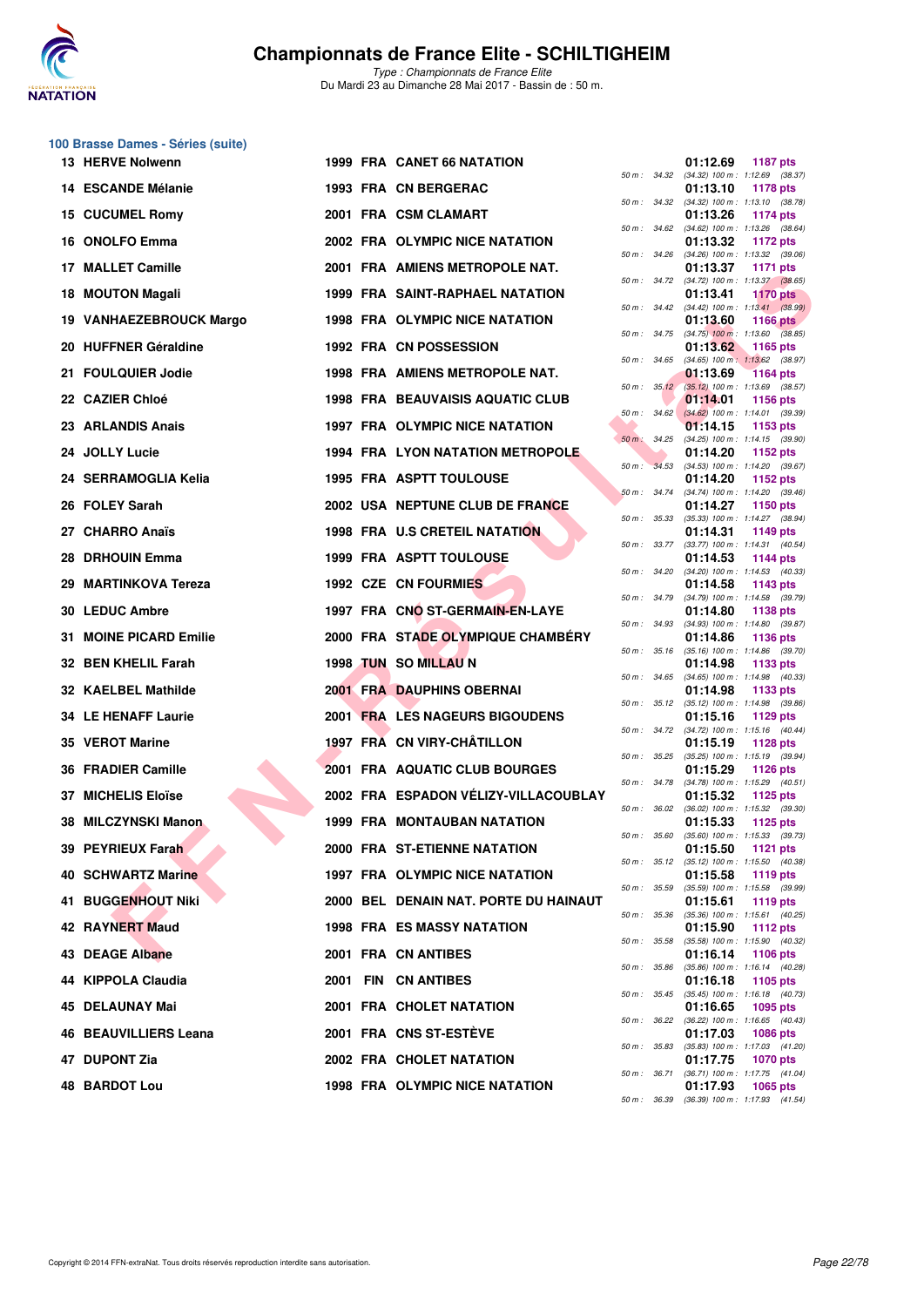

*Type : Championnats de France Elite* Du Mardi 23 au Dimanche 28 Mai 2017 - Bassin de : 50 m.

#### **100 Brasse Dames - Séries (suite)**

| 49 DAVID Maëlle       |  | 2000 FRA JOUÉ NATATION                                  |                  | 01:18.08                                     | $1062$ pts      |                |
|-----------------------|--|---------------------------------------------------------|------------------|----------------------------------------------|-----------------|----------------|
|                       |  |                                                         | $50 m$ : $35.76$ | $(35.76)$ 100 m : 1:18.08 $(42.32)$          |                 |                |
| 49 ANGLADE Raphaëlle  |  | 2002 FRA DAUPHINS TOULOUSE OEC                          |                  | 01:18.08                                     | 1062 pts        |                |
|                       |  |                                                         | 50 m: 36.21      | $(36.21)$ 100 m : 1:18.08 $(41.87)$          |                 |                |
| 51 ROURE CAMBE Romane |  | 2000 FRA ASPTT TOULOUSE                                 |                  | 01:18.76                                     | <b>1047 pts</b> |                |
|                       |  |                                                         | $50 m$ : $36.07$ | $(36.07)$ 100 m : 1:18.76 $(42.69)$          |                 |                |
| 52 GOURAUD Agathe     |  | <b>2001 FRA NANTES NATATION</b>                         |                  | 01:19.20                                     | <b>1037 pts</b> |                |
|                       |  |                                                         |                  | 50 m: 37.04 (37.04) 100 m: 1:19.20 (42.16)   |                 |                |
| 53 PIERRE Emeline     |  | 1999 FRA HANDI-ANGLET OLYMPIC                           |                  | 01:29.96                                     | 810 pts         |                |
|                       |  |                                                         |                  | 50 m: 42.59 (42.59) 100 m: 1:29.96 (47.37)   |                 |                |
| 54 PAWLIKOWSKI Athina |  | 2000 FRA HANDI-ASSOCIATION DES SOURDS DE TOLOSA01:31.22 |                  |                                              |                 | <b>786 pts</b> |
|                       |  |                                                         |                  | 50 m: 42.29 (42.29) 100 m: 1:31.22 (48.93)   |                 |                |
| 55 XU Caroline        |  | <b>1992 FRA HANDISPORT VALENCE</b>                      |                  | 01:36.92                                     |                 | 679 pts        |
|                       |  |                                                         |                  | 50 m : 44.54 (44.54) 100 m : 1:36.92 (52.38) |                 |                |
| 56 LANGLOIS Delphine  |  | 1996 FRA HANDI-JNC COMPIEGNE 60                         |                  | 01:40.28                                     |                 | 619 pts        |
|                       |  |                                                         | $50 m$ : $46.97$ | (46.97) 100 m: 1:40.28 (53.31)               |                 |                |

### [200 Brasse Dames - Finale A](http://www.ffnatation.fr/webffn/resultats.php?idact=nat&go=epr&idcpt=45075&idepr=23) (Samedi 27 Mai 2017)

| FILANE EINGING                                                    |  | 1999 FRA HANDFANGLEI OLIMPIC                                                                                                        | <u>UI. 49.90</u><br><b>OIU DIS</b>                                  |
|-------------------------------------------------------------------|--|-------------------------------------------------------------------------------------------------------------------------------------|---------------------------------------------------------------------|
| 54 PAWLIKOWSKI Athina                                             |  | 2000 FRA HANDI-ASSOCIATION DES SOURDS DE TOLOSA01:31.22                                                                             | 50 m: 42.59 (42.59) 100 m: 1:29.96 (47.37)<br><b>786 pts</b>        |
|                                                                   |  |                                                                                                                                     | 50 m: 42.29 (42.29) 100 m: 1:31.22 (48.93)                          |
| 55 XU Caroline                                                    |  | <b>1992 FRA HANDISPORT VALENCE</b>                                                                                                  | 01:36.92<br>679 pts                                                 |
| 56 LANGLOIS Delphine                                              |  | 1996 FRA HANDI-JNC COMPIEGNE 60                                                                                                     | 50 m : 44.54 (44.54) 100 m : 1:36.92 (52.38)<br>01:40.28<br>619 pts |
|                                                                   |  |                                                                                                                                     | 50 m: 46.97 (46.97) 100 m: 1:40.28 (53.31)                          |
|                                                                   |  |                                                                                                                                     |                                                                     |
| <b>100 Brasse Dames - Finale A</b> (Samedi 27 Mai 2017)           |  |                                                                                                                                     |                                                                     |
| 1 DEBERGHES Fanny                                                 |  | <b>1994 FRA ASPTT MONTPELLIER</b>                                                                                                   | 02:28.78<br><b>1269 pts</b>                                         |
|                                                                   |  | 50 m: 33.72 (33.72) 100 m: 1:11.70 (37.98) 150 m: 1:49.65 (37.95) 200 m: 2:28.78 (39.13)                                            |                                                                     |
| 2 DAUBA Camille                                                   |  | <b>1997 FRA CN SARREGUEMINES</b>                                                                                                    | 02:29.46<br><b>1261 pts</b>                                         |
| 3 PAQUIT Laura                                                    |  | 50 m: 34.35 (34.35) 100 m: 1:11.73 (37.38) 150 m: 1:49.79 (38.06) 200 m: 2:29.46 (39.67)<br><b>1995 FRA LYON NATATION METROPOLE</b> | 02:31.53<br>1235 pts                                                |
|                                                                   |  | 50 m: 34.81 (34.81) 100 m: 1:13.15 (38.34) 150 m: 1:51.95 (38.80) 200 m: 2:31.53 (39.58)                                            |                                                                     |
| 4 GALLEGO Solène                                                  |  | <b>1995 FRA DAUPHINS TOULOUSE OEC</b>                                                                                               | 02:32.09<br><b>1228 pts</b>                                         |
|                                                                   |  | 50 m: 33.98 (33.98) 100 m: 1:12.40 (38.42) 150 m: 1:52.01 (39.61) 200 m: 2:32.09 (40.08)                                            |                                                                     |
| 5 BLANCHETIERE Adèle                                              |  | 1999 FRA EN CAEN                                                                                                                    | 02:33.10<br><b>1216 pts</b>                                         |
| 6 SIMON Charlotte                                                 |  | 50 m: 34.41 (34.41) 100 m: 1:13.51 (39.10) 150 m: 1:53.11 (39.60) 200 m: 2:33.10 (39.99)<br><b>1998 FRA ASPTT MONTPELLIER</b>       | 02:34.63<br>1197 pts                                                |
|                                                                   |  | 50 m: 34.82 (34.82) 100 m: 1:14.02 (39.20) 150 m: 1:53.80 (39.78) 200 m: 2:34.63 (40.83)                                            |                                                                     |
| 7 BLANCHARD Morgane                                               |  | 1997 FRA OLYMPIC NICE NATATION                                                                                                      | 02:36.47<br>1175 pts                                                |
|                                                                   |  | 50 m: 33.88 (33.88) 100 m: 1:13.42 (39.54) 150 m: 1:54.15 (40.73) 200 m: 2:36.47 (42.32)                                            |                                                                     |
| 8 LESAFFRE Fantine                                                |  | 1994 FRA MONTPELLIER METROPOLE NATATION                                                                                             | 02:38.51<br>1151 pts                                                |
|                                                                   |  | 50 m: 34.69 (34.69) 100 m: 1:13.70 (39.01) 150 m: 1:55.75 (42.05) 200 m: 2:38.51 (42.76)                                            |                                                                     |
| :00 Brasse Dames - Finale B                                       |  | (Samedi 27 Mai 2017)                                                                                                                |                                                                     |
|                                                                   |  |                                                                                                                                     |                                                                     |
| 1 CUCUMEL Romy                                                    |  | 2001 FRA CSM CLAMART<br>50 m: 34.50 (34.50) 100 m: 1:13.70 (39.20) 150 m: 1:54.27 (40.57) 200 m: 2:34.32 (40.05)                    | 02:34.32<br><b>1201 pts</b>                                         |
| 2 BASSO-BERT Clara                                                |  | 2001 FRA STADE FRANCAIS O COURBEVOIE                                                                                                | 02:35.37<br>1188 pts                                                |
|                                                                   |  | 50 m: 34.56 (34.56) 100 m: 1:13.98 (39.42) 150 m: 1:54.37 (40.39) 200 m: 2:35.37 (41.00)                                            |                                                                     |
| 3 GRENOUILLAT Alexia                                              |  | 2000 FRA FOS NATATION                                                                                                               | 02:35.48<br><b>1187 pts</b>                                         |
|                                                                   |  | 50 m: 35.16 (35.16) 100 m: 1:14.11 (38.95) 150 m: 1:54.77 (40.66) 200 m: 2:35.48 (40.71)                                            |                                                                     |
| 4 HUFFNER Géraldine                                               |  | 1992 FRA CN POSSESSION<br>50 m: 35.08 (35.08) 100 m: 1:14.76 (39.68) 150 m: 1:55.24 (40.48) 200 m: 2:36.84 (41.60)                  | 02:36.84<br><b>1171 pts</b>                                         |
| 5 SCHWARTZ Marine                                                 |  | <b>1997 FRA OLYMPIC NICE NATATION</b>                                                                                               | 02:38.33<br>1153 pts                                                |
|                                                                   |  | 50 m: 35.59 (35.59) 100 m: 1:15.50 (39.91) 150 m: 1:56.17 (40.67) 200 m: 2:38.33 (42.16)                                            |                                                                     |
| 6 HERVE Nolwenn                                                   |  | <b>1999 FRA CANET 66 NATATION</b>                                                                                                   | 02:38.89<br>1146 pts                                                |
| 7 FOLEY Sarah                                                     |  | 50 m: 34.77 (34.77) 100 m: 1:13.86 (39.09) 150 m: 1:55.52 (41.66) 200 m: 2:38.89 (43.37)                                            |                                                                     |
|                                                                   |  | 2002 USA NEPTUNE CLUB DE FRANCE<br>50 m: 35.29 (35.29) 100 m: 1:16.04 (40.75) 150 m: 1:57.79 (41.75) 200 m: 2:39.35 (41.56)         | 02:39.35<br><b>1141 pts</b>                                         |
| 8 JOLLY Lucie                                                     |  | 1994 FRA LYON NATATION METROPOLE                                                                                                    | 02:39.82<br>1135 pts                                                |
|                                                                   |  | 50 m: 35.79 (35.79) 100 m: 1:16.66 (40.87) 150 m: 1:58.19 (41.53) 200 m: 2:39.82 (41.63)                                            |                                                                     |
|                                                                   |  |                                                                                                                                     |                                                                     |
| <b>100 Brasse Dames - Finale C 13-17 ans (Samedi 27 Mai 2017)</b> |  |                                                                                                                                     |                                                                     |
| 1 LEVEQUE Bérénice                                                |  | 2002 FRA AC CHERBOURG EN COTENTIN                                                                                                   | 02:36.10<br>1180 pts                                                |
|                                                                   |  | 50 m: 36.09 (36.09) 100 m: 1:16.08 (39.99) 150 m: 1:56.03 (39.95) 200 m: 2:36.10 (40.07)                                            |                                                                     |
| 2 MALLET Camille                                                  |  | 2001 FRA AMIENS METROPOLE NAT.                                                                                                      | 02:38.99<br>1145 pts                                                |
| 3 ONOLFO Emma                                                     |  | 50 m: 37.06 (37.06) 100 m: 1:17.63 (40.57) 150 m: 1:58.74 (41.11) 200 m: 2:38.99 (40.25)<br>2002 FRA OLYMPIC NICE NATATION          |                                                                     |
|                                                                   |  |                                                                                                                                     | 02:40.32<br>1129 pts                                                |

## **[200 Brasse Dames - Finale B](http://www.ffnatation.fr/webffn/resultats.php?idact=nat&go=epr&idcpt=45075&idepr=23)** (Samedi 27 Mai 2017)

| 50 m : 34.50 (34.50) 100 m : 1:13.70 (39.20) 150 m : 1:54.27<br>(40.57) 200 m : 2:34.32 (40.05)<br>2 BASSO-BERT Clara<br>2001 FRA STADE FRANCAIS O COURBEVOIE<br>02:35.37<br>$(40.39)$ 200 m : 2:35.37 $(41.00)$<br>50 m: 34.56 (34.56) 100 m: 1:13.98 (39.42) 150 m: 1:54.37<br>3 GRENOUILLAT Alexia<br>2000 FRA FOS NATATION<br>02:35.48<br>$(40.66)$ 200 m : 2:35.48 $(40.71)$<br>50 m: 35.16 (35.16) 100 m: 1:14.11 (38.95) 150 m: 1:54.77<br>4 HUFFNER Géraldine<br><b>1992 FRA CN POSSESSION</b><br>02:36.84<br>1171 pts<br>$(40.48)$ 200 m : 2:36.84 $(41.60)$<br>50 m: 35.08 (35.08) 100 m: 1:14.76 (39.68) 150 m: 1:55.24<br>5 SCHWARTZ Marine<br><b>1997 FRA OLYMPIC NICE NATATION</b><br>02:38.33<br>(40.67) 200 m : 2:38.33 (42.16)<br>$(39.91)$ 150 m : 1:56.17<br>50 m: 35.59 (35.59) 100 m: 1:15.50<br>6 HERVE Nolwenn<br>1999 FRA CANET 66 NATATION<br>02:38.89 1146 pts<br>$(41.66)$ 200 m : 2:38.89 $(43.37)$<br>50 m: 34.77 (34.77) 100 m: 1:13.86 (39.09) 150 m: 1:55.52<br>7 FOLEY Sarah<br>2002 USA NEPTUNE CLUB DE FRANCE<br>02:39.35<br>50 m: 35.29 (35.29) 100 m: 1:16.04 (40.75) 150 m: 1:57.79<br>$(41.75)$ 200 m : 2:39.35 $(41.56)$<br>8 JOLLY Lucie<br><b>1994 FRA LYON NATATION METROPOLE</b><br>02:39.82<br>50 m: 35.79 (35.79) 100 m: 1:16.66 (40.87) 150 m: 1:58.19 (41.53) 200 m: 2:39.82 (41.63) | 1 CUCUMEL Romy |  | 2001 FRA CSM CLAMART | 02:34.32 | 1201 pts   |
|--------------------------------------------------------------------------------------------------------------------------------------------------------------------------------------------------------------------------------------------------------------------------------------------------------------------------------------------------------------------------------------------------------------------------------------------------------------------------------------------------------------------------------------------------------------------------------------------------------------------------------------------------------------------------------------------------------------------------------------------------------------------------------------------------------------------------------------------------------------------------------------------------------------------------------------------------------------------------------------------------------------------------------------------------------------------------------------------------------------------------------------------------------------------------------------------------------------------------------------------------------------------------------------------------------------------------------------|----------------|--|----------------------|----------|------------|
|                                                                                                                                                                                                                                                                                                                                                                                                                                                                                                                                                                                                                                                                                                                                                                                                                                                                                                                                                                                                                                                                                                                                                                                                                                                                                                                                      |                |  |                      |          |            |
|                                                                                                                                                                                                                                                                                                                                                                                                                                                                                                                                                                                                                                                                                                                                                                                                                                                                                                                                                                                                                                                                                                                                                                                                                                                                                                                                      |                |  |                      |          | 1188 $pts$ |
|                                                                                                                                                                                                                                                                                                                                                                                                                                                                                                                                                                                                                                                                                                                                                                                                                                                                                                                                                                                                                                                                                                                                                                                                                                                                                                                                      |                |  |                      |          |            |
|                                                                                                                                                                                                                                                                                                                                                                                                                                                                                                                                                                                                                                                                                                                                                                                                                                                                                                                                                                                                                                                                                                                                                                                                                                                                                                                                      |                |  |                      |          | 1187 pts   |
|                                                                                                                                                                                                                                                                                                                                                                                                                                                                                                                                                                                                                                                                                                                                                                                                                                                                                                                                                                                                                                                                                                                                                                                                                                                                                                                                      |                |  |                      |          |            |
|                                                                                                                                                                                                                                                                                                                                                                                                                                                                                                                                                                                                                                                                                                                                                                                                                                                                                                                                                                                                                                                                                                                                                                                                                                                                                                                                      |                |  |                      |          |            |
|                                                                                                                                                                                                                                                                                                                                                                                                                                                                                                                                                                                                                                                                                                                                                                                                                                                                                                                                                                                                                                                                                                                                                                                                                                                                                                                                      |                |  |                      |          |            |
|                                                                                                                                                                                                                                                                                                                                                                                                                                                                                                                                                                                                                                                                                                                                                                                                                                                                                                                                                                                                                                                                                                                                                                                                                                                                                                                                      |                |  |                      |          | 1153 pts   |
|                                                                                                                                                                                                                                                                                                                                                                                                                                                                                                                                                                                                                                                                                                                                                                                                                                                                                                                                                                                                                                                                                                                                                                                                                                                                                                                                      |                |  |                      |          |            |
|                                                                                                                                                                                                                                                                                                                                                                                                                                                                                                                                                                                                                                                                                                                                                                                                                                                                                                                                                                                                                                                                                                                                                                                                                                                                                                                                      |                |  |                      |          |            |
|                                                                                                                                                                                                                                                                                                                                                                                                                                                                                                                                                                                                                                                                                                                                                                                                                                                                                                                                                                                                                                                                                                                                                                                                                                                                                                                                      |                |  |                      |          |            |
|                                                                                                                                                                                                                                                                                                                                                                                                                                                                                                                                                                                                                                                                                                                                                                                                                                                                                                                                                                                                                                                                                                                                                                                                                                                                                                                                      |                |  |                      |          | 1141 pts   |
|                                                                                                                                                                                                                                                                                                                                                                                                                                                                                                                                                                                                                                                                                                                                                                                                                                                                                                                                                                                                                                                                                                                                                                                                                                                                                                                                      |                |  |                      |          |            |
|                                                                                                                                                                                                                                                                                                                                                                                                                                                                                                                                                                                                                                                                                                                                                                                                                                                                                                                                                                                                                                                                                                                                                                                                                                                                                                                                      |                |  |                      |          | 1135 pts   |
|                                                                                                                                                                                                                                                                                                                                                                                                                                                                                                                                                                                                                                                                                                                                                                                                                                                                                                                                                                                                                                                                                                                                                                                                                                                                                                                                      |                |  |                      |          |            |

| 1 LEVEQUE Bérénice |  | 2002 FRA AC CHERBOURG EN COTENTIN                                                        | 02:36.10 | 1180 pts                            |
|--------------------|--|------------------------------------------------------------------------------------------|----------|-------------------------------------|
|                    |  | 50 m: 36.09 (36.09) 100 m: 1:16.08 (39.99) 150 m: 1:56.03 (39.95) 200 m: 2:36.10 (40.07  |          |                                     |
| 2 MALLET Camille   |  | 2001 FRA AMIENS METROPOLE NAT.                                                           | 02:38.99 | 1145 pts                            |
|                    |  | 50 m: 37.06 (37.06) 100 m: 1:17.63 (40.57) 150 m: 1:58.74                                |          | $(41.11)$ 200 m : 2:38.99 $(40.25)$ |
| 3   ONOLFO Emma    |  | 2002 FRA OLYMPIC NICE NATATION                                                           |          | $02:40.32$ 1129 pts                 |
|                    |  | 50 m: 35.77 (35.77) 100 m: 1:15.15 (39.38) 150 m: 1:57.34                                |          | (42.19) 200 m : 2:40.32 (42.98)     |
| 4 KAELBEL Mathilde |  | 2001 FRA DAUPHINS OBERNAI                                                                |          | 02:40.87 1123 pts                   |
|                    |  | 50 m: 35.62 (35.62) 100 m: 1:16.48 (40.86) 150 m: 1:57.77 (41.29) 200 m: 2:40.87 (43.10  |          |                                     |
| 5 MICHELIS Eloïse  |  | 2002 FRA ESPADON VELIZY-VILLACOUBLAY                                                     |          | 02:41.08 1120 pts                   |
|                    |  | 50 m: 36.97 (36.97) 100 m: 1:17.95 (40.98) 150 m: 1:59.27 (41.32) 200 m: 2:41.08 (41.81) |          |                                     |
| 6 DUPONT Zia       |  | 2002 FRA CHOLET NATATION                                                                 |          | $02:41.83$ 1112 pts                 |
|                    |  | 50 m : 36.73 (36.73) 100 m : 1:17.40 (40.67) 150 m : 2:00.53                             |          | (43.13) 200 m : 2:41.83 (41.30)     |
| 7 DEAGE Albane     |  | 2001 FRA CN ANTIBES                                                                      | 02:43.55 | 1092 pts                            |
|                    |  | 50 m: 36.36 (36.36) 100 m: 1:17.86 (41.50) 150 m: 1:59.84 (41.98) 200 m: 2:43.55 (43.71  |          |                                     |
| 8 BIHAN Morgane    |  | 2000 FRA CSN GUYANCOURT                                                                  |          | $02:44.12$ 1085 pts                 |
|                    |  | 50 m: 37.25 (37.25) 100 m: 1:18.79 (41.54) 150 m: 2:01.03 (42.24) 200 m: 2:44.12 (43.09, |          |                                     |
|                    |  |                                                                                          |          |                                     |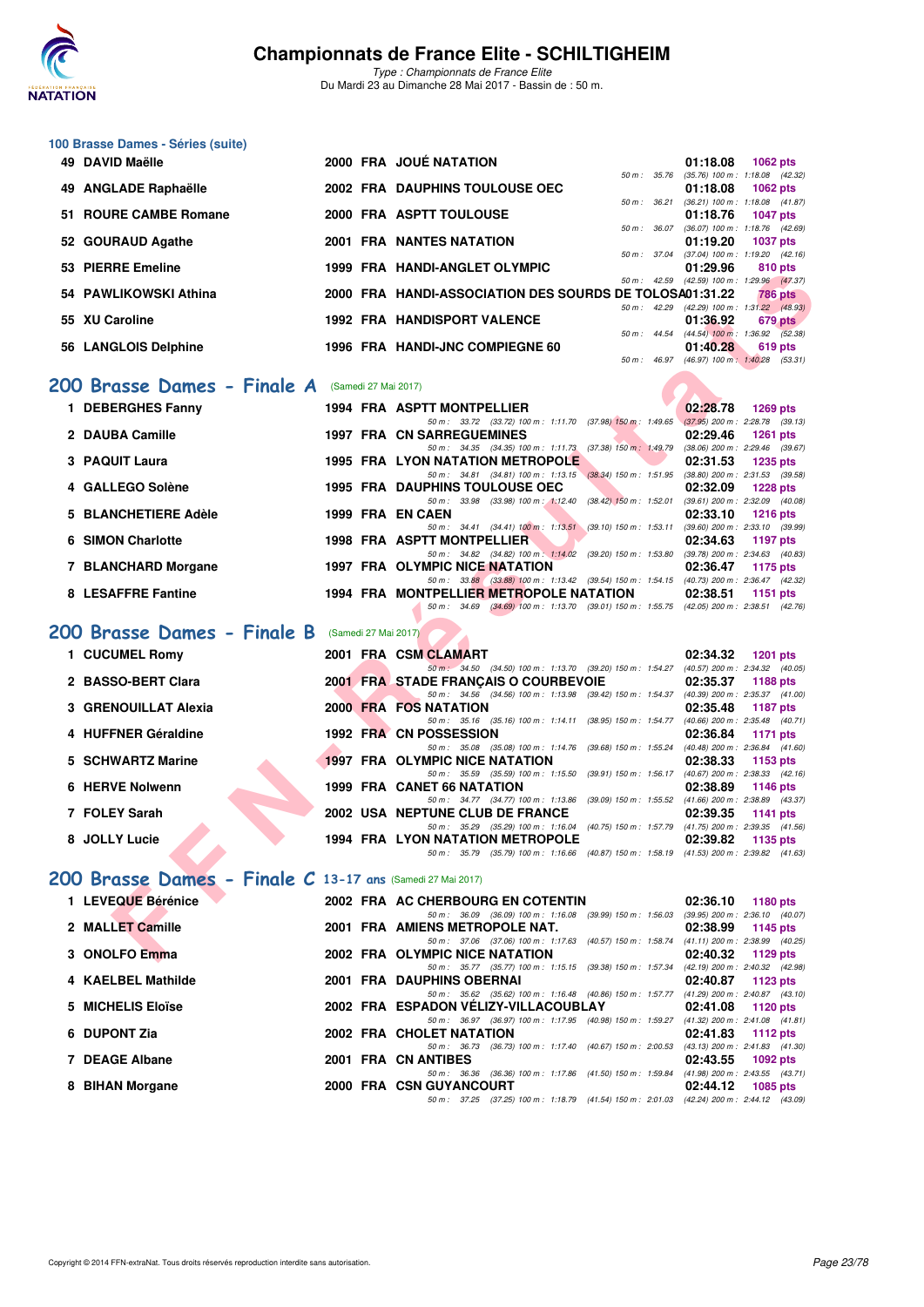

## **[200 Brasse Dames - Séries](http://www.ffnatation.fr/webffn/resultats.php?idact=nat&go=epr&idcpt=45075&idepr=23)** (Samedi 27 Mai 2017)

| 1 DAUBA Camille               |  | <b>1997 FRA CN SARREGUEMINES</b>                                                                                                                                                                                                | 02:31.28 | <b>1238 pts</b>                                        |
|-------------------------------|--|---------------------------------------------------------------------------------------------------------------------------------------------------------------------------------------------------------------------------------|----------|--------------------------------------------------------|
| 2 PAQUIT Laura                |  | 50 m: 35.68 (35.68) 100 m: 1:14.95 (39.27) 150 m: 1:52.36 (37.41) 200 m: 2:31.28 (38.92)<br><b>1995 FRA LYON NATATION METROPOLE</b><br>50 m: 35.09 (35.09) 100 m: 1:13.86 (38.77) 150 m: 1:53.00 (39.14) 200 m: 2:32.89 (39.89) | 02:32.89 | <b>1219 pts</b>                                        |
| 3 DEBERGHES Fanny             |  | 1994 FRA ASPTT MONTPELLIER                                                                                                                                                                                                      | 02:33.61 | <b>1210 pts</b>                                        |
| 4 LESAFFRE Fantine            |  | 50 m: 34.73 (34.73) 100 m: 1:14.88 (40.15) 150 m: 1:53.76 (38.88) 200 m: 2:33.61 (39.85)<br>1994 FRA MONTPELLIER METROPOLE NATATION                                                                                             | 02:33.62 | <b>1210 pts</b>                                        |
| 5 BLANCHETIERE Adèle          |  | 50 m: 35.68 (35.68) 100 m: 1:14.92 (39.24) 150 m: 1:54.53 (39.61) 200 m: 2:33.62 (39.09)<br>1999 FRA EN CAEN                                                                                                                    | 02:34.04 | <b>1204 pts</b>                                        |
| 6 GALLEGO Solène              |  | 50 m: 35.40 (35.40) 100 m: 1:14.49 (39.09) 150 m: 1:54.66 (40.17) 200 m: 2:34.04 (39.38)<br><b>1995 FRA DAUPHINS TOULOUSE OEC</b>                                                                                               | 02:34.83 | 1195 pts                                               |
| <b>7 SIMON Charlotte</b>      |  | 50 m: 34.91 (34.91) 100 m: 1:14.55 (39.64) 150 m: 1:54.55 (40.00) 200 m: 2:34.83 (40.28)<br>1998 FRA ASPTT MONTPELLIER                                                                                                          | 02:34.97 | 1193 pts                                               |
| 8 BLANCHARD Morgane           |  | 50 m: 34.94 (34.94) 100 m: 1:13.83 (38.89) 150 m: 1:53.93 (40.10) 200 m: 2:34.97 (41.04)<br>1997 FRA OLYMPIC NICE NATATION                                                                                                      | 02:35.05 | $1192$ pts                                             |
| 9 BASSO-BERT Clara            |  | 50 m: 35.15 (35.15) 100 m: 1:14.57 (39.42) 150 m: 1:54.95 (40.38) 200 m: 2:35.05 (40.10)<br>2001 FRA STADE FRANCAIS O COURBEVOIE                                                                                                | 02:36.69 | 1172 pts                                               |
| 10 CUCUMEL Romy               |  | 50 m: 35.14 (35.14) 100 m: 1:14.81 (39.67) 150 m: 1:55.64 (40.83) 200 m: 2:36.69 (41.05)<br>2001 FRA CSM CLAMART                                                                                                                | 02:36.92 | 1170 pts                                               |
| 11 HUFFNER Géraldine          |  | 50 m: 35.11 (35.11) 100 m: 1:15.12 (40.01) 150 m: 1:56.42 (41.30) 200 m: 2:36.92 (40.50)<br>1992 FRA CN POSSESSION                                                                                                              | 02:37.12 | <b>1167 pts</b>                                        |
| 12 GRENOUILLAT Alexia         |  | 50 m : 35.41 (35.41) 100 m : 1:15.37 (39.96) 150 m : 1:56.11<br>2000 FRA FOS NATATION<br>50 m: 35.56 (35.56) 100 m: 1:15.02 (39.46) 150 m: 1:56.04 (41.02) 200 m: 2:37.22 (41.18)                                               | 02:37.22 | $(40.74)$ 200 m : 2:37.12 $(41.01)$<br><b>1166 pts</b> |
| 13 JOLLY Lucie                |  | <b>1994 FRA LYON NATATION METROPOLE</b><br>50 m: 36.03 (36.03) 100 m: 1:16.48 (40.45) 150 m: 1:57.34 (40.86) 200 m: 2:38.06 (40.72)                                                                                             | 02:38.06 | 1156 pts                                               |
| 14 HERVE Nolwenn              |  | 1999 FRA CANET 66 NATATION<br>50 m: 35.22 (35.22) 100 m: 1:15.89 (40.67) 150 m: 1:57.09 (41.20) 200 m: 2:38.51 (41.42)                                                                                                          | 02:38.51 | 1151 $pts$                                             |
| 15 FOLEY Sarah                |  | 2002 USA NEPTUNE CLUB DE FRANCE<br>50 m: 35.45 (35.45) 100 m: 1:15.65 (40.20) 150 m: 1:57.39 (41.74) 200 m: 2:39.15 (41.76)                                                                                                     | 02:39.15 | 1143 pts                                               |
| 16 SCHWARTZ Marine            |  | 1997 FRA OLYMPIC NICE NATATION<br>50 m: 36.79 (36.79) 100 m: 1:17.38 (40.59) 150 m: 1:57.76 (40.38) 200 m: 2:39.92 (42.16)                                                                                                      | 02:39.92 | 1134 pts                                               |
| 17 DEVALUEZ Auréane           |  | 1994 FRA NAUTIC CLUB ALP'38<br>50 m: 36.12 (36.12) 100 m: 1:16.64 (40.52) 150 m: 1:58.59 (41.95) 200 m: 2:39.94 (41.35)                                                                                                         | 02:39.94 | 1134 pts                                               |
| 18 LEVEQUE Bérénice           |  | 2002 FRA AC CHERBOURG EN COTENTIN<br>50 m: 37.09 (37.09) 100 m: 1:18.25 (41.16) 150 m: 1:59.09 (40.84) 200 m: 2:40.07 (40.98)                                                                                                   | 02:40.07 | 1132 pts                                               |
| 19 MALLET Camille             |  | 2001 FRA AMIENS METROPOLE NAT.<br>50 m: 37.08 (37.08) 100 m: 1:17.89 (40.81) 150 m: 1:59.18 (41.29) 200 m: 2:40.47 (41.29)                                                                                                      | 02:40.47 | 1128 pts                                               |
| 20 CHANAVAT GILLET Alicia     |  | 1999 FRA CN CHALON-SUR-SAONE                                                                                                                                                                                                    | 02:40.79 | 1124 pts                                               |
| 21 FOULQUIER Jodie            |  | 50 m : 36.24 (36.24) 100 m : 1:17.10 (40.86) 150 m : 1:58.76 (41.66) 200 m : 2:40.79 (42.03)<br>1998 FRA AMIENS METROPOLE NAT.<br>50 m: 36.41 (36.41) 100 m: 1:17.94 (41.53) 150 m: 1:59.64 (41.70) 200 m: 2:40.88 (41.24)      | 02:40.88 | 1123 pts                                               |
| 22 KAELBEL Mathilde           |  | 2001 FRA DAUPHINS OBERNAI<br>50 m: 36.61 (36.61) 100 m: 1:16.75 (40.14) 150 m: 1:59.16 (42.41) 200 m: 2:40.90 (41.74)                                                                                                           | 02:40.90 | 1122 pts                                               |
| 23 AUBAN Sara                 |  | <b>1998 FRA ASPTT TOULOUSE</b>                                                                                                                                                                                                  | 02:41.09 | 1120 $pts$                                             |
| 24 LEDUC Ambre                |  | 50 m: 36.35 (36.35) 100 m: 1:16.92 (40.57) 150 m: 1:57.94 (41.02) 200 m: 2:41.09 (43.15)<br>1997 FRA CNO ST-GERMAIN-EN-LAYE<br>50 m: 36.34 (36.34) 100 m: 1:16.94 (40.60) 150 m: 1:59.59 (42.65) 200 m: 2:41.39 (41.80)         | 02:41.39 | 1117 $pts$                                             |
| 25 ONOLFO Emma                |  | 2002 FRA OLYMPIC NICE NATATION                                                                                                                                                                                                  | 02:41.42 | <b>1116 pts</b>                                        |
| 26 MICHELIS Eloïse            |  | 50 m: 35.47 (35.47) 100 m: 1:16.04 (40.57) 150 m: 1:58.18 (42.14) 200 m: 2:41.42 (43.24)<br>2002 FRA ESPADON VELIZY-VILLACOUBLAY<br>50 m: 35.89 (35.89) 100 m: 1:16.37 (40.48) 150 m: 1:59.00 (42.63) 200 m: 2:42.03 (43.03)    | 02:42.03 | 1109 $pts$                                             |
| 27 MOUTON Magali              |  | 1999 FRA SAINT-RAPHAEL NATATION<br>$02:42.19$ 1107 pts<br>50 m: 35.70 (35.70) 100 m: 1:16.73 (41.03) 150 m: 1:59.27 (42.54) 200 m: 2:42.19 (42.92)                                                                              |          |                                                        |
| 28 DUPONT Zia                 |  | 2002 FRA CHOLET NATATION<br>50 m: 36.47 (36.47) 100 m: 1:17.63 (41.16) 150 m: 2:00.44 (42.81) 200 m: 2:42.49 (42.05)                                                                                                            | 02:42.49 | 1104 pts                                               |
| 29 DEAGE Albane               |  | 2001 FRA CN ANTIBES                                                                                                                                                                                                             | 02:42.80 | 1100 pts                                               |
| 30 CAZIER Chloé               |  | 50 m : 36.44 (36.44) 100 m : 1:17.08 (40.64) 150 m : 1:59.48 (42.40) 200 m : 2:42.80 (43.32)<br>1998 FRA BEAUVAISIS AQUATIC CLUB                                                                                                | 02:42.98 | 1098 pts                                               |
| 31 BIHAN Morgane              |  | 50 m: 36.73 (36.73) 100 m: 1:17.90 (41.17) 150 m: 2:00.33 (42.43) 200 m: 2:42.98 (42.65)<br>2000 FRA CSN GUYANCOURT                                                                                                             | 02:44.01 | <b>1086 pts</b>                                        |
| 32 DELAUNAY Mai               |  | 50 m : 36.63 (36.63) 100 m : 1:17.28 (40.65) 150 m : 2:00.20 (42.92) 200 m : 2:44.01 (43.81)<br>2001 FRA CHOLET NATATION                                                                                                        | 02:44.12 | 1085 pts                                               |
| 33 MILCZYNSKI Manon           |  | 50 m : 37.08 (37.08) 100 m : 1:17.94 (40.86) 150 m : 2:00.93 (42.99) 200 m : 2:44.12 (43.19)<br>1999 FRA MONTAUBAN NATATION                                                                                                     | 02:44.19 | 1084 pts                                               |
| <b>34 MOINE PICARD Emilie</b> |  | 50 m: 36.83 (36.83) 100 m: 1:17.65 (40.82) 150 m: 2:00.40 (42.75) 200 m: 2:44.19 (43.79)<br>2000 FRA STADE OLYMPIQUE CHAMBERY                                                                                                   | 02:44.41 | 1082 pts                                               |
| 35 VANHAEZEBROUCK Margo       |  | 50 m: 36.05 (36.05) 100 m: 1:17.32 (41.27) 150 m: 1:59.95 (42.63) 200 m: 2:44.41 (44.46)<br>1998 FRA OLYMPIC NICE NATATION                                                                                                      | 02:44.77 | <b>1077 pts</b>                                        |
| <b>36 DREVET Juliette</b>     |  | 50 m : 35.13 (35.13) 100 m : 1:15.97 (40.84) 150 m : 1:59.04 (43.07) 200 m : 2:44.77 (45.73)<br>2002 FRA ASM CHAMALIERES NATATION                                                                                               | 02:45.23 | 1072 pts                                               |
|                               |  | 50 m: 37.38 (37.38) 100 m: 1:19.04 (41.66) 150 m: 2:01.77 (42.73) 200 m: 2:45.23 (43.46)                                                                                                                                        |          |                                                        |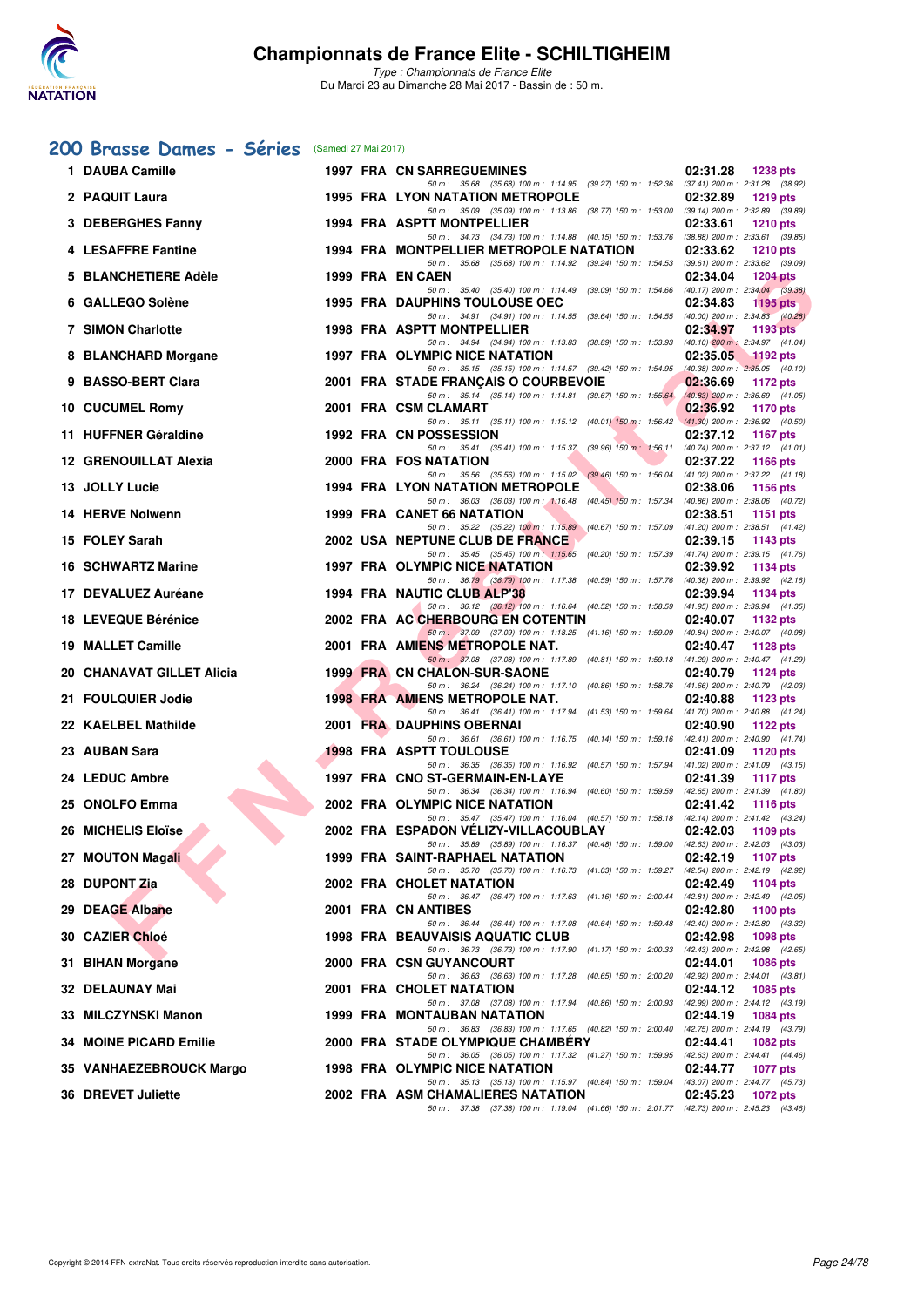

*Type : Championnats de France Elite* Du Mardi 23 au Dimanche 28 Mai 2017 - Bassin de : 50 m.

## **200 Brasse Dames - Séries (suite)**

| 37 CHARRO Anaïs              |  | 1998 FRA U.S CRETEIL NATATION                                                            | 02:45.41       | 1070 pts                            |
|------------------------------|--|------------------------------------------------------------------------------------------|----------------|-------------------------------------|
|                              |  | 50 m: 35.91 (35.91) 100 m: 1:17.82 (41.91) 150 m: 2:00.70                                |                | (42.88) 200 m : 2:45.41 (44.71)     |
| 38 FRADIER Camille           |  | 2001 FRA AQUATIC CLUB BOURGES                                                            |                | 02:46.74 1055 pts                   |
|                              |  | 50 m: 36.18 (36.18) 100 m: 1:19.21 (43.03) 150 m: 2:02.95                                |                | (43.74) 200 m : 2:46.74 (43.79)     |
| 39 BEAUVILLIERS Leana        |  | 2001 FRA CNS ST-ESTEVE                                                                   |                | 02:47.05 1051 pts                   |
|                              |  | 50 m: 37.39 (37.39) 100 m: 1:18.86 (41.47) 150 m: 2:02.24                                |                | $(43.38)$ 200 m : 2:47.05 $(44.81)$ |
| <b>40 BUGGENHOUT Niki</b>    |  | 2000 BEL DENAIN NAT. PORTE DU HAINAUT                                                    |                | 02:47.42 1047 pts                   |
|                              |  | 50 m: 36.89 (36.89) 100 m: 1:18.89 (42.00) 150 m: 2:02.42 (43.53) 200 m: 2:47.42 (45.00) |                |                                     |
| <b>41 BOURNONVILLE Laura</b> |  | 2001 FRA ES VITRY                                                                        |                | 02:48.75 1032 pts                   |
|                              |  | 50 m : 38.15 (38.15) 100 m : 1:20.92 (42.77) 150 m : 2:05.04                             |                | $(44.12)$ 200 m : 2:48.75 $(43.71)$ |
| 42 KIPPOLA Claudia           |  | 2001 FIN CN ANTIBES                                                                      | 02:50.00       | $1018$ pts                          |
|                              |  | 50 m: 36.98 (36.98) 100 m: 1:19.59 (42.61) 150 m: 2:04.17 (44.58) 200 m: 2:50.00 (45.83) |                |                                     |
| --- KITCHING Carmella        |  | <b>1994 FRA MONTAUBAN NATATION</b>                                                       | DNS dec        | <b>STATISTICS</b>                   |
| --- VEROT Marine             |  | 1997 FRA CN VIRY-CHÂTILLON                                                               | <b>DNS</b> dec |                                     |

### **[50 Papillon Dames - Finale A](http://www.ffnatation.fr/webffn/resultats.php?idact=nat&go=epr&idcpt=45075&idepr=31)** (Dimanche 28 Mai 2017)

| 1 HENIQUE Mélanie   | <b>1992 FRA CN MARSEILLE</b>                   | 00:25.85 | 1357 pts |
|---------------------|------------------------------------------------|----------|----------|
| 2 GASTALDELLO Béryl | <b>1995 FRA CN MARSEILLE</b>                   | 00:26.02 | 1345 pts |
| 3 WATTEL Marie      | <b>1997 FRA MONTPELLIER METROPOLE NATATION</b> | 00:26.32 | 1325 pts |
| 4 SANTAMANS Anna    | <b>1993 FRA CN MARSEILLE</b>                   | 00:26.74 | 1296 pts |
| 5 BOUSQUIN Lena     | <b>1995 FRA ASPTT TOULOUSE</b>                 | 00:27.15 | 1268 pts |
| 6 ARLANDIS Anais    | <b>1997 FRA OLYMPIC NICE NATATION</b>          | 00:27.27 | 1260 pts |
| 7 BRUNO Justine     | <b>1994 FRA BEAUVAISIS AQUATIC CLUB</b>        | 00:27.48 | 1246 pts |
| 8 MOREL Emma        | 1996 FRA CERCLE NAGEURS ST-JOSEPH              | 00:27.66 | 1234 pts |
|                     |                                                |          |          |

## **[50 Papillon Dames - Finale B](http://www.ffnatation.fr/webffn/resultats.php?idact=nat&go=epr&idcpt=45075&idepr=31)** (Dimanche 28 Mai 2017)

| 1 RODRIGUEZ IIona    |  | 2001 FRA CN DIGNE-LES-BAINS        | 00:27.71 | <b>1231 pts</b> |
|----------------------|--|------------------------------------|----------|-----------------|
| 2 HERTHE Alexe       |  | 2000 FRA CN CHALON-SUR-SAONE       | 00:27.81 | 1224 pts        |
| 3 LETANG Maria-Eléna |  | 1993 FRA CLUB DES NAGEURS DE PARIS | 00:28.02 | <b>1210 pts</b> |
| 4 BRISFER Clara      |  | 1997 FRA NAUTIC CLUB ALP'38        | 00:28.03 | 1209 pts        |
| 5 PETIT Cassandra    |  | 1995 FRA AS MONACO NATATION        | 00:28.05 | <b>1208 pts</b> |
| 6 BOUQUEREL Blandine |  | 2001 FRA AMIENS METROPOLE NAT.     | 00:28.31 | 1191 pts        |
| 6 DA CONCEICAO Emma  |  | 2000 FRA DAUPHINS D'ANNECY         | 00:28.31 | 1191 pts        |
| 8 HEIDEYER Mika      |  | 2000 FRA SCHOELCHER NATATION 2000  | 00:28.45 | 1182 pts        |
|                      |  |                                    |          |                 |

## **[50 Papillon Dames - Finale C](http://www.ffnatation.fr/webffn/resultats.php?idact=nat&go=epr&idcpt=45075&idepr=31) 13-17 ans** (Dimanche 28 Mai 2017)

| <b>41 DOURNONVILLE LAUIA</b>                                  |                        | ו הוויט כם                                                                                                      | 02.40.79                         | אים בטטו        |
|---------------------------------------------------------------|------------------------|-----------------------------------------------------------------------------------------------------------------|----------------------------------|-----------------|
| 42 KIPPOLA Claudia                                            |                        | 50 m: 38.15 (38.15) 100 m: 1:20.92 (42.77) 150 m: 2:05.04 (44.12) 200 m: 2:48.75 (43.71)<br>2001 FIN CN ANTIBES | 02:50.00                         | <b>1018 pts</b> |
|                                                               |                        | 50 m: 36.98 (36.98) 100 m: 1:19.59 (42.61) 150 m: 2:04.17 (44.58) 200 m: 2:50.00 (45.83)                        |                                  |                 |
| --- KITCHING Carmella<br>--- VEROT Marine                     |                        | <b>1994 FRA MONTAUBAN NATATION</b><br>1997 FRA CN VIRY-CHÂTILLON                                                | <b>DNS</b> dec<br><b>DNS</b> dec |                 |
|                                                               |                        |                                                                                                                 |                                  |                 |
|                                                               |                        |                                                                                                                 |                                  |                 |
| 50 Papillon Dames - Finale A                                  | (Dimanche 28 Mai 2017) |                                                                                                                 |                                  |                 |
| 1 HENIQUE Mélanie                                             |                        | <b>1992 FRA CN MARSEILLE</b>                                                                                    | 00:25.85                         | 1357 pts        |
| 2 GASTALDELLO Béryl                                           |                        | <b>1995 FRA CN MARSEILLE</b>                                                                                    | 00:26.02                         | 1345 pts        |
| 3 WATTEL Marie                                                |                        | 1997 FRA MONTPELLIER METROPOLE NATATION                                                                         | 00:26.32                         | <b>1325 pts</b> |
| 4 SANTAMANS Anna                                              |                        | <b>1993 FRA CN MARSEILLE</b>                                                                                    | 00:26.74                         | <b>1296 pts</b> |
| 5 BOUSQUIN Lena                                               |                        | 1995 FRA ASPTT TOULOUSE                                                                                         | 00:27.15                         | <b>1268 pts</b> |
| 6 ARLANDIS Anais                                              |                        | 1997 FRA OLYMPIC NICE NATATION                                                                                  | 00:27.27                         | <b>1260 pts</b> |
| 7 BRUNO Justine                                               |                        | 1994 FRA BEAUVAISIS AQUATIC CLUB                                                                                | 00:27.48                         | <b>1246 pts</b> |
| 8 MOREL Emma                                                  |                        | 1996 FRA CERCLE NAGEURS ST-JOSEPH                                                                               | 00:27.66                         | <b>1234 pts</b> |
|                                                               |                        |                                                                                                                 |                                  |                 |
| 50 Papillon Dames - Finale B                                  | (Dimanche 28 Mai 2017) |                                                                                                                 |                                  |                 |
| 1 RODRIGUEZ IIona                                             |                        | 2001 FRA CN DIGNE-LES-BAINS                                                                                     | 00:27.71                         | <b>1231 pts</b> |
| 2 HERTHE Alexe                                                |                        | 2000 FRA CN CHALON-SUR-SAONE                                                                                    | 00:27.81                         | <b>1224 pts</b> |
| 3 LETANG Maria-Eléna                                          |                        | 1993 FRA CLUB DES NAGEURS DE PARIS                                                                              | 00:28.02                         | <b>1210 pts</b> |
| 4 BRISFER Clara                                               |                        | 1997 FRA NAUTIC CLUB ALP'38                                                                                     | 00:28.03                         | 1209 pts        |
| 5 PETIT Cassandra                                             |                        | 1995 FRA AS MONACO NATATION                                                                                     | 00:28.05                         | <b>1208 pts</b> |
| 6 BOUQUEREL Blandine                                          |                        | 2001 FRA AMIENS METROPOLE NAT.                                                                                  | 00:28.31                         | 1191 pts        |
| 6 DA CONCEICAO Emma                                           |                        | 2000 FRA DAUPHINS D'ANNECY                                                                                      | 00:28.31                         | 1191 pts        |
| 8 HEIDEYER Mika                                               |                        | 2000 FRA SCHOELCHER NATATION 2000                                                                               | 00:28.45                         | 1182 pts        |
|                                                               |                        |                                                                                                                 |                                  |                 |
| 50 Papillon Dames - Finale C 13-17 ans (Dimanche 28 Mai 2017) |                        |                                                                                                                 |                                  |                 |
| 1 DESCAMPS Mathilde                                           |                        | <b>2001 FRA MOREUIL NATATION</b>                                                                                | 00:28.09                         | <b>1206 pts</b> |
| 2 GUIRADO Lou                                                 |                        | 2002 FRA ASPTT NICE                                                                                             | 00:28.12                         | <b>1204 pts</b> |
| 3 SGARAMELLA Clara                                            |                        | 2001 FRA DAUPHINS D'ANNECY                                                                                      | 00:28.26                         | 1194 pts        |
| 4 CACHOT Margot                                               |                        | 2002 FRA CN ANTIBES                                                                                             | 00:28.59                         | 1173 pts        |
| 4 PIGREE Analia                                               |                        | 2001 FRA CN CAYENNE                                                                                             | 00:28.59                         | <b>1173 pts</b> |
| 6 NAFFAH Marie                                                |                        | 2000 FRA SU AGEN                                                                                                | 00:28.63                         | 1170 pts        |
| 7 MAURIN Ylenka                                               |                        | 2001 FRA DUMBEA NATATION                                                                                        | 00:28.82                         | 1158 pts        |
| 8 ANGLADE Raphaëlle                                           |                        | 2002 FRA DAUPHINS TOULOUSE OEC                                                                                  | 00:29.51                         | 1114 pts        |
|                                                               |                        |                                                                                                                 |                                  |                 |
| 50 Papillon Dames - Barrage Finales (Dimanche 28 Mai 2017)    |                        |                                                                                                                 |                                  |                 |
| 1 BOUTIN Julie                                                |                        | <b>1998 FRA EN TOURS</b>                                                                                        | 00:27.63                         | <b>1236 pts</b> |
|                                                               |                        |                                                                                                                 |                                  |                 |

## **[50 Papillon Dames - Barrage Finales](http://www.ffnatation.fr/webffn/resultats.php?idact=nat&go=epr&idcpt=45075&idepr=31)** (Dimanche 28 Mai 2017)

| <b>BOUTIN Julie</b> | <b>1998 FRA ENTOURS</b>                   | 00:27.63 | 1236 pts |
|---------------------|-------------------------------------------|----------|----------|
| .   SEZGINER Sedef  | <b>1996 TUR CLUB DES NAGEURS DE PARIS</b> | 00:27.63 | 1236 pts |
|                     |                                           |          |          |

## **[50 Papillon Dames - Séries](http://www.ffnatation.fr/webffn/resultats.php?idact=nat&go=epr&idcpt=45075&idepr=31)** (Dimanche 28 Mai 2017)

|                                                                                                   |  | 00:25.92                                                                                                                                                                  | 1352 pts |
|---------------------------------------------------------------------------------------------------|--|---------------------------------------------------------------------------------------------------------------------------------------------------------------------------|----------|
|                                                                                                   |  | 00:26.62                                                                                                                                                                  | 1304 pts |
|                                                                                                   |  | 00:27.05                                                                                                                                                                  | 1275 pts |
|                                                                                                   |  | 00:27.13                                                                                                                                                                  | 1269 pts |
|                                                                                                   |  | 00:27.21                                                                                                                                                                  | 1264 pts |
| 1 HENIQUE Mélanie<br>2 GASTALDELLO Béryl<br>3 WATTEL Marie<br>4 BOUSQUIN Lena<br>5 SANTAMANS Anna |  | <b>1992 FRA CN MARSEILLE</b><br><b>1995 FRA CN MARSEILLE</b><br>1997 FRA MONTPELLIER METROPOLE NATATION<br><b>1995 FRA ASPTT TOULOUSE</b><br><b>1993 FRA CN MARSEILLE</b> |          |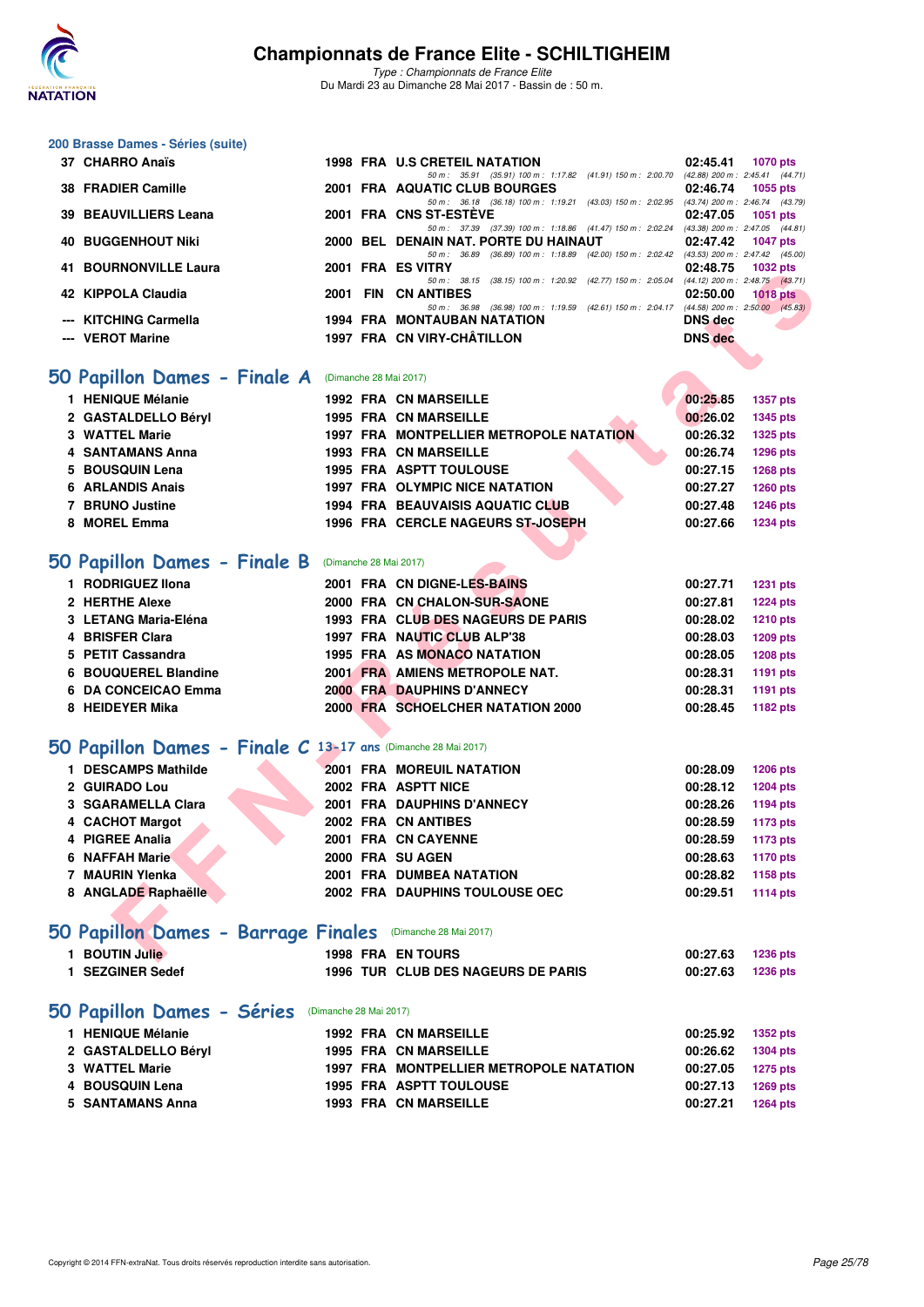

#### **50 Papillon Dames - Séries (suite)**

| 6 ARLANDIS Anais            |  | <b>1997 FRA OLYMPIC NICE NATATION</b>     | 00:27.38       | 1253 pts        |
|-----------------------------|--|-------------------------------------------|----------------|-----------------|
| 7 MOREL Emma                |  | 1996 FRA CERCLE NAGEURS ST-JOSEPH         | 00:27.75       | <b>1228 pts</b> |
| 8 BRUNO Justine             |  | <b>1994 FRA BEAUVAISIS AQUATIC CLUB</b>   | 00:27.83       | <b>1223 pts</b> |
| 9 RODRIGUEZ Ilona           |  | 2001 FRA CN DIGNE-LES-BAINS               | 00:28.05       | <b>1208 pts</b> |
| 10 BOUQUEREL Blandine       |  | 2001 FRA AMIENS METROPOLE NAT.            | 00:28.07       | <b>1207 pts</b> |
| 11 LETANG Maria-Eléna       |  | <b>1993 FRA CLUB DES NAGEURS DE PARIS</b> | 00:28.17       | <b>1200 pts</b> |
| 11 HEIDEYER Mika            |  | 2000 FRA SCHOELCHER NATATION 2000         | 00:28.17       | <b>1200 pts</b> |
| 13 PETIT Cassandra          |  | 1995 FRA AS MONACO NATATION               | 00:28.20       | <b>1198 pts</b> |
| 14 DA CONCEICAO Emma        |  | 2000 FRA DAUPHINS D'ANNECY                | 00:28.34       | <b>1189 pts</b> |
| 14 BRISFER Clara            |  | 1997 FRA NAUTIC CLUB ALP'38               | 00:28.34       | <b>1189 pts</b> |
| 14 HERTHE Alexe             |  | 2000 FRA CN CHALON-SUR-SAONE              | 00:28.34       | 1189 pts        |
| 17 SEZGINER Sedef           |  | 1996 TUR CLUB DES NAGEURS DE PARIS        | 00:28.36       | <b>1188 pts</b> |
| 17 BOUTIN Julie             |  | <b>1998 FRA EN TOURS</b>                  | 00:28.36       | <b>1188 pts</b> |
| <b>19 GUIRADO Lou</b>       |  | 2002 FRA ASPTT NICE                       | 00:28.42       | <b>1184 pts</b> |
| 20 SGARAMELLA Clara         |  | <b>2001 FRA DAUPHINS D'ANNECY</b>         | 00:28.44       | 1183 pts        |
| 21 DUHAMEL Cyrielle         |  | 2000 FRA STADE BÉTHUNE PÉLICAN CLUB       | 00:28.52       | <b>1177 pts</b> |
| 22 SERRAMOGLIA Kelia        |  | 1995 FRA ASPTT TOULOUSE                   | 00:28.53       | <b>1177 pts</b> |
| 23 DESCAMPS Mathilde        |  | 2001 FRA MOREUIL NATATION                 | 00:28.57       | 1174 pts        |
| 24 HAAG Lauriane            |  | 1994 FRA DAUPHINS TOULOUSE OEC            | 00:28.59       | <b>1173 pts</b> |
| 25 BLANC Ludivine           |  | 1995 FRA MONTPELLIER METROPOLE NATATION   | 00:28.61       | <b>1172 pts</b> |
| 25 MABBOUX Isabelle         |  | 1992 FRA OLYMPIC NICE NATATION            | 00:28.61       | <b>1172 pts</b> |
| 27 POULET Laure             |  | 1992 FRA EMS BRON                         | 00:28.67       | 1168 pts        |
| 27 LUTIGNIER Sarah          |  | 1998 FRA AQUATIC CLUB BOURGES             | 00:28.67       | 1168 pts        |
| 27 CACHOT Margot            |  | 2002 FRA CN ANTIBES                       | 00:28.67       | 1168 pts        |
| 30 PIGREE Analia            |  | 2001 FRA CN CAYENNE                       | 00:28.71       | 1165 pts        |
| 31 MAURIN Ylenka            |  | <b>2001 FRA DUMBEA NATATION</b>           | 00:28.74       | 1163 pts        |
| <b>32 DEL'HOMME Laurine</b> |  | 1997 FRA CNO ST-GERMAIN-EN-LAYE           | 00:28.78       | <b>1161 pts</b> |
| 33 NAFFAH Marie             |  | 2000 FRA SU AGEN                          | 00:28.86       | 1155 pts        |
| 34 SZCZEPIAK Margaux        |  | <b>1999 FRA SC THIONVILLE</b>             | 00:28.94       | 1150 pts        |
| 35 DESNOYERS Inès           |  | <b>1999 FRA PAYS D'AIX NATATION</b>       | 00:28.97       | <b>1148 pts</b> |
| 36 ANGLADE Raphaëlle        |  | 2002 FRA DAUPHINS TOULOUSE OEC            | 00:29.04       | <b>1144 pts</b> |
| 37 BOREL Carol-Ann          |  | <b>1999 FRA SAINT-RAPHAEL NATATION</b>    | 00:29.08       | <b>1141 pts</b> |
| 38 CARNEZ Oceane            |  | 2002 FRA STADE BÉTHUNE PÉLICAN CLUB       | 00:29.12       | 1139 pts        |
| 39 COLLET Enora             |  | 1998 FRA C PAUL-BERT RENNES               | 00:29.20       | <b>1134 pts</b> |
| <b>40 EYMARD Florence</b>   |  | <b>1997 FRA STADE CLERMONT NATATION</b>   | 00:29.27       | 1129 pts        |
| 41 MONGES Clara             |  | <b>1998 FRA TOULON VAR NATATION</b>       | 00:29.29       | 1128 pts        |
| 42 TOVEN May                |  | 2002 FRA DUMBEA NATATION                  | 00:29.43       | <b>1119 pts</b> |
| <b>43 PROUFF Faustine</b>   |  | <b>1988 FRA MOUETTES DE PARIS</b>         | 00:29.44       | 1118 pts        |
| 43 MENNETEAU Loana          |  | <b>1999 FRA AQUATIC CLUB BOURGES</b>      | 00:29.44       | 1118 pts        |
| 45 VANHAEZEBROUCK Margo     |  | 1998 FRA OLYMPIC NICE NATATION            | 00:29.48       | 1116 pts        |
| 46 ALMEIDA Julia            |  | 1998 FRA CERCLE DES NAGEURS DE TALENCE    | 00:29.62       | <b>1107 pts</b> |
| 47 SIMOËNS Jeanne           |  | 2000 FRA CLUB DES NAGEURS DE PARIS        | 00:29.74       | 1099 pts        |
| <b>48 SINAPIN Elodie</b>    |  | 2000 FRA LYON NATATION METROPOLE          | 00:29.80       | 1096 pts        |
| <b>49 RAYNERT Maud</b>      |  | 1998 FRA ES MASSY NATATION                | 00:29.86       | 1092 pts        |
| 50 MOINE PICARD Emilie      |  | 2000 FRA STADE OLYMPIQUE CHAMBÉRY         | 00:29.94       | <b>1087 pts</b> |
| 51 BLANCHETIERE Adèle       |  | 1999 FRA EN CAEN                          | 00:29.97       | <b>1085 pts</b> |
| 52 PEYRIEUX Farah           |  | 2000 FRA ST-ETIENNE NATATION              | 00:30.45       | 1055 pts        |
| --- MARTIN Anouchka         |  | 1993 FRA CN MARSEILLE                     | DNS dec        |                 |
| --- HACHE Cloé              |  | 1997 FRA CN MARSEILLE                     | <b>DNS</b> dec |                 |
| --- VIGUIER Manon           |  | 1998 FRA OLYMPIC NICE NATATION            | <b>DNS Nd</b>  |                 |
|                             |  |                                           |                |                 |

# **100 Papillon Dames - Finale A** (Vendredi 26 Mai 2017)<br>1 GASTALDELLO Béryl 1995 FRA CN MARSEILLE

**1 GASTALDELLO Béryl 1995 FRA CN MARSEILLE 00:58.03 1345 pts** *50 m : 26.95 (26.95) 100 m : 58.03 (31.08)*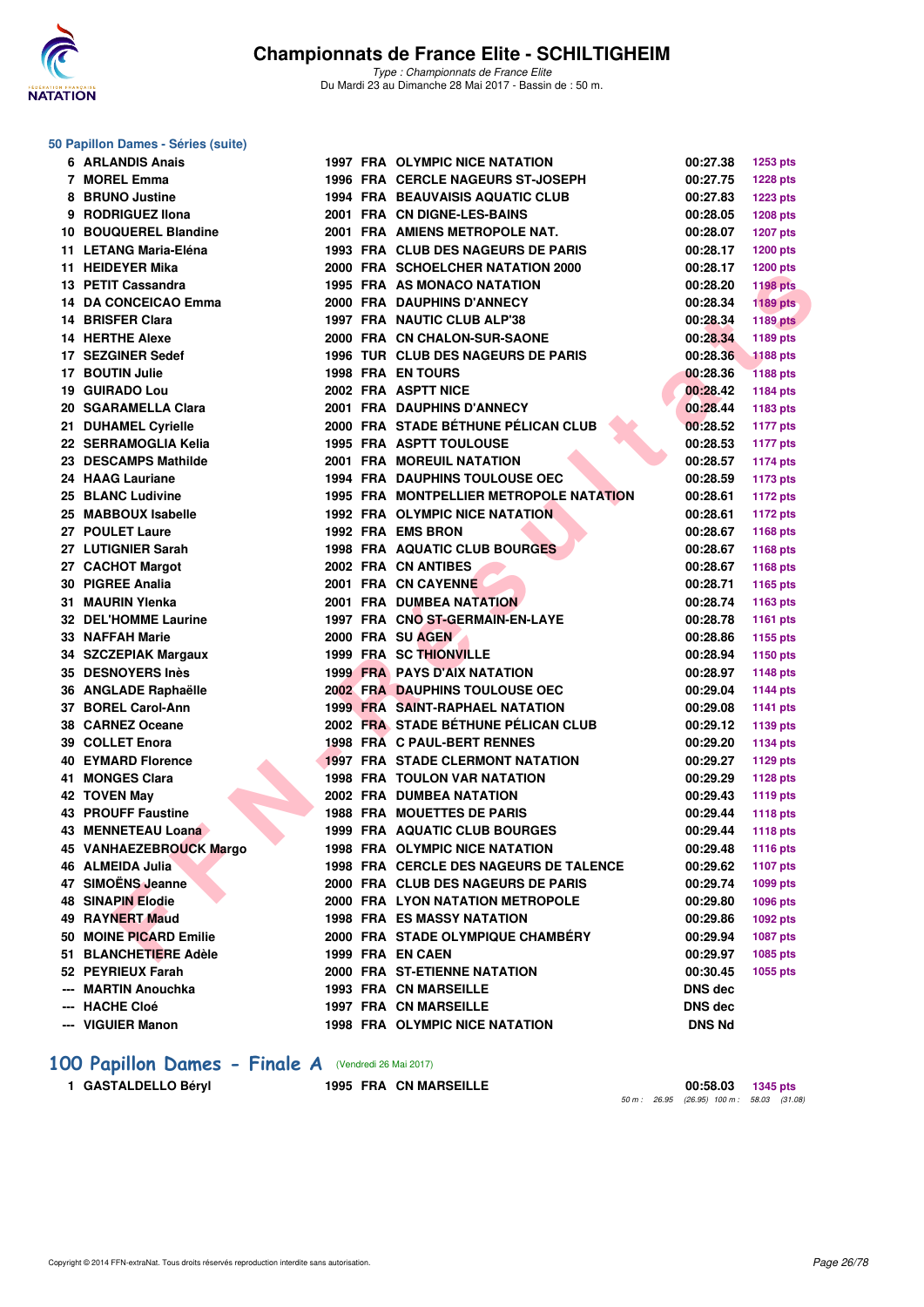

## **100 Papillon Dames - Finale A (suite)**

| 2 WATTEL Marie      |  | 1997 FRA MONTPELLIER METROPOLE NATATION |                | 00:59.31                                | 1306 pts        |  |
|---------------------|--|-----------------------------------------|----------------|-----------------------------------------|-----------------|--|
|                     |  |                                         | 50 m: 27.63    | $(27.63)$ 100 m : 59.31 (31.            |                 |  |
| 3 BRUNO Justine     |  | <b>1994 FRA BEAUVAISIS AQUATIC CLUB</b> |                | 01:01.06                                | 1254 pts        |  |
|                     |  |                                         | 50 m: 28.49    | $(28.49)$ 100 m : 1:01.06 $(32.$        |                 |  |
| 4 ARLANDIS Anais    |  | <b>1997 FRA OLYMPIC NICE NATATION</b>   |                | 01:01.51 1240 pts                       |                 |  |
|                     |  |                                         | 50 m : 28.80   | $(28.80)$ 100 m : 1:01.51 (32.          |                 |  |
| 5 PICAULT Solweig   |  | 2000 FRA CANET 66 NATATION              |                | 01:01.64 1237 pts                       |                 |  |
|                     |  |                                         |                | 50 m: 29.04 (29.04) 100 m: 1:01.64 (32. |                 |  |
| 6 MOREL Emma        |  | 1996 FRA CERCLE NAGEURS ST-JOSEPH       |                | 01:02.21 1220 pts                       |                 |  |
|                     |  |                                         | 50 m: 28.99    | (28.99) 100 m : 1:02.21 (33.            |                 |  |
| 7 RODRIGUEZ IIona   |  | 2001 FRA CN DIGNE-LES-BAINS             |                | 01:02.50                                | <b>1212 pts</b> |  |
|                     |  |                                         | $50 m$ : 29.17 | (29.17) 100 m : 1:02.50 (33.            |                 |  |
| 8 DEL'HOMME Laurine |  | 1997 FRA CNO ST-GERMAIN-EN-LAYE         |                | 01:02.63                                | <b>1208 pts</b> |  |
|                     |  |                                         |                |                                         |                 |  |

## **[100 Papillon Dames - Finale B](http://www.ffnatation.fr/webffn/resultats.php?idact=nat&go=epr&idcpt=45075&idepr=32)** (Vendredi 26 Mai 2017)

| 1 CACHOT Margot           |  | 2002 FRA CN ANTIBES                   |          |                        | 01:02.94                       | 1199 pts |  |
|---------------------------|--|---------------------------------------|----------|------------------------|--------------------------------|----------|--|
|                           |  |                                       |          | $50 \text{ m}$ : 29.09 | $(29.09)$ 100 m : 1:02.94 (33. |          |  |
| 2 LUTIGNIER Sarah         |  | 1998 FRA AQUATIC CLUB BOURGES         |          |                        | 01:02.97                       | 1198 pts |  |
|                           |  |                                       |          | $50 \text{ m}$ : 28.99 | $(28.99)$ 100 m : 1:02.97 (33. |          |  |
| 3 POU Tiffany             |  | <b>1996 FRA AS MONACO NATATION</b>    |          |                        | 01:03.00                       | 1197 pts |  |
|                           |  |                                       |          | 50 m: 29.69            | $(29.69)$ 100 m : 1:03.00 (33. |          |  |
| 4 COLLET Enora            |  | 1998 FRA C PAUL-BERT RENNES           |          |                        | 01:03.04                       | 1196 pts |  |
|                           |  |                                       |          | 50 m: 29.34            | (29.34) 100 m : 1:03.04 (33.   |          |  |
| 5 DESCAMPS Mathilde       |  | <b>2001 FRA MOREUIL NATATION</b>      |          |                        | 01:03.28                       | 1189 pts |  |
|                           |  |                                       | $50 m$ : | 29.21                  | (29.21) 100 m : 1:03.28 (34.   |          |  |
| 6 BOUTIN Julie            |  | <b>1998 FRA EN TOURS</b>              |          |                        | 01:03.34                       | 1187 pts |  |
|                           |  |                                       |          | 50 m: 28.94            | (28.94) 100 m : 1:03.34 (34.   |          |  |
| <b>7 BELKACEMI Leslie</b> |  | <b>1998 FRA OLYMPIC NICE NATATION</b> |          |                        | 01:03.63                       | 1179 pts |  |
|                           |  |                                       |          | 50 m: 29.22            | (29.22) 100 m : 1:03.63 (34.   |          |  |
| 8 HERTHE Alexe            |  | 2000 FRA CN CHALON-SUR-SAONE          |          |                        | 01:03.67                       | 1178 pts |  |

## **[100 Papillon Dames - Finale C](http://www.ffnatation.fr/webffn/resultats.php?idact=nat&go=epr&idcpt=45075&idepr=32) 13-17 ans** (Vendredi 26 Mai 2017)

|                                                               |                        | <b>FRA</b> GERGEE MAGEORS ST-JOSEFT            |                        |              | U I .UZ.Z I<br><b>ELLE DIS</b>                                          |
|---------------------------------------------------------------|------------------------|------------------------------------------------|------------------------|--------------|-------------------------------------------------------------------------|
| 7 RODRIGUEZ IIona                                             |                        | 2001 FRA CN DIGNE-LES-BAINS                    |                        | 50 m : 28.99 | $(28.99)$ 100 m : 1:02.21 $(33.22)$<br>01:02.50<br>$1212$ pts           |
|                                                               |                        |                                                |                        |              | 50 m : 29.17 (29.17) 100 m : 1:02.50 (33.33)                            |
| 8 DEL'HOMME Laurine                                           |                        | 1997 FRA CNO ST-GERMAIN-EN-LAYE                |                        |              | 01:02.63<br>1208 $pts$                                                  |
|                                                               |                        |                                                |                        |              | 50 m : 28.75 (28.75) 100 m : 1:02.63 (33.88)                            |
| <b>00 Papillon Dames - Finale B</b> (Vendredi 26 Mai 2017)    |                        |                                                |                        |              |                                                                         |
| 1 CACHOT Margot                                               |                        | 2002 FRA CN ANTIBES                            |                        |              | 01:02.94<br>1199 pts                                                    |
|                                                               |                        |                                                | $50 \text{ m}$ : 29.09 |              | $(29.09)$ 100 m : 1:02.94 $(33.85)$                                     |
| 2 LUTIGNIER Sarah                                             |                        | <b>1998 FRA AQUATIC CLUB BOURGES</b>           |                        |              | 01:02.97<br>1198 pts                                                    |
| 3 POU Tiffany                                                 |                        | 1996 FRA AS MONACO NATATION                    |                        |              | 50 m : 28.99 (28.99) 100 m : 1:02.97 (33.98)<br>01:03.00<br>1197 pts    |
|                                                               |                        |                                                | 50 m: 29.69            |              | $(29.69)$ 100 m : 1:03.00 $(33.31)$                                     |
| 4 COLLET Enora                                                |                        | 1998 FRA C PAUL-BERT RENNES                    |                        |              | 01:03.04<br>1196 pts                                                    |
|                                                               |                        |                                                |                        | 50 m : 29.34 | (29.34) 100 m: 1:03.04 (33.70)                                          |
| 5 DESCAMPS Mathilde                                           |                        | <b>2001 FRA MOREUIL NATATION</b>               | 50 m: 29.21            |              | 01:03.28<br>1189 pts<br>(29.21) 100 m: 1:03.28 (34.07)                  |
| 6 BOUTIN Julie                                                |                        | <b>1998 FRA EN TOURS</b>                       |                        |              | 01:03.34<br>1187 pts                                                    |
|                                                               |                        |                                                | 50 m : 28.94           |              | (28.94) 100 m : 1:03.34 (34.40)                                         |
| <b>7 BELKACEMI Leslie</b>                                     |                        | <b>1998 FRA OLYMPIC NICE NATATION</b>          |                        |              | 01:03.63<br>1179 pts                                                    |
| 8 HERTHE Alexe                                                |                        |                                                |                        | 50 m : 29.22 | (29.22) 100 m: 1:03.63 (34.41)                                          |
|                                                               |                        | 2000 FRA CN CHALON-SUR-SAONE                   | 50 m: 29.45            |              | 01:03.67<br>1178 pts<br>(29.45) 100 m : 1:03.67 (34.22)                 |
|                                                               |                        |                                                |                        |              |                                                                         |
| 00 Papillon Dames - Finale C 13-17 ans (Vendredi 26 Mai 2017) |                        |                                                |                        |              |                                                                         |
| 1 HEIDEYER Mika                                               |                        | 2000 FRA SCHOELCHER NATATION 2000              |                        |              | 01:03.10<br>1194 pts                                                    |
|                                                               |                        |                                                |                        | 50 m : 29.74 | (29.74) 100 m: 1:03.10 (33.36)                                          |
| 2 DESBORDES Joana                                             |                        | 2000 FRA SO ROSNY                              |                        |              | 01:03.40<br><b>1186 pts</b>                                             |
| 3 MAURIN Ylenka                                               |                        | <b>2001 FRA DUMBEA NATATION</b>                |                        | 50 m : 29.44 | (29.44) 100 m : 1:03.40 (33.96)<br>01:03.56<br><b>1181 pts</b>          |
|                                                               |                        |                                                | 50 m : 29.84           |              | (29.84) 100 m: 1:03.56 (33.72)                                          |
| 4 SGARAMELLA Clara                                            |                        | <b>2001 FRA DAUPHINS D'ANNECY</b>              |                        |              | 01:03.65<br><b>1178 pts</b>                                             |
|                                                               |                        |                                                |                        | 50 m : 29.90 | (29.90) 100 m: 1:03.65 (33.75)                                          |
| 5 ANGLADE Raphaëlle                                           |                        | 2002 FRA DAUPHINS TOULOUSE OEC                 |                        | 50 m: 29.98  | 01:03.67<br>1178 pts<br>(29.98) 100 m: 1:03.67 (33.69)                  |
| 6 COUSSON Bertille                                            |                        | <b>2002 FRA THOUROTTE NATATION</b>             |                        |              | 01:03.68<br>1178 pts                                                    |
|                                                               |                        |                                                |                        |              | 50 m: 29.15 (29.15) 100 m: 1:03.68 (34.53)                              |
| 7 TOVEN May                                                   |                        | 2002 FRA DUMBEA NATATION                       |                        |              | 01:04.00<br>1168 pts                                                    |
| 8 GUIRADO Lou                                                 |                        | 2002 FRA ASPTT NICE                            |                        |              | 50 m : 29.70 (29.70) 100 m : 1:04.00 (34.30)<br>01:04.87<br>1144 pts    |
|                                                               |                        |                                                | 50 m : 30.00           |              | $(30.00)$ 100 m : 1:04.87 $(34.87)$                                     |
|                                                               |                        |                                                |                        |              |                                                                         |
| 00 Papillon Dames - Séries                                    | (Vendredi 26 Mai 2017) |                                                |                        |              |                                                                         |
| 1 WATTEL Marie                                                |                        | <b>1997 FRA MONTPELLIER METROPOLE NATATION</b> |                        |              | 00:58.66<br><b>1326 pts</b>                                             |
|                                                               |                        |                                                |                        | 50 m : 27.25 | 58.66 (31.41)<br>$(27.25)$ 100 m :                                      |
| 2 GASTALDELLO Béryi                                           |                        | <b>1995 FRA CN MARSEILLE</b>                   |                        |              | 00:59.49<br><b>1300 pts</b><br>50 m: 27.72 (27.72) 100 m: 59.49 (31.77) |
| 3 ARLANDIS Anais                                              |                        | 1997 FRA OLYMPIC NICE NATATION                 |                        |              | 01:01.79<br><b>1232 pts</b>                                             |
|                                                               |                        |                                                |                        |              | 50 m : 28.76 (28.76) 100 m : 1:01.79 (33.03)                            |
| 4 BRUNO Justine                                               |                        | <b>1994 FRA BEAUVAISIS AQUATIC CLUB</b>        |                        |              | 01:02.20<br><b>1220 pts</b>                                             |

## **[100 Papillon Dames - Séries](http://www.ffnatation.fr/webffn/resultats.php?idact=nat&go=epr&idcpt=45075&idepr=32)** (Vendredi 26 Mai 2017)

| 1 WATTEL Marie      |  | 1997 FRA MONTPELLIER METROPOLE NATATION |                | 00:58.66                                   | 1326 pts                      |  |
|---------------------|--|-----------------------------------------|----------------|--------------------------------------------|-------------------------------|--|
| 2 GASTALDELLO Béryl |  | <b>1995 FRA CN MARSEILLE</b>            | $50 m$ : 27.25 | $(27.25)$ 100 m :<br>00:59.49              | 58.66 (31.<br>1300 pts        |  |
| 3 ARLANDIS Anais    |  | <b>1997 FRA OLYMPIC NICE NATATION</b>   | 50 m: 27.72    | $(27.72)$ 100 m :<br>01:01.79              | 59.49 (31.<br><b>1232 pts</b> |  |
| 4 BRUNO Justine     |  | <b>1994 FRA BEAUVAISIS AQUATIC CLUB</b> | 50 m: 28.76    | $(28.76)$ 100 m : 1:01.79 (33.<br>01:02.20 | 1220 pts                      |  |
| 5 MOREL Emma        |  | 1996 FRA CERCLE NAGEURS ST-JOSEPH       | 50 m : 28.70   | (28.70) 100 m : 1:02.20 (33.<br>01:02.44   | 1213 pts                      |  |
| 6 DEL'HOMME Laurine |  | 1997 FRA CNO ST-GERMAIN-EN-LAYE         | 50 m: 29.08    | $(29.08)$ 100 m : 1:02.44 (33.<br>01:02.50 | 1212 pts                      |  |
| 7 PICAULT Solweig   |  | 2000 FRA CANET 66 NATATION              | 50 m: 28.78    | $(28.78)$ 100 m : 1:02.50 (33.<br>01:02.55 | 1210 pts                      |  |
| 8 RODRIGUEZ IIona   |  | 2001 FRA CN DIGNE-LES-BAINS             | 50 m: 29.27    | (29.27) 100 m : 1:02.55 (33.<br>01:02.73   | <b>1205 pts</b>               |  |
| 9 BOUTIN Julie      |  | <b>1998 FRA EN TOURS</b>                | 50 m : 29.55   | (29.55) 100 m : 1:02.73 (33.<br>01:03.19   | 1192 pts                      |  |
|                     |  |                                         |                |                                            |                               |  |

| ΙOΝ          |       | 00:59.31          | 1306 pts            |  |
|--------------|-------|-------------------|---------------------|--|
| 50 m:        | 27.63 | $(27.63)$ 100 m : | 59.31 (31.68)       |  |
|              |       | 01:01.06          | <b>1254 pts</b>     |  |
| $50 m$ :     | 28.49 | $(28.49)$ 100 m : | 1:01.06 (32.57)     |  |
|              |       | 01:01.51          | <b>1240 pts</b>     |  |
| $50 m$ :     | 28.80 | $(28.80)$ 100 m : | $1:01.51$ $(32.71)$ |  |
|              |       | 01:01.64          | <b>1237 pts</b>     |  |
| $50 m$ :     | 29.04 | $(29.04)$ 100 m : | $1:01.64$ $(32.60)$ |  |
|              |       | 01:02.21          | 1220 pts            |  |
| $50 m$ :     | 28.99 | $(28.99)$ 100 m : | $1:02.21$ $(33.22)$ |  |
|              |       | 01:02.50          | <b>1212 pts</b>     |  |
| 50 m : 29.17 |       | $(29.17) 100 m$ : | $1:02.50$ $(33.33)$ |  |
|              |       | 01:02.63          | <b>1208 pts</b>     |  |
| 50 m :       | 28.75 | $(28.75)$ 100 m : | 1:02.63 (33.88)     |  |
|              |       |                   |                     |  |

|          |                | 01:02.94          | 1199 pts            |  |
|----------|----------------|-------------------|---------------------|--|
|          | 50 m: 29.09    | $(29.09)$ 100 m : | 1:02.94 (33.85)     |  |
|          |                | 01:02.97          | <b>1198 pts</b>     |  |
| $50 m$ : | 28.99          | $(28.99)$ 100 m : | 1:02.97 (33.98)     |  |
|          |                | 01:03.00          | 1197 pts            |  |
|          | 50 m: 29.69    | $(29.69)$ 100 m : | $1:03.00$ $(33.31)$ |  |
|          |                | 01:03.04          | 1196 pts            |  |
|          | 50 m: 29.34    | $(29.34)$ 100 m : | $1:03.04$ $(33.70)$ |  |
|          |                | 01:03.28          | 1189 pts            |  |
|          | $50 m$ : 29.21 | $(29.21)$ 100 m : | 1:03.28 (34.07)     |  |
|          |                | 01:03.34          | 1187 pts            |  |
|          | 50 m: 28.94    | $(28.94)$ 100 m : | $1:03.34$ $(34.40)$ |  |
|          |                | 01:03.63          | 1179 pts            |  |
|          | 50 m: 29.22    | $(29.22)$ 100 m : | $1:03.63$ $(34.41)$ |  |
|          |                | 01:03.67          | 1178 pts            |  |
|          | 50 m: 29.45    | $(29.45)$ 100 m : | 1:03.67 (34.22)     |  |

|                | 01:03.10          | <b>1194 pts</b>     |  |
|----------------|-------------------|---------------------|--|
| 50 m: 29.74    | $(29.74) 100 m$ : | 1:03.10 (33.36)     |  |
|                | 01:03.40          | 1186 pts            |  |
| 50 m : 29.44   | $(29.44)$ 100 m : | 1:03.40 (33.96)     |  |
|                | 01:03.56          | 1181 pts            |  |
| 50 m: 29.84    | $(29.84) 100 m$ : | 1:03.56 (33.72)     |  |
|                | 01:03.65          | 1178 pts            |  |
| 50 m: 29.90    | $(29.90)$ 100 m : | $1:03.65$ $(33.75)$ |  |
|                |                   |                     |  |
|                | 01:03.67          | 1178 pts            |  |
| 50 m : 29.98   | $(29.98) 100 m$ : | 1:03.67 (33.69)     |  |
|                | 01:03.68          | 1178 pts            |  |
| $50 m$ : 29.15 | $(29.15)$ 100 m : | 1:03.68 (34.53)     |  |
|                | 01:04.00          | 1168 pts            |  |
| 50 m: 29.70    | $(29.70)$ 100 m : | 1:04.00 (34.30)     |  |
|                | 01:04.87          | 1144 pts            |  |

| ЭN             |              | 00:58.66                     | <b>1326 pts</b>     |  |
|----------------|--------------|------------------------------|---------------------|--|
| $50 m$ : 27.25 |              | $(27.25)$ 100 m :            | 58.66 (31.41)       |  |
|                |              | 00:59.49                     | <b>1300 pts</b>     |  |
| $50 m$ : 27.72 |              | $(27.72)$ 100 m :            | 59.49 (31.77)       |  |
|                |              | 01:01.79                     | <b>1232 pts</b>     |  |
| 50 m: 28.76    |              | $(28.76)$ 100 m :            | 1:01.79 (33.03)     |  |
|                |              | 01:02.20                     | 1220 pts            |  |
| 50 m: 28.70    |              | $(28.70)$ 100 m :            | 1:02.20 (33.50)     |  |
|                |              | 01:02.44                     | 1213 pts            |  |
| 50 m : 29.08   |              | $(29.08)$ 100 m :            | $1:02.44$ $(33.36)$ |  |
|                |              | 01:02.50                     | 1212 pts            |  |
| 50 m: 28.78    |              | $(28.78) 100 m$ :            | 1:02.50 (33.72)     |  |
|                |              | 01:02.55                     | 1210 pts            |  |
| 50 m: 29.27    |              | $(29.27)$ 100 m :            | 1:02.55 (33.28)     |  |
|                |              | 01:02.73                     | 1205 pts            |  |
|                | 50 m : 29.55 | $(29.55)$ 100 m :            | $1:02.73$ $(33.18)$ |  |
|                |              | 01:03.19                     | 1192 pts            |  |
|                |              | 50 m : 29.43 (29.43) 100 m : | 1:03.19 (33.76)     |  |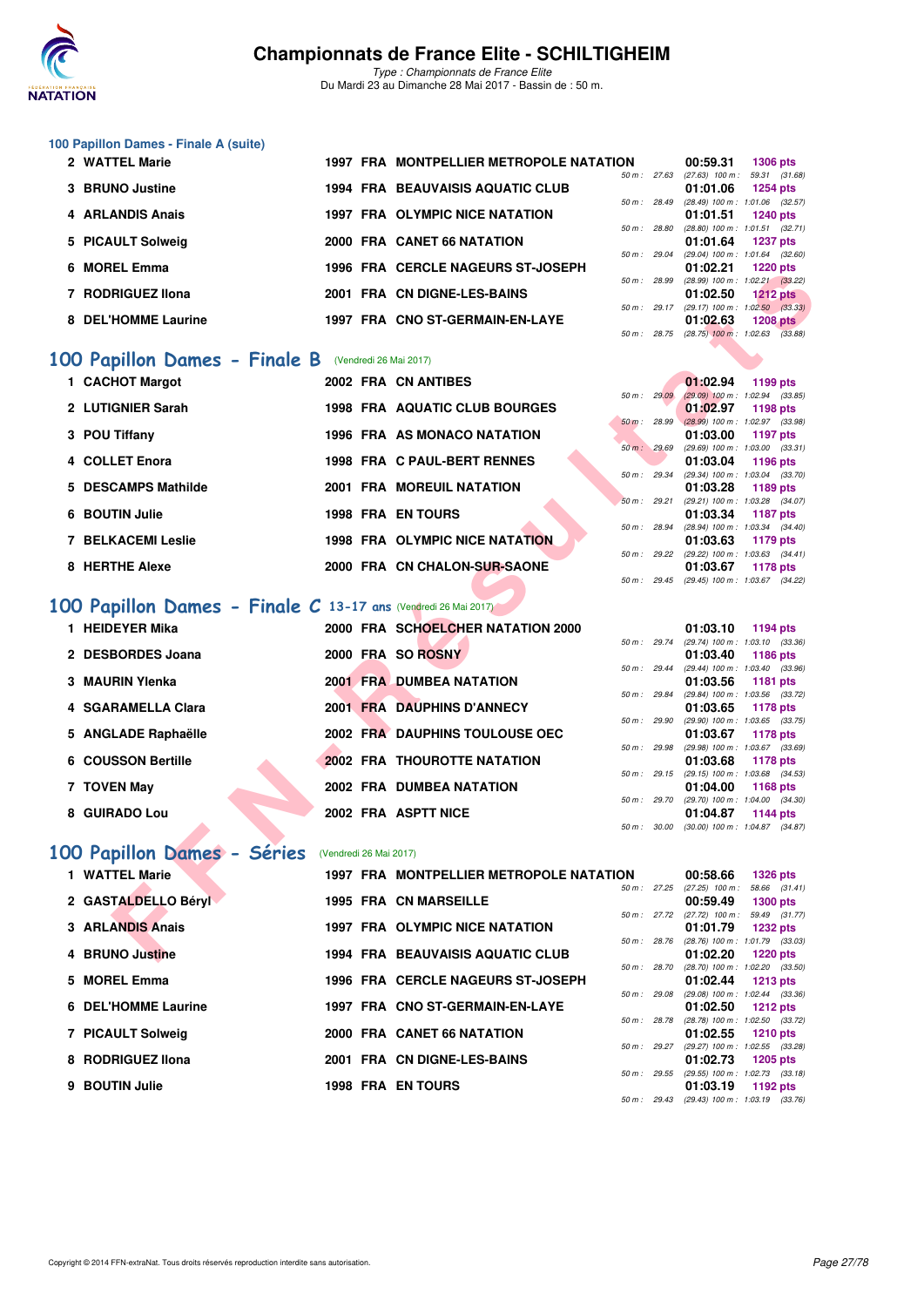

|    | 100 Papillon Dames - Séries (suite) |  |                                                |              |                                                                    |
|----|-------------------------------------|--|------------------------------------------------|--------------|--------------------------------------------------------------------|
|    | <b>10 BELKACEMI Leslie</b>          |  | <b>1998 FRA OLYMPIC NICE NATATION</b>          | 50 m : 29.30 | 01:03.21<br>1191 pts<br>(29.30) 100 m: 1:03.21 (33.91)             |
|    | 11 CACHOT Margot                    |  | 2002 FRA CN ANTIBES                            | 50 m : 29.65 | 01:03.26<br>1190 pts                                               |
|    | 12 POU Tiffany                      |  | 1996 FRA AS MONACO NATATION                    |              | $(29.65)$ 100 m : 1:03.26 $(33.61)$<br>01:03.46<br>1184 pts        |
|    | <b>13 LUTIGNIER Sarah</b>           |  | 1998 FRA AQUATIC CLUB BOURGES                  | 50 m : 29.94 | (29.94) 100 m: 1:03.46 (33.52)<br>01:03.47<br>1184 pts             |
|    | <b>14 HERTHE Alexe</b>              |  | 2000 FRA CN CHALON-SUR-SAONE                   | 50 m : 29.39 | (29.39) 100 m: 1:03.47 (34.08)<br>01:03.50<br>1183 pts             |
|    | 15 DESCAMPS Mathilde                |  | <b>2001 FRA MOREUIL NATATION</b>               | 50 m: 29.66  | (29.66) 100 m: 1:03.50 (33.84)<br>01:03.53<br><b>1182 pts</b>      |
|    | 16 COLLET Enora                     |  | 1998 FRA C PAUL-BERT RENNES                    | 50 m : 29.55 | $(29.55)$ 100 m : 1:03.53 $(33.98)$<br>01:03.54<br><b>1182 pts</b> |
|    | 17 SGARAMELLA Clara                 |  | 2001 FRA DAUPHINS D'ANNECY                     | 50 m : 29.64 | $(29.64)$ 100 m : 1:03.54 $(33.90)$<br>01:03.64<br>1179 pts        |
|    | 18 MAURIN Ylenka                    |  | 2001 FRA DUMBEA NATATION                       | 50 m: 29.80  | (29.80) 100 m: 1:03.64 (33.84)<br>01:03.88<br><b>1172 pts</b>      |
|    | 19 TOVEN May                        |  | 2002 FRA DUMBEA NATATION                       | 50 m: 29.76  | (29.76) 100 m: 1:03.88 (34.12)<br>01:03.98<br>1169 pts             |
|    | 20 ANGLADE Raphaëlle                |  | 2002 FRA DAUPHINS TOULOUSE OEC                 | 50 m: 29.95  | $(29.95)$ 100 m : 1:03.98 $(34.03)$<br>01:04.02<br>1168 pts        |
|    | 21 DESBORDES Joana                  |  | 2000 FRA SO ROSNY                              | 50 m: 29.97  | (29.97) 100 m: 1:04.02 (34.05)<br>01:04.26<br><b>1161 pts</b>      |
|    | 22 HEIDEYER Mika                    |  | 2000 FRA SCHOELCHER NATATION 2000              | 50 m: 29.72  | (29.72) 100 m: 1:04.26 (34.54)<br>01:04.28<br><b>1160 pts</b>      |
|    | 23 FABRE Margaux                    |  | <b>1992 FRA AQUALOVE SAUVETAGE MONTPELLIER</b> | 50 m: 30.33  | $(30.33)$ 100 m : 1:04.28 $(33.95)$<br>01:04.42<br><b>1156 pts</b> |
|    | 24 FILIPPI Morgane                  |  | 1997 FRA ASPTT MONTPELLIER                     | 50 m : 28.67 | (28.67) 100 m : 1:04.42 (35.75)<br>01:04.50<br>1154 pts            |
|    | 25 BARALE Faustine                  |  | 1999 FRA AC HYERES                             | 50 m : 30.42 | $(30.42)$ 100 m : 1:04.50 $(34.08)$<br>01:04.52<br>1154 pts        |
|    | 26 BRISFER Clara                    |  | 1997 FRA NAUTIC CLUB ALP'38                    | 50 m : 30.29 | (30.29) 100 m: 1:04.52 (34.23)<br>01:04.53<br>1153 pts             |
|    | 26 WISHAUPT Camille                 |  | 1998 FRA MONTPELLIER METROPOLE NATATION        | 50 m: 29.34  | (29.34) 100 m: 1:04.53 (35.19)<br>01:04.53<br>1153 pts             |
|    | 28 CELINI Lesy                      |  | <b>1999 FRA ES MASSY NATATION</b>              | 50 m : 30.04 | (30.04) 100 m: 1:04.53 (34.49)<br>01:04.56<br>1153 pts             |
|    | 29 SEZGINER Sedef                   |  | 1996 TUR CLUB DES NAGEURS DE PARIS             | 50 m : 29.96 | (29.96) 100 m: 1:04.56 (34.60)<br>01:04.60<br><b>1151 pts</b>      |
|    | 30 HITA Orlane                      |  | 1999 FRA CN BREST                              | 50 m : 31.20 | $(31.20)$ 100 m : 1:04.60 $(33.40)$<br>01:04.61<br>1151 pts        |
|    | <b>31 DA COSTA Chloe</b>            |  | <b>1999 FRA ERSTEIN AQUATIC CLUB</b>           | 50 m : 29.94 | (29.94) 100 m: 1:04.61 (34.67)<br>01:04.64<br>1150 pts             |
|    | 32 GUIRADO Lou                      |  | 2002 FRA ASPTT NICE                            | 50 m: 29.93  | (29.93) 100 m: 1:04.64 (34.71)<br>01:04.71<br><b>1148 pts</b>      |
| 33 | <b>BOREL Carol-Ann</b>              |  | 1999 FRA SAINT-RAPHAEL NATATION                | 50 m: 30.06  | $(30.06)$ 100 m : 1:04.71 $(34.65)$<br>01:04.80<br>1146 pts        |
|    | 34 MABBOUX Isabelle                 |  | 1992 FRA OLYMPIC NICE NATATION                 | 50 m : 30.19 | $(30.19)$ 100 m : 1:04.80 $(34.61)$<br>01:04.81<br>1145 pts        |
|    | <b>35 COUSSON Bertille</b>          |  | <b>2002 FRA THOUROTTE NATATION</b>             | 50 m : 29.62 | (29.62) 100 m: 1:04.81 (35.19)<br>01:04.86<br><b>1144 pts</b>      |
|    | <b>36 EYMARD Florence</b>           |  | <b>1997 FRA STADE CLERMONT NATATION</b>        | 50 m : 30.06 | $(30.06)$ 100 m : 1:04.86 $(34.80)$<br>01:04.92<br>1142 pts        |
|    | 36 BOUQUEREL Blandine               |  | 2001 FRA AMIENS METROPOLE NAT.                 | 50 m: 30.61  | $(30.61)$ 100 m : 1:04.92 $(34.31)$<br>01:04.92<br>1142 pts        |
| 38 | <b>BIHAN Morgane</b>                |  | 2000 FRA CSN GUYANCOURT                        | 50 m: 30.14  | (30.14) 100 m: 1:04.92 (34.78)<br>01:04.96<br>1141 pts             |
| 39 | <b>SZCZEPIAK Margaux</b>            |  | <b>1999 FRA SC THIONVILLE</b>                  | 50 m : 30.86 | (30.86) 100 m: 1:04.96 (34.10)<br>01:04.98<br>1141 pts             |
| 40 | <b>MENNETEAU Loana</b>              |  | 1999 FRA AQUATIC CLUB BOURGES                  | 50 m: 30.14  | (30.14) 100 m: 1:04.98 (34.84)<br>01:05.08<br>1138 pts             |
| 41 | <b>BOISRENOULT Emilie</b>           |  | 2002 FRA U.S CRETEIL NATATION                  | 50 m : 30.35 | (30.35) 100 m: 1:05.08 (34.73)<br>01:05.11<br>1137 pts             |
|    | 42 OUALID GIRARD Sarah              |  | 2000 FRA CN MELUN VAL DE SEINE                 | 50 m : 30.79 | (30.79) 100 m: 1:05.11 (34.32)<br>01:05.12<br>1137 pts             |
|    | 42 MAYOT Axelle                     |  | 2002 FRA SPN POITIERS                          | 50 m : 30.73 | (30.73) 100 m: 1:05.12 (34.39)<br>01:05.12<br>1137 pts             |
|    | 44 LETANG Maria-Eléna               |  | 1993 FRA CLUB DES NAGEURS DE PARIS             | 50 m: 29.96  | (29.96) 100 m: 1:05.12 (35.16)<br>01:05.36<br>1130 pts             |
|    | 45 SUESCUN Clémence                 |  | 2002 FRA CSN GUYANCOURT                        | 50 m : 29.86 | (29.86) 100 m : 1:05.36 (35.50)<br>01:05.39<br>1129 pts            |
|    |                                     |  |                                                |              | 50 m: 30.11 (30.11) 100 m: 1:05.39 (35.28)                         |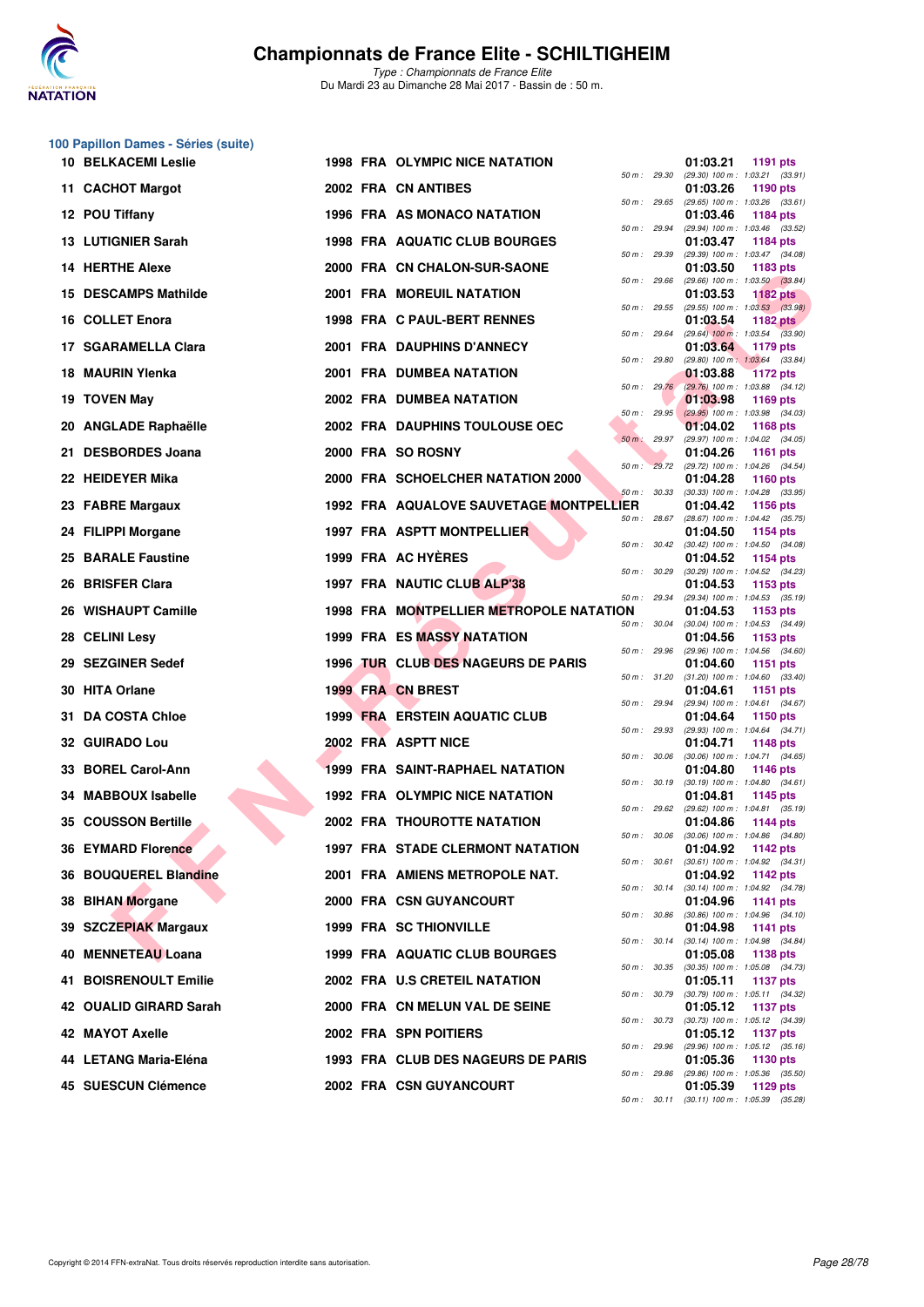

|     | 100 Papillon Dames - Séries (suite) |  |                                                 |              |              |                                                                             |
|-----|-------------------------------------|--|-------------------------------------------------|--------------|--------------|-----------------------------------------------------------------------------|
|     | <b>46 BOURNONVILLE Laura</b>        |  | 2001 FRA ES VITRY                               |              | 50 m : 30.57 | 01:05.40<br>1129 pts<br>$(30.57)$ 100 m : 1:05.40 $(34.83)$                 |
|     | 47 DESNOYERS Inès                   |  | 1999 FRA PAYS D'AIX NATATION                    | 50 m : 30.02 |              | 01:05.53<br>1125 pts<br>$(30.02)$ 100 m : 1:05.53 $(35.51)$                 |
|     | 48 NAFFAH Marie                     |  | 2000 FRA SU AGEN                                |              |              | 01:05.57<br><b>1124 pts</b>                                                 |
|     | 49 SIMONETTI Romane                 |  | <b>1999 FRA STADE DE VANVES</b>                 | 50 m: 30.16  |              | $(30.16)$ 100 m : 1:05.57 $(35.41)$<br>01:05.60<br>1123 pts                 |
|     |                                     |  |                                                 | 50 m: 29.96  |              | (29.96) 100 m: 1:05.60 (35.64)                                              |
|     | 50 GAMER Rose-alexia                |  | 1999 FRA CN MELUN VAL DE SEINE                  | 50 m: 30.93  |              | 01:05.64<br>1122 $pts$<br>$(30.93)$ 100 m : 1:05.64 $(34.71)$               |
|     | 51 SIMOËNS Jeanne                   |  | 2000 FRA CLUB DES NAGEURS DE PARIS              | 50 m: 30.58  |              | 01:05.68<br><b>1121 pts</b><br>$(30.58)$ 100 m : 1:05.68 $(35.10)$          |
|     | 52 MONGES Clara                     |  | 1998 FRA TOULON VAR NATATION                    |              | 50 m : 30.45 | 01:05.72<br>1120 $pts$<br>$(30.45)$ 100 m : 1:05.72 $(35.27)$               |
|     | 53 SINAPIN Elodie                   |  | <b>2000 FRA LYON NATATION METROPOLE</b>         | 50 m: 30.91  |              | 01:05.82<br><b>1117 pts</b><br>$(30.91)$ 100 m : 1:05.82 $(34.91)$          |
|     | 54 ROGEON Axelle                    |  | 1999 FRA CLUB DAUPHINS COGNAC                   |              |              | 01:06.26<br><b>1105 pts</b>                                                 |
| 55. | <b>DA CONCEICAO Emma</b>            |  | 2000 FRA DAUPHINS D'ANNECY                      |              | 50 m: 30.21  | (30.21) 100 m: 1:06.26 (36.05)<br>01:06.49<br>1099 pts                      |
|     | 56 JULIEN Camille                   |  | 1997 FRA PAYS D'AIX NATATION                    | 50 m: 29.43  |              | $(29.43)$ 100 m : 1:06.49 $(37.06)$<br>01:06.66<br><b>1094 pts</b>          |
|     |                                     |  |                                                 | 50 m: 29.81  |              | (29.81) 100 m: 1:06.66 (36.85)                                              |
|     | 57 SECRESTAT Charlyne               |  | 1998 FRA CSM CLAMART                            |              |              | 01:06.90<br><b>1087 pts</b><br>50 m : 31.42 (31.42) 100 m : 1:06.90 (35.48) |
|     | 58 BOUTEILLY Alexia                 |  | 2001 FRA AC HYERES                              |              |              | 01:07.15<br><b>1080 pts</b>                                                 |
|     |                                     |  |                                                 |              | 50 m: 31.91  | (31.91) 100 m: 1:07.15 (35.24)                                              |
|     | 59 FROUIN Meghan                    |  | 2001 FRA CHOLET NATATION                        |              | 50 m : 30.26 | 01:07.22<br><b>1078 pts</b><br>(30.26) 100 m : 1:07.22 (36.96)              |
|     | 60 RAYNERT Maud                     |  | <b>1998 FRA ES MASSY NATATION</b>               | 50 m: 30.81  |              | 01:07.37<br><b>1074 pts</b><br>$(30.81)$ 100 m : 1:07.37 $(36.56)$          |
|     | 61 DREVET Juliette                  |  | 2002 FRA ASM CHAMALIERES NATATION               |              |              | 01:07.57<br><b>1069 pts</b>                                                 |
|     | 62 SIGURGEIRS DOTTIR Elin           |  | 1999 ISL TROYES ON                              | 50 m : 30.78 |              | (30.78) 100 m : 1:07.57 (36.79)<br>01:07.60<br><b>1068 pts</b>              |
|     | 63 LANGLAIS Lila                    |  | 2000 FRA ES MASSY NATATION                      |              | 50 m : 31.22 | $(31.22)$ 100 m : 1:07.60 $(36.38)$<br>01:07.63<br>1067 pts                 |
|     | 64 KAELBEL Mathilde                 |  | 2001 FRA DAUPHINS OBERNAI                       |              | 50 m : 31.87 | $(31.87)$ 100 m : 1:07.63 $(35.76)$<br>01:08.06<br><b>1056 pts</b>          |
|     |                                     |  |                                                 |              | 50 m : 30.86 | $(30.86)$ 100 m : 1:08.06 $(37.20)$                                         |
|     | 65 MILCZYNSKI Manon                 |  | <b>1999 FRA MONTAUBAN NATATION</b>              |              | 50 m : 31.01 | 01:08.53<br>1043 pts<br>$(31.01)$ 100 m : 1:08.53 $(37.52)$                 |
|     | 66 BLANCHETIERE Adèle               |  | 1999 FRA EN CAEN                                |              |              | 01:08.56<br>1042 pts                                                        |
|     | 67 JEANNERET Valentine              |  | 1999 FRA CN CHALON-SUR-SAONE                    |              | 50 m: 32.13  | $(32.13)$ 100 m : 1:08.56 $(36.43)$<br>01:08.66<br>1039 pts                 |
|     |                                     |  |                                                 | 50 m: 31.14  |              | $(31.14)$ 100 m : 1:08.66 $(37.52)$                                         |
|     | 68 LEVEQUE Bérénice                 |  | 2002 FRA AC CHERBOURG EN COTENTIN               |              | 50 m : 31.65 | 01:09.06<br>1029 pts<br>$(31.65)$ 100 m : 1:09.06 $(37.41)$                 |
| 69  | <b>BOUSQUIN Lena</b>                |  | <b>1995 FRA ASPTT TOULOUSE</b>                  |              |              | 01:13.53<br>913 pts                                                         |
|     | <b>70 SUPIOT Claire</b>             |  | <b>1968 FRA HANDISPORT ANGERS</b>               |              |              | 50 m: 27.46 (27.46) 100 m: 1:13.53 (46.07)<br>01:17.70<br>811 pts           |
|     |                                     |  |                                                 | 50 m : 36.58 |              | (36.58) 100 m: 1:17.70 (41.12)                                              |
|     | 71 DELEPLANQUE Maud                 |  | 1996 FRA HANDI-CLUB OLYMPIQUE DE SEVRES         |              |              | 01:24.34<br>661 pts<br>50 m : 37.70 (37.70) 100 m : 1:24.34 (46.64)         |
|     | 72 LANGLOIS Delphine                |  | 1996 FRA HANDI-JNC COMPIEGNE 60                 |              |              | 01:30.12<br>543 pts                                                         |
|     | --- HENIQUE Mélanie                 |  | 1992 FRA CN MARSEILLE                           |              | 50 m : 40.53 | (40.53) 100 m: 1:30.12 (49.59)<br><b>DNS</b> dec                            |
|     | --- HACHE Cloé                      |  | <b>1997 FRA CN MARSEILLE</b>                    |              |              | <b>DNS dec</b>                                                              |
|     | <b>SANTAMANS Anna</b>               |  | 1993 FRA CN MARSEILLE                           |              |              | <b>DNS dec</b>                                                              |
|     | --- LORANDI Elodie                  |  | <b>1989 FRA HANDISPORT ANTIBES MEDITERRANEE</b> |              |              | <b>DNS dec</b>                                                              |
|     | 200 Papillon Dames - Finale A       |  | (Mercredi 24 Mai 2017)                          |              |              |                                                                             |

| 1 GRANGEON Lara         |  | 1991 FRA CN CALÉDONIENS                                                                                                | 02:09.35 1317 pts                                          |
|-------------------------|--|------------------------------------------------------------------------------------------------------------------------|------------------------------------------------------------|
| 2 VAN ROUWENDAAL Sharon |  | 50 m: 29.14 (29.14) 100 m: 1:01.68 (32.54) 150 m: 1:35.56<br><b>1993 NED MONTPELLIER METROPOLE NATATION</b>            | $(33.88)$ 200 m : 2:09.35 $(33.79)$<br>$02:12.31$ 1272 pts |
| 3 PICAULT Solweig       |  | 50 m: 29.61 (29.61) 100 m: 1:02.47 (32.86) 150 m: 1:36.98 (34.51) 200 m: 2:12.31 (35.33)<br>2000 FRA CANET 66 NATATION | 02:13.96 1247 pts                                          |
| 4 LARZUL Gwladys        |  | (30.00) 100 m : 1:03.47 (33.47) 150 m : 1:38.01<br>50 m : 30.00<br><b>1998 FRA DAUPHINS TOULOUSE OEC</b>               | $(34.54)$ 200 m : 2:13.96 $(35.95)$<br>02:14.93 1232 pts   |
| 5 BOURNONVILLE Laura    |  | (30.40) 100 m : 1:04.65 (34.25) 150 m : 1:39.99<br>50 m : 30.40<br>2001 FRA ES VITRY                                   | $(35.34)$ 200 m : 2:14.93 $(34.94)$<br>$02:17.62$ 1192 pts |
|                         |  | (30.81) 100 m: 1:05.71 (34.90) 150 m: 1:41.40 (35.69) 200 m: 2:17.62 (36.22)<br>50 m : 30.81                           |                                                            |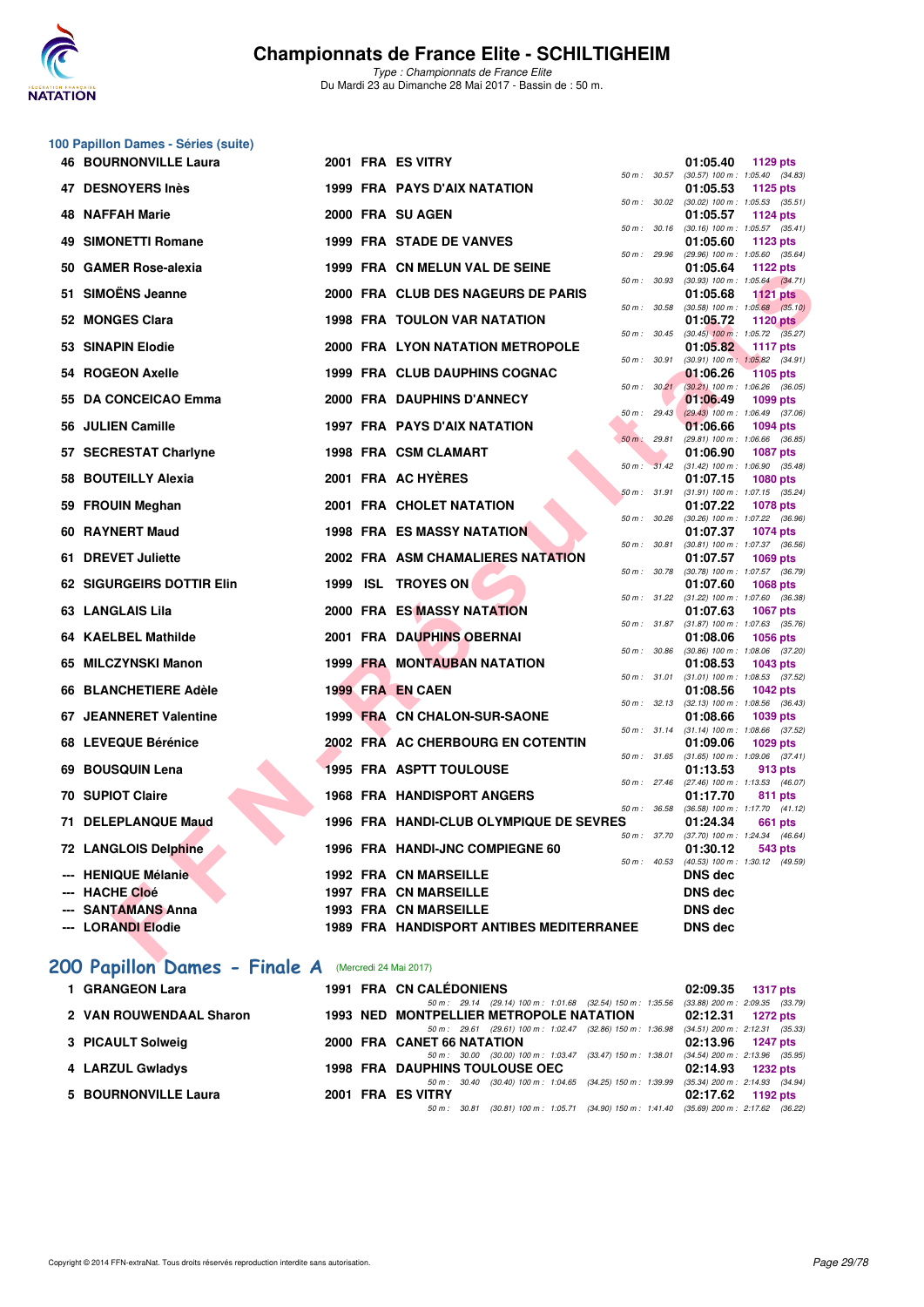

| 200 Papillon Dames - Finale A (suite)                                                   |                        |                                                                                                                                   |                                                               |
|-----------------------------------------------------------------------------------------|------------------------|-----------------------------------------------------------------------------------------------------------------------------------|---------------------------------------------------------------|
| 6 FILIPPI Morgane                                                                       |                        | 1997 FRA ASPTT MONTPELLIER                                                                                                        | 02:17.94<br>1188 pts                                          |
| 7 HITA Orlane                                                                           |                        | 50 m: 31.01 (31.01) 100 m: 1:06.21 (35.20) 150 m: 1:42.08<br>1999 FRA CN BREST                                                    | $(35.87)$ 200 m : 2:17.94 $(35.86)$<br>02:18.53<br>1179 pts   |
| 8 BOUTEILLY Alexia                                                                      |                        | 50 m: 30.27 (30.27) 100 m: 1:05.10 (34.83) 150 m: 1:40.78 (35.68) 200 m: 2:18.53 (37.75)<br>2001 FRA AC HYERES                    | 02:19.80<br>1161 pts                                          |
|                                                                                         |                        | 50 m: 31.73 (31.73) 100 m: 1:07.01 (35.28) 150 m: 1:43.30 (36.29) 200 m: 2:19.80 (36.50)                                          |                                                               |
| 200 Papillon Dames - Finale B                                                           |                        | (Mercredi 24 Mai 2017)                                                                                                            |                                                               |
| <b>1 BARALE Faustine</b>                                                                |                        | 1999 FRA AC HYERES                                                                                                                | 02:18.78<br>1175 pts                                          |
| 2 CACHOT Margot                                                                         |                        | 50 m: 30.44 (30.44) 100 m: 1:05.10 (34.66) 150 m: 1:41.94 (36.84) 200 m: 2:18.78 (36.84)<br>2002 FRA CN ANTIBES                   | 02:18.87<br>1174 pts                                          |
|                                                                                         |                        | 50 m: 30.44 (30.44) 100 m: 1:05.44 (35.00) 150 m: 1:41.54 (36.10) 200 m: 2:18.87 (37.33)                                          |                                                               |
| 3 ANGLADE Raphaëlle                                                                     |                        | 2002 FRA DAUPHINS TOULOUSE OEC<br>50 m: 30.96 (30.96) 100 m: 1:06.74 (35.78) 150 m: 1:43.17 (36.43) 200 m: 2:19.41 (36.24)        | 02:19.41<br><b>1166 pts</b>                                   |
| 4 LANGLAIS Lila                                                                         |                        | <b>2000 FRA ES MASSY NATATION</b><br>50 m: 31.73 (31.73) 100 m: 1:06.91 (35.18) 150 m: 1:43.40                                    | 02:19.88<br>$1160$ pts<br>$(36.49)$ 200 m : 2:19.88 $(36.48)$ |
| <b>MOREAU Sarah</b><br>5.                                                               |                        | 2001 FRA EN TOURS                                                                                                                 | 02:20.01<br>1158 pts                                          |
| 6 SECRESTAT Charlyne                                                                    |                        | 50 m: 31.89 (31.89) 100 m: 1:07.53 (35.64) 150 m: 1:43.63 (36.10) 200 m: 2:20.01 (36.38)<br>1998 FRA CSM CLAMART                  | 02:20.37<br>1152 pts                                          |
| 7 CELINI Lesy                                                                           |                        | 50 m: 31.97 (31.97) 100 m: 1:07.50 (35.53) 150 m: 1:43.93 (36.43) 200 m: 2:20.37 (36.44)<br><b>1999 FRA ES MASSY NATATION</b>     | 02:20.87<br>1145 pts                                          |
|                                                                                         |                        | 50 m: 30.17 (30.17) 100 m: 1:05.14 (34.97) 150 m: 1:42.14 (37.00) 200 m: 2:20.87 (38.73)                                          |                                                               |
| 8 CRETIER Oana                                                                          |                        | 1999 FRA CN ANTIBES<br>50 m: 32.13 (32.13) 100 m: 1:08.54 (36.41) 150 m: 1:46.47 (37.93) 200 m: 2:23.87 (37.40)                   | 02:23.87<br>1102 $pts$                                        |
|                                                                                         |                        |                                                                                                                                   |                                                               |
| 200 Papillon Dames - Finale C 13-17 ans (Mercredi 24 Mai 2017)<br>1 OUALID GIRARD Sarah |                        | 2000 FRA CN MELUN VAL DE SEINE                                                                                                    | 02:22.23                                                      |
|                                                                                         |                        | 50 m: 32.34 (32.34) 100 m: 1:08.12 (35.78) 150 m: 1:45.98 (37.86) 200 m: 2:22.23 (36.25)                                          | 1126 pts                                                      |
| 2 HESSE Carla                                                                           |                        | 2002 FRA AC HYERES<br>50 m: 31.74 (31.74) 100 m: 1:07.72 (35.98) 150 m: 1:45.09 (37.37) 200 m: 2:22.55 (37.46)                    | 02:22.55<br>1121 $pts$                                        |
| 3 MAYOT Axelle                                                                          |                        | 2002 FRA SPN POITIERS                                                                                                             | 02:23.74<br>1104 pts                                          |
| 4 HANRAS Tiphaine                                                                       |                        | 50 m: 31.30 (31.30) 100 m: 1:07.40 (36.10) 150 m: 1:45.31 (37.91) 200 m: 2:23.74 (38.43)<br><b>2000 FRA COULOMMIERS NATATION</b>  | 02:24.25<br><b>1097 pts</b>                                   |
| 5 NAFFAH Marie                                                                          |                        | 50 m: 31.98 (31.98) 100 m: 1:08.74 (36.76) 150 m: 1:46.56 (37.82) 200 m: 2:24.25 (37.69)<br>2000 FRA SU AGEN                      | 02:26.91<br><b>1060 pts</b>                                   |
|                                                                                         |                        | 50 m: 32.92 (32.92) 100 m: 1:10.41 (37.49) 150 m: 1:48.47 (38.06) 200 m: 2:26.91 (38.44)                                          |                                                               |
| 6 SIMOËNS Jeanne                                                                        |                        | 2000 FRA CLUB DES NAGEURS DE PARIS<br>50 m: 31.62 (31.62) 100 m: 1:08.97 (37.35) 150 m: 1:48.31 (39.34) 200 m: 2:28.91 (40.60)    | 02:28.91<br><b>1032 pts</b>                                   |
| 7 DREVET Juliette                                                                       |                        | 2002 FRA ASM CHAMALIERES NATATION                                                                                                 | 02:31.69<br>995 pts                                           |
|                                                                                         |                        | 50 m: 33.90 (33.90) 100 m: 1:10.91 (37.01) 150 m: 1:51.17 (40.26) 200 m: 2:31.69 (40.52)                                          |                                                               |
| 200 Papillon Dames - Séries                                                             | (Mercredi 24 Mai 2017) |                                                                                                                                   |                                                               |
| 1 GRANGEON Lara                                                                         |                        | 1991 FRA CN CALEDONIENS<br>50 m: 29.51 (29.51) 100 m: 1:03.02 (33.51) 150 m: 1:37.54 (34.52) 200 m: 2:11.50 (33.96)               | 02:11.50<br><b>1284 pts</b>                                   |
| 2 VAN ROUWENDAAL Sharon                                                                 |                        | <b>1993 NED MONTPELLIER METROPOLE NATATION</b>                                                                                    | 02:13.74<br><b>1250 pts</b>                                   |
| 3 PICAULT Solweig                                                                       |                        | 50 m: 30.29 (30.29) 100 m: 1:03.91 (33.62) 150 m: 1:39.19 (35.28) 200 m: 2:13.74 (34.55)<br>2000 FRA CANET 66 NATATION            | 02:16.71<br>$1206$ pts                                        |
| 4 LARZUL Gwladys                                                                        |                        | 50 m: 30.74 (30.74) 100 m: 1:04.56 (33.82) 150 m: 1:40.46 (35.90) 200 m: 2:16.71 (36.25)<br><b>1998 FRA DAUPHINS TOULOUSE OEC</b> | 02:17.59<br>1193 pts                                          |
|                                                                                         |                        | 50 m : 31.49 (31.49) 100 m : 1:06.49 (35.00) 150 m : 1:42.14 (35.65) 200 m : 2:17.59 (35.45)                                      |                                                               |
| 5 HITA Orlane                                                                           |                        | 1999 FRA CN BREST<br>50 m: 30.73 (30.73) 100 m: 1:06.11 (35.38) 150 m: 1:41.78 (35.67) 200 m: 2:18.66 (36.88)                     | 02:18.66<br>1177 pts                                          |
| 6 FILIPPI Morgane                                                                       |                        | 1997 FRA ASPTT MONTPELLIER                                                                                                        | 02:19.55<br>1164 pts                                          |
| 7 BOURNONVILLE Laura                                                                    |                        | 50 m: 31.52 (31.52) 100 m: 1:06.83 (35.31) 150 m: 1:43.01<br>2001 FRA ES VITRY                                                    | $(36.18)$ 200 m : 2:19.55 $(36.54)$<br>02:19.57<br>1164 pts   |
| 8 BOUTEILLY Alexia                                                                      |                        | 50 m: 31.19 (31.19) 100 m: 1:06.42 (35.23) 150 m: 1:43.16 (36.74) 200 m: 2:19.57 (36.41)<br>2001 FRA AC HYERES                    | 02:19.70<br>1162 pts                                          |
|                                                                                         |                        | 50 m: 31.71 (31.71) 100 m: 1:07.16 (35.45) 150 m: 1:43.23                                                                         | $(36.07)$ 200 m : 2:19.70 $(36.47)$                           |
| 9 BARALE Faustine                                                                       |                        | 1999 FRA AC HYERES<br>50 m: 31.17 (31.17) 100 m: 1:06.36 (35.19) 150 m: 1:42.91                                                   | 02:20.12<br>1156 pts<br>$(36.55)$ 200 m : 2:20.12 $(37.21)$   |
| 10 LANGLAIS Lila                                                                        |                        | 2000 FRA ES MASSY NATATION                                                                                                        | 02:20.22<br>1155 pts                                          |
| 11 SECRESTAT Charlyne                                                                   |                        | 50 m : 31.76 (31.76) 100 m : 1:07.31 (35.55) 150 m : 1:43.10<br>1998 FRA CSM CLAMART                                              | (35.79) 200 m : 2:20.22 (37.12)<br>02:20.63<br>1149 pts       |
| 12 CRETIER Oana                                                                         |                        | 50 m: 31.94 (31.94) 100 m: 1:07.49 (35.55) 150 m: 1:43.73<br>1999 FRA CN ANTIBES                                                  | $(36.24)$ 200 m : 2:20.63 $(36.90)$<br>02:21.05<br>1143 pts   |
|                                                                                         |                        | 50 m: 31.31 (31.31) 100 m: 1:06.80 (35.49) 150 m: 1:44.21                                                                         | $(37.41)$ 200 m : 2:21.05 $(36.84)$                           |
| 13 MOREAU Sarah                                                                         |                        | 2001 FRA EN TOURS<br>50 m: 31.98 (31.98) 100 m: 1:08.29 (36.31) 150 m: 1:44.37 (36.08) 200 m: 2:21.36 (36.99)                     | 02:21.36<br>1138 pts                                          |
| 13 CELINI Lesy                                                                          |                        | 1999 FRA ES MASSY NATATION                                                                                                        | 02:21.36<br>1138 pts                                          |
|                                                                                         |                        | 50 m: 31.05 (31.05) 100 m: 1:06.75 (35.70) 150 m: 1:43.57 (36.82) 200 m: 2:21.36 (37.79)                                          |                                                               |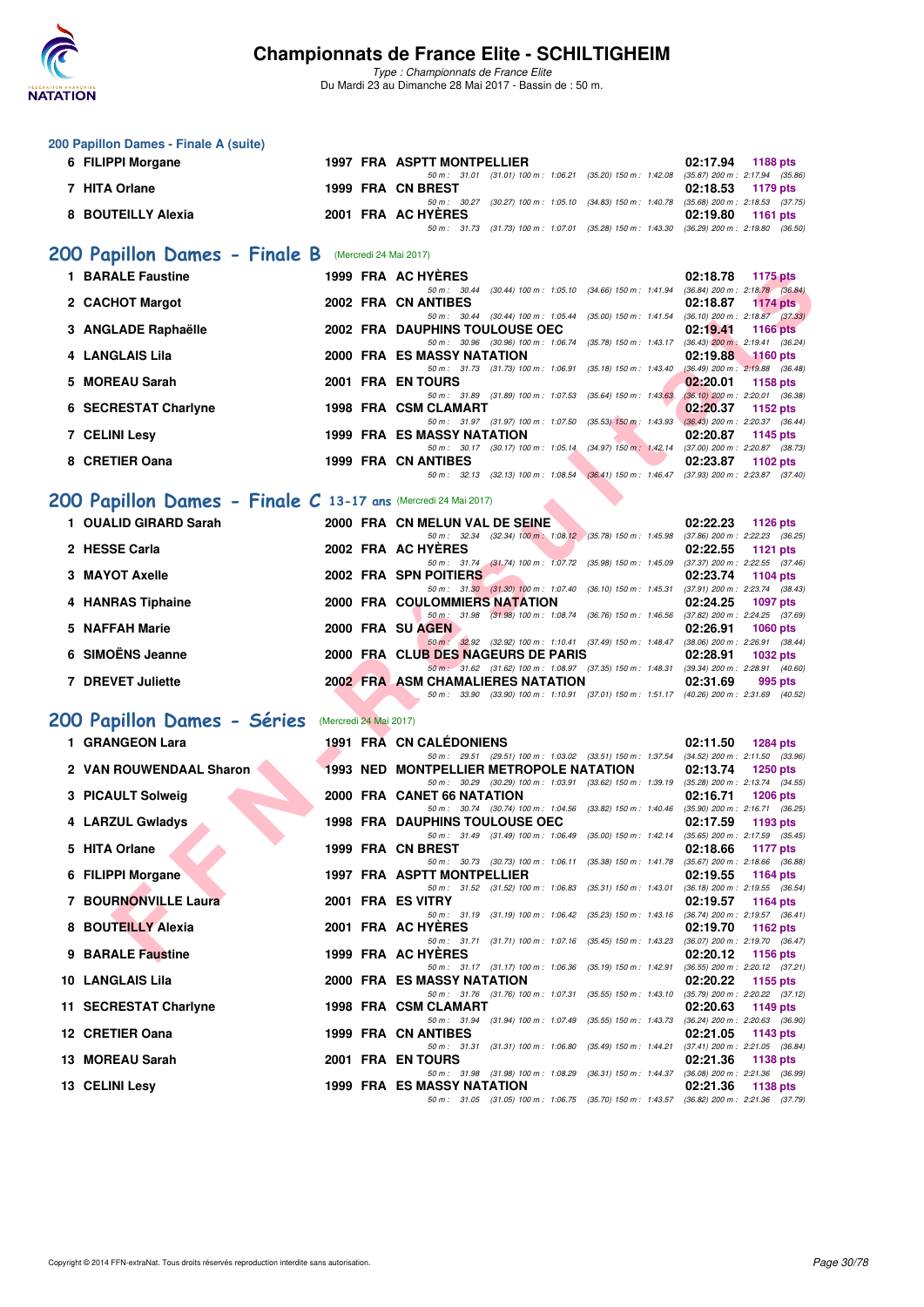

## **200 Papillon Dames - Séries (suite)**

| 15 WISHAUPT Camille                               |  | 1998 FRA MONTPELLIER METROPOLE NATATION                                                                                          | 02:21.49<br>1136 pts        |
|---------------------------------------------------|--|----------------------------------------------------------------------------------------------------------------------------------|-----------------------------|
| 16 ANGLADE Raphaëlle                              |  | 50 m: 30.92 (30.92) 100 m: 1:05.78 (34.86) 150 m: 1:42.69 (36.91) 200 m: 2:21.49 (38.80)<br>2002 FRA DAUPHINS TOULOUSE OEC       | 02:21.74<br>1133 pts        |
| 17 CACHOT Margot                                  |  | 50 m: 31.93 (31.93) 100 m: 1:08.18 (36.25) 150 m: 1:44.74 (36.56) 200 m: 2:21.74 (37.00)<br>2002 FRA CN ANTIBES                  | 02:22.64<br>1120 pts        |
|                                                   |  | 50 m: 32.13 (32.13) 100 m: 1:09.06 (36.93) 150 m: 1:44.18 (35.12) 200 m: 2:22.64 (38.46)                                         |                             |
| <b>18 MENNETEAU Loana</b>                         |  | <b>1999 FRA AQUATIC CLUB BOURGES</b><br>50 m: 31.39 (31.39) 100 m: 1:07.82 (36.43) 150 m: 1:44.53 (36.71) 200 m: 2:22.74 (38.21) | 02:22.74<br><b>1118 pts</b> |
| 19 MOREL Emma                                     |  | <b>1996 FRA CERCLE NAGEURS ST-JOSEPH</b>                                                                                         | 02:24.23<br><b>1097 pts</b> |
| 20 HANRAS Tiphaine                                |  | 50 m: 32.26 (32.26) 100 m: 1:08.73 (36.47) 150 m: 1:46.45 (37.72) 200 m: 2:24.23 (37.78)<br>2000 FRA COULOMMIERS NATATION        | 02:24.46                    |
|                                                   |  | 50 m: 32.02 (32.02) 100 m: 1:08.85 (36.83) 150 m: 1:46.62 (37.77) 200 m: 2:24.46 (37.84)                                         | $1094$ pts                  |
| 21 MAYOT Axelle                                   |  | 2002 FRA SPN POITIERS                                                                                                            | 02:24.52<br>1093 pts        |
| 22 COLLET Enora                                   |  | 50 m: 30.88 (30.88) 100 m: 1:06.77 (35.89) 150 m: 1:44.90 (38.13) 200 m: 2:24.52 (39.62)<br>1998 FRA C PAUL-BERT RENNES          | 02:25.00<br>1087 pts        |
|                                                   |  | 50 m: 30.88 (30.88) 100 m: 1:07.03 (36.15) 150 m: 1:45.05 (38.02) 200 m: 2:25.00 (39.95)                                         |                             |
| 23 MABBOUX Isabelle                               |  | 1992 FRA OLYMPIC NICE NATATION<br>50 m: 31.59 (31.59) 100 m: 1:07.34 (35.75) 150 m: 1:45.93 (38.59) 200 m: 2:25.28 (39.35)       | 02:25.28<br><b>1083 pts</b> |
| 24 EYMARD Florence                                |  | <b>1997 FRA STADE CLERMONT NATATION</b>                                                                                          | 02:25.50<br>1080 pts        |
| 25 HESSE Carla                                    |  | 50 m: 33.35 (33.35) 100 m: 1:10.88 (37.53) 150 m: 1:47.91 (37.03) 200 m: 2:25.50 (37.59)<br>2002 FRA AC HYERES                   |                             |
|                                                   |  | 50 m: 31.67 (31.67) 100 m: 1:09.04 (37.37) 150 m: 1:47.30 (38.26) 200 m: 2:26.60 (39.30)                                         | 02:26.60<br><b>1064 pts</b> |
| 26 OUALID GIRARD Sarah                            |  | 2000 FRA CN MELUN VAL DE SEINE                                                                                                   | 02:27.93<br><b>1046 pts</b> |
| 27 JEANNERET Valentine                            |  | 50 m: 32.48 (32.48) 100 m: 1:09.90 (37.42) 150 m: 1:48.18 (38.28) 200 m: 2:27.93 (39.75)<br>1999 FRA CN CHALON-SUR-SAONE         | 02:28.12<br>1043 pts        |
|                                                   |  | 50 m: 31.87 (31.87) 100 m: 1:09.44 (37.57) 150 m: 1:48.10 (38.66) 200 m: 2:28.12 (40.02)                                         |                             |
| 28 NAFFAH Marie                                   |  | 2000 FRA SU AGEN<br>50 m: 34.00 (34.00) 100 m: 1:11.66 (37.66) 150 m: 1:50.74 (39.08) 200 m: 2:29.24 (38.50)                     | 02:29.24<br><b>1028 pts</b> |
| 29 SIGURGEIRS DOTTIR Elin                         |  | 1999 ISL TROYES ON                                                                                                               | 02:30.18<br>1015 pts        |
|                                                   |  | 50 m: 32.23 (32.23) 100 m: 1:10.76 (38.53) 150 m: 1:51.01 (40.25) 200 m: 2:30.18 (39.17)                                         |                             |
| 30 DREVET Juliette                                |  | 2002 FRA ASM CHAMALIERES NATATION<br>50 m: 31.66 (31.66) 100 m: 1:10.32 (38.66) 150 m: 1:51.16 (40.84) 200 m: 2:32.86 (41.70)    | 02:32.86<br>979 pts         |
| 31 SIMOËNS Jeanne                                 |  | 2000 FRA CLUB DES NAGEURS DE PARIS                                                                                               | 02:33.22<br>974 pts         |
|                                                   |  | 50 m: 31.69 (31.69) 100 m: 1:10.26 (38.57) 150 m: 1:51.04 (40.78) 200 m: 2:33.22 (42.18)                                         |                             |
| $1004$ Nages Dames - Finale A (Jeudi 25 Mai 2017) |  |                                                                                                                                  |                             |
| 1 LESAFFRE Fantine                                |  | 1994 FRA MONTPELLIER METROPOLE NATATION                                                                                          | 02:13.58<br>1276 pts        |
|                                                   |  | 50 m: 28.59 (28.59) 100 m: 1:03.11 (34.52) 150 m: 1:41.73 (38.62) 200 m: 2:13.58 (31.85)                                         |                             |
| 2 DUHAMEL Cyrielle                                |  | 2000 FRA STADE BETHUNE PELICAN CLUB<br>50 m: 28.86 (28.86) 100 m: 1:03.07 (34.21) 150 m: 1:43.07 (40.00) 200 m: 2:14.82 (31.75)  | 02:14.82<br><b>1258 pts</b> |
| 3 DAUBA Camille                                   |  | <b>1997 FRA CN SARREGUEMINES</b>                                                                                                 | 02:17.08<br><b>1225 pts</b> |
| 4 BIHAN Morgane                                   |  | 50 m: 29.28 (29.28) 100 m: 1:05.44 (36.16) 150 m: 1:44.06 (38.62) 200 m: 2:17.08 (33.02)<br><b>2000 FRA CSN GUYANCOURT</b>       | 02:21.01<br><b>1168 pts</b> |
|                                                   |  | 50 m: 30.48 (30.48) 100 m: 1:06.73 (36.25) 150 m: 1:48.36 (41.63) 200 m: 2:21.01 (32.65)                                         |                             |
| 5 BORGOGNO Alizée                                 |  | 2001 FRA OLYMPIC NICE NATATION                                                                                                   | 02:21.89<br>1155 pts        |
| 6 CARA Axelle                                     |  | 50 m: 30.13 (30.13) 100 m: 1:06.26 (36.13) 150 m: 1:48.66 (42.40) 200 m: 2:21.89 (33.23)<br>1997 FRA CN ANTIBES                  | 02:22.13<br>1152 pts        |
|                                                   |  | 50 m: 30.40 (30.40) 100 m: 1:06.13 (35.73) 150 m: 1:48.46 (42.33) 200 m: 2:22.13 (33.67)                                         |                             |
| 7 BOURSE Claire                                   |  | 1998 FRA CN BREST<br>50 m: 29.45 (29.45) 100 m: 1:04.48 (35.03) 150 m: 1:48.64 (44.16) 200 m: 2:22.96 (34.32)                    | 02:22.96<br>1140 pts        |
| 8 SAUREL Alexia                                   |  | <b>1999 FRA NANTES NATATION</b>                                                                                                  | 02:23.20<br>1136 pts        |
|                                                   |  | 50 m: 31.69 (31.69) 100 m: 1:09.61 (37.92) 150 m: 1:51.04 (41.43) 200 m: 2:23.20 (32.16)                                         |                             |
| 100 4 Nages Dames - Finale B (Jeudi 25 Mai 2017)  |  |                                                                                                                                  |                             |
| 1 SIMONETTI Romane                                |  | 1999 FRA STADE DE VANVES                                                                                                         | 02:23.04<br>1139 pts        |
|                                                   |  | 50 m: 30.04 (30.04) 100 m: 1:06.48 (36.44) 150 m: 1:49.06 (42.58) 200 m: 2:23.04 (33.98)                                         |                             |
| 2 CORMIER Alexane                                 |  | <b>1999 FRA AQUATIC CLUB BOURGES</b><br>50 m: 30.97 (30.97) 100 m: 1:07.02 (36.05) 150 m: 1:50.62 (43.60) 200 m: 2:23.12 (32.50) | 02:23.12<br>1138 pts        |
| 3 PAQUIT Laura                                    |  | 1995 FRA LYON NATATION METROPOLE                                                                                                 | 02:23.22<br>1136 pts        |
|                                                   |  | 50 m; 31.63 (31.63) 100 m; 1:09.76 (38.13) 150 m; 1:49.64 (39.88) 200 m; 2:23.22 (33.58)                                         |                             |

## [200 4 Nages Dames - Finale A](http://www.ffnatation.fr/webffn/resultats.php?idact=nat&go=epr&idcpt=45075&idepr=41) (Jeudi 25 Mai 2017)

| 1 LESAFFRE Fantine |  | <b>1994 FRA MONTPELLIER METROPOLE NATATION</b>                                                           | 02:13.58 | 1276 pts                                          |
|--------------------|--|----------------------------------------------------------------------------------------------------------|----------|---------------------------------------------------|
| 2 DUHAMEL Cyrielle |  | 50 m: 28.59 (28.59) 100 m: 1:03.11 (34.52) 150 m: 1:41.73<br>2000 FRA STADE BETHUNE PELICAN CLUB         | 02:14.82 | (38.62) 200 m : 2:13.58 (31.85<br>1258 pts        |
|                    |  | 50 m: 28.86 (28.86) 100 m: 1:03.07 (34.21) 150 m: 1:43.07                                                |          | (40.00) 200 m : 2:14.82 (31.75                    |
| 3 DAUBA Camille    |  | <b>1997 FRA CN SARREGUEMINES</b><br>50 m: 29.28 (29.28) 100 m: 1:05.44 (36.16) 150 m: 1:44.06            | 02:17.08 | 1225 pts<br>$(38.62)$ 200 m : 2:17.08 $(33.02)$   |
| 4 BIHAN Morgane    |  | 2000 FRA CSN GUYANCOURT<br>50 m: 30.48 (30.48) 100 m: 1:06.73 (36.25) 150 m: 1:48.36                     | 02:21.01 | 1168 $pts$<br>$(41.63)$ 200 m : 2:21.01 (32.65)   |
| 5 BORGOGNO Alizée  |  | <b>2001 FRA OLYMPIC NICE NATATION</b>                                                                    | 02:21.89 | 1155 pts                                          |
| 6 CARA Axelle      |  | $(30.13)$ 100 m : 1:06.26 $(36.13)$ 150 m : 1:48.66<br>$50 \, \text{m}$ : $30.13$<br>1997 FRA CN ANTIBES | 02:22.13 | (42.40) 200 m : 2:21.89 (33.23<br>1152 $pts$      |
| 7 BOURSE Claire    |  | $(30.40)$ 100 m : 1:06.13 $(35.73)$ 150 m : 1:48.46<br>$50 \text{ m}$ : $30.40$<br>1998 FRA CN BREST     | 02:22.96 | (42.33) 200 m : 2:22.13 (33.67<br><b>1140 pts</b> |
| 8 SAUREL Alexia    |  | (29.45) 100 m : 1:04.48 (35.03) 150 m : 1:48.64<br>50 m : 29.45<br><b>1999 FRA NANTES NATATION</b>       | 02:23.20 | (44.16) 200 m : 2:22.96 (34.32<br>1136 $pts$      |
|                    |  | 50 m: 31.69 (31.69) 100 m: 1:09.61 (37.92) 150 m: 1:51.04                                                |          | $(41.43)$ 200 m : 2:23.20 $(32.16)$               |

## **[200 4 Nages Dames - Finale B](http://www.ffnatation.fr/webffn/resultats.php?idact=nat&go=epr&idcpt=45075&idepr=41)** (Jeudi 25 Mai 2017)

| 1 SIMONETTI Romane        |  | <b>1999 FRA STADE DE VANVES</b>                                 | 02:23.04 | 1139 $pts$                          |
|---------------------------|--|-----------------------------------------------------------------|----------|-------------------------------------|
|                           |  | 50 m: 30.04 (30.04) 100 m: 1:06.48 (36.44) 150 m: 1:49.06       |          | (42.58) 200 m : 2:23.04 (33.98      |
| 2 CORMIER Alexane         |  | <b>1999 FRA AQUATIC CLUB BOURGES</b>                            | 02:23.12 | 1138 pts                            |
|                           |  | 50 m: 30.97 (30.97) 100 m: 1:07.02 (36.05) 150 m: 1:50.62       |          | (43.60) 200 m : 2:23.12 (32.50      |
| 3 PAQUIT Laura            |  | 1995 FRA LYON NATATION METROPOLE                                | 02:23.22 | 1136 pts                            |
|                           |  | 50 m: 31.63 (31.63) 100 m: 1:09.76 (38.13) 150 m: 1:49.64       |          | (39.88) 200 m : 2:23.22 (33.58)     |
| 4 JEANNERET Valentine     |  | 1999 FRA CN CHALON-SUR-SAONE                                    | 02:23.29 | 1135 pts                            |
|                           |  | 50 m: 30.13 (30.13) 100 m: 1:07.71 (37.58) 150 m: 1:50.62       |          | (42.91) 200 m : 2:23.29 (32.67      |
| 5 SIMON Charlotte         |  | 1998 FRA ASPTT MONTPELLIER                                      | 02:23.30 | 1135 pts                            |
|                           |  | 50 m: 31.00 (31.00) 100 m: 1:08.06 (37.06) 150 m: 1:49.14       |          | $(41.08)$ 200 m : 2:23.30 $(34.16)$ |
| <b>6 BOURNONVILLE Mey</b> |  | 1999 FRA ES VITRY                                               | 02:23.97 | 1126 pts                            |
|                           |  | 50 m: 31.46 (31.46) 100 m: 1:10.12 (38.66) 150 m: 1:52.07       |          | (41.95) 200 m : 2:23.97 (31.90      |
| 7 FROUIN Meghan           |  | 2001 FRA CHOLET NATATION                                        | 02:24.54 | 1118 $pts$                          |
|                           |  | 50 m: 30.65 (30.65) 100 m: 1:08.61 (37.96) 150 m: 1:51.59       |          | (42.98) 200 m : 2:24.54 (32.95)     |
| 8 TOVEN Anaïs             |  | 2001 FRA CN CALEDONIENS                                         | 02:24.57 | 1117 pts                            |
|                           |  | (30.51) 100 m : 1:07.55 (37.04) 150 m : 1:50.50<br>50 m : 30.51 |          | (42.95) 200 m : 2:24.57 (34.07      |
|                           |  |                                                                 |          |                                     |

## **[200 4 Nages Dames - Finale C](http://www.ffnatation.fr/webffn/resultats.php?idact=nat&go=epr&idcpt=45075&idepr=41) 13-17 ans** (Jeudi 25 Mai 2017)

**1 CACHOT Margot 2002 FRA CN ANTIBES 02:22.21 1150 pts** *50 m : 30.03 (30.03) 100 m : 1:06.61 (36.58) 150 m : 1:48.95 (42.34) 200 m : 2:22.21 (33.26)*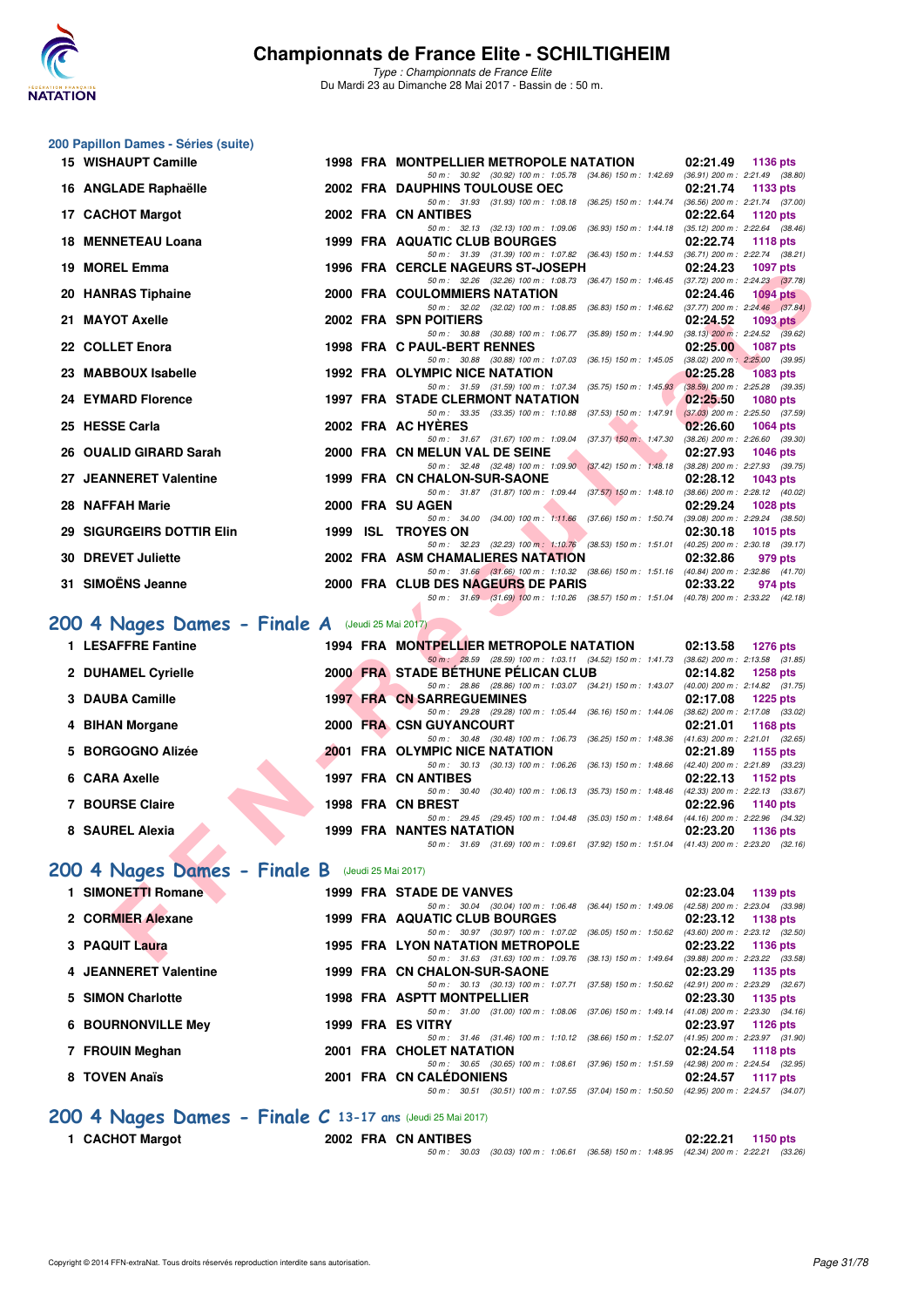

|    | 200 4 Nages Dames - Finale C (suite) |      |                     |                                                                                                                               |                                                                    |
|----|--------------------------------------|------|---------------------|-------------------------------------------------------------------------------------------------------------------------------|--------------------------------------------------------------------|
|    | 2 FAVE Anna                          |      |                     | 2000 FRA CN BREST                                                                                                             | 02:22.60<br>1145 pts                                               |
|    | 3 MARCHAND Juliette                  |      |                     | 50 m: 30.42 (30.42) 100 m: 1:06.27 (35.85) 150 m: 1:48.92 (42.65) 200 m: 2:22.60 (33.68)<br>2001 FRA CN NIORT                 | 02:23.55<br>1131 pts                                               |
|    | 4 LOWE Vera                          |      |                     | 50 m : 30.45 (30.45) 100 m : 1:06.66 (36.21) 150 m : 1:50.89<br>2000 NED MONTPELLIER METROPOLE NATATION                       | (44.23) 200 m : 2:23.55 (32.66)<br>02:24.24<br>1122 pts            |
|    | 5 DREVET Juliette                    |      |                     | 50 m: 30.71 (30.71) 100 m: 1:08.25 (37.54) 150 m: 1:51.73 (43.48) 200 m: 2:24.24 (32.51)<br>2002 FRA ASM CHAMALIERES NATATION | 02:24.43<br>1119 pts                                               |
|    | 6 OUALID GIRARD Sarah                |      |                     | 50 m: 30.94 (30.94) 100 m: 1:07.98 (37.04) 150 m: 1:50.73 (42.75) 200 m: 2:24.43 (33.70)<br>2000 FRA CN MELUN VAL DE SEINE    | 02:24.62<br><b>1116 pts</b>                                        |
|    |                                      |      |                     | 50 m: 30.55 (30.55) 100 m: 1:08.39 (37.84) 150 m: 1:51.01                                                                     | $(42.62)$ 200 m : $2:24.62$ $(33.61)$                              |
|    | 7 DEAGE Albane                       |      |                     | 2001 FRA CN ANTIBES<br>50 m: 31.73 (31.73) 100 m: 1:09.85 (38.12) 150 m: 1:51.47 (41.62) 200 m: 2:25.07 (33.60)               | 02:25.07<br><b>1110 pts</b>                                        |
|    | 8 DELAUNAY Mai                       |      |                     | 2001 FRA CHOLET NATATION<br>50 m: 30.52 (30.52) 100 m: 1:08.32 (37.80) 150 m: 1:50.62 (42.30) 200 m: 2:25.17 (34.55)          | 02:25.17<br>1109 pts                                               |
|    |                                      |      |                     |                                                                                                                               |                                                                    |
|    | 200 4 Nages Dames - Séries           |      | (Jeudi 25 Mai 2017) |                                                                                                                               |                                                                    |
|    | 1 DUHAMEL Cyrielle                   |      |                     | 2000 FRA STADE BÉTHUNE PÉLICAN CLUB<br>50 m: 29.00 (29.00) 100 m: 1:03.97 (34.97) 150 m: 1:44.29                              | 02:16.86<br><b>1228 pts</b><br>(40.32) 200 m : 2:16.86 (32.57)     |
|    | 2 LESAFFRE Fantine                   |      |                     | 1994 FRA MONTPELLIER METROPOLE NATATION<br>50 m: 29.47 (29.47) 100 m: 1:05.44 (35.97) 150 m: 1:44.80                          | 02:18.06<br><b>1210 pts</b><br>$(39.36)$ 200 m : 2:18.06 $(33.26)$ |
|    | 3 DAUBA Camille                      |      |                     | <b>1997 FRA CN SARREGUEMINES</b>                                                                                              | 02:20.25<br>1179 pts                                               |
|    | 4 BOURSE Claire                      |      |                     | 50 m : 29.90 (29.90) 100 m : 1:06.98 (37.08) 150 m : 1:46.40<br>1998 FRA CN BREST                                             | (39.42) 200 m : 2:20.25 (33.85)<br>02:22.19<br>1151 pts            |
|    | 5 CARA Axelle                        |      |                     | 50 m: 30.24 (30.24) 100 m: 1:05.50 (35.26) 150 m: 1:48.71<br>1997 FRA CN ANTIBES                                              | (43.21) 200 m : 2:22.19 (33.48)<br>02:22.27<br>1150 pts            |
|    |                                      |      |                     | 50 m: 30.60 (30.60) 100 m: 1:06.40 (35.80) 150 m: 1:48.34                                                                     | (41.94) 200 m : 2:22.27 (33.93)                                    |
|    | 6 BIHAN Morgane                      |      |                     | <b>2000 FRA CSN GUYANCOURT</b><br>50 m: 30.64 (30.64) 100 m: 1:07.50 (36.86) 150 m: 1:49.68                                   | 02:22.58<br>1145 pts<br>(42.18) 200 m : 2:22.58 (32.90)            |
|    | 7 SAUREL Alexia                      | 1999 |                     | <b>FRA NANTES NATATION</b><br>50 m : 32.08 (32.08) 100 m : 1:09.60<br>$(37.52)$ 150 m : 1:50.76                               | 02:22.99<br>1139 pts<br>(41.16) 200 m : 2:22.99 (32.23)            |
|    | 8 BORGOGNO Alizée                    |      |                     | 2001 FRA OLYMPIC NICE NATATION                                                                                                | 02:23.07<br>1138 pts                                               |
|    | 9 PAQUIT Laura                       |      |                     | 50 m: 30.88 (30.88) 100 m: 1:07.26 (36.38) 150 m: 1:49.67 (42.41) 200 m: 2:23.07 (33.40)<br>1995 FRA LYON NATATION METROPOLE  | 02:23.18<br><b>1137 pts</b>                                        |
|    | 10 FROUIN Meghan                     |      |                     | 50 m: 31.26 (31.26) 100 m: 1:08.87 (37.61) 150 m: 1:48.14<br>2001 FRA CHOLET NATATION                                         | (39.27) 200 m : 2:23.18 (35.04)<br>02:23.45<br>1133 pts            |
| 11 | <b>SIMONETTI Romane</b>              |      |                     | 50 m: 30.29 (30.29) 100 m: 1:08.04 (37.75) 150 m: 1:49.78<br><b>1999 FRA STADE DE VANVES</b>                                  | (41.74) 200 m : 2:23.45 (33.67)<br>02:23.49<br>1132 pts            |
|    | <b>12 BOURNONVILLE Mey</b>           |      |                     | 50 m: 29.59 (29.59) 100 m: 1:06.18 (36.59) 150 m: 1:49.02 (42.84) 200 m: 2:23.49 (34.47)<br><b>1999 FRA ES VITRY</b>          | 02:23.54<br>1132 pts                                               |
|    | 13 TOVEN Anaïs                       |      |                     | 50 m: 30.90 (30.90) 100 m: 1:09.15 (38.25) 150 m: 1:50.96<br><b>2001 FRA CN CALEDONIENS</b>                                   | (41.81) 200 m : 2:23.54 (32.58)<br>02:23.63<br>1130 pts            |
|    | 14 BEN KHELIL Farah                  | 1998 |                     | 50 m: 30.85<br>(30.85) 100 m : 1:07.85 (37.00) 150 m : 1:49.85                                                                | (42.00) 200 m : 2:23.63 (33.78)                                    |
|    |                                      |      |                     | <b>TUN SO MILLAU N</b><br>50 m: 30.68 (30.68) 100 m: 1:06.76 (36.08) 150 m: 1:49.26 (42.50) 200 m: 2:23.77 (34.51)            | 02:23.77<br>1128 pts                                               |
|    | <b>15 SIMON Charlotte</b>            |      |                     | <b>1998 FRA ASPTT MONTPELLIER</b><br>50 m : 30.58 (30.58) 100 m : 1:08.87 (38.29) 150 m : 1:49.68                             | 02:23.81<br><b>1128 pts</b><br>$(40.81)$ 200 m : 2:23.81 $(34.13)$ |
|    | <b>16 JEANNERET Valentine</b>        |      |                     | 1999 FRA CN CHALON-SUR-SAONE<br>50 m: 30.19 (30.19) 100 m: 1:07.21 (37.02) 150 m: 1:51.56 (44.35) 200 m: 2:24.15 (32.59)      | 02:24.15<br>1123 pts                                               |
|    | 17 CORMIER Alexane                   |      |                     | <b>1999 FRA AQUATIC CLUB BOURGES</b>                                                                                          | 02:24.29<br>1121 $pts$                                             |
|    | <b>18 CHANAVAT GILLET Alicia</b>     |      |                     | 50 m: 30.62 (30.62) 100 m: 1:06.73 (36.11) 150 m: 1:50.77 (44.04) 200 m: 2:24.29 (33.52)<br>1999 FRA CN CHALON-SUR-SAONE      | 02:24.37<br><b>1120 pts</b>                                        |
|    | 19 DREVET Juliette                   |      |                     | 50 m : 30.35 (30.35) 100 m : 1:08.61 (38.26) 150 m : 1:50.82<br>2002 FRA ASM CHAMALIERES NATATION                             | (42.21) 200 m : 2:24.37 (33.55)<br>02:24.52<br>1118 pts            |
|    | 20 FAVE Anna                         |      |                     | 50 m: 30.92 (30.92) 100 m: 1:08.69 (37.77) 150 m: 1:50.85 (42.16) 200 m: 2:24.52 (33.67)<br>2000 FRA CN BREST                 | 02:24.58<br>1117 $pts$                                             |
|    |                                      |      |                     | 50 m: 30.69 (30.69) 100 m: 1:06.88 (36.19) 150 m: 1:50.45 (43.57) 200 m: 2:24.58 (34.13)                                      |                                                                    |
|    | 21 CASTAING Anais                    |      |                     | <b>1999 FRA DAUPHINS TOULOUSE OEC</b><br>50 m : 30.92 (30.92) 100 m : 1:07.54 (36.62) 150 m : 1:51.40                         | 02:24.68<br><b>1116 pts</b><br>(43.86) 200 m : 2:24.68 (33.28)     |
|    | 22 CACHOT Margot                     |      |                     | 2002 FRA CN ANTIBES<br>50 m: 30.30 (30.30) 100 m: 1:06.88 (36.58) 150 m: 1:50.22 (43.34) 200 m: 2:24.85 (34.63)               | 02:24.85<br>1113 pts                                               |
|    | 23 LOWE Vera                         |      |                     | 2000 NED MONTPELLIER METROPOLE NATATION<br>50 m : 30.89 (30.89) 100 m : 1:08.79 (37.90) 150 m : 1:51.89                       | 02:25.02<br>1111 pts<br>(43.10) 200 m : 2:25.02 (33.13)            |
|    | <b>24 BIEHLMANN Emeline</b>          |      |                     | 1998 FRA CANET 66 NATATION                                                                                                    | 02:25.27<br><b>1107 pts</b>                                        |
|    | 25 OUALID GIRARD Sarah               |      |                     | 50 m: 30.62 (30.62) 100 m: 1:06.85 (36.23) 150 m: 1:50.85<br>2000 FRA CN MELUN VAL DE SEINE                                   | (44.00) 200 m : 2:25.27 (34.42)<br>02:25.75<br>1101 pts            |
|    | 26 VEROT Marine                      |      |                     | 50 m: 30.96 (30.96) 100 m: 1:08.35 (37.39) 150 m: 1:52.01<br>1997 FRA CN VIRY-CHATILLON                                       | (43.66) 200 m : 2:25.75 (33.74)<br>02:25.86<br>1099 pts            |
|    | 27 DEAGE Albane                      |      |                     | 50 m: 30.75 (30.75) 100 m: 1:07.24 (36.49) 150 m: 1:50.34<br>2001 FRA CN ANTIBES                                              | (43.10) 200 m : 2:25.86 (35.52)<br>02:26.14<br>1095 pts            |
|    |                                      |      |                     | 50 m: 31.91 (31.91) 100 m: 1:10.63 (38.72) 150 m: 1:52.04                                                                     | $(41.41)$ 200 m : 2:26.14 $(34.10)$                                |
|    | 28 MARCHAND Juliette                 |      |                     | 2001 FRA CN NIORT<br>50 m: 31.23 (31.23) 100 m: 1:08.24 (37.01) 150 m: 1:53.66 (45.42) 200 m: 2:26.96 (33.30)                 | 02:26.96<br><b>1084 pts</b>                                        |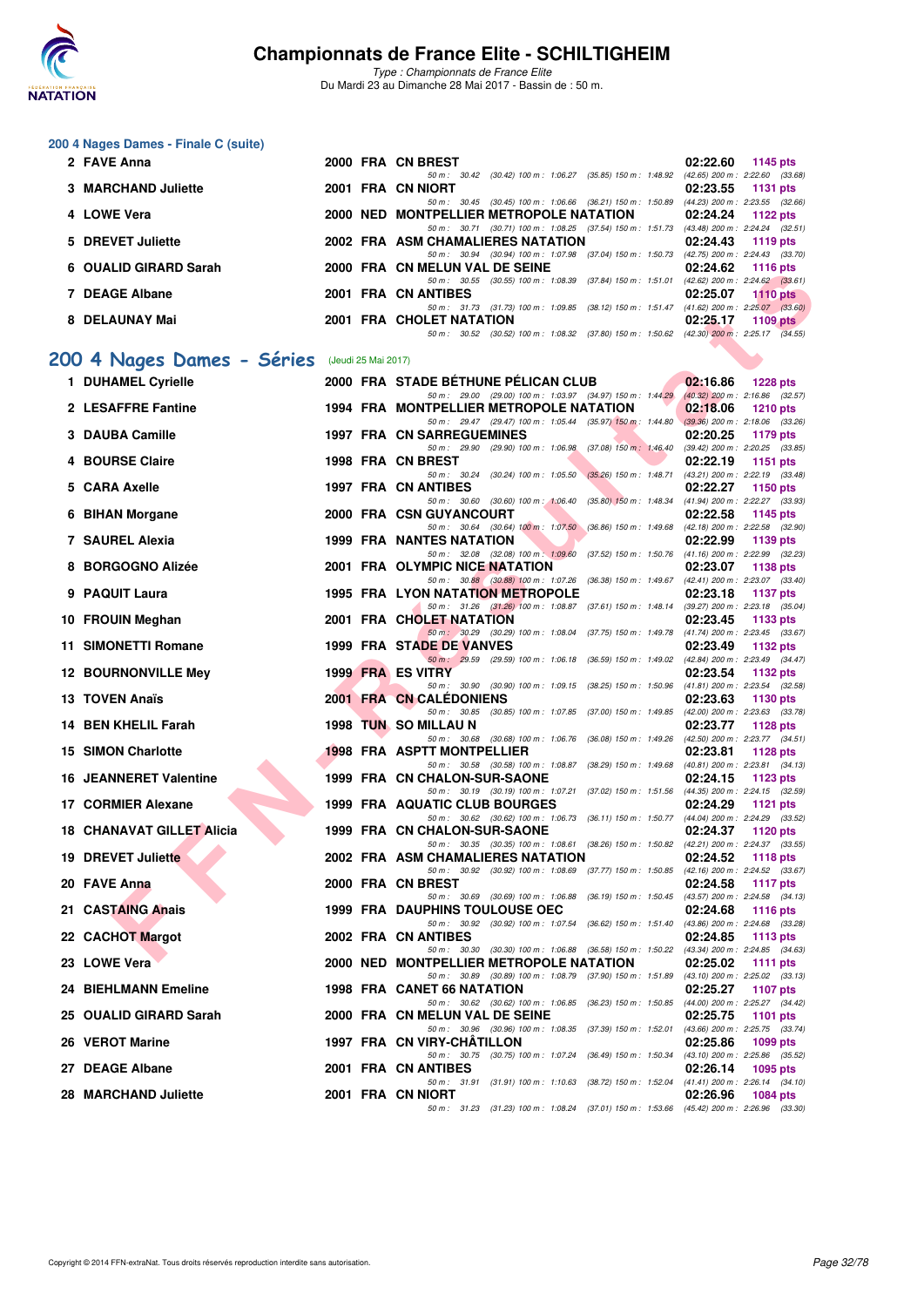

*Type : Championnats de France Elite* Du Mardi 23 au Dimanche 28 Mai 2017 - Bassin de : 50 m.

|     | 200 4 Nages Dames - Séries (suite)               |  |                                                                                                                                                                                                                                 |                                                            |  |
|-----|--------------------------------------------------|--|---------------------------------------------------------------------------------------------------------------------------------------------------------------------------------------------------------------------------------|------------------------------------------------------------|--|
|     | 29 LARZUL Gwladys                                |  | <b>1998 FRA DAUPHINS TOULOUSE OEC</b>                                                                                                                                                                                           | 02:27.14<br>1081 pts                                       |  |
|     |                                                  |  | 50 m: 30.13 (30.13) 100 m: 1:08.68 (38.55) 150 m: 1:54.01 (45.33) 200 m: 2:27.14 (33.13)                                                                                                                                        |                                                            |  |
|     | 29 DELAUNAY Mai                                  |  | 2001 FRA CHOLET NATATION<br>50 m: 30.69 (30.69) 100 m: 1:08.77 (38.08) 150 m: 1:51.50 (42.73) 200 m: 2:27.14 (35.64)                                                                                                            | 02:27.14<br><b>1081 pts</b>                                |  |
|     | 31 LAGANIER Amandine                             |  | 1999 FRA ASPTT MONTPELLIER                                                                                                                                                                                                      | 02:27.21<br><b>1080 pts</b>                                |  |
|     |                                                  |  | 50 m: 30.54 (30.54) 100 m: 1:06.73 (36.19) 150 m: 1:52.22 (45.49) 200 m: 2:27.21 (34.99)                                                                                                                                        |                                                            |  |
|     | 32 SCHWARTZ Marine                               |  | 1997 FRA OLYMPIC NICE NATATION<br>50 m: 31.94 (31.94) 100 m: 1:11.22 (39.28) 150 m: 1:52.57 (41.35) 200 m: 2:27.23 (34.66)                                                                                                      | 02:27.23<br><b>1080 pts</b>                                |  |
|     | <b>33 BUGGENHOUT Niki</b>                        |  | 2000 BEL DENAIN NAT. PORTE DU HAINAUT                                                                                                                                                                                           | 02:27.36<br><b>1078 pts</b>                                |  |
|     |                                                  |  | 50 m: 31.46 (31.46) 100 m: 1:08.44 (36.98) 150 m: 1:51.11 (42.67) 200 m: 2:27.36 (36.25)                                                                                                                                        |                                                            |  |
|     | 34 MILCZYNSKI Manon                              |  | 1999 FRA MONTAUBAN NATATION<br>50 m: 31.62 (31.62) 100 m: 1:09.20 (37.58) 150 m: 1:50.95 (41.75) 200 m: 2:27.53 (36.58)                                                                                                         | 02:27.53<br><b>1076 pts</b>                                |  |
|     | 35 CUCUMEL Romy                                  |  | 2001 FRA CSM CLAMART                                                                                                                                                                                                            | 02:27.82<br>1072 $p$ ts                                    |  |
|     |                                                  |  | 50 m: 31.46 (31.46) 100 m: 1:11.58 (40.12) 150 m: 1:52.78 (41.20) 200 m: 2:27.82 (35.04)                                                                                                                                        |                                                            |  |
|     | <b>36 BOURNONVILLE Laura</b>                     |  | 2001 FRA ES VITRY<br>50 m: 30.66 (30.66) 100 m: 1:10.35 (39.69) 150 m: 1:54.39 (44.04) 200 m: 2:28.13 (33.74)                                                                                                                   | 02:28.13<br>1068 pts                                       |  |
|     | 37 REMY Elora                                    |  | 2000 FRA CHARLEVILLE-MEZIERES NATATION                                                                                                                                                                                          | 02:28.30<br><b>1065 pts</b>                                |  |
|     |                                                  |  | 50 m: 31.91 (31.91) 100 m: 1:10.87 (38.96) 150 m: 1:53.52 (42.65) 200 m: 2:28.30 (34.78)                                                                                                                                        |                                                            |  |
|     | 38 HESSE Carla                                   |  | 2002 FRA AC HYERES<br>50 m: 30.94 (30.94) 100 m: 1:07.74 (36.80) 150 m: 1:54.39                                                                                                                                                 | 02:28.36<br>1065 pts<br>$(46.65)$ 200 m : 2:28.36 (33.97)  |  |
|     | 39 KUNTZMANN Marie                               |  | 1999 FRA CN CHALON-SUR-SAONE                                                                                                                                                                                                    | 02:28.55<br>1062 pts                                       |  |
|     |                                                  |  | 50 m: 30.65 (30.65) 100 m: 1:08.80 (38.15) 150 m: 1:54.17 (45.37) 200 m: 2:28.55 (34.38)                                                                                                                                        |                                                            |  |
|     | 40 LEVEQUE Bérénice                              |  | 2002 FRA AC CHERBOURG EN COTENTIN<br>50 m: 32.18 (32.18) 100 m: 1:12.35 (40.17) 150 m: 1:53.23 (40.88) 200 m: 2:28.83 (35.60)                                                                                                   | 02:28.83<br>1058 pts                                       |  |
|     | 41 LEROY Flavy                                   |  | 1996 FRA MONT-SAINT-AIGNAN NATATION                                                                                                                                                                                             | 02:28.88<br>1058 pts                                       |  |
|     |                                                  |  | 50 m: 30.77 (30.77) 100 m: 1:09.30 (38.53) 150 m: 1:53.64 (44.34) 200 m: 2:28.88 (35.24)                                                                                                                                        |                                                            |  |
|     | 42 MOINE PICARD Emilie                           |  | 2000 FRA STADE OLYMPIQUE CHAMBERY<br>50 m: 31.63 (31.63) 100 m: 1:11.86 (40.23) 150 m: 1:54.04 (42.18) 200 m: 2:29.69 (35.65)                                                                                                   | 02:29.69<br><b>1047 pts</b>                                |  |
|     | 43 RAYNERT Maud                                  |  | <b>1998 FRA ES MASSY NATATION</b>                                                                                                                                                                                               | 02:29.81<br>1045 pts                                       |  |
|     |                                                  |  | 50 m: 31.68 (31.68) 100 m: 1:10.92 (39.24) 150 m: 1:54.73 (43.81) 200 m: 2:29.81 (35.08)                                                                                                                                        |                                                            |  |
|     | 44 DUPONT Zia                                    |  | 2002 FRA CHOLET NATATION<br>50 m: 32.02 (32.02) 100 m: 1:14.04 (42.02) 150 m: 1:55.70                                                                                                                                           | 02:33.56<br>995 pts<br>$(41.66)$ 200 m : 2:33.56 $(37.86)$ |  |
| 45. | <b>MENNETEAU Loana</b>                           |  | 1999 FRA AQUATIC CLUB BOURGES                                                                                                                                                                                                   | 02:33.85<br>991 pts                                        |  |
|     |                                                  |  | 50 m: 30.68 (30.68) 100 m: 1:10.93 (40.25) 150 m: 1:57.88 (46.95) 200 m: 2:33.85 (35.97)                                                                                                                                        |                                                            |  |
|     | 46 LEDUC Ambre                                   |  | 1997 FRA CNO ST-GERMAIN-EN-LAYE<br>50 m: 32.23 (32.23) 100 m: 1:14.50 (42.27) 150 m: 1:55.99 (41.49) 200 m: 2:35.00 (39.01)                                                                                                     | 02:35.00<br>976 pts                                        |  |
|     | 47 LORANDI Elodie                                |  | 1989 FRA HANDISPORT ANTIBES MEDITERRANEE                                                                                                                                                                                        | 02:37.93<br>938 pts                                        |  |
|     |                                                  |  | 50 m: 32.64 (32.64) 100 m: 1:14.19 (41.55) 150 m: 2:01.99 (47.80) 200 m: 2:37.93 (35.94)                                                                                                                                        |                                                            |  |
|     | 48 ROULET Anaelle                                |  | 1996 FRA HANDI-LA ROCHE SUR YON NATATION<br>50 m: 32.89 (32.89) 100 m: 1:12.76 (39.87) 150 m: 2:03.28 (50.52) 200 m: 2:41.07 (37.79)                                                                                            | 02:41.07<br>898 pts                                        |  |
|     | 49 PIERRE Emeline                                |  | 1999 FRA HANDI-ANGLET OLYMPIC                                                                                                                                                                                                   | 02:47.54<br>818 pts                                        |  |
|     |                                                  |  | 50 m: 36.58 (36.58) 100 m: 1:14.15 (37.57) 150 m: 2:06.62 (52.47) 200 m: 2:47.54 (40.92)                                                                                                                                        |                                                            |  |
|     | 50 ETIENNE Lucie                                 |  | 2001 FRA HANDISPORT GRAND NANCY<br>50 m: 39.96 (39.96) 100 m: 1:27.25 (47.29) 150 m: 2:21.59 (54.34) 200 m: 3:02.59 (41.00)                                                                                                     | 03:02.59<br>648 pts                                        |  |
|     |                                                  |  |                                                                                                                                                                                                                                 |                                                            |  |
|     | 400 4 Nages Dames - Finale A (Mardi 23 Mai 2017) |  |                                                                                                                                                                                                                                 |                                                            |  |
|     | 1 LESAFFRE Fantine                               |  | 1994 FRA MONTPELLIER METROPOLE NATATION                                                                                                                                                                                         | 04:41.64 1276 pts                                          |  |
|     | 2 DUHAMEL Cyrielle                               |  | 50 m : 29.37 (29.37) 100 m : 1:03.79 (34.42) 150 m : 1:39.84 (36.05) 200 m : 2:15.15 (35.31) 250 m : 2:54.87 (39.72) 300 m : 3:35.00 (40.13) 350 m : 4:09.30 (34.30) 400 m : 4:41.64 (3:<br>2000 FRA STADE BETHUNE PELICAN CLUB | 04:46.11<br>1243 pts                                       |  |
|     |                                                  |  | 50 m : 30.12 (30.12) 100 m : 1:04.67 (34.55) 150 m : 1:41.25 (36.58) 200 m : 2:17.15 (35.90) 250 m : 2:58.32 (41.17) 300 m : 3:39.52 (41.20) 350 m : 4:13.40 (33.88) 400 m : 4:46.11 (3:                                        |                                                            |  |
|     |                                                  |  | 3 CODEVELLE Coralie <b>1992 FRA AAS SARCELLES NATATION 95</b>                                                                                                                                                                   | 04:51.10 1206 pts                                          |  |
|     | 4 CORMIER Alexane                                |  | 50 m : 30.43 (30.43) 100 m : 1:04.97 (34.54) 150 m : 1:43.08 (38.11) 200 m : 2:19.85 (36.77) 250 m : 3:00.94 (41.09) 300 m : 3:42.93 (41.99) 350 m : 4:18.37 (35.44) 400 m : 4:51.10 (3:<br>1999 FRA AQUATIC CLUB BOURGES       | 04:58.30<br>1155 pts                                       |  |
|     |                                                  |  | 50 m: 31.39 (31.39) 100 m: 1.07.49 (36.10) 150 m: 1.46.32 (38.83) 200 m: 2:23.39 (37.07) 250 m: 3:07.76 (44.37) 300 m: 3:51.59                                                                                                  | (43.83) 350 m: 4:25.82 (34.23) 400 m: 4:58.30 (3)          |  |
|     | 5 BORGOGNO Alizée                                |  | 2001 FRA OLYMPIC NICE NATATION                                                                                                                                                                                                  | 04:59.31<br><b>1148 pts</b>                                |  |
|     | 6 SAUREL Alexia                                  |  | 50 m : 31.88 (31.88) 100 m : 1:09.45 (37.57) 150 m : 1:48.12 (38.67) 200 m : 2:27.17 (39.05) 250 m : 3:09.71 (42.54) 300 m : 3:52.47 (42.76) 350 m : 4:26.43 (33.96) 400 m : 4:59.31 (3:<br>1999 FRA NANTES NATATION            | 05:00.76<br>1137 pts                                       |  |
|     |                                                  |  | 50 m : 32.40 (32.40) 100 m : 1:09.88 (37.48) 150 m : 1:49.20 (39.32) 200 m : 2:27.97 (38.77) 250 m : 3:10.19 (42.22) 300 m : 3:52.93                                                                                            | (42.74) 350 m: 4:27.61 (34.68) 400 m: 5:00.76 (3)          |  |
|     | <b>7 CHANAVAT GILLET Alicia</b>                  |  | 1999 FRA CN CHALON-SUR-SAONE<br>50 m : 30.68 (30.68) 100 m : 1:06.79 (36.11) 150 m : 1:46.97 (40.18) 200 m : 2:26.39 (39.42) 250 m : 3:09.47 (43.08) 300 m : 3:52.85 (43.38) 350 m : 4:28.04 (35.19) 400 m : 5:00.93 (3)        | 05:00.93<br>1136 pts                                       |  |
|     | <b>C. DOUED Mathilds</b>                         |  | 0000 EDA CANET CC NATATION                                                                                                                                                                                                      | 0.500000014000                                             |  |

## **[400 4 Nages Dames - Finale A](http://www.ffnatation.fr/webffn/resultats.php?idact=nat&go=epr&idcpt=45075&idepr=42)** (Mardi 23 Mai 2017)

| 1 LESAFFRE Fantine  | 1994 FRA MONTPELLIER METROPOLE NATATION 04:41.64 1276 pts                                                                                                                                    |                                                               |
|---------------------|----------------------------------------------------------------------------------------------------------------------------------------------------------------------------------------------|---------------------------------------------------------------|
|                     | 50 m : 29.37 (29.37) 100 m : 1:03.79 (34.42) 150 m : 1:39.84 (36.05) 200 m : 2:15.15 (35.31) 250 m : 2:54.87 (39.72) 300 m : 3:35.00 (40.13) 350 m : 4:09.30 (34.30) 400 m : 4:41.64 (32.34) |                                                               |
| 2 DUHAMEL Cyrielle  | 2000 FRA STADE BETHUNE PELICAN CLUB 04:46.11 1243 pts                                                                                                                                        |                                                               |
|                     | 50 m: 30.12 (30.12) 100 m: 1:04.67 (34.55) 150 m: 1:41.25 (36.58) 200 m: 2:17.15 (35.90) 250 m: 2:58.32 (41.17) 300 m: 3:39.52                                                               | $(41.20)$ 350 m : 4:13.40 $(33.88)$ 400 m : 4:46.11 $(32.71)$ |
| 3 CODEVELLE Coralie | 1992 FRA AAS SARCELLES NATATION 95                                                                                                                                                           | 04:51.10 1206 pts                                             |
|                     | 50 m : 30.43 (30.43) 100 m : 1:04.97 (34.54) 150 m : 1:43.08 (38.11) 200 m : 2:19.85 (36.77) 250 m : 3:00.94 (41.09) 300 m : 3:42.93 (41.99) 350 m : 4:18.37 (35.44) 400 m : 4:51.10 (32.73) |                                                               |
| 4 CORMIER Alexane   |                                                                                                                                                                                              |                                                               |
|                     | 50 m: 31.39 (31.39) 100 m: 1:07.49 (36.10) 150 m: 1:46.32 (38.83) 200 m: 2:23.39 (37.07) 250 m: 3:07.76 (44.37) 300 m: 3:51.59 (43.83) 350 m: 4:25.82 (34.23) 400 m: 4:58.30 (32.48)         |                                                               |
| 5 BORGOGNO Alizée   | 2001 FRA OLYMPIC NICE NATATION 64:59.31 1148 pts                                                                                                                                             |                                                               |
|                     | 50 m: 31,88 (31.88) 100 m: 1:09.45 (37.57) 150 m: 1:48.12 (38.67) 200 m: 2:27.17 (39.05) 250 m: 3:09.71 (42.54) 300 m: 3:52.47 (42.76) 350 m: 4:26.43 (33.96) 400 m: 4:59.31 (32.88)         |                                                               |
| 6 SAUREL Alexia     | <b>1999 FRA NANTES NATATION</b>                                                                                                                                                              | 05:00.76 1137 pts                                             |
|                     | 50 m: 32.40 (32.40) 100 m: 1:09.88 (37.48) 150 m: 1:49.20 (39.32) 200 m: 2:27.97 (38.77) 250 m: 3:10.19 (42.22) 300 m: 3:52.93 (42.74) 350 m: 4:27.61 (34.68) 400 m: 5:00.76 (33.15)         |                                                               |
|                     | 7 CHANAVAT GILLET Alicia 1999 FRA CN CHALON-SUR-SAONE 65:00.93 1136 pts                                                                                                                      |                                                               |
|                     |                                                                                                                                                                                              |                                                               |
|                     | 50 m : 30.68 (30.68) 100 m : 1:06.79 (36.11) 150 m : 1:46.97 (40.18) 200 m : 2:26.39 (39.42) 250 m : 3:09.47 (43.08) 300 m : 3:52.85 (43.38) 350 m : 4:28.04 (35.19) 400 m : 5:00.93 (32.89) |                                                               |
| 8 BOHER Mathilde    | 2003 FRA CANET 66 NATATION                                                                                                                                                                   | 05:06.44 1098 pts                                             |
|                     | 50 m: 31.52 (31.52) 100 m: 1:09.30 (37.78) 150 m: 1:49.19 (39.89) 200 m: 2:27.84 (38.65) 250 m: 3:11.69 (43.85) 300 m: 3:55.85 (44.16) 350 m: 4:31.70 (35.85) 400 m: 5:06.44 (34.74)         |                                                               |

## **[400 4 Nages Dames - Finale B](http://www.ffnatation.fr/webffn/resultats.php?idact=nat&go=epr&idcpt=45075&idepr=42)** (Mardi 23 Mai 2017)

| 1 FAVE Anna           | 2000 FRA CN BREST                                                                                                                                                                            | 04:56.72 1166 pts |  |
|-----------------------|----------------------------------------------------------------------------------------------------------------------------------------------------------------------------------------------|-------------------|--|
|                       | 50 m: 31.69 (31.69) 100 m: 1:07.53 (35.84) 150 m: 1:45.07 (37.54) 200 m: 2:21.29 (36.22) 250 m: 3:04.11 (42.82) 300 m: 3:48.16 (44.05) 350 m: 4:23.36 (35.20) 400 m: 4:56.72 (33.36)         |                   |  |
| 2 MARCHAND Juliette   | 2001 FRA CN NIORT                                                                                                                                                                            | 05:00.82 1137 pts |  |
|                       | 50 m: 31.41 (31.41) 100 m: 1:07.90 (36.49) 150 m: 1:45.94 (38.04) 200 m: 2:23.67 (37.73) 250 m: 3:08.84 (45.17) 300 m: 3:53.84 (45.00) 350 m: 4:27.70 (33.86) 400 m: 5:00.82 (33.12)         |                   |  |
| 3 JEANNERET Valentine | 1999 FRA CN CHALON-SUR-SAONE                                                                                                                                                                 | 05:02.61 1124 pts |  |
|                       | 50 m: 30.90 (30.90) 100 m: 1:07.05 (36.15) 150 m: 1:46.23 (39.18) 200 m: 2:25.13 (38.90) 250 m: 3:09.71 (44.58) 300 m: 3:54.41 (44.70) 350 m: 4:29.05 (34.64) 400 m: 5:02.61 (33.56)         |                   |  |
| 4 DREVET Juliette     | 2002 FRA ASM CHAMALIERES NATATION                                                                                                                                                            | 05:03.64 1117 pts |  |
|                       | 50 m : 31.91 (31.91) 100 m : 1:09.89 (37.98) 150 m : 1:49.07 (39.18) 200 m : 2:27.33 (38.26) 250 m : 3:11.27 (43.94) 300 m : 3:55.12 (43.85) 350 m : 4:30.67 (35.55) 400 m : 5:03.64 (32.97) |                   |  |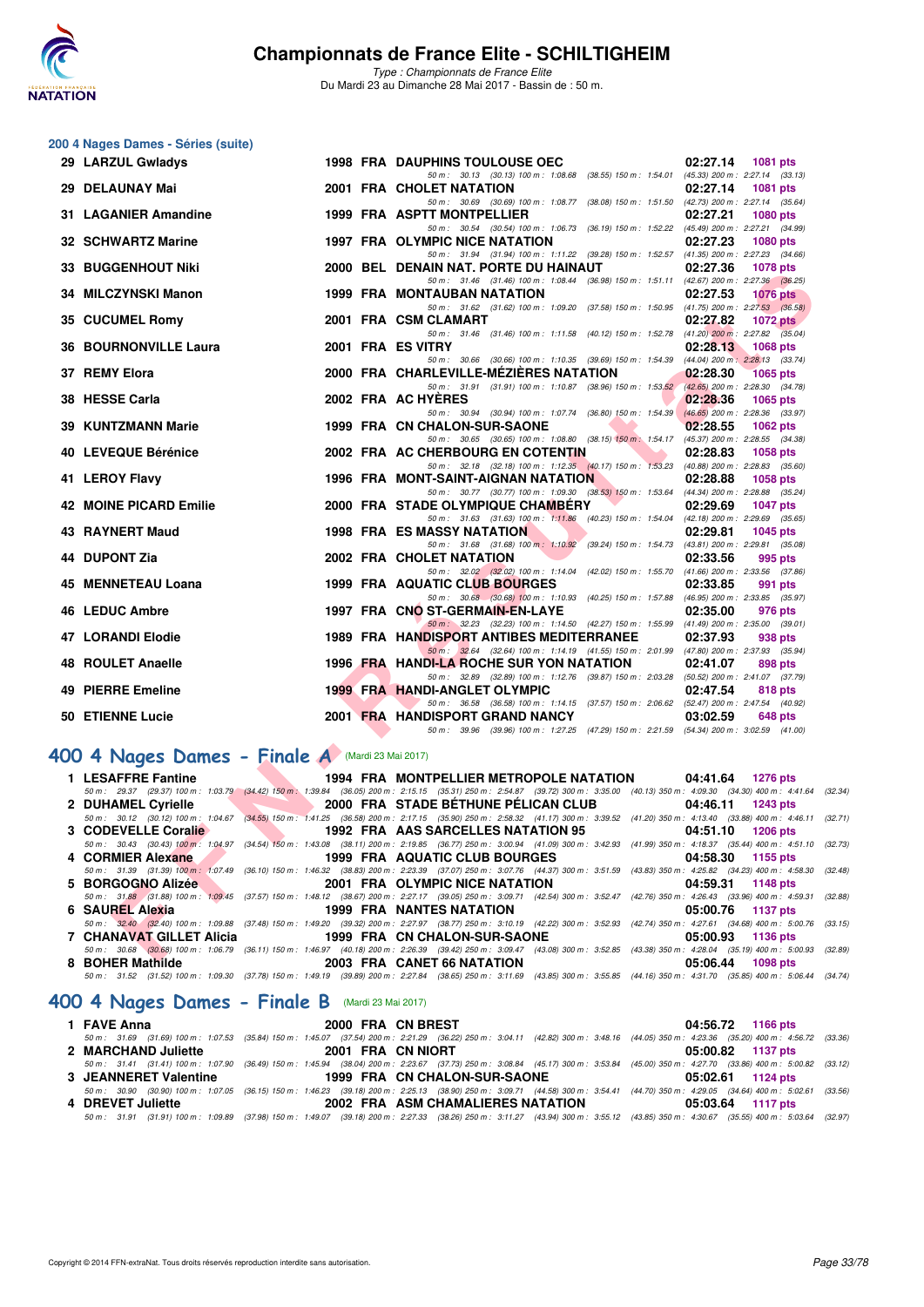

*Type : Championnats de France Elite* Du Mardi 23 au Dimanche 28 Mai 2017 - Bassin de : 50 m.

#### **400 4 Nages Dames - Finale B (suite)**

| 5 OUALID GIRARD Sarah | 2000 FRA CN MELUN VAL DE SEINE        |                                        | 05:04.02 1115 pts                                                                                                                                                                            |
|-----------------------|---------------------------------------|----------------------------------------|----------------------------------------------------------------------------------------------------------------------------------------------------------------------------------------------|
|                       |                                       |                                        | 50 m : 32.18 (32.18) 100 m : 1:08.85 (36.67) 150 m : 1:48.81 (39.96) 200 m : 2:27.27 (38.46) 250 m : 3:11.19 (43.92) 300 m : 3:55.39 (44.20) 350 m : 4:31.10 (35.71) 400 m : 5:04.02 (32.92) |
| 6 LARZUL Gwladys      | <b>1998 FRA DAUPHINS TOULOUSE OEC</b> |                                        | 05:04.49 1111 pts                                                                                                                                                                            |
|                       |                                       |                                        | 50 m: 30.77 (30.77) 100 m: 1:05.91 (35.14) 150 m: 1:46.05 (40.14) 200 m: 2:25.45 (39.40) 250 m: 3:10.84 (45.39) 300 m: 3:56.31 (45.47) 350 m: 4:31.43 (35.12) 400 m: 5:04.49 (33.06)         |
| 7 LOWE Vera           |                                       |                                        | 2000 NED MONTPELLIER METROPOLE NATATION 05:04.79 1109 pts                                                                                                                                    |
|                       |                                       |                                        | 50 m: 31.47 (31.47) 100 m: 1:08.47 (37.00) 150 m: 1:49.24 (40.77) 200 m: 2:28.81 (39.57) 250 m: 3:12.82 (44.01) 300 m: 3:56.93 (44.11) 350 m: 4:31.80 (34.87) 400 m: 5:04.79 (32.99)         |
| 8 LEQUIEN Constance   |                                       | 2000 FRA ST-AMAND NAT PORTE DU HAINAUT | 05:09.33 1078 pts                                                                                                                                                                            |
|                       |                                       |                                        | 50 m: 31.90 (31.90) 100 m: 1:10.47 (38.57) 150 m: 1:48.73 (38.26) 200 m: 2:25.24 (36.51) 250 m: 3:13.88 (48.64) 300 m: 4:02.06 (48.18) 350 m: 4:35.87 (33.81) 400 m: 5:09.33 (33.46)         |

#### **[400 4 Nages Dames - Finale C](http://www.ffnatation.fr/webffn/resultats.php?idact=nat&go=epr&idcpt=45075&idepr=42) 13-17 ans** (Mardi 23 Mai 2017)

| 1 HESSE Carla <b>Example 1</b> HESSE Carla | 2002 FRA AC HYERES                                                                                                                                                                           | $05:04.55$ 1111 pts  |
|--------------------------------------------|----------------------------------------------------------------------------------------------------------------------------------------------------------------------------------------------|----------------------|
|                                            | 50 m: 31.67 (31.67) 100 m: 1:08.22 (36.55) 150 m: 1:46.27 (38.05) 200 m: 2:23.59 (37.32) 250 m: 3:09.27 (45.68) 300 m: 3:55.07 (45.80) 350 m: 4:30.43 (35.36) 400 m: 5:04.55 (34.12)         |                      |
| 2 LEVEQUE Bérénice                         | 2002 FRA AC CHERBOURG EN COTENTIN                                                                                                                                                            | 05:05.84 1102 pts    |
|                                            | 50 m: 33.05 (33.05) 100 m: 1:10.05 (37.00) 150 m: 1:51.31 (41.26) 200 m: 2:31.09 (39.78) 250 m: 3:12.59 (41.50) 300 m: 3:54.39 (41.80) 350 m: 4:31.46 (37.07) 400 m: 5:05.84 (34.38)         |                      |
| 3 CABON Lean                               | 2002 FRA CN BREST                                                                                                                                                                            | 05:06.36 1098 pts    |
|                                            | 50 m: 32.78 (32.78) 100 m: 1:10.11 (37.33) 150 m: 1:50.85 (40.74) 200 m: 2:30.10 (39.25) 250 m: 3:14.63 (44.53) 300 m: 3:59.82 (45.19) 350 m; 4:34.44 (34.62) 400 m: 5:06.36 (31.92)         |                      |
|                                            | 4 BOURNONVILLE Laura 2001 FRA ES VITRY                                                                                                                                                       | $05:06.63$ 1097 pts  |
|                                            | 50 m : 31.75 (31.75) 100 m : 1:07.42 (35.67) 150 m : 1:48.48 (41.06) 200 m : 2:28.36 (39.88) 250 m : 3:12.57 (44.21) 300 m : 3:57.09 (44.52) 350 m : 4:32.70 (35.61) 400 m : 5:06.63 (33.93) |                      |
| 5 REMY Elora                               | 2000 FRA CHARLEVILLE-MEZIERES NATATION 65:09.62 1076 pts                                                                                                                                     |                      |
|                                            | 50 m: 33.87 (33.87) 100 m: 1:11.77 (37.90) 150 m: 1:51.84 (40.07) 200 m: 2:30.64 (38.80) 250 m: 3:15.05 (44.41) 300 m: 3:59.17 (44.12) 350 m: 4:35.26 (36.09) 400 m: 5:09.62 (34.36)         |                      |
|                                            |                                                                                                                                                                                              | 05:11.17 1065 pts    |
|                                            | 50 m: 31.86 (31.86) 100 m: 1:10.26 (38.40) 150 m: 1:50.26 (40.00) 200 m: 2:29.44 (39.18) 250 m: 3:16.00 (46.56) 300 m: 4:02.98 (46.98) 350 m: 4:37.64 (34.66) 400 m: 5:11.17 (33.53)         |                      |
| 7 DELAUNAY Mai                             | <b>2001 FRA CHOLET NATATION</b>                                                                                                                                                              | 05:12.32 1058 pts    |
|                                            | 50 m: 31.99 (31.99) 100 m: 1:08.96 (36.97) 150 m: 1:50.38 (41.42) 200 m: 2:31.89 (41.51) 250 m: 3:15.61 (43.72) 300 m: 3:59.30 (43.69) 350 m: 4:37.74 (38.44) 400 m: 5:12.32 (34.58)         |                      |
| 8 LANGLAIS Lila                            | <b>EXAMPLE 2000 FRACES MASSY NATATION</b>                                                                                                                                                    | 05:14.40<br>1044 pts |
|                                            | 50 m: 31.80 (31.80) 100 m: 1:08.24 (36.44) 150 m: 1:51.58 (43.34) 200 m: 2:34.60 (43.02) 250 m: 3:17.56 (42.96) 300 m: 4:01.86 (44.30) 350 m: 4:38.63 (36.77) 400 m: 5:14.40 (35.77)         |                      |

## **[400 4 Nages Dames - Séries](http://www.ffnatation.fr/webffn/resultats.php?idact=nat&go=epr&idcpt=45075&idepr=42)** (Mardi 23 Mai 2017)

| 00 4 Nages Dames - Finale C 13-17 ans (Mardi 23 Mai 2017)     |                                                                                                                                                                                                                                |                                                                                           |
|---------------------------------------------------------------|--------------------------------------------------------------------------------------------------------------------------------------------------------------------------------------------------------------------------------|-------------------------------------------------------------------------------------------|
| 1 HESSE Carla                                                 | 2002 FRA AC HYERES                                                                                                                                                                                                             | 05:04.55 1111 pts                                                                         |
| 2 LEVEQUE Bérénice                                            | 50 m: 31.67 (31.67) 100 m: 1:08.22 (36.55) 150 m: 1:46.27 (38.05) 200 m: 2:23.59 (37.32) 250 m: 3:09.27 (45.68) 300 m: 3:55.07 (45.80) 350 m: 4:30.43 (35.36) 400 m: 5:04.55 (34.12)<br>2002 FRA AC CHERBOURG EN COTENTIN      | 05:05.84<br>1102 pts                                                                      |
| 3 CABON Lean                                                  | 50 m: 33.05 (33.05) 100 m: 1:10.05 (37.00) 150 m: 1:51.31 (41.26) 200 m: 2:31.09 (39.78) 250 m: 3:12.59 (41.50) 300 m: 3:54.39 (41.80) 350 m: 4:31.46 (37.07) 400 m: 5:05.84<br>2002 FRA CN BREST                              | (34.38)<br>05:06.36<br>$-1098$ pts                                                        |
| 4 BOURNONVILLE Laura                                          | 50 m: 32.78 (32.78) 100 m: 1:10.11 (37.33) 150 m: 1:50.85 (40.74) 200 m: 2:30.10 (39.25) 250 m: 3:14.63 (44.53) 300 m: 3:59.82 (45.19) 350 m: 4:34.44 (34.62) 400 m: 5:06.36<br>2001 FRA ES VITRY                              | (31.92)<br>05:06.63<br>1097 pts                                                           |
| 5 REMY Elora                                                  | 50 m: 31.75 (31.75) 100 m: 1:07.42 (35.67) 150 m: 1:48.48 (41.06) 200 m: 2:28.36 (39.88) 250 m: 3:12.57 (44.21) 300 m: 3:57.09 (44.52) 350 m: 4:32.70 (35.61) 400 m: 5:06.63 (33.93)<br>2000 FRA CHARLEVILLE-MEZIERES NATATION | 05:09.62<br><b>1076 pts</b>                                                               |
| 6 DEVILLARD Alessandra                                        | 50 m: 33.87 (33.87) 100 m: 1:11.77 (37.90) 150 m: 1:51.84 (40.07) 200 m: 2:30.64 (38.80) 250 m: 3:15.05 (44.41) 300 m: 3:59.17 (44.12) 350 m: 4:35.26 (36.09) 400 m: 5:09.62 (34.36)<br>2000 FRA CANET 66 NATATION             | 05:11.17<br>1065 pts                                                                      |
|                                                               | 50 m: 31.86 (31.86) 100 m: 1:10.26 (38.40) 150 m: 1:50.26 (40.00) 200 m: 2:29.44 (39.18) 250 m: 3:16.00 (46.56) 300 m: 4:02.98 (46.98) 350 m: 4:37.64 (34.66) 400 m: 5:11.17 (33.53)                                           |                                                                                           |
| 7 DELAUNAY Mai                                                | 2001 FRA CHOLET NATATION<br>50 m: 31.99 (31.99) 100 m: 1:08.96 (36.97) 150 m: 1:50.38 (41.42) 200 m: 2:31.89 (41.51) 250 m: 3:15.61 (43.72) 300 m: 3:59.30 (43.69) 350 m: 4:37.74 (38.44) 400 m: 5:12.32 (34.58)               | 05:12.32<br><b>1058 pts</b>                                                               |
| 8 LANGLAIS Lila                                               | 2000 FRA ES MASSY NATATION<br>50 m: 31.80 (31.80) 100 m: 1:08.24 (36.44) 150 m: 1:51.58 (43.34) 200 m: 2:34.60 (43.02) 250 m: 3:17.56 (42.96) 300 m: 4:01.86 (44.30) 350 m: 4:38.63 (36.77) 400 m: 5:14.40 (35.77)             | 05:14.40<br><b>1044 pts</b>                                                               |
| 00 4 Nages Dames - Séries (Mardi 23 Mai 2017)                 |                                                                                                                                                                                                                                |                                                                                           |
| 1 LESAFFRE Fantine                                            | 1994 FRA MONTPELLIER METROPOLE NATATION                                                                                                                                                                                        | 04:45.94 1244 pts                                                                         |
|                                                               | 50 m: 29.96 (29.96) 100 m: 1:04.74 (34.78) 150 m: 1:42.23 (37.49) 200 m: 2:18.15 (35.92) 250 m: 2:58.07 (39.92) 300 m: 3:38.64 (40.57) 350 m: 4:13.25 (34.61) 400 m: 4:45.94 (32.69)                                           |                                                                                           |
| 2 CODEVELLE Coralie                                           | 1992 FRA AAS SARCELLES NATATION 95<br>50 m: 30.57 (30.57) 100 m: 1:04.82 (34.25) 150 m: 1:43.43 (38.61) 200 m: 2:20.04 (36.61) 250 m: 3:01.21 (41.17) 300 m: 3:43.20 (41.99) 350 m: 4:18.98 (35.78) 400 m: 4:52.04 (33.06)     | 04:52.04<br>1200 pts                                                                      |
| 3 DUHAMEL Cyrielle                                            | 2000 FRA STADE BETHUNE PELICAN CLUB                                                                                                                                                                                            | 04:53.08<br>1192 pts                                                                      |
| 4 BERTHIER Julie                                              | 50 m : 30.09 (30.09) 100 m : 1:04.86 (34.77) 150 m : 1:43.69 (38.83) 200 m : 2:20.64 (36.95) 250 m : 3:02.87 (42.23) 300 m : 3:44.97 (42.10) 350 m : 4:20.65 (35.68) 400 m : 4:53.08 (32.43)                                   |                                                                                           |
|                                                               | <b>1994 FRA MULHOUSE ON</b><br>50 m : 32.47 (32.47) 100 m : 1:09.14 (36.67) 150 m : 1:47.73 (38.59) 200 m : 2:25.10 (37.37) 250 m : 3:06.88 (41.78) 300 m : 3:48.58 (41.70) 350 m : 4:21.66 (33.08) 400 m : 4:53.19            | 04:53.19<br>1191 pts<br>(31.53)                                                           |
| 5 CORMIER Alexane                                             | 1999 FRA AQUATIC CLUB BOURGES                                                                                                                                                                                                  | 04:58.66<br>1152 pts                                                                      |
| 6 SAUREL Alexia                                               | 50 m: 31.30 (31.30) 100 m: 1:07.31 (36.01) 150 m: 1:45.41 (38.10) 200 m: 2:22.63 (37.22) 250 m: 3:06.95 (44.32) 300 m: 3:51.24 (44.29) 350 m: 4:25.46 (34.22) 400 m: 4:58.66 (33.20)<br><b>1999 FRA NANTES NATATION</b>        | 04:59.34<br>1147 pts                                                                      |
|                                                               | 50 m : 32.43 (32.43) 100 m : 1:09.92 (37.49) 150 m : 1:49.28 (39.36) 200 m : 2:27.34 (38.06) 250 m : 3:09.92 (42.58) 300 m : 3:51.90 (41.98) 350 m : 4:26.50 (34.60) 400 m : 4:59.34 (32.84)                                   |                                                                                           |
| 7 BORGOGNO Alizée                                             | 2001 FRA OLYMPIC NICE NATATION                                                                                                                                                                                                 | 05:02.73<br>1124 pts                                                                      |
| 8 BOHER Mathilde                                              | 50 m : 31.76 (31.76) 100 m : 1:09.01 (37.25) 150 m : 1:48.53 (39.52) 200 m : 2:27.84 (39.31) 250 m : 3:10.92 (43.08) 300 m : 3:54.04 (43.12) 350 m : 4:29.04 (35.00) 400 m : 5:02.73 (33.69)<br>2003 FRA CANET 66 NATATION     | 05:03.17<br>1121 pts                                                                      |
| 9 CHANAVAT GILLET Alicia                                      | 50 m: 31.54 (31.54) 100 m: 1:08.12 (36.58) 150 m: 1:47.67 (39.55) 200 m: 2:26.00 (38.33) 250 m: 3:09.44 (43.44) 300 m: 3:53.23 (43.79) 350 m: 4:28.89 (35.66) 400 m: 5:03.17 (34.28)<br><b>1999 FRA CN CHALON-SUR-SAONE</b>    | 05:03.42<br>1119 pts                                                                      |
|                                                               | 50 m : 31.59 (31.59) 100 m : 1:07.86 (36.27) 150 m : 1:48.36 (40.50) 200 m : 2:26.76 (38.40) 250 m : 3:10.19 (43.43) 300 m : 3:53.54 (43.35) 350 m : 4:29.42 (35.88) 400 m : 5:03.42 (34.00)                                   |                                                                                           |
| 10 JEANNERET Valentine                                        | 1999 FRA CN CHALON-SUR-SAONE<br>50 m : 31.34 (31.34) 100 m : 1:08.01 (36.67) 150 m : 1:47.79 (39.78) 200 m : 2:27.78 (39.99) 250 m : 3:12.33 (44.55) 300 m : 3:57.34 (45.01) 350 m : 4:32.21 (34.87) 400 m : 5:05.40 (33.19)   | 05:05.40<br>1105 pts                                                                      |
| 11 LOWE Vera                                                  | 2000 NED MONTPELLIER METROPOLE NATATION                                                                                                                                                                                        | 05:05.81<br>1102 pts                                                                      |
|                                                               | 50 m: 32.25 (32.25) 100 m: 1:09.42 (37.17) 150 m: 1:49.85 (40.43) 200 m: 2:28.62 (38.77) 250 m: 3:12.76 (44.14) 300 m: 3:56.70 (43.94) 350 m: 4:32.30 (35.60) 400 m: 5:05.81                                                   | (33.51)                                                                                   |
| 12 LARZUL Gwladys                                             | <b>1998 FRA DAUPHINS TOULOUSE OEC</b><br>50 m: 31.01 (31.01) 100 m: 1:06,89 (35.88) 150 m: 1:47.19 (40.30) 200 m: 2:27.24 (40.05) 250 m: 3:12.45 (45.21) 300 m: 3:57.94 (45.49) 350 m: 4:32.99 (35.05) 400 m: 5:06.19 (33.20)  | 05:06.19<br>1100 pts                                                                      |
| 13 DREVET Juliette                                            | 2002 FRA ASM CHAMALIERES NATATION                                                                                                                                                                                              | 05:06.27<br>1099 pts                                                                      |
| 14 LEQUIEN Constance                                          | 50 m: 31.54 (31.54) 100 m: 1:08.79 (37.25) 150 m: 1:48.09 (39.30) 200 m: 2:26.95 (38.86) 250 m: 3:11.58 (44.63) 300 m: 3:56.24 (44.66) 350 m: 4:31.93 (35.69) 400 m: 5:06.27 (34.34)                                           | 05:07.04                                                                                  |
|                                                               | 2000 FRA ST-AMAND NAT PORTE DU HAINAUT<br>50 m: 32.35 (32.35) 100 m: 1:10.46 (38.11) 150 m: 1:47.90 (37.44) 200 m: 2:24.52 (36.62) 250 m: 3:12.71 (48.19) 300 m: 4:00.29 (47.58) 350 m: 4:34.04 (33.75) 400 m: 5:07.04 (33.00) | 1094 pts                                                                                  |
| 15 OUALID GIRARD Sarah                                        | 2000 FRA CN MELUN VAL DE SEINE                                                                                                                                                                                                 | 05:07.88<br><b>1088 pts</b>                                                               |
| <b>16 MARCHAND Juliette</b>                                   | 50 m: 31.97 (31.97) 100 m: 1:09.03 (37.06) 150 m: 1:48.92 (39.89) 200 m: 2:27.81 (38.89) 250 m: 3:12.80 (44.99) 300 m: 3:57.49 (44.69) 350 m: 4:34.09 (36.60) 400 m: 5:07.88 (33.79)<br>2001 FRA CN NIORT                      | 05:08.09<br>1086 pts                                                                      |
|                                                               | 50 m: 32.67 (32.67) 100 m: 1:10.15 (37.48) 150 m: 1:49.81 (39.66) 200 m: 2:29.01 (39.20) 250 m: 3:13.97 (44.96) 300 m: 3:59.40 (45.43) 350 m: 4:34.57 (35.17) 400 m: 5:08.09 (33.52)                                           | <b>1086 pts</b>                                                                           |
| 17 FAVE Anna<br>50 m : 32.50 (32.50) 100 m : 1:09.68          | 2000 FRA CN BREST<br>(37.18) 150 m : 1:47.67 (37.99) 200 m : 2:24.93 (37.26) 250 m : 3:11.15 (46.22) 300 m : 3:57.72 (46.57) 350 m : 4:33.32 (35.60) 400 m : 5:08.17 (34.85)                                                   | 05:08.17                                                                                  |
| 18   AUBAN Sara<br>50 m : 32.45 (32.45) 100 m : 1:10.41       | <b>1998 FRA ASPTT TOULOUSE</b><br>(37.96) 150 m: 1:52.43 (42.02) 200 m: 2:33.14 (40.71) 250 m: 3:14.45 (41.31) 300 m: 3:57.63                                                                                                  | 05:09.06<br>1080 pts<br>(43.18) 350 m : 4:34.24 (36.61) 400 m : 5:09.06<br>(34.82)        |
| 19 BIEHLMANN Emeline                                          | 1998 FRA CANET 66 NATATION                                                                                                                                                                                                     | 05:09.47<br><b>1077 pts</b>                                                               |
| 50 m : 31.86 (31.86) 100 m : 1:08.52<br>20 BOURNONVILLE Laura | (36.66) 150 m : 1:47.85 (39.33) 200 m : 2:25.68 (37.83) 250 m : 3:11.26 (45.58) 300 m : 3:56.68<br>2001 FRA ES VITRY                                                                                                           | (45.42) 350 m : 4:33.31 (36.63) 400 m : 5:09.47<br>(36.16)<br>05:09.80<br><b>1075 pts</b> |
| 50 m: 32.28 (32.28) 100 m: 1:08.86                            | (36.58) 150 m : 1:50.07 (41.21) 200 m : 2:30.28 (40.21) 250 m : 3:14.04 (43.76) 300 m : 3:59.54                                                                                                                                | (45.50) 350 m : 4:35.51 (35.97) 400 m : 5:09.80<br>(34.29)                                |
| 21 REMY Elora<br>50 m : 33.71 (33.71) 100 m : 1:12.44         | 2000 FRA CHARLEVILLE-MEZIERES NATATION<br>(38.73) 150 m : 1:52.30 (39.86) 200 m : 2:31.14 (38.84) 250 m : 3:15.91 (44.77) 300 m : 4:00.68                                                                                      | 05:11.06<br><b>1066 pts</b><br>(44.77) 350 m: 4:36.05 (35.37) 400 m: 5:11.06 (35.01)      |
| 22 DEVILLARD Alessandra                                       | 2000 FRA CANET 66 NATATION                                                                                                                                                                                                     | 05:11.40<br>1064 pts                                                                      |
|                                                               | 50 m: 31.32 (31.32) 100 m: 1:09.22 (37.90) 150 m: 1:49.58 (40.36) 200 m: 2:29.26 (39.68) 250 m: 3:16.51 (47.25) 300 m: 4:03.41 (46.90) 350 m: 4:38.35 (34.94) 400 m: 5:11.40 (33.05)                                           |                                                                                           |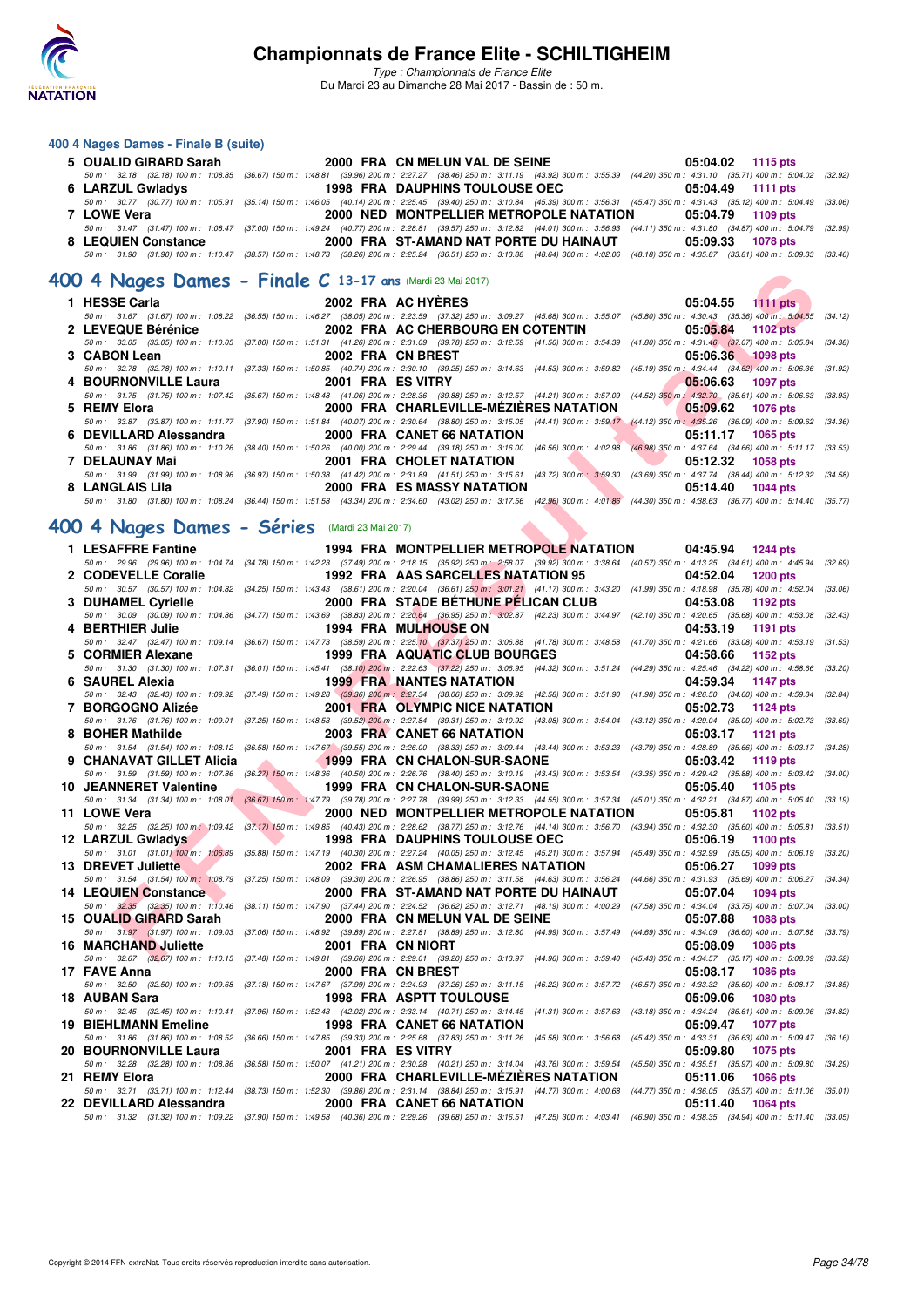

*Type : Championnats de France Elite* Du Mardi 23 au Dimanche 28 Mai 2017 - Bassin de : 50 m.

#### **F F N - R É SUIVILLE EN COURTES DURENT DE CONTRES DURENT DE CONTRES DURENT DE CONTRES DURENT DE CONTRES DURENT<br>
F R É SUIVILLE EN CONTRE DURENT DURENT DE CONTRE DE CONTRE DE CONTRE DE CONTRE DE CONTRE DE CONTRE DE CONTRE 400 4 Nages Dames - Séries (suite) 23 CABON Lean 2002 FRA CN BREST 05:12.25 1058 pts** *50 m : 31.43 (31.43) 100 m : 1:09.14 (37.71) 150 m : 1:49.45 (40.31) 200 m : 2:29.59 (40.14) 250 m : 3:16.48 (46.89) 300 m : 4:04.10 (47.62) 350 m : 4:39.13 (35.03) 400 m : 5:12.25 (33.12)* 2002 FRA ACHYÉRES 19.00 (17.48) 705:12.89 1054 pts (17.48) 1054 pts (17.48) 2002 FRA ACHYÉRES 19.08 (17.48) 700<br>30.59 (36.67) 50 (36.67) 50 (36.67) 50 (34.95) 50 (34.95 (34.95) 50 (34.95 (34.95 (34.95 (34.95 (34.95 (34.95 **25 LEVEQUE Bérénice 2002 FRA AC CHERBOURG EN COTENTIN 05:13.20 1052 pts** *50 m : 32.48 (32.48) 100 m : 1:10.22 (37.74) 150 m : 1:52.27 (42.05) 200 m : 2:33.02 (40.75) 250 m : 3:15.08 (42.06) 300 m : 3:58.48 (43.40) 350 m : 4:36.22 (37.74) 400 m : 5:13.20 (36.98)* **26 LANGLAIS Lila 2000 FRA ES MASSY NATATION 05:14.80 1041 pts** *50 m : 31.62 (31.62) 100 m : 1:07.68 (36.06) 150 m : 1:52.75 (45.07) 200 m : 2:34.95 (42.20) 250 m : 3:18.30 (43.35) 300 m : 4:02.76 (44.46) 350 m : 4:39.69 (36.93) 400 m : 5:14.80 (35.11)* **27 SECRESTAT Charlyne** *50 m : 32.07 (32.07) 100 m : 1:08.19 (36.12) 150 m : 1:51.46 (43.27) 200 m : 2:31.85 (40.39) 250 m : 3:17.59 (45.74) 300 m : 4:03.06 (45.47) 350 m : 4:39.67 (36.61) 400 m : 5:15.19 (35.52)* **28 DELAUNAY Mai 2001 FRA CHOLET NATATION 05:16.04 1032 pts** 50 m: 32.41 (32.41) 100 m: 1:10.68 (38.27) 150 m: 1:53.03 (42.35) 200 m: 2:34.87 (41.84) 250 m: 3:17.99 (43.12) 300 m: 4:02.27 (44.28) 350 m: 4:41.12 (38.85) 400 m; 5:16.04 (34.92) 29 HANRAS Tiphaine 2000 FRA COULOMMIERS *50 m : 32.45 (32.45) 100 m : 1:10.37 (37.92) 150 m : 1:54.79 (44.42) 200 m : 2:37.94 (43.15) 250 m : 3:25.85 (47.91) 300 m : 4:14.33 (48.48) 350 m : 4:51.12 (36.79) 400 m : 5:26.77 (35.65)* **[4x100 Nage Libre Dames - Séries](http://www.ffnatation.fr/webffn/resultats.php?idact=nat&go=epr&idcpt=45075&idepr=43)** (Mercredi 24 Mai 2017) 1 SANTAMANS Anna **1993 FRA CN MARSEILLE 1993 FRA CN MARSEILLE 1318 pts MARTIN Anouchka 1993 FRA HENIQUE Mélanie 1992 FRA HACHE Cloé 1997 FRA** *50 m : 26.33 (26.33) 100 m : 55.65 (29.32) 150 m : 1:22.80 (27.15) 200 m : 1:51.37 (28.57) 250 m : 2:17.38 (26.01) 300 m : 2:47.64 (30.26) 350 m : 3:14.15 (26.51) 400 m : 3:43.45 (29.30)* **2 TOUATI Assia 1995 FRA DAUPHINS TOULOUSE OEC 03:44.94 1305 pts MOREL Alizée 1995 FRA ABERT Marion 1993 FRA HAAG Lauriane 1994 FRA** *50 m : 27.37 (27.37) 100 m : 55.64 (28.27) 150 m : 1:22.70 (27.06) 200 m : 1:51.22 (28.52) 250 m : 2:17.97 (26.75) 300 m : 2:47.63 (29.66) 350 m : 3:14.11 (26.48) 400 m : 3:44.94 (30.83)* **2000 FRA DAUPHINS TOULOUSE OEC COSTE Julie 1998 FRA CASTAING Anais 1999 FRA JACOLIN Aurore 1997 FRA** *50 m : 27.37 (27.37) 100 m : 57.20 (29.83) 150 m : 1:24.38 (27.18) 200 m : 1:54.28 (29.90) 250 m : 2:21.54 (27.26) 300 m : 2:51.76 (30.22) 350 m : 3:18.75 (26.99) 400 m : 3:48.98 (30.23)* **1995 FRA ASPTT TOULOUSE DE GASPERI Chloé 1998 FRA AUBAN Sara 1998 FRA SCRIVIN Julia 1992 GBR** *50 m : 26.80 (26.80) 100 m : 56.05 (29.25) 150 m : 1:24.01 (27.96) 200 m : 1:54.43 (30.42) 250 m : 2:22.90 (28.47) 300 m : 2:53.93 (31.03) 350 m : 3:21.68 (27.75) 400 m : 3:52.05 (30.37)* **5 VISTE Pauline 2000 FRA AS MONACO NATATION 03:52.08 1246 pts POU Tiffany 1996 FRA PETIT Cassandra** 1995 FRA **POU Lisa 1999 FRA** *50 m : 28.17 (28.17) 100 m : 58.41 (30.24) 150 m : 1:25.70 (27.29) 200 m : 1:56.64 (30.94) 250 m : 2:23.32 (26.68) 300 m : 2:52.65 (29.33) 350 m : 3:21.29 (28.64) 400 m : 3:52.08 (30.79)* **6 CABON 2002 FRA CN BREST 1227 pts HITA Orlane 1999 FRA** NUNES Nolwenn 2000 FRA **LE GUEN Ilona 2001 FRA** *50 m : 28.24 (28.24) 100 m : 58.13 (29.89) 150 m : 1:25.89 (27.76) 200 m : 1:56.10 (30.21) 250 m : 2:24.85 (28.75) 300 m : 2:55.47 (30.62) 350 m : 3:22.76 (27.29) 400 m : 3:54.42 (31.66)* **7 HERTHE Alexe** 2000 FRA CN CHALON-SUR-SAONE 03:55.76 1216 pts **CHANAVAT GILLET Alicia 1999 FRA JEANNERET Valentine 1999 FRA KUNTZMANN Marie 1999 FRA** *50 m : 28.40 (28.40) 100 m : 58.69 (30.29) 150 m : 1:26.93 (28.24) 200 m : 1:58.81 (31.88) 250 m : 2:27.20 (28.39) 300 m : 2:58.33 (31.13) 350 m : 3:25.74 (27.41) 400 m : 3:55.76 (30.02)* **8 GUILLARME Maud 2000 FRA ASPTT MONTPELLIER 03:55.99 1214 pts** SIMON Charlotte **1998 FRA DEBERGHES Fanny 1994 FRA LAGANIER Amandine 1999 FRA** *50 m : 27.94 (27.94) 100 m : 57.72 (29.78) 150 m : 1:26.23 (28.51) 200 m : 1:57.02 (30.79) 250 m : 2:25.26 (28.24) 300 m : 2:56.47 (31.21) 350 m : 3:24.83 (28.36) 400 m : 3:55.99 (31.16)* **2000 FRA CANET 66 NATATION DISQr4 CARO Emma 2000 FRA PICAULT Solweig 2000 FRA DEVILLARD Alessandra 2000 FRA [4x200 Nage Libre Dames - Séries](http://www.ffnatation.fr/webffn/resultats.php?idact=nat&go=epr&idcpt=45075&idepr=44)** (Vendredi 26 Mai 2017)

**1 TOUATI Assia 1995 FRA DAUPHINS TOULOUSE OEC 08:10.48 1295 pts**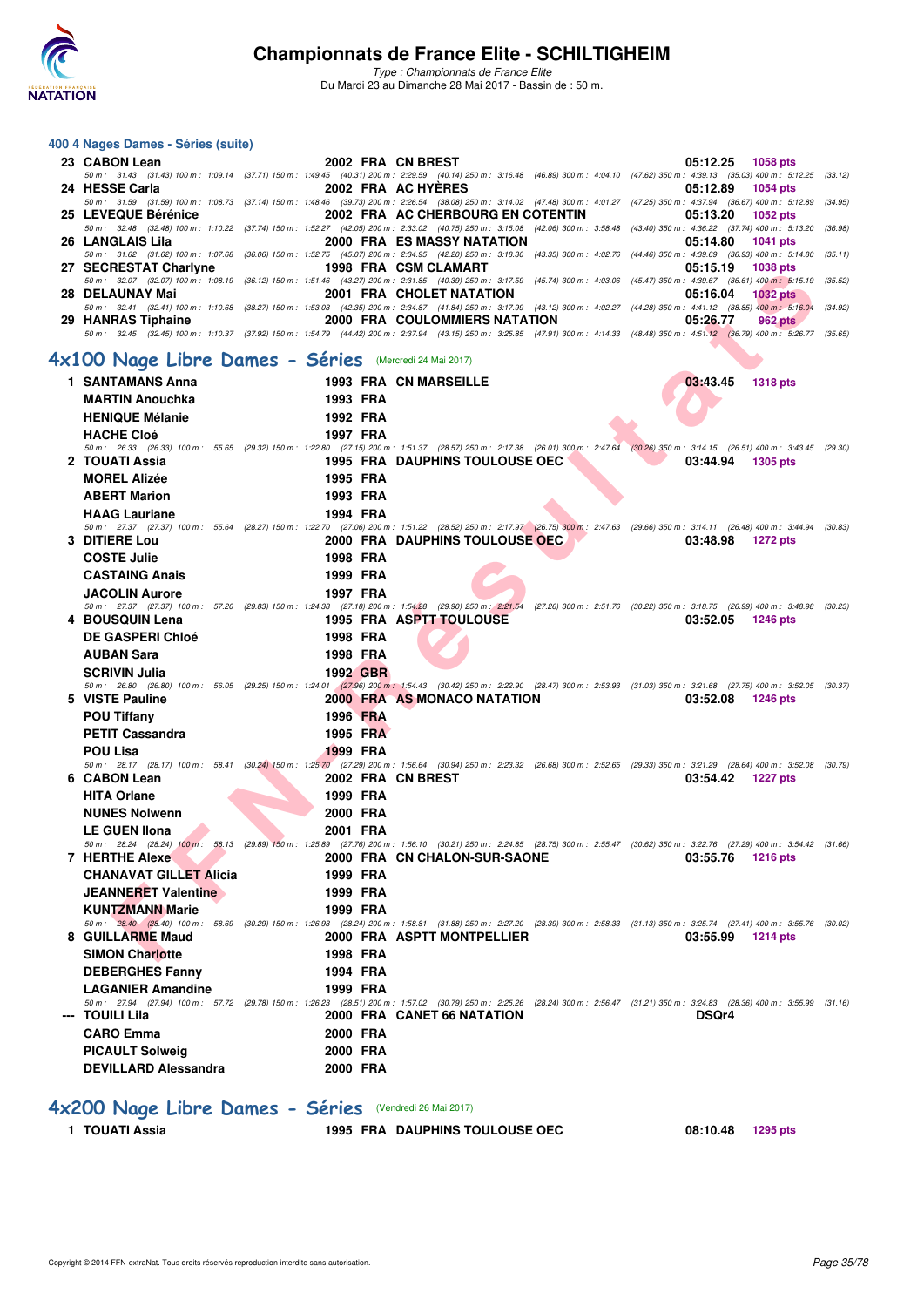

| <b>MOREL Alizée</b>                                 | 1995 FRA                                                                                                                                                                                                                                                                                                 |                                                                                                                                                                                                                                    |                                                                                                                                                                                                                                                                                                                                                                                                                                                                                                                                                                                                                                                                                                                                                                                                                                                                                                                                                                                                                                                                                                                                                                                                                                                                                                                                                                                                                                                                                                                      |
|-----------------------------------------------------|----------------------------------------------------------------------------------------------------------------------------------------------------------------------------------------------------------------------------------------------------------------------------------------------------------|------------------------------------------------------------------------------------------------------------------------------------------------------------------------------------------------------------------------------------|----------------------------------------------------------------------------------------------------------------------------------------------------------------------------------------------------------------------------------------------------------------------------------------------------------------------------------------------------------------------------------------------------------------------------------------------------------------------------------------------------------------------------------------------------------------------------------------------------------------------------------------------------------------------------------------------------------------------------------------------------------------------------------------------------------------------------------------------------------------------------------------------------------------------------------------------------------------------------------------------------------------------------------------------------------------------------------------------------------------------------------------------------------------------------------------------------------------------------------------------------------------------------------------------------------------------------------------------------------------------------------------------------------------------------------------------------------------------------------------------------------------------|
| <b>JACOLIN Aurore</b>                               | 1997 FRA                                                                                                                                                                                                                                                                                                 |                                                                                                                                                                                                                                    |                                                                                                                                                                                                                                                                                                                                                                                                                                                                                                                                                                                                                                                                                                                                                                                                                                                                                                                                                                                                                                                                                                                                                                                                                                                                                                                                                                                                                                                                                                                      |
| <b>ABERT Marion</b>                                 | 1993 FRA                                                                                                                                                                                                                                                                                                 |                                                                                                                                                                                                                                    |                                                                                                                                                                                                                                                                                                                                                                                                                                                                                                                                                                                                                                                                                                                                                                                                                                                                                                                                                                                                                                                                                                                                                                                                                                                                                                                                                                                                                                                                                                                      |
|                                                     |                                                                                                                                                                                                                                                                                                          |                                                                                                                                                                                                                                    |                                                                                                                                                                                                                                                                                                                                                                                                                                                                                                                                                                                                                                                                                                                                                                                                                                                                                                                                                                                                                                                                                                                                                                                                                                                                                                                                                                                                                                                                                                                      |
|                                                     |                                                                                                                                                                                                                                                                                                          |                                                                                                                                                                                                                                    | 1264 pts                                                                                                                                                                                                                                                                                                                                                                                                                                                                                                                                                                                                                                                                                                                                                                                                                                                                                                                                                                                                                                                                                                                                                                                                                                                                                                                                                                                                                                                                                                             |
|                                                     |                                                                                                                                                                                                                                                                                                          |                                                                                                                                                                                                                                    |                                                                                                                                                                                                                                                                                                                                                                                                                                                                                                                                                                                                                                                                                                                                                                                                                                                                                                                                                                                                                                                                                                                                                                                                                                                                                                                                                                                                                                                                                                                      |
|                                                     |                                                                                                                                                                                                                                                                                                          |                                                                                                                                                                                                                                    |                                                                                                                                                                                                                                                                                                                                                                                                                                                                                                                                                                                                                                                                                                                                                                                                                                                                                                                                                                                                                                                                                                                                                                                                                                                                                                                                                                                                                                                                                                                      |
| <b>LESAFFRE Fantine</b>                             |                                                                                                                                                                                                                                                                                                          |                                                                                                                                                                                                                                    |                                                                                                                                                                                                                                                                                                                                                                                                                                                                                                                                                                                                                                                                                                                                                                                                                                                                                                                                                                                                                                                                                                                                                                                                                                                                                                                                                                                                                                                                                                                      |
|                                                     |                                                                                                                                                                                                                                                                                                          |                                                                                                                                                                                                                                    | $1241$ pts                                                                                                                                                                                                                                                                                                                                                                                                                                                                                                                                                                                                                                                                                                                                                                                                                                                                                                                                                                                                                                                                                                                                                                                                                                                                                                                                                                                                                                                                                                           |
|                                                     |                                                                                                                                                                                                                                                                                                          |                                                                                                                                                                                                                                    |                                                                                                                                                                                                                                                                                                                                                                                                                                                                                                                                                                                                                                                                                                                                                                                                                                                                                                                                                                                                                                                                                                                                                                                                                                                                                                                                                                                                                                                                                                                      |
|                                                     |                                                                                                                                                                                                                                                                                                          |                                                                                                                                                                                                                                    |                                                                                                                                                                                                                                                                                                                                                                                                                                                                                                                                                                                                                                                                                                                                                                                                                                                                                                                                                                                                                                                                                                                                                                                                                                                                                                                                                                                                                                                                                                                      |
|                                                     |                                                                                                                                                                                                                                                                                                          |                                                                                                                                                                                                                                    |                                                                                                                                                                                                                                                                                                                                                                                                                                                                                                                                                                                                                                                                                                                                                                                                                                                                                                                                                                                                                                                                                                                                                                                                                                                                                                                                                                                                                                                                                                                      |
|                                                     |                                                                                                                                                                                                                                                                                                          |                                                                                                                                                                                                                                    |                                                                                                                                                                                                                                                                                                                                                                                                                                                                                                                                                                                                                                                                                                                                                                                                                                                                                                                                                                                                                                                                                                                                                                                                                                                                                                                                                                                                                                                                                                                      |
|                                                     |                                                                                                                                                                                                                                                                                                          |                                                                                                                                                                                                                                    | 1240 pts                                                                                                                                                                                                                                                                                                                                                                                                                                                                                                                                                                                                                                                                                                                                                                                                                                                                                                                                                                                                                                                                                                                                                                                                                                                                                                                                                                                                                                                                                                             |
| <b>DITIERE Lou</b>                                  | 2000 FRA                                                                                                                                                                                                                                                                                                 |                                                                                                                                                                                                                                    |                                                                                                                                                                                                                                                                                                                                                                                                                                                                                                                                                                                                                                                                                                                                                                                                                                                                                                                                                                                                                                                                                                                                                                                                                                                                                                                                                                                                                                                                                                                      |
| <b>CASTAING Anais</b>                               | 1999 FRA                                                                                                                                                                                                                                                                                                 |                                                                                                                                                                                                                                    |                                                                                                                                                                                                                                                                                                                                                                                                                                                                                                                                                                                                                                                                                                                                                                                                                                                                                                                                                                                                                                                                                                                                                                                                                                                                                                                                                                                                                                                                                                                      |
| <b>BAESEL Maëlle</b>                                | 1999 FRA                                                                                                                                                                                                                                                                                                 |                                                                                                                                                                                                                                    |                                                                                                                                                                                                                                                                                                                                                                                                                                                                                                                                                                                                                                                                                                                                                                                                                                                                                                                                                                                                                                                                                                                                                                                                                                                                                                                                                                                                                                                                                                                      |
|                                                     |                                                                                                                                                                                                                                                                                                          |                                                                                                                                                                                                                                    |                                                                                                                                                                                                                                                                                                                                                                                                                                                                                                                                                                                                                                                                                                                                                                                                                                                                                                                                                                                                                                                                                                                                                                                                                                                                                                                                                                                                                                                                                                                      |
|                                                     |                                                                                                                                                                                                                                                                                                          |                                                                                                                                                                                                                                    | 1193 pts                                                                                                                                                                                                                                                                                                                                                                                                                                                                                                                                                                                                                                                                                                                                                                                                                                                                                                                                                                                                                                                                                                                                                                                                                                                                                                                                                                                                                                                                                                             |
| <b>AUBAN Sara</b>                                   | 1998 FRA                                                                                                                                                                                                                                                                                                 |                                                                                                                                                                                                                                    |                                                                                                                                                                                                                                                                                                                                                                                                                                                                                                                                                                                                                                                                                                                                                                                                                                                                                                                                                                                                                                                                                                                                                                                                                                                                                                                                                                                                                                                                                                                      |
| <b>GUILLAUME Margaux</b>                            | 2001 FRA                                                                                                                                                                                                                                                                                                 |                                                                                                                                                                                                                                    |                                                                                                                                                                                                                                                                                                                                                                                                                                                                                                                                                                                                                                                                                                                                                                                                                                                                                                                                                                                                                                                                                                                                                                                                                                                                                                                                                                                                                                                                                                                      |
| <b>SCRIVIN Julia</b>                                | 1992 GBR                                                                                                                                                                                                                                                                                                 |                                                                                                                                                                                                                                    |                                                                                                                                                                                                                                                                                                                                                                                                                                                                                                                                                                                                                                                                                                                                                                                                                                                                                                                                                                                                                                                                                                                                                                                                                                                                                                                                                                                                                                                                                                                      |
|                                                     |                                                                                                                                                                                                                                                                                                          |                                                                                                                                                                                                                                    | 1186 pts                                                                                                                                                                                                                                                                                                                                                                                                                                                                                                                                                                                                                                                                                                                                                                                                                                                                                                                                                                                                                                                                                                                                                                                                                                                                                                                                                                                                                                                                                                             |
|                                                     |                                                                                                                                                                                                                                                                                                          |                                                                                                                                                                                                                                    |                                                                                                                                                                                                                                                                                                                                                                                                                                                                                                                                                                                                                                                                                                                                                                                                                                                                                                                                                                                                                                                                                                                                                                                                                                                                                                                                                                                                                                                                                                                      |
|                                                     |                                                                                                                                                                                                                                                                                                          |                                                                                                                                                                                                                                    |                                                                                                                                                                                                                                                                                                                                                                                                                                                                                                                                                                                                                                                                                                                                                                                                                                                                                                                                                                                                                                                                                                                                                                                                                                                                                                                                                                                                                                                                                                                      |
|                                                     |                                                                                                                                                                                                                                                                                                          |                                                                                                                                                                                                                                    |                                                                                                                                                                                                                                                                                                                                                                                                                                                                                                                                                                                                                                                                                                                                                                                                                                                                                                                                                                                                                                                                                                                                                                                                                                                                                                                                                                                                                                                                                                                      |
|                                                     |                                                                                                                                                                                                                                                                                                          |                                                                                                                                                                                                                                    |                                                                                                                                                                                                                                                                                                                                                                                                                                                                                                                                                                                                                                                                                                                                                                                                                                                                                                                                                                                                                                                                                                                                                                                                                                                                                                                                                                                                                                                                                                                      |
|                                                     |                                                                                                                                                                                                                                                                                                          |                                                                                                                                                                                                                                    |                                                                                                                                                                                                                                                                                                                                                                                                                                                                                                                                                                                                                                                                                                                                                                                                                                                                                                                                                                                                                                                                                                                                                                                                                                                                                                                                                                                                                                                                                                                      |
| <b>HERTHE Alexe</b>                                 | 2000 FRA                                                                                                                                                                                                                                                                                                 |                                                                                                                                                                                                                                    |                                                                                                                                                                                                                                                                                                                                                                                                                                                                                                                                                                                                                                                                                                                                                                                                                                                                                                                                                                                                                                                                                                                                                                                                                                                                                                                                                                                                                                                                                                                      |
|                                                     |                                                                                                                                                                                                                                                                                                          |                                                                                                                                                                                                                                    |                                                                                                                                                                                                                                                                                                                                                                                                                                                                                                                                                                                                                                                                                                                                                                                                                                                                                                                                                                                                                                                                                                                                                                                                                                                                                                                                                                                                                                                                                                                      |
| <b>CHANAVAT GILLET Alicia</b>                       | 1999 FRA                                                                                                                                                                                                                                                                                                 |                                                                                                                                                                                                                                    |                                                                                                                                                                                                                                                                                                                                                                                                                                                                                                                                                                                                                                                                                                                                                                                                                                                                                                                                                                                                                                                                                                                                                                                                                                                                                                                                                                                                                                                                                                                      |
| <b>JEANNERET Valentine</b>                          | 1999 FRA                                                                                                                                                                                                                                                                                                 |                                                                                                                                                                                                                                    |                                                                                                                                                                                                                                                                                                                                                                                                                                                                                                                                                                                                                                                                                                                                                                                                                                                                                                                                                                                                                                                                                                                                                                                                                                                                                                                                                                                                                                                                                                                      |
|                                                     |                                                                                                                                                                                                                                                                                                          |                                                                                                                                                                                                                                    |                                                                                                                                                                                                                                                                                                                                                                                                                                                                                                                                                                                                                                                                                                                                                                                                                                                                                                                                                                                                                                                                                                                                                                                                                                                                                                                                                                                                                                                                                                                      |
|                                                     |                                                                                                                                                                                                                                                                                                          |                                                                                                                                                                                                                                    |                                                                                                                                                                                                                                                                                                                                                                                                                                                                                                                                                                                                                                                                                                                                                                                                                                                                                                                                                                                                                                                                                                                                                                                                                                                                                                                                                                                                                                                                                                                      |
| 4x100 4 Nages Dames - Séries (Dimanche 28 Mai 2017) |                                                                                                                                                                                                                                                                                                          |                                                                                                                                                                                                                                    |                                                                                                                                                                                                                                                                                                                                                                                                                                                                                                                                                                                                                                                                                                                                                                                                                                                                                                                                                                                                                                                                                                                                                                                                                                                                                                                                                                                                                                                                                                                      |
| 1 GHEORGHIU Camille                                 |                                                                                                                                                                                                                                                                                                          | 1996 FRA MONTPELLIER METROPOLE NATATION<br>04:08.86                                                                                                                                                                                | 1293 pts                                                                                                                                                                                                                                                                                                                                                                                                                                                                                                                                                                                                                                                                                                                                                                                                                                                                                                                                                                                                                                                                                                                                                                                                                                                                                                                                                                                                                                                                                                             |
| <b>LESAFFRE Fantine</b>                             | 1994 FRA                                                                                                                                                                                                                                                                                                 |                                                                                                                                                                                                                                    |                                                                                                                                                                                                                                                                                                                                                                                                                                                                                                                                                                                                                                                                                                                                                                                                                                                                                                                                                                                                                                                                                                                                                                                                                                                                                                                                                                                                                                                                                                                      |
| <b>WATTEL Marie</b>                                 | <b>1997 FRA</b>                                                                                                                                                                                                                                                                                          |                                                                                                                                                                                                                                    |                                                                                                                                                                                                                                                                                                                                                                                                                                                                                                                                                                                                                                                                                                                                                                                                                                                                                                                                                                                                                                                                                                                                                                                                                                                                                                                                                                                                                                                                                                                      |
| <b>BLANC Ludivine</b>                               | 1995 FRA                                                                                                                                                                                                                                                                                                 |                                                                                                                                                                                                                                    |                                                                                                                                                                                                                                                                                                                                                                                                                                                                                                                                                                                                                                                                                                                                                                                                                                                                                                                                                                                                                                                                                                                                                                                                                                                                                                                                                                                                                                                                                                                      |
| 2 BELKACEMI Leslie                                  |                                                                                                                                                                                                                                                                                                          | 50 m: 30.24 (30.24) 100 m: 1:02.17 (31.93) 150 m: 1:35.52 (33.35) 200 m: 2:13.26 (37.74) 250 m: 2:40.51 (27.25) 300 m: 3:12.36 (31.85) 350 m: 3:39.42 (27.06) 400 m: 4:08.86 (29.44)<br>1998 FRA OLYMPIC NICE NATATION<br>04:11.71 | 1272 pts                                                                                                                                                                                                                                                                                                                                                                                                                                                                                                                                                                                                                                                                                                                                                                                                                                                                                                                                                                                                                                                                                                                                                                                                                                                                                                                                                                                                                                                                                                             |
|                                                     |                                                                                                                                                                                                                                                                                                          |                                                                                                                                                                                                                                    |                                                                                                                                                                                                                                                                                                                                                                                                                                                                                                                                                                                                                                                                                                                                                                                                                                                                                                                                                                                                                                                                                                                                                                                                                                                                                                                                                                                                                                                                                                                      |
| <b>BLANCHARD Morgane</b>                            | 1997 FRA                                                                                                                                                                                                                                                                                                 |                                                                                                                                                                                                                                    |                                                                                                                                                                                                                                                                                                                                                                                                                                                                                                                                                                                                                                                                                                                                                                                                                                                                                                                                                                                                                                                                                                                                                                                                                                                                                                                                                                                                                                                                                                                      |
| <b>ARLANDIS Anais</b>                               | 1997 FRA                                                                                                                                                                                                                                                                                                 |                                                                                                                                                                                                                                    |                                                                                                                                                                                                                                                                                                                                                                                                                                                                                                                                                                                                                                                                                                                                                                                                                                                                                                                                                                                                                                                                                                                                                                                                                                                                                                                                                                                                                                                                                                                      |
| <b>BONNET Charlotte</b>                             | 1995 FRA                                                                                                                                                                                                                                                                                                 | 50 m: 31.20 (31.20) 100 m: 1:04.39 (33.19) 150 m: 1:37.50 (33.11) 200 m: 2:16.22 (38.72) 250 m: 2:44.83 (28.61) 300 m: 3:18.08 (33.25) 350 m: 3:43.83 (25.75) 400 m: 4:11.71 (27.88)                                               |                                                                                                                                                                                                                                                                                                                                                                                                                                                                                                                                                                                                                                                                                                                                                                                                                                                                                                                                                                                                                                                                                                                                                                                                                                                                                                                                                                                                                                                                                                                      |
| 3 PODEVIN Anaïs                                     |                                                                                                                                                                                                                                                                                                          | <b>1997 FRA DAUPHINS TOULOUSE OEC</b><br>04:13.38                                                                                                                                                                                  | 1260 pts                                                                                                                                                                                                                                                                                                                                                                                                                                                                                                                                                                                                                                                                                                                                                                                                                                                                                                                                                                                                                                                                                                                                                                                                                                                                                                                                                                                                                                                                                                             |
| <b>GALLEGO Solène</b>                               | 1995 FRA                                                                                                                                                                                                                                                                                                 |                                                                                                                                                                                                                                    |                                                                                                                                                                                                                                                                                                                                                                                                                                                                                                                                                                                                                                                                                                                                                                                                                                                                                                                                                                                                                                                                                                                                                                                                                                                                                                                                                                                                                                                                                                                      |
| TOUATI Assia                                        | 1995 FRA                                                                                                                                                                                                                                                                                                 |                                                                                                                                                                                                                                    |                                                                                                                                                                                                                                                                                                                                                                                                                                                                                                                                                                                                                                                                                                                                                                                                                                                                                                                                                                                                                                                                                                                                                                                                                                                                                                                                                                                                                                                                                                                      |
| <b>MOREL Alizée</b>                                 | 1995 FRA                                                                                                                                                                                                                                                                                                 |                                                                                                                                                                                                                                    |                                                                                                                                                                                                                                                                                                                                                                                                                                                                                                                                                                                                                                                                                                                                                                                                                                                                                                                                                                                                                                                                                                                                                                                                                                                                                                                                                                                                                                                                                                                      |
|                                                     |                                                                                                                                                                                                                                                                                                          | 50 m: 31.30 (31.30) 100 m: 1:05.98 (34.68) 150 m: 1:38.14 (32.16) 200 m: 2:15.85 (37.71) 250 m: 2:44.22 (28.37) 300 m: 3:17.97 (33.75) 350 m: 3:44.58 (26.61) 400 m: 4:13.38 (28.80)                                               |                                                                                                                                                                                                                                                                                                                                                                                                                                                                                                                                                                                                                                                                                                                                                                                                                                                                                                                                                                                                                                                                                                                                                                                                                                                                                                                                                                                                                                                                                                                      |
| 4 SCRIVIN Julia                                     |                                                                                                                                                                                                                                                                                                          | <b>1992 GBR ASPTT TOULOUSE</b><br>04:16.86                                                                                                                                                                                         | 1235 pts                                                                                                                                                                                                                                                                                                                                                                                                                                                                                                                                                                                                                                                                                                                                                                                                                                                                                                                                                                                                                                                                                                                                                                                                                                                                                                                                                                                                                                                                                                             |
| <b>SERRAMOGLIA Kelia</b>                            | 1995 FRA                                                                                                                                                                                                                                                                                                 |                                                                                                                                                                                                                                    |                                                                                                                                                                                                                                                                                                                                                                                                                                                                                                                                                                                                                                                                                                                                                                                                                                                                                                                                                                                                                                                                                                                                                                                                                                                                                                                                                                                                                                                                                                                      |
| <b>BOUSQUIN Lena</b>                                | 1995 FRA                                                                                                                                                                                                                                                                                                 |                                                                                                                                                                                                                                    |                                                                                                                                                                                                                                                                                                                                                                                                                                                                                                                                                                                                                                                                                                                                                                                                                                                                                                                                                                                                                                                                                                                                                                                                                                                                                                                                                                                                                                                                                                                      |
| <b>DE GASPERI Chloé</b>                             | 1998 FRA                                                                                                                                                                                                                                                                                                 |                                                                                                                                                                                                                                    |                                                                                                                                                                                                                                                                                                                                                                                                                                                                                                                                                                                                                                                                                                                                                                                                                                                                                                                                                                                                                                                                                                                                                                                                                                                                                                                                                                                                                                                                                                                      |
|                                                     |                                                                                                                                                                                                                                                                                                          | 50 m: 31.33 (31.33) 100 m: 1:02.99 (31.66) 150 m: 1:36.05 (33.06) 200 m: 2:15.45 (39.40) 250 m: 2:43.30 (27.85) 300 m: 3:17.99 (34.69) 350 m: 3:46.16 (28.17) 400 m: 4:16.86 (30.70)                                               | 1233 pts                                                                                                                                                                                                                                                                                                                                                                                                                                                                                                                                                                                                                                                                                                                                                                                                                                                                                                                                                                                                                                                                                                                                                                                                                                                                                                                                                                                                                                                                                                             |
| 5 TOUILI Lila<br><b>HERVE Nolwenn</b>               | 1999 FRA                                                                                                                                                                                                                                                                                                 | 2000 FRA CANET 66 NATATION<br>04:17.10                                                                                                                                                                                             |                                                                                                                                                                                                                                                                                                                                                                                                                                                                                                                                                                                                                                                                                                                                                                                                                                                                                                                                                                                                                                                                                                                                                                                                                                                                                                                                                                                                                                                                                                                      |
|                                                     |                                                                                                                                                                                                                                                                                                          |                                                                                                                                                                                                                                    |                                                                                                                                                                                                                                                                                                                                                                                                                                                                                                                                                                                                                                                                                                                                                                                                                                                                                                                                                                                                                                                                                                                                                                                                                                                                                                                                                                                                                                                                                                                      |
| <b>PICAULT Solweig</b><br><b>CARO Emma</b>          | 2000 FRA<br>2000 FRA                                                                                                                                                                                                                                                                                     |                                                                                                                                                                                                                                    |                                                                                                                                                                                                                                                                                                                                                                                                                                                                                                                                                                                                                                                                                                                                                                                                                                                                                                                                                                                                                                                                                                                                                                                                                                                                                                                                                                                                                                                                                                                      |
|                                                     | <b>WATTEL Marie</b><br><b>GHEORGHIU Camille</b><br>3 HITA Orlane<br><b>CABON Lean</b><br><b>FAVE Anna</b><br><b>NUNES Nolwenn</b><br>4 COSTE Julie<br>5 DE GASPERI Chloé<br>6 BOHER Mathilde<br><b>BIEHLMANN Emeline</b><br><b>DEVILLARD Alessandra</b><br><b>PICAULT Solweig</b><br>--- KUNTZMANN Marie | 4x200 Nage Libre Dames - Séries (suite)<br>2 VAN ROUWENDAAL Sharon<br>1997 FRA<br>1996 FRA<br>1994 FRA<br>2002 FRA<br>2000 FRA<br>2000 FRA<br>1998 FRA<br>2000 FRA<br>2000 FRA                                                     | 50 m: 28.44 (28.44) 100 m: 58.86 (30.42) 150 m: 1:29.94 (31.08) 200 m: 2:01.21 (31.27) 250 m: 2:29.47 (28.26) 300 m: 3:00.19 (30.72) 350 m: 3:32.41 (32.22) 400 m: 4:03.88 (31.47) 450 m: 4:33.26<br>1993 NED MONTPELLIER METROPOLE NATATION<br>08:17.95<br>50 m: 29.39 (29.39) 100 m: 1:00.28 (30.89) 150 m: 1:32.24 (31.96) 200 m: 2:02.91 (30.67) 250 m: 2:31.16 (28.25) 300 m: 3:03.25 (32.09) 350 m: 3:36.80 (33.55) 400 m: 4:09.84 (33.04) 450 m: 4:38.11 (<br>1999 FRA CN BREST<br>08:23.50<br>50 m: 28.71 (28.71) 100 m: 1:00.40 (31.69) 150 m: 1:32.17 (31.77) 200 m: 2:04.24 (32.07) 250 m: 2:33.31 (29.07) 300 m: 3:05.66 (32.35) 350 m: 3:38.40 (32.74) 400 m: 4:09.88 (31.48) 450 m: 4:39.14<br><b>1998 FRA DAUPHINS TOULOUSE OEC</b><br>08:23.80<br>50 m: 29.21 (29.21) 100 m: 1:00.60 (31.39) 150 m: 1:33.42 (32.82) 200 m: 2:06.09 (32.67) 250 m: 2:34.06 (27.97) 300 m: 3:05.86 (31.80) 350 m: 3:38.91 (33.05) 400 m: 4:12.41 (33.50) 450 m: 4:41.92<br><b>1998 FRA ASPTT TOULOUSE</b><br>08:35.10<br>50 m: 29.93 (29.93) 100 m: 1:01.87 (31.94) 150 m: 1:34.54 (32.67) 200 m: 2:07.53 (32.99) 250 m: 2:36.17 (28.64) 300 m: 3:08.30 (32.13) 350 m: 3:41.27 (32.97) 400 m: 4:14.49 (33.22) 450 m: 4:45.38<br>2003 FRA CANET 66 NATATION<br>08:37.01<br>50 m: 29.96 (29.96) 100 m: 1:02.34 (32.38) 150 m: 1:35.54 (33.20) 200 m: 2:08.22 (32.68) 250 m: 2:37.97 (29.75) 300 m: 3:11.50 (33.53) 350 m: 3:46.74 (35.24) 400 m: 4:22.30 (35.56) 450 m: 4:51.60<br>1999 FRA CN CHALON-SUR-SAONE<br>DSQr3 |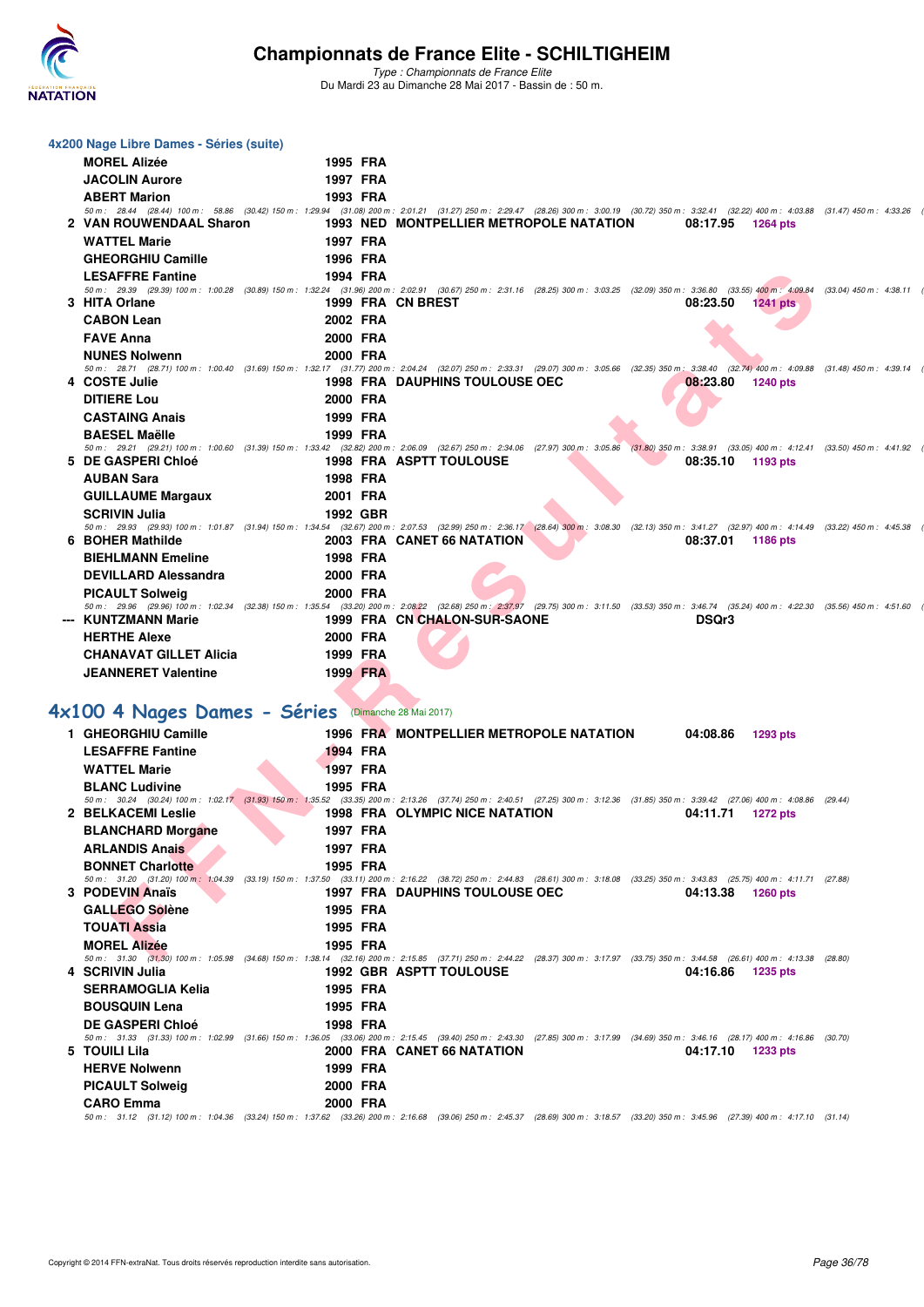

*Type : Championnats de France Elite* Du Mardi 23 au Dimanche 28 Mai 2017 - Bassin de : 50 m.

| 4x100 4 Nages Dames - Séries (suite) |                 |                                                                                                                                                                                                                                    |          |                 |         |
|--------------------------------------|-----------------|------------------------------------------------------------------------------------------------------------------------------------------------------------------------------------------------------------------------------------|----------|-----------------|---------|
| 6 CORMIER Alexane                    |                 | <b>1999 FRA AQUATIC CLUB BOURGES</b>                                                                                                                                                                                               | 04:21.54 | 1202 pts        |         |
| <b>FRADIER Camille</b>               | 2001 FRA        |                                                                                                                                                                                                                                    |          |                 |         |
| <b>MENNETEAU Loana</b>               | 1999 FRA        |                                                                                                                                                                                                                                    |          |                 |         |
| <b>LUTIGNIER Sarah</b>               | 1998 FRA        |                                                                                                                                                                                                                                    |          |                 |         |
| <b>7 SIMON Charlotte</b>             |                 | 50 m: 31.57 (31.57) 100 m: 1:04.89 (33.32) 150 m: 1:39.12 (34.23) 200 m: 2:19.05 (39.93) 250 m: 2:48.62 (29.57) 300 m: 3:23.79 (35.17) 350 m: 3:51.68 (27.89) 400 m: 4:21.54 (29.86)<br><b>1998 FRA ASPTT MONTPELLIER</b>          | 04:22.07 | 1198 pts        |         |
| <b>DEBERGHES Fanny</b>               | 1994 FRA        |                                                                                                                                                                                                                                    |          |                 |         |
| <b>FILIPPI Morgane</b>               | 1997 FRA        |                                                                                                                                                                                                                                    |          |                 |         |
| <b>GUILLARME Maud</b>                | 2000 FRA        |                                                                                                                                                                                                                                    |          |                 |         |
|                                      |                 | 50 m: 33.40 (33.40) 100 m: 1:08.45 (35.05) 150 m: 1:41.62 (33.17) 200 m: 2:19.83 (38.21) 250 m: 2:49.84 (30.01) 300 m: 3:24.61 (34.77) 350 m: 3:51.91 (27.30) 400 m: 4:22.07                                                       |          |                 | (30.16) |
| 8 BEDDOURI Margot                    |                 | <b>1999 FRA SAINT-RAPHAEL NATATION</b>                                                                                                                                                                                             | 04:23.28 | <b>1190 pts</b> |         |
| <b>MOUTON Magali</b>                 | 1999 FRA        |                                                                                                                                                                                                                                    |          |                 |         |
| <b>BOREL Carol-Ann</b>               | 1999 FRA        |                                                                                                                                                                                                                                    |          |                 |         |
| <b>HEURTAUX Celia</b>                | 2000 FRA        |                                                                                                                                                                                                                                    |          |                 |         |
| 9 CHAPELET Jeanne                    |                 | 50 m: 32.01 (32.01) 100 m: 1:05.50 (33.49) 150 m: 1:39.92 (34.42) 200 m: 2:19.42 (39.50) 250 m: 2:48.49 (29.07) 300 m: 3:23.45 (34.96) 350 m: 3:51.75 (28.30) 400 m: 4:23.28 (31.53)<br>2000 FRA OLYMPIC NICE NATATION             | 04:23.90 | 1185 pts        |         |
| <b>ONOLFO Emma</b>                   | 2002 FRA        |                                                                                                                                                                                                                                    |          |                 |         |
| <b>MABBOUX Isabelle</b>              | 1992 FRA        |                                                                                                                                                                                                                                    |          |                 |         |
| <b>VIGUIER Manon</b>                 | 1998 FRA        |                                                                                                                                                                                                                                    |          |                 |         |
|                                      |                 | 50 m: 32.14 (32.14) 100 m: 1:07.98 (35.84) 150 m: 1:42.84 (34.86) 200 m: 2:23.29 (40.45) 250 m: 2:51.66 (28.37) 300 m: 3:26.53 (34.87) 350 m: 3:53.60 (27.07) 400 m: 4:23.90                                                       |          |                 | (30.30) |
| 10 BATOT Manon                       |                 | 2000 FRA CNO ST-GERMAIN-EN-LAYE                                                                                                                                                                                                    | 04:25.48 | 1174 pts        |         |
| <b>LEDUC Ambre</b>                   | 1997 FRA        |                                                                                                                                                                                                                                    |          |                 |         |
| <b>DEL'HOMME Laurine</b>             | 1997 FRA        |                                                                                                                                                                                                                                    |          |                 |         |
| <b>MEUTER Adelaide</b>               | 2003 FRA        |                                                                                                                                                                                                                                    |          |                 |         |
| 11 BLIN Marie                        |                 | 50 m : 32.98 (32.98) 100 m : 1:07.96 (34.98) 150 m : 1:41.48 (33.52) 200 m : 2:20.62 (39.14) 250 m : 2:49.46 (28.84) 300 m : 3:24.61 (35.15) 350 m : 3:53.34 (28.73) 400 m : 4:25.48 (32.14)<br>1999 FRA CLUB DES NAGEURS DE PARIS | 04:27.67 | 1159 pts        |         |
| <b>SIMOËNS Jeanne</b>                | 2000 FRA        |                                                                                                                                                                                                                                    |          |                 |         |
| <b>SEZGINER Sedef</b>                | <b>1996 TUR</b> |                                                                                                                                                                                                                                    |          |                 |         |
| <b>LETANG Maria-Eléna</b>            | 1993 FRA        |                                                                                                                                                                                                                                    |          |                 |         |
|                                      |                 | 50 m: 32.26 (32.26) 100 m: 1:07.05 (34.79) 150 m: 1:43.78 (36.73) 200 m: 2:25.67 (41.89) 250 m: 2:54.04 (28.37) 300 m: 3:29.45 (35.41) 350 m: 3:56.58 (27.13) 400 m: 4:27.67 (31.09)                                               |          |                 |         |
| 50 Nage Libre Messieurs - Finale A   |                 | (Dimanche 28 Mai 2017)                                                                                                                                                                                                             |          |                 |         |
| 1 SAHNOUNE Oussama                   |                 | <b>1992 ALG CN MARSEILLE</b>                                                                                                                                                                                                       | 00:22.25 | 1300 pts        |         |
| 2 MIGNON Clément                     |                 | <b>1993 FRA CN MARSEILLE</b>                                                                                                                                                                                                       | 00:22.34 | 1294 pts        |         |
| 3 GROUSSET Maxime                    |                 | 1999 FRA AMIENS METROPOLE NAT.                                                                                                                                                                                                     | 00:22.62 | 1273 pts        |         |
| 4 TRUCHOT Florian                    |                 | 1996 FRA ASPTT ORLÉANS                                                                                                                                                                                                             | 00:22.73 | 1265 pts        |         |
| 5 STRAVIUS Jérémy                    |                 | <b>1988 FRA AMIENS METROPOLE NAT.</b>                                                                                                                                                                                              | 00:22.77 | 1262 pts        |         |
| 5 PELAGIE Nosy                       |                 | 1991 FRA EMS BRON                                                                                                                                                                                                                  | 00:22.77 | <b>1262 pts</b> |         |
| 7 PEDURAND Ganesh                    |                 | <b>1992 FRA DAUPHINS TOULOUSE OEC</b>                                                                                                                                                                                              | 00:23.02 | 1243 pts        |         |
| 8 GOVINDIN Yonel                     |                 | <b>1993 FRA CN MARSEILLE</b>                                                                                                                                                                                                       | 00:23.10 | 1238 pts        |         |
|                                      |                 |                                                                                                                                                                                                                                    |          |                 |         |
| 50 Nage Libre Messieurs - Finale B   |                 | (Dimanche 28 Mai 2017)                                                                                                                                                                                                             |          |                 |         |
| 1 CLARK Anthony                      |                 | 1991 FRA STADE FRANÇAIS O COURBEVOIE                                                                                                                                                                                               | 00:23.11 | <b>1237 pts</b> |         |
| 2 BELKHOUDJA Nazim                   |                 | 1990 ALG ASSO NATATION DE SARTROUVILLE                                                                                                                                                                                             | 00:23.15 | <b>1234 pts</b> |         |
| 3 BOURELLY Lorys                     |                 | <b>1992 FRA DAUPHINS TOULOUSE OEC</b>                                                                                                                                                                                              | 00:23.21 | 1230 pts        |         |
| 4 PIJULET Paul                       |                 | <b>1994 FRA DAUPHINS TOULOUSE OEC</b>                                                                                                                                                                                              | 00:23.27 | <b>1225 pts</b> |         |
| 5 RIHOUX Charles                     |                 | 1998 FRA OLYMPIC NICE NATATION                                                                                                                                                                                                     | 00:23.29 | <b>1224 pts</b> |         |
| 6 BERRY Théo                         |                 | <b>1997 FRA ANGERS NATATION</b>                                                                                                                                                                                                    | 00:23.34 | 1220 pts        |         |
| CDOC IEAN U.J.                       |                 | <b>1000 EDA MULUOUSE ON</b>                                                                                                                                                                                                        | 00.02.82 |                 |         |

### **[50 Nage Libre Messieurs - Finale A](http://www.ffnatation.fr/webffn/resultats.php?idact=nat&go=epr&idcpt=45075&idepr=51)** (Dimanche 28 Mai 2017)

| 1 SAHNOUNE Oussama |  | <b>1992 ALG CN MARSEILLE</b>   | 00:22.25 | 1300 pts        |
|--------------------|--|--------------------------------|----------|-----------------|
| 2 MIGNON Clément   |  | <b>1993 FRA CN MARSEILLE</b>   | 00:22.34 | 1294 pts        |
| 3 GROUSSET Maxime  |  | 1999 FRA AMIENS METROPOLE NAT. | 00:22.62 | 1273 pts        |
| 4 TRUCHOT Florian  |  | 1996 FRA ASPTT ORLÉANS         | 00:22.73 | 1265 pts        |
| 5 STRAVIUS Jérémy  |  | 1988 FRA AMIENS METROPOLE NAT. | 00:22.77 | 1262 pts        |
| 5 PELAGIE Nosy     |  | 1991 FRA EMS BRON              | 00:22.77 | <b>1262 pts</b> |
| 7 PEDURAND Ganesh  |  | 1992 FRA DAUPHINS TOULOUSE OEC | 00:23.02 | <b>1243 pts</b> |
| 8 GOVINDIN Yonel   |  | <b>1993 FRA CN MARSEILLE</b>   | 00:23.10 | <b>1238 pts</b> |
|                    |  |                                |          |                 |

### **[50 Nage Libre Messieurs - Finale B](http://www.ffnatation.fr/webffn/resultats.php?idact=nat&go=epr&idcpt=45075&idepr=51)** (Dimanche 28 Mai 2017)

| 1 CLARK Anthony     | 1991 FRA STADE FRANCAIS O COURBEVOIE   | 00:23.11 | <b>1237 pts</b> |
|---------------------|----------------------------------------|----------|-----------------|
| 2 BELKHOUDJA Nazim  | 1990 ALG ASSO NATATION DE SARTROUVILLE | 00:23.15 | 1234 pts        |
| 3 BOURELLY Lorys    | <b>1992 FRA DAUPHINS TOULOUSE OEC</b>  | 00:23.21 | 1230 pts        |
| 4 PIJULET Paul      | <b>1994 FRA DAUPHINS TOULOUSE OEC</b>  | 00:23.27 | <b>1225 pts</b> |
| 5 RIHOUX Charles    | <b>1998 FRA OLYMPIC NICE NATATION</b>  | 00:23.29 | <b>1224 pts</b> |
| 6 BERRY Théo        | <b>1997 FRA ANGERS NATATION</b>        | 00:23.34 | <b>1220 pts</b> |
| 7 GROSJEAN Hugo     | <b>1999 FRA MULHOUSE ON</b>            | 00:23.43 | 1214 pts        |
| 8 PELLISSARD Charly | 1994 FRA ASPTT TOULOUSE                | 00:23.44 | 1213 pts        |
|                     |                                        |          |                 |

### **[50 Nage Libre Messieurs - Finale C](http://www.ffnatation.fr/webffn/resultats.php?idact=nat&go=epr&idcpt=45075&idepr=51) 15-18 ans** (Dimanche 28 Mai 2017)

| 1 GUTH Guillaume   |  | 2000 FRA DAUPHINS TOULOUSE OEC | 00:23.26          | 1226 pts |
|--------------------|--|--------------------------------|-------------------|----------|
| 2 VLAOVIC Milan    |  | 2000 FRA CANET 66 NATATION     | 00:23.60 1201 pts |          |
| 3 JANIN Florent    |  | 1999 FRA CN CALÉDONIENS        | 00:23.75 1191 pts |          |
| 4 HUILLE Stanislas |  | <b>1999 FRA SN VERSAILLES</b>  | 00:23.80 1187 pts |          |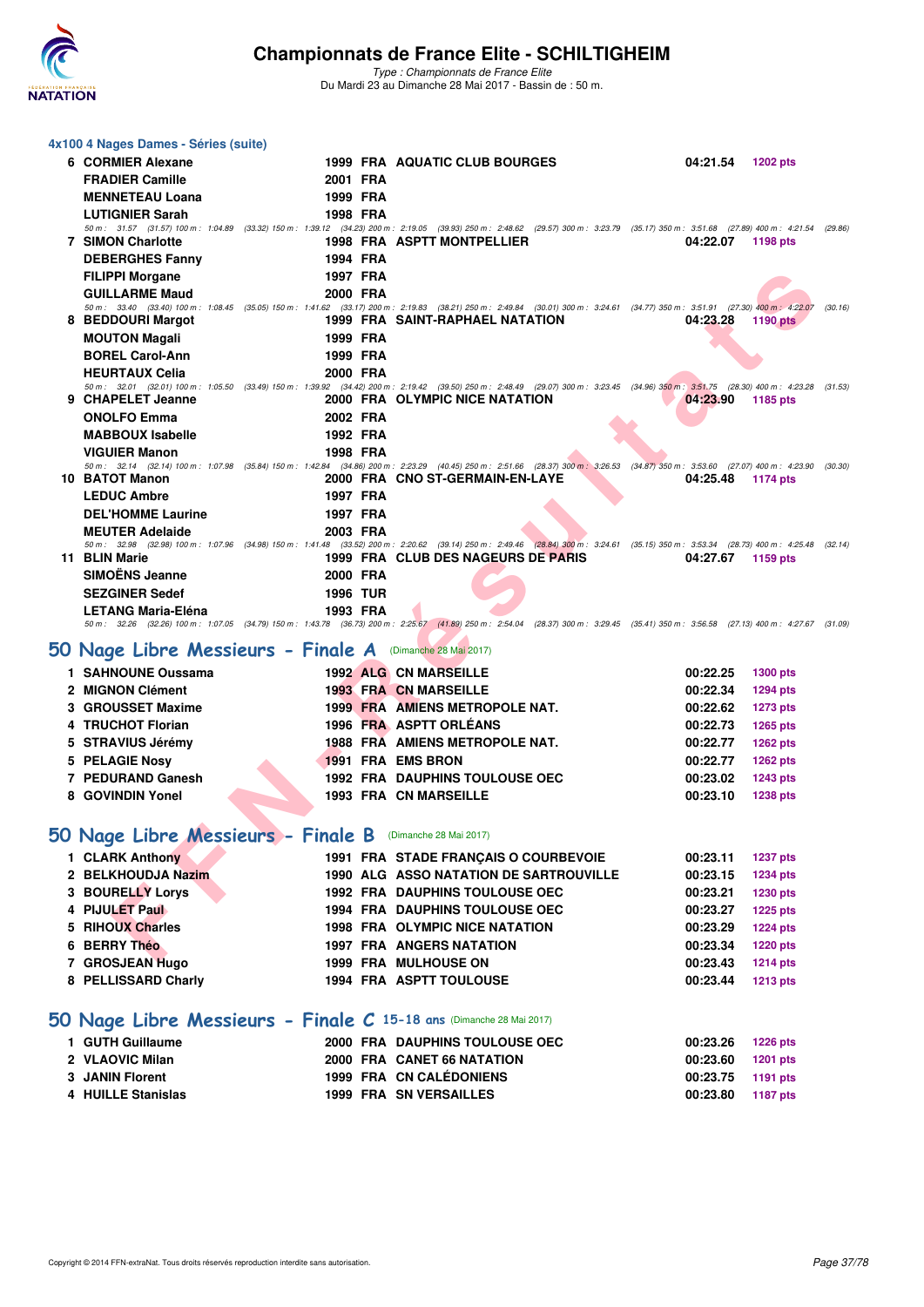

*Type : Championnats de France Elite* Du Mardi 23 au Dimanche 28 Mai 2017 - Bassin de : 50 m.

### **50 Nage Libre Messieurs - Finale C (suite)**

| 4 LESPARRE Tanguy  |  | 1999 FRA CN CANNES             | 00:23.80 1187 pts |  |
|--------------------|--|--------------------------------|-------------------|--|
| 6 GODEFROID Louis  |  | 2001 FRA DAUPHINS TOULOUSE OEC | 00:23.90 1180 pts |  |
| 7 KOINDREDI Goroco |  | 1999 FRA CANET 66 NATATION     | 00:24.02 1171 pts |  |
| 8 GRANDJEAN Meven  |  | 2000 FRA CN VOUZIERS           | 00:24.07 1168 pts |  |

## **[50 Nage Libre Messieurs - Séries](http://www.ffnatation.fr/webffn/resultats.php?idact=nat&go=epr&idcpt=45075&idepr=51)** (Dimanche 28 Mai 2017)

| 1 SAHNOUNE Oussama           |  | <b>1992 ALG CN MARSEILLE</b>           | 00:22.22 | <b>1303 pts</b> |
|------------------------------|--|----------------------------------------|----------|-----------------|
| 2 MIGNON Clément             |  | <b>1993 FRA CN MARSEILLE</b>           | 00:22.31 | <b>1296 pts</b> |
| 3 TRUCHOT Florian            |  | 1996 FRA ASPTT ORLÉANS                 | 00:22.70 | 1267 pts        |
| 4 STRAVIUS Jérémy            |  | <b>1988 FRA AMIENS METROPOLE NAT.</b>  | 00:22.71 | <b>1266 pts</b> |
| 5 GROUSSET Maxime            |  | 1999 FRA AMIENS METROPOLE NAT.         | 00:22.79 | 1260 pts        |
| 6 PELAGIE Nosy               |  | 1991 FRA EMS BRON                      | 00:22.82 | <b>1258 pts</b> |
| 7 PEDURAND Ganesh            |  | <b>1992 FRA DAUPHINS TOULOUSE OEC</b>  | 00:23.13 | <b>1235 pts</b> |
| 8 GOVINDIN Yonel             |  | <b>1993 FRA CN MARSEILLE</b>           | 00:23.23 | <b>1228 pts</b> |
| 9 BELKHOUDJA Nazim           |  | 1990 ALG ASSO NATATION DE SARTROUVILLE | 00:23.27 | <b>1225 pts</b> |
| <b>10 BOURELLY Lorys</b>     |  | <b>1992 FRA DAUPHINS TOULOUSE OEC</b>  | 00:23.29 | <b>1224 pts</b> |
| 11 CLARK Anthony             |  | 1991 FRA STADE FRANÇAIS O COURBEVOIE   | 00:23.33 | <b>1221 pts</b> |
| 12 PELLISSARD Charly         |  | <b>1994 FRA ASPTT TOULOUSE</b>         | 00:23.37 | <b>1218 pts</b> |
| 13 GROSJEAN Hugo             |  | <b>1999 FRA MULHOUSE ON</b>            | 00:23.40 | <b>1216 pts</b> |
| 14 BERRY Théo                |  | <b>1997 FRA ANGERS NATATION</b>        | 00:23.46 | <b>1211 pts</b> |
| <b>15 RIHOUX Charles</b>     |  | <b>1998 FRA OLYMPIC NICE NATATION</b>  | 00:23.47 | <b>1211 pts</b> |
| 16 PIJULET Paul              |  | 1994 FRA DAUPHINS TOULOUSE OEC         | 00:23.48 | <b>1210 pts</b> |
| 17 ELMERINI Merwane          |  | <b>1997 FRA CN MARSEILLE</b>           | 00:23.52 | <b>1207 pts</b> |
| 18 SALVAN Hadrien            |  | 1997 FRA MOUETTES DE PARIS             | 00:23.56 | <b>1204 pts</b> |
| 18 DEBAERE Stéphane          |  | 1989 FRA CN POLYNESIE                  | 00:23.56 | <b>1204 pts</b> |
| 18 GUTH Guillaume            |  | <b>2000 FRA DAUPHINS TOULOUSE OEC</b>  | 00:23.56 | <b>1204 pts</b> |
| 21 ZEPHIR Jean-Luc           |  | 1993 LCA JOUE NATATION                 | 00:23.57 | <b>1204 pts</b> |
| 22 HAMOUCHANE Souhail        |  | <b>1997 MAR ASPTT TOULOUSE</b>         | 00:23.58 | <b>1203 pts</b> |
| 23 DELICES Jean-Guy          |  | <b>1997 FRA DAUPHINS TOULOUSE OEC</b>  | 00:23.63 | 1199 pts        |
| 24 DERACHE Alexandre         |  | <b>1998 FRA AMIENS METROPOLE NAT.</b>  | 00:23.66 | <b>1197 pts</b> |
| 25 REGENT Vince              |  | <b>1993 FRA DAUPHINS TOULOUSE OEC</b>  | 00:23.70 | <b>1194 pts</b> |
| 26 GODEFROID Louis           |  | 2001 FRA DAUPHINS TOULOUSE OEC         | 00:23.71 | 1193 pts        |
| 27 ATSU Jonathan             |  | <b>1996 FRA DAUPHINS TOULOUSE OEC</b>  | 00:23.72 | 1193 pts        |
| 28 BENBARA Nazim             |  | <b>1998 ALG MOUETTES DE PARIS</b>      | 00:23.73 | <b>1192 pts</b> |
| 28 BRAS Hugo                 |  | 1992 FRA VILLEURBANNE NATATION         | 00:23.73 | <b>1192 pts</b> |
| 30 AUBRY Flavien             |  | <b>1994 FRA U.S CRETEIL NATATION</b>   | 00:23.74 | <b>1191 pts</b> |
| <b>31 JANIN Florent</b>      |  | 1999 FRA CN CALÉDONIENS                | 00:23.76 | <b>1190 pts</b> |
| 32 VANOOTEGEM Aymerick       |  | <b>1997 FRA DUNKERQUE NATATION</b>     | 00:23.77 | 1189 pts        |
| 33 TURPIN Fabrice            |  | 1995 FRA CSM CLAMART                   | 00:23.88 | 1181 pts        |
| 33 GRANDJEAN Meven           |  | 2000 FRA CN VOUZIERS                   | 00:23.88 | 1181 pts        |
| 35 COIFFARD Florian          |  | <b>1995 FRA DAUPHINS TOULOUSE OEC</b>  | 00:23.89 | 1181 pts        |
| 35 TRILLAT Léo               |  | 1998 FRA CN POISSY                     | 00:23.89 | <b>1181 pts</b> |
| 37 HUILLE Stanislas          |  | <b>1999 FRA SN VERSAILLES</b>          | 00:23.93 | <b>1178 pts</b> |
| <b>38 KOINDREDI Goroco</b>   |  | 1999 FRA CANET 66 NATATION             | 00:23.94 | <b>1177 pts</b> |
| 39 VLAOVIC Milan             |  | 2000 FRA CANET 66 NATATION             | 00:23.96 | <b>1176 pts</b> |
| 40 LESPARRE Tanguy           |  | 1999 FRA CN CANNES                     | 00:24.01 | 1172 pts        |
| 41 SEGURA Jérémy             |  | 1993 FRA ANGERS NATATION               | 00:24.04 | <b>1170 pts</b> |
| 42 BEROL Julien              |  | 2001 FRA LONGVILLIERS CLUB             | 00:24.05 | 1169 pts        |
| 43 VERMOREL Nicolas          |  | 1999 FRA CN POLYNESIE                  | 00:24.07 | 1168 pts        |
| <b>44 DELECLUSE Thibault</b> |  | <b>1989 FRA GRAVELINES NATATION</b>    | 00:24.10 | 1166 pts        |
| 45 CAYOT Alexandre           |  | <b>1996 FRA SAINT-RAPHAEL NATATION</b> | 00:24.11 | 1165 pts        |
| 45 SCHIFFMANN Nathan         |  | 2000 FRA GIRONDINS BORDEAUX            | 00:24.11 | 1165 pts        |
| 47 PAYET Loïk                |  | 2000 FRA ASEC ST-PAUL LA RÉUNION       | 00:24.12 | <b>1164 pts</b> |
| 48 SYOUD Jaouad              |  | 1999 FRA CN CHALON-SUR-SAONE           | 00:24.13 | 1164 pts        |
|                              |  |                                        |          |                 |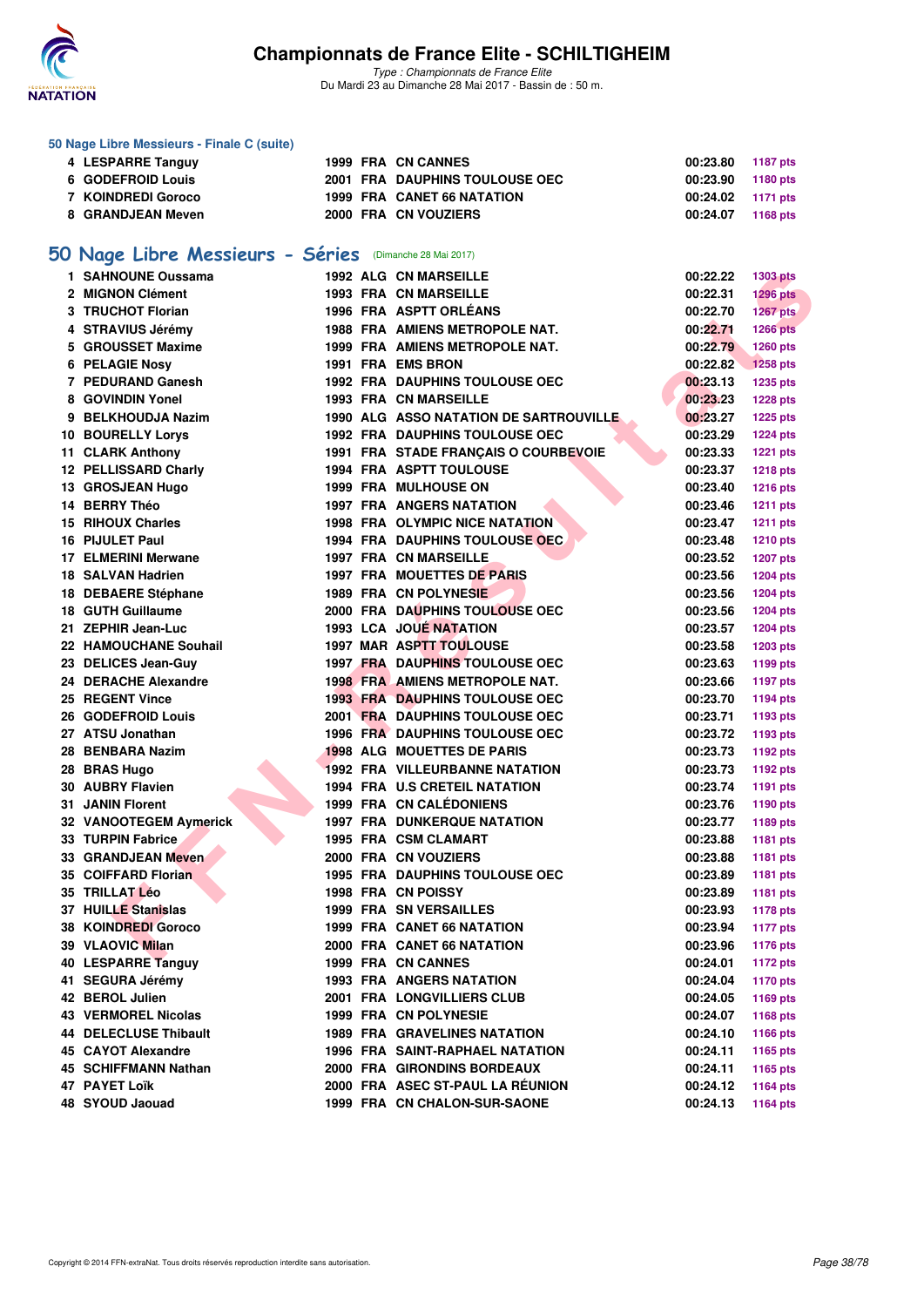

|  |  | 50 Nage Libre Messieurs - Séries (suite) |  |  |
|--|--|------------------------------------------|--|--|
|--|--|------------------------------------------|--|--|

|     | 49 CAROUGE Sasha             |  | <b>1999 FRA SC NATATION ABBEVILLE</b>       | 00:24.14       | 1163 pts                           |
|-----|------------------------------|--|---------------------------------------------|----------------|------------------------------------|
|     | 50 DESLANDES Adrien          |  | 1997 FRA C VIKINGS DE ROUEN                 | 00:24.15       | 1162 pts                           |
|     | 51 MIATTI K-Ryls             |  | <b>1999 FRA MULHOUSE ON</b>                 | 00:24.18       | 1160 pts                           |
|     | 51 MERESSE Remi              |  | <b>1998 FRA DAUPHINS TOULOUSE OEC</b>       | 00:24.18       | 1160 pts                           |
|     | 53 MEPOR Teo                 |  | 2000 FRA MONT BLANC NATATION                | 00:24.22       | <b>1157 pts</b>                    |
|     | 53 COMTE Sergueï             |  | 2000 FRA EMS BRON                           | 00:24.22       | <b>1157 pts</b>                    |
|     | 53 DELICES Jean-Marc         |  | 2000 FRA CANET 66 NATATION                  | 00:24.22       | <b>1157 pts</b>                    |
|     | 53 DESPREZ Pierre-Yves       |  | <b>1996 FRA ALLIANCE DIJON NATATION</b>     | 00:24.22       | <b>1157 pts</b>                    |
|     | 57 LEMAIRE Paul              |  | <b>1991 FRA DAUPHINS TOULOUSE OEC</b>       | 00:24.23       | <b>1156 pts</b>                    |
|     | 58 BURBAN Corentin           |  | <b>1998 FRA PAYS DE GEX NATATION</b>        | 00:24.24       | <b>1156 pts</b>                    |
|     | 59 COMMENGES Lucas           |  | 1999 FRA CN ANTIBES                         | 00:24.27       | 1154 pts                           |
|     | 60 CHAOUACHI Mohamed-Ali     |  | <b>1995 TUN SO MILLAU N</b>                 | 00:24.29       | <b>1152 pts</b>                    |
|     | 61 PEDRO-LEAL Dorian         |  | <b>1996 FRA MEGAQUARIUS CLUB GUYANE</b>     | 00:24.33       | <b>1149 pts</b>                    |
|     | 62 DABAUVALLE Quentin        |  | 1996 FRA C VIKINGS DE ROUEN                 | 00:24.37       | <b>1147 pts</b>                    |
|     | 63 RADU lonut                |  | <b>1999 ROU CN MARSEILLE</b>                | 00:24.41       | 1144 pts                           |
|     | <b>64 LONCKE Quentin</b>     |  | <b>1999 FRA LYON NATATION METROPOLE</b>     | 00:24.43       | <b>1142 pts</b>                    |
|     | 65 ROUAULT Pierre            |  | <b>1995 FRA DAUPHINS TOULOUSE OEC</b>       | 00:24.44       | 1142 pts                           |
|     | 66 PIRON Thomas              |  | 2000 FRA CN MARSEILLE                       | 00:24.46       | 1140 pts                           |
|     | 67 COIFFARD Adrien           |  | <b>1997 FRA DAUPHINS TOULOUSE OEC</b>       | 00:24.50       | <b>1138 pts</b>                    |
|     | 68 DEBEUCKELAERE Alain       |  | <b>1994 FRA ASPTT TOULOUSE</b>              | 00:24.51       | <b>1137 pts</b>                    |
|     | 68 GIRARDET Mateo            |  | 2001 FRA MULHOUSE ON                        | 00:24.51       | <b>1137 pts</b>                    |
|     | 70 BERNARDINI Mathieu        |  | 1998 FRA STADE FRANÇAIS O COURBEVOIE        | 00:24.52       | 1136 pts                           |
|     | 71 FOURMY Matéo              |  | 2000 FRA ES MASSY NATATION                  | 00:24.55       | <b>1134 pts</b>                    |
|     | 72 NDOYE BROUARD Yohann      |  | 2000 FRA DAUPHINS D'ANNECY                  | 00:24.56       | 1133 pts                           |
|     | <b>73 HERLEM Antoine</b>     |  | 1999 FRA CN ANTIBES                         | 00:24.70       | <b>1124 pts</b>                    |
|     | 74 LAMORISSE Jean            |  | 2000 FRA DENAIN NAT. PORTE DU HAINAUT       | 00:24.75       | <b>1120 pts</b>                    |
|     | <b>75 FOURNIER Pierrick</b>  |  | 2001 FRA ASPTT TOULOUSE                     | 00:24.82       | 1115 pts                           |
|     | <b>76 ROLDAN MUNOZ Enzo</b>  |  | 1999 FRA LYON NATATION METROPOLE            | 00:24.92       | <b>1108 pts</b>                    |
|     | <b>77 LARGE Gautier</b>      |  | 1999 FRA EMS BRON                           | 00:24.99       | 1103 pts                           |
|     | 78 JODIN Matéo               |  | <b>2001 FRA NANTES NATATION</b>             | 00:25.35       | 1079 pts                           |
|     | <b>79 TOURDES Alexis</b>     |  | <b>1999 FRA ANGERS NATATION</b>             | 00:25.39       | 1076 pts                           |
|     | 80 PERRILLON Mathieu         |  | <b>1998 FRA ASPTT TOULOUSE</b>              | 00:25.40       |                                    |
|     | 81 JEAN Hugo                 |  | <b>1997 FRA LYON NATATION METROPOLE</b>     | 00:25.42       | <b>1075 pts</b><br><b>1074 pts</b> |
|     | 82 CHAILLOU Merouane         |  | <b>1999 FRA LANNION NATATION</b>            | 00:25.49       |                                    |
|     | 83 WAGUET Fabien             |  | 2000 FRA CN ANTIBES                         | 00:25.62       | <b>1069 pts</b>                    |
|     | 84 LE HIR Nicolas            |  | <b>1997 FRA HANDISPORT BREST</b>            | 00:27.52       | <b>1060 pts</b>                    |
|     | 85 BARON Pierre alexandre    |  | <b>1996 FRA HANDISPORT ST NAZAIRE</b>       | 00:27.76       | 936 pts                            |
|     | 86 ROZOY Charles             |  | 1987 FRA HANDI-ALLIANCE DIJON NATATION      |                | 921 pts                            |
|     | <b>87 TALLON Matthieu</b>    |  | 1988 FRA HANDI-LES ANTILOPES ANGOULEME      | 00:28.47       | 877 pts                            |
|     |                              |  |                                             | 00:28.78       | 858 pts                            |
|     | 88 CORNIC Mael               |  | 2000 FRA HANDISPORT BREST                   | 00:29.09       | 839 pts                            |
|     | 89 GUINET Corentin           |  | 1995 FRA HANDISPORT VALENCE                 | 00:29.55       | 812 pts                            |
|     | 90 LE BRIS Ronan             |  | 1998 FRA HANDI-CLUB NAUTIQUE LOUDEAC        | 00:29.73       | 801 pts                            |
|     | 91 SAILLOT Morgan            |  | <b>1986 FRA HANDI-ASC LE HAVRE NATATION</b> | 00:29.88       | 792 pts                            |
|     | 92 MAHISTRE Yohan            |  | <b>1995 FRA GRENOBLE HANDISPORT</b>         | 00:30.77       | 741 pts                            |
|     | 93 BOLLORE Guillaume         |  | 1989 FRA HANDI-CEP LORIENT                  | 00:31.23       | 715 pts                            |
|     | 94 FONTAINE David            |  | 1981 FRA HANDISPORT VALENCE                 | 00:32.04       | 671 pts                            |
|     | 95 MEDJEBER Zakaria          |  | 1988 FRA HANDI-CS CLICHY 92 NATATION        | 00:32.38       | <b>653 pts</b>                     |
|     | 96 SMETANINE David           |  | 1974 FRA HANDI-NC ALP'38                    | 00:40.95       | <b>278 pts</b>                     |
|     | <b>HENRY ARRENOUS Pierre</b> |  | <b>1998 FRA ASPTT POITIERS</b>              | <b>DSQ</b>     |                                    |
| --- | <b>COQUEREL Robin</b>        |  | 1995 FRA CNM DIEPPE                         | DNS dec        |                                    |
| --- | <b>BEDEL Paul-Gabriel</b>    |  | <b>1994 FRA CN MARSEILLE</b>                | <b>DNS dec</b> |                                    |
|     | <b>ORANGE Maxence</b>        |  | <b>1998 FRA NANTES NATATION</b>             | <b>DNS</b> dec |                                    |
| --- | <b>BADRE Jérémy</b>          |  | 1990 FRA AQUALOVE SAUVETAGE MONTPELLIER     | DNS dec        |                                    |
| --- | <b>BUSSIERE Theo</b>         |  | 1995 FRA CN MARSEILLE                       | <b>DNS Nd</b>  |                                    |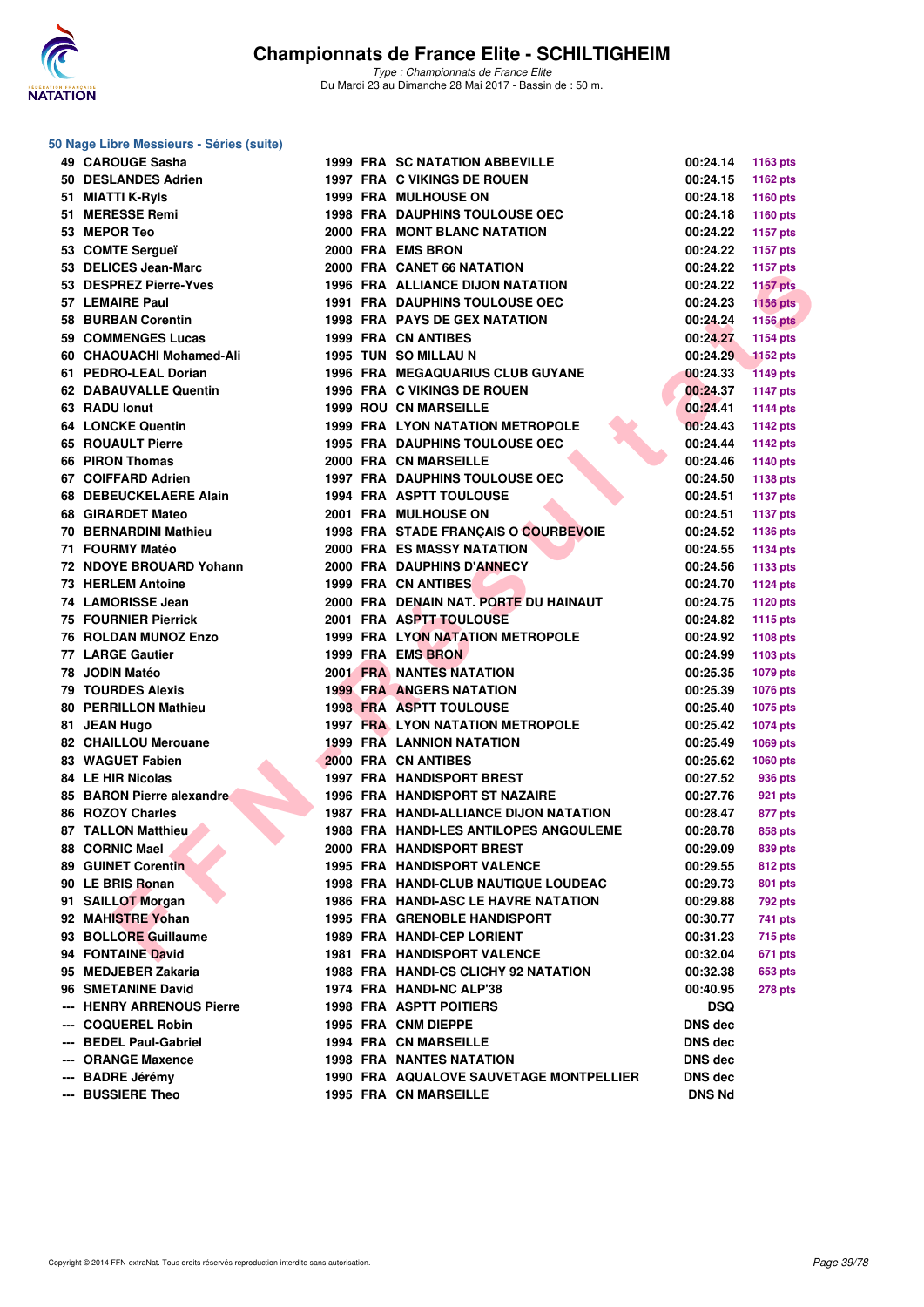

*Type : Championnats de France Elite* Du Mardi 23 au Dimanche 28 Mai 2017 - Bassin de : 50 m.

| 50 Nage Libre Messieurs - Séries (suite) |  |
|------------------------------------------|--|
| <b>ALLETRU Axel</b><br>---               |  |

#### 1990 FRA HANDI-ROCHIN OLYMPIQUE CLUB DNS Nd

| 100 Nage Libre Messieurs - Finale A (Vendredi 26 Mai 2017) |                                       |                |                   |                 |
|------------------------------------------------------------|---------------------------------------|----------------|-------------------|-----------------|
| <b>METELLA Mehdy</b>                                       | <b>1992 FRA CN MARSEILLE</b>          |                | 00:48.23          | <b>1323 pts</b> |
|                                                            |                                       | 50 m : 23.37   | $(23.37)$ 100 m : | 48.23 (24.86    |
| 2 STRAVIUS Jérémy                                          | <b>1988 FRA AMIENS METROPOLE NAT.</b> |                | 00:48.68          | <b>1307 pts</b> |
|                                                            |                                       | $50 m$ : 23.45 | $(23.45)$ 100 m : | 48.68 (25.23    |
| 3 MIGNON Clément                                           | <b>1993 FRA CN MARSEILLE</b>          |                | 00:49.09          | 1292 pts        |
|                                                            |                                       | 50 m: 23.82    | $(23.82)$ 100 m : | 49.09 (25.27    |
| <b>4 PELAGIE Nosy</b>                                      | 1991 FRA EMS BRON                     |                | 00:49.76          | $1268$ pts      |
|                                                            |                                       | 50 m: 23.89    | $(23.89)$ 100 m : | 49.76 (25.87    |
| 5 BOURELLY Lorys                                           | <b>1992 FRA DAUPHINS TOULOUSE OEC</b> |                | 00:49.80          | <b>1267 pts</b> |
|                                                            |                                       | 50 m: 23.93    | $(23.93)$ 100 m:  | 49.80 (25.87    |
| 6 GROUSSET Maxime                                          | 1999 FRA AMIENS METROPOLE NAT.        |                | 00:49.96          | $1261$ pts      |
|                                                            |                                       | 50 m: 23.89    | $(23.89)$ 100 m : | 49.96 (26.07    |
| 7 REGENT Vince                                             | <b>1993 FRA DAUPHINS TOULOUSE OEC</b> |                | 00:50.44          | <b>1244 pts</b> |
|                                                            |                                       | 50 m: 24.26    | $(24.26)$ 100 m : | 50.44 (26.18)   |
| 8 PIJULET Paul                                             | <b>1994 FRA DAUPHINS TOULOUSE OEC</b> |                | 00:50.56          | <b>1240 pts</b> |
|                                                            |                                       |                |                   |                 |

### **[100 Nage Libre Messieurs - Finale B](http://www.ffnatation.fr/webffn/resultats.php?idact=nat&go=epr&idcpt=45075&idepr=52)** (Vendredi 26 Mai 2017)

| 3 MIGNON Clément                                                    | <b>1993 FRA CN MARSEILLE</b>          |                        | 00:49.09                                             | <b>1292 pts</b>                  |  |
|---------------------------------------------------------------------|---------------------------------------|------------------------|------------------------------------------------------|----------------------------------|--|
| 4 PELAGIE Nosy                                                      | <b>1991 FRA EMS BRON</b>              | 50 m: 23.82            | $(23.82)$ 100 m :                                    | 49.09 (25.27)                    |  |
|                                                                     |                                       | 50 m : 23.89           | 00:49.76<br>$(23.89)$ 100 m :                        | 1268 $pts$<br>49.76 (25.87)      |  |
| 5 BOURELLY Lorys                                                    | <b>1992 FRA DAUPHINS TOULOUSE OEC</b> |                        | 00:49.80                                             | <b>1267 pts</b>                  |  |
|                                                                     |                                       | 50 m: 23.93            | $(23.93)$ 100 m :                                    | 49.80 (25.87)                    |  |
| 6 GROUSSET Maxime                                                   | 1999 FRA AMIENS METROPOLE NAT.        | 50 m : 23.89           | 00:49.96<br>$(23.89)$ 100 m :                        | <b>1261 pts</b><br>49.96 (26.07) |  |
| <b>7 REGENT Vince</b>                                               | <b>1993 FRA DAUPHINS TOULOUSE OEC</b> |                        | 00:50.44                                             | <b>1244 pts</b>                  |  |
|                                                                     |                                       | $50 \text{ m}$ : 24.26 | $(24.26)$ 100 m :                                    | 50.44 (26.18)                    |  |
| 8 PIJULET Paul                                                      | <b>1994 FRA DAUPHINS TOULOUSE OEC</b> |                        | 00:50.56                                             | <b>1240 pts</b>                  |  |
|                                                                     |                                       |                        | 50 m : 24.36 (24.36) 100 m : 50.56 (26.20)           |                                  |  |
| 00 Nage Libre Messieurs - Finale B (Vendredi 26 Mai 2017)           |                                       |                        |                                                      |                                  |  |
| 1 DERACHE Alexandre                                                 | 1998 FRA AMIENS METROPOLE NAT.        |                        | 00:50.12                                             | <b>1255 pts</b>                  |  |
|                                                                     |                                       | 50 m : 24.20           | $(24.20)$ 100 m : 50.12 $(25.92)$                    |                                  |  |
| 2 TRUCHOT Florian                                                   | 1996 FRA ASPTT ORLEANS                |                        | 00:50.66                                             | <b>1236 pts</b>                  |  |
|                                                                     |                                       |                        | 50 m : 24.52 (24.52) 100 m : 50.66 (26.14)           |                                  |  |
| 3 ATSU Jonathan                                                     | 1996 FRA DAUPHINS TOULOUSE OEC        | 50 m: 24.78            | 00:50.81<br>$(24.78)$ 100 m :                        | <b>1231 pts</b><br>50.81 (26.03) |  |
| 4 GUTH Guillaume                                                    | 2000 FRA DAUPHINS TOULOUSE OEC        |                        | 00:50.83                                             | <b>1230 pts</b>                  |  |
|                                                                     |                                       | 50 m : 24.52           | $(24.52)$ 100 m : 50.83 $(26.31)$                    |                                  |  |
| 5 TRILLAT Léo                                                       | 1998 FRA CN POISSY                    |                        | 00:50.84                                             | 1230 pts                         |  |
| 6 SALVAN Hadrien                                                    | 1997 FRA MOUETTES DE PARIS            |                        | 50 m: 24.45 (24.45) 100 m: 50.84 (26.39)<br>00:51.01 | <b>1224 pts</b>                  |  |
|                                                                     |                                       | $50 \text{ m}$ : 24.64 | $(24.64)$ 100 m : 51.01 $(26.37)$                    |                                  |  |
| 7 RIHOUX Charles                                                    | 1998 FRA OLYMPIC NICE NATATION        |                        | 00:51.31                                             | <b>1213 pts</b>                  |  |
|                                                                     |                                       | 50 m : 24.39           | $(24.39)$ 100 m : 51.31 $(26.92)$                    |                                  |  |
| 8 DEBAERE Stéphane                                                  | 1989 FRA CN POLYNESIE                 |                        | 00:51.66<br>50 m: 24.86 (24.86) 100 m: 51.66 (26.80) | <b>1201 pts</b>                  |  |
|                                                                     |                                       |                        |                                                      |                                  |  |
| 00 Nage Libre Messieurs - Finale C 15-18 ans (Vendredi 26 Mai 2017) |                                       |                        |                                                      |                                  |  |
| 1 GROSJEAN Hugo                                                     | 1999 FRA MULHOUSE ON                  |                        | 00:51.29                                             | 1214 pts                         |  |
|                                                                     |                                       | 50 m: 24.80            | $(24.80)$ 100 m : 51.29 $(26.49)$                    |                                  |  |
| 1 JANIN Florent                                                     | 1999 FRA CN CALÉDONIENS               |                        | 00:51.29                                             | <b>1214 pts</b>                  |  |
| 3 DELICES Jean-Marc                                                 | 2000 FRA CANET 66 NATATION            | 50 m: 25.24            | $(25.24)$ 100 m : 51.29 $(26.05)$<br>00:51.60        | <b>1203 pts</b>                  |  |
|                                                                     |                                       | 50 m : 25.24           | $(25.24)$ 100 m : 51.60 $(26.36)$                    |                                  |  |
| 4 HUILLE Stanislas                                                  | <b>1999 FRA SN VERSAILLES</b>         |                        | 00:51.70                                             | <b>1200 pts</b>                  |  |
| 5 PAYET Loïk                                                        | 2000 FRA ASEC ST-PAUL LA RÉUNION      | 50 m: 24.66            | (24.66) 100 m: 51.70 (27.04)<br>00:52.01             | 1189 pts                         |  |
|                                                                     |                                       |                        | 50 m: 24.72 (24.72) 100 m: 52.01 (27.29)             |                                  |  |
| 6 GODEFROID Louis                                                   | <b>2001 FRA DAUPHINS TOULOUSE OEC</b> |                        | 00:52.17                                             | 1184 pts                         |  |
|                                                                     |                                       | 50 m: 25.37            | $(25.37)$ 100 m : 52.17 $(26.80)$                    |                                  |  |
| 7 VLAOVIC Milan                                                     | 2000 FRA CANET 66 NATATION            |                        | 00:52.42<br>50 m: 25.57 (25.57) 100 m: 52.42 (26.85) | 1175 pts                         |  |
| 8 KOINDREDI Goroco                                                  | 1999 FRA CANET 66 NATATION            |                        | 00:52.63                                             | <b>1168 pts</b>                  |  |
|                                                                     |                                       | 50 m: 25.33            | $(25.33)$ 100 m : 52.63 $(27.30)$                    |                                  |  |
|                                                                     |                                       |                        |                                                      |                                  |  |
| .00 Nage Libre Messieurs - Séries (Vendredi 26 Mai 2017)            |                                       |                        |                                                      |                                  |  |
| <b>CARLONAL OBSERVING</b>                                           | 1000 EDA ON MADCELLE                  |                        | 00.40.02                                             | $-4004$                          |  |

## **[100 Nage Libre Messieurs - Finale C](http://www.ffnatation.fr/webffn/resultats.php?idact=nat&go=epr&idcpt=45075&idepr=52) 15-18 ans** (Vendredi 26 Mai 2017)

| 1   GROSJEAN Hugo        |  | 1999 FRA MULHOUSE ON                  |                |                        | 00:51.29                              | 1214 pts        |  |
|--------------------------|--|---------------------------------------|----------------|------------------------|---------------------------------------|-----------------|--|
|                          |  |                                       | 50 m: 24.80    |                        | $(24.80)$ 100 m : 51.29 (26.          |                 |  |
| 1 JANIN Florent          |  | 1999 FRA CN CALÉDONIENS               |                |                        | 00:51.29                              | <b>1214 pts</b> |  |
|                          |  |                                       |                | 50 m : 25.24           | (25.24) 100 m : 51.29 (26.            |                 |  |
| 3 DELICES Jean-Marc      |  | 2000 FRA CANET 66 NATATION            |                |                        | 00:51.60                              | 1203 pts        |  |
|                          |  |                                       |                | $50 \text{ m}$ : 25.24 | $(25.24)$ 100 m :                     | 51.60 (26.      |  |
| 4 HUILLE Stanislas       |  | <b>1999 FRA SN VERSAILLES</b>         |                |                        | 00:51.70                              | <b>1200 pts</b> |  |
|                          |  |                                       |                |                        | 50 m: 24.66 (24.66) 100 m: 51.70 (27. |                 |  |
| 5 PAYET Loïk             |  | 2000 FRA ASEC ST-PAUL LA RÉUNION      |                |                        | 00:52.01                              | 1189 pts        |  |
|                          |  |                                       |                |                        | 50 m: 24.72 (24.72) 100 m: 52.01 (27. |                 |  |
| <b>6 GODEFROID Louis</b> |  | <b>2001 FRA DAUPHINS TOULOUSE OEC</b> |                |                        | 00:52.17                              | 1184 pts        |  |
| 7 VLAOVIC Milan          |  | 2000 FRA CANET 66 NATATION            |                | 50 m : 25.37           | $(25.37)$ 100 m : 52.17 (26.          |                 |  |
|                          |  |                                       |                |                        | 00:52.42                              | 1175 pts        |  |
| 8 KOINDREDI Goroco       |  | 1999 FRA CANET 66 NATATION            | $50 m$ : 25.57 |                        | $(25.57)$ 100 m : 52.42 (26.          |                 |  |
|                          |  |                                       |                |                        | 00:52.63                              | 1168 pts        |  |

### **[100 Nage Libre Messieurs - Séries](http://www.ffnatation.fr/webffn/resultats.php?idact=nat&go=epr&idcpt=45075&idepr=52)** (Vendredi 26 Mai 2017)

| 1 MIGNON Clément   |  | <b>1993 FRA CN MARSEILLE</b>          |  | 00:49.03                                          | 1294 pts |  |
|--------------------|--|---------------------------------------|--|---------------------------------------------------|----------|--|
|                    |  |                                       |  | 50 m: 24.02 (24.02) 100 m: 49.03 (25.             |          |  |
| 2 SAHNOUNE Oussama |  | <b>1992 ALG CN MARSEILLE</b>          |  | 00:49.08<br>50 m: 23.82 (23.82) 100 m: 49.08 (25. | 1292 pts |  |
| 3 METELLA Mehdy    |  | <b>1992 FRA CN MARSEILLE</b>          |  | 00:49.22 1287 pts                                 |          |  |
| 4 STRAVIUS Jérémy  |  | <b>1988 FRA AMIENS METROPOLE NAT.</b> |  | 50 m: 23.04 (23.04) 100 m: 49.22 (26.<br>00:49.32 | 1284 pts |  |
|                    |  |                                       |  | 50 m: 23.53 (23.53) 100 m: 49.32 (25.             |          |  |
| 5 BOURELLY Lorys   |  | <b>1992 FRA DAUPHINS TOULOUSE OEC</b> |  | 00:49.75                                          | 1268 pts |  |
| 6 PELAGIE Nosy     |  | 1991 FRA EMS BRON                     |  | 50 m: 23.94 (23.94) 100 m: 49.75 (25.<br>00:49.96 | 1261 pts |  |

|                |              | 00:50.12          | $1255$ pts      |
|----------------|--------------|-------------------|-----------------|
|                | 50 m: 24.20  | $(24.20)$ 100 m : | 50.12 (25.92)   |
|                |              | 00:50.66          | <b>1236 pts</b> |
| $50 m$ : 24.52 |              | $(24.52)$ 100 m : | 50.66 (26.14)   |
|                |              | 00:50.81          | 1231 pts        |
| 50 m: 24.78    |              | $(24.78)$ 100 m : | 50.81 (26.03)   |
|                |              | 00:50.83          | <b>1230 pts</b> |
|                | 50 m : 24.52 | $(24.52)$ 100 m : | 50.83 (26.31)   |
|                |              | 00:50.84          | <b>1230 pts</b> |
| $50 m$ : 24.45 |              | $(24.45)$ 100 m : | 50.84 (26.39)   |
|                |              | 00:51.01          | <b>1224 pts</b> |
| 50 m: 24.64    |              | $(24.64)$ 100 m : | 51.01 (26.37)   |
|                |              | 00:51.31          | <b>1213 pts</b> |
|                | 50 m : 24.39 | $(24.39)$ 100 m : | 51.31 (26.92)   |
|                |              | 00:51.66          | <b>1201 pts</b> |
| 50 m: 24.86    |              | $(24.86)$ 100 m : | 51.66 (26.80)   |

|                | 00:51.29          | 1214 $pts$      |               |
|----------------|-------------------|-----------------|---------------|
| 50 m: 24.80    | $(24.80)$ 100 m : |                 | 51.29 (26.49) |
|                | 00:51.29          | $1214$ pts      |               |
| $50 m$ : 25.24 | $(25.24)$ 100 m : |                 | 51.29 (26.05) |
|                | 00:51.60          | 1203 pts        |               |
| $50 m$ : 25.24 | $(25.24)$ 100 m : |                 | 51.60 (26.36) |
|                | 00:51.70          | <b>1200 pts</b> |               |
| $50 m$ : 24.66 | $(24.66)$ 100 m : |                 | 51.70 (27.04) |
|                | 00:52.01          | 1189 pts        |               |
| 50 m: 24.72    | $(24.72)$ 100 m : |                 | 52.01 (27.29) |
|                | 00:52.17          | 1184 pts        |               |
| $50 m$ : 25.37 | $(25.37)$ 100 m : |                 | 52.17 (26.80) |
|                | 00:52.42          | <b>1175 pts</b> |               |
| 50 m: 25.57    | $(25.57)$ 100 m : |                 | 52.42 (26.85) |
|                | 00:52.63          | <b>1168 pts</b> |               |
| 50 m: 25.33    | $(25.33)$ 100 m : |                 | 52.63 (27.30) |

|                |              |          | 00:49.03          |                 | 1294 pts      |
|----------------|--------------|----------|-------------------|-----------------|---------------|
| $50 m$ : 24.02 |              |          | $(24.02)$ 100 m : |                 | 49.03 (25.01) |
|                |              |          | 00:49.08          | $1292$ pts      |               |
| $50 m$ :       | 23.82        |          | $(23.82)$ 100 m : |                 | 49.08 (25.26) |
|                |              | 00:49.22 |                   | <b>1287 pts</b> |               |
| $50 m$ :       | 23.04        |          | $(23.04)$ 100 m : |                 | 49.22 (26.18) |
|                |              |          | 00:49.32          | 1284 pts        |               |
| $50 m$ :       | 23.53        |          | $(23.53)$ 100 m : |                 | 49.32 (25.79) |
|                |              |          | 00:49.75          | <b>1268 pts</b> |               |
| $50 m$ :       | 23.94        |          | $(23.94)$ 100 m : |                 | 49.75 (25.81) |
|                |              |          | 00:49.96          | $1261$ pts      |               |
|                | 50 m : 23.96 |          | $(23.96)$ 100 m : |                 | 49.96 (26.00) |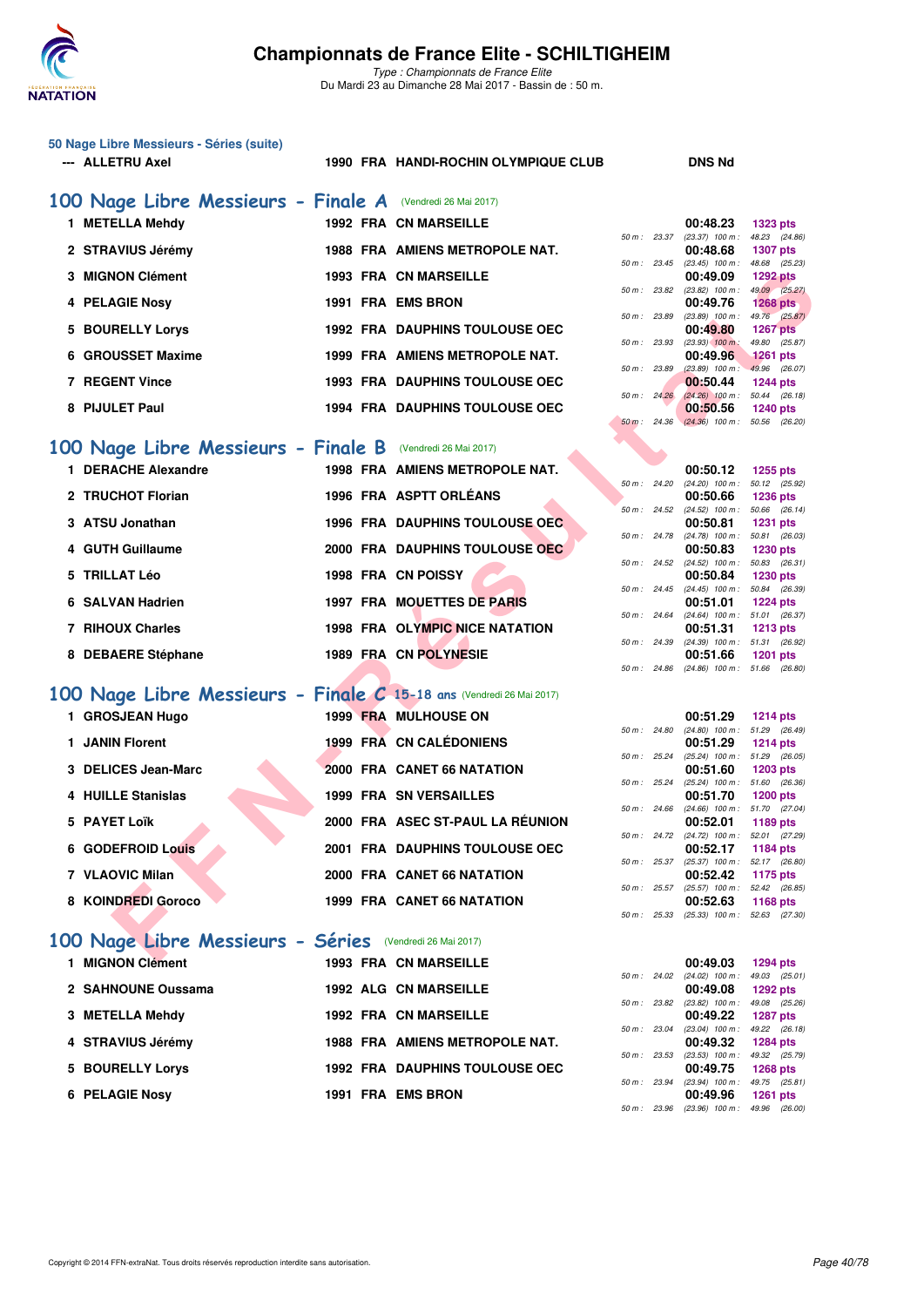

|    | 100 Nage Libre Messieurs - Séries (suite) |  |                                               |                |                                                           |                                  |
|----|-------------------------------------------|--|-----------------------------------------------|----------------|-----------------------------------------------------------|----------------------------------|
|    | <b>7 GROUSSET Maxime</b>                  |  | 1999 FRA AMIENS METROPOLE NAT.                | 50 m : 24.28   | 00:50.10<br>$(24.28)$ 100 m : 50.10 $(25.82)$             | <b>1256 pts</b>                  |
|    | 8 REGENT Vince                            |  | 1993 FRA DAUPHINS TOULOUSE OEC                | 50 m : 24.36   | 00:50.18<br>$(24.36)$ 100 m : 50.18 $(25.82)$             | 1253 pts                         |
|    | 9 PIJULET Paul                            |  | <b>1994 FRA DAUPHINS TOULOUSE OEC</b>         | 50 m: 24.57    | 00:50.48<br>(24.57) 100 m: 50.48 (25.91)                  | <b>1242 pts</b>                  |
|    | 10 DERACHE Alexandre                      |  | <b>1998 FRA AMIENS METROPOLE NAT.</b>         |                | 00:50.58                                                  | 1239 pts                         |
|    | 11 ATSU Jonathan                          |  | <b>1996 FRA DAUPHINS TOULOUSE OEC</b>         | 50 m: 24.22    | $(24.22)$ 100 m : 50.58 $(26.36)$<br>00:50.61             | <b>1238 pts</b>                  |
|    | 12 POTHAIN Jordan                         |  | 1994 FRA NAUTIC CLUB ALP'38                   | 50 m : 24.49   | $(24.49)$ 100 m : 50.61 $(26.12)$<br>00:50.65             | <b>1236 pts</b>                  |
|    | 13 TRUCHOT Florian                        |  | 1996 FRA ASPTT ORLEANS                        | 50 m : 24.02   | $(24.02)$ 100 m : 50.65 $(26.63)$<br>00:50.67             | <b>1236 pts</b>                  |
| 14 | <b>RIHOUX Charles</b>                     |  | <b>1998 FRA OLYMPIC NICE NATATION</b>         | 50 m : 24.40   | $(24.40)$ 100 m : 50.67 $(26.27)$<br>00:50.83             | <b>1230 pts</b>                  |
|    | 15 TRILLAT Léo                            |  | 1998 FRA CN POISSY                            | 50 m: 24.24    | $(24.24)$ 100 m :<br>00:50.87                             | 50.83 (26.59)<br><b>1229 pts</b> |
|    | 16 SALVAN Hadrien                         |  | <b>1997 FRA MOUETTES DE PARIS</b>             | 50 m: 24.26    | $(24.26)$ 100 m : 50.87 (26.61)<br>00:51.01               | <b>1224 pts</b>                  |
|    | 17 STASIULIS Benjamin                     |  | <b>1986 FRA CN MARSEILLE</b>                  | 50 m : 24.78   | $(24.78)$ 100 m : 51.01 (26.23)<br>00:51.02               | <b>1224 pts</b>                  |
|    | 18 GUTH Guillaume                         |  | 2000 FRA DAUPHINS TOULOUSE OEC                | 50 m: 24.81    | (24.81) 100 m: 51.02 (26.21)<br>00:51.20                  | <b>1217 pts</b>                  |
|    | 19 DEBAERE Stéphane                       |  | 1989 FRA CN POLYNESIE                         |                | 50 m : 24.62 (24.62) 100 m : 51.20 (26.58)<br>00:51.21    | <b>1217 pts</b>                  |
|    | 20 MERESSE Remi                           |  | 1998 FRA DAUPHINS TOULOUSE OEC                | 50 m: 24.51    | (24.51) 100 m: 51.21 (26.70)<br>00:51.23                  | <b>1216 pts</b>                  |
|    | 21 COIFFARD Florian                       |  | <b>1995 FRA DAUPHINS TOULOUSE OEC</b>         | 50 m : 24.84   | (24.84) 100 m: 51.23 (26.39)<br>00:51.28                  | <b>1214 pts</b>                  |
|    | 22 BRANDENBURGER Pit                      |  | 1995 LUX LUXEMBOURG                           | 50 m: 24.68    | $(24.68)$ 100 m : 51.28 $(26.60)$                         |                                  |
|    | 23 PELLISSARD Charly                      |  | 1994 FRA ASPTT TOULOUSE                       | 50 m: 24.68    | 00:51.37<br>$(24.68)$ 100 m : 51.37 $(26.69)$<br>00:51.43 | <b>1211 pts</b>                  |
|    |                                           |  |                                               | 50 m: 24.43    | (24.43) 100 m: 51.43 (27.00)                              | <b>1209 pts</b>                  |
|    | 24 GROSJEAN Hugo                          |  | 1999 FRA MULHOUSE ON                          | 50 m: 24.56    | 00:51.49<br>(24.56) 100 m: 51.49 (26.93)                  | <b>1207 pts</b>                  |
|    | 25 COMPAGNONE Fabio                       |  | 1995 FRA DAUPHINS LES PENNES-MIRABEAU         | 50 m : 24.90   | 00:51.56<br>(24.90) 100 m: 51.56 (26.66)                  | <b>1205 pts</b>                  |
|    | 26 CHAOUACHI Mohamed-Ali                  |  | 1995 TUN SO MILLAU N                          | 50 m: 25.36    | 00:51.61<br>$(25.36)$ 100 m : 51.61 $(26.25)$             | <b>1203 pts</b>                  |
|    | 27 BELKHOUDJA Nazim                       |  | <b>1990 ALG ASSO NATATION DE SARTROUVILLE</b> | 50 m : 24.01   | 00:51.64<br>$(24.01)$ 100 m : 51.64 $(27.63)$             | 1202 pts                         |
|    | 28 JANIN Florent                          |  | 1999 FRA CN CALEDONIENS                       | 50 m: 24.86    | 00:51.69<br>(24.86) 100 m: 51.69 (26.83)                  | <b>1200 pts</b>                  |
|    | 29 LAGILI Mehdi                           |  | 1997 TUN SO MILLAU N                          | 50 m : 25.45   | 00:51.70<br>(25.45) 100 m: 51.70 (26.25)                  | <b>1200 pts</b>                  |
|    | 30 GOVINDIN Yonel                         |  | <b>1993 FRA CN MARSEILLE</b>                  |                | 00:51.73<br>50 m: 24.55 (24.55) 100 m: 51.73 (27.18)      | 1199 pts                         |
|    | 31 RADU lonut                             |  | <b>1999 ROU CN MARSEILLE</b>                  | 50 m: 25.12    | 00:51.77<br>$(25.12)$ 100 m : 51.77 $(26.65)$             | <b>1197 pts</b>                  |
|    | 32 LAMBERT Hugo                           |  | <b>1993 FRA ASPTT MONTPELLIER</b>             | 50 m : 24.80   | 00:51.80<br>$(24.80)$ 100 m :                             | <b>1196 pts</b><br>51.80 (27.00) |
|    | <b>33 BACHMANN Mathieu</b>                |  | <b>1996 FRA AS MONACO NATATION</b>            | 50 m: 25.38    | 00:51.84<br>$(25.38)$ 100 m : 51.84 (26.46)               | <b>1195 pts</b>                  |
|    | 34 ZEPHIR Jean-Luc                        |  | 1993 LCA JOUÉ NATATION                        |                | 00:51.86                                                  | 1194 pts                         |
|    | 35 CAYOT Alexandre                        |  | 1996 FRA SAINT-RAPHAEL NATATION               | 50 m: 24.80    | (24.80) 100 m: 51.86 (27.06)<br>00:51.87                  | 1194 pts                         |
|    | 36 GODEFROID Louis                        |  | 2001 FRA DAUPHINS TOULOUSE OEC                | 50 m: 24.52    | $(24.52)$ 100 m : 51.87 $(27.35)$<br>00:51.90             | 1193 pts                         |
|    | 37 VLAOVIC Milan                          |  | 2000 FRA CANET 66 NATATION                    | 50 m : 24.79   | (24.79) 100 m: 51.90 (27.11)<br>00:51.91                  | 1193 pts                         |
|    | 37 DELICES Jean-Marc                      |  | 2000 FRA CANET 66 NATATION                    | 50 m: 24.92    | (24.92) 100 m: 51.91 (26.99)<br>00:51.91                  | 1193 pts                         |
|    | <b>39 HUILLE Stanislas</b>                |  | <b>1999 FRA SN VERSAILLES</b>                 | $50 m$ : 25.01 | (25.01) 100 m: 51.91 (26.90)<br>00:52.00                  | 1189 pts                         |
|    | 40 FUCHS Roman                            |  | 1998 FRA AMIENS METROPOLE NAT.                | 50 m: 24.89    | $(24.89)$ 100 m : 52.00 $(27.11)$<br>00:52.03             | 1188 pts                         |
|    | 41 SEGURA Jérémy                          |  | 1993 FRA ANGERS NATATION                      | 50 m: 25.34    | (25.34) 100 m: 52.03 (26.69)<br>00:52.05                  | <b>1188 pts</b>                  |
|    | 42 KOINDREDI Goroco                       |  | 1999 FRA CANET 66 NATATION                    | 50 m: 25.18    | (25.18) 100 m: 52.05 (26.87)<br>00:52.08                  | 1187 pts                         |
|    |                                           |  |                                               |                | 50 m: 25.52 (25.52) 100 m: 52.08 (26.56)                  |                                  |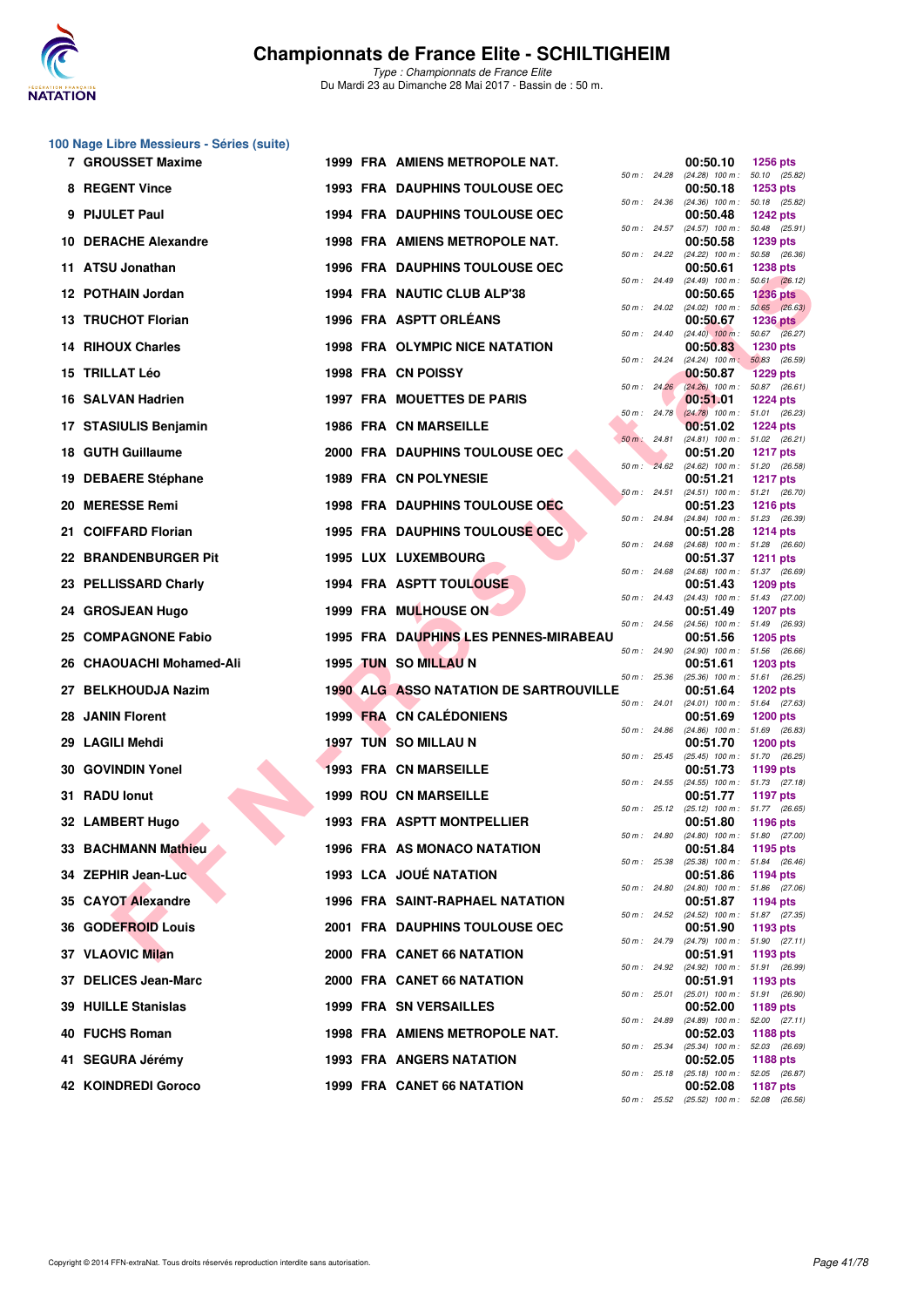

|    | 100 Nage Libre Messieurs - Séries (suite) |  |                                         |                |                                                 |                                  |
|----|-------------------------------------------|--|-----------------------------------------|----------------|-------------------------------------------------|----------------------------------|
|    | 43 PAYET Loïk                             |  | 2000 FRA ASEC ST-PAUL LA REUNION        | 50 m : 25.30   | 00:52.09<br>$(25.30)$ 100 m : 52.09 $(26.79)$   | 1186 pts                         |
|    | 44 GHAFFARI Mohamed                       |  | 2000 TUN CSM CLAMART                    | 50 m : 25.17   | 00:52.11<br>$(25.17)$ 100 m : 52.11 $(26.94)$   | 1186 pts                         |
|    | 45 BENBARA Nazim                          |  | 1998 ALG MOUETTES DE PARIS              |                | 00:52.15                                        | 1184 pts                         |
|    | 46 BELLINO Christophe                     |  | 1994 FRA DAUPHINS LES PENNES-MIRABEAU   | 50 m: 24.98    | (24.98) 100 m: 52.15 (27.17)<br>00:52.20        | 1183 pts                         |
|    | 47 DELICES Jean-Guy                       |  | <b>1997 FRA DAUPHINS TOULOUSE OEC</b>   | 50 m: 25.14    | $(25.14)$ 100 m : 52.20 $(27.06)$<br>00:52.25   | <b>1181 pts</b>                  |
|    | <b>48 TOMAC Mewen</b>                     |  | 2001 FRA AMIENS METROPOLE NAT.          | 50 m : 25.07   | $(25.07)$ 100 m : 52.25 $(27.18)$<br>00:52.26   | <b>1181 pts</b>                  |
|    | <b>49 DABAUVALLE Quentin</b>              |  | 1996 FRA C VIKINGS DE ROUEN             | 50 m: 25.33    | $(25.33)$ 100 m : $52.26$ $(26.93)$<br>00:52.28 | <b>1180 pts</b>                  |
|    | 50 GUERIN Simon                           |  | <b>1992 FRA ANGERS NATATION</b>         | 50 m : 25.25   | $(25.25)$ 100 m : 52.28 $(27.03)$<br>00:52.30   | 1179 pts                         |
|    | 51 BREFUEL Simon                          |  | 1997 FRA CANET 66 NATATION              | 50 m: 25.06    | $(25.06)$ 100 m :<br>00:52.32                   | 52.30 (27.24)<br><b>1178 pts</b> |
|    | 51 DE VOS Rahiti                          |  | 1996 FRA CN POLYNESIE                   | 50 m: 25.25    | (25.25) 100 m: 52.32 (27.07)<br>00:52.32        | <b>1178 pts</b>                  |
|    | 53 HEUGEL Florent                         |  | 1996 FRA DAUPHINS DE ST-LOUIS           | 50 m : 25.27   | $(25.27)$ 100 m : 52.32 (27.05)<br>00:52.33     | <b>1178 pts</b>                  |
|    | 54 TESIC Enzo                             |  | 2000 FRA AMIENS METROPOLE NAT.          | $50 m$ : 25.59 | (25.59) 100 m: 52.33 (26.74)<br>00:52.38        | <b>1176 pts</b>                  |
|    | 54 BOUTOUIL Samy                          |  | 2000 FRA CSM CLAMART                    | 50 m: 25.44    | $(25.44)$ 100 m : 52.38 (26.94)<br>00:52.38     | <b>1176 pts</b>                  |
|    | 56 BEROL Julien                           |  | 2001 FRA LONGVILLIERS CLUB              | 50 m: 25.24    | (25.24) 100 m: 52.38 (27.14)<br>00:52.41        | 1175 pts                         |
|    |                                           |  |                                         | 50 m : 24.79   | (24.79) 100 m: 52.41 (27.62)                    |                                  |
|    | 56 PEDRO-LEAL Dorian                      |  | <b>1996 FRA MEGAQUARIUS CLUB GUYANE</b> | 50 m: 25.63    | 00:52.41<br>$(25.63)$ 100 m : 52.41 $(26.78)$   | 1175 pts                         |
|    | 58 AVETAND Thomas                         |  | 1995 FRA AMIENS METROPOLE NAT.          | 50 m: 25.24    | 00:52.45<br>(25.24) 100 m: 52.45 (27.21)        | 1174 pts                         |
| 59 | <b>MIOSSEC Mathieu</b>                    |  | 1994 FRA CN BREST                       | 50 m : 24.92   | 00:52.46<br>(24.92) 100 m : 52.46 (27.54)       | 1174 pts                         |
|    | 60 GRANDJEAN Meven                        |  | 2000 FRA CN VOUZIERS                    | 50 m : 24.96   | 00:52.54<br>(24.96) 100 m: 52.54 (27.58)        | 1171 pts                         |
|    | 61 HORTER Nicolas                         |  | <b>1995 FRA MULHOUSE ON</b>             | 50 m : 25.38   | 00:52.55<br>(25.38) 100 m: 52.55 (27.17)        | <b>1171 pts</b>                  |
|    | 61 MROWINSKI Romain                       |  | 1994 FRA CN CÉVENNES ALÈS               | 50 m: 25.46    | 00:52.55<br>(25.46) 100 m: 52.55 (27.09)        | <b>1171 pts</b>                  |
|    | 63 SCHIFFMANN Nathan                      |  | 2000 FRA GIRONDINS BORDEAUX             | 50 m: 25.20    | 00:52.56<br>$(25.20)$ 100 m : 52.56 $(27.36)$   | <b>1170 pts</b>                  |
|    | 64 HOWLEY Thomas                          |  | <b>1996 GBR ALLIANCE DIJON NATATION</b> | 50 m: 25.74    | 00:52.57<br>(25.74) 100 m: 52.57 (26.83)        | <b>1170 pts</b>                  |
|    | <b>64 BURBAN Corentin</b>                 |  | 1998 FRA PAYS DE GEX NATATION           | 50 m: 25.58    | 00:52.57<br>(25.58) 100 m: 52.57 (26.99)        | <b>1170 pts</b>                  |
|    | 66 COMMENGES Lucas                        |  | <b>1999 FRA CN ANTIBES</b>              | 50 m: 25.67    | 00:52.58<br>$(25.67)$ 100 m : 52.58 $(26.91)$   | <b>1170 pts</b>                  |
|    | 66 DESLANDES Adrien                       |  | 1997 FRA C VIKINGS DE ROUEN             |                | 00:52.58                                        | 1170 pts                         |
|    | 66 CLARK Anthony                          |  | 1991 FRA STADE FRANÇAIS O COURBEVOIE    | 50 m : 25.08   | $(25.08)$ 100 m : 52.58 (27.50)<br>00:52.58     | <b>1170 pts</b>                  |
|    | 69 ELMERINI Merwane                       |  | 1997 FRA CN MARSEILLE                   | 50 m : 24.59   | $(24.59)$ 100 m :<br>00:52.61                   | 52.58 (27.99)<br>1169 pts        |
|    | 70 VANOOTEGEM Aymerick                    |  | <b>1997 FRA DUNKERQUE NATATION</b>      | 50 m: 25.24    | (25.24) 100 m: 52.61 (27.37)<br>00:52.70        | 1165 pts                         |
| 71 | <b>BRAS Hugo</b>                          |  | <b>1992 FRA VILLEURBANNE NATATION</b>   | 50 m: 24.87    | (24.87) 100 m: 52.70 (27.83)<br>00:52.75        | 1164 pts                         |
|    | 72 COMTE Sergueï                          |  | 2000 FRA EMS BRON                       | 50 m : 25.24   | (25.24) 100 m: 52.75 (27.51)<br>00:52.76        | 1163 pts                         |
|    | 73 BERNARDINI Mathieu                     |  | 1998 FRA STADE FRANÇAIS O COURBEVOIE    | 50 m : 25.32   | $(25.32)$ 100 m : 52.76 $(27.44)$<br>00:52.77   | 1163 pts                         |
|    | 74 GOZDOWSKI Antoine                      |  | <b>1995 FRA DAUPHINS TOULOUSE OEC</b>   | 50 m : 25.13   | (25.13) 100 m: 52.77 (27.64)<br>00:52.78        | 1163 pts                         |
|    | <b>75 FOURNIER Pierrick</b>               |  | 2001 FRA ASPTT TOULOUSE                 | 50 m : 25.80   | (25.80) 100 m: 52.78 (26.98)<br>00:52.81        | 1162 pts                         |
|    | 76 JANY Benjamin                          |  | <b>1995 FRA DAUPHINS TOULOUSE OEC</b>   | 50 m: 26.09    | $(26.09)$ 100 m :<br>00:52.88                   | 52.81 (26.72)<br>1159 pts        |
|    | 77 AUNE Romain                            |  | 2000 FRA AAS SARCELLES NATATION 95      | 50 m : 25.39   | (25.39) 100 m: 52.88 (27.49)<br>00:52.89        | 1159 pts                         |
|    | 78 ROLDAN MUNOZ Enzo                      |  | <b>1999 FRA LYON NATATION METROPOLE</b> | 50 m : 25.48   | (25.48) 100 m: 52.89 (27.41)<br>00:52.92        | 1158 pts                         |
|    |                                           |  |                                         | 50 m : 25.51   | $(25.51)$ 100 m : 52.92 $(27.41)$               |                                  |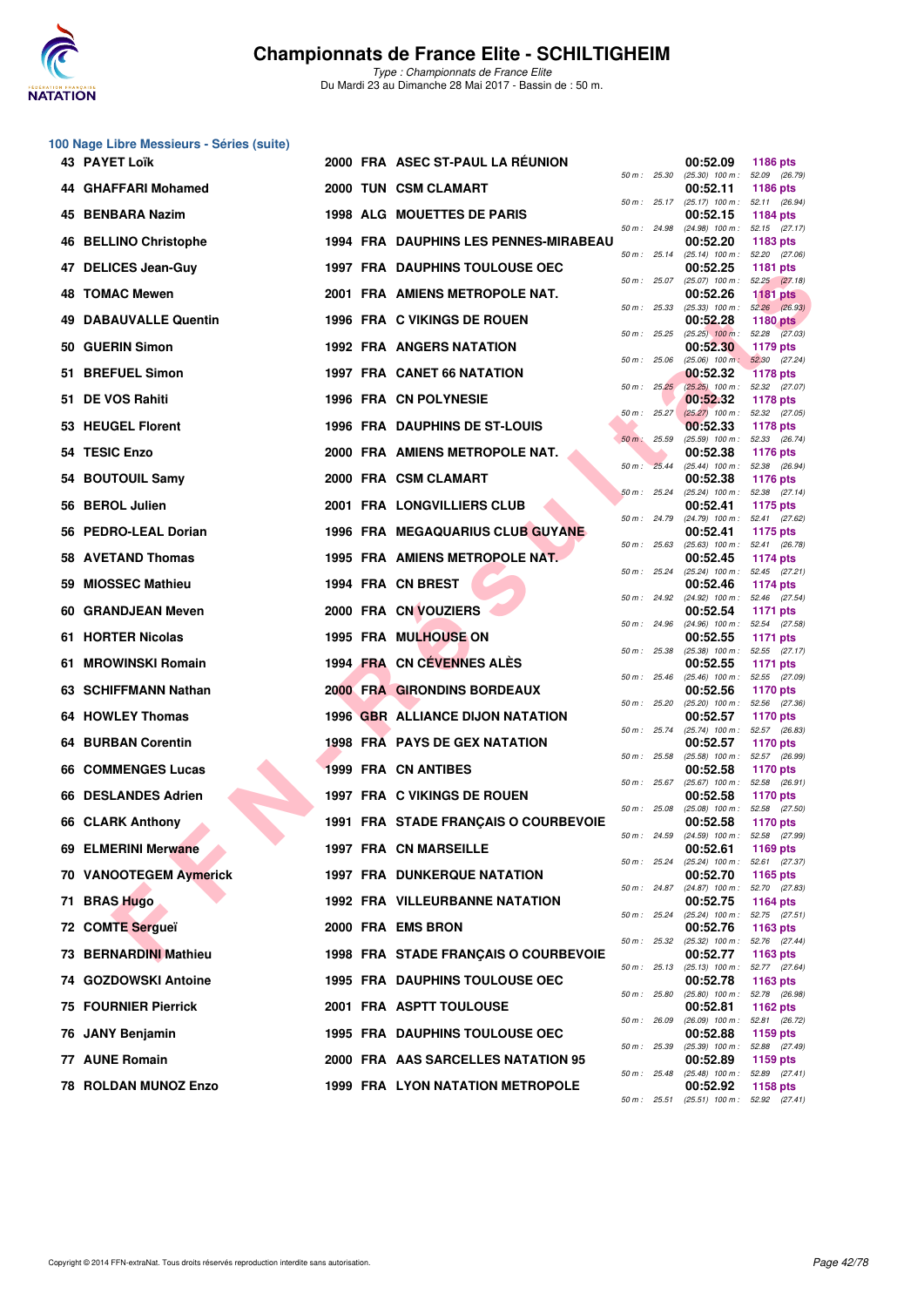

|    | 100 Nage Libre Messieurs - Séries (suite)     |  |                                                                                                                                 |                                                                          |
|----|-----------------------------------------------|--|---------------------------------------------------------------------------------------------------------------------------------|--------------------------------------------------------------------------|
|    | 79 AUBRY Flavien                              |  | 1994 FRA U.S CRETEIL NATATION<br>50 m : 24.67                                                                                   | 00:52.95<br><b>1157 pts</b><br>(24.67) 100 m: 52.95 (28.28)              |
|    | 80 YEBBA Wissam-Amazigh                       |  | 2000 FRA CN NIORT                                                                                                               | 00:52.97<br>1156 pts                                                     |
|    | <b>81 LAURENDEAU Antoine</b>                  |  | 50 m : 25.54<br>1995 FRA E.P SEMEAC TARBES NAT                                                                                  | (25.54) 100 m: 52.97 (27.43)<br>00:53.11<br>1152 pts                     |
|    | 82 HAMOUCHANE Souhail                         |  | 50 m : 25.55<br><b>1997 MAR ASPTT TOULOUSE</b>                                                                                  | (25.55) 100 m: 53.11 (27.56)<br>00:53.16<br><b>1150 pts</b>              |
|    | 83 FOURMY Matéo                               |  | 50 m: 25.91<br>2000 FRA ES MASSY NATATION                                                                                       | $(25.91)$ 100 m : 53.16 $(27.25)$<br>00:53.39<br>1142 pts                |
|    | 84 SAGNES Hugo                                |  | 50 m: 25.62<br>2001 FRA AC HYERES                                                                                               | (25.62) 100 m: 53.39 (27.77)<br>00:53.61<br><b>1135 pts</b>              |
| 85 | <b>PIRON Thomas</b>                           |  | 50 m: 26.13<br>2000 FRA CN MARSEILLE                                                                                            | $(26.13)$ 100 m : 53.61 $(27.48)$<br>00:53.62<br><b>1134 pts</b>         |
|    |                                               |  | 50 m: 26.10<br>1994 FRA STADE FRANCAIS O COURBEVOIE                                                                             | $(26.10)$ 100 m : 53.62 $(27.52)$                                        |
|    | 86 CADEL Benjamin                             |  | 50 m : 25.46                                                                                                                    | 00:53.71<br><b>1131 pts</b><br>$(25.46)$ 100 m : 53.71 (28.25)           |
|    | 87 PERRILLON Mathieu                          |  | <b>1998 FRA ASPTT TOULOUSE</b><br>50 m: 26.36                                                                                   | 00:54.13<br><b>1117 pts</b><br>(26.36) 100 m: 54.13 (27.77)              |
| 88 | <b>PLATAUX Robin</b>                          |  | 1997 FRA NOGENT NATATION 94<br>50 m: 26.37                                                                                      | 00:54.32<br>1111 pts<br>$(26.37)$ 100 m : 54.32 (27.95)                  |
|    | 89 MILLET Arthur                              |  | 2000 FRA CANET 66 NATATION<br>50 m: 26.22                                                                                       | 00:55.23<br><b>1081 pts</b><br>(26.22) 100 m: 55.23 (29.01)              |
|    | 90 BUSSIERE Theo                              |  | 1995 FRA CN MARSEILLE<br>50 m: 27.41                                                                                            | 00:56.27<br><b>1047 pts</b><br>$(27.41)$ 100 m : 56.27 $(28.86)$         |
|    | 91 CHEDRU Sébastien                           |  | <b>1999 FRA ST-NAZAIRE ATLANTIQUE NATATION</b><br>50 m: 27.55                                                                   | 00:56.67<br><b>1034 pts</b><br>(27.55) 100 m: 56.67 (29.12)              |
|    | 92 HAIBACH Alexandre                          |  | <b>1983 FRA PAU BEARN HANDISPORT</b>                                                                                            | 00:59.17<br>955 pts                                                      |
|    | 93 LE HIR Nicolas                             |  | 50 m : 28.16<br><b>1997 FRA HANDISPORT BREST</b>                                                                                | $(28.16)$ 100 m : 59.17 $(31.01)$<br>01:01.87<br>874 pts                 |
|    | 94 BARON Pierre alexandre                     |  | 50 m : 30.04<br>1996 FRA HANDISPORT ST NAZAIRE                                                                                  | (30.04) 100 m: 1:01.87 (31.83)<br>01:01.99<br>870 pts                    |
|    | 95 CORNIC Mael                                |  | 50 m : 29.25<br>2000 FRA HANDISPORT BREST                                                                                       | (29.25) 100 m: 1:01.99 (32.74)<br>01:02.03<br>869 pts                    |
|    | 96 DIDIER Ugo                                 |  | 50 m : 30.35<br>2001 FRA HANDI-CERCLE DES NAGEURS DE CUGNAUX                                                                    | $(30.35)$ 100 m : 1:02.03 $(31.68)$<br>01:02.78<br>847 pts               |
|    | 97 LE BRIS Ronan                              |  | 50 m : 30.79<br>1998 FRA HANDI-CLUB NAUTIQUE LOUDEAC                                                                            | (30.79) 100 m: 1:02.78 (31.99)<br>01:03.65<br>822 pts                    |
|    | 98 ALLETRU Axel                               |  | 50 m : 30.81<br>1990 FRA HANDI-ROCHIN OLYMPIQUE CLUB                                                                            | $(30.81)$ 100 m : 1:03.65 $(32.84)$<br>01:06.09<br>753 pts               |
|    | 99 SAILLOT Morgan                             |  | 50 m: 32.43<br><b>1986 FRA HANDI-ASC LE HAVRE NATATION</b>                                                                      | $(32.43)$ 100 m : 1:06.09 $(33.66)$<br>01:08.94<br>677 pts               |
|    | 100 MAHISTRE Yohan                            |  | 50 m : 32.96<br>1995 FRA GRENOBLE HANDISPORT                                                                                    | (32.96) 100 m : 1:08.94 (35.98)<br>01:09.20<br>670 pts                   |
|    | 101 BOLLORE Guillaume                         |  | 50 m : 33.42<br>1989 FRA HANDI-CEP LORIENT                                                                                      | $(33.42)$ 100 m : 1:09.20 $(35.78)$<br>01:09.38<br>666 pts               |
|    | 102 VERPIOT Enzo                              |  | 50 m : 32.95<br>2001 FRA HANDISPORT VALENCE                                                                                     | (32.95) 100 m: 1:09.38 (36.43)<br>01:15.36<br>520 pts                    |
|    | 103 VIOT Julien                               |  | 50 m : 36.85<br>1999 FRA HANDISPORT VALENCE                                                                                     | (36.85) 100 m: 1:15.36 (38.51)                                           |
|    |                                               |  | 50 m : 37.30                                                                                                                    | 01:20.10<br>418 pts<br>(37.30) 100 m: 1:20.10 (42.80)                    |
|    | <b>104 SMETANINE David</b>                    |  | 1974 FRA HANDI-NC ALP'38                                                                                                        | 01:31.05<br><b>224 pts</b><br>50 m: 43.44 (43.44) 100 m: 1:31.05 (47.61) |
|    | --- VERMOREL Nicolas<br><b>DELECLUSE Theo</b> |  | 1999 FRA CN POLYNESIE<br><b>1997 FRA CANET 66 NATATION</b>                                                                      | <b>DSQ</b><br><b>DNS dec</b>                                             |
|    | MIATTI K-RyIs                                 |  | <b>1999 FRA MULHOUSE ON</b>                                                                                                     | <b>DNS</b> dec                                                           |
|    | <b>BADRE Jérémy</b>                           |  | 1990 FRA AQUALOVE SAUVETAGE MONTPELLIER                                                                                         | <b>DNS</b> dec                                                           |
|    | <b>LONCKE Quentin</b>                         |  | <b>1999 FRA LYON NATATION METROPOLE</b>                                                                                         | <b>DNS dec</b>                                                           |
|    | --- SYOUD Jaouad                              |  | 1999 FRA CN CHALON-SUR-SAONE                                                                                                    | <b>DNS dec</b>                                                           |
|    | --- HENRY ARRENOUS Pierre                     |  | <b>1998 FRA ASPTT POITIERS</b>                                                                                                  | <b>DNS</b> dec                                                           |
|    | --- BEDEL Paul-Gabriel                        |  | 1994 FRA CN MARSEILLE                                                                                                           | <b>DNS dec</b>                                                           |
|    | 200 Nage Libre Messieurs - Finale A           |  | (Mercredi 24 Mai 2017)                                                                                                          |                                                                          |
|    | 1 ATSU Jonathan                               |  | 1996 FRA DAUPHINS TOULOUSE OEC                                                                                                  | 01:48.15<br>1291 pts                                                     |
|    | 2 POTHAIN Jordan                              |  | 50 m: 25.72 (25.72) 100 m: 53.18 (27.46) 150 m: 1:20.70 (27.52) 200 m: 1:48.15 (27.45)<br>1994 FRA NAUTIC CLUB ALP'38           | 01:48.66<br>1282 pts                                                     |
|    | 3 BOURELLY Lorys                              |  | 50 m: 25.45 (25.45) 100 m: 52.56 (27.11) 150 m: 1:20.39 (27.83) 200 m: 1:48.66 (28.27)<br><b>1992 FRA DAUPHINS TOULOUSE OEC</b> | 01:48.83<br>1279 pts                                                     |
|    |                                               |  | 50 m: 25.58 (25.58) 100 m: 53.12 (27.54) 150 m: 1:21.33 (28.21) 200 m: 1:48.83 (27.50)                                          |                                                                          |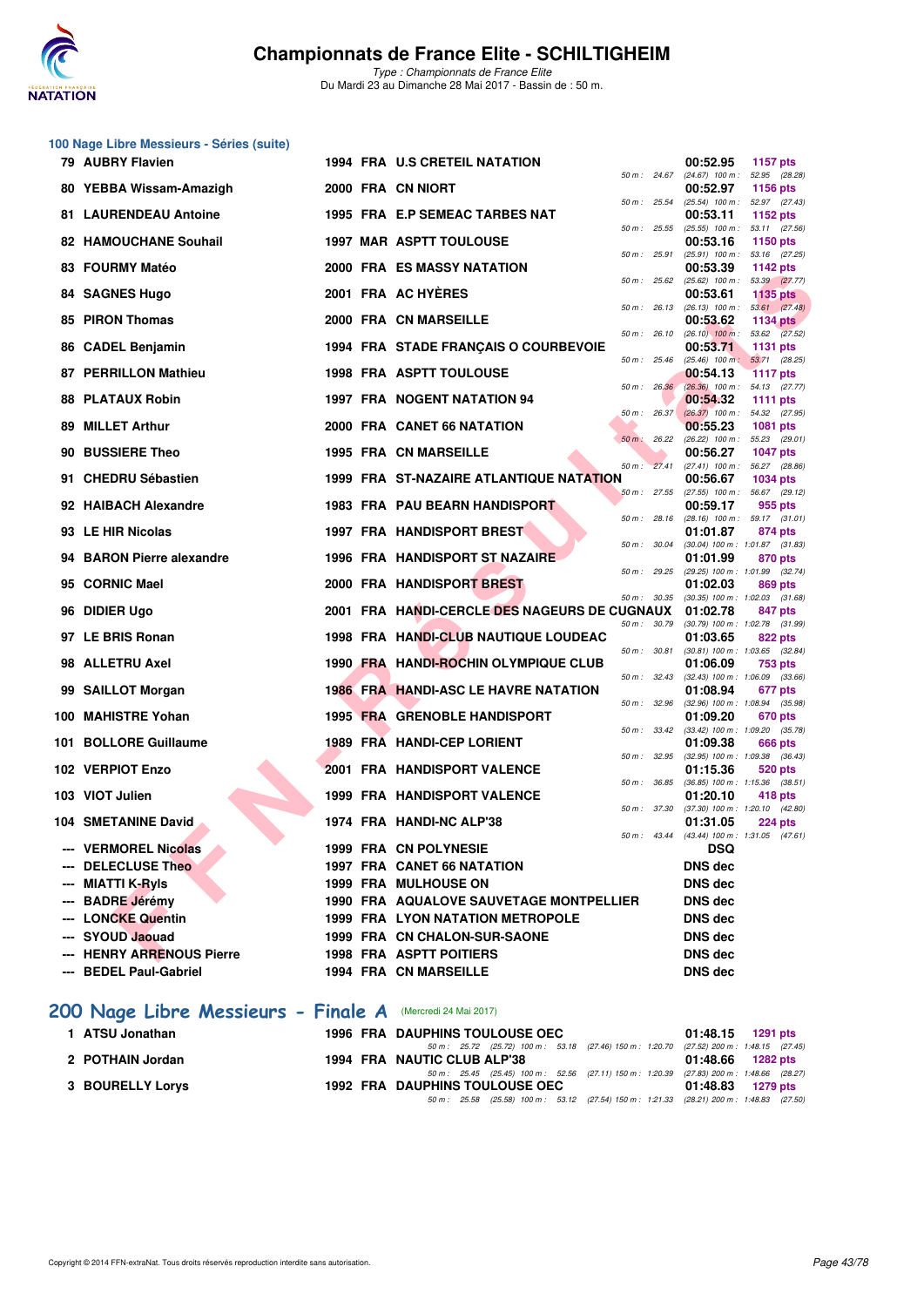

| 200 Nage Libre Messieurs - Finale A (suite)                          |  |                                                                                                                                     |                                                           |
|----------------------------------------------------------------------|--|-------------------------------------------------------------------------------------------------------------------------------------|-----------------------------------------------------------|
| 4 MIGNON Clément                                                     |  | <b>1993 FRA CN MARSEILLE</b><br>50 m: 25.49 (25.49) 100 m: 53.58 (28.09) 150 m: 1:21.64 (28.06) 200 m: 1:49.30 (27.66)              | 01:49.30<br><b>1271 pts</b>                               |
| 5 DERACHE Alexandre                                                  |  | 1998 FRA AMIENS METROPOLE NAT.                                                                                                      | 01:50.18<br><b>1255 pts</b>                               |
| 6 SALVAN Hadrien                                                     |  | 50 m: 25.22 (25.22) 100 m: 53.28 (28.06) 150 m: 1:21.77 (28.49) 200 m: 1:50.18 (28.41)<br><b>1997 FRA MOUETTES DE PARIS</b>         | 01:50.26<br><b>1254 pts</b>                               |
| 7 FUCHS Roman                                                        |  | 50 m: 25.73 (25.73) 100 m: 53.76 (28.03) 150 m: 1:22.31 (28.55) 200 m: 1:50.26 (27.95)<br>1998 FRA AMIENS METROPOLE NAT.            | 01:50.48<br>1250 pts                                      |
| 8 MERESSE Remi                                                       |  | 50 m: 26.07 (26.07) 100 m: 53.93 (27.86) 150 m: 1:22.45 (28.52) 200 m: 1:50.48 (28.03)<br><b>1998 FRA DAUPHINS TOULOUSE OEC</b>     | 01:50.77<br><b>1245 pts</b>                               |
|                                                                      |  | 50 m: 26.51 (26.51) 100 m: 54.25 (27.74) 150 m: 1:22.41 (28.16) 200 m: 1:50.77 (28.36)                                              |                                                           |
| 200 Nage Libre Messieurs - Finale B (Mercredi 24 Mai 2017)           |  |                                                                                                                                     |                                                           |
| 1 BOUCHAUT Joris                                                     |  | <b>1995 FRA DAUPHINS TOULOUSE OEC</b>                                                                                               | 01:50.93<br><b>1242 pts</b>                               |
| 2 AUNE Romain                                                        |  | 50 m: 26.93 (26.93) 100 m: 54.86 (27.93) 150 m: 1:22.86 (28.00) 200 m: 1:50.93 (28.07)<br>2000 FRA AAS SARCELLES NATATION 95        | 01:51.10<br>$1239$ pts                                    |
| 3 COIFFARD Florian                                                   |  | 50 m: 26.66 (26.66) 100 m: 54.78 (28.12) 150 m: 1:23.50 (28.72) 200 m: 1:51.10 (27.60)<br><b>1995 FRA DAUPHINS TOULOUSE OEC</b>     | 01:51.38<br><b>1234 pts</b>                               |
| 4 VIGROUX Sébastien                                                  |  | 50 m: 25.92 (25.92) 100 m: 53.76 (27.84) 150 m: 1:22.53 (28.77) 200 m: 1:51.38 (28.85)<br><b>1993 FRA MULHOUSE ON</b>               | 01:51.89<br><b>1225 pts</b>                               |
| 5 GARASYMOVYTCH Oleg                                                 |  | 50 m: 26.16 (26.16) 100 m: 54.24 (28.08) 150 m: 1:23.19 (28.95) 200 m: 1:51.89 (28.70)<br>1997 FRA CN AVIGNON                       | 01:51.95<br><b>1224 pts</b>                               |
| 6 MROWINSKI Romain                                                   |  | 50 m: 25.99 (25.99) 100 m: 53.77 (27.78) 150 m: 1:23.10 (29.33) 200 m: 1:51.95 (28.85)<br><b>1994 FRA CN CEVENNES ALES</b>          | 01:52.66                                                  |
|                                                                      |  | 50 m: 26.26 (26.26) 100 m: 54.62 (28.36) 150 m: 1:23.69 (29.07) 200 m: 1:52.66 (28.97)                                              | <b>1212 pts</b>                                           |
| 6 MARY Thibaut                                                       |  | 1998 FRA AMIENS METROPOLE NAT.<br>50 m: 26.48 (26.48) 100 m: 54.62 (28.14) 150 m: 1.23.99 (29.37) 200 m: 1.52.66 (28.67)            | 01:52.66<br>1212 $pts$                                    |
| 8 GUERIN Simon                                                       |  | <b>1992 FRA ANGERS NATATION</b><br>50 m: 25.96 (25.96) 100 m: 53.83 (27.87) 150 m: 1:24.14 (30.31) 200 m: 1:55.22 (31.08)           | 01:55.22<br>1167 pts                                      |
| 200 Nage Libre Messieurs - Finale C 15-18 ans (Mercredi 24 Mai 2017) |  |                                                                                                                                     |                                                           |
| 1 GROSJEAN Hugo                                                      |  | 1999 FRA MULHOUSE ON                                                                                                                | 01:51.83<br><b>1226 pts</b>                               |
|                                                                      |  | 50 m: 26.28 (26.28) 100 m: 54.94 (28.66) 150 m: 1.23.60 (28.66) 200 m: 1.51.83 (28.23)                                              |                                                           |
| 2 TESIC Enzo                                                         |  | 2000 FRA AMIENS METROPOLE NAT.<br>50 m: 27.07 (27.07) 100 m: 55.43 (28.36) 150 m: 1:23.60 (28.17) 200 m: 1:52.70 (29.10)            | 01:52.70<br><b>1211 pts</b>                               |
| 3 ROLDAN MUNOZ Enzo                                                  |  | <b>1999 FRA LYON NATATION METROPOLE</b><br>50 m : 26.32 (26.32) 100 m : 54.91 (28.59) 150 m : 1:23.90                               | 01:52.71<br>1211 $pts$<br>(28.99) 200 m : 1:52.71 (28.81) |
| 4 SAGNES Hugo                                                        |  | 2001 FRA AC HYERES                                                                                                                  | 01:52.82<br>1209 pts                                      |
| 5 YEBBA Wissam-Amazigh                                               |  | 50 m : 27.12 (27.12) 100 m : 55.78 (28.66) 150 m : 1:24.82 (29.04) 200 m : 1:52.82 (28.00)<br>2000 FRA CN NIORT                     | 01:53.23<br><b>1202 pts</b>                               |
| <b>6 FOURNIER Pierrick</b>                                           |  | 50 m: 26.47 (26.47) 100 m: 55.37 (28.90) 150 m: 1:24.48 (29.11) 200 m: 1:53.23 (28.75)<br>2001 FRA ASPTT TOULOUSE                   | 01:53.58<br>1196 pts                                      |
| <b>7 SCHIFFMANN Nathan</b>                                           |  | 50 m : 27.42 (27.42) 100 m : 56.74 (29.32) 150 m : 1:25.59 (28.85) 200 m : 1:53.58 (27.99)<br>2000 FRA GIRONDINS BORDEAUX           | 01:53.76<br>1193 pts                                      |
|                                                                      |  | 50 m: 26.78 (26.78) 100 m: 55.60 (28.82) 150 m: 1.24.94 (29.34) 200 m: 1.53.76 (28.82)                                              |                                                           |
| 8 CAVAILLE Alexandre                                                 |  | 2000 FRA CN CEVENNES ALES<br>50 m: 27.17 (27.17) 100 m: 56.11 (28.94) 150 m: 1:25.30 (29.19) 200 m: 1:53.98 (28.68)                 | 01:53.98<br>1189 pts                                      |
| 200 Nage Libre Messieurs - Séries Mercredi 24 Mai 2017)              |  |                                                                                                                                     |                                                           |
| 1 ATSU Jonathan                                                      |  | <b>1996 FRA DAUPHINS TOULOUSE OEC</b>                                                                                               | 01:49.02 1276 pts                                         |
| 2 MIGNON Clément                                                     |  | 50 m: 26.15 (26.15) 100 m: 53.80 (27.65) 150 m: 1:22.15 (28.35) 200 m: 1:49.02 (26.87)<br><b>1993 FRA CN MARSEILLE</b>              | 01:49.04<br>1275 pts                                      |
| 3 POTHAIN Jordan                                                     |  | 50 m : 25.25 (25.25) 100 m : 53.52 (28.27) 150 m : 1:21.75 (28.23) 200 m : 1:49.04 (27.29)<br>1994 FRA NAUTIC CLUB ALP'38           | 01:49.41<br>1269 $pts$                                    |
|                                                                      |  | 50 m: 25.73 (25.73) 100 m: 52.91 (27.18) 150 m: 1:21.50 (28.59) 200 m: 1:49.41 (27.91)                                              |                                                           |
| 4 DERACHE Alexandre                                                  |  | 1998 FRA AMIENS METROPOLE NAT.<br>50 m : 25.49 (25.49) 100 m : 53.59 (28.10) 150 m : 1:22.04 (28.45) 200 m : 1:50.07 (28.03)        | 01:50.07<br><b>1257 pts</b>                               |
| <b>5 BOURELLY Lorys</b>                                              |  | <b>1992 FRA DAUPHINS TOULOUSE OEC</b><br>50 m: 25.96 (25.96) 100 m: 53.80 (27.84) 150 m: 1:22.66 (28.86) 200 m: 1:50.79 (28.13)     | 01:50.79<br>1244 pts                                      |
| 6 SALVAN Hadrien                                                     |  | 1997 FRA MOUETTES DE PARIS<br>50 m: 26.06 (26.06) 100 m: 54.35 (28.29) 150 m: 1:22.65 (28.30) 200 m: 1:50.82 (28.17)                | 01:50.82<br><b>1244 pts</b>                               |
| 7 FUCHS Roman                                                        |  | 1998 FRA AMIENS METROPOLE NAT.                                                                                                      | 01:50.92<br><b>1242 pts</b>                               |
| 8 METELLA Mehdy                                                      |  | 50 m: 26.40 (26.40) 100 m: 54.53 (28.13) 150 m: 1:22.93 (28.40) 200 m: 1:50.92 (27.99)<br>1992 FRA CN MARSEILLE                     | 01:51.17<br>1238 pts                                      |
| 9 LAGILI Mehdi                                                       |  | 50 m: 25.66 (25.66) 100 m: 53.73 (28.07) 150 m: 1:23.14 (29.41) 200 m: 1:51.17 (28.03)<br>1997 TUN SO MILLAU N                      | 01:51.19<br><b>1237 pts</b>                               |
| 10 MERESSE Remi                                                      |  | 50 m : 26.48 (26.48) 100 m : 54.22 (27.74) 150 m : 1:22.64 (28.42) 200 m : 1:51.19 (28.55)<br><b>1998 FRA DAUPHINS TOULOUSE OEC</b> | 01:51.43<br>1233 pts                                      |
|                                                                      |  | 50 m: 26.43 (26.43) 100 m: 54.36 (27.93) 150 m: 1:22.52 (28.16) 200 m: 1:51.43 (28.91)                                              |                                                           |
| 11 BOUCHAUT Joris                                                    |  | 1995 FRA DAUPHINS TOULOUSE OEC<br>50 m: 26.85 (26.85) 100 m: 54.82 (27.97) 150 m: 1:23.41 (28.59) 200 m: 1:51.44 (28.03)            | 01:51.44<br>1233 pts                                      |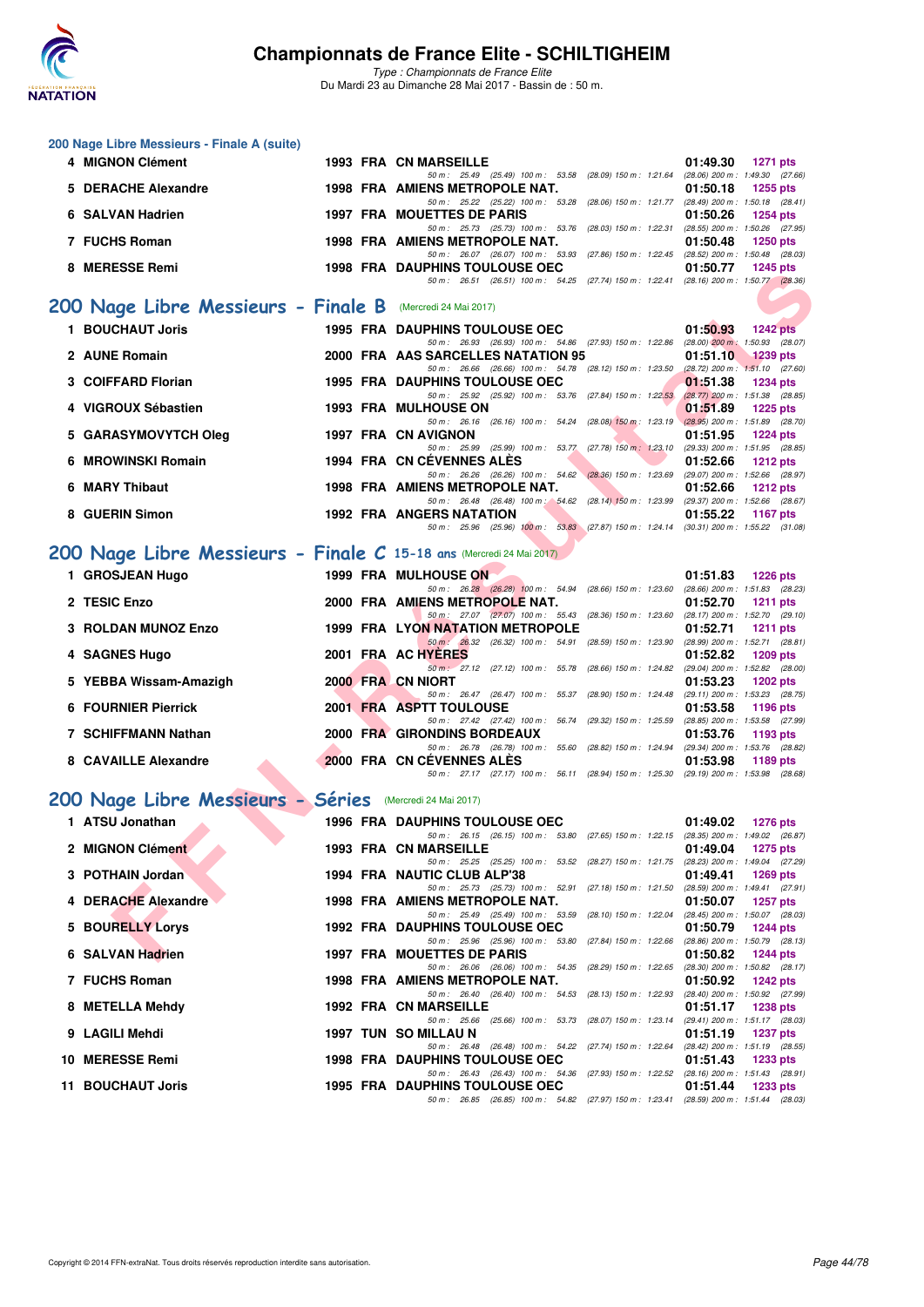

|     | 200 Nage Libre Messieurs - Séries (suite) |  |                                                                                                                                   |                                                                    |
|-----|-------------------------------------------|--|-----------------------------------------------------------------------------------------------------------------------------------|--------------------------------------------------------------------|
|     | 12 AUNE Romain                            |  | 2000 FRA AAS SARCELLES NATATION 95<br>50 m: 26.74 (26.74) 100 m: 55.13 (28.39) 150 m: 1:23.59 (28.46) 200 m: 1:51.48 (27.89)      | 01:51.48<br><b>1232 pts</b>                                        |
|     | 13 COIFFARD Florian                       |  | <b>1995 FRA DAUPHINS TOULOUSE OEC</b>                                                                                             | 01:51.53<br><b>1231 pts</b>                                        |
|     | 14 MROWINSKI Romain                       |  | 50 m: 26.29 (26.29) 100 m: 54.73 (28.44) 150 m: 1:23.22 (28.49) 200 m: 1:51.53 (28.31)<br>1994 FRA CN CEVENNES ALES               | 01:51.68<br><b>1229 pts</b>                                        |
|     | 15 GARASYMOVYTCH Oleg                     |  | 50 m: 26.06 (26.06) 100 m: 54.35 (28.29) 150 m: 1:23.25<br>1997 FRA CN AVIGNON                                                    | (28.90) 200 m: 1:51.68 (28.43)<br>01:51.71<br><b>1228 pts</b>      |
|     | 16 GUERIN Simon                           |  | 50 m: 26.10 (26.10) 100 m: 54.12 (28.02) 150 m: 1:22.76<br><b>1992 FRA ANGERS NATATION</b>                                        | (28.64) 200 m: 1:51.71 (28.95)<br>01:51.90<br><b>1225 pts</b>      |
|     | 17 GHAFFARI Mohamed                       |  | 50 m: 26.47 (26.47) 100 m: 54.52 (28.05) 150 m: 1:23.18<br>2000 TUN CSM CLAMART                                                   | (28.66) 200 m : 1:51.90 (28.72)<br>01:51.97<br>$1224$ pts          |
|     | 18 VIGROUX Sébastien                      |  | 50 m: 25.64 (25.64) 100 m: 54.85 (29.21) 150 m: 1:23.61<br><b>1993 FRA MULHOUSE ON</b>                                            | (28.76) 200 m : 1:51.97 (28.36)<br>01:52.11<br>$1221$ pts          |
| 19  | <b>BRANDENBURGER Pit</b>                  |  | 50 m: 26.20 (26.20) 100 m: 54.78 (28.58) 150 m: 1:23.28<br><b>1995 LUX LUXEMBOURG</b>                                             | $(28.50)$ 200 m : 1:52.11 $(28.83)$<br>01:52.50<br><b>1214 pts</b> |
|     | 20 MARY Thibaut                           |  | 50 m: 26.03 (26.03) 100 m: 54.17 (28.14) 150 m: 1:23.09<br>1998 FRA AMIENS METROPOLE NAT.                                         | $(28.92)$ 200 m : 1:52.50 $(29.41)$<br>01:52.53<br><b>1214 pts</b> |
|     | 21 FOURNIER Pierrick                      |  | 50 m: 26.38 (26.38) 100 m: 54.81 (28.43) 150 m: 1:23.70<br>2001 FRA ASPTT TOULOUSE                                                | (28.89) 200 m : 1:52.53 (28.83)<br>01:52.67<br><b>1211 pts</b>     |
|     | 22 SAGNES Hugo                            |  | 50 m: 27.22 (27.22) 100 m: 55.77 (28.55) 150 m: 1:24.68<br>2001 FRA AC HYERES                                                     | $(28.91)$ 200 m : 1:52.67 (27.99)<br>01:52.74<br><b>1210 pts</b>   |
|     | 23 GROSJEAN Hugo                          |  | 50 m: 26.75 (26.75) 100 m: 55.35<br>$(28.60)$ 150 m : 1:24.06<br><b>1999 FRA MULHOUSE ON</b>                                      | (28.71) 200 m : 1:52.74 (28.68)<br>01:52.80<br>1209 pts            |
|     | 24 GOZDOWSKI Antoine                      |  | 50 m: 26.35 (26.35) 100 m: 55.28 (28.93) 150 m: 1:24.15 (28.87) 200 m: 1:52.80 (28.65)<br><b>1995 FRA DAUPHINS TOULOUSE OEC</b>   | 01:52.96<br><b>1206 pts</b>                                        |
|     | 25 BERNARDINI Mathieu                     |  | 50 m: 26.69 (26.69) 100 m: 55.51 (28.82) 150 m: 1:23.77 (28.26) 200 m: 1:52.96 (29.19)<br>1998 FRA STADE FRANÇAIS O COURBEVOIE    | 01:53.05<br><b>1205 pts</b>                                        |
|     | 26 SCHIFFMANN Nathan                      |  | 50 m: 26.07 (26.07) 100 m: 54.28 (28.21) 150 m: 1:23.45 (29.17) 200 m: 1:53.05 (29.60)<br>2000 FRA GIRONDINS BORDEAUX             | 01:53.07<br><b>1204 pts</b>                                        |
|     | 27 RIHOUX Charles                         |  | 50 m: 26.69 (26.69) 100 m: 54.77 (28.08) 150 m: 1:24.40<br><b>1998 FRA OLYMPIC NICE NATATION</b>                                  | (29.63) 200 m: 1:53.07 (28.67)<br>01:53.09<br><b>1204 pts</b>      |
|     | 28 CHAOUACHI Mohamed-Ali                  |  | 50 m : 25.59 (25.59) 100 m : 53.47 (27.88) 150 m : 1:23.44<br>1995 TUN SO MILLAU N                                                | (29.97) 200 m: 1:53.09 (29.65)<br>01:53.19<br><b>1202 pts</b>      |
| 28  | <b>MARSAU Matthias</b>                    |  | 50 m: 27.05 (27.05) 100 m: 55.19 (28.14) 150 m: 1:24.28<br><b>1997 FRA DAUPHINS TOULOUSE OEC</b>                                  | (29.09) 200 m: 1:53.19 (28.91)<br>01:53.19<br>1202 pts             |
| 30. | <b>ROLDAN MUNOZ Enzo</b>                  |  | 50 m : 26.76 (26.76) 100 m : 55.98 (29.22) 150 m : 1:24.93<br>1999 FRA LYON NATATION METROPOLE                                    | (28.95) 200 m: 1:53.19 (28.26)<br>01:53.38<br>1199 pts             |
|     | 31 DE VOS Rahiti                          |  | 50 m: 26.21 (26.21) 100 m: 54.69 (28.48) 150 m: 1:23.48<br>1996 FRA CN POLYNESIE                                                  | (28.79) 200 m : 1:53.38 (29.90)<br>01:53.45<br><b>1198 pts</b>     |
|     | 32 HOWLEY Thomas                          |  | 50 m: 27.06 (27.06) 100 m: 56.02 (28.96) 150 m: 1:24.42 (28.40) 200 m: 1:53.45 (29.03)<br><b>1996 GBR ALLIANCE DIJON NATATION</b> | 01:53.47<br>1198 pts                                               |
|     | 33 HORTER Nicolas                         |  | 50 m: 26.88 (26.88) 100 m: 55.55 (28.67) 150 m: 1:24.91<br><b>1995 FRA MULHOUSE ON</b>                                            | (29.36) 200 m: 1:53.47 (28.56)<br>01:53.71<br>1193 pts             |
|     | 34 TESIC Enzo                             |  | 50 m: 26.46 (26.46) 100 m: 54.99 (28.53) 150 m: 1:24.10<br>2000 FRA AMIENS METROPOLE NAT.                                         | (29.11) 200 m: 1:53.71 (29.61)<br>01:53.83<br><b>1191 pts</b>      |
|     | 34 LAMBERT Hugo                           |  | 50 m: 27.18 (27.18) 100 m: 55.73 (28.55) 150 m: 1:24.84<br>1993 FRA ASPTT MONTPELLIER                                             | (29.11) 200 m: 1:53.83 (28.99)<br>01:53.83<br>1191 pts             |
|     | 36 YEBBA Wissam-Amazigh                   |  | 50 m: 26.76 (26.76) 100 m: 55.25 (28.49) 150 m: 1:24.71<br>2000 FRA CN NIORT                                                      | (29.46) 200 m: 1:53.83 (29.12)<br>01:53.88<br>1190 pts             |
|     | 37 JANY Benjamin                          |  | 50 m: 26.88 (26.88) 100 m: 55.68 (28.80) 150 m: 1:25.23<br><b>1995 FRA DAUPHINS TOULOUSE OEC</b>                                  | (29.55) 200 m: 1:53.88 (28.65)<br>01:53.96<br>1189 pts             |
|     | 38 CAVAILLE Alexandre                     |  | 50 m : 26.07 (26.07) 100 m : 54.08 (28.01) 150 m : 1:23.51 (29.43) 200 m : 1:53.96 (30.45)<br>2000 FRA CN CEVENNES ALES           | 01:54.00<br>1188 pts                                               |
|     | 39 RADU lonut                             |  | 50 m: 27.14 (27.14) 100 m: 55.85 (28.71) 150 m: 1:25.45 (29.60) 200 m: 1:54.00 (28.55)<br><b>1999 ROU CN MARSEILLE</b>            | 01:54.07<br><b>1187 pts</b>                                        |
|     | <b>40 ZITOUNI Fares</b>                   |  | 50 m : 26.26 (26.26) 100 m : 55.26 (29.00) 150 m : 1:25.46<br>1999 FRA AMIENS METROPOLE NAT.                                      | $(30.20)$ 200 m : 1:54.07 $(28.61)$<br>01:54.19<br>1185 pts        |
|     | 41 CHENITI Anis                           |  | 50 m: 27.09 (27.09) 100 m: 56.12 (29.03) 150 m: 1:25.66<br>1999 FRA CN POISSY                                                     | (29.54) 200 m: 1:54.19 (28.53)<br>01:54.20<br>1185 pts             |
|     | 42 BURBAN Corentin                        |  | 50 m: 27.11 (27.11) 100 m: 56.23 (29.12) 150 m: 1:25.78 (29.55) 200 m: 1:54.20 (28.42)<br><b>1998 FRA PAYS DE GEX NATATION</b>    | 01:54.43<br><b>1181 pts</b>                                        |
|     | 43 CACHOT Arthur                          |  | 50 m : 26.64 (26.64) 100 m : 55.74 (29.10) 150 m : 1:25.10<br>2000 FRA CN ANTIBES                                                 | (29.36) 200 m : 1:54.43 (29.33)<br>01:54.72<br><b>1176 pts</b>     |
|     | 44 COMPAGNONE Fabio                       |  | 50 m: 26.38 (26.38) 100 m: 55.04 (28.66) 150 m: 1:24.79 (29.75) 200 m: 1:54.72 (29.93)<br>1995 FRA DAUPHINS LES PENNES-MIRABEAU   | 01:54.82<br>1174 pts                                               |
|     | 45 VARGAS INGLESE Felip                   |  | 50 m: 27.10 (27.10) 100 m: 56.00 (28.90) 150 m: 1:24.92 (28.92) 200 m: 1:54.82 (29.90)<br><b>1995 ARG ARGENTINE</b>               | 01:55.06<br>1170 pts                                               |
|     | 46 BOULIER Romain                         |  | 50 m : 27.63 (27.63) 100 m : 56.81 (29.18) 150 m : 1:25.82<br>1998 FRA AQUATIC CLUB BOURGES                                       | (29.01) 200 m: 1:55.06 (29.24)<br>01:55.30<br>1166 pts             |
|     | 47 TOMAC Mewen                            |  | 50 m : 26.42 (26.42) 100 m : 55.48 (29.06) 150 m : 1:25.18<br>2001 FRA AMIENS METROPOLE NAT.                                      | (29.70) 200 m: 1:55.30 (30.12)<br>01:55.33<br>1166 pts             |
|     |                                           |  | 50 m: 27.28 (27.28) 100 m: 56.50 (29.22) 150 m: 1:26.54 (30.04) 200 m: 1:55.33 (28.79)                                            |                                                                    |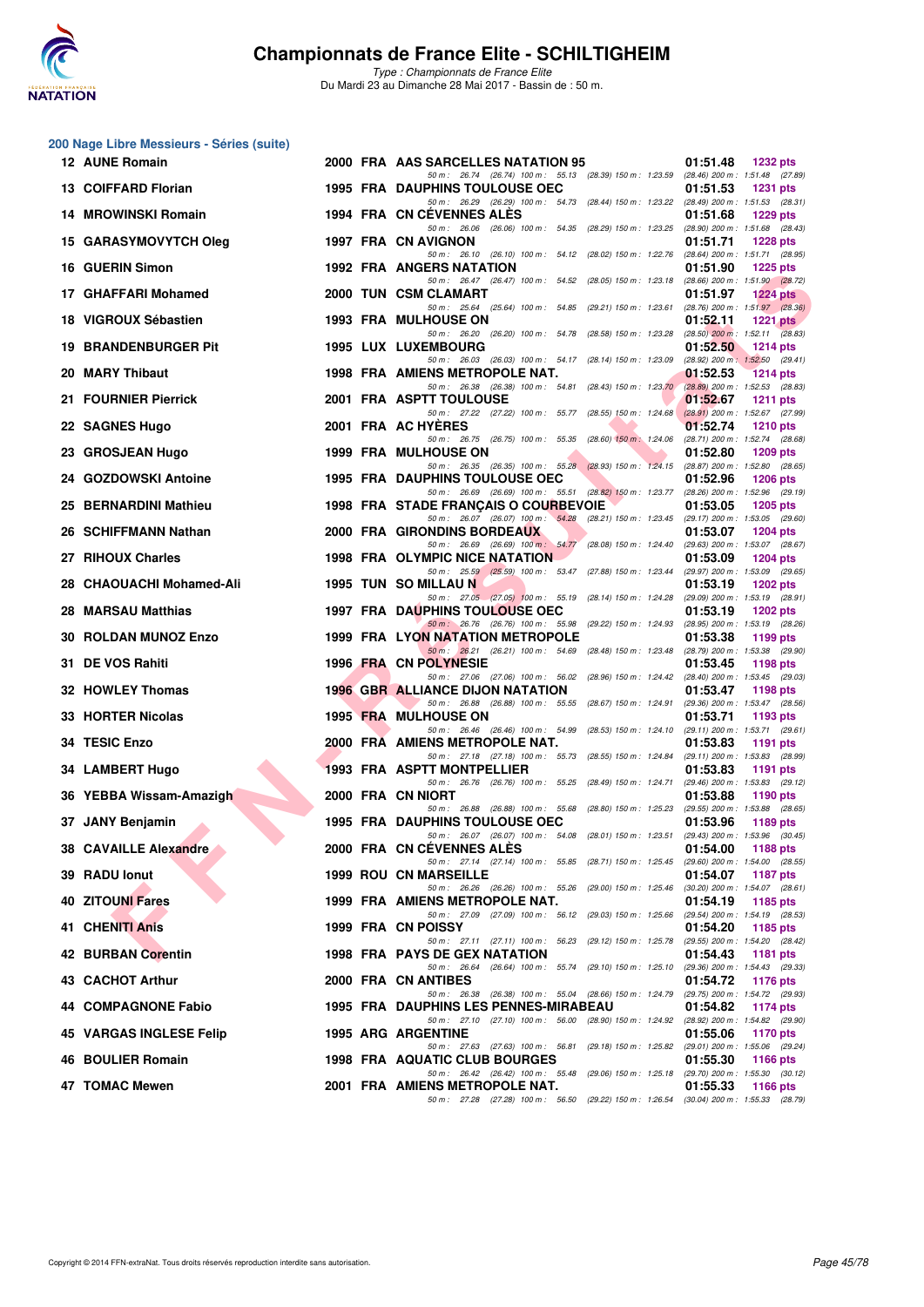

*Type : Championnats de France Elite* Du Mardi 23 au Dimanche 28 Mai 2017 - Bassin de : 50 m.

|     | 200 Nage Libre Messieurs - Séries (suite) |  |                                                                                                                                                                                                                 |                                                                    |
|-----|-------------------------------------------|--|-----------------------------------------------------------------------------------------------------------------------------------------------------------------------------------------------------------------|--------------------------------------------------------------------|
|     | <b>48 VLAOVIC Milan</b>                   |  | 2000 FRA CANET 66 NATATION                                                                                                                                                                                      | 01:55.48<br>1163 pts                                               |
| 49. | <b>GODEFROID Louis</b>                    |  | 50 m: 26.36 (26.36) 100 m: 55.28 (28.92) 150 m: 1:25.28 (30.00) 200 m: 1:55.48 (30.20)<br><b>2001 FRA DAUPHINS TOULOUSE OEC</b>                                                                                 | 01:55.50<br>1163 pts                                               |
|     | 50 GUEGAN Janik                           |  | 50 m: 26.54 (26.54) 100 m: 55.63 (29.09) 150 m: 1:25.52 (29.89) 200 m: 1:55.50 (29.98)<br>1996 FRA NAUTIC CLUB ALP'38                                                                                           | 01:55.61<br>1161 pts                                               |
|     |                                           |  | 50 m: 26.60 (26.60) 100 m: 55.72 (29.12) 150 m: 1:25.79 (30.07) 200 m: 1:55.61 (29.82)                                                                                                                          |                                                                    |
|     | 50 SARAZIN Théo                           |  | 2000 FRA CNO ST-GERMAIN-EN-LAYE<br>50 m: 25.99 (25.99) 100 m: 55.73 (29.74) 150 m: 1:25.83                                                                                                                      | 01:55.61<br><b>1161 pts</b><br>$(30.10)$ 200 m : 1:55.61 $(29.78)$ |
|     | 52 JANIN Florent                          |  | <b>1999 FRA CN CALEDONIENS</b><br>50 m: 26.34 (26.34) 100 m: 54.49 (28.15) 150 m: 1:24.81 (30.32) 200 m: 1:55.64 (30.83)                                                                                        | 01:55.64<br>1160 pts                                               |
|     | 53 BELLINO Christophe                     |  | <b>1994 FRA DAUPHINS LES PENNES-MIRABEAU</b>                                                                                                                                                                    | 01:55.65<br><b>1160 pts</b>                                        |
|     | 54 DELICES Jean-Marc                      |  | 50 m: 26.40 (26.40) 100 m: 55.51 (29.11) 150 m: 1:25.10 (29.59) 200 m: 1:55.65 (30.55)<br>2000 FRA CANET 66 NATATION                                                                                            | 01:55.67<br>1160 $pts$                                             |
|     | 55 PEDRO-LEAL Dorian                      |  | 50 m: 26.81 (26.81) 100 m: 56.03 (29.22) 150 m: 1:25.76 (29.73) 200 m: 1:55.67 (29.91)<br><b>1996 FRA MEGAQUARIUS CLUB GUYANE</b>                                                                               | 01:55.76<br>1158 pts                                               |
|     |                                           |  | 50 m: 26.53 (26.53) 100 m: 55.47 (28.94) 150 m: 1:25.65 (30.18) 200 m: 1:55.76 (30.11)                                                                                                                          |                                                                    |
|     | 56 TAUNAIS Maxime                         |  | 2000 FRA ANGERS NATATION<br>50 m: 27.42 (27.42) 100 m: 57.00 (29.58) 150 m: 1:27.08                                                                                                                             | 01:56.10<br><b>1153 pts</b><br>$(30.08)$ 200 m : 1:56.10 $(29.02)$ |
|     | 57 LECANU Axel                            |  | 1995 FRA ESPADON GRAND-QUEVILLY                                                                                                                                                                                 | 01:56.27<br><b>1150 pts</b>                                        |
|     | 58 GUTH Guillaume                         |  | 50 m: 26.83 (26.83) 100 m: 56.07 (29.24) 150 m: 1:26.21<br>2000 FRA DAUPHINS TOULOUSE OEC                                                                                                                       | $(30.14)$ 200 m : 1:56.27 $(30.06)$<br>01:56.33<br>1149 pts        |
|     | <b>GRANDJEAN Hugo</b>                     |  | 50 m: 26.42 (26.42) 100 m: 55.27 (28.85) 150 m: 1:25.26<br>2000 FRA AQUATIC CLUB BOURGES                                                                                                                        | (29.99) 200 m: 1:56.33 (31.07)                                     |
| 59  |                                           |  | 50 m: 27.25 (27.25) 100 m: 56.70 (29.45) 150 m: 1:26.89                                                                                                                                                         | 01:56.36<br><b>1148 pts</b><br>$(30.19)$ 200 m : 1:56.36 $(29.47)$ |
|     | 60 CABIOCH Clément                        |  | 2000 FRA AC HYERES                                                                                                                                                                                              | 01:56.39<br><b>1148 pts</b>                                        |
|     | 61 BOUTOUIL Samy                          |  | 50 m: 26.83 (26.83) 100 m: 56.28 (29.45) 150 m: 1:26.05<br>2000 FRA CSM CLAMART                                                                                                                                 | (29.77) 200 m: 1:56.39 (30.34)<br>01:56.77<br>1141 pts             |
|     |                                           |  | 50 m : 26.66 (26.66) 100 m : 55.99 (29.33) 150 m : 1:25.92<br>1995 FRA C VIKINGS DE ROUEN                                                                                                                       | (29.93) 200 m: 1:56.77 (30.85)                                     |
|     | 62 BRANTU Benjamin                        |  | 50 m: 27.37 (27.37) 100 m: 56.15 (28.78) 150 m: 1:25.92                                                                                                                                                         | 01:56.90<br>1139 pts<br>(29.77) 200 m : 1:56.90 (30.98)            |
|     | 63 BRENON Kyllian                         |  | 2000 FRA CANET 66 NATATION                                                                                                                                                                                      | 01:57.02<br><b>1137 pts</b>                                        |
|     | 64 POT Esteban                            |  | 50 m: 27.51 (27.51) 100 m: 56.75 (29.24) 150 m: 1:27.10<br><b>1997 FRA STADE CLERMONT NATATION</b>                                                                                                              | (30.35) 200 m : 1:57.02 (29.92)<br>01:57.04<br>1137 pts            |
|     | 65 LAMBERT Victor                         |  | 50 m: 27.23 (27.23) 100 m: 56.94 (29.71) 150 m: 1:26.99<br>1998 FRA CN LUNEL                                                                                                                                    | $(30.05)$ 200 m : 1:57.04 $(30.05)$<br>01:57.08<br>1136 pts        |
|     |                                           |  | 50 m: 27.43 (27.43) 100 m: 56.45 (29.02) 150 m: 1:26.90                                                                                                                                                         | $(30.45)$ 200 m : 1:57.08 $(30.18)$                                |
|     | 66 DI BATTISTA Alessandro                 |  | 2000 BEL STADE BETHUNE PELICAN CLUB<br>50 m : 27.18 (27.18) 100 m : 56.32 (29.14) 150 m : 1:26.80                                                                                                               | 01:57.36<br>1131 pts<br>$(30.48)$ 200 m : 1:57.36 $(30.56)$        |
|     | 67 FALCOU Aubry                           |  | 1996 FRA CLUB DE NATATION DE SASSENAGE                                                                                                                                                                          | 01:57.55<br><b>1128 pts</b>                                        |
|     | <b>68 TRINEZ Corentin</b>                 |  | 50 m: 26.76 (26.76) 100 m: 56.45 (29.69) 150 m: 1:26.73 (30.28) 200 m: 1:57.55 (30.82)<br>2002 FRA LA JEANNE NATATION PORT                                                                                      | 01:58.22<br><b>1117 pts</b>                                        |
|     |                                           |  | 50 m: 27.05 (27.05) 100 m: 57.40 (30.35) 150 m: 1:27.62 (30.22) 200 m: 1:58.22 (30.60)                                                                                                                          |                                                                    |
|     | 69 ACHOUR Aziz                            |  | 1999 TUN CN MELUN VAL DE SEINE<br>50 m: 28.11 (28.11) 100 m: 57.54 (29.43) 150 m: 1:27.98                                                                                                                       | 01:58.66<br>1109 pts<br>$(30.44)$ 200 m : 1:58.66 $(30.68)$        |
|     | 70 CAYOT Alexandre                        |  | <b>1996 FRA SAINT-RAPHAEL NATATION</b>                                                                                                                                                                          | 01:58.69<br>1109 pts                                               |
| 71  | <b>DUREUX Sébastien</b>                   |  | 50 m: 26.71 (26.71) 100 m: 56.67 (29.96) 150 m: 1:27.35<br><b>2000 FRA DUNKERQUE NATATION</b>                                                                                                                   | $(30.68)$ 200 m : 1:58.69 $(31.34)$<br>02:00.62<br><b>1077 pts</b> |
|     | <b>SALCZER Ladislas</b>                   |  | 50 m: 28.08 (28.08) 100 m: 58.40 (30.32) 150 m: 1:29.56<br>2000 FRA OLYMPIC NICE NATATION                                                                                                                       | $(31.16)$ 200 m : 2:00.62 $(31.06)$<br><b>DNS</b> dec              |
|     | <b>GROUSSET Maxime</b>                    |  | 1999 FRA AMIENS METROPOLE NAT.                                                                                                                                                                                  | <b>DNS</b> dec                                                     |
|     | <b>DUPUIS Igor</b>                        |  | 1995 FRA MULHOUSE ON                                                                                                                                                                                            | <b>DNS</b> dec                                                     |
|     | --- STASIULIS Benjamin                    |  | <b>1986 FRA CN MARSEILLE</b>                                                                                                                                                                                    | <b>DNS</b> dec                                                     |
|     | --- SAHNOUNE Oussama                      |  | <b>1992 ALG CN MARSEILLE</b>                                                                                                                                                                                    | <b>DNS dec</b>                                                     |
|     |                                           |  |                                                                                                                                                                                                                 |                                                                    |
|     | 400 Nage Libre Messieurs - Finale A       |  | (Mardi 23 Mai 2017)                                                                                                                                                                                             |                                                                    |
|     | 1 POTHAIN Jordan                          |  | 1994 FRA NAUTIC CLUB ALP'38                                                                                                                                                                                     | 03:50.06<br><b>1291 pts</b>                                        |
|     | 2 BOUCHAUT Joris                          |  | 50 m: 25.85 (25.85) 100 m: 53.87 (28.02) 150 m: 1:22.34 (28.47) 200 m: 1:51.64 (29.30) 250 m: 2:21.03 (29.39) 300 m: 2:50.57 (29.54) 350 m: 3:20.35 (29.78) 400 m: 3:50.06 (2<br>1995 FRA DAUPHINS TOULOUSE OEC | 03:50.65<br><b>1285 pts</b>                                        |

### **[400 Nage Libre Messieurs - Finale A](http://www.ffnatation.fr/webffn/resultats.php?idact=nat&go=epr&idcpt=45075&idepr=54)** (Mardi 23 Mai 2017)

| 1 POTHAIN Jordan |  | 1994 FRA NAUTIC CLUB ALP'38              | 03:50.06 1291 pts                                                                                                                                                                  |
|------------------|--|------------------------------------------|------------------------------------------------------------------------------------------------------------------------------------------------------------------------------------|
|                  |  |                                          | 50 m: 25.85 (25.85) 100 m: 53.87 (28.02) 150 m: 1:22.34 (28.47) 200 m: 1:51.64 (29.30) 250 m: 2:21.03 (29.39) 300 m: 2:50.57 (29.54) 350 m: 3:20.35 (29.78) 400 m: 3:50.06 (29.71) |
| 2 BOUCHAUT Joris |  |                                          | 1995 FRA DAUPHINS TOULOUSE OEC 03:50.65 1285 pts                                                                                                                                   |
|                  |  |                                          | 50 m: 27.28 (27.28) 100 m: 56.33 (29.05) 150 m: 1:25.96 (29.63) 200 m: 1:54.94 (28.98) 250 m: 2:24.15 (29.21) 300 m: 2:53.62 (29.47) 350 m: 3:22.77 (29.15) 400 m: 3:50.65 (27.88) |
| 3 JOLY Damien    |  |                                          | 1992 FRA MONTPELLIER METROPOLE NATATION 03:50.80 1284 pts                                                                                                                          |
|                  |  |                                          | 50 m: 26.67 (26.67) 100 m: 55.18 (28.51) 150 m: 1:24.05 (28.87) 200 m: 1:53.12 (29.07) 250 m: 2:21.98 (28.86) 300 m: 2:51.38 (29.40) 350 m: 3:21.20 (29.82) 400 m: 3:50.80 (29.60) |
| 4 ATSU Jonathan  |  |                                          | 1996 FRA DAUPHINS TOULOUSE OEC 03:51.71 1276 pts                                                                                                                                   |
|                  |  |                                          | 50 m: 26.83 (26.83) 100 m: 56.25 (29.42) 150 m: 1:26.20 (29.95) 200 m: 1:55.74 (29.54) 250 m: 2:25.22 (29.48) 300 m: 2:54.94 (29.72) 350 m: 3:24.36 (29.42) 400 m: 3:51.71 (27.35) |
| 5 LAGILI Mehdi   |  | 1997 TUN SO MILLAU N                     | 03:56.18 1237 pts                                                                                                                                                                  |
|                  |  |                                          | 50 m: 27.48 (27.48) 100 m: 57.34 (29.86) 150 m: 1:27.29 (29.95) 200 m: 1:57.92 (30.63) 250 m: 2:28.20 (30.28) 300 m: 2:58.86 (30.66) 350 m: 3:27.65 (28.79) 400 m: 3:56.18 (28.53) |
| 6 CASTERA Mathis |  | 1996 FRA DAUPHINS TOULOUSE OEC           | 03:56.25 1236 pts                                                                                                                                                                  |
|                  |  |                                          | 50 m: 27.84 (27.84) 100 m: 57.76 (29.92) 150 m: 1:27.83 (30.07) 200 m: 1:58.23 (30.40) 250 m: 2:28.05 (29.82) 300 m: 2:58.12 (30.07) 350 m: 3:27.52 (29.40) 400 m: 3:56.25 (28.73) |
| 7 DUPUIS Igor    |  | 1995 FRA MULHOUSE ON <b>Example 2018</b> | 03:56.80 1231 pts                                                                                                                                                                  |
|                  |  |                                          | 50 m: 27.38 (27.38) 100 m: 57.02 (29.64) 150 m: 1:27.20 (30.18) 200 m: 1:57.05 (29.85) 250 m: 2:27.04 (29.99) 300 m: 2:56.88 (29.84) 350 m: 3:27.23 (30.35) 400 m: 3:56.80 (29.94) |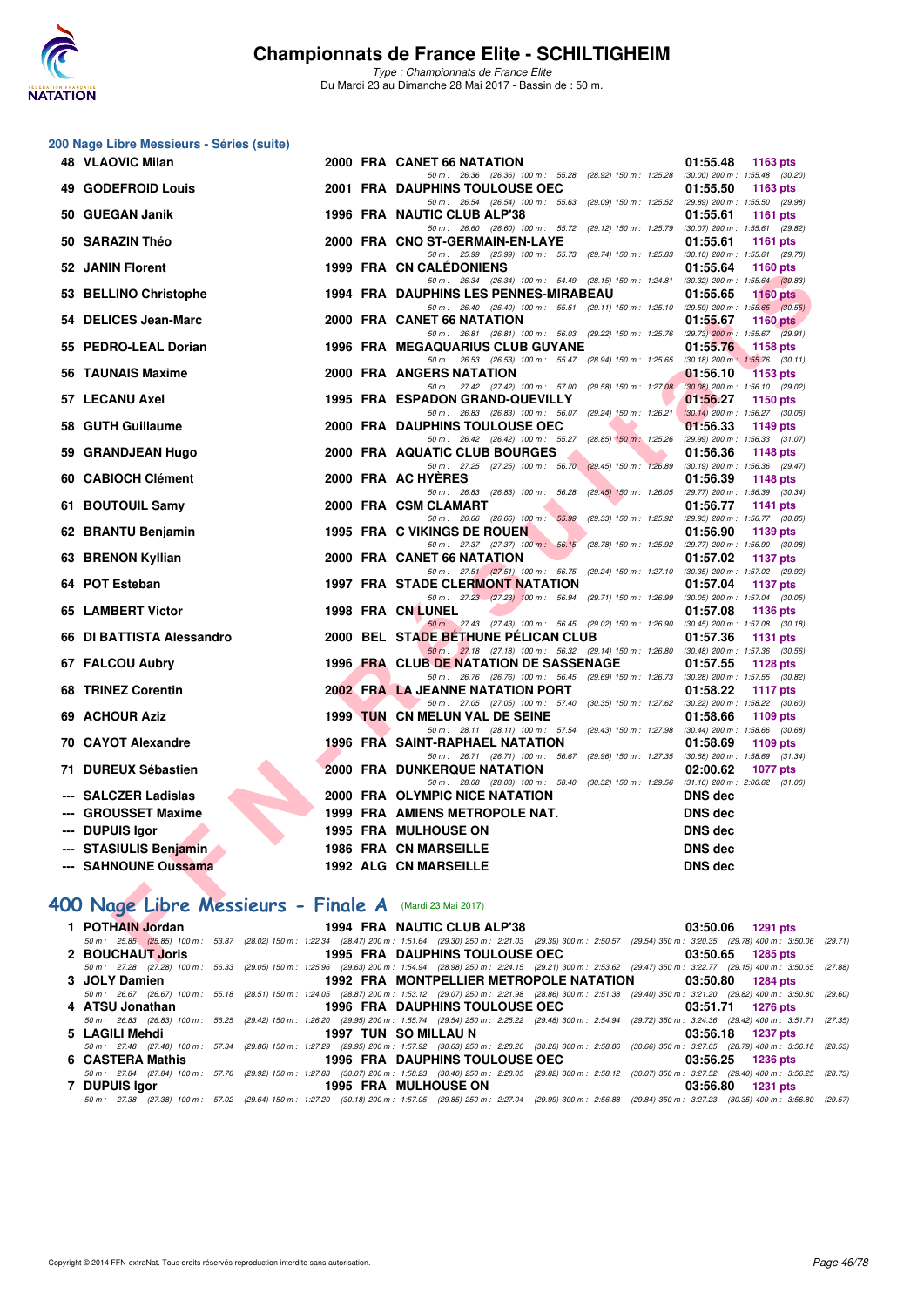

*Type : Championnats de France Elite* Du Mardi 23 au Dimanche 28 Mai 2017 - Bassin de : 50 m.

### **400 Nage Libre Messieurs - Finale A (suite)**

### **8 DE VOS Rahiti 1996 FRA CN POLYNESIE 03:57.50 1225 pts** *50 m : 27.87 (27.87) 100 m : 57.34 (29.47) 150 m : 1:27.49 (30.15) 200 m : 1:57.63 (30.14) 250 m : 2:27.93 (30.30) 300 m : 2:57.89 (29.96) 350 m : 3:28.31 (30.42) 400 m : 3:57.50 (29.19)*

### **[400 Nage Libre Messieurs - Finale B](http://www.ffnatation.fr/webffn/resultats.php?idact=nat&go=epr&idcpt=45075&idepr=54)** (Mardi 23 Mai 2017)

|                  | 1 GHAFFARI Mohamed 2000 TUN CSM CLAMART                                                                                                                                                    | 03:55.89 1239 pts                                |
|------------------|--------------------------------------------------------------------------------------------------------------------------------------------------------------------------------------------|--------------------------------------------------|
|                  | 50 m : 27.73 (27.73) 100 m : 56.95 (29.22) 150 m : 1:26.98 (30.03) 200 m : 1:57.35 (30.37) 250 m : 2:28.05 (30.70) 300 m : 2:57.93 (29.88) 350 m : 3:27.52 (29.59) 400 m : 3:55.89 (28.37) |                                                  |
| 2 FUCHS Roman    | 1998 FRA AMIENS METROPOLE NAT.                                                                                                                                                             | 03:56.49 1234 pts                                |
|                  | 50 m : 27.42 (27.42) 100 m : 56.93 (29.51) 150 m : 1:26.89 (29.96) 200 m : 1:56.63 (29.74) 250 m : 2:27.12 (30.49) 300 m : 2:57.44 (30.32) 350 m : 3:28.11 (30.67) 400 m : 3:56.49 (28.38) |                                                  |
|                  | 3 ROLDAN MUNOZ Enzo <b>1999 FRA</b> LYON NATATION METROPOLE 03:56.82 1231 pts                                                                                                              |                                                  |
|                  | 50 m: 26.87 (26.87) 100 m: 56.27 (29.40) 150 m: 1:25.85 (29.58) 200 m: 1:55.83 (29.98) 250 m: 2:26.04 (30.21) 300 m: 2:56.67 (30.63) 350 m: 3:27.12 (30.45) 400 m: 3:56.82 (29.70)         |                                                  |
| 4 TAUNAIS Maxime | 2000 FRA ANGERS NATATION                                                                                                                                                                   | 03:57.81 1222 pts                                |
|                  | 50 m : 27.69 (27.69) 100 m : 57.60 (29.91) 150 m : 1:27.81 (30.21) 200 m : 1:58.38 (30.57) 250 m : 2:28.82 (30.44) 300 m : 2:59.24 (30.42) 350 m : 3:29.26 (30.02) 400 m : 3:57.81 (28.55) |                                                  |
| 5 ZITOUNI Fares  |                                                                                                                                                                                            | 1999 FRA AMIENS METROPOLE NAT. 03:59.03 1212 pts |
|                  | 50 m : 28.42 (28.42) 100 m : 58.66 (30.24) 150 m : 1:28.95 (30.29) 200 m : 1:59.34 (30.39) 250 m : 2:29.51 (30.17) 300 m : 2:59.58 (30.07) 350 m : 3:29.98 (30.40) 400 m : 3:59.03 (29.05) |                                                  |
| 6 BEAUGRAND Paul | 2000 FRA CN ANTIBES                                                                                                                                                                        | 03:59.14 1211 pts                                |
|                  | 50 m: 28.61 (28.61) 100 m: 58.82 (30.21) 150 m: 1:29.67 (30.85) 200 m: 1:59.99 (30.32) 250 m: 2:30.49 (30.50) 300 m: 3:00.69 (30.20) 350 m: 3:31.00 (30.31) 400 m: 3:59.14 (28.14)         |                                                  |
| 7 CACHEUX Théo   | 1997 FRA MULHOUSE ON <b>Annull Structure Control</b>                                                                                                                                       | $03:59.34$ 1209 pts                              |
|                  | 50 m : 27.60 (27.60) 100 m : 56.90 (29.30) 150 m : 1:26.58 (29.68) 200 m : 1:56.90 (30.32) 250 m : 2:27.12 (30.22) 300 m : 2:57.84 (30.72) 350 m : 3:28.82 (30.98) 400 m : 3:59.34 (30.52) |                                                  |
| 8 MERESSE Remi   | 1998 FRA DAUPHINS TOULOUSE OEC 64:00.46                                                                                                                                                    | <b>1200 pts</b>                                  |
|                  | 50 m: 28.10 (28.10) 100 m: 58.14 (30.04) 150 m: 1:28.20 (30.06) 200 m: 1:58.31 (30.11) 250 m: 2:28.41 (30.10) 300 m: 2:58.92 (30.51) 350 m: 3:29.90 (30.98) 400 m: 4:00.46 (30.56)         |                                                  |
|                  |                                                                                                                                                                                            |                                                  |

### **[400 Nage Libre Messieurs - Finale C](http://www.ffnatation.fr/webffn/resultats.php?idact=nat&go=epr&idcpt=45075&idepr=54) 15-18 ans** (Mardi 23 Mai 2017)

| 1 CHENITI Anis    | 1999 FRA CN POISSY                             | $03:57.14$ 1228 pts<br>the contract of the contract of the contract of                                                                                                                     |
|-------------------|------------------------------------------------|--------------------------------------------------------------------------------------------------------------------------------------------------------------------------------------------|
|                   |                                                | 50 m: 26.96 (26.96) 100 m: 56.18 (29.22) 150 m: 1:25.81 (29.63) 200 m: 1:56.06 (30.25) 250 m: 2:26.51 (30.45) 300 m: 2:56.94 (30.43) 350 m: 3:27.55 (30.61) 400 m: 3:57.14 (29.59)         |
|                   | 2 CAVAILLE Alexandre 2000 FRA CN CÉVENNES ALES | 04:02.14 1185 pts                                                                                                                                                                          |
|                   |                                                | 50 m : 28.44 (28.44) 100 m : 58.58 (30.14) 150 m : 1:28.79 (30.21) 200 m : 1:59.40 (30.61) 250 m : 2:30.79 (31.39) 300 m : 3:01.81 (31.02) 350 m : 3:32.53 (30.72) 400 m : 4:02.14 (29.61) |
| 3 MOKHFI Naim     | 2000 FRA ES MASSY NATATION AND RESERVE         | 04:02.53 1182 pts                                                                                                                                                                          |
|                   |                                                | 50 m: 27.95 (27.95) 100 m: 58.02 (30.07) 150 m: 1:28.82 (30.80) 200 m: 1:59.96 (31.14) 250 m: 2:31.11 (31.15) 300 m: 3:02.06 (30.95) 350 m: 3:33.03 (30.97) 400 m: 4:02.53 (29.50)         |
| 4 PLAZA Swann     | 2001 FRA DAUPHINS AIXE-SUR-VIENNE              | 04:02.86 1179 pts                                                                                                                                                                          |
|                   |                                                | 50 m: 28.42 (28.42) 100 m: 59.11 (30.69) 150 m: 1:30.17 (31.06) 200 m: 2:01.08 (30.91) 250 m: 2:32.26 (31.18) 300 m: 3:03.48 (31.22) 350 m: 3:34.57 (31.09) 400 m: 4:02.86 (28.29)         |
|                   |                                                | 04:03.03 1178 pts                                                                                                                                                                          |
|                   |                                                | 50 m: 28.35 (28.35) 100 m: 59.26 (30.91) 150 m: 1:30.32 (31.06) 200 m: 2:01.29 (30.97) 250 m: 2:32.42 (31.13) 300 m: 3:03.48 (31.06) 350 m: 3:34.29 (30.81) 400 m: 4:03.03 (28.74)         |
|                   | 6 YEBBA Wissam-Amazigh 2000 FRA CN NIORT       | 04:03.94 1170 pts                                                                                                                                                                          |
|                   |                                                | 50 m: 28.54 (28.54) 100 m: 58.82 (30.28) 150 m: 1:30.09 (31.27) 200 m: 2:00.69 (30.60) 250 m: 2:32.01 (31.32) 300 m: 3:03.20 (31.19) 350 m: 3:34.11 (30.91) 400 m: 4:03.94 (29.83)         |
| 7 CABIOCH Clément | 2000 FRA AC HYERES                             | 04:06.14 1151 pts                                                                                                                                                                          |
|                   |                                                | 50 m: 28.01 (28.01) 100 m: 58.61 (30.60) 150 m: 1:29.42 (30.81) 200 m: 2:01.10 (31.68) 250 m: 2:31.84 (30.74) 300 m: 3:03.42 (31.58) 350 m: 3:34.57 (31.15) 400 m: 4:06.14 (31.57)         |
| 8 TESIC Enzo      |                                                | 2000 FRA AMIENS METROPOLE NAT. 04:07.27 1142 pts                                                                                                                                           |
|                   |                                                | 50 m: 28.49 (28.49) 100 m: 58.85 (30.36) 150 m: 1:29.75 (30.90) 200 m: 2:01.15 (31.40) 250 m: 2:33.12 (31.97) 300 m: 3:04.72 (31.60) 350 m: 3:36.96 (32.24) 400 m: 4:07.27 (30.31)         |

### **[400 Nage Libre Messieurs - Séries](http://www.ffnatation.fr/webffn/resultats.php?idact=nat&go=epr&idcpt=45075&idepr=54)** (Mardi 23 Mai 2017)

| 3 ROLDAN MUNOZ Enzo                                                |                   | <b>1999 FRA LYON NATATION METROPOLE</b>                                                                                                                                                                                     | 03:56.82<br>1231 pts                                                                          |
|--------------------------------------------------------------------|-------------------|-----------------------------------------------------------------------------------------------------------------------------------------------------------------------------------------------------------------------------|-----------------------------------------------------------------------------------------------|
|                                                                    |                   | 50 m: 26.87 (26.87) 100 m: 56.27 (29.40) 150 m: 1:25.85 (29.58) 200 m: 1:55.83 (29.98) 250 m: 2:26.04 (30.21) 300 m: 2:56.67 (30.63) 350 m: 3:27.12 (30.45) 400 m: 3:56.82 (29.70)                                          |                                                                                               |
| 4 TAUNAIS Maxime                                                   |                   | 2000 FRA ANGERS NATATION<br>50 m: 27.69 (27.69) 100 m: 57.60 (29.91) 150 m: 1:27.81 (30.21) 200 m: 1:58.38 (30.57) 250 m: 2:28.82 (30.44) 300 m: 2:59.24 (30.42) 350 m: 3:29.26 (30.02) 400 m: 3:57.81 (28.55)              | 03:57.81<br><b>1222 pts</b>                                                                   |
| 5 ZITOUNI Fares                                                    |                   | 1999 FRA AMIENS METROPOLE NAT.                                                                                                                                                                                              | 03:59.03<br><b>1212 pts</b>                                                                   |
|                                                                    |                   | 50 m : 28.42 (28.42) 100 m : 58.66 (30.24) 150 m : 1:28.95 (30.29) 200 m : 1:59.34 (30.39) 250 m : 2:29.51 (30.17) 300 m : 2:59.58                                                                                          | $(30.07)$ 350 m : 3:29.98 $(30.40)$ 400 m : 3:59.03<br>(29.05)                                |
| 6 BEAUGRAND Paul                                                   |                   | 2000 FRA CN ANTIBES                                                                                                                                                                                                         | 03:59.14<br>$1211$ pts                                                                        |
| 7 CACHEUX Théo                                                     |                   | 50 m: 28.61 (28.61) 100 m: 58.82 (30.21) 150 m: 1:29.67 (30.85) 200 m: 1:59.99 (30.32) 250 m: 2:30.49 (30.50) 300 m: 3:00.69 (30.20) 350 m: 3:31.00 (30.31) 400 m: 3:59.14 (28.14)<br><b>1997 FRA MULHOUSE ON</b>           |                                                                                               |
|                                                                    |                   | 50 m : 27.60 (27.60) 100 m : 56.90 (29.30) 150 m : 1:26.58 (29.68) 200 m : 1:56.90 (30.32) 250 m : 2:27.12 (30.22) 300 m : 2:57.84 (30.72) 350 m : 3:28.82 (30.98) 400 m : 3:59.34 (30.52)                                  | 03:59.34<br>1209 pts                                                                          |
| 8 MERESSE Remi                                                     |                   | <b>1998 FRA DAUPHINS TOULOUSE OEC</b>                                                                                                                                                                                       | 04:00.46<br><b>1200 pts</b>                                                                   |
|                                                                    |                   | 50 m : 28.10 (28.10) 100 m : 58.14 (30.04) 150 m : 1:28.20 (30.06) 200 m : 1:58.31 (30.11) 250 m : 2:28.41 (30.10) 300 m : 2:58.92 (30.51) 350 m : 3:29.90 (30.98) 400 m : 4:00.46 (30.56)                                  |                                                                                               |
| 00 Nage Libre Messieurs - Finale $C$ 15-18 ans (Mardi 23 Mai 2017) |                   |                                                                                                                                                                                                                             |                                                                                               |
|                                                                    |                   |                                                                                                                                                                                                                             |                                                                                               |
| 1 CHENITI Anis                                                     |                   | 1999 FRA CN POISSY<br>50 m : 26.96 (26.96) 100 m : 56.18 (29.22) 150 m : 1:25.81 (29.63) 200 m : 1:56.06 (30.25) 250 m : 2:26.51 (30.45) 300 m : 2:56.94 (30.43) 350 m : 3:27.55 (30.61) 400 m : 3:57.14 (29.59)            | 03:57.14 1228 pts                                                                             |
| 2 CAVAILLE Alexandre                                               |                   | 2000 FRA CN CÉVENNES ALÉS                                                                                                                                                                                                   | 04:02.14<br>1185 pts                                                                          |
|                                                                    |                   | 50 m : 28.44 (28.44) 100 m : 58.58 (30.14) 150 m : 1:28.79 (30.21) 200 m : 1:59.40 (30.61) 250 m : 2:30.79 (31.39) 300 m : 3:01.81 (31.02) 350 m : 3:32.53 (30.72) 400 m : 4:02.14                                          | (29.61)                                                                                       |
| 3 MOKHFI Naim                                                      |                   | <b>2000 FRA ES MASSY NATATION</b>                                                                                                                                                                                           | 04:02.53<br>1182 pts                                                                          |
|                                                                    |                   | 50 m : 27.95 (27.95) 100 m : 58.02 (30.07) 150 m : 1:28.82 (30.80) 200 m : 1:59.96 (31.14) 250 m : 2:31.11 (31.15) 300 m : 3:02.06 (30.95) 350 m : 3:33.03 (30.97) 400 m : 4:02.53 (29.50)                                  |                                                                                               |
| 4 PLAZA Swann                                                      |                   | 2001 FRA DAUPHINS AIXE-SUR-VIENNE<br>50 m: 28.42 (28.42) 100 m: 59.11 (30.69) 150 m: 1:30.17 (31.06) 200 m: 2:01.08 (30.91) 250 m: 2:32.26 (31.18) 300 m: 3:03.48 (31.22) 350 m: 3:34.57 (31.09) 400 m: 4:02.86 (28.29)     | 04:02.86<br>1179 pts                                                                          |
| 5 CAMBLONG Tommy-Lee                                               |                   | 2001 FRA CANET 66 NATATION                                                                                                                                                                                                  | 04:03.03<br>1178 pts                                                                          |
|                                                                    |                   | 50 m : 28.35 (28.35) 100 m : 59.26 (30.91) 150 m : 1:30.32 (31.06) 200 m : 2:01.29 (30.97) 250 m : 2:32.42 (31.13) 300 m : 3:03.48 (31.06) 350 m : 3:34.29 (30.81) 400 m : 4:03.03 (28.74)                                  |                                                                                               |
| 6 YEBBA Wissam-Amazigh                                             | 2000 FRA CN NIORT |                                                                                                                                                                                                                             | 04:03.94<br>1170 pts                                                                          |
|                                                                    |                   | 50 m: 28.54 (28.54) 100 m: 58.82 (30.28) 150 m: 1:30.09 (31.27) 200 m: 2:00.69 (30.60) 250 m: 2:32.01 (31.32) 300 m: 3:03.20 (31.19) 350 m: 3:34.11 (30.91) 400 m: 4:03.94 (29.83)<br>2000 FRA AC HYERES                    |                                                                                               |
| 7 CABIOCH Clément                                                  |                   | 50 m: 28.01 (28.01) 100 m: 58.61 (30.60) 150 m: 1:29.42 (30.81) 200 m: 2:01.10 (31.68) 250 m: 2:31.84 (30.74) 300 m: 3:03.42 (31.58) 350 m: 3:34.57 (31.15) 400 m: 4:06.14 (31.57)                                          | 04:06.14<br><b>1151 pts</b>                                                                   |
| 8 TESIC Enzo                                                       |                   | 2000 FRA AMIENS METROPOLE NAT.                                                                                                                                                                                              | 04:07.27<br>1142 pts                                                                          |
|                                                                    |                   | 50 m: 28.49 (28.49) 100 m: 58.85 (30.36) 150 m: 1:29.75 (30.90) 200 m: 2:01.15 (31.40) 250 m: 2:33.12 (31.97) 300 m: 3:04.72 (31.60) 350 m: 3:36.96 (32.24) 400 m: 4:07.27 (30.31)                                          |                                                                                               |
| 00 Nage Libre Messieurs - Séries (Mardi 23 Mai 2017)               |                   |                                                                                                                                                                                                                             |                                                                                               |
|                                                                    |                   |                                                                                                                                                                                                                             |                                                                                               |
|                                                                    |                   |                                                                                                                                                                                                                             |                                                                                               |
| 1 JOLY Damien                                                      |                   | 1992 FRA MONTPELLIER METROPOLE NATATION                                                                                                                                                                                     | 03:51.76<br>1275 pts                                                                          |
|                                                                    |                   | 50 m: 26.93 (26.93) 100 m: 55.48 (28.55) 150 m: 1:24.70 (29.22) 200 m: 1:53.76 (29.06) 250 m: 2:23.31 (29.55) 300 m: 2:52.95 (29.64) 350 m: 3:22.58 (29.63) 400 m: 3:51.76 (29.18)                                          |                                                                                               |
| 2 BOUCHAUT Joris                                                   |                   | <b>1995 FRA DAUPHINS TOULOUSE OEC</b><br>50 m: 27.45 (27.45) 100 m: 57.00 (29.55) 150 m: 1:26.59 (29.59) 200 m: 1:55.67 (29.08) 250 m: 2:24.82 (29.15) 300 m: 2:53.99 (29.17) 350 m: 3:23.48 (29.49) 400 m: 3:52.31 (28.83) | 03:52.31<br><b>1271 pts</b>                                                                   |
| 3 POTHAIN Jordan                                                   |                   | 1994 FRA NAUTIC CLUB ALP'38                                                                                                                                                                                                 | 03:52.34<br><b>1270 pts</b>                                                                   |
|                                                                    |                   | 50 m: 26.16 (26.16) 100 m: 54.37 (28.21) 150 m: 1:23.58 (29.21) 200 m: 1:53.08 (29.50) 250 m: 2:22.63 (29.55) 300 m: 2:52.62 (29.99) 350 m: 3:23.10 (30.48) 400 m: 3:52.34 (29.24)                                          |                                                                                               |
| 4 ATSU Jonathan                                                    |                   | <b>1996 FRA DAUPHINS TOULOUSE OEC</b>                                                                                                                                                                                       | 03:53.48<br><b>1260 pts</b>                                                                   |
| 5 CASTERA Mathis                                                   |                   | 50 m : 26.90 (26.90) 100 m : 56.84 (29.94) 150 m : 1:27.08 (30.24) 200 m : 1:57.09 (30.01) 250 m : 2:26.78 (29.69) 300 m : 2:56.64 (29.86) 350 m : 3:25.74 (29.10) 400 m : 3:53.48<br><b>1996 FRA DAUPHINS TOULOUSE OEC</b> | (27.74)<br>03:55.07<br><b>1246 pts</b>                                                        |
|                                                                    |                   | 50 m: 27.97 (27.97) 100 m; 57.74 (29.77) 150 m: 1:27.67 (29.93) 200 m: 1:57.59 (29.92) 250 m: 2:27.02 (29.43) 300 m: 2:56.43 (29.41) 350 m: 3:25.46 (29.03) 400 m: 3:55.07                                                  | (29.61)                                                                                       |
| 6 DUPUIS Igor                                                      |                   | <b>1995 FRA MULHOUSE ON</b>                                                                                                                                                                                                 | 03:55.12<br><b>1246 pts</b>                                                                   |
|                                                                    |                   | 50 m : 27.09 (27.09) 100 m : 56.84 (29.75) 150 m : 1:26.79 (29.95) 200 m : 1:56.82 (30.03) 250 m : 2:26.67 (29.85) 300 m : 2:56.63 (29.96) 350 m : 3:26.18 (29.55) 400 m : 3:55.12 (28.94)                                  |                                                                                               |
| 7 LAGILI Mehdi                                                     |                   | 1997 TUN SO MILLAU N<br>50 m: 27.34 (27.34) 100 m: 56.24 (28.90) 150 m: 1:25.71 (29.47) 200 m: 1:55.85 (30.14) 250 m: 2:25.76 (29.91) 300 m: 2:56.54 (30.78) 350 m: 3:26.09 (29.55) 400 m: 3:55.51 (29.10)                  | 03:55.19<br><b>1245 pts</b>                                                                   |
| $\overline{\phantom{a}}$<br>8 DE VOS Rahiti                        |                   | 1996 FRA CN POLYNESIE                                                                                                                                                                                                       | 03:56.93<br><b>1230 pts</b>                                                                   |
|                                                                    |                   | 50 m: 27.83 (27.83) 100 m: 57.64 (29.81) 150 m: 1:27.21 (29.57) 200 m: 1:56.73 (29.52) 250 m: 2:26.61 (29.88) 300 m: 2:56.77 (30.16) 350 m: 3:27.01 (30.24) 400 m: 3:56.93 (29.92)                                          |                                                                                               |
| 9 ROLDAN MUNOZ Enzo                                                |                   | <b>1999 FRA LYON NATATION METROPOLE</b>                                                                                                                                                                                     | 03:56.98<br>1230 pts                                                                          |
| 10 FUCHS Roman                                                     |                   | 50 m: 27.47 (27.47) 100 m: 57.17 (29.70) 150 m: 1:26.61 (29.44) 200 m: 1:56.87 (30.26) 250 m: 2:26.99 (30.12) 300 m: 2:57.44 (30.45) 350 m: 3:27.73 (30.29) 400 m: 3:56.98 (29.25)<br>1998 FRA AMIENS METROPOLE NAT.        | 03:57.11                                                                                      |
|                                                                    |                   | 50 m: 27.23 (27.23) 100 m: 56.76 (29.53) 150 m: 1:26.82 (30.06) 200 m: 1:57.16 (30.34) 250 m: 2:27.56 (30.40) 300 m: 2:58.20 (30.64) 350 m: 3:28.21 (30.01) 400 m: 3:57.11 (28.90)                                          | <b>1229 pts</b>                                                                               |
| 11 GHAFFARI Mohamed                                                |                   | 2000 TUN CSM CLAMART                                                                                                                                                                                                        | 03:58.60<br>1216 pts                                                                          |
|                                                                    |                   | 50 m : 28.11 (28.11) 100 m : 57.92 (29.81) 150 m : 1:29.21 (31.29) 200 m : 1:59.34 (30.13) 250 m : 2:30.49 (31.15) 300 m : 3:00.50                                                                                          | $(30.01)$ 350 m : 3:30.08 $(29.58)$ 400 m : 3:58.60<br>(28.52)                                |
| <b>11 MERESSE Remi</b>                                             |                   | <b>1998 FRA DAUPHINS TOULOUSE OEC</b>                                                                                                                                                                                       | 03:58.60<br><b>1216 pts</b>                                                                   |
| 13 CACHEUX Théo                                                    |                   | 50 m : 27.85 (27.85) 100 m : 58.03 (30.18) 150 m : 1:28.28 (30.25) 200 m : 1:58.35 (30.07) 250 m : 2:28.42 (30.07) 300 m : 2:58.86<br><b>1997 FRA MULHOUSE ON</b>                                                           | $(30.44)$ 350 m : 3:29.36 $(30.50)$ 400 m : 3:58.60<br>(29.24)<br>03:58.88<br><b>1213 pts</b> |
|                                                                    |                   | 50 m : 27.81 (27.81) 100 m : 57.33 (29.52) 150 m : 1:27.61 (30.28) 200 m : 1:58.10 (30.49) 250 m : 2:28.19 (30.09) 300 m : 2:58.68                                                                                          | (30.49) 350 m: 3:29.21 (30.53) 400 m: 3:58.88<br>(29.67)                                      |
| <b>14 ZITOUNI Fares</b>                                            |                   | 1999 FRA AMIENS METROPOLE NAT.                                                                                                                                                                                              | 03:59.08<br><b>1212 pts</b>                                                                   |
|                                                                    |                   | 50 m : 28.08 (28.08) 100 m : 58.18 (30.10) 150 m : 1:28.27 (30.09) 200 m : 1:58.65 (30.38) 250 m : 2:28.74 (30.09) 300 m : 2:58.98                                                                                          | $(30.24)$ 350 m : 3:29.50 $(30.52)$ 400 m : 3:59.08<br>(29.58)                                |
| 15 TAUNAIS Maxime                                                  |                   | 2000 FRA ANGERS NATATION<br>50 m: 27.79 (27.79) 100 m: 58.25 (30.46) 150 m: 1:28.80 (30.55) 200 m: 1:59.72 (30.92) 250 m: 2:30.30 (30.58) 300 m: 3:00.55 (30.25) 350 m: 3:30.77 (30.22) 400 m: 3:59.50 (28.73)              | 03:59.50<br><b>1208 pts</b>                                                                   |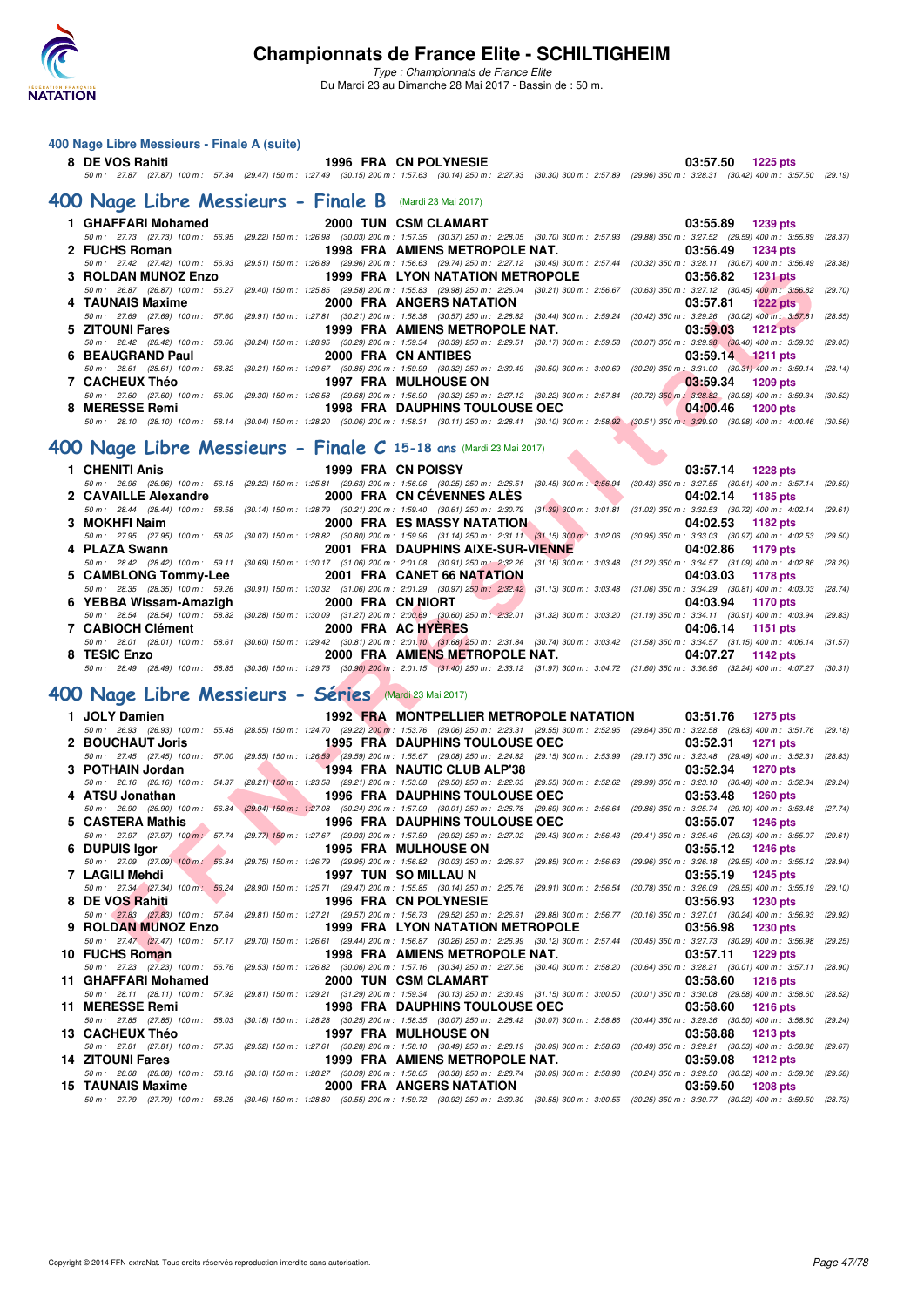

*Type : Championnats de France Elite* Du Mardi 23 au Dimanche 28 Mai 2017 - Bassin de : 50 m.

### **400 Nage Libre Messieurs - Séries (suite)**

| 16 BEAUGRAND Paul           |                   | 2000 FRA CN ANTIBES                                                                                                                                                                                                                                   | 03:59.79<br>1205 pts                   |
|-----------------------------|-------------------|-------------------------------------------------------------------------------------------------------------------------------------------------------------------------------------------------------------------------------------------------------|----------------------------------------|
| 17 HOWLEY Thomas            |                   | 50 m : 27.98 (27.98) 100 m : 58.01 (30.03) 150 m : 1:28.87 (30.86) 200 m : 1:59.11 (30.24) 250 m : 2:30.08 (30.97) 300 m : 3:00.66 (30.58) 350 m : 3:30.80 (30.14) 400 m : 3:59.79 (28.99)<br><b>1996 GBR ALLIANCE DIJON NATATION</b>                 | 03:59.91<br><b>1204 pts</b>            |
| 18 JANY Benjamin            |                   | 50 m: 27.66 (27.66) 100 m: 57.40 (29.74) 150 m: 1:27.35 (29.95) 200 m: 1:57.69 (30.34) 250 m: 2:28.17 (30.48) 300 m: 2:59.00 (30.83) 350 m: 3:30.27 (31.27) 400 m: 3:59.91 (29.64)<br><b>1995 FRA DAUPHINS TOULOUSE OEC</b>                           | 04:00.17<br><b>1202 pts</b>            |
|                             |                   | 50 m : 28.27 (28.27) 100 m : 58.46 (30.19) 150 m : 1:28.84 (30.38) 200 m : 1:59.15 (30.31) 250 m : 2:29.93 (30.78) 300 m : 3:00.59 (30.66) 350 m : 3:30.95 (30.36) 400 m : 4:00.17 (29.22)                                                            |                                        |
| 19 GOZDOWSKI Antoine        |                   | <b>1995 FRA DAUPHINS TOULOUSE OEC</b><br>50 m : 28.21 (28.21) 100 m : 58.01 (29.80) 150 m : 1:28.14 (30.13) 200 m : 1:58.31 (30.17) 250 m : 2:28.85 (30.54) 300 m : 2:59.35 (30.50) 350 m : 3:30.70 (31.35) 400 m : 4:00.30 (29.60)                   | 04:00.30<br><b>1201 pts</b>            |
| 20 CHAOUACHI Mohamed-Ali    |                   | 1995 TUN SO MILLAU N                                                                                                                                                                                                                                  | 04:00.49<br>1199 pts                   |
| 21 GUERIN Simon             |                   | 50 m: 27.31 (27.31) 100 m: 57.05 (29.74) 150 m: 1:27.15 (30.10) 200 m: 1:57.71 (30.56) 250 m: 2:28.09 (30.38) 300 m: 2:58.76 (30.67) 350 m: 3:30.04 (31.28) 400 m: 4:00.49<br><b>1992 FRA ANGERS NATATION</b>                                         | (30.45)<br>04:00.75<br><b>1197 pts</b> |
|                             |                   | 50 m: 27.42 (27.42) 100 m: 56.37 (28.95) 150 m: 1:26.22 (29.85) 200 m: 1:56.37 (30.15) 250 m: 2:27.24 (30.87) 300 m: 2:58.05 (30.81) 350 m: 3:29.55 (31.50) 400 m: 4:00.75<br>1997 FRA MOUETTES DE PARIS                                              | (31.20)                                |
| 22 SALVAN Hadrien           |                   | 50 m: 27.57 (27.57) 100 m: 57.08 (29.51) 150 m: 1:27.39 (30.31) 200 m: 1:58.15 (30.76) 250 m: 2:29.38 (31.23) 300 m: 2:59.92 (30.54) 350 m: 3:30.97 (31.05) 400 m: 4:00.77 (29.80)                                                                    | 04:00.77<br><b>1197 pts</b>            |
| 23 AUNE Romain              |                   | 2000 FRA AAS SARCELLES NATATION 95<br>50 m: 27.43 (27.43) 100 m: 57.34 (29.91) 150 m: 1:27.69 (30.35) 200 m: 1:58.37 (30.68) 250 m: 2:28.63 (30.26) 300 m: 2:59.48 (30.85) 350 m: 3:30.63 (31.15) 400 m: 4:01.34 (30.71)                              | 04:01.34 1192 pts                      |
| 24 MATHLOUTHI Ahmed         |                   | 1989 TUN AAS SARCELLES NATATION 95                                                                                                                                                                                                                    | 04:01.81<br><b>1188 pts</b>            |
| 25 CAVAILLE Alexandre       |                   | 50 m: 28.11 (28.11) 100 m: 58.28 (30.17) 150 m: 1:28.79 (30.51) 200 m: 1:58.94 (30.15) 250 m: 2:29.38 (30.44) 300 m: 2:59.82 (30.44) 350 m: 3:31.45 (31.63) 400 m: 4:01.81 (30.36)<br>2000 FRA CN CEVENNES ALES                                       | 04:02.17<br>1185 pts                   |
|                             |                   | 50 m : 27.99 (27.99) 100 m : 58.29 (30.30) 150 m : 1:29.31 (31.02) 200 m : 2:00.77 (31.46) 250 m : 2:31.69 (30.92) 300 m : 3:02.93 (31.24) 350 m : 3:33.21 (30.28) 400 m : 4:02.17 (28.96)                                                            |                                        |
| 26 YEBBA Wissam-Amazigh     | 2000 FRA CN NIORT | 50 m: 27.63 (27.63) 100 m: 58.06 (30.43) 150 m: 1:29.17 (31.11) 200 m: 2:00.43 (31.26) 250 m: 2:31.60 (31.17) 300 m: 3:02.61 (31.01) 350 m: 3:32.92 (30.31) 400 m: 4:02.21 (29.29)                                                                    | 04:02.21<br>1185 pts                   |
| 27 BRANDENBURGER Pit        |                   | <b>1995 LUX LUXEMBOURG</b>                                                                                                                                                                                                                            | 04:02.22<br>1185 pts                   |
| 28 MOKHFI Naim              |                   | 50 m : 26.97 (26.97) 100 m : 56.77 (29.80) 150 m : 1:26.90 (30.13) 200 m : 1:58.44 (31.54) 250 m : 2:28.93 (30.49) 300 m : 3:00.24 (31.31) 350 m : 3:31.43 (31.19) 400 m : 4:02.22 (30.79)<br>2000 FRA ES MASSY NATATION                              | 04:02.79<br>1180 pts                   |
|                             |                   | 50 m : 28.07 (28.07) 100 m : 58.22 (30.15) 150 m : 1:29.09 (30.87) 200 m : 2:00.16 (31.07) 250 m : 2:31.10 (30.94) 300 m : 3:01.87 (30.77) 350 m : 3:32.49 (30.62) 400 m : 4:02.79 (30.30)                                                            |                                        |
| 29 TESIC Enzo               |                   | 2000 FRA AMIENS METROPOLE NAT.<br>50 m : 27.88 (27.88) 100 m : 58.22 (30.34) 150 m : 1:29.55 (31.33) 200 m : 2:00.39 (30.84) 250 m : 2:30.99 (30.60) 300 m : 3:02.08 (31.09) 350 m : 3:33.15 (31.07) 400 m : 4:02.87 (29.72)                          | 04:02.87<br>1179 pts                   |
| <b>30 CHENITI Anis</b>      |                   | 1999 FRA CN POISSY<br>50 m: 27.05 (27.05) 100 m: 57.45 (30.40) 150 m: 1:28.09 (30.64) 200 m: 1:59.43 (31.34) 250 m: 2:30.15 (30.72) 300 m: 3:01.45 (31.30) 350 m: 3:32.41 (30.96) 400 m: 4:03.12 (30.71)                                              | 04:03.12<br>1177 pts                   |
| 31 PLAZA Swann              |                   | 2001 FRA DAUPHINS AIXE-SUR-VIENNE                                                                                                                                                                                                                     | 04:03.38<br>1175 pts                   |
| 32 CACHOT Arthur            |                   | 50 m: 28.11 (28.11) 100 m: 58.45 (30.34) 150 m: 1:29.43 (30.98) 200 m: 2:00.44 (31.01) 250 m; 2:31.34 (30.90) 300 m: 3:02.53 (31.19) 350 m: 3:33.91 (31.38) 400 m: 4:03.38 (29.47)<br>2000 FRA CN ANTIBES                                             | 04:03.77<br><b>1171 pts</b>            |
|                             |                   | 50 m : 27.62 (27.62) 100 m : 58.44 (30.82) 150 m : 1:29.95 (31.51) 200 m : 2:00.69 (30.74) 250 m : 2:31.54 (30.85) 300 m : 3:02.69 (31.15) 350 m : 3:34.61 (31.92) 400 m : 4:03.77 (29.16)                                                            |                                        |
| 33 CABIOCH Clément          |                   | 2000 FRA AC HYERES<br>50 m : 27.83 (27.83) 100 m : 58.29 (30.46) 150 m : 1:29.19 (30.90) 200 m : 2:00.02 (30.83) 250 m : 2:30.91 (30.89) 300 m : 3:02.27 (31.36) 350 m : 3:33.78 (31.51) 400 m : 4:03.87 (30.09)                                      | 04:03.87<br>1171 pts                   |
| 34 CAMBLONG Tommy-Lee       |                   | 2001 FRA CANET 66 NATATION                                                                                                                                                                                                                            | 04:04.51<br>1165 pts                   |
| <b>35 VANDEVELDE Alexis</b> |                   | 50 m: 28.21 (28.21) 100 m: 58.71 (30.50) 150 m: 1:30.03 (31.32) 200 m: 2:01.19 (31.16) 250 m: 2:32.30 (31.11) 300 m: 3:03.56 (31.26) 350 m: 3:34.94 (31.38) 400 m: 4:04.51 (29.57)<br>2001 FRA SN VERSAILLES                                          | 04:05.28<br>1159 pts                   |
| 36 FARGEOT Thomas           |                   | 50 m: 27.93 (27.93) 100 m: 58.56 (30.63) 150 m: 1:29.88 (31.32) 200 m: 2:01.20 (31.32) 250 m: 2:32.24 (31.04) 300 m: 3:03.91 (31.67) 350 m: 3:35.47 (31.56) 400 m: 4:05.28 (29.81)                                                                    |                                        |
|                             |                   | <b>2001 FRA DAUPHINS TOULOUSE OEC</b><br>50 m: 28.33 (28.33) 100 m: 59.91 (31.58) 150 m: 1:30.74 (30.83) 200 m: 2:02.18 (31.44) 250 m: 2:32.95 (30.77) 300 m: 3:04.11 (31.16) 350 m: 3:35.44 (31.33) 400 m: 4:05.75 (30.31)                           | 04:05.75<br>1155 pts                   |
| 37 SCHIFFMANN Nathan        |                   | 2000 FRA GIRONDINS BORDEAUX<br>50 m : 27.90 (27.90) 100 m : 59.13 (31.23) 150 m : 1:31.08 (31.95) 200 m : 2:02.52 (31.44) 250 m : 2:34.26 (31.74) 300 m : 3:05.45 (31.19) 350 m : 3:37.07 (31.62) 400 m : 4:06.00 (28.93)                             | 04:06.00<br>1153 pts                   |
| 38 BERNARDINI Mathieu       |                   | 1998 FRA STADE FRANÇAIS O COURBEVOIE                                                                                                                                                                                                                  | 04:06.02<br>1152 pts                   |
| 39 SAGNES Hugo              |                   | 50 m: 26.79 (26.79) 100 m: 57.05 (30.26) 150 m: 1:27.43 (30.38) 200 m: 1:58.60 (31.17) 250 m: 2:29.45 (30.85) 300 m: 3:01.71 (32.26) 350 m: 3:33.61 (31.90) 400 m: 4:06.02 (32.41)<br>2001 FRA AC HYERES                                              | 04:07.36<br><b>1141 pts</b>            |
|                             |                   | 50 m : 27.71 (27.71) 100 m : 58.00 (30.29) 150 m : 1:28.68 (30.68) 200 m : 1:59.67 (30.99) 250 m : 2:30.45 (30.78) 300 m : 3:02.42 (31.97) 350 m : 3:34.68 (32.26) 400 m : 4:07.36 (32.68)                                                            |                                        |
| 40 BARASCUD Paul            |                   | 1996 FRA CN MARSEILLE<br>50 m: 29.40 (29.40) 100 m: 1:00.79 (31.39) 150 m: 1:32.44 (31.65) 200 m: 2:03.94 (31.50) 250 m: 2:35.21 (31.27) 300 m: 3:06.56 (31.35) 350 m: 3:37.89 (31.33) 400 m: 4:08.05 (30.16)                                         | 04:08.05<br>1135 pts                   |
| 41 BRANTU Benjamin          |                   | 1995 FRA C VIKINGS DE ROUEN                                                                                                                                                                                                                           | 04:09.03<br>1127 pts                   |
| 42 WAGUET Fabien            |                   | 50 m: 28.47 (28.47) 100 m; 58.70 (30.23) 150 m: 1:29.81 (31.11) 200 m: 2:01.94 (32.13) 250 m: 2:33.30 (31.36) 300 m: 3:05.29 (31.99) 350 m: 3:37.18 (31.89) 400 m: 4:09.03 (31.85)<br>2000 FRA CN ANTIBES                                             | $04:09.64$ 1122 pts                    |
| 43 RADU lonut               |                   | 50 m: 27.39 (27.39) 100 m: 58.15 (30.76) 150 m: 1:29.39 (31.24) 200 m: 2:01.13 (31.74) 250 m: 2:32.80 (31.67) 300 m: 3:05.00 (32.20) 350 m: 3:37.50 (32.50) 400 m: 4:09.64 (32.14)<br><b>1999 ROU CN MARSEILLE</b>                                    | 04:10.10                               |
|                             |                   | 50 m: 28.34 (28.34) 100 m: 59.40 (31.06) 150 m: 1:31.82 (32.42) 200 m: 2:04.51 (32.69) 250 m: 2:36.76 (32.25) 300 m: 3:09.14 (32.38) 350 m: 3:41.25 (32.11) 400 m: 4:10.10 (28.85)                                                                    | 1118 pts                               |
| 44 VANNIER Léo              |                   | 1997 FRA ALLIANCE NATATION BESANCON<br>50 m: 28.17 (28.17) 100 m: 59.04 (30.87) 150 m: 1:30.47 (31.43) 200 m: 2:02.17 (31.70) 250 m: 2:33.78 (31.61) 300 m: 3:06.09 (32.31) 350 m: 3:38.58 (32.49) 400 m: 4:10.40                                     | 04:10.40<br><b>1116 pts</b><br>(31.82) |
| 45 BRENON Kyllian           |                   | 2000 FRA CANET 66 NATATION                                                                                                                                                                                                                            | 04:10.73<br>1113 pts                   |
| 46 MARMIER Mathieu          |                   | 50 m: 28.24 (28.24) 100 m: 58.42 (30.18) 150 m: 1:29.42 (31.00) 200 m: 2:00.53 (31.11) 250 m: 2:32.50 (31.97) 300 m: 3:05.17 (32.67) 350 m: 3:38.40 (33.23) 400 m: 4:10.73 (32.33)<br>1999 FRA STADE CLERMONT NATATION                                | 04:10.81<br><b>1112 pts</b>            |
|                             |                   | 50 m: 29.53 (29.53) 100 m: 1:00.57 (31.04) 150 m: 1:32.22 (31.65) 200 m: 2:04.48 (32.26) 250 m: 2:35.94 (31.46) 300 m: 3:08.19 (32.25) 350 m: 3:40.45 (32.26) 400 m: 4:10.81 (30.36)                                                                  |                                        |
| 47 DI BATTISTA Alessandro   |                   | 2000 BEL STADE BETHUNE PELICAN CLUB<br>50 m : 28.28 (28.28) 100 m : 59.09 (30.81) 150 m : 1:30.44 (31.35) 200 m : 2:01.84 (31.40) 250 m : 2:33.89 (32.05) 300 m : 3:06.31 (32.42) 350 m : 3:38.89 (32.58) 400 m : 4:11.07 (32.18)                     | 04:11.07<br>1110 pts                   |
| 48 DUREUX Sébastien         |                   | 2000 FRA DUNKERQUE NATATION                                                                                                                                                                                                                           | 04:13.67<br>1089 pts                   |
| 49 MARAIS Florent           |                   | 50 m : 29.17 (29.17) 100 m : 1:00.02 (30.85) 150 m : 1:31.89 (31.87) 200 m : 2:03.90 (32.01) 250 m : 2:36.28 (32.38) 300 m : 3:09.31 (33.03) 350 m : 3:41.77 (32.46) 400 m : 4:13.67 (31.90)<br>2000 FRA HANDI-ENTENTE NAUTIQUE CAENNAISE             | 04:28.50<br>971 pts                    |
|                             |                   | 50 m : 30.40 (30.40) 100 m : 1:03.22 (32.82) 150 m : 1:36.97 (33.75) 200 m : 2:11.11 (34.14) 250 m : 2:45.52 (34.41) 300 m : 3:19.97 (34.45) 350 m : 3:54.94 (34.97) 400 m : 4:28.50 (33.56)                                                          |                                        |
| 50 DIDIER Ugo               |                   | 2001 FRA HANDI-CERCLE DES NAGEURS DE CUGNAUX 04:42.69<br>50 m : 31.74 (31.74) 100 m : 1:06.39 (34.65) 150 m : 1:42.07 (35.68) 200 m : 2:18.54 (36.47) 250 m : 2:54.74 (36.20) 300 m : 3:31.38 (36.64) 350 m : 4:07.52 (36.14) 400 m : 4:42.69 (35.17) | 865 pts                                |
| 51 CORNIC Mael              |                   | 2000 FRA HANDISPORT BREST                                                                                                                                                                                                                             | 04:48.07<br>826 pts                    |
|                             |                   | 50 m : 33.77 (33.77) 100 m : 1:08.62 (34.85) 150 m : 1:44.69 (36.07) 200 m : 2:21.38 (36.69) 250 m : 2:57.65 (36.27) 300 m : 3:34.90 (37.25) 350 m : 4:12.16 (37.26) 400 m : 4:48.07 (35.91)                                                          |                                        |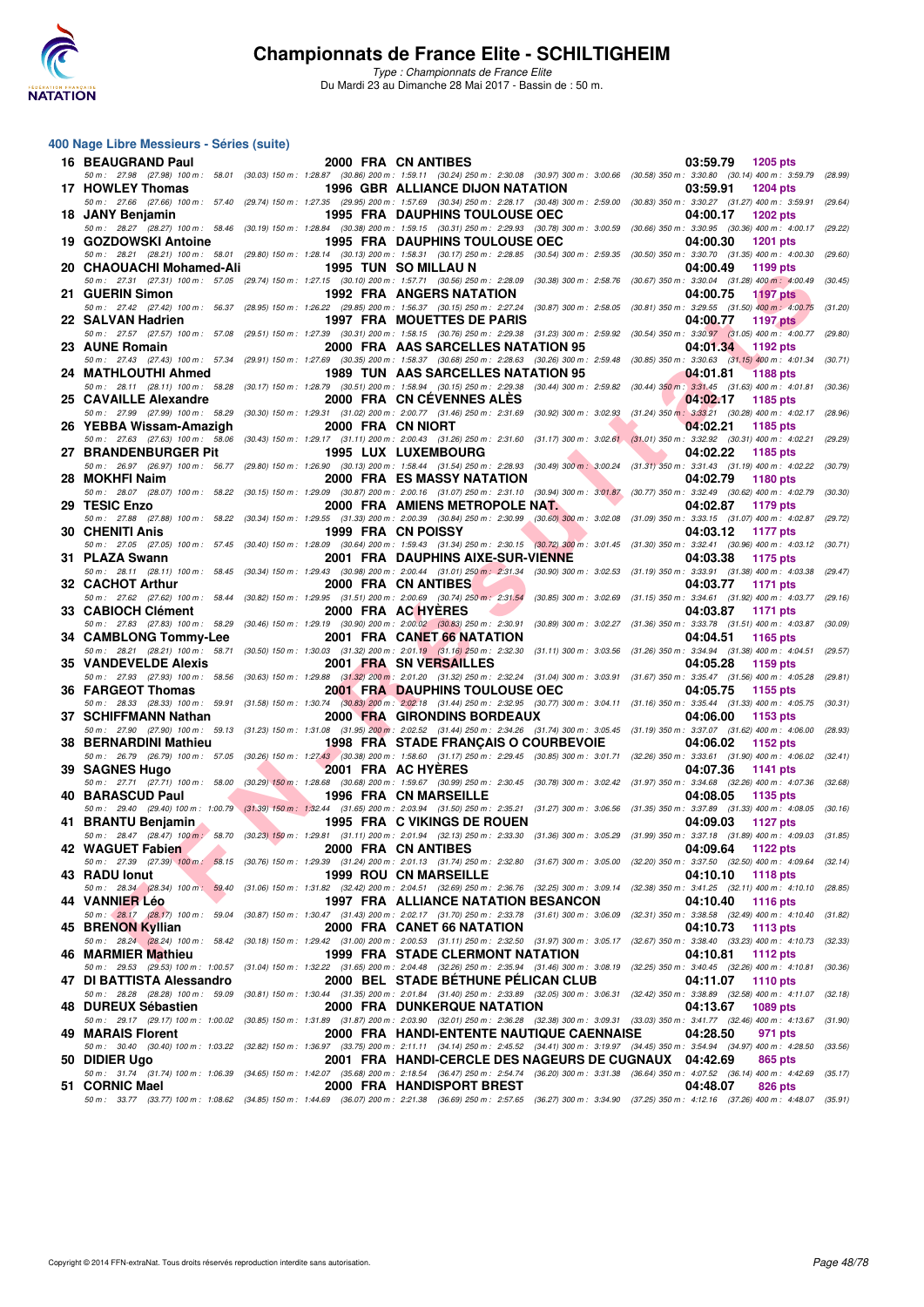

|   | 400 Nage Libre Messieurs - Séries (suite)                                                                                                                                                                                                                                       |                                                                                                                                                                                                                                                                 |                                                                                                                  |                           |                                                                                                                                                                                                                |                    |
|---|---------------------------------------------------------------------------------------------------------------------------------------------------------------------------------------------------------------------------------------------------------------------------------|-----------------------------------------------------------------------------------------------------------------------------------------------------------------------------------------------------------------------------------------------------------------|------------------------------------------------------------------------------------------------------------------|---------------------------|----------------------------------------------------------------------------------------------------------------------------------------------------------------------------------------------------------------|--------------------|
|   | 52 LE BRIS Ronan                                                                                                                                                                                                                                                                |                                                                                                                                                                                                                                                                 | 1998 FRA HANDI-CLUB NAUTIQUE LOUDEAC                                                                             |                           | 04:51.01<br>805 pts                                                                                                                                                                                            |                    |
|   | 50 m : 32.00 (32.00) 100 m : 1:06.99 (34.99) 150 m : 1:43.21 (36.22) 200 m : 2:20.38 (37.17) 250 m : 2:57.60 (37.22) 300 m : 3:35.83<br>53 LE HIR Nicolas                                                                                                                       |                                                                                                                                                                                                                                                                 | <b>1997 FRA HANDISPORT BREST</b>                                                                                 |                           | (38.23) 350 m : 4:13.60 (37.77) 400 m : 4:51.01<br>04:55.00<br>777 pts                                                                                                                                         | (37.41)            |
|   |                                                                                                                                                                                                                                                                                 |                                                                                                                                                                                                                                                                 |                                                                                                                  |                           | 50 m: 32.26 (32.26) 100 m: 1:07.61 (35.35) 150 m: 1:44.91 (37.30) 200 m: 2:22.25 (37.34) 250 m: 3:00.27 (38.02) 300 m: 3:38.52 (38.25) 350 m: 4:17.36 (38.84) 400 m: 4:55.00                                   | (37.64)            |
|   | 54 VERPIOT Enzo                                                                                                                                                                                                                                                                 |                                                                                                                                                                                                                                                                 | 2001 FRA HANDISPORT VALENCE                                                                                      |                           | 05:23.14<br>595 pts                                                                                                                                                                                            |                    |
|   | --- D'ORIANO Nicolas                                                                                                                                                                                                                                                            |                                                                                                                                                                                                                                                                 | 1997 FRA CN MARSEILLE                                                                                            |                           | 50 m : 36.87 (36.87) 100 m : 1:16.24 (39.37) 150 m : 1:56.72 (40.48) 200 m : 2:37.41 (40.69) 250 m : 3:18.81 (41.40) 300 m : 4:00.99 (42.18) 350 m : 4:42.76 (41.77) 400 m : 5:23.14 (40.38)<br><b>DNS dec</b> |                    |
|   |                                                                                                                                                                                                                                                                                 |                                                                                                                                                                                                                                                                 |                                                                                                                  |                           |                                                                                                                                                                                                                |                    |
|   | 800 Nage Libre Messieurs - Série rapide (Jeudi 25 Mai 2017)                                                                                                                                                                                                                     |                                                                                                                                                                                                                                                                 |                                                                                                                  |                           |                                                                                                                                                                                                                |                    |
|   |                                                                                                                                                                                                                                                                                 |                                                                                                                                                                                                                                                                 |                                                                                                                  |                           |                                                                                                                                                                                                                |                    |
|   | 1 OLIVIER Marc-Antoine<br>50 m : 27.61 (27.61) 100 m : 56.83                                                                                                                                                                                                                    |                                                                                                                                                                                                                                                                 | 1996 FRA DENAIN NAT. PORTE DU HAINAUT                                                                            |                           | 07:55.61<br><b>1324 pts</b><br>(29.22) 150 m : 1:26.30 (29.47) 200 m : 1:55.85 (29.55) 250 m : 2:25.68 (29.83) 300 m : 2:55.74 (30.06) 350 m : 3:25.85 (30.11) 400 m : 3:55.83                                 | (29.98)            |
|   | 450 m : 4:26.04 (30.21) 500 m : 4:56.47<br>2 BOUCHAUT Joris                                                                                                                                                                                                                     | (30.43) 550 m : 5:27.02 (30.55) 600 m : 5:57.51 (30.49) 650 m : 6:28.10 (30.59) 700 m : 6:58.18                                                                                                                                                                 | <b>1995 FRA DAUPHINS TOULOUSE OEC</b>                                                                            |                           | $(30.08)$ 750 m : 7:27.41 $(29.23)$ 800 m : 7:55.61<br>07:56.90                                                                                                                                                | (28.20)            |
|   | 50 m: 27.92 (27.92) 100 m: 57.73                                                                                                                                                                                                                                                | (29.81) 150 m: 1:27.98 (30.25) 200 m: 1:58.04 (30.06) 250 m: 2:27.70 (29.66) 300 m: 2:57.51                                                                                                                                                                     |                                                                                                                  |                           | <b>1318 pts</b><br>$(29.81)$ 350 m : 3:27.68<br>$(30.17)$ 400 m : 3:57.67                                                                                                                                      | (29.99)            |
|   | 450 m : 4:27.22 (29.55) 500 m : 4:56.91<br>3 AUBRY David                                                                                                                                                                                                                        |                                                                                                                                                                                                                                                                 | 1996 FRA MONTPELLIER METROPOLE NATATION                                                                          |                           | (29.69) 550 m : 5:26.97 (30.06) 600 m : 5:57.09 (30.12) 650 m : 6:27.53 (30.44) 700 m : 6:58.05 (30.52) 750 m : 7:28.78 (30.73) 800 m : 7:56.90<br>07:57.67<br>1315 pts                                        | (28.12)            |
|   | 50 m: 28.28 (28.28) 100 m: 57.82                                                                                                                                                                                                                                                | (29.54) 150 m : 1:27.77 (29.95) 200 m : 1:57.30 (29.53) 250 m : 2:27.32 (30.02) 300 m : 2:57.06                                                                                                                                                                 |                                                                                                                  |                           | (29.74) 350 m : 3:27.36<br>$(30.30)$ 400 m : 3:57.35                                                                                                                                                           | (29.99)            |
|   | 450 m : 4:27.74 (30.39) 500 m : 4:57.47<br>4 JOLY Damien                                                                                                                                                                                                                        | (29.73) 550 m : 5:27.92 (30.45) 600 m : 5:57.93 (30.01) 650 m : 6:28.61 (30.68) 700 m : 6:58.47                                                                                                                                                                 | 1992 FRA MONTPELLIER METROPOLE NATATION                                                                          |                           | $(29.86)$ 750 m : 7:28.86<br>(30.39) 800 m : 7:57.67<br>07:58.96<br>1309 pts                                                                                                                                   | (28.81)            |
|   | 50 m: 27.28 (27.28) 100 m: 56.34                                                                                                                                                                                                                                                | (29.06) 150 m: 1:25.71 (29.37) 200 m: 1:55.64 (29.93) 250 m: 2:25.51 (29.87) 300 m: 2:55.76 (30.25) 350 m: 3:25.63                                                                                                                                              |                                                                                                                  |                           | $(29.87)$ 400 m : 3:55.66                                                                                                                                                                                      | (30.03)            |
|   | 450 m : 4:25.86 (30.20) 500 m : 4:56.26<br>6 CASTERA Mathis                                                                                                                                                                                                                     | $(30.40)$ 550 m : 5:26.83                                                                                                                                                                                                                                       | (30.57) 600 m : 5:57.57 (30.74) 650 m : 6:27.97 (30.40) 700 m : 6:58.70<br><b>1996 FRA DAUPHINS TOULOUSE OEC</b> |                           | $(30.73)$ 750 m : 7:29.38<br>$(30.68)$ 800 m : 7:58.96<br>08:03.06<br>1291 pts                                                                                                                                 | (29.58)            |
|   | 50 m: 28.40 (28.40) 100 m: 58.55                                                                                                                                                                                                                                                | (30.15) 150 m : 1:28.84 (30.29) 200 m : 1:59.31 (30.47) 250 m : 2:29.65 (30.34) 300 m : 3:00.14                                                                                                                                                                 |                                                                                                                  |                           | $(30.49)$ 350 m : 3:30.53 $(30.39)$ 400 m : 4:01.30                                                                                                                                                            | (30.77)            |
|   | 450 m : 4:31.46 (30.16) 500 m : 5:01.73<br>7 DUPUIS Igor                                                                                                                                                                                                                        | (30.27) 550 m : 5:32.05 (30.32) 600 m : 6:02.61 (30.56) 650 m : 6:32.46 (29.85) 700 m : 7:03.05                                                                                                                                                                 | <b>1995 FRA MULHOUSE ON</b>                                                                                      |                           | $(30.59)$ 750 m : 7:33.72 $(30.67)$ 800 m : 8:03.06<br>08:07.62<br>1271 pts                                                                                                                                    | (29.34)            |
|   | 50 m: 27.69 (27.69) 100 m: 57.78                                                                                                                                                                                                                                                | (30.09) 150 m : 1:28.41 (30.63) 200 m : 1:58.75 (30.34) 250 m : 2:29.32                                                                                                                                                                                         |                                                                                                                  | $(30.57)$ 300 m : 2:59.86 | $(30.54)$ 350 m : 3:30.55<br>$(30.69)$ 400 m : 4:01.14                                                                                                                                                         | (30.59)            |
|   | 450 m :   4:31.93     (30.79)  500 m :   5:02.54<br>16 BARASCUD Paul                                                                                                                                                                                                            | (30.61) 550 m : 5:33.52 (30.98) 600 m : 6:04.54 (31.02) 650 m : 6:35.77                                                                                                                                                                                         | 1996 FRA CN MARSEILLE                                                                                            | $(31.23)$ 700 m : 7:06.86 | $(31.09)$ 750 m : 7:37.62 $(30.76)$ 800 m : 8:07.62<br>08:21.74<br><b>1210 pts</b>                                                                                                                             | (30.00)            |
|   | 50 m: 29.24 (29.24) 100 m: 1:00.32                                                                                                                                                                                                                                              | (31.08) 150 m : 1:32.63 (32.31) 200 m : 2:03.53 (30.90) 250 m : 2:35.40 (31.87) 300 m : 3:06.69                                                                                                                                                                 |                                                                                                                  |                           | $(31.29)$ 350 m : 3:38.42 $(31.73)$ 400 m : 4:09.73                                                                                                                                                            | (31.31)            |
|   | 450 m : 4:41.54 (31.81) 500 m : 5:13.12 (31.58) 550 m : 5:45.41 (32.29) 600 m : 6:16.55 (31.14) 650 m : 6:48.39 (31.84) 700 m : 7:19.94<br>22 BERAUD Romain                                                                                                                     |                                                                                                                                                                                                                                                                 | <b>1988 FRA GRENOBLE NATATION</b>                                                                                |                           | (31.55) 750 m: 7:51.31 (31.37) 800 m: 8:21.74<br>08:27.98<br>1184 pts                                                                                                                                          | (30.43)            |
|   | 50 m: 27.82 (27.82) 100 m: 58.61                                                                                                                                                                                                                                                | (30.79) 150 m : 1:29.67 (31.06) 200 m : 2:01.43 (31.76) 250 m : 2:33.59 (32.16) 300 m : 3:05.91                                                                                                                                                                 |                                                                                                                  |                           | (32.32) 350 m : 3:38.25<br>$(32.34)$ 400 m : 4:10.52                                                                                                                                                           | (32.27)            |
|   | 450 m: 4:42.93 (32.41) 500 m: 5:15.78                                                                                                                                                                                                                                           | $(32.85)$ 550 m : 5:48.62 $(32.84)$ 600 m : 6:21.13 $(32.51)$ 650 m : 6:53.46                                                                                                                                                                                   |                                                                                                                  | $(32.33)$ 700 m : 7:25.86 | (32.40) 750 m : 7:57.52 (31.66) 800 m : 8:27.98                                                                                                                                                                | (30.46)            |
|   | 800 Nage Libre Messieurs - Séries lentes                                                                                                                                                                                                                                        |                                                                                                                                                                                                                                                                 | (Jeudi 25 Mai 2017)                                                                                              |                           |                                                                                                                                                                                                                |                    |
|   | 5 CHENITI Anis                                                                                                                                                                                                                                                                  |                                                                                                                                                                                                                                                                 | 1999 FRA CN POISSY                                                                                               |                           | 08:02.18<br>1295 pts                                                                                                                                                                                           |                    |
|   | 50 m: 27.15 (27.15) 100 m: 56.57                                                                                                                                                                                                                                                | $\begin{array}{cccc} (29.42) \ 150 \ m : & 1:27.08 & (30.51) \ 200 \ m : & 1:57.09 & (30.01) \ 250 \ m : & 2:27.27 & (30.18) \ 300 \ m : & 5:30.00 & (30.55) \ 600 \ m : & 6:00.69 & (30.69) \ 650 \ m : & 6:31.50 & (30.81) \ 700 \ m : & 7:02.27 \end{array}$ |                                                                                                                  |                           | $(30.12)$ 350 m : 3:27.85 $(30.46)$ 400 m : 3:58.55                                                                                                                                                            | (30.70)            |
|   | 450 m : 4:28.89 (30.34) 500 m : 4:59.45<br>8 LAGILI Mehdi                                                                                                                                                                                                                       |                                                                                                                                                                                                                                                                 | 1997 TUN SO MILLAU N                                                                                             |                           | (30.77) 750 m : 7:33.08 (30.81) 800 m : 8:02.18<br>08:11.43<br>1255 pts                                                                                                                                        | (29.10)            |
|   | 50 m: 27.93 (27.93) 100 m: 57.89                                                                                                                                                                                                                                                | (29.96) 150 m: 1:28.76 (30.87) 200 m: 2:00.11 (31.35) 250 m: 2:31.32 (31.21) 300 m: 3:02.70                                                                                                                                                                     |                                                                                                                  |                           | $(31.38)$ 350 m : 3:33.82 $(31.12)$ 400 m : 4:04.92                                                                                                                                                            | (31.10)            |
| 9 | 450 m: 4:35.93 (31.01) 500 m: 5:06.95<br><b>CACHEUX Théo</b>                                                                                                                                                                                                                    | (31.02) 550 m: 5:37.80 (30.85) 600 m: 6:08.94 (31.14) 650 m: 6:40.26 (31.32) 700 m: 7:11.47                                                                                                                                                                     | <b>1997 FRA MULHOUSE ON</b>                                                                                      |                           | (31.21) 750 m: 7:42.67 (31.20) 800 m: 8:11.43<br>08:15.02<br>1239 pts                                                                                                                                          | (28.76)            |
|   | 50 m: 28.50 (28.50) 100 m: 58.65                                                                                                                                                                                                                                                | $(30.15)$ 150 m : 1:29.73 $(31.08)$ 200 m : 2:00.41 $(30.68)$ 250 m : 2:31.30                                                                                                                                                                                   |                                                                                                                  | (30.89) 300 m : 3:01.92   | (30.62) 350 m : 3:32.87 (30.95) 400 m : 4:03.80                                                                                                                                                                | (30.93)            |
|   | 450 m : 4:34.81 (31.01) 500 m : 5:05.65<br>10 BEAUGRAND Paul                                                                                                                                                                                                                    | $(30.84)$ 550 m : 5:37.09 $(31.44)$ 600 m : 6:08.58 $(31.49)$ 650 m : 6:40.25                                                                                                                                                                                   | 2000 FRA CN ANTIBES                                                                                              | $(31.67)$ 700 m : 7:12.04 | (31.79) 750 m: 7:44.17 (32.13) 800 m: 8:15.02<br>08:15.90<br>1235 pts                                                                                                                                          | (30.85)            |
|   | 50 m: 27.94 (27.94) 100 m: 58.41<br>450 m: 4:36.81 (31.94) 500 m: 5:07.95                                                                                                                                                                                                       | (30.47) 150 m: 1:29.35 (30.94) 200 m: 2:00.12 (30.77) 250 m: 2:31.34 (31.22) 300 m: 3:02.12                                                                                                                                                                     |                                                                                                                  |                           | (30.78) 350 m : 3:33.82 (31.70) 400 m : 4:04.87                                                                                                                                                                | (31.05)            |
|   | 11 GOZDOWSKI Antoine                                                                                                                                                                                                                                                            | (31.14) 550 m: 5:40.07 (32.12) 600 m: 6:11.72 (31.65) 650 m: 6:43.63 (31.91) 700 m: 7:15.37                                                                                                                                                                     | 1995 FRA DAUPHINS TOULOUSE OEC                                                                                   |                           | $(31.74)$ 750 m : 7:46.79<br>$(31.42)$ 800 m : 8:15.90<br>08:17.39<br>1229 pts                                                                                                                                 | (29.11)            |
|   | 50 m: 28.05 (28.05) 100 m: 58.21                                                                                                                                                                                                                                                | $(30.16)$ 150 m : 1:29.35 $(31.14)$ 200 m : 2:00.24 $(30.89)$ 250 m : 2:27.57                                                                                                                                                                                   |                                                                                                                  | (27.33) 300 m : 3:02.85   | (35.28) 350 m : 3:34.49 (31.64) 400 m : 4:05.87<br>$(31.68)$ 800 m : 8:17.39                                                                                                                                   | (31.38)            |
|   | 450 m : 4:37.47 (31.60) 500 m : 5:08.94<br><b>12 ROLDAN MUNOZ Enzo</b>                                                                                                                                                                                                          | $(31.47)$ 550 m : 5:40.50 $(31.56)$ 600 m : 6:12.10 $(31.60)$ 650 m : 6:44.19                                                                                                                                                                                   | 1999 FRA LYON NATATION METROPOLE                                                                                 | (32.09) 700 m : 7:15.90   | $(31.71)$ 750 m : 7:47.58<br>08:18.07<br><b>1226 pts</b>                                                                                                                                                       | (29.81)            |
|   | 50 m : 27.51 (27.51) 100 m : 57.13 (29.62) 150 m : 1;27.30 (30.17) 200 m : 1:57.89 (30.59) 250 m : 2:28.79 (30.90) 300 m : 2:59.96<br>450 m : 4:34.58 (31.71) 500 m : 5:06.56 (31.98) 550 m : 5:38.61 (32.05) 600 m : 6:11.41 (32.80) 650 m : 6:42.85 (31.44) 700 m : 7:15.73   |                                                                                                                                                                                                                                                                 |                                                                                                                  |                           | $(31.17)$ 350 m : 3:31.43 $(31.47)$ 400 m : 4:02.87                                                                                                                                                            | (31.44)<br>(30.15) |
|   | 13 FARGEOT Thomas                                                                                                                                                                                                                                                               |                                                                                                                                                                                                                                                                 | 2001 FRA DAUPHINS TOULOUSE OEC                                                                                   |                           | (32.88) 750 m : 7:47.92 (32.19) 800 m : 8:18.07<br>08:18.75 1223 pts                                                                                                                                           |                    |
|   | 50 m : 29.11 (29.11) 100 m : 1:00.26 (31.15) 150 m : 1:31.61 (31.35) 200 m : 2:02.82 (31.21) 250 m : 2:33.59 (30.77) 300 m : 3:04.34<br>450 m : 4:38.28 (31.23) 500 m : 5:09.45 (31.17) 550 m : 5:41.07 (31.62) 600 m : 6:12.93 (31.86) 650 m : 6:40.07 (27.14) 700 m : 7:16.53 |                                                                                                                                                                                                                                                                 |                                                                                                                  |                           | $(30.75)$ 350 m : 3:32.53 $(28.19)$ 400 m : 4:07.05<br>(36.46) 750 m : 7:48.09 (31.56) 800 m : 8:18.75                                                                                                         | (34.52)<br>(30.66) |
|   | <b>14 TAUNAIS Maxime</b>                                                                                                                                                                                                                                                        |                                                                                                                                                                                                                                                                 | 2000 FRA ANGERS NATATION                                                                                         |                           | 08:20.27<br><b>1217 pts</b>                                                                                                                                                                                    |                    |
|   | 50 m : 29.30 (29.30) 100 m : 1:01.18 (31.88) 150 m : 1:33.28 (32.10) 200 m : 2:04.91 (31.63) 250 m : 2:36.71 (31.80) 300 m : 3:08.40<br>450 m : 4:41.57 (30.82) 500 m : 5:12.43 (30.86) 550 m : 5:43.95 (31.52) 600 m : 6:15.78 (31.83) 650 m : 6:47.55 (31.77) 700 m : 7:19.07 |                                                                                                                                                                                                                                                                 |                                                                                                                  |                           | $(31.69)$ 350 m : 3:39.41 $(31.01)$ 400 m : 4:10.75<br>(31.52) 750 m: 7:50.70 (31.63) 800 m: 8:20.27                                                                                                           | (31.34)<br>(29.57) |
|   | 15 MOKHFI Naim                                                                                                                                                                                                                                                                  |                                                                                                                                                                                                                                                                 | 2000 FRA ES MASSY NATATION                                                                                       |                           | 08:20.57<br><b>1215 pts</b>                                                                                                                                                                                    |                    |
|   | 50 m : 28.29 (28.29) 100 m : 58.92<br>450 m : 4:40.74 (31.74) 500 m : 5:12.65                                                                                                                                                                                                   | (30.63) 150 m : 1:30.56 (31.64) 200 m : 2:02.16 (31.60) 250 m : 2:33.81 (31.65) 300 m : 3:05.43<br>(31.91) 550 m: 5:44.37 (31.72) 600 m: 6:16.18 (31.81) 650 m: 6:48.16 (31.98) 700 m: 7:19.77                                                                  |                                                                                                                  |                           | $(31.62)$ 350 m : 3:37.23 $(31.80)$ 400 m : 4:09.00<br>$(31.61)$ 750 m : 7:50.96 $(31.19)$ 800 m : 8:20.57                                                                                                     | (31.77)<br>(29.61) |
|   | <b>17 ZITOUNI Fares</b>                                                                                                                                                                                                                                                         |                                                                                                                                                                                                                                                                 | 1999 FRA AMIENS METROPOLE NAT.                                                                                   |                           | 08:22.71<br><b>1206 pts</b>                                                                                                                                                                                    |                    |
|   | 50 m : 28.26 (28.26) 100 m : 58.47                                                                                                                                                                                                                                              | (30.21) 150 m : 1:29.24 (30.77) 200 m : 2:00.27 (31.03) 250 m : 2:31.27 (31.00) 300 m : 3:02.49<br>(31.87) 550 m: 5:42.39 (32.26) 600 m: 6:14.47 (32.08) 650 m: 6:47.14 (32.67) 700 m: 7:19.15                                                                  |                                                                                                                  |                           | $(31.22)$ 350 m : 3:34.40 $(31.91)$ 400 m : 4:06.06<br>(32.01) 750 m: 7:51.70 (32.55) 800 m: 8:22.71                                                                                                           | (31.66)            |
|   | 450 m : 4:38.26 (32.20) 500 m : 5:10.13<br>18 DUREUX Sébastien                                                                                                                                                                                                                  |                                                                                                                                                                                                                                                                 | 2000 FRA DUNKERQUE NATATION                                                                                      |                           | 08:23.56<br><b>1203 pts</b>                                                                                                                                                                                    | (31.01)            |
|   | 50 m : 28.95 (28.95) 100 m : 59.92<br>450 m : 4:42.68 (31.80) 500 m : 5:14.37                                                                                                                                                                                                   | (30.97) 150 m: 1:31.59 (31.67) 200 m: 2:03.31 (31.72) 250 m: 2:35.15 (31.84) 300 m: 3:06.77<br>$(31.69)$ 550 m : 5:46.21 $(31.84)$ 600 m : 6:18.26 $(32.05)$ 650 m : 6:50.42 $(32.16)$ 700 m : 7:22.43                                                          |                                                                                                                  |                           | $(31.62)$ 350 m : 3:38.93 $(32.16)$ 400 m : 4:10.88                                                                                                                                                            | (31.95)            |
|   | 19 HOWLEY Thomas                                                                                                                                                                                                                                                                |                                                                                                                                                                                                                                                                 | 1996 GBR ALLIANCE DIJON NATATION                                                                                 |                           | (32.01) 750 m : 7:53.91 (31.48) 800 m : 8:23.56<br>08:23.59<br><b>1203 pts</b>                                                                                                                                 | (29.65)            |
|   | 50 m : 28.07 (28.07) 100 m : 58.62 (30.55) 150 m : 1:29.36 (30.74) 200 m : 2:00.36 (31.00) 250 m : 2:31.64 (31.28) 300 m : 3:03.05                                                                                                                                              |                                                                                                                                                                                                                                                                 |                                                                                                                  |                           | $(31.41)$ 350 m : 3:34.43 $(31.38)$ 400 m : 4:06.57                                                                                                                                                            | (32.14)            |
|   | 450 m :  4:38.27    (31.70) 500 m :   5:10.77    (32.50) 550 m :   5:42.89    (32.12) 600 m :   6:15.58    (32.69) 650 m :   6:48.01    (32.43) 700 m :   7:20.91<br>20 TORIS Hugo                                                                                              |                                                                                                                                                                                                                                                                 | 2000 FRA CANET 66 NATATION                                                                                       |                           | (32.90) 750 m : 7:52.84 (31.93) 800 m : 8:23.59<br>08:23.75<br>1202 pts                                                                                                                                        | (30.75)            |
|   | 50 m: 28.71 (28.71) 100 m: 59.82 (31.11) 150 m: 1:31.49 (31.67) 200 m: 2:03.23 (31.74) 250 m: 2:34.99 (31.76) 300 m: 3:06.92<br>50 m: 4:42.69 (31.73) 500 m: 5:14.66 (31.97) 550 m: 5:46.44 (31.78) 600 m: 6:18.33 (31.89) 650 m:                                               |                                                                                                                                                                                                                                                                 |                                                                                                                  |                           | $(31.93)$ 350 m : 3:38.89 $(31.97)$ 400 m : 4:10.96                                                                                                                                                            | (32.07)            |
|   | 450 m :   4:42.69     (31.73)  500 m :   5:14.66<br>21 CHEDRU Sébastien                                                                                                                                                                                                         |                                                                                                                                                                                                                                                                 | 1999 FRA ST-NAZAIRE ATLANTIQUE NATATION                                                                          |                           | $(31.98)$ 750 m : 7:53.45 $(31.44)$ 800 m : 8:23.75<br>08:26.33<br>1191 pts                                                                                                                                    | (30.30)            |
|   |                                                                                                                                                                                                                                                                                 |                                                                                                                                                                                                                                                                 |                                                                                                                  |                           | 50 m: 28.48 (28.48) 100 m: 59.42 (30.94) 150 m: 1:30.88 (31.46) 200 m: 2:02.51 (31.63) 250 m: 2:34.41 (31.90) 300 m: 3:06.32 (31.91) 350 m: 3:36.37 (32.05) 400 m: 4:10.82 (32.45)                             |                    |
|   |                                                                                                                                                                                                                                                                                 |                                                                                                                                                                                                                                                                 |                                                                                                                  |                           | 450 m : 4:42.82 (32.00) 500 m : 5:14.91 (32.09) 550 m : 5:47.10 (32.19) 600 m : 6:19.28 (32.18) 650 m : 6:51.63 (32.35) 700 m : 7:23.84 (32.21) 750 m : 7:55.51 (31.67) 800 m : 8:26.33 (30.82)                |                    |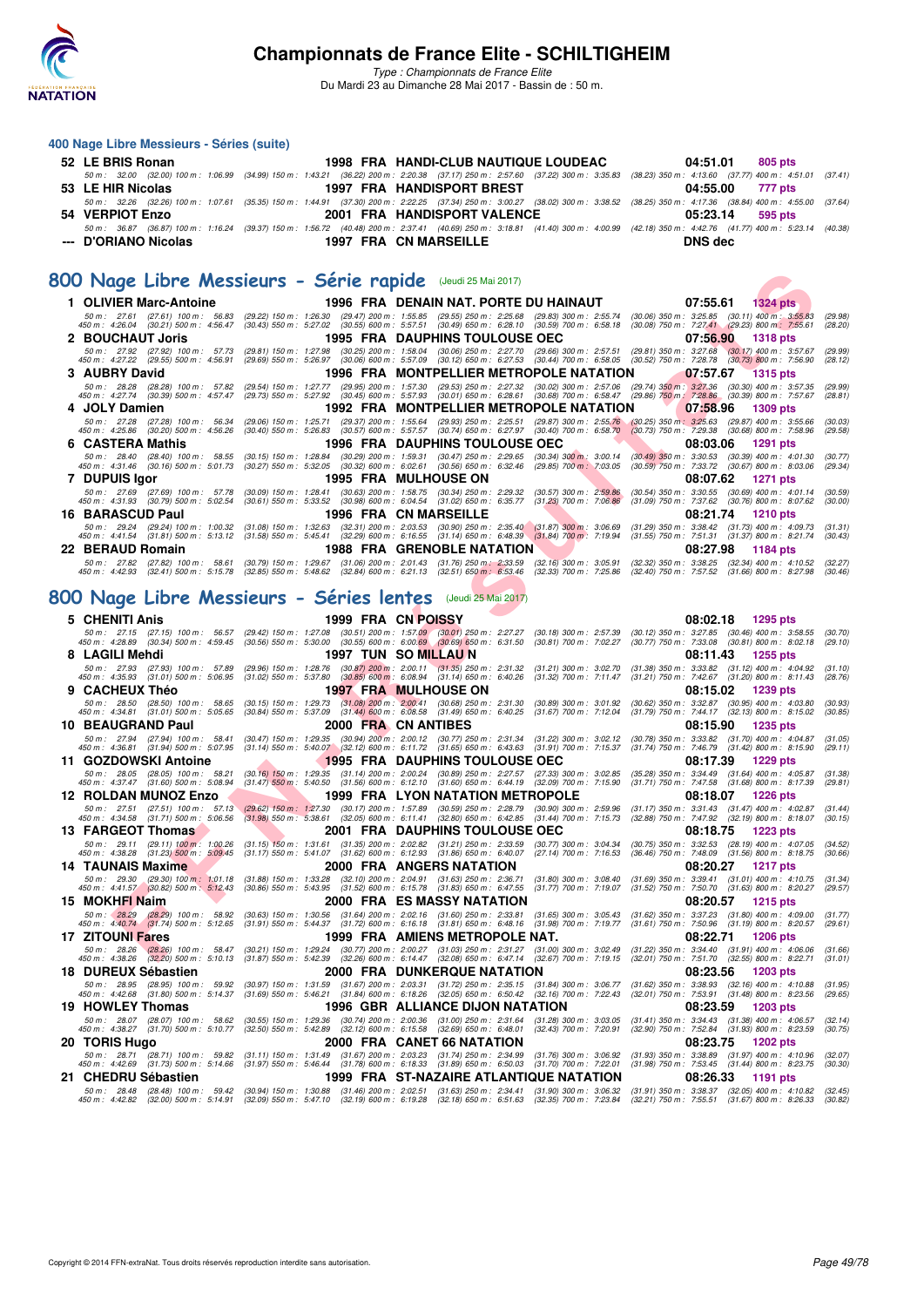

### **800 Nage Libre Messieurs - Séries lentes (suite)**

| 23 VANDEVELDE Alexis                 | 2001 FRA SN VERSAILLES                                                                                                                                                                                                                                                        | 08:28.28 1183 pts                                                                                                                                                                                                                                                                                                                                                                                   |
|--------------------------------------|-------------------------------------------------------------------------------------------------------------------------------------------------------------------------------------------------------------------------------------------------------------------------------|-----------------------------------------------------------------------------------------------------------------------------------------------------------------------------------------------------------------------------------------------------------------------------------------------------------------------------------------------------------------------------------------------------|
|                                      |                                                                                                                                                                                                                                                                               | 50 m: 28.61 (28.61) 100 m: 59.62 (31.01) 150 m: 1:31.24 (31.62) 200 m: 2:02.88 (31.64) 250 m: 2:34.69 (31.81) 300 m: 3:06.71 (32.02) 350 m: 3:39.12 (32.41) 400 m: 4:11.43<br>(32.31)<br>450 m : 4:43.62 (32.19) 500 m : 5:15.66 (32.04) 550 m : 5:48.36 (32.70) 600 m : 6:20.96 (32.60) 650 m : 6:53.49 (32.53) 700 m : 7:25.86 (32.37) 750 m : 7:57.89 (32.03) 800 m : 8:28.28<br>(30.39)         |
| 24 GUY Alexis                        | <b>1998 FRA AQUATIC CLUB BOURGES</b>                                                                                                                                                                                                                                          | 08:28.43<br>1182 pts                                                                                                                                                                                                                                                                                                                                                                                |
|                                      | 450 m: 4:45.93 (32.18) 500 m: 5:18.36 (32.43) 550 m: 5:50.69 (32.33) 600 m: 6:23.61 (32.92) 650 m: 6:55.61 (32.00) 700 m: 7:27.28                                                                                                                                             | 50 m: 29.34 (29.34) 100 m: 1:01.14 (31.80) 150 m: 1:33.18 (32.04) 200 m: 2:05.72 (32.54) 250 m: 2:37.50 (31.78) 300 m: 3:09.22 (31.72) 350 m: 3:41.56 (32.34) 400 m: 4:13.75<br>(32.19)<br>$(31.67)$ 750 m : 7:59.43 $(32.15)$ 800 m : 8:28.43<br>(29,00)                                                                                                                                           |
| 25 VARGAS INGLESE Felip              | <b>1995 ARG ARGENTINE</b>                                                                                                                                                                                                                                                     | 08:29.75 1177 pts                                                                                                                                                                                                                                                                                                                                                                                   |
|                                      | 50 m: 28.21 (28.21) 100 m: 58.65 (30.44) 150 m: 1:29.94 (31.29) 200 m: 2:01.55 (31.61) 250 m: 2:33.23 (31.68) 300 m: 3:05.26<br>450 m : 4:42.04 (32.43) 500 m : 5:14.66 (32.62) 550 m : 5:47.34 (32.68) 600 m : 6:20.00 (32.66) 650 m : 6:52.73 (32.73) 700 m : 7:25.44       | (32.03) 350 m : 3:37.53 (32.27) 400 m : 4:09.61<br>(32.08)<br>(32.71) 750 m : 7:58.10 (32.66) 800 m : 8:29.75<br>(31.65)                                                                                                                                                                                                                                                                            |
| 26 MATTENET Emilien                  | 2000 FRA CHARLEVILLE-MEZIERES NATATION                                                                                                                                                                                                                                        | 08:30.93<br>1172 pts                                                                                                                                                                                                                                                                                                                                                                                |
|                                      | 50 m: 28.53 (28.53) 100 m: 59.95 (31.42) 150 m: 1:31.91 (31.96) 200 m: 2:03.91 (32.00) 250 m: 2:36.07 (32.16) 300 m: 3:08.44<br>450 m : 4:45.04 (32.31) 500 m : 5:17.54 (32.50) 550 m : 5:50.21 (32.67) 600 m : 6:22.72 (32.51) 650 m : 6:55.49 (32.77) 700 m : 7:27.98       | $(32.37)$ 350 m : 3:40.60 $(32.16)$ 400 m : 4:12.73<br>(32.13)<br>$(32.49)$ 750 m : 8:00.13 $(32.15)$ 800 m : 8:30.93<br>(30.80)                                                                                                                                                                                                                                                                    |
| 27 DI BATTISTA Alessandro            | 2000 BEL STADE BÉTHUNE PÉLICAN CLUB                                                                                                                                                                                                                                           | 08:33.43<br><b>1161 pts</b>                                                                                                                                                                                                                                                                                                                                                                         |
| 50 m : 29.73 (29.73) 100 m : 1.01.91 | $(32.18)$ 150 m : 1:34.54 $(32.63)$ 200 m : 2:06.94<br>450 m : 4:48.39 (32.28) 500 m : 5:20.76 (32.37) 550 m : 5:53.03 (32.27) 600 m : 6:25.14 (32.11) 650 m : 6:57.39 (32.25) 700 m : 7:29.62                                                                                | $(32.09)$ 350 m : 3:43.71 $(32.51)$ 400 m : 4:16.11<br>(32.40) 250 m : 2:39.11 (32.17) 300 m : 3:11.20<br>(32.40)<br>$(32.23)$ 750 m : $8.01.93$ $(32.31)$ 800 m : $8.33.43$<br>(31.50)                                                                                                                                                                                                             |
| 28 WAGUET Fabien                     | 2000 FRA CN ANTIBES                                                                                                                                                                                                                                                           | 08:33.70 1160 pts                                                                                                                                                                                                                                                                                                                                                                                   |
|                                      | 50 m: 29.43 (29.43) 100 m: 1:00.84 (31.41) 150 m: 1:33.13 (32.29) 200 m: 2:05.24 (32.11) 250 m: 2:37.60 (32.36) 300 m: 3:09.84<br>450 m : 4:47.43 (32.54) 500 m : 5:19.86 (32.43) 550 m : 5:52.64 (32.78) 600 m : 6:25.26 (32.62) 650 m : 6:57.79 (32.53) 700 m : 7:30.10     | $(32.24)$ 350 m : 3:42.38 $(32.54)$ 400 m : 4:14.89<br>(32.51)<br>$(32.31)$ 750 m : 8:02.69 $(32.59)$ 800 m : 8:33.70<br>(31.01)                                                                                                                                                                                                                                                                    |
| 29 CAILLE Dany                       | 2000 FRA CHOLET NATATION                                                                                                                                                                                                                                                      | 08:36.07 1150 pts                                                                                                                                                                                                                                                                                                                                                                                   |
|                                      |                                                                                                                                                                                                                                                                               | 50 m: 29.41 (29.41) 100 m: 1:01.56 (32.15) 150 m: 1:33.47 (31.91) 200 m: 2:05.66 (32.19) 250 m: 2:37.81 (32.15) 300 m: 3:10.04 (32.23) 350 m: 3:42.68 (32.64) 400 m: 4:15.22<br>(32.54)<br>450 m : 4:47.80 (32.58) 500 m : 5:20.80 (33.00) 550 m : 5:53.94 (33.14) 600 m : 6:26.67 (32.73) 650 m : 6:59.71 (33.04) 700 m : 7:32.74 (33.03) 750 m : 8:05.35 (32.61) 800 m : 8:36.07<br>(30.72)       |
| <b>30 VANNIER Léo</b>                | <b>1997 FRA ALLIANCE NATATION BESANCON</b>                                                                                                                                                                                                                                    | 08:36.09<br>1150 pts                                                                                                                                                                                                                                                                                                                                                                                |
|                                      |                                                                                                                                                                                                                                                                               | 50 m : 28.24 (28.24) 100 m : 59.39 (31.15) 150 m : 1:30.91 (31.52) 200 m : 2:02.49 (31.58) 250 m : 2:34.60 (32.11) 300 m : 3:06.67 (32.07) 350 m : 3:39.34 (32.67) 400 m : 4:12.11<br>(32.77)<br>450 m : 4:45.39 (33.28) 500 m : 5:18.35 (32.96) 550 m : 5:51.75 (33.40) 600 m : 6:25.21 (33.46) 650 m : 6:58.81 (33.60) 700 m : 7:31.57 (32.76) 750 m : 8:03.52 (31.95) 800 m : 8:36.09<br>(32.57) |
| 31 CABIOCH Clément                   | 2000 FRA AC HYERES                                                                                                                                                                                                                                                            | 08:38.30<br>1141 pts                                                                                                                                                                                                                                                                                                                                                                                |
|                                      | 50 m: 28.45 (28.45) 100 m: 59.37 (30.92) 150 m: 1:30.99 (31.62) 200 m: 2:02.91 (31.92) 250 m: 2:34.73 (31.82) 300 m: 3:06.82<br>450 m : 4:44.46 (32.46) 500 m : 5:17.86 (33.40) 550 m : 5:51.68 (33.82) 600 m : 6:25.58 (33.90) 650 m : 6:59.74 (34.16) 700 m : 7:33.85       | $(32.09)$ 350 m : 3:39.31 $(32.49)$ 400 m : 4:12.00<br>(32.69)<br>$(34.11)$ 750 m : 8:05.95 $(32.10)$ 800 m : 8:38.30<br>(32.35)                                                                                                                                                                                                                                                                    |
| 32 LE CORRE Pablo                    | 2000 FRA CERCLE DES NAGEURS ST-BRIEUC                                                                                                                                                                                                                                         | 08:38.35<br>1141 pts                                                                                                                                                                                                                                                                                                                                                                                |
|                                      | 50 m : 28.44 (28.44) 100 m : 59.31 (30.87) 150 m : 1:30.82 (31.51) 200 m : 2:03.06 (32.24) 250 m : 2:34.95 (31.89) 300 m : 3:07.40<br>450 m : 4:46.06 (33.13) 500 m : 5:19.40 (33.34) 550 m : 5:52.77 (33.37) 600 m : 6:26.31 (33.54) 650 m : 6:59.65 (33.34) 700 m : 7:32.90 | $(32.45)$ 350 m : 3:40.11 $(32.71)$ 400 m : 4:12.93<br>(32.82)<br>$(33.25)$ 750 m : 8:05.93 $(33.03)$ 800 m : 8:38.35<br>(32.42)                                                                                                                                                                                                                                                                    |
| --- CHAOUACHI Mohamed-Ali            | 1995 TUN SO MILLAU N                                                                                                                                                                                                                                                          | <b>DNS</b> dec                                                                                                                                                                                                                                                                                                                                                                                      |

### **[1500 Nage Libre Messieurs - Finale A](http://www.ffnatation.fr/webffn/resultats.php?idact=nat&go=epr&idcpt=45075&idepr=56)** (Dimanche 28 Mai 2017)

| ΔU | 81 I ENET                                                                     |                                                                |                                                                                                                                                                                                                                                                               | ZUUU FRA VI                                                    |                                                                                                      |                                                                    |         | U0.JU.JJ                                                 | $11/2$ pm                                                                                                      |                    |
|----|-------------------------------------------------------------------------------|----------------------------------------------------------------|-------------------------------------------------------------------------------------------------------------------------------------------------------------------------------------------------------------------------------------------------------------------------------|----------------------------------------------------------------|------------------------------------------------------------------------------------------------------|--------------------------------------------------------------------|---------|----------------------------------------------------------|----------------------------------------------------------------------------------------------------------------|--------------------|
|    | 50 m : 28.53<br>450 m : 4:45.04                                               | $(28.53)$ 100 m : 59.95<br>$(32.31)$ 500 m : 5:17.54           | (31.42) 150 m : 1:31.91 (31.96) 200 m : 2:03.91 (32.00) 250 m : 2:36.07 (32.16) 300 m : 3:08.44<br>(32.50) 550 m: 5:50.21 (32.67) 600 m: 6:22.72 (32.51) 650 m: 6:55.49 (32.77) 700 m: 7:27.98                                                                                |                                                                |                                                                                                      |                                                                    |         |                                                          | $(32.37)$ 350 m : 3:40.60 $(32.16)$ 400 m : 4:12.73<br>$(32.49)$ 750 m : 8:00.13 $(32.15)$ 800 m : 8:30.93     | (32.13)<br>(30.80) |
|    | 27   DI BATTISTA Alessandro                                                   |                                                                |                                                                                                                                                                                                                                                                               |                                                                | 2000 BEL STADE BETHUNE PELICAN CLUB                                                                  |                                                                    |         | 08:33.43                                                 | <b>1161 pts</b>                                                                                                |                    |
|    | 50 m : 29.73<br>450 m : 4:48.39                                               | $(29.73)$ 100 m : 1:01.91<br>$(32.28)$ 500 m : 5:20.76         | $(32.18)$ 150 m : 1:34.54<br>$(32.37)$ 550 m : 5:53.03                                                                                                                                                                                                                        |                                                                | $(32.63)$ 200 m : 2:06.94 $(32.40)$ 250 m : 2:39.11<br>(32.27) 600 m: 6:25.14 (32.11) 650 m: 6:57.39 | $(32.17)$ 300 m : 3:11.20<br>$(32.25)$ 700 m : 7:29.62             |         |                                                          | (32.09) 350 m: 3:43.71 (32.51) 400 m: 4:16.11<br>(32.23) 750 m : 8:01.93 (32.31) 800 m : 8:33.43               | (32.40)<br>(31.50) |
|    | 28   WAGUET Fabien                                                            |                                                                |                                                                                                                                                                                                                                                                               | 2000 FRA CN ANTIBES                                            |                                                                                                      |                                                                    |         | 08:33.70                                                 | <b>1160 pts</b>                                                                                                |                    |
|    | 50 m: 29.43 (29.43) 100 m: 1:00.84<br>450 m : 4:47.43 (32.54) 500 m : 5:19.86 |                                                                | $(31.41)$ 150 m : 1:33.13 $(32.29)$ 200 m : 2:05.24 $(32.11)$ 250 m : 2:37.60<br>$(32.43)$ 550 m : 5:52.64 $(32.78)$ 600 m : 6:25.26 $(32.62)$ 650 m : 6:57.79                                                                                                                |                                                                |                                                                                                      | $(32.36)$ 300 m : 3:09.84<br>$(32.53)$ 700 m : 7:30.10             |         | $(32.24)$ 350 m : 3:42.38<br>$(32.31)$ 750 m : $8:02.69$ | $(32.54)$ 400 m : 4:14.89<br>$(32.59)$ 800 m : 8:33.70                                                         | (32.51)<br>(31.01) |
|    | 29 CAILLE Dany                                                                |                                                                |                                                                                                                                                                                                                                                                               |                                                                | 2000 FRA CHOLET NATATION                                                                             |                                                                    |         | 08:36.07                                                 | <b>1150 pts</b>                                                                                                |                    |
|    | 50 m: 29.41 (29.41) 100 m: 1:01.56<br>450 m: 4:47.80 (32.58) 500 m: 5:20.80   |                                                                | (32.15) 150 m : 1:33.47 (31.91) 200 m : 2:05.66 (32.19) 250 m : 2:37.81 (32.15) 300 m : 3:10.04<br>(33.00) 550 m: 5:53.94 (33.14) 600 m: 6:26.67 (32.73) 650 m: 6:59.71                                                                                                       |                                                                |                                                                                                      | (33.04) 700 m : 7:32.74                                            |         |                                                          | $(32.23)$ 350 m : 3:42.68 $(32.64)$ 400 m : 4:15.22<br>$(33.03)$ 750 m : $8.05.35$ $(32.61)$ 800 m : $8.36.07$ | (32.54)<br>(30.72) |
|    | 30   VANNIER Léo                                                              |                                                                |                                                                                                                                                                                                                                                                               |                                                                |                                                                                                      | 1997 FRA ALLIANCE NATATION BESANCON                                |         | 08:36.09                                                 | 1150 pts                                                                                                       |                    |
|    | $50 \text{ m}$ : 28.24                                                        | $(28.24)$ 100 m : 59.39                                        | $(31.15)$ 150 m : 1:30.91 $(31.52)$ 200 m : 2:02.49 $(31.58)$ 250 m : 2:34.60                                                                                                                                                                                                 |                                                                |                                                                                                      | $(32.11)$ 300 m : 3:06.67                                          |         |                                                          | $(32.07)$ 350 m : 3:39.34 $(32.67)$ 400 m : 4:12.11                                                            | (32.77)            |
|    | 450 m : 4:45.39                                                               | $(33.28)$ 500 m : 5:18.35                                      | $(32.96)$ 550 m : 5:51.75 $(33.40)$ 600 m : 6:25.21 $(33.46)$ 650 m : 6:58.81                                                                                                                                                                                                 |                                                                |                                                                                                      | $(33.60)$ 700 m : 7:31.57                                          |         |                                                          | $(32.76)$ 750 m : 8:03.52 $(31.95)$ 800 m : 8:36.09                                                            | (32.57)            |
|    | 31 CABIOCH Clément<br>50 m: 28.45                                             | $(28.45)$ 100 m : 59.37                                        | (30.92) 150 m : 1:30.99 (31.62) 200 m : 2:02.91 (31.92) 250 m : 2:34.73                                                                                                                                                                                                       | 2000 FRA AC HYERES                                             |                                                                                                      | $(31.82)$ 300 m : 3:06.82                                          |         | 08:38.30                                                 | 1141 pts<br>$(32.09)$ 350 m : 3:39.31 $(32.49)$ 400 m : 4:12.00                                                | (32.69)            |
|    | 450 m : 4:44.46 (32.46) 500 m : 5:17.86                                       |                                                                | (33.40) 550 m: 5:51.68 (33.82) 600 m: 6:25.58 (33.90) 650 m: 6:59.74 (34.16) 700 m: 7:33.85                                                                                                                                                                                   |                                                                |                                                                                                      |                                                                    |         |                                                          | $(34.11)$ 750 m : 8:05.95 $(32.10)$ 800 m : 8:38.30                                                            | (32.35)            |
|    | 32   LE CORRE Pablo                                                           |                                                                |                                                                                                                                                                                                                                                                               |                                                                |                                                                                                      | 2000 FRA  CERCLE DES NAGEURS ST-BRIEUC                             |         | 08:38.35                                                 | 1141 pts                                                                                                       |                    |
|    |                                                                               |                                                                | 50 m : 28.44 (28.44) 100 m : 59.31 (30.87) 150 m : 1:30.82 (31.51) 200 m : 2:03.06 (32.24) 250 m : 2:34.95 (31.89) 300 m : 3:07.40<br>450 m : 4:46.06 (33.13) 500 m : 5:19.40 (33.34) 550 m : 5:52.77 (33.37) 600 m : 6:26.31 (33.54) 650 m : 6:59.65 (33.34) 700 m : 7:32.90 |                                                                |                                                                                                      |                                                                    |         |                                                          | (32.45) 350 m: 3:40.11 (32.71) 400 m: 4:12.93 (32.82)<br>$(33.25)$ 750 m : 8:05.93 $(33.03)$ 800 m : 8:38.35   | (32.42)            |
|    | --- CHAOUACHI Mohamed-Ali                                                     |                                                                |                                                                                                                                                                                                                                                                               | 1995 TUN SO MILLAU N                                           |                                                                                                      |                                                                    |         | <b>DNS dec</b>                                           |                                                                                                                |                    |
|    |                                                                               |                                                                |                                                                                                                                                                                                                                                                               |                                                                |                                                                                                      |                                                                    |         |                                                          |                                                                                                                |                    |
|    |                                                                               |                                                                |                                                                                                                                                                                                                                                                               |                                                                |                                                                                                      |                                                                    |         |                                                          |                                                                                                                |                    |
|    |                                                                               |                                                                | 500 Nage Libre Messieurs - Finale A (Dimanche 28 Mai 2017)                                                                                                                                                                                                                    |                                                                |                                                                                                      |                                                                    |         |                                                          |                                                                                                                |                    |
|    | 1 OLIVIER Marc-Antoine                                                        |                                                                |                                                                                                                                                                                                                                                                               |                                                                |                                                                                                      |                                                                    |         |                                                          |                                                                                                                |                    |
|    | 50 m: 28.43                                                                   | $(28.43)$ 100 m : 58.34                                        | (29.91) 150 m : 1:28.99                                                                                                                                                                                                                                                       |                                                                | $(30.65)$ 200 m : 1:59.20 $(30.21)$ 250 m : 2:29.75                                                  | 1996 FRA DENAIN NAT. PORTE DU HAINAUT<br>$(30.55)$ 300 m : 2:59.90 |         | 15:05.08                                                 | <b>1322 pts</b><br>$(30.15)$ 350 m : 3:30.52 $(30.62)$ 400 m : 4:00.82                                         | (30.30)            |
|    | 450 m: 4:31.36                                                                | $(30.54)$ 500 m : 5:01.64                                      | $(30.28)$ 550 m : 5:31.89                                                                                                                                                                                                                                                     | $(30.25)$ 600 m : 6:02.23                                      | $(30.34)$ 650 m : 6:32.77                                                                            | $(30.54)$ 700 m : 7:03.10                                          |         |                                                          | $(30.33)$ 750 m : 7:33.71 $(30.61)$ 800 m : 8:03.93                                                            | (30.22)            |
|    | 850 m : 8:34.35<br>1250 m: 12:36.57                                           | $(30.42)$ 900 m : 9:04.49<br>(30.161300 m: 13.06.94)           | $(30.14)$ 950 m : 9:35.10<br>(30.371350 m : 13:37.40                                                                                                                                                                                                                          | (30.611000 m: 10.05.28)<br>$(30.461400 \text{ m} : 14.07.63)$  | (30.18) 050 m : 10:35.55<br>(30.23)450 m : 14.37.06                                                  | (30.27) 100 m : 11:05.66<br>(29.431500 m: 15:05.08)                | (28.02) |                                                          | (30.11) 150 m: 11:36.05 (30.39) 200 m: 12:06.41                                                                | (30.36)            |
|    | 2 BOUCHAUT Joris                                                              |                                                                |                                                                                                                                                                                                                                                                               |                                                                | 1995 FRA DAUPHINS TOULOUSE OEC                                                                       |                                                                    |         | 15:05.67                                                 | <b>1321 pts</b>                                                                                                |                    |
|    | $50 \text{ m}$ : 28.54                                                        | $(28.54)$ 100 m : 59.55                                        | $(31.01)$ 150 m : 1:30.05                                                                                                                                                                                                                                                     | $(30.50)$ 200 m : 2:00.95                                      | $(30.90)$ 250 m : 2:31.58                                                                            | $(30.63)$ 300 m : 3:02.47                                          |         |                                                          | $(30.89)$ 350 m : 3:32.97 $(30.50)$ 400 m : 4:03.61                                                            | (30.64)            |
|    | 450 m : 4:34.08<br>850 m : 8:35.50                                            | $(30.47)$ 500 m : 5:04.74<br>$(29.82)$ 900 m : 9:05.82         | $(30.66)$ 550 m : 5:35.15<br>$(30.32)$ 950 m : 9:36.05                                                                                                                                                                                                                        | $(30.41)$ 600 m : 6:05.60<br>$(30.23)000 \text{ m}$ : 10:06.36 | $(30.45)$ 650 m : 6:35.49<br>$(30.31)050$ m : 10:36.66                                               | (29.89) 700 m : 7:05.77<br>(30.30) 100 m : 11:07.15                |         | $(30.28)$ 750 m : 7:35.50<br>(30.49) 150 m : 11:37.50    | $(29.73)$ 800 m : 8:05.68<br>(30.35) 200 m : 12:08.43                                                          | (30.18)<br>(30.93) |
|    | 1250 m: 12:38.64                                                              | $(30.211300 \text{ m} : 13.09.31)$                             | (30.671350 m: 13:39.47)                                                                                                                                                                                                                                                       | $(30.16)400 \text{ m}$ : 14:10.06                              | (30.59) 450 m : 14:38.95                                                                             | (28.89) 500 m : 15:05.67                                           | (26.72) |                                                          |                                                                                                                |                    |
|    | 3 JOLY Damien                                                                 |                                                                |                                                                                                                                                                                                                                                                               |                                                                |                                                                                                      | 1992 FRA MONTPELLIER METROPOLE NATATION                            |         | 15:09.92                                                 | <b>1311 pts</b>                                                                                                |                    |
|    | 50 m: 28.61<br>450 m: 4:32.05                                                 | $(28.61)$ 100 m : 58.82<br>$(30.42)$ 500 m : 5:02.37           | (30.21) 150 m : 1:29.47<br>$(30.32)$ 550 m : 5:32.72                                                                                                                                                                                                                          | $(30.65)$ 200 m : 2:00.10<br>$(30.35)$ 600 m : 6:03.11         | $(30.63)$ 250 m : 2:30.48<br>$(30.39)$ 650 m : 6:33.39                                               | $(30.38)$ 300 m : 3:00.79<br>$(30.28)$ 700 m : 7:03.77             |         | $(30.38)$ 750 m : 7:34.30                                | $(30.31)$ 350 m : 3:31.25 $(30.46)$ 400 m : 4:01.63<br>(30.53) 800 m : 8:04.64                                 | (30.38)<br>(30.34) |
|    | 850 m : 8:34.46<br>1250 m: 12:38.53                                           | $(29.82)$ 900 m : 9:04.78<br>(30.731300 m: 13:09.29)           | $(30.32)$ 950 m : 9:35.21<br>(30.76) 350 m : 13:39.75                                                                                                                                                                                                                         | (30.43) 000 m : 10:05.46<br>(30.461400 m: 14:10.36)            | (30.25) 050 m : 10:36.02<br>(30.611450 m: 14:40.56)                                                  | (30.56) 100 m : 11:06.44<br>(30.201500 m: 15:09.92                 | (29.36) |                                                          | (30.42) 150 m : 11:37.21 (30.77) 200 m : 12:07.80                                                              | (30.59)            |
|    | 4 CASTERA Mathis                                                              |                                                                |                                                                                                                                                                                                                                                                               |                                                                | <b>1996 FRA DAUPHINS TOULOUSE OEC</b>                                                                |                                                                    |         | 15:21.71                                                 | 1285 pts                                                                                                       |                    |
|    | 50 m: 28.85                                                                   | $(28.85)$ 100 m : 1:00.31                                      | $(31.46)$ 150 m : 1:31.37 $(31.06)$ 200 m : 2:02.62                                                                                                                                                                                                                           |                                                                | $(31.25)$ 250 m : 2:33.79                                                                            | $(31.17)$ 300 m : 3:05.18                                          |         |                                                          | $(31.39)$ 350 m : 3:36.27 $(31.09)$ 400 m : 4:07.45                                                            | (31.18)            |
|    | 450 m: 4:38.31<br>850 m: 8:45.20                                              | $(30.86)$ 500 m : 5:09.20<br>$(30.41)$ 900 m : 9:16.08         | $(30.89)$ 550 m : 5:39.90<br>$(30.88)$ 950 m : 9:46.57                                                                                                                                                                                                                        | $(30.70)$ 600 m : 6:10.95<br>(30.49) 000 m : 10:17.56          | $(31.05)$ 650 m : 6:41.75<br>(30.99) 050 m : 10.47.96                                                | $(30.80)$ 700 m : 7:12.93<br>(30.40) 100 m: 11:18.82               |         | $(31.18)$ 750 m : 7:43.78<br>(30.86) 150 m : 11:49.52    | $(30.85)$ 800 m : 8:14.79<br>(30.70) 200 m : 12:20.19                                                          | (31.01)<br>(30.67) |
|    | 1250 m: 12:50.48                                                              | (30.291300 m: 13.20.84)                                        | (30.36)350 m : 13.51.08                                                                                                                                                                                                                                                       | (30.241400 m: 14:21.75)                                        | (30.671450 m : 14:52.05                                                                              | (30.301500 m: 15:21.71                                             | (29.66) |                                                          |                                                                                                                |                    |
|    | 5 BATTE Clement<br>50 m: 29.25                                                | $(29.25)$ 100 m : 1:00.53                                      | $(31.28)$ 150 m : 1:32.08                                                                                                                                                                                                                                                     | $(31.55)$ 200 m : 2:03.10                                      | 2000 FRA C.N DE VALLEE DE SEINE<br>$(31.02)$ 250 m : 2:34.58                                         | $(31.48)$ 300 m : 3:05.95                                          |         | 15:30.38                                                 | <b>1266 pts</b><br>$(31.37)$ 350 m : 3:37.37 $(31.42)$ 400 m : 4:08.43                                         | (31.06)            |
|    | 450 m : 4:39.82                                                               | $(31.39)$ 500 m : 5:10.48                                      | $(30.66)$ 550 m : 5:41.63                                                                                                                                                                                                                                                     | $(31.15)$ 600 m : 6:12.61                                      | $(30.98)$ 650 m : 6:43.64                                                                            | $(31.03)$ 700 m : 7:14.61                                          |         |                                                          | (30.97) 750 m : 7:45.90 (31.29) 800 m : 8:16.89                                                                | (30.99)            |
|    | 850 m : 8:48.19<br>1250 m: 12:55.96                                           | $(31.30)$ 900 m : 9:19.17<br>(30.901300 m : 13:27.20           | $(30.98)$ 950 m : 9:50.21<br>(31.241350 m : 13:58.59)                                                                                                                                                                                                                         | $(31.04)000 \text{ m}$ : 10:21.37<br>(31.391400 m : 14:29.55)  | $(31.16)050 \text{ m}$ : 10:52.22<br>(30.961450 m : 15:00.50                                         | (30.85) 100 m : 11:23.20<br>(30.951500 m: 15:30.38)                | (29.88) |                                                          | (30.98) 150 m: 11:53.90 (30.70) 200 m: 12:25.06                                                                | (31.16)            |
| 6  | <b>CACHEUX Théo</b>                                                           |                                                                |                                                                                                                                                                                                                                                                               | 1997 FRA MULHOUSE ON                                           |                                                                                                      |                                                                    |         | 15:34.13                                                 | 1258 pts                                                                                                       |                    |
|    | 50 m: 28.61                                                                   | $(28.61)$ 100 m : 59.93                                        | $(31.32)$ 150 m : 1:30.41                                                                                                                                                                                                                                                     | $(30.48)$ 200 m : 2:01.26                                      | $(30.85)$ 250 m : 2:31.45                                                                            | $(30.19)$ 300 m : 3:02.22                                          |         |                                                          | $(30.77)$ 350 m : 3:32.41 $(30.19)$ 400 m : 4:03.13                                                            | (30.72)            |
|    | 450 m: 4:33.48<br>850 m: 8:41.54                                              | $(30.35)$ 500 m : 5:04.26<br>$(30.99)$ 900 m : 9:12.98         | (30.78) 550 m : 5:34.84<br>$(31.44)$ 950 m : 9:44.07                                                                                                                                                                                                                          | $(30.58)$ 600 m : 6:05.89<br>(31.091000 m: 10:15.47            | $(31.05)$ 650 m : 6:36.68<br>$(31.40)050 \text{ m}$ : 10:46.58                                       | $(30.79)$ 700 m : 7:07.98<br>$(31.11)100 \text{ m}$ : 11:18.25     |         | $(31.30)$ 750 m : 7:39.14                                | $(31.16)$ 800 m : 8:10.55<br>(31.67) 150 m : 11:49.75 (31.50) 200 m : 12:21.36                                 | (31.41)<br>(31.61) |
|    | 1250 m: 12:52.75                                                              | (31.391300 m: 13.24.64                                         | (31.891350 m: 13:56.84                                                                                                                                                                                                                                                        | (32.201400 m: 14:29.56)                                        | (32.72) 450 m : 15:02.00                                                                             | (32.441500 m: 15:34.13)                                            | (32.13) |                                                          |                                                                                                                |                    |
|    | 7 DUPUIS Igor                                                                 |                                                                |                                                                                                                                                                                                                                                                               | 1995 FRA MULHOUSE ON                                           |                                                                                                      |                                                                    |         | 15:38.09                                                 | 1249 pts                                                                                                       |                    |
|    | 50 m: 28.98<br>450 m : 4:40.43                                                | $(28.98)$ 100 m : 1:00.44<br>$(31.49)$ 500 m : 5:11.54         | $(31.46)$ 150 m : 1:32.23<br>$(31.11)$ 550 m : 5:43.16                                                                                                                                                                                                                        | $(31.79)$ 200 m : 2:03.46<br>$(31.62)$ 600 m : 6:14.41         | $(31.23)$ 250 m : 2:34.91<br>$(31.25)$ 650 m : 6:46.10                                               | $(31.45)$ 300 m : 3:06.20<br>$(31.69)$ 700 m : 7:17.45             |         |                                                          | $(31.29)$ 350 m : 3:37.77 $(31.57)$ 400 m : 4:08.94<br>$(31.35)$ 750 m $: 7.48.90$ $(31.45)$ 800 m $: 8.20.34$ | (31.17)<br>(31.44) |
|    | $850 \text{ m}$ : $8:51.79$<br>1250 m: 13:03.08                               | $(31.45)$ 900 m : 9:22.99<br>$(31.52)300 \text{ m}$ : 13:34.53 | $(31.20)$ 950 m : 9:54.59<br>(31.451350 m: 14:06.34)                                                                                                                                                                                                                          | $(31.60)000 \text{ m}$ : 10:25.76<br>(31.811400 m: 14:37.75)   | (31.17) 050 m : 10.57.22<br>$(31.411450 \text{ m} : 15.08.90)$                                       | (31.46) 100 m : 11:28.43<br>(31.151500 m: 15:38.09                 | (29.19) | $(31.21)150 \text{ m}: 12.00.07$                         | $(31.64)200 \text{ m}$ : 12:31.56                                                                              | (31.49)            |
|    | 8 AUBRY David                                                                 |                                                                |                                                                                                                                                                                                                                                                               |                                                                |                                                                                                      | 1996 FRA MONTPELLIER METROPOLE NATATION                            |         | 15:39.35                                                 | <b>1246 pts</b>                                                                                                |                    |
|    | 50 m: 28.80                                                                   | $(28.80)$ 100 m : 59.32                                        | $(30.52)$ 150 m : 1:30.09                                                                                                                                                                                                                                                     | $(30.77)$ 200 m : 2:00.65                                      | $(30.56)$ 250 m : 2:31.20                                                                            | $(30.55)$ 300 m : 3:01.60                                          |         | $(30.40)$ 350 m : 3:32.20                                | (30.60) 400 m : 4:02.67                                                                                        | (30.47)            |
|    | 450 m : 4:33.26<br>850 m : 8:40.88                                            | $(30.59)$ 500 m : 5:03.77<br>$(31.53)$ 900 m : 9:12.21         | $(30.51)$ 550 m : 5:34.54<br>$(31.33)$ 950 m : 9:44.21                                                                                                                                                                                                                        | $(30.77)$ 600 m : 6:05.28<br>(32.00) 000 m : 10:16.02          | $(30.74)$ 650 m : 6:36.13<br>(31.81) 050 m: 10:48.25                                                 | $(30.85)$ 700 m : 7:06.97<br>(32.23) 100 m : 11:20.47              |         |                                                          | (30.84) 750 m : 7:38.15 (31.18) 800 m : 8:09.35<br>(32.22) 150 m : 11:52.94 (32.47) 200 m : 12:25.41           | (31.20)<br>(32.47) |
|    | 1250 m: 12:57.68                                                              | (32.271300 m: 13:29.99)                                        | (32.311350 m: 14:02.53                                                                                                                                                                                                                                                        | (32.541400 m: 14:35.20                                         | (32.671450 m: 15:07.48)                                                                              | (32.281500 m: 15:39.35                                             | (31.87) |                                                          |                                                                                                                |                    |

### **[1500 Nage Libre Messieurs - Séries](http://www.ffnatation.fr/webffn/resultats.php?idact=nat&go=epr&idcpt=45075&idepr=56)** (Samedi 27 Mai 2017)

| 1 JOLY Damien     |                         |  | <b>1992 FRA MONTPELLIER METROPOLE NATATION</b>                                                                                                                          |                         | 15:23.13                                                                | $1282$ pts      |         |
|-------------------|-------------------------|--|-------------------------------------------------------------------------------------------------------------------------------------------------------------------------|-------------------------|-------------------------------------------------------------------------|-----------------|---------|
| 50 m : 28.76      |                         |  | (28.76) 100 m :59.10 (30.34) 150 m :1:30.08 (30.98) 200 m :2:01.27 (31.19) 250 m :2:32.57 (31.30) 300 m :3:03.76 (31.19) 350 m :3:34.92 (31.16) 400 m :4:05.89          |                         |                                                                         |                 | (30.97) |
| 450 m : 4:36.74   |                         |  | (30.85) 500 m : 5:07.50 (30.76) 550 m : 5:38.43 (30.93) 600 m : 6:09.27 (30.84) 650 m : 6:40.33 (31.06) 700 m : 7:11.39 (31.06) 750 m : 7:42.77 (31.38) 800 m : 8:13.96 |                         |                                                                         |                 | (31.19) |
| 850 m : 8:45.37   | (31.41) 900 m : 9:16.43 |  | (31.06) 950 m : 9:47.35 (30.921000 m : 10:18.39 (31.041050 m : 10:49.22 (30.831100 m : 11:19.35 (30.131150 m : 11:49.66 (30.311200 m : 12:19.86                         |                         |                                                                         |                 | (30.20) |
| 1250 m : 12:50.27 |                         |  | (30.411300 m : 13:20.80 (30.531350 m : 13:51.51 (30.711400 m : 14:22.18 (30.671450 m : 14:53.05 (30.871500 m : 15:23.13 (30.08)                                         |                         |                                                                         |                 |         |
|                   |                         |  |                                                                                                                                                                         |                         |                                                                         |                 |         |
| 2 AUBRY David     |                         |  | 1996 FRA MONTPELLIER METROPOLE NATATION                                                                                                                                 |                         | 15:26.20                                                                | <b>1275 pts</b> |         |
| 50 m : 28.80      |                         |  | (28.80) 100 m : 59.48 (30.68) 150 m : 1:30.62 (31.14) 200 m : 2:01.73 (31.11) 250 m : 2:32.66 (30.93) 300 m : 3:03.71                                                   |                         | (31.05) 350 m : 3:34.72 (31.01) 400 m : 4:05.94                         |                 | (31.22) |
| 450 m : 4:37.14   |                         |  | (31.20) 500 m : 5:07.86 (30.72) 550 m : 5:38.77 (30.91) 600 m : 6:09.76 (30.99) 650 m : 6:40.81                                                                         |                         | (31.05) 700 m : 7:11.70 (30.89) 750 m : 7:43.13 (31.43) 800 m : 8:14.35 |                 | (31.22) |
| 850 m : 8:45.76   | (31.41) 900 m : 9:16.53 |  | (30.77) 950 m : 9.47.83 (31.301000 m : 10.18.89 (31.061050 m : 10.50.09                                                                                                 | (31.201100 m : 11:20.54 |                                                                         |                 | (30.75) |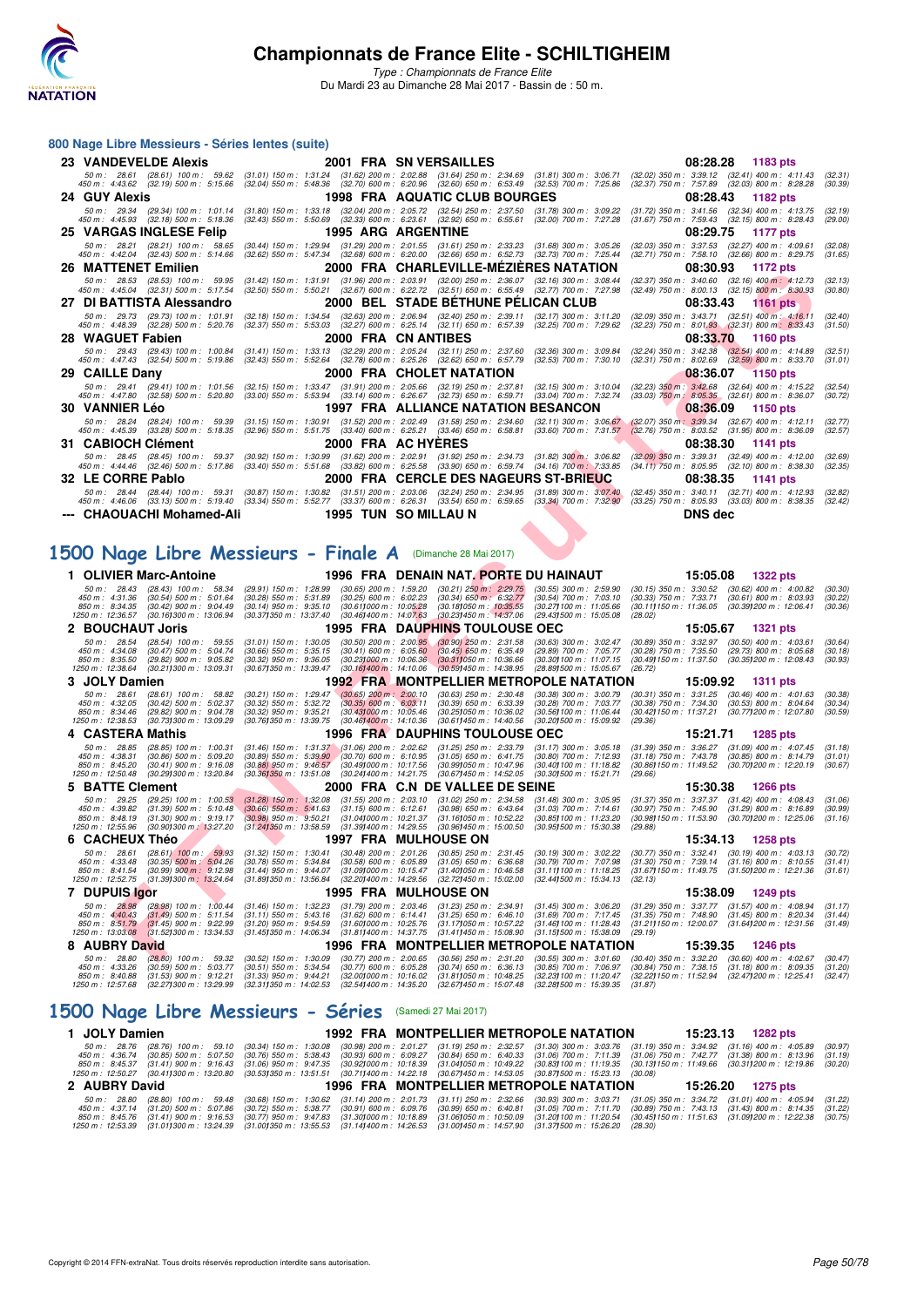

*Type : Championnats de France Elite* Du Mardi 23 au Dimanche 28 Mai 2017 - Bassin de : 50 m.

### **F F N - R É S N - R É S N - R É S N - R É S N - R É S N - R É S N - R É S N - R É S N - R É S N - R É S N - R É S N - R É S N - R É S N - R É S N - R É S N - R É S N - R É S N - R É S N - R É S N - R É S N - R É S N - R É 1500 Nage Libre Messieurs - Séries (suite) 3 BOUCHAUT Joris** 1995 FRA DAUPHINS TOULOUSE OEC 15:26.21 1275 pts<br>
50 m: 28.19 (28.19) 100 m: 58.71 (30.52) 150 m: 1:29.95 (31.24) 200 m: 2:01.06 (31.11) 250 m: 2:32.41 (31.35) 300 m: 3:03.41 (31.00) 350 m: 3:34.70 (31.2 50 m : 28.19 (28.19) 100 m : 58.71 (30.52) 150 m : 1:29.95 (31.24) 200 m : 2:01.06 (31.11) 250 m : 2:32.41 (31.35) 300 m : 3:03.41 (31.00) 350 m : 3:34.70 (31.29) 400 m : 4:05.70 (31.00)<br>450 m : 4:36.43 (30.73) 500 m : 5:0 **4 OLIVIER Marc-Antoine 1996 FRA DENAIN NAT. PORTE DU HAINAUT 15:26.59 1274 pts**<br>  $\frac{50 \text{ m} \cdot 28.96 \quad (28.96) \cdot 100 \text{ m} \cdot 59.65 \quad (30.69) \cdot 150 \text{ m} \cdot 1.30.59 \quad (30.94) \cdot 200 \text{ m} \cdot 2.01.13 \quad (30.54) \cdot 250 \text{ m} \cdot 2.32.26 \quad ($ 50 m : 2.9896 (28.96) 100 m : 59.65 (30.69) 150 m : 1:30.59 (30.94) 200 m : 2:01.13 (30.54) 250 m : 2:32.26 (31.13) 300 m : 3:02.97 (30.71) 350 m : 3:34.05 (31.08) 400 m : 4:04.94 (30.89)<br>450 m : 4:36.16 (31.22) 500 m : 5: **5 CASTERA Mathis** 1996 FRA DAUPHINS TOULOUSE OEC 15:30.47 1266 pts<br>
50 m: 29.24 (29.24) 100 m: 1:00.36 (31.12) 150 m: 1:31.59 (31.23) 200 m: 2:02.90 (31.31) 250 m: 2:34.34 (31.44) 300 m: 3:05.66 (31.32) 350 m: 3:36.95 (31 50 m : 29.24 (29.24) 100 m : 1:00.36 (31.12) 150 m : 1:31.59 (31.23) 200 m : 2:02.90 (31.31) 250 m : 2:04.34 (31.44) 300 m : 3:05.66 (31.32) 350 m : 3:06.95 (31.29) 400 m : 4:08.06 (31.11)<br>450 m : 4:38.94 (30.68) 500 m : 5 **6 BATTE Clement** 2000 FRA C.N DE VALLEE DE SEINE 15:33.53 1259 pts 50 m: 29.56 (29.56) 100 m: 1:00.77 (31.21) 150 m: 1:32.17 (31.40) 200 m: 2:03.00 (30.83) 250 m: 2:34.38 (31.38) 300 m: 3:05.19 (30.81) 350 m: 3:36.55 (31. 50 m : 29.56 (29.56) 100 m : 1:00.77 (31.21) 150 m : 1:32.17 (31.40) 200 m : 2:03.00 (30.83) 250 m : 2:34.38 (31.38) 300 m : 3:05.19 (30.81) 350 m : 3:36.55 (31.36) 400 m : 4:07.48 (30.93,<br>450 m : 4:38.64 (31.16) 500 m : 5 **7 CACHEUX Théo** 1997 FRA MULHOUSE ON 15:37.11 1251 pts<br>
50 m: 29.35 (29.35) 100 m: 1:00.68 (31.33) 150 m: 1:32.25 (31.57) 200 m: 2:03.84 (31.59) 250 m: 2:35.38 (31.54) 300 m: 3:06.90 (31.52) 350 m: 3:38.30 (31.40) 400 m: 50 m: 29.35 (29.35) 100 m: 1:00.68 (31.33) 150 m: 1:32.25 (31.57) 200 m: 2:03.84 (31.59) 250 m: 2:35.38 (31.54) 300 m: 3:06.90 (31.52) 350 m: 3:36.30 (31.40) 400 m: 4:09.55 (31.25)<br>450 m: 4:40.90 (31.35) 500 m: 5:2.026 (31 **8 D'ORIANO Nicolas**<br> **8 D'ORIANO Nicolas**<br> **8 1997 FRA CN MARSEILLE**<br> **8 1997 FRA CN MARSEILLE**<br> **8 1997 FRA CN MARSEILLE**<br> **8 1997 FRA CN MARSEILLE**<br> **8 1997 FRA CN MARSEILLE**<br> **8 1997 FRA CN MARSEILLE**<br> **8 1997 FRA CN M** 50 m : 28.74 (28.74) 100 m : 59.16 (30.42) 150 m : 1:30.27 (31.11) 200 m : 2:00.94 (30.67) 250 m : 2:32.35 (31.41) 300 m : 3:33.34 (30.99) 350 m : 3:34.83 (31.49) 400 m : 4:06.29 (31.46)<br>450 m : 4:38.41 (32.12) 500 m : 5:2 **9 DUPUIS Igor 1995 FRA MULHOUSE ON 1995 15:41.89 1240 pts**<br> **9 DUPUIS Igor** 28.83 (28.83) 100 m: 59.97 (31.14) 150 m: 1:31.31 (31.34) 200 m: 2:02.67 (31.36) 250 m: 2:40.6 (31.39) 300 m: 3:05.45 (31.39) 350 m: 3:36.88 (31. 50 m: 28.83 (28.83) 100 m: 59.97 (31.14) 150 m: 1:31.31 (31.34) 200 m: 2:02.67 (31.36) 250 m: 2:34.06 (31.39) 300 m: 3:05.45 (31.39) 350 m: 3:36.88 (31.43) 400 m: 4:09.21 (31.33)<br>450 m: 4:39.66 (31.45) 500 m: 5:11.14 (31.4 -850 m: 8:50.01 (31.37) 900 m: 9:21.67 (31.68) 950 m: 9:53.12 (31.81000 m: 10:44.88 (31.66.73 (31.89) (31.81, 1<br>1250 m: 13:04.65 (31.95) 300 m: 13:36.89 (32.24) 350 m: 14:08.73 (31.841400 m: 14:40.73 (32.00) 450 (31.151515 **10 CHENITI Anis 1999 FRA CN POISSY 16:50.12 1223 pts**<br> **10 CHENITI Anis 1999** FRA CN POISSY **10:50 123 pts** (30.80) 200 m: 2:00.87 (31.05) 250 m: 2:31.50 (30.83) 300 m: 3:02.71 (31.21) 350 m: 3:33.71 (31.00) 400 50 m : 28.12 (28.12) 100 m : 59.02 (30.90) 150 m : 1:29.82 (30.80) 200 m : 2:00.87 (31.05) 250 m : 2:31.50 (30.68) 300 m : 3:02.71 (31.21) 350 m : 3:33.71 (31.00) 400 m : 4:04.97 (31.26)<br>450 m : 4:35.99 (31.02) 500 m : 5:2 **11 BEAUGRAND Paul 2000 FRA CN ANTIBES 15:54.67 1213 pts**<br>**50 m:** 29.30 (29.30) 100 m: 1:00.76 (31.46) 150 m: 1:32.41 (31.65) 200 m: 2:03.48 (31.07) 250 m: 2:34.72 (31.24) 300 m: 3:05.90 (31.18) 350 m: 3:37.22 (31.32) 40 50 m : 29.30 (29.30) 100 m : 1:00.76 (31.46) 150 m : 1:32.41 (31.65) 200 m : 2:03.48 (31.07) 250 m : 2:34.72 (31.24) 300 m : 3:05.90 (31.18) 350 m : 3:37.22 (31.32) 400 m : 4:08.30 (31.08)<br>450 m : 4:39.61 (31.41) 500 m : 5 450 m: 4:39.61 (31.31) 500 m: 5:10.69 (31.08) 550 m: 5:42.36 (31.69) 5:61,31,369 (31.50) 560 m; 8:45,88 (32.63) 700 m; 7:17.86 (31.98) 750 m; 7:50.16 (32.30) 800 m; 8:54.71 (32.451 900 m; 8:54.71 (32.651200 m; 8:54.239 (32 *50 m : 23.30 (23.30)* 100 m : 1:00.76 (31.46) 150 m : 1:32.41 (31.65) 200 m : 2:03.48 (31.07) 250 m : 2:34.72 (31.24) 300 m : 3:05.90 (31.18) 450 m : 4:33.61 (31.31) 500 m : 5:10.69 (31.08) 550 m : 5:42.36 (31.67) 600 m : **1999 FRA AMIENS METROPOLE NAT.** 15:55.21 **1212** pts 50 m : 23.57 (28.57) 100 m : 1:00.07 (31.50) 150 m : 1:31.63 (31.56) 200 m : 2:03.56 (31.39) 250 m : 2:34.98 (31.42) 300 m : 3:06.67 (31.69) 350 m : 3:38.34 (31.67) 400 m : 4:10.08 (31.74)<br>450 m : 4:41.64 (31.56) 500 m : 5 **13 FARGEOT Thomas 2001 FRA DAUPHINS TOULOUSE OEC 15:55.99** 1210 pts<br>
50 m : 29.39 (29.39) 100 m : 1:02.62 (33.23) 150 m : 1:34.86 (32.24) 200 m : 2:06.27 (33.41) 250 m : 2:40.59 (32.32) 300 m : 3:13.47 (32.88) 350 m : 3 50 m : 29.39 (29.39) 100 m : 1:02.62 (33.23) 150 m : 1:34.86 (32.24) 200 m : 2:08.27 (33.41) 250 m : 2:40.59 (32.32) 300 m : 3:13.47 (32.88) 350 m : 3:45.59 (32.12) 400 m : 4:18.12 (32.53)<br>450 m : 4:00.69 (31.94) 500 m : 5 **14 DUREUX Sébastien 2000 FRA DUNKERQUE NATATION 15:56.55 1209 pts**<br>
50 m : 20.90 (20.90) 100 m : 59.87 (30.97) 150 m : 1:31.43 (31.56) 200 m : 2:03.04 (31.61) 250 m : 2:34.90 (31.86) 300 m : 3:06.87 (31.97) 350 m : 3:39.0 50 m : 28.90 (28.90) 100 m : 59.87 (30.97) 150 m : 1:31.43 (31.56) 200 m : 2:03.04 (31.61) 250 m : 2:34.90 (31.86) 300 m : 3:06.87 (31.97) 350 m : 3:39.05 (32.18) 400 m : 4:11.12 (32.07)<br>450 m : 4:43.49 (32.37) 500 m : 5:5 **15 VANDEVELDE Alexis** 2001 FRA SN VERSAILLES 15:58.46 1204 pts<br>
50 m: 20.73 (20.73) 100 m: 59.91 (31.18) 150 m: 1:31.73 (31.82) 200 m: 2:03.47 (31.74) 250 m: 2:35.65 (32.18) 300 m: 3:07.81 (32.16) 350 m: 3:39.94 (32.13) 4 50 m : 23.73 (28.73) 100 m : 59.91 (31.18) 150 m : 1:31.73 (31.82) 200 m : 2:03.47 (31.74) 250 m : 2:35.65 (32.18) 300 m : 3:07.81 (32.16) 350 m : 3:39.94 (32.15) 400 m : 4:11.74 (31.80)<br>850 m : 4:43.82 (32.08) 500 m : 5:1 **16 MOKHFI Naim**<br> **16 MOKHFI Naim**<br> **16:00.03 1201 pts**<br> **16:00.03 1201 pts**<br> **16:00.03 1201 pts**<br> **16:00.03 1201 pts**<br> **16:00.03 1201 pts**<br> **16:00.03 1201 pts**<br> **16:00.03 16:00.03 1201 pts**<br> **16:00.03 16** 50 m : 238 42 (28.42) 100 m : 59.70 (31.28) 150 m : 1:31.62 (31.92) 200 m : 2:03.80 (32.18) 250 m : 2:36.07 (32.27) 300 m : 3:07.93 (31.86) 350 m : 3:39.64 (31.71) 400 m : 4:11.60 (31.96)<br>450 m : 4:43.68 (32.68) 900 m : 5: **17 CAMBLONG Tommy-Lee 2001 FRA CANET 66 NATATION** 16:01.38 1198 pts<br>
50 m : 29.06 (29.06) 100 m : 1:01.05 (31.99) 150 m : 1:32.94 (31.89) 200 m : 2:05.02 (32.08) 250 m : 2:37.01 (31.99) 300 m : 3:09.16 (32.15) 350 m : 3:4 50 m : 2906 (29.06) 100 m : 1:01.05 (31.99) 150 m : 1:32.94 (31.89) 200 m : 2:05.02 (32.08) 250 m : 2:37.01 (31.99) 300 m : 3:09.16 (32.15) 350 m : 3:41.22 (32.06) 400 m : 4:13.56 (32.34)<br>450 m : 4:05.49 (31.64) 500 m : 5: **18 HOWLEY Thomas 1996 GBR ALLIANCE DIJON NATATION 16:01.92 1197 pts**<br>
50 m : 20.67 (20.67) 100 m : 59.55 (30.88) 150 m : 1:31.40 (31.85) 200 m : 2:03.16 (31.76) 250 m : 2:35.20 (32.04) 300 m : 3:06.78 (31.58) 350 m : 50 m : 28.67 (28.67) 100 m : 59.55 (30.88) 150 m : 1:31.40 (31.85) 200 m : 2:03.16 (31.76) 250 m : 2:35.20 (32.04) 300 m : 3:06.78 (31.58) 350 m : 3:38.78 (32.00) 400 m : 4:10.67 (31.89)<br>450 m : 4:42.51 (31.44) 500 m : 5:1 **19 PLAZA Swann** 2001 FRA DAUPHINS AIXE-SUR-VIENNE 16:01.93 1197 pts<br>
50 m: 29.15 (29.15) 100 m: 1:00.21 (31.06) 150 m: 1:32.01 (31.00) 200 m: 2:03.69 (31.68) 250 m: 2:35.75 (32.06) 300 m: 3:07.64 (31.89) 350 m: 3:39.88 (3 50 m : 29.15 (29.15) 100 m : 1:00.21 (31.06) 150 m : 1:32.01 (31.80) 200 m : 2:03.69 (31.68) 250 m : 2:35.75 (32.06) 300 m : 3:07.64 (31.89) 350 m : 3:39.88 (32.24) 400 m : 4:11.91 (32.03)<br>150 m : 4:44.26 (32.35) 500 m : 5 **20 CAILLE Dany** 2000 FRA CHOLET NATATION 16:18.26 (32.59) 160 m: 1:02.58 (32.59) 150 m: 1:02.58 (32.59) 2000 FRA CHOLET NATATION 16:18.26 1162 pts<br>
50 m: 2009 2009 32.69) 2000 m: 2:02.89 200 m: 2:02.89 200 m: 2:02.89 250 50 m: 29.99 (29.99) 100 m: 1:02.58 (32.59) 150 m: 1:35.10 (32.52) 200 m: 2:07.78 (32.68) 250 m: 2:40.72 (32.94) 300 m: 3:13.28 (32.56) 350 m: 3:46.00 (32.72) 400 m: 4:16.62 (32.62)<br>450 m: 4:51.15 (32.53) 500 m: 5:24.02 (32 - 850 m: 9:13.01 (32.78) 900 m: 9:46.02 (33.01) 950; 10.19.01 (32.98) 000 m: 10:3.79 (32.891, 32.991100 m: 11:57.33 (32.641157, 31 (32.88) 00 m: 13:03.28 (33.07) 97<br>1250 m: 13:36.28 (33.001300 m: 14:09.45 (33.171350 m: 14: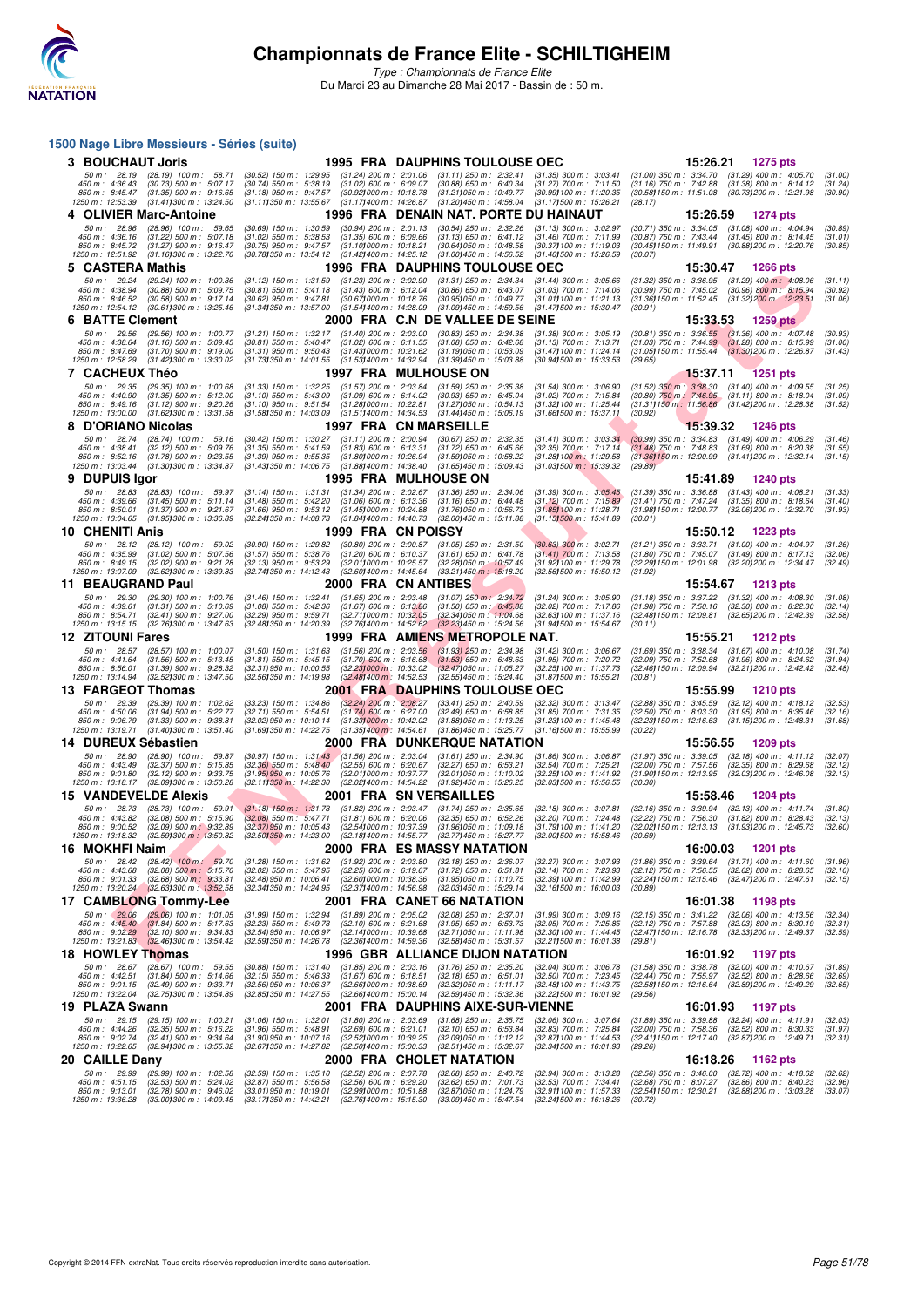

*Type : Championnats de France Elite* Du Mardi 23 au Dimanche 28 Mai 2017 - Bassin de : 50 m.

### **F F N - R É S N - R É S N - R É S N - R É S N - R É S N - R É S N - R É S N - R É S N - R É S N - R É S N - R<br>
F F N - R É S N - R É S N - R É S N - R É S N - R É S N - R É S N - R É S N - R É S N - R É S N - R É S N 1500 Nage Libre Messieurs - Séries (suite) 21 GUY Alexis** 1998 FRA AQUATIC CLUB BOURGES 16:19.33 1160 pts<br>
50 m: 29.92 (29.92) 100 m: 1:01.72 (31.80) 150 m: 1:33.85 (32.13) 200 m: 2:06.29 (32.44) 250 m: 2:38.61 (32.32) 300 m: 3:11.66 (33.05) 350 m: 3:44.20 (32.54) 50 m : 2992 (2992) 100 m : 1:01.72 (31.80) 150 m : 1:33.85 (32.13) 200 m : 2:06 29 (32.44) 250 m : 2:38.61 (32.32) 300 m : 3:11.66 (33.05) 350 m : 3:44.20 (32.54) 400 m : 4:17.28 (33.08)<br>450 m : 4:50.10 (32.84) 500 m : 5:4 **22 CHEDRU Sébastien 1999 FRA ST-NAZAIRE ATLANTIQUE NATATION 16:19.42 1160 pts**<br>
50 m: 29.41 (29.41) 100 m: 1:01.19 (31.78) 150 m: 1:33.46 (32.27) 200 m: 2:05.94 (32.48) 250 m: 2:38.36 (32.42) 300 m: 3:11.17 (32.81) 350 m: 50 m : 29.41 (29.41) 100 m : 1:01.19 (31.78) 150 m : 1:33.46 (32.27) 200 m : 2:05.94 (32.48) 250 m : 2:38.36 (32.42) 300 m : 3:11.17 (32.81) 350 m : 3:43.95 (32.78) 400 m : 4:16.89 (32.94)<br>450 m : 4:49.60 (32.79) 500 m : 5  $\begin{array}{cccccccccccc} 23 & LAGILL&Mehdi & 1997 & TUN & SO.}\ & 1997 & 1018 & 1001 & 1017 & 1020 & 1018 & 1019 & 1019 & 1019 & 1019 & 1019 & 1019 & 1019 & 1019 & 1019 & 1019 & 1019 & 1019 & 1019 & 1019 & 1019 & 1019 & 1019 & 1019 & 1019 & 1019 & 1019 & 1019 & 1019 & 1019 & 1019 &$ **24 TORIS Hugo 2000 FRA CANET 66 NATATION**<br>
50 m: 29.64 (29.64) 100 m: 1:01.53 (31.89) 150 m: 1:33.76 (32.23) 200 m: 2:06.23 (32.47) 250 m: 2:38.51 (32.28) 300 m: 3:10.88 (32.37) 350 m: 3:43.42 (32.54) 400 m: 4:16.33<br>
450 50 m : 29.64 (29.64) 100 m : 1:01.53 (31.89) 150 m : 1:33.76 (32.23) 200 m : 2:06.23 (32.47) 250 m : 2:38.51 (32.28) 300 m : 3:10.88 (32.37) 350 m : 3:43.42 (32.54) 400 m : 4:16.33 (32.91)<br>450 m : 4:49.01 (32.68) 500 m : 5 **25 SAILLARD Hugo** 2001 FRA C.N DE VALLEE DE SEINE 16:22.90 152.29 1152 pts<br>
50 m : 29.52 (29.52) 100 m : 1:01.15 (31.63) 150 m : 1:32.75 (31.60) 200 m : 2:05.17 (32.42) 250 m : 2:37.16 (31.99) 300 m : 3:09.50 (32.34) 350 50 m : 29.52 (29.52) 100 m : 1:01.15 (31.63) 150 m : 1:32.75 (31.60) 200 m : 2:05.17 (32.42) 250 m : 2:37.16 (31.99) 300 m : 3:09.50 (32.34) 350 m : 3:41.79 (32.29) 400 m : 4:14.27 (32.48)<br>450 m : 4:46.22 (32.05) 500 m : 5 **26 LE CORRE Pablo** 2000 FRA CERCLE DES NAGEURS ST-BRIEUC 16:28.47 1141 pts<br>
50 m : 29.30 (29.30) 100 m : 1:01.49 (32.59) 550 m : 1:34.22 (32.73) 200 m : 2:06.93 (32.71) 250 m : 2:39.53 (32.60) 300 m : 3:12.21 (32.68) 350 50 m : 29.30 (29.30) 100 m : 1:01.49 (32.19) 150 m : 1:34.22 (32.73) 200 m : 2:06.93 (32.71) 250 m : 2:39.53 (32.60) 300 m : 3:12.21 (32.66) 350 m : 3:44.93 (32.72) 400 m : 4:17.58 (32.65)<br>450 m : 4:50.35 (32.77) 500 m : 5 **27 WAGUET Fabien 2000 FRA CN ANTIBES** 16:28.75 1140 pts<br>
50 m: 29.48 (29.48) 100 m: 1:01.18 (31.70) 150 m: 1:33.81 (32.63) 200 m: 2:06.32 (32.51) 250 m: 2:39.08 (32.76) 300 m: 3:11.91 (32.83) 350 m: 3:45.19 (33.28) 400 m: 50 m : 29.48 (29.48) 100 m : 1:01.18 (31.70) 150 m : 1:33.81 (32.63) 200 m : 2:06.32 (32.51) 250 m : 2:39.08 (32.76) 300 m : 3:11.91 (32.83) 350 m : 3:45.19 (33.28) 400 m : 4:17.91 (32.72)<br>450 m : 4:51.35 (33.44) 500 m : 5 **28 DI BATTISTA Alessandro 2000 BEL STADE BÉTHUNE PÉLICAN CLUB 16:45.49 1105 pts**<br>
50 m : 29.81 (29.81) 100 m : 1:02.13 (32.32) 150 m : 1:34.54 (32.41) 200 m : 2:07.55 (33.01) 250 m : 2:40.24 (32.69) 300 m : 3:13.25 (3 50 m : 29.81 (29.81) 100 m : 1:02.13 (32.32) 150 m : 1:34.54 (32.41) 200 m : 2:07.55 (33.01) 250 m : 2:40.24 (32.69) 300 m : 3:13.25 (33.01) 350 m : 3:46.28 (33.03) 400 m : 4:19.41 (33.13)<br>450 m : 4:52.20 (32.79) 500 m : 5 **29 BRENON Kyllian 2000 FRA CANET 66 NATATION** 13.90.61 (32.40) 350 m; 2.94.9 (32.22) 250 m; 2.36.21 (32.39) 300 m; 3.08.61 (32.40) 350 m; 3.41.29 (32.68) 400 m; 4:14.83 (33.76) 500 m; 52.254 (33.95) 500 m; 52.36.21 (32.40 50 m : 23.49 (28.49) 100 m : 59.80 (31.31) 150 m : 1:31.80 (32.00) 200 m : 2:04.02 (32.22) 250 m : 2:36.21 (32.19) 300 m : 3:06.61 (32.40) 350 m : 3:41.29 (32.68) 400 m : 4:14.83 (33.54)<br>450 m : 4:48.59 (33.76) 500 m : 5:2 **--- MATTENET Emilien 2000 FRA CHARLEVILLE-MÉZIÈRES NATATION DNS dec --- VANNIER Léo 1997 FRA ALLIANCE NATATION BESANCON DNS dec [50 Dos Messieurs - Finale A](http://www.ffnatation.fr/webffn/resultats.php?idact=nat&go=epr&idcpt=45075&idepr=61)** (Samedi 27 Mai 2017) **1 LACOURT Camille 1985 FRA CN MARSEILLE 00:24.60 1316 pts 2 STRAVIUS Jérémy 1988 FRA AMIENS METROPOLE NAT. 00:24.73 1308 pts 3 STASIULIS Benjamin 1986 FRA CN MARSEILLE 00:25.42 1265 pts 4 MIATTI K-Ryls 1999 FRA MULHOUSE ON 1999 FRA MULHOUSE ON 00:25.85** 1238 pts **5 BEDEL Paul-Gabriel 1994 FRA CN MARSEILLE 00:25.94 1233 pts 6 DELECLUSE Thibault 1989 FRA GRAVELINES NATATION 00:26.06 1225 pts 6 DESPREZ Pierre-Yves 1996 FRA ALLIANCE DIJON NATATION 00:26.06 1225 pts [50 Dos Messieurs - Finale B](http://www.ffnatation.fr/webffn/resultats.php?idact=nat&go=epr&idcpt=45075&idepr=61)** (Samedi 27 Mai 2017) **1 AVETAND Thomas 1995 FRA AMIENS METROPOLE NAT. 00:26.05 1226 pts 2 BENBARA Nazim 1998 ALG MOUETTES DE PARIS 00:26.18 1218 pts 3 GARASYMOVYTCH Oleg 1997 FRA CN AVIGNON 00:26.40 1204 pts 4 POTHAIN Jordan 1994 FRA NAUTIC CLUB ALP'38 00:26.41 1204 pts 5 SALCZER Ladislas 2000 FRA OLYMPIC NICE NATATION 00:26.43 1203 pts 6 DELECLUSE Theo 1997 FRA CANET 66 NATATION 00:26.48 1200 pts 7 ELMERINI Merwane 1997 FRA CN MARSEILLE 00:26.69 1187 pts** 8 HUILLE Stanislas **1999 FRA SN VERSAILLES 100:26.88** 1175 pts **[50 Dos Messieurs - Finale C](http://www.ffnatation.fr/webffn/resultats.php?idact=nat&go=epr&idcpt=45075&idepr=61) 15-18 ans** (Samedi 27 Mai 2017) **1 LEGER Baptiste 1999 FRA ES MASSY NATATION 00:27.00 1168 pts 2 LAMORISSE Jean 2000 FRA DENAIN NAT. PORTE DU HAINAUT 00:27.10 1162 pts 3 GRANDJEAN Meven 2000 FRA CN VOUZIERS 00:27.11 1162 pts**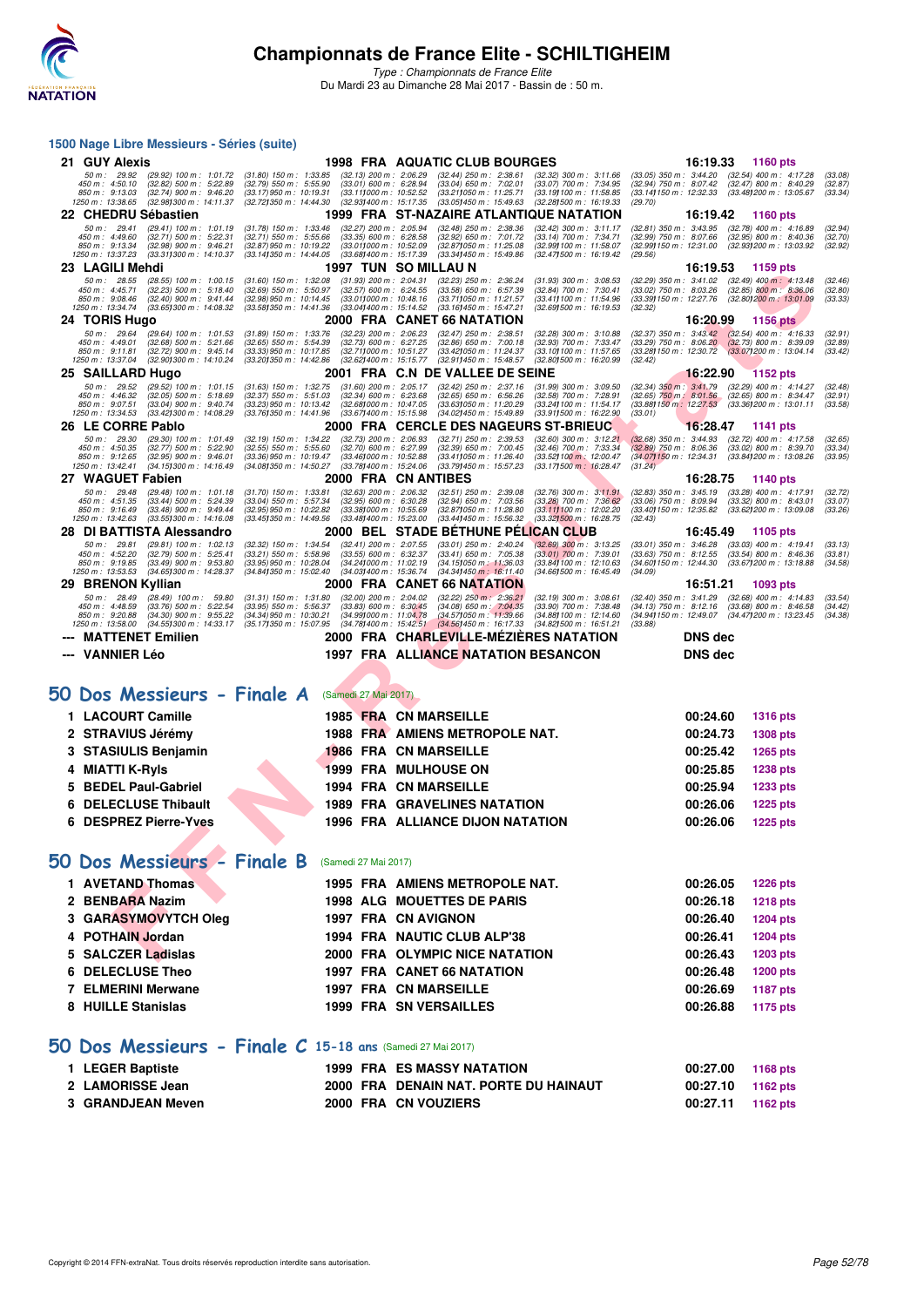

*Type : Championnats de France Elite* Du Mardi 23 au Dimanche 28 Mai 2017 - Bassin de : 50 m.

### **50 Dos Messieurs - Finale C (suite)**

| 4 TOMAC Mewen          |  | 2001 FRA AMIENS METROPOLE NAT.    | 00:27.20          | 1156 pts |
|------------------------|--|-----------------------------------|-------------------|----------|
| 4 KOINDREDI Goroco     |  | <b>1999 FRA CANET 66 NATATION</b> | 00:27.20          | 1156 pts |
| 6 CHAILLOU Merouane    |  | <b>1999 FRA LANNION NATATION</b>  | 00:27.28 1151 pts |          |
| 7 FOURMY Matéo         |  | <b>2000 FRA ES MASSY NATATION</b> | 00:27.66          | 1129 pts |
| 8 NDOYE BROUARD Yohann |  | 2000 FRA DAUPHINS D'ANNECY        | 00:27.82 1120 pts |          |

### **[50 Dos Messieurs - Séries](http://www.ffnatation.fr/webffn/resultats.php?idact=nat&go=epr&idcpt=45075&idepr=61)** (Samedi 27 Mai 2017)

| Dos Messieurs - Series         | (Samedi 27 Mai 2017) |                                               |          |                 |
|--------------------------------|----------------------|-----------------------------------------------|----------|-----------------|
| 1 STRAVIUS Jérémy              |                      | 1988 FRA AMIENS METROPOLE NAT.                | 00:25.03 | <b>1289 pts</b> |
| 2 LACOURT Camille              |                      | <b>1985 FRA CN MARSEILLE</b>                  | 00:25.11 | <b>1284 pts</b> |
| 3 DELECLUSE Thibault           |                      | <b>1989 FRA GRAVELINES NATATION</b>           | 00:25.98 | <b>1230 pts</b> |
| 4 ORANGE Maxence               |                      | <b>1998 FRA NANTES NATATION</b>               | 00:26.00 | 1229 pts        |
| 5 STASIULIS Benjamin           |                      | <b>1986 FRA CN MARSEILLE</b>                  | 00:26.02 | <b>1228 pts</b> |
| 6 DESPREZ Pierre-Yves          |                      | 1996 FRA ALLIANCE DIJON NATATION              | 00:26.05 | <b>1226 pts</b> |
| 7 BEDEL Paul-Gabriel           |                      | <b>1994 FRA CN MARSEILLE</b>                  | 00:26.09 | 1223 pts        |
| 7 MIATTI K-Ryls                |                      | <b>1999 FRA MULHOUSE ON</b>                   | 00:26.09 | <b>1223 pts</b> |
| 9 POTHAIN Jordan               |                      | 1994 FRA NAUTIC CLUB ALP'38                   | 00:26.11 | <b>1222 pts</b> |
| 9 GARASYMOVYTCH Oleg           |                      | 1997 FRA CN AVIGNON                           | 00:26.11 | <b>1222 pts</b> |
| 11 AVETAND Thomas              |                      | <b>1995 FRA AMIENS METROPOLE NAT.</b>         | 00:26.19 | <b>1217 pts</b> |
| <b>12 HUILLE Stanislas</b>     |                      | <b>1999 FRA SN VERSAILLES</b>                 | 00:26.27 | <b>1212 pts</b> |
| 13 BENBARA Nazim               |                      | <b>1998 ALG MOUETTES DE PARIS</b>             | 00:26.42 | <b>1203 pts</b> |
| 14 DELECLUSE Theo              |                      | 1997 FRA CANET 66 NATATION                    | 00:26.46 | <b>1201 pts</b> |
| <b>15 LAHRICHI Driss</b>       |                      | <b>1997 MAR ASPTT TOULOUSE</b>                | 00:26.51 | 1198 pts        |
| <b>16 ELMERINI Merwane</b>     |                      | <b>1997 FRA CN MARSEILLE</b>                  | 00:26.73 | 1184 pts        |
| 17 SALCZER Ladislas            |                      | 2000 FRA OLYMPIC NICE NATATION                | 00:26.84 | <b>1178 pts</b> |
| <b>18 VARGAS INGLESE Felip</b> |                      | 1995 ARG ARGENTINE                            | 00:26.93 | <b>1172 pts</b> |
| 19 MIOSSEC Mathieu             |                      | 1994 FRA CN BREST                             | 00:26.96 | 1171 pts        |
| 20 BURBAN Corentin             |                      | <b>1998 FRA PAYS DE GEX NATATION</b>          | 00:27.00 | 1168 pts        |
| 21 DEBEUCKELAERE Alain         |                      | 1994 FRA ASPTT TOULOUSE                       | 00:27.01 | 1168 pts        |
| 22 LE LAY Antoine              |                      | 1998 FRA CN BREST                             | 00:27.07 | <b>1164 pts</b> |
| 23 BELLAY Mathieu              |                      | <b>1997 FRALAAS SARCELLES NATATION 95</b>     | 00:27.10 | 1162 pts        |
| 24 LOTH Matthias               |                      | 1994 FRA VICHY VAL D'ALLIER NATATION          | 00:27.11 | 1162 pts        |
| 25 LEGER Baptiste              |                      | <b>1999 FRA ES MASSY NATATION</b>             | 00:27.18 | 1157 pts        |
| 26 DESLANDES Adrien            |                      | 1997 FRA C VIKINGS DE ROUEN                   | 00:27.21 | <b>1156 pts</b> |
| 27 TOMAC Mewen                 |                      | <b>2001 FRA AMIENS METROPOLE NAT.</b>         | 00:27.22 | 1155 pts        |
| 28 GRANDJEAN Meven             |                      | 2000 FRA CN VOUZIERS                          | 00:27.23 | <b>1154 pts</b> |
| 29 KOINDREDI Goroco            |                      | <b>1999 FRA CANET 66 NATATION</b>             | 00:27.25 | 1153 pts        |
| 29 BREFUEL Simon               |                      | <b>1997 FRA CANET 66 NATATION</b>             | 00:27.25 | 1153 pts        |
| 31 FALCOU Aubry                |                      | <b>1996 FRA CLUB DE NATATION DE SASSENAGE</b> | 00:27.30 | 1150 pts        |
| 32 AROT Julien                 |                      | <b>1992 FRA SN VERSAILLES</b>                 | 00:27.36 | <b>1147 pts</b> |
| 33 CHAILLOU Merouane           |                      | <b>1999 FRA LANNION NATATION</b>              | 00:27.38 | <b>1146 pts</b> |
| 34 NDOYE BROUARD Yohann        |                      | 2000 FRA DAUPHINS D'ANNECY                    | 00:27.41 | <b>1144 pts</b> |
| 35 LAMORISSE Jean              |                      | 2000 FRA DENAIN NAT. PORTE DU HAINAUT         | 00:27.42 | 1143 pts        |
| 36 FOURMY Matéo                |                      | <b>2000 FRA ES MASSY NATATION</b>             | 00:27.50 | 1138 pts        |
| 37 FRIZZAS Ewan                |                      | <b>2001 FRA MARTIGUES NATATION</b>            | 00:27.51 | 1138 pts        |
| 38 CHATTI Souhaiel             |                      | 2000 FRA STADE FRANÇAIS O COURBEVOIE          | 00:27.56 | 1135 pts        |
| 38 JODIN Matéo                 |                      | <b>2001 FRA NANTES NATATION</b>               | 00:27.56 | 1135 pts        |
| 40 VLAOVIC Milan               |                      | 2000 FRA CANET 66 NATATION                    | 00:27.60 | 1133 pts        |
| 41 MERLIN William              |                      | <b>1995 FRA TOULON VAR NATATION</b>           | 00:27.62 | 1131 pts        |
| 41 CADEL Benjamin              |                      | 1994 FRA STADE FRANÇAIS O COURBEVOIE          | 00:27.62 | <b>1131 pts</b> |
| 41 LARGE Gautier               |                      | 1999 FRA EMS BRON                             | 00:27.62 | <b>1131 pts</b> |
| 44 PASTULA Kacper              |                      | 2001 POL ES VITRY                             | 00:27.64 | 1130 pts        |
| 45 VARGAS INGLESE Valentin     |                      | <b>1993 ARG ARGENTINE</b>                     | 00:27.71 | <b>1126 pts</b> |
| 46 STEPHAN William             |                      | <b>2000 FRA CN SARREGUEMINES</b>              | 00:27.78 | <b>1122 pts</b> |
| <b>47 RENARD Geoffrey</b>      |                      | 1997 FRA DAUPHINS TOULOUSE OEC                | 00:27.85 | <b>1118 pts</b> |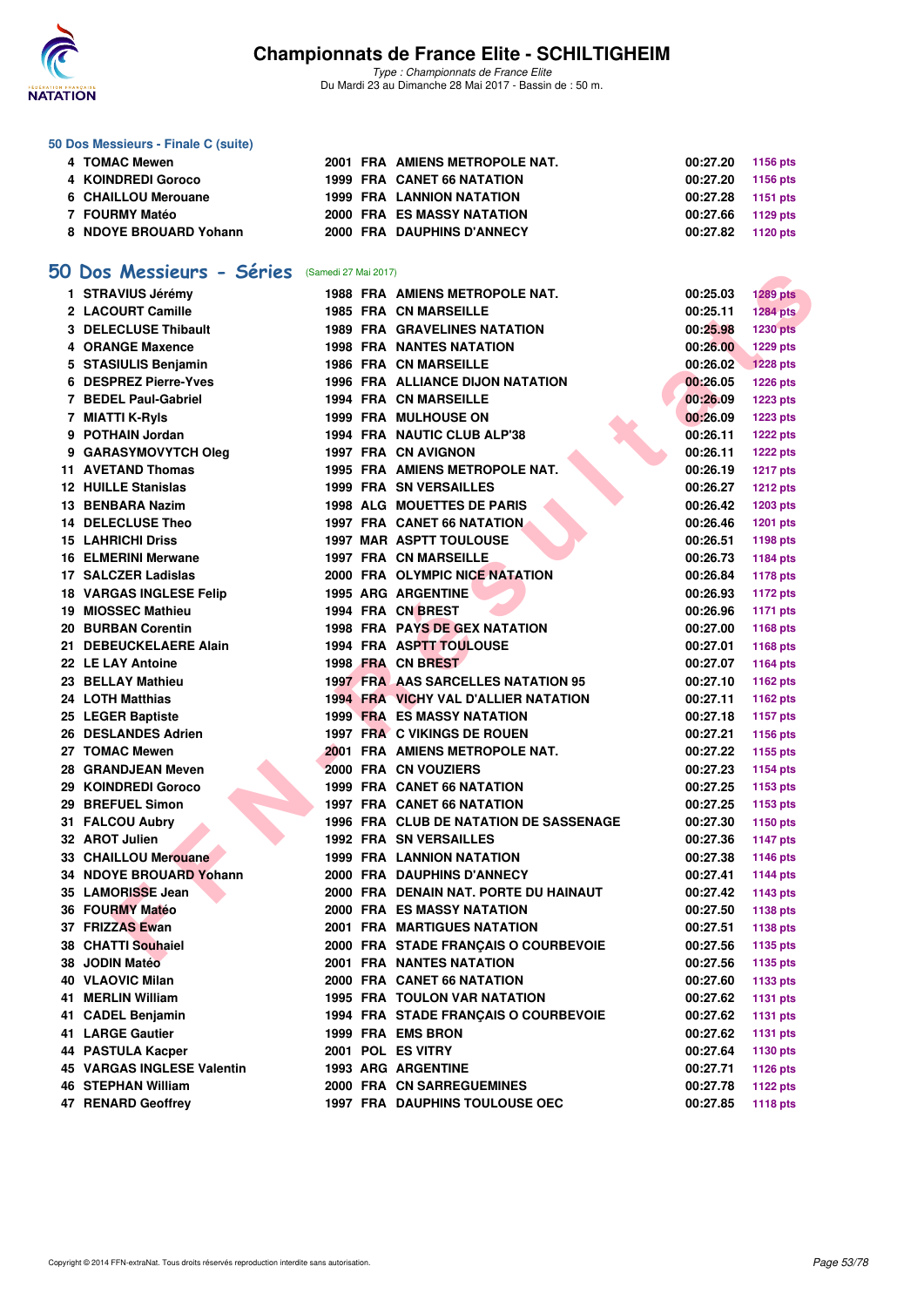

### **50 Dos Messieurs - Séries (suite)**

| 48 BRUN Christophe           |  | <b>1998 FRA DAUPHINS TOULOUSE OEC</b>   | 00:27.87       | <b>1117 pts</b> |
|------------------------------|--|-----------------------------------------|----------------|-----------------|
| <b>48 LECHEVALIER Thomas</b> |  | 2000 FRA GRENOBLE NATATION              | 00:27.87       | 1117 pts        |
| 50 BALDELLI Anthony          |  | <b>1999 FRA MARTIGUES NATATION</b>      | 00:27.91       | 1114 pts        |
| 51 PEREIRA Thomas            |  | <b>1999 FRA JEANNE D'ARC DRANCY</b>     | 00:28.07       | 1105 pts        |
| 52 TOURDES Alexis            |  | <b>1999 FRA ANGERS NATATION</b>         | 00:28.14       | 1101 pts        |
| 53 LESAFFRE Simon            |  | <b>1998 FRA ROUBAIX NATATION</b>        | 00:28.38       | 1087 pts        |
| 54 FURST Stephane            |  | 2000 FRA ERSTEIN AQUATIC CLUB           | 00:28.67       | <b>1070 pts</b> |
| 55 VALOUR Julien             |  | 2001 FRA ST-ETIENNE NATATION            | 00:29.35       | <b>1032 pts</b> |
| --- HERLEM Antoine           |  | <b>1999 FRA CN ANTIBES</b>              | <b>DSQ</b>     |                 |
| --- MILLET Arthur            |  | 2000 FRA CANET 66 NATATION              | <b>DNS</b> dec | <b>A</b>        |
| --- MATHIEU Geoffroy         |  | <b>1997 FRA STADE CLERMONT NATATION</b> | <b>DNS</b> dec |                 |
| --- LECLERCQ Thomas          |  | 1999 FRA AMIENS METROPOLE NAT.          | DNS dec        |                 |
| --- PIJULET Paul             |  | <b>1994 FRA DAUPHINS TOULOUSE OEC</b>   | <b>DNS Nd</b>  |                 |

### **[100 Dos Messieurs - Finale A](http://www.ffnatation.fr/webffn/resultats.php?idact=nat&go=epr&idcpt=45075&idepr=62)** (Jeudi 25 Mai 2017)

| 1 STASIULIS Benjamin |  | <b>1986 FRA CN MARSEILLE</b>          |                |       | 00:54.79          | 1256 pts        |  |
|----------------------|--|---------------------------------------|----------------|-------|-------------------|-----------------|--|
|                      |  |                                       | 50 m: 26.30    |       | $(26.30)$ 100 m : | 54.79 (28.      |  |
| 2 AVETAND Thomas     |  | <b>1995 FRA AMIENS METROPOLE NAT.</b> |                |       | 00:55.20          | 1244 pts        |  |
|                      |  |                                       | $50 m$ :       | 26.91 | $(26.91)$ 100 m : | 55.20 (28.      |  |
| 3 BEDEL Paul-Gabriel |  | <b>1994 FRA CN MARSEILLE</b>          |                |       | 00:55.41          | <b>1238 pts</b> |  |
|                      |  |                                       | $50 m$ :       | 27.19 | $(27.19)$ 100 m : | 55.41 (28.      |  |
| 4 ORANGE Maxence     |  | <b>1998 FRA NANTES NATATION</b>       |                |       | 00:55.77          | 1227 pts        |  |
|                      |  |                                       | $50 m$ : 26.81 |       | $(26.81)$ 100 m : | 55.77 (28.      |  |
| 5 GARASYMOVYTCH Oleg |  | 1997 FRA CN AVIGNON                   |                |       | 00:55.81          | 1226 pts        |  |
|                      |  |                                       | 50 m :         | 26.74 | $(26.74)$ 100 m : | 55.81 (29.      |  |
| 6 DELECLUSE Thibault |  | <b>1989 FRA GRAVELINES NATATION</b>   |                |       | 00:55.83          | 1225 pts        |  |
|                      |  |                                       | $50 m$ : 27.10 |       | $(27.10)$ 100 m : | 55.83 (28.      |  |
| 7 BREFUEL Simon      |  | <b>1997 FRA CANET 66 NATATION</b>     |                |       | 00:56.00          | 1220 pts        |  |
|                      |  |                                       | 50 m: 27.07    |       | $(27.07)$ 100 m : | 56.00 (28.      |  |
| 8 MIATTI K-Ryls      |  | <b>1999 FRA MULHOUSE ON</b>           |                |       | 00:56.31          | <b>1211 pts</b> |  |
|                      |  |                                       |                |       |                   |                 |  |

## **[100 Dos Messieurs - Finale B](http://www.ffnatation.fr/webffn/resultats.php?idact=nat&go=epr&idcpt=45075&idepr=62)** (Jeudi 25 Mai 2017)

| J4 FUNJI JIEPHANE         |                                                           |  | <b>FRA ERSIEIN AGUATIC CLUB</b>         |             |              | 00.ZO.OT                                             | <b>IVIV PIS</b> |  |
|---------------------------|-----------------------------------------------------------|--|-----------------------------------------|-------------|--------------|------------------------------------------------------|-----------------|--|
| 55 VALOUR Julien          |                                                           |  | 2001 FRA ST-ETIENNE NATATION            |             |              | 00:29.35                                             | <b>1032 pts</b> |  |
| --- HERLEM Antoine        |                                                           |  | <b>1999 FRA CN ANTIBES</b>              |             |              | <b>DSQ</b>                                           |                 |  |
| --- MILLET Arthur         |                                                           |  | 2000 FRA CANET 66 NATATION              |             |              | <b>DNS</b> dec                                       |                 |  |
| --- MATHIEU Geoffroy      |                                                           |  | <b>1997 FRA STADE CLERMONT NATATION</b> |             |              | <b>DNS</b> dec                                       |                 |  |
|                           | --- LECLERCQ Thomas                                       |  | 1999 FRA AMIENS METROPOLE NAT.          |             |              | <b>DNS</b> dec                                       |                 |  |
| --- PIJULET Paul          |                                                           |  | 1994 FRA DAUPHINS TOULOUSE OEC          |             |              | <b>DNS Nd</b>                                        |                 |  |
|                           |                                                           |  |                                         |             |              |                                                      |                 |  |
|                           |                                                           |  |                                         |             |              |                                                      |                 |  |
|                           | <b>00 Dos Messieurs - Finale A</b> (Jeudi 25 Mai 2017)    |  |                                         |             |              |                                                      |                 |  |
|                           | 1 STASIULIS Benjamin                                      |  | <b>1986 FRA CN MARSEILLE</b>            |             |              | 00:54.79                                             | <b>1256 pts</b> |  |
|                           | 2 AVETAND Thomas                                          |  | 1995 FRA AMIENS METROPOLE NAT.          | 50 m: 26.30 |              | $(26.30)$ 100 m : 54.79 $(28.49)$<br>00:55.20        |                 |  |
|                           |                                                           |  |                                         |             | 50 m : 26.91 | $(26.91)$ 100 m : 55.20 $(28.29)$                    | <b>1244 pts</b> |  |
|                           | 3 BEDEL Paul-Gabriel                                      |  | <b>1994 FRA CN MARSEILLE</b>            |             |              | 00:55.41                                             | <b>1238 pts</b> |  |
|                           |                                                           |  |                                         |             |              | 50 m: 27.19 (27.19) 100 m: 55.41 (28.22)             |                 |  |
| 4 ORANGE Maxence          |                                                           |  | <b>1998 FRA NANTES NATATION</b>         |             |              | 00:55.77                                             | <b>1227 pts</b> |  |
|                           |                                                           |  |                                         |             | 50 m : 26.81 | $(26.81)$ 100 m : 55.77 $(28.96)$                    |                 |  |
|                           | 5 GARASYMOVYTCH Oleg                                      |  | 1997 FRA CN AVIGNON                     |             |              | 00:55.81<br>50 m: 26.74 (26.74) 100 m: 55.81 (29.07) | <b>1226 pts</b> |  |
|                           | 6 DELECLUSE Thibault                                      |  | <b>1989 FRA GRAVELINES NATATION</b>     |             |              | 00:55.83                                             | <b>1225 pts</b> |  |
|                           |                                                           |  |                                         |             |              | 50 m: 27.10 (27.10) 100 m: 55.83 (28.73)             |                 |  |
| 7 BREFUEL Simon           |                                                           |  | <b>1997 FRA CANET 66 NATATION</b>       |             |              | 00:56.00                                             | <b>1220 pts</b> |  |
|                           |                                                           |  |                                         |             |              | 50 m: 27.07 (27.07) 100 m: 56.00 (28.93)             |                 |  |
| 8 MIATTI K-Ryls           |                                                           |  | 1999 FRA MULHOUSE ON                    |             |              | 00:56.31<br>50 m: 27.05 (27.05) 100 m: 56.31 (29.26) | <b>1211 pts</b> |  |
|                           |                                                           |  |                                         |             |              |                                                      |                 |  |
|                           | <b>00 Dos Messieurs - Finale B</b> (Jeudi 25 Mai 2017)    |  |                                         |             |              |                                                      |                 |  |
| 1 MATHIEU Geoffroy        |                                                           |  | <b>1997 FRA STADE CLERMONT NATATION</b> |             |              | 00:55.56                                             | <b>1233 pts</b> |  |
|                           |                                                           |  |                                         |             |              | 50 m : 27.28 (27.28) 100 m : 55.56 (28.28)           |                 |  |
| 2 TOMAC Mewen             |                                                           |  | 2001 FRA AMIENS METROPOLE NAT.          |             |              | 00:56.44                                             | <b>1207 pts</b> |  |
|                           |                                                           |  |                                         |             |              | 50 m: 27.53 (27.53) 100 m: 56.44 (28.91)             |                 |  |
| <b>3 HUILLE Stanislas</b> |                                                           |  | 1999 FRA SN VERSAILLES                  |             |              | 00:56.58                                             | 1203 pts        |  |
|                           | 3 SALCZER Ladislas                                        |  | 2000 FRA OLYMPIC NICE NATATION          |             |              | 50 m: 27.19 (27.19) 100 m: 56.58 (29.39)<br>00:56.58 | 1203 pts        |  |
|                           |                                                           |  |                                         |             |              | 50 m: 27.23 (27.23) 100 m: 56.58 (29.35)             |                 |  |
| 5 DELECLUSE Theo          |                                                           |  | <b>1997 FRA CANET 66 NATATION</b>       |             |              | 00:56.79                                             | 1197 pts        |  |
|                           |                                                           |  |                                         |             |              | 50 m: 27.53 (27.53) 100 m: 56.79 (29.26)             |                 |  |
| <b>6 BURBAN Corentin</b>  |                                                           |  | <b>1998 FRA PAYS DE GEX NATATION</b>    |             |              | 00:57.28                                             | 1183 pts        |  |
| 7 ROCH Nans               |                                                           |  | <b>1996 FRA CN ANTIBES</b>              |             |              | 50 m: 28.35 (28.35) 100 m: 57.28 (28.93)<br>00:57.29 | 1182 pts        |  |
|                           |                                                           |  |                                         |             |              | 50 m: 27.49 (27.49) 100 m: 57.29 (29.80)             |                 |  |
| 8 LEGER Baptiste          |                                                           |  | <b>1999 FRA ES MASSY NATATION</b>       |             |              | 00:57.40                                             | 1179 pts        |  |
|                           |                                                           |  |                                         |             |              | 50 m: 27.95 (27.95) 100 m: 57.40 (29.45)             |                 |  |
|                           | 00 Dos Messieurs - Finale C 15-18 ans (Jeudi 25 Mai 2017) |  |                                         |             |              |                                                      |                 |  |
|                           |                                                           |  |                                         |             |              |                                                      |                 |  |
|                           | 1 NDOYE BROUARD Yohann                                    |  | 2000 FRA DAUPHINS D'ANNECY              |             |              | 00:57.60                                             | 1174 pts        |  |
|                           |                                                           |  |                                         |             |              | 50 m: 28.13 (28.13) 100 m: 57.60 (29.47)             |                 |  |
| 2 VLAOVIC Milan           |                                                           |  | <b>2000 FRA CANET 66 NATATION</b>       |             |              | 00:57.75                                             | 1169 pts        |  |

### **[100 Dos Messieurs - Finale C](http://www.ffnatation.fr/webffn/resultats.php?idact=nat&go=epr&idcpt=45075&idepr=62) 15-18 ans** (Jeudi 25 Mai 2017)

| 1 NDOYE BROUARD Yohann |                 |  |                                                                                                                                                                                                                                 |       | 00:57.60         |                                                                                               |                                                                                                                                                                                                                                                                        |
|------------------------|-----------------|--|---------------------------------------------------------------------------------------------------------------------------------------------------------------------------------------------------------------------------------|-------|------------------|-----------------------------------------------------------------------------------------------|------------------------------------------------------------------------------------------------------------------------------------------------------------------------------------------------------------------------------------------------------------------------|
|                        |                 |  |                                                                                                                                                                                                                                 |       |                  |                                                                                               |                                                                                                                                                                                                                                                                        |
|                        |                 |  |                                                                                                                                                                                                                                 |       |                  |                                                                                               |                                                                                                                                                                                                                                                                        |
| 3 FRIZZAS Ewan         |                 |  |                                                                                                                                                                                                                                 |       | 00:57.94         |                                                                                               |                                                                                                                                                                                                                                                                        |
| 4 CHATTI Souhaiel      |                 |  |                                                                                                                                                                                                                                 |       | 00:58.00         |                                                                                               |                                                                                                                                                                                                                                                                        |
| 5 HERLEM Antoine       |                 |  |                                                                                                                                                                                                                                 |       | 00:58.33         |                                                                                               |                                                                                                                                                                                                                                                                        |
| 6 GRANDJEAN Meven      |                 |  |                                                                                                                                                                                                                                 | 28.69 | 00:58.42         |                                                                                               |                                                                                                                                                                                                                                                                        |
| 7 JODIN Matéo          |                 |  |                                                                                                                                                                                                                                 |       | 00:58.55         |                                                                                               |                                                                                                                                                                                                                                                                        |
|                        | 2 VLAOVIC Milan |  | 2000 FRA DAUPHINS D'ANNECY<br>2000 FRA CANET 66 NATATION<br><b>2001 FRA MARTIGUES NATATION</b><br>2000 FRA STADE FRANCAIS O COURBEVOIE<br><b>1999 FRA CN ANTIBES</b><br>2000 FRA CN VOUZIERS<br><b>2001 FRA NANTES NATATION</b> |       | 50 m :<br>50 m : | $50 m$ : 28.13<br>00:57.75<br>50 m : 28.30<br>50 m: 28.72<br>$(28.69)$ 100 m :<br>50 m: 28.22 | 1174 pts<br>$(28.13)$ 100 m : 57.60 (29.<br>1169 pts<br>$(28.30)$ 100 m : 57.75 $(29.1)$<br>1164 pts<br>$(28.72)$ 100 m : 57.94 (29.<br>1162 pts<br>28.26 (28.26) 100 m : 58.00 (29.<br>1153 pts<br>58.33 (29.<br>1150 pts<br>$(28.22)$ 100 m : 58.42 (30.<br>1146 pts |

|                |       | 00:54.79          | 1256 pts        |
|----------------|-------|-------------------|-----------------|
| $50 m$ :       | 26,30 | $(26.30)$ 100 m : | 54.79 (28.49)   |
|                |       | 00:55.20          | <b>1244 pts</b> |
| 50 m : 26.91   |       | $(26.91)$ 100 m : | 55.20 (28.29)   |
|                |       | 00:55.41          | 1238 pts        |
| 50 m: 27.19    |       | $(27.19)$ 100 m : | 55.41 (28.22)   |
|                |       | 00:55.77          | <b>1227 pts</b> |
| 50 m: 26.81    |       | $(26.81)$ 100 m : | 55.77 (28.96)   |
|                |       | 00:55.81          | <b>1226 pts</b> |
| $50 m$ : 26.74 |       | $(26.74)$ 100 m : | 55.81 (29.07)   |
|                |       | 00:55.83          | <b>1225 pts</b> |
| 50 m: 27.10    |       | $(27.10)$ 100 m : | 55.83 (28.73)   |
|                |       | 00:56.00          | <b>1220 pts</b> |
| 50 m: 27.07    |       | $(27.07)$ 100 m : | 56.00 (28.93)   |
|                |       | 00:56.31          | $1211$ pts      |
| $50 m$ :       | 27.05 | $(27.05)$ 100 m : | 56.31 (29.26)   |

|             |       | 00:55.56          | 1233 pts        |
|-------------|-------|-------------------|-----------------|
| $50 m$ :    | 27.28 | $(27.28)$ 100 m : | 55.56 (28.28)   |
|             |       | 00:56.44          | 1207 pts        |
| $50 m$ :    | 27.53 | $(27.53)$ 100 m : | 56.44 (28.91)   |
|             |       | 00:56.58          | <b>1203 pts</b> |
| 50 m: 27.19 |       | $(27.19)$ 100 m : | 56.58 (29.39)   |
|             |       | 00:56.58          | $1203$ pts      |
| 50 m: 27.23 |       | $(27.23)$ 100 m : | 56.58 (29.35)   |
|             |       | 00:56.79          | <b>1197 pts</b> |
| 50 m :      | 27.53 | $(27.53)$ 100 m : | 56.79 (29.26)   |
|             |       | 00:57.28          | 1183 pts        |
| $50 m$ :    | 28.35 | $(28.35)$ 100 m : | 57.28 (28.93)   |
|             |       | 00:57.29          | <b>1182 pts</b> |
| $50 m$ :    | 27.49 | $(27.49)$ 100 m : | 57.29 (29.80)   |
|             |       | 00:57.40          | 1179 pts        |
| $50 m$ :    | 27.95 | $(27.95)$ 100 m : | 57.40 (29.45)   |

|                |       | 00:57.60          | 1174 pts        |
|----------------|-------|-------------------|-----------------|
| $50 m$ :       | 28.13 | $(28.13)$ 100 m : | 57.60 (29.47)   |
|                |       | 00:57.75          | 1169 pts        |
| 50 m: 28.30    |       | $(28.30)$ 100 m : | 57.75 (29.45)   |
|                |       | 00:57.94          | <b>1164 pts</b> |
| $50 m$ : 28.72 |       | $(28.72)$ 100 m : | 57.94 (29.22)   |
|                |       | 00:58.00          | 1162 $pts$      |
| 50 m: 28.26    |       | $(28.26)$ 100 m : | 58.00 (29.74)   |
|                |       | 00:58.33          | 1153 pts        |
| 50 m : 28.69   |       | $(28.69)$ 100 m : | 58.33 (29.64)   |
|                |       | 00:58.42          | 1150 pts        |
| $50 m$ : 28.22 |       | $(28.22)$ 100 m : | 58.42 (30.20)   |
|                |       | 00:58.55          | 1146 pts        |
| 50 m :         | 28.57 | $(28.57)$ 100 m : | 58.55 (29.98)   |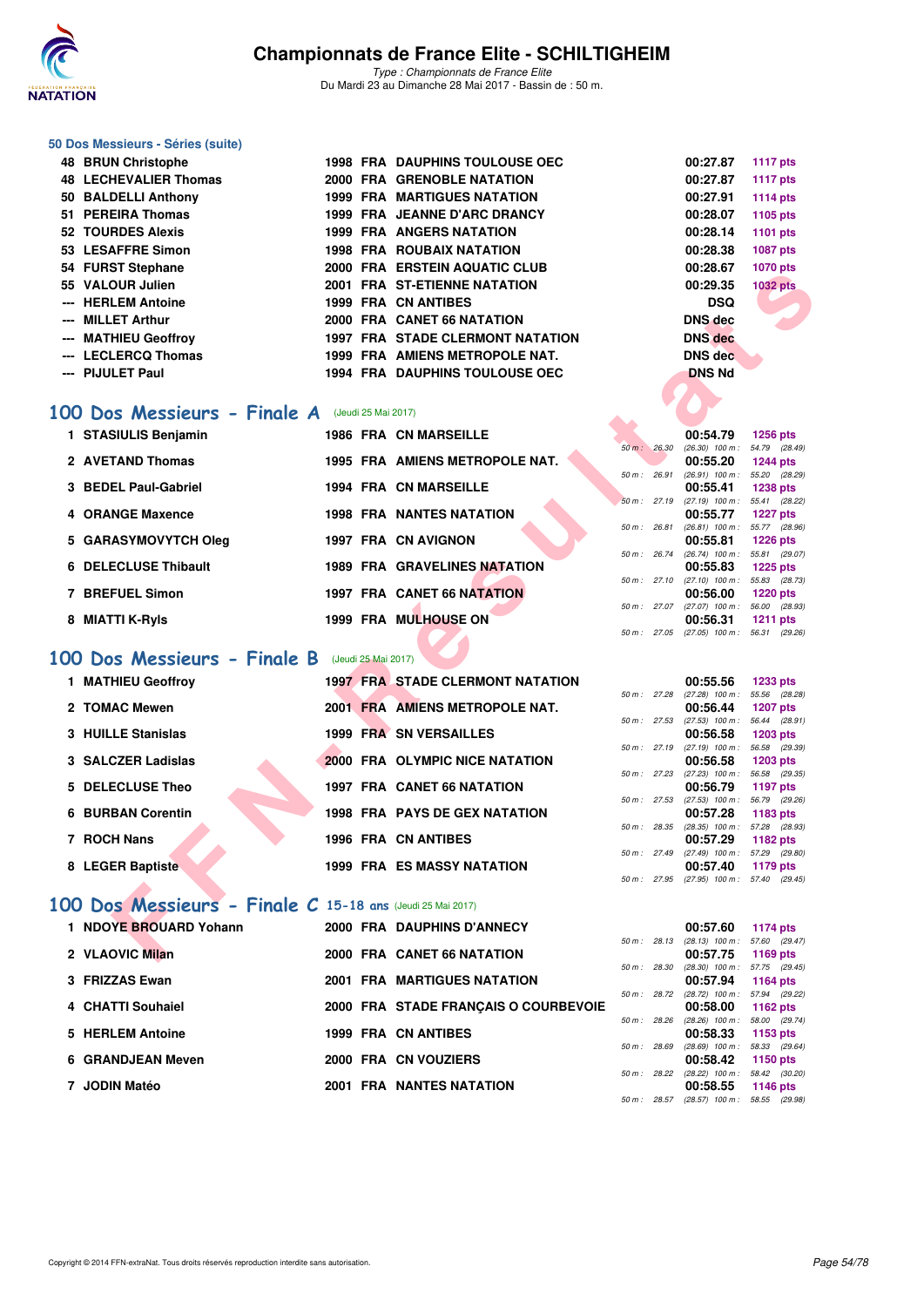

**100 Dos Messieurs - Finale C (suite)**

### **Championnats de France Elite - SCHILTIGHEIM**

*Type : Championnats de France Elite* Du Mardi 23 au Dimanche 28 Mai 2017 - Bassin de : 50 m.

**8 BIDARD Clément 2001 FRA TEAM STRASBOURG SNS-ASPTT-PCS 00:58.84 1138 pts**

|     |                             |                     |                                         |                | 50 m : 28.44 (28.44) 100 m : 58.84 (30.40)              |                                  |
|-----|-----------------------------|---------------------|-----------------------------------------|----------------|---------------------------------------------------------|----------------------------------|
|     | 100 Dos Messieurs - Séries  | (Jeudi 25 Mai 2017) |                                         |                |                                                         |                                  |
|     | 1 AVETAND Thomas            |                     | 1995 FRA AMIENS METROPOLE NAT.          |                | 00:54.78                                                | <b>1256 pts</b>                  |
|     | 2 STASIULIS Benjamin        |                     | <b>1986 FRA CN MARSEILLE</b>            | 50 m: 26.85    | (26.85) 100 m: 54.78 (27.93)<br>00:54.81                | <b>1255 pts</b>                  |
|     | 3 BEDEL Paul-Gabriel        |                     | <b>1994 FRA CN MARSEILLE</b>            | 50 m : 26.49   | (26.49) 100 m: 54.81 (28.32)<br>00:55.17                | <b>1245 pts</b>                  |
|     | 4 ORANGE Maxence            |                     | <b>1998 FRA NANTES NATATION</b>         | 50 m: 27.15    | $(27.15)$ 100 m : 55.17 $(28.02)$<br>00:55.77           | <b>1227 pts</b>                  |
| 5   | <b>GARASYMOVYTCH Oleg</b>   |                     | 1997 FRA CN AVIGNON                     | 50 m : 27.00   | $(27.00)$ $100 \text{ m}$ : 55.77 $(28.77)$<br>00:56.37 | <b>1209 pts</b>                  |
|     |                             |                     |                                         | 50 m : 27.41   | $(27.41)$ 100 m:                                        | 56.37 (28.96)                    |
| 6   | MIATTI K-RyIs               |                     | <b>1999 FRA MULHOUSE ON</b>             | 50 m: 27.62    | 00:56.52<br>$(27.62)$ 100 m : 56.52 $(28.90)$           | <b>1205 pts</b>                  |
|     | 7 BREFUEL Simon             |                     | 1997 FRA CANET 66 NATATION              | 50 m: 27.62    | 00:56.64<br>$(27.62)$ 100 m :                           | <b>1201 pts</b><br>56.64 (29.02) |
|     | 8 DELECLUSE Thibault        |                     | <b>1989 FRA GRAVELINES NATATION</b>     | $50 m$ : 27.57 | 00:56.69<br>$(27.57)$ 100 m : 56.69 (29.12)             | <b>1200 pts</b>                  |
| 9   | <b>ROCH Nans</b>            |                     | <b>1996 FRA CN ANTIBES</b>              |                | 00:56.71                                                | 1199 pts                         |
|     | 10 PIJULET Paul             |                     | <b>1994 FRA DAUPHINS TOULOUSE OEC</b>   | 50 m: 27.55    | (27.55) 100 m: 56.71 (29.16)<br>00:56.74                | 1198 pts                         |
| 11  | <b>TOMAC Mewen</b>          |                     | 2001 FRA AMIENS METROPOLE NAT.          | 50 m : 27.28   | (27.28) 100 m: 56.74 (29.46)<br>00:56.78                | 1197 pts                         |
|     | <b>12 HUILLE Stanislas</b>  |                     | <b>1999 FRA SN VERSAILLES</b>           | 50 m : 27.73   | $(27.73)$ 100 m : 56.78 $(29.05)$<br>00:56.83           | 1196 pts                         |
|     |                             |                     |                                         | 50 m: 26.93    | $(26.93)$ 100 m :                                       | 56.83 (29.90)                    |
|     | 13 DELECLUSE Theo           |                     | <b>1997 FRA CANET 66 NATATION</b>       | 50 m : 26.89   | 00:57.04<br>$(26.89)$ 100 m : 57.04 $(30.15)$           | 1190 pts                         |
|     | 14 SALCZER Ladislas         |                     | 2000 FRA OLYMPIC NICE NATATION          | 50 m: 27.46    | 00:57.05<br>(27.46) 100 m: 57.05 (29.59)                | 1189 pts                         |
|     | <b>15 MATHIEU Geoffroy</b>  |                     | <b>1997 FRA STADE CLERMONT NATATION</b> | 50 m : 28.16   | 00:57.14<br>(28.16) 100 m: 57.14 (28.98)                | <b>1187 pts</b>                  |
|     | <b>16 LEGER Baptiste</b>    |                     | <b>1999 FRA ES MASSY NATATION</b>       |                | 00:57.31                                                | 1182 pts                         |
|     | <b>17 BURBAN Corentin</b>   |                     | <b>1998 FRA PAYS DE GEX NATATION</b>    | 50 m : 28.04   | (28.04) 100 m: 57.31 (29.27)<br>00:57.34                | 1181 pts                         |
| 18. | <b>LAHRICHI Driss</b>       |                     | <b>1997 MAR ASPTT TOULOUSE</b>          | 50 m : 27.66   | (27.66) 100 m: 57.34 (29.68)<br>00:57.44                | 1178 pts                         |
| 19  | <b>NDOYE BROUARD Yohann</b> |                     | <b>2000 FRA DAUPHINS D'ANNECY</b>       | 50 m : 27.53   | $(27.53)$ 100 m : 57.44 $(29.91)$<br>00:57.54           | 1175 pts                         |
|     |                             |                     |                                         | 50 m: 28.34    | (28.34) 100 m: 57.54 (29.20)                            |                                  |
| 20  | <b>TRILLAT Léo</b>          |                     | 1998 FRA CN POISSY                      | 50 m: 27.61    | 00:57.67<br>$(27.61)$ 100 m : 57.67 (30.06)             | 1172 pts                         |
| 21  | <b>RENARD Geoffrey</b>      |                     | <b>1997 FRA DAUPHINS TOULOUSE OEC</b>   | 50 m : 27.83   | 00:57.68<br>(27.83) 100 m: 57.68 (29.85)                | 1171 pts                         |
|     | 22 BELLAY Mathieu           |                     | 1997 FRA AAS SARCELLES NATATION 95      | 50 m : 27.71   | 00:57.69<br>(27.71) 100 m: 57.69 (29.98)                | 1171 pts                         |
| 23  | <b>DESPREZ Pierre-Yves</b>  |                     | <b>1996 FRA ALLIANCE DIJON NATATION</b> |                | 00:57.74                                                | 1169 pts                         |
|     | 24 BENBARA Nazim            |                     | <b>1998 ALG MOUETTES DE PARIS</b>       |                | 50 m: 27.36 (27.36) 100 m: 57.74 (30.38)<br>00:57.95    | 1163 pts                         |
|     | 25 CHATTI Souhaiel          |                     | 2000 FRA STADE FRANCAIS O COURBEVOIE    | 50 m : 27.92   | (27.92) 100 m : 57.95 (30.03)<br>00:58.00               | <b>1162 pts</b>                  |
|     | 26 VLAOVIC Milan            |                     | <b>2000 FRA CANET 66 NATATION</b>       | 50 m: 28.05    | (28.05) 100 m :<br>00:58.15                             | 58.00 (29.95)                    |
|     |                             |                     |                                         | 50 m: 28.16    | $(28.16)$ 100 m : 58.15 $(29.99)$                       | <b>1158 pts</b>                  |
|     | 27 FRIZZAS Ewan             |                     | <b>2001 FRA MARTIGUES NATATION</b>      | 50 m : 28.63   | 00:58.18<br>(28.63) 100 m : 58.18 (29.55)               | 1157 pts                         |
|     | 28 LE LAY Antoine           |                     | 1998 FRA CN BREST                       | 50 m : 28.47   | 00:58.25<br>(28.47) 100 m: 58.25 (29.78)                | 1155 pts                         |
|     | 28 ELMERINI Merwane         |                     | 1997 FRA CN MARSEILLE                   | 50 m : 28.13   | 00:58.25<br>$(28.13)$ 100 m : 58.25 $(30.12)$           | 1155 pts                         |
|     | 30 BRUN Christophe          |                     | <b>1998 FRA DAUPHINS TOULOUSE OEC</b>   |                | 00:58.48                                                | 1148 pts                         |
|     | 31 DEBEUCKELAERE Alain      |                     | 1994 FRA ASPTT TOULOUSE                 | 50 m : 28.19   | $(28.19)$ 100 m : 58.48 $(30.29)$<br>00:58.61           | 1145 pts                         |
|     | 32 JODIN Matéo              |                     | <b>2001 FRA NANTES NATATION</b>         | 50 m : 28.07   | $(28.07)$ 100 m : 58.61 $(30.54)$<br>00:58.67           | 1143 pts                         |
|     |                             |                     |                                         | 50 m : 28.29   | $(28.29)$ 100 m :                                       | 58.67 (30.38)                    |
|     | 33 HERLEM Antoine           |                     | 1999 FRA CN ANTIBES                     | 50 m : 28.36   | 00:58.68<br>(28.36) 100 m : 58.68 (30.32)               | 1143 pts                         |
|     | 34 FALCOU Aubry             |                     | 1996 FRA CLUB DE NATATION DE SASSENAGE  | 50 m : 27.89   | 00:58.70<br>$(27.89)$ 100 m : 58.70 $(30.81)$           | 1142 pts                         |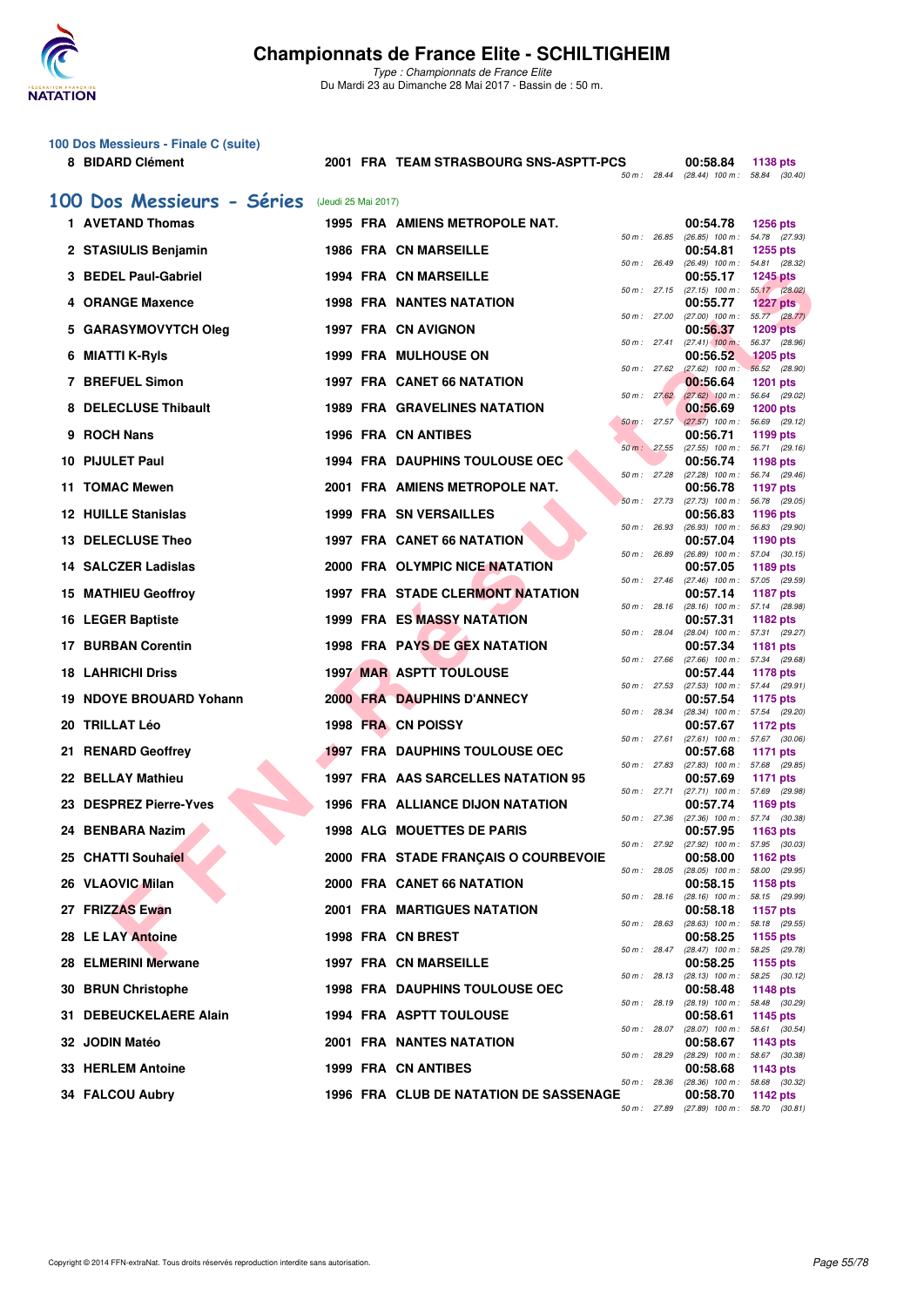

**100 Dos Messieurs - Séries (suite)**

*Type : Championnats de France Elite* Du Mardi 23 au Dimanche 28 Mai 2017 - Bassin de : 50 m.

| 35 BIDARD Clément                     |                   | 2001 FRA TEAM STRASBOURG SNS-ASPTT-PCS       |              | 00:58.71<br>1142 pts                                                 |  |
|---------------------------------------|-------------------|----------------------------------------------|--------------|----------------------------------------------------------------------|--|
| 36 GRANDJEAN Meven                    |                   | 2000 FRA CN VOUZIERS                         | 50 m : 28.70 | $(28.70)$ 100 m : 58.71 $(30.01)$<br>00:58.74<br>1141 pts            |  |
| 37 CHAILLOU Merouane                  |                   | <b>1999 FRA LANNION NATATION</b>             | 50 m: 27.89  | $(27.89)$ 100 m : 58.74 $(30.85)$<br>00:58.81<br>1139 pts            |  |
| 38 PEREIRA Thomas                     |                   | 1999 FRA JEANNE D'ARC DRANCY                 | 50 m : 28.70 | 58.81 (30.11)<br>$(28.70)$ 100 m :<br>00:58.91<br><b>1136 pts</b>    |  |
| 39 BALDELLI Anthony                   |                   | <b>1999 FRA MARTIGUES NATATION</b>           | 50 m : 28.94 | 58.91 (29.97)<br>$(28.94)$ 100 m :<br>00:58.97<br>1134 pts           |  |
| <b>40 TOURDES Alexis</b>              |                   | <b>1999 FRA ANGERS NATATION</b>              | 50 m : 28.78 | $(28.78)$ 100 m : 58.97 $(30.19)$<br>00:59.13<br>1130 pts            |  |
| 41 STEPHAN William                    |                   | 2000 FRA CN SARREGUEMINES                    | 50 m : 28.92 | $(28.92)$ 100 m : 59.13 $(30.21)$<br>00:59.19<br>1128 $pts$          |  |
| 42 AROT Julien                        |                   | <b>1992 FRA SN VERSAILLES</b>                | 50 m: 28.60  | $(28.60)$ 100 m : 59.19 $(30.59)$<br>00:59.23<br>1127 $pts$          |  |
| 43 LECLERCQ Thomas                    |                   | 1999 FRA AMIENS METROPOLE NAT.               | 50 m: 28.53  | $(28.53)$ 100 m : 59.23 $(30.70)$<br>00:59.25<br><b>1126 pts</b>     |  |
| 44 MERLIN William                     |                   | 1995 FRA TOULON VAR NATATION                 | 50 m: 28.61  | 59.25 (30.64)<br>$(28.61)$ 100 m :<br>00:59.28<br><b>1126 pts</b>    |  |
| 45 KOINDREDI Goroco                   |                   | <b>1999 FRA CANET 66 NATATION</b>            | 50 m: 28.22  | $(28.22)$ 100 m :<br>59.28 (31.06)<br>00:59.36<br><b>1123 pts</b>    |  |
| <b>46 LESAFFRE Simon</b>              |                   | <b>1998 FRA ROUBAIX NATATION</b>             | 50 m : 28.81 | (28.81) 100 m: 59.36 (30.55)<br>00:59.40<br>1122 $pts$               |  |
| 47 GHAFFARI Mohamed                   |                   | 2000 TUN CSM CLAMART                         | 50 m: 28.56  | $(28.56)$ 100 m : 59.40 $(30.84)$<br>00:59.41<br>1122 $pts$          |  |
| 48 DESLANDES Adrien                   |                   | 1997 FRA C VIKINGS DE ROUEN                  | 50 m: 28.63  | $(28.63)$ 100 m : 59.41 $(30.78)$<br>00:59.42<br>1122 $pts$          |  |
| 49 MILLET Arthur                      |                   | 2000 FRA CANET 66 NATATION                   | 50 m : 28.49 | $(28.49)$ 100 m : 59.42 $(30.93)$<br>00:59.43<br><b>1121 pts</b>     |  |
| 50 FOURMY Matéo                       |                   | 2000 FRA ES MASSY NATATION                   | 50 m: 28.61  | $(28.61)$ 100 m :<br>59.43 (30.82)<br>00:59.52<br>1119 $pts$         |  |
| 51 SYOUD Jaouad                       |                   | 1999 FRA CN CHALON-SUR-SAONE                 | 50 m : 27.89 | (27.89) 100 m: 59.52 (31.63)<br>00:59.57<br>1117 $pts$               |  |
| 52 CADEL Benjamin                     |                   | 1994 FRA STADE FRANÇAIS O COURBEVOIE         | 50 m : 28.73 | (28.73) 100 m: 59.57 (30.84)<br>00:59.61<br><b>1116 pts</b>          |  |
| <b>VARGAS INGLESE Valentin</b><br>53. |                   | 1993 ARG ARGENTINE                           | 50 m : 28.28 | $(28.28)$ 100 m : 59.61 $(31.33)$<br>00:59.66<br>1115 $pts$          |  |
| 54 YOKOYAMA Kentaro                   |                   | 2000 FRA MULHOUSE ON                         | 50 m : 28.99 | $(28.99)$ 100 m : 59.66 $(30.67)$<br>00:59.76<br>1112 $pts$          |  |
| 55 LARGE Gautier                      |                   | 1999 FRA EMS BRON                            | 50 m : 28.54 | (28.54) 100 m: 59.76 (31.22)<br>01:00.09<br>1103 $pts$               |  |
| 56 LAMORISSE Jean                     |                   | 2000 FRA DENAIN NAT. PORTE DU HAINAUT        | 50 m: 28.50  | (28.50) 100 m: 1:00.09 (31.59)<br>01:00.19<br>1100 pts               |  |
| 57 TRINEZ Corentin                    |                   | 2002 FRA LA JEANNE NATATION PORT             | 50 m : 29.09 | $(29.09)$ 100 m : 1:00.19 $(31.10)$<br>01:00.28<br>1098 pts          |  |
| <b>DE GROOT Samuel</b><br>58          |                   | <b>1999 FRA CLUB DES NAGEURS DE BRIVE</b>    | 50 m: 29.56  | (29.56) 100 m: 1:00.28 (30.72)<br>01:00.48<br>1092 pts               |  |
| 59 BERAUD Romain                      |                   | <b>1988 FRA GRENOBLE NATATION</b>            | 50 m: 29.51  | (29.51) 100 m: 1:00.48 (30.97)<br>01:00.62<br><b>1088 pts</b>        |  |
| 60 LECHEVALIER Thomas                 |                   | 2000 FRA GRENOBLE NATATION                   | 50 m: 30.03  | $(30.03)$ 100 m : 1:00.62 $(30.59)$<br>01:00.69<br><b>1086 pts</b>   |  |
| 61 FURST Stephane                     |                   | 2000 FRA ERSTEIN AQUATIC CLUB                | 50 m: 28.51  | $(28.51)$ 100 m : 1:00.69 $(32.18)$<br>01:01.63<br>1060 pts          |  |
| 62 PASTULA Kacper                     | 2001 POL ES VITRY |                                              |              | 50 m : 29.19 (29.19) 100 m : 1:01.63 (32.44)<br>01:01.66<br>1059 pts |  |
| 63 DIDIER Ugo                         |                   | 2001 FRA HANDI-CERCLE DES NAGEURS DE CUGNAUX | 50 m : 28.76 | $(28.76)$ 100 m : 1:01.66 $(32.90)$<br>01:07.50<br>905 pts           |  |
| <b>64 MARAIS Florent</b>              |                   | 2000 FRA HANDI-ENTENTE NAUTIQUE CAENNAISE    | 50 m : 32.74 | $(32.74)$ 100 m : 1:07.50 $(34.76)$<br>01:07.84<br>897 pts           |  |
| 65 LE HIR Nicolas                     |                   | 1997 FRA HANDISPORT BREST                    | 50 m : 32.29 | $(32.29)$ 100 m : 1:07.84 $(35.55)$<br>01:10.55<br>830 pts           |  |
| 66 MAHISTRE Yohan                     |                   | <b>1995 FRA GRENOBLE HANDISPORT</b>          | 50 m : 34.02 | (34.02) 100 m: 1:10.55 (36.53)<br>01:19.03<br>637 pts                |  |
| 67 SAILLOT Morgan                     |                   | <b>1986 FRA HANDI-ASC LE HAVRE NATATION</b>  | 50 m : 38.65 | $(38.65)$ 100 m : 1:19.03 $(40.38)$<br>01:22.33<br>569 pts           |  |
| 68 ALLETRU Axel                       |                   | 1990 FRA HANDI-ROCHIN OLYMPIQUE CLUB         |              | 50 m : 38.48 (38.48) 100 m : 1:22.33 (43.85)<br>01:29.52<br>434 pts  |  |
|                                       |                   | 2001 FRA HANDISPORT VALENCE                  |              | 50 m: 43.17 (43.17) 100 m: 1:29.52 (46.35)                           |  |
| 69 VERPIOT Enzo                       |                   |                                              |              | 01:30.19<br>422 pts<br>50 m: 44.15 (44.15) 100 m: 1:30.19 (46.04)    |  |

# **200 Dos Messieurs - Finale A** (Mardi 23 Mai 2017)<br>1 MATHIEU Geoffroy 1997 FRA STA

**1997 FRA STADE CLERMONT NATATION 01:57.04 1282 pts** *50 m : 27.88 (27.88) 100 m : 57.82 (29.94) 150 m : 1:27.88 (30.06) 200 m : 1:57.04 (29.16)*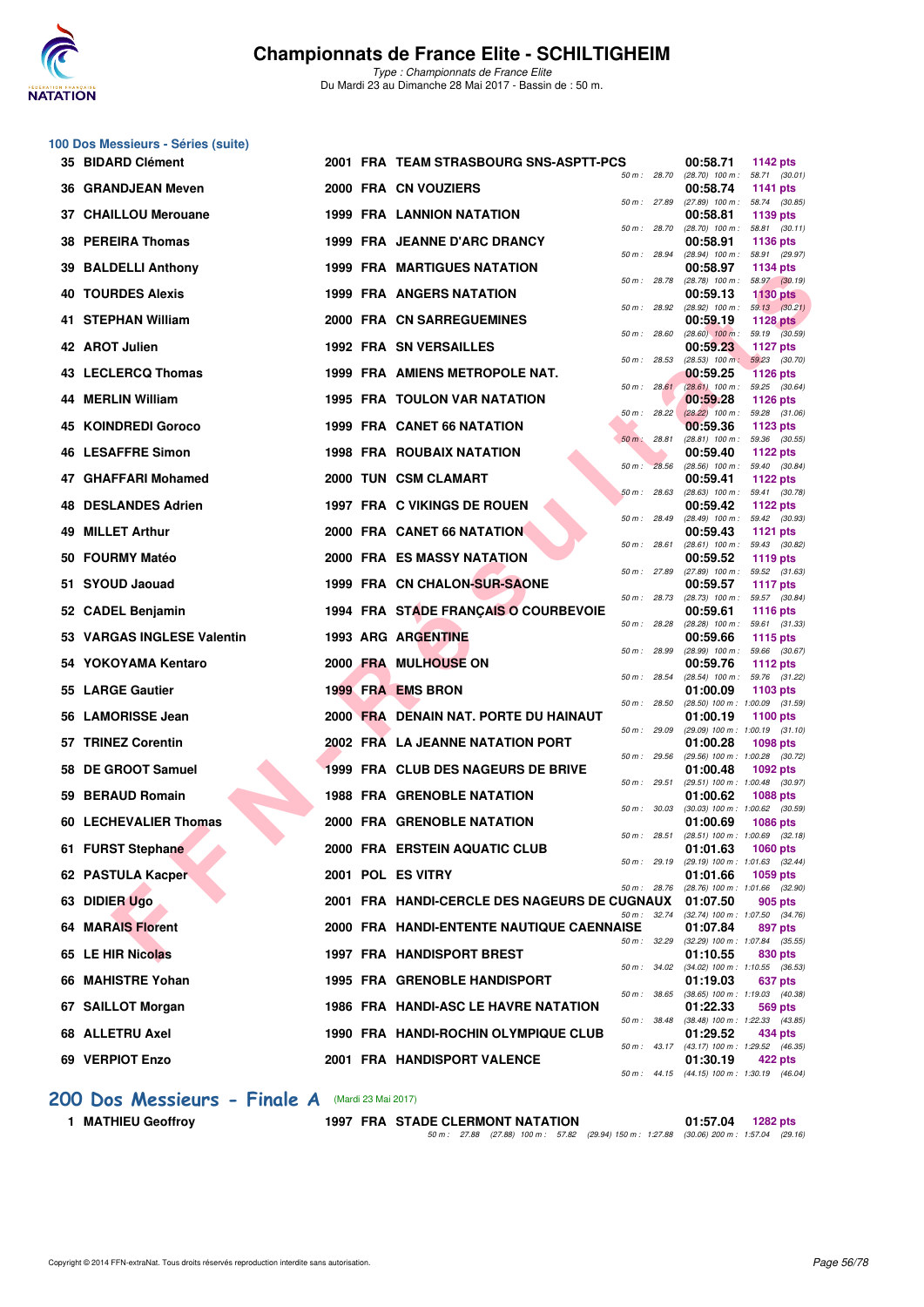

**200 Dos Messieurs - Finale A (suite)**

### **Championnats de France Elite - SCHILTIGHEIM**

| 2 BEDEL Paul-Gabriel                                       |                     | <b>1994 FRA CN MARSEILLE</b>                                                                                                       | 02:00.46<br><b>1232 pts</b>                                        |
|------------------------------------------------------------|---------------------|------------------------------------------------------------------------------------------------------------------------------------|--------------------------------------------------------------------|
| 3 BRUN Christophe                                          |                     | 50 m: 28.37 (28.37) 100 m: 59.33 (30.96) 150 m: 1:30.58<br><b>1998 FRA DAUPHINS TOULOUSE OEC</b>                                   | $(31.25)$ 200 m : 2:00.46 $(29.88)$<br>02:00.48<br><b>1231 pts</b> |
| 4 ORANGE Maxence                                           |                     | 50 m: 28.50 (28.50) 100 m: 59.02 (30.52) 150 m: 1:30.35 (31.33) 200 m: 2:00.48 (30.13)<br><b>1998 FRA NANTES NATATION</b>          | 02:00.74<br><b>1228 pts</b>                                        |
| 5 BREFUEL Simon                                            |                     | 50 m: 28.49 (28.49) 100 m: 58.94 (30.45) 150 m: 1:29.73<br>1997 FRA CANET 66 NATATION                                              | $(30.79)$ 200 m : 2:00.74 $(31.01)$<br>02:01.23<br><b>1220 pts</b> |
|                                                            |                     | 50 m: 28.24 (28.24) 100 m: 58.80 (30.56) 150 m: 1:30.54 (31.74) 200 m: 2:01.23 (30.69)                                             |                                                                    |
| <b>CHATTI Souhaiel</b>                                     |                     | 2000 FRA STADE FRANÇAIS O COURBEVOIE<br>50 m: 28.90 (28.90) 100 m: 1:00.28 (31.38) 150 m: 1:31.40 (31.12) 200 m: 2:02.14 (30.74)   | 02:02.14<br><b>1207 pts</b>                                        |
| 7 GARASYMOVYTCH Oleg                                       |                     | 1997 FRA CN AVIGNON<br>50 m: 28.48 (28.48) 100 m: 58.92 (30.44) 150 m: 1:30.76 (31.84) 200 m: 2:02.39 (31.63)                      | 02:02.39<br>$1203$ pts                                             |
| 8 RENARD Geoffrey                                          |                     | <b>1997 FRA DAUPHINS TOULOUSE OEC</b><br>50 m: 28.64 (28.64) 100 m: 59.72 (31.08) 150 m: 1.31.43 (31.71) 200 m: 2:03.13 (31.70)    | 02:03.13<br>1193 $pts$                                             |
|                                                            |                     |                                                                                                                                    |                                                                    |
| 200 Dos Messieurs - Finale B (Mardi 23 Mai 2017)           |                     |                                                                                                                                    |                                                                    |
| 1 LEGER Baptiste                                           |                     | 1999 FRA ES MASSY NATATION<br>50 m: 28.83 (28.83) 100 m: 1:00.57 (31.74) 150 m: 1:32.56                                            | 02:03.44<br><b>1188 pts</b><br>$(31.99)$ 200 m : 2:03.44 $(30.88)$ |
| 2 VARGAS INGLESE Felip                                     |                     | <b>1995 ARG ARGENTINE</b><br>50 m: 29.03 (29.03) 100 m: 1:00.48 (31.45) 150 m: 1:32.14 (31.66) 200 m: 2:03.82 (31.68)              | 02:03.82<br>1183 pts                                               |
| 3 TOMAC Mewen                                              |                     | 2001 FRA AMIENS METROPOLE NAT.                                                                                                     | 02:03.90<br>1182 pts                                               |
| 4 BELLAY Mathieu                                           |                     | 50 m: 28.60 (28.60) 100 m: 1:00.26 (31.66) 150 m: 1:31.94<br>1997 FRA AAS SARCELLES NATATION 95                                    | $(31.68)$ 200 m : 2:03.90 $(31.96)$<br>02:04.09<br>1179 pts        |
| 5 SALCZER Ladislas                                         |                     | 50 m: 29.01 (29.01) 100 m: 59.92 (30.91) 150 m: 1:31.77 (31.85) 200 m: 2:04.09 (32.32)<br>2000 FRA OLYMPIC NICE NATATION           | 02:04.57<br>1172 pts                                               |
| 6 VLAOVIC Milan                                            |                     | 50 m: 28.70 (28.70) 100 m: 1:00.50 (31.80) 150 m: 1:33.03 (32.53) 200 m: 2:04.57 (31.54)<br>2000 FRA CANET 66 NATATION             | 02:04.85<br>1168 pts                                               |
|                                                            |                     | 50 m : 29.30 (29.30) 100 m : 1:00.86 (31.56) 150 m : 1:32.99                                                                       | $(32.13)$ 200 m : 2:04.85 $(31.86)$                                |
| <b>7 HERLEM Antoine</b>                                    |                     | 1999 FRA CN ANTIBES<br>50 m: 29.54 (29.54) 100 m: 1:00.72 (31.18) 150 m: 1:33.11                                                   | 02:04.94<br><b>1167 pts</b><br>$(32.39)$ 200 m : 2:04.94 $(31.83)$ |
| 8 BERAUD Romain                                            |                     | <b>1988 FRA GRENOBLE NATATION</b><br>50 m: 30.15 (30.15) 100 m: 1.02.03 (31.88) 150 m: 1.34.49 (32.46) 200 m: 2.06.74 (32.25)      | 02:06.74<br>1141 $pts$                                             |
| 200 Dos Messieurs - Finale C 15-18 ans (Mardi 23 Mai 2017) |                     |                                                                                                                                    |                                                                    |
| 1 NDOYE BROUARD Yohann                                     |                     | 2000 FRA DAUPHINS D'ANNECY                                                                                                         | 02:04.86<br>1168 pts                                               |
| 2 BALDELLI Anthony                                         |                     | 50 m: 29.26 (29.26) 100 m: 1:00.89 (31.63) 150 m: 1:33.30 (32.41) 200 m: 2:04.86 (31.56)<br><b>1999 FRA MARTIGUES NATATION</b>     | 02:06.01<br><b>1151 pts</b>                                        |
|                                                            |                     | 50 m: 29.92 (29.92) 100 m: 1:01.34 (31.42) 150 m: 1:34.07 (32.73) 200 m: 2:06.01 (31.94)                                           |                                                                    |
| <b>3 MATTENET Emilien</b>                                  |                     | 2000 FRA CHARLEVILLE-MÉZIÈRES NATATION<br>50 m: 29.72 (29.72) 100 m: 1:01.93 (32.21) 150 m: 1:34.77 (32.84) 200 m: 2:06.65 (31.88) | 02:06.65<br>1142 pts                                               |
| 4 PEREIRA Thomas                                           |                     | 1999 FRA JEANNE D'ARC DRANCY<br>50 m: 30.23 (30.23) 100 m: 1:02.36 (32.13) 150 m: 1:36.09                                          | 02:07.47<br><b>1131 pts</b><br>(33.73) 200 m : 2:07.47 (31.38)     |
| 5 BONEL Antonyn                                            |                     | 2001 FRA CN ST-MICHEL-SUR-ORGE                                                                                                     | 02:07.98<br>1124 $pts$                                             |
| 6 FURST Stephane                                           |                     | 50 m: 30.04 (30.04) 100 m: 1:02.44 (32.40) 150 m: 1:35.61<br>2000 FRA ERSTEIN AQUATIC CLUB                                         | (33.17) 200 m : 2:07.98 (32.37)<br>02:08.78<br>1112 $pts$          |
| 7 FRIZZAS Ewan                                             |                     | 50 m: 30.35 (30.35) 100 m: 1:02.93 (32.58) 150 m: 1:36.14<br><b>2001 FRA MARTIGUES NATATION</b>                                    | $(33.21)$ 200 m : 2:08.78 $(32.64)$<br>02:08.83<br><b>1112 pts</b> |
| 8 TOURDES Alexis                                           |                     | 50 m: 30.90 (30.90) 100 m: 1:02.95 (32.05) 150 m: 1:36.59<br><b>1999 FRA ANGERS NATATION</b>                                       | $(33.64)$ 200 m : 2:08.83 $(32.24)$<br>02:08.99<br>1109 pts        |
|                                                            |                     | 50 m: 30.28 (30.28) 100 m: 1:02.87 (32.59) 150 m: 1:36.64 (33.77) 200 m: 2:08.99 (32.35)                                           |                                                                    |
| 200 Dos Messieurs - Séries                                 | (Mardi 23 Mai 2017) |                                                                                                                                    |                                                                    |
| 1 MATHIEU Geoffroy                                         |                     | 1997 FRA STADE CLERMONT NATATION                                                                                                   | 01:59.45<br><b>1247 pts</b>                                        |
| 2 BRUN Christophe                                          |                     | 50 m: 28.63 (28.63) 100 m: 58.77 (30.14) 150 m: 1:29.38<br><b>1998 FRA DAUPHINS TOULOUSE OEC</b>                                   | $(30.61)$ 200 m : 1:59.45 $(30.07)$<br>02:01.42<br><b>1218 pts</b> |
| 3 BEDEL Paul-Gabriel                                       |                     | 50 m : 28.89 (28.89) 100 m : 59.88 (30.99) 150 m : 1:31.39<br><b>1994 FRA CN MARSEILLE</b>                                         | $(31.51)$ 200 m : 2:01.42 $(30.03)$<br>02:01.48<br><b>1217 pts</b> |
| 4 ORANGE Maxence                                           |                     | 50 m: 29.01 (29.01) 100 m: 59.66 (30.65) 150 m: 1:31.14<br><b>1998 FRA NANTES NATATION</b>                                         | $(31.48)$ 200 m : 2:01.48 $(30.34)$<br>02:01.82<br><b>1212 pts</b> |
|                                                            |                     | 50 m: 28.62 (28.62) 100 m: 58.98 (30.36) 150 m: 1:30.50                                                                            | (31.52) 200 m : 2:01.82 (31.32)                                    |
| 5 BREFUEL Simon                                            |                     | 1997 FRA CANET 66 NATATION<br>50 m: 28.29 (28.29) 100 m: 58.66 (30.37) 150 m: 1:30.25                                              | 02:01.84<br><b>1211 pts</b><br>$(31.59)$ 200 m : 2:01.84 $(31.59)$ |
| 6 GARASYMOVYTCH Oleg                                       |                     | 1997 FRA CN AVIGNON<br>50 m: 28.02 (28.02) 100 m: 58.23 (30.21) 150 m: 1:29.80                                                     | 02:02.51<br><b>1202 pts</b><br>$(31.57)$ 200 m : 2:02.51 $(32.71)$ |
| 7 RENARD Geoffrey                                          |                     | <b>1997 FRA DAUPHINS TOULOUSE OEC</b>                                                                                              | 02:02.85<br>1197 pts<br>$(31.49)$ 200 m : 2:02.85 $(31.87)$        |
| 8 CHATTI Souhaiel                                          |                     | 50 m : 28.60 (28.60) 100 m : 59.49 (30.89) 150 m : 1:30.98<br>2000 FRA STADE FRANÇAIS O COURBEVOIE                                 | 02:03.18<br>1192 pts                                               |
| <b>9 VARGAS INGLESE Felip</b>                              |                     | 50 m: 28.45 (28.45) 100 m: 59.54 (31.09) 150 m: 1:30.99<br><b>1995 ARG ARGENTINE</b>                                               | $(31.45)$ 200 m : 2:03.18 $(32.19)$<br>02:03.19<br>1192 pts        |
|                                                            |                     | 50 m: 28.48 (28.48) 100 m: 59.63 (31.15) 150 m: 1:31.05 (31.42) 200 m: 2:03.19 (32.14)                                             |                                                                    |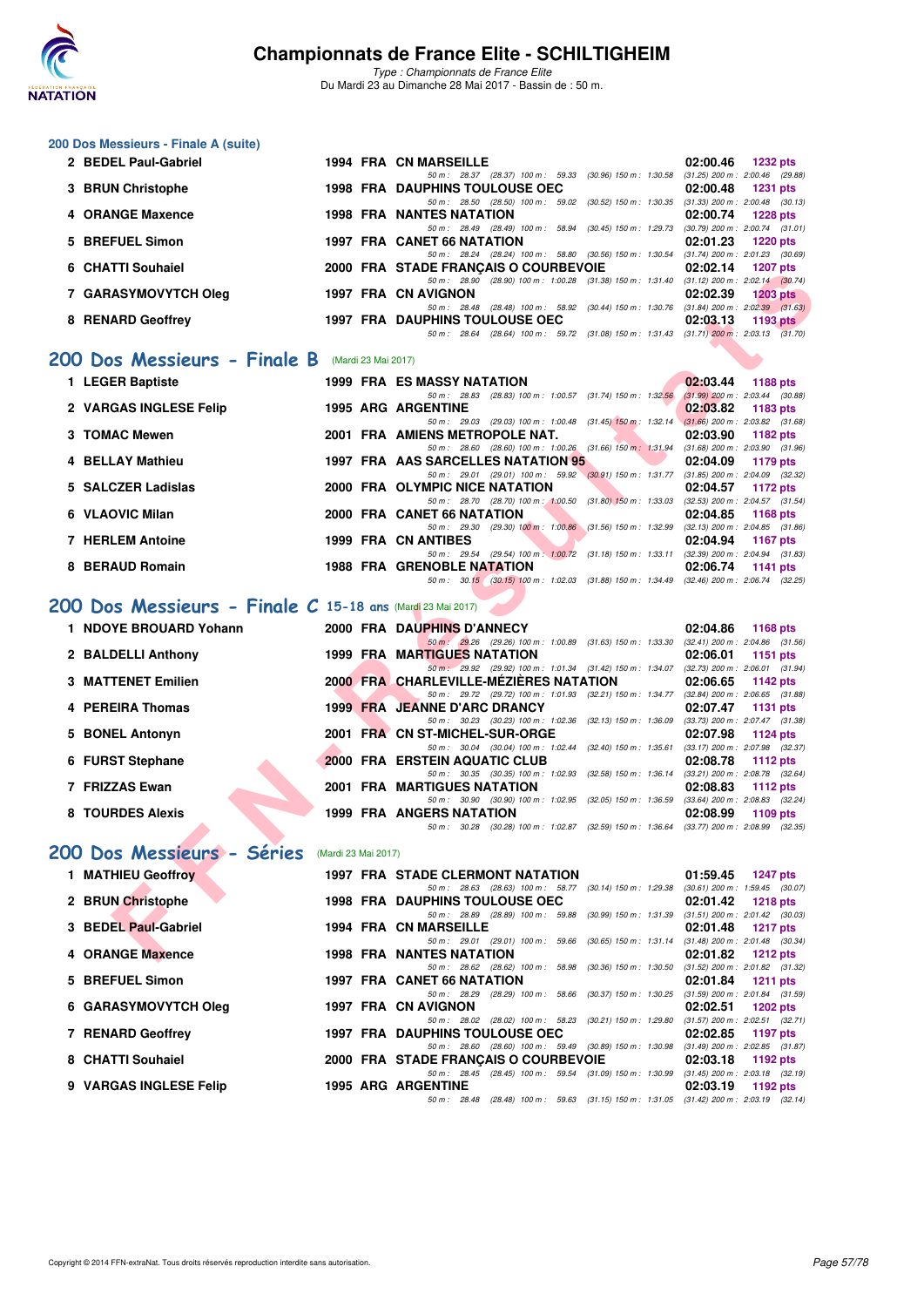

| 200 Dos Messieurs - Séries (suite) |  |                                                                                                                                        |                                                                      |
|------------------------------------|--|----------------------------------------------------------------------------------------------------------------------------------------|----------------------------------------------------------------------|
| 10 LEGER Baptiste                  |  | 1999 FRA ES MASSY NATATION<br>50 m: 28.53 (28.53) 100 m: 59.16 (30.63) 150 m: 1:31.17 (32.01) 200 m: 2:03.37 (32.20)                   | 02:03.37<br>1189 pts                                                 |
| 11 VLAOVIC Milan                   |  | 2000 FRA CANET 66 NATATION                                                                                                             | 02:03.94<br><b>1181 pts</b>                                          |
| <b>12 HERLEM Antoine</b>           |  | 50 m: 29.21 (29.21) 100 m: 1:00.23 (31.02) 150 m: 1:31.94 (31.71) 200 m: 2:03.94 (32.00)<br><b>1999 FRA CN ANTIBES</b>                 | 02:04.47<br>1173 pts                                                 |
| 13 TOMAC Mewen                     |  | 50 m: 29.46 (29.46) 100 m: 1:00.54 (31.08) 150 m: 1:32.77 (32.23) 200 m: 2:04.47 (31.70)<br>2001 FRA AMIENS METROPOLE NAT.             | 02:04.48<br>1173 pts                                                 |
| <b>14 BELLAY Mathieu</b>           |  | 50 m: 28.93 (28.93) 100 m: 1:00.53 (31.60) 150 m: 1:32.74<br>1997 FRA AAS SARCELLES NATATION 95                                        | $(32.21)$ 200 m : 2:04.48 $(31.74)$<br>02:04.95<br>1167 pts          |
| 15 SALCZER Ladislas                |  | 50 m : 29.29 (29.29) 100 m : 1:00.39 (31.10) 150 m : 1:32.59<br>2000 FRA OLYMPIC NICE NATATION                                         | $(32.20)$ 200 m : $2.04.95$ $(32.36)$<br>02:05.16<br><b>1164 pts</b> |
| <b>16 HUILLE Stanislas</b>         |  | 50 m: 28.62 (28.62) 100 m: 1:00.49 (31.87) 150 m: 1:32.84<br><b>1999 FRA SN VERSAILLES</b>                                             | $(32.35)$ 200 m : 2:05.16 $(32.32)$<br>02:05.52<br><b>1158 pts</b>   |
| 17 BERAUD Romain                   |  | 50 m: 28.14 (28.14) 100 m: 58.97 (30.83) 150 m: 1:31.73<br><b>1988 FRA GRENOBLE NATATION</b>                                           | $(32.76)$ 200 m : 2:05.52 $(33.79)$<br>02:05.89<br>1153 pts          |
| 18 NDOYE BROUARD Yohann            |  | 50 m: 30.12 (30.12) 100 m: 1.01.72 (31.60) 150 m: 1.33.83 (32.11) 200 m: 2.05.89 (32.06)<br>2000 FRA DAUPHINS D'ANNECY                 | 02:06.13<br><b>1150 pts</b>                                          |
| 19 FRIZZAS Ewan                    |  | 50 m: 29.45 (29.45) 100 m: 1:01.51 (32.06) 150 m: 1:34.02 (32.51) 200 m: 2:06.13 (32.11)<br><b>2001 FRA MARTIGUES NATATION</b>         | 02:06.17<br>1149 pts                                                 |
|                                    |  | 50 m: 29.61 (29.61) 100 m: 1:01.63 (32.02) 150 m: 1:33.74                                                                              | $(32.11)$ 200 m : 2:06.17 $(32.43)$                                  |
| 20 MATTENET Emilien                |  | 2000 FRA CHARLEVILLE-MEZIERES NATATION<br>50 m : 29.67 (29.67) 100 m : 1:01.51 (31.84) 150 m : 1:34.24 (32.73) 200 m : 2:06.42 (32.18) | 02:06.42<br>1146 pts                                                 |
| 21 LESAFFRE Simon                  |  | <b>1998 FRA ROUBAIX NATATION</b><br>50 m: 29.24 (29.24) 100 m: 1:00.51 (31.27) 150 m: 1:33.28 (32.77) 200 m: 2:06.54 (33.26)           | 02:06.54<br><b>1144 pts</b>                                          |
| 22 FALCOU Aubry                    |  | 1996 FRA CLUB DE NATATION DE SASSENAGE<br>50 m: 29.38 (29.38) 100 m: 1:01.78 (32.40) 150 m: 1:34.16 (32.38) 200 m: 2:06.61 (32.45)     | 02:06.61<br>1143 pts                                                 |
| 23 BALDELLI Anthony                |  | <b>1999 FRA MARTIGUES NATATION</b><br>50 m: 29.99 (29.99) 100 m: 1:02.12 (32.13) 150 m: 1:34.65 (32.53) 200 m: 2:07.12 (32.47)         | 02:07.12<br>1136 pts                                                 |
| 24 VARGAS INGLESE Valentin         |  | <b>1993 ARG ARGENTINE</b>                                                                                                              | 02:07.31<br>1133 pts                                                 |
| 25 BURBAN Corentin                 |  | 50 m: 29.44 (29.44) 100 m: 1:01.38 (31.94) 150 m: 1:34.22 (32.84) 200 m: 2:07.31 (33.09)<br><b>1998 FRA PAYS DE GEX NATATION</b>       | 02:07.51<br><b>1130 pts</b>                                          |
| <b>26 TOURDES Alexis</b>           |  | 50 m : 29.73 (29.73) 100 m : 1:02.08 (32.35) 150 m : 1:34.70<br><b>1999 FRA ANGERS NATATION</b>                                        | $(32.62)$ 200 m : $2:07.51$ $(32.81)$<br>02:07.57<br>1129 pts        |
| 27 CADEL Benjamin                  |  | 50 m: 29.95 (29.95) 100 m: 1:01.55 (31.60) 150 m: 1:34.05 (32.50) 200 m: 2:07.57 (33.52)<br>1994 FRA STADE FRANÇAIS O COURBEVOIE       | 02:07.86<br>1125 pts                                                 |
| 28 PEREIRA Thomas                  |  | 50 m : 29.82 (29.82) 100 m : 1:01.86 (32.04) 150 m : 1:34.99 (33.13) 200 m : 2:07.86 (32.87)<br>1999 FRA JEANNE D'ARC DRANCY           | 02:07.95<br><b>1124 pts</b>                                          |
| 29 FURST Stephane                  |  | 50 m: 30.39 (30.39) 100 m: 1:03.20 (32.81) 150 m: 1:36.95 (33.75) 200 m: 2:07.95 (31.00)<br>2000 FRA ERSTEIN AQUATIC CLUB              | 02:08.00<br>1123 pts                                                 |
| 30 JEAN Hugo                       |  | 50 m : 30.31 (30.31) 100 m : 1:02.94 (32.63) 150 m : 1:35.79<br><b>1997 FRA LYON NATATION METROPOLE</b>                                | $(32.85)$ 200 m : $2:08.00$ $(32.21)$<br>02:08.57<br>1115 pts        |
| 31 GUY Alexis                      |  | 50 m: 30.31 (30.31) 100 m: 1:02.54 (32.23) 150 m: 1:35.64<br>1998 FRA AQUATIC CLUB BOURGES                                             | $(33.10)$ 200 m : 2:08.57 $(32.93)$<br>02:08.63<br>1114 pts          |
| 32 BONEL Antonyn                   |  | 50 m: 30.37 (30.37) 100 m: 1:02.98 (32.61) 150 m: 1:35.98<br>2001 FRA CN ST-MICHEL-SUR-ORGE                                            | $(33.00)$ 200 m : 2:08.63 $(32.65)$<br>02:08.79<br>1112 $pts$        |
| 33 TRINEZ Corentin                 |  | 50 m: 29.98 (29.98) 100 m: 1:02.51 (32.53) 150 m: 1:35.86<br>2002 FRA LA JEANNE NATATION PORT                                          | (33.35) 200 m : 2:08.79 (32.93)<br>02:08.98<br>1110 $pts$            |
| 34 FOURMY Matéo                    |  | 50 m: 29.79 (29.79) 100 m: 1:02.69 (32.90) 150 m: 1:36.35<br>2000 FRA ES MASSY NATATION                                                | $(33.66)$ 200 m : 2:08.98 $(32.63)$<br>02:09.09<br>1108 pts          |
|                                    |  | 50 m : 30.00 (30.00) 100 m : 1:03.19 (33.19) 150 m : 1:36.18                                                                           | $(32.99)$ 200 m : 2:09.09 $(32.91)$                                  |
| 35 MERLIN William                  |  | 1995 FRA TOULON VAR NATATION<br>50 m: 29.66 (29.66) 100 m: 1:01.28 (31.62) 150 m: 1:35.03                                              | 02:09.14<br><b>1107 pts</b><br>$(33.75)$ 200 m : 2:09.14 $(34.11)$   |
| 36 STEPHAN William                 |  | 2000 FRA CN SARREGUEMINES<br>50 m: 30.35 (30.35) 100 m: 1:02.63 (32.28) 150 m: 1:35.64 (33.01) 200 m: 2:09.15 (33.51)                  | 02:09.15<br>1107 pts                                                 |
| 37 AROT Julien                     |  | <b>1992 FRA SN VERSAILLES</b><br>50 m: 29.78 (29.78) 100 m: 1:02.35 (32.57) 150 m: 1:36.37                                             | 02:09.30<br>1105 pts<br>$(34.02)$ 200 m : 2:09.30 $(32.93)$          |
| 38 JODIN Matéo                     |  | 2001 FRA NANTES NATATION<br>50 m: 30.09 (30.09) 100 m: 1:02.71 (32.62) 150 m: 1:36.38                                                  | 02:09.47<br>1103 pts<br>$(33.67)$ 200 m : 2:09.47 $(33.09)$          |
| 39 DANJOU Mathieu                  |  | 1999 FRA CN CANNES<br>50 m: 30.49 (30.49) 100 m: 1:03.41 (32.92) 150 m: 1:36.85                                                        | 02:09.91<br>1097 pts<br>$(33.44)$ 200 m : 2:09.91 $(33.06)$          |
| 40 HELMBACHER Samy                 |  | 1998 FRA DAUPHINS OBERNAI                                                                                                              | 02:10.08<br>1094 pts                                                 |
| 41 KOINDREDI Goroco                |  | 50 m: 30.63 (30.63) 100 m: 1:03.34 (32.71) 150 m: 1:36.93<br>1999 FRA CANET 66 NATATION                                                | $(33.59)$ 200 m : 2:10.08 $(33.15)$<br>02:10.63<br><b>1087 pts</b>   |
| 42 MILLET Arthur                   |  | 50 m: 30.04 (30.04) 100 m: 1:02.55 (32.51) 150 m: 1:35.92 (33.37) 200 m: 2:10.63 (34.71)<br>2000 FRA CANET 66 NATATION                 | 02:10.72<br>1085 pts                                                 |
| 43 LAMBERT Victor                  |  | 50 m: 29.90 (29.90) 100 m: 1:01.82 (31.92) 150 m: 1:35.57 (33.75) 200 m: 2:10.72 (35.15)<br>1998 FRA CN LUNEL                          | 02:11.06<br>1081 pts                                                 |
| 44 LECLERCQ Thomas                 |  | 50 m: 30.15 (30.15) 100 m: 1:02.56 (32.41) 150 m: 1:36.86 (34.30) 200 m: 2:11.06 (34.20)<br>1999 FRA AMIENS METROPOLE NAT.             | 02:13.07<br>1053 pts                                                 |
| 45 CAILLE Dany                     |  | 50 m: 29.87 (29.87) 100 m: 1:03.21 (33.34) 150 m: 1:37.91 (34.70) 200 m: 2:13.07 (35.16)<br>2000 FRA CHOLET NATATION                   | 02:14.57<br>1033 pts                                                 |
|                                    |  | 50 m: 32.00 (32.00) 100 m: 1:06.20 (34.20) 150 m: 1:40.98 (34.78) 200 m: 2:14.57 (33.59)                                               |                                                                      |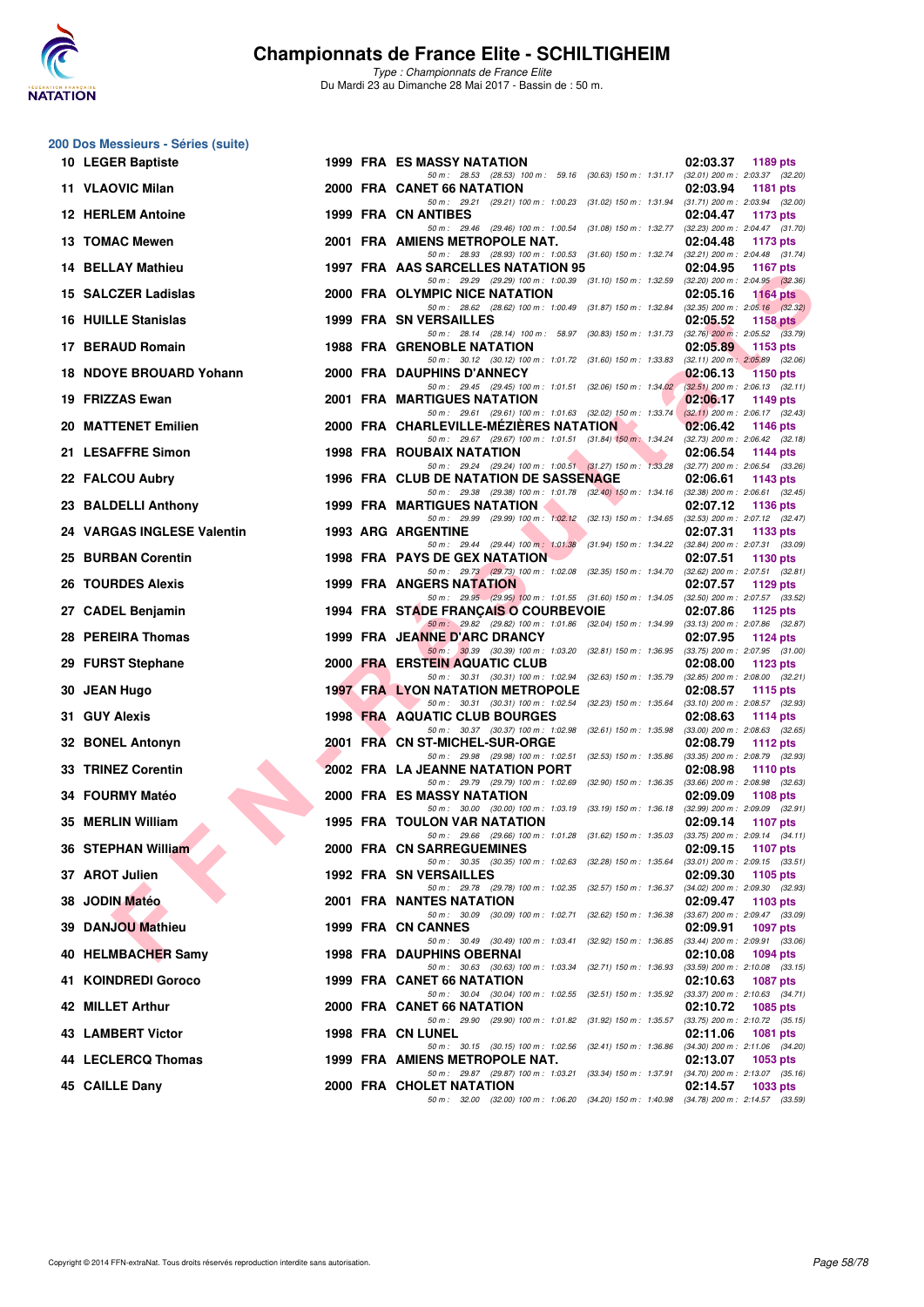

| 200 Dos Messieurs - Séries (suite)                              |  |                                                                                                                                   |               |                 |
|-----------------------------------------------------------------|--|-----------------------------------------------------------------------------------------------------------------------------------|---------------|-----------------|
| <b>46 LECHEVALIER Thomas</b>                                    |  | 2000 FRA GRENOBLE NATATION                                                                                                        | 02:14.72      | 1031 pts        |
| 47 LAMORISSE Jean                                               |  | 50 m: 30.87 (30.87) 100 m: 1:04.97 (34.10) 150 m: 1:40.38 (35.41) 200 m: 2:14.72 (34.34)<br>2000 FRA DENAIN NAT. PORTE DU HAINAUT | 02:14.76      | <b>1030 pts</b> |
| --- LAHRICHI Driss                                              |  | 50 m: 31.19 (31.19) 100 m: 1:05.39 (34.20) 150 m: 1:40.37 (34.98) 200 m: 2:14.76 (34.39)<br><b>1997 MAR ASPTT TOULOUSE</b>        | DSQ           |                 |
| --- DE GROOT Samuel                                             |  | 1999 FRA CLUB DES NAGEURS DE BRIVE                                                                                                | <b>DNS Nd</b> |                 |
|                                                                 |  |                                                                                                                                   |               |                 |
| 50 Brasse Messieurs - Finale A (Vendredi 26 Mai 2017)           |  |                                                                                                                                   |               |                 |
| 1 BUSSIERE Theo                                                 |  | <b>1995 FRA CN MARSEILLE</b>                                                                                                      | 00:27.92      | <b>1259 pts</b> |
| 2 ELLOUMI Wassim                                                |  | <b>1993 TUN SO MILLAU N</b>                                                                                                       | 00:28.67      | 1217 pts        |
| 3 BOURSAC CERVERA LORTET Thomas 1999 FRA STADE DE VANVES        |  |                                                                                                                                   | 00:28.78      | <b>1211 pts</b> |
| 4 LESPARRE Tanguy                                               |  | 1999 FRA CN CANNES                                                                                                                | 00:28.83      | <b>1209 pts</b> |
| 5 MAILLOT Melvin                                                |  | 1992 FRA STADE FRANÇAIS O COURBEVOIE                                                                                              | 00:28.88      | <b>1206 pts</b> |
| 6 GIRARDET Mateo                                                |  | 2001 FRA MULHOUSE ON                                                                                                              | 00:29.05      | <b>1197 pts</b> |
| 7 LOTH Matthias                                                 |  | 1994 FRA VICHY VAL D'ALLIER NATATION                                                                                              | 00:29.54      | 1170 pts        |
| 8 DASSIE Vincent                                                |  | <b>1988 FRA SB BORDEAUX BASTIDE</b>                                                                                               | 00:29.59      | 1168 pts        |
|                                                                 |  |                                                                                                                                   |               |                 |
| 50 Brasse Messieurs - Finale B (Vendredi 26 Mai 2017)           |  |                                                                                                                                   |               |                 |
| 1 M'RABET Talal                                                 |  | 1987 TUN STADE FRANÇAIS O COURBEVOIE                                                                                              | 00:29.07      | <b>1196 pts</b> |
| 2 DEBAERE Stéphane                                              |  | 1989 FRA CN POLYNESIE                                                                                                             | 00:29.10      | <b>1194 pts</b> |
| 3 VIQUERAT Antoine                                              |  | <b>1998 FRA DAUPHINS TOULOUSE OEC</b>                                                                                             | 00:29.31      | 1183 pts        |
| 4 OSWALD Thomas                                                 |  | 2000 FRA DAUPHINS TOULOUSE OEC                                                                                                    | 00:29.41      | <b>1177 pts</b> |
| 5 DUFAYARD Lucas                                                |  | 1998 FRA NAUTIC CLUB ALP'38                                                                                                       | 00:29.45      | 1175 pts        |
| 6 ERBA Benjamin                                                 |  | 1994 FRA REIMS NATATION 89                                                                                                        | 00:29.69      | 1162 pts        |
| 7 OLIER Cyril                                                   |  | <b>1994 FRA U.S CRETEIL NATATION</b>                                                                                              | 00:29.73      | 1160 pts        |
| 8 ROSSILLON Virgile                                             |  | 2000 FRA STADE FRANÇAIS O COURBEVOIE                                                                                              | 00:29.83      | 1155 pts        |
| 50 Brasse Messieurs - Finale C 15-18 ans (Vendredi 26 Mai 2017) |  |                                                                                                                                   |               |                 |
| 1 BEJI Adnane                                                   |  | <b>1999 TUN TUNISIE</b>                                                                                                           | 00:29.53      | <b>1171 pts</b> |
| 2 AITKACI Carl                                                  |  | 2001 FRA STADE FRANÇAIS O COURBEVOIE                                                                                              | 00:29.87      | 1152 pts        |
| 3 VALOUR Julien                                                 |  | <b>2001 FRA ST-ETIENNE NATATION</b>                                                                                               | 00:30.02      | <b>1144 pts</b> |
| 4 GORJAO MOREIRA Martin                                         |  | <b>1999 FRA NOGENT NATATION 94</b>                                                                                                | 00:30.08      | <b>1141 pts</b> |
| 5 HERVIEU Lucas                                                 |  | 2000 FRA C VIKINGS DE ROUEN                                                                                                       | 00:30.09      | 1141 pts        |
| 6 BOUTOUIL Samy                                                 |  | 2000 FRA CSM CLAMART                                                                                                              | 00:30.17      | <b>1137 pts</b> |
| 7 COURTEAUX Théo                                                |  | 1999 FRA ANGLET OLYMPIQUE                                                                                                         | 00:30.22      | 1134 pts        |
| 8 GROMADA Sébastien                                             |  | <b>1999 FRA AMIENS METROPOLE NAT.</b>                                                                                             | 00:30.34      | <b>1128 pts</b> |
|                                                                 |  |                                                                                                                                   |               |                 |
| 50 Brasse Messieurs - Séries (Vendredi 26 Mai 2017)             |  |                                                                                                                                   |               |                 |
| 1 BUSSIERE Theo                                                 |  | <b>1995 FRA CN MARSEILLE</b>                                                                                                      | 00:28.37      | <b>1234 pts</b> |
| 2 ELLOUMI Wassim                                                |  | 1993 TUN SO MILLAU N                                                                                                              | 00:28.69      | 1216 pts        |
| 3 M'RABET Talal                                                 |  | 1987 TUN STADE FRANCAIS O COURBEVOIE                                                                                              | 00:28.85      | <b>1208 pts</b> |
| 4 MAILLOT Melvin                                                |  | 1992 FRA STADE FRANÇAIS O COURBEVOIE                                                                                              | 00:28.93      | 1203 pts        |
| 4 BOURSAC CERVERA LORTET Thomas 1999 FRA STADE DE VANVES        |  |                                                                                                                                   | 00:28.93      | 1203 pts        |
| 6 LESPARRE Tanguy                                               |  | 1999 FRA CN CANNES                                                                                                                | 00:29.08      | 1195 pts        |
| 7 GIRARDET Mateo                                                |  | <b>2001 FRA MULHOUSE ON</b>                                                                                                       | 00:29.10      | <b>1194 pts</b> |
| 8 LOTH Matthias                                                 |  | 1994 FRA VICHY VAL D'ALLIER NATATION                                                                                              | 00:29.15      | 1191 pts        |
| 8 DASSIE Vincent                                                |  | <b>1988 FRA SB BORDEAUX BASTIDE</b>                                                                                               | 00:29.15      | 1191 pts        |
| 10 BEJI Adnane                                                  |  | <b>1999 TUN TUNISIE</b>                                                                                                           | 00:29.16      | 1191 pts        |
| 11 OSWALD Thomas                                                |  | 2000 FRA DAUPHINS TOULOUSE OEC                                                                                                    | 00:29.18      | 1190 pts        |
| 11 VIQUERAT Antoine                                             |  | 1998 FRA DAUPHINS TOULOUSE OEC                                                                                                    | 00:29.18      | 1190 pts        |
| 13 OLIER Cyril                                                  |  | 1994 FRA U.S CRETEIL NATATION                                                                                                     | 00:29.20      | 1189 pts        |
| 14 DEBAERE Stéphane                                             |  | 1989 FRA CN POLYNESIE                                                                                                             | 00:29.40      | <b>1178 pts</b> |
| 15 FALL Malik                                                   |  | <b>1985 SEN COLOMBES NATATION</b>                                                                                                 | 00:29.43      | 1176 pts        |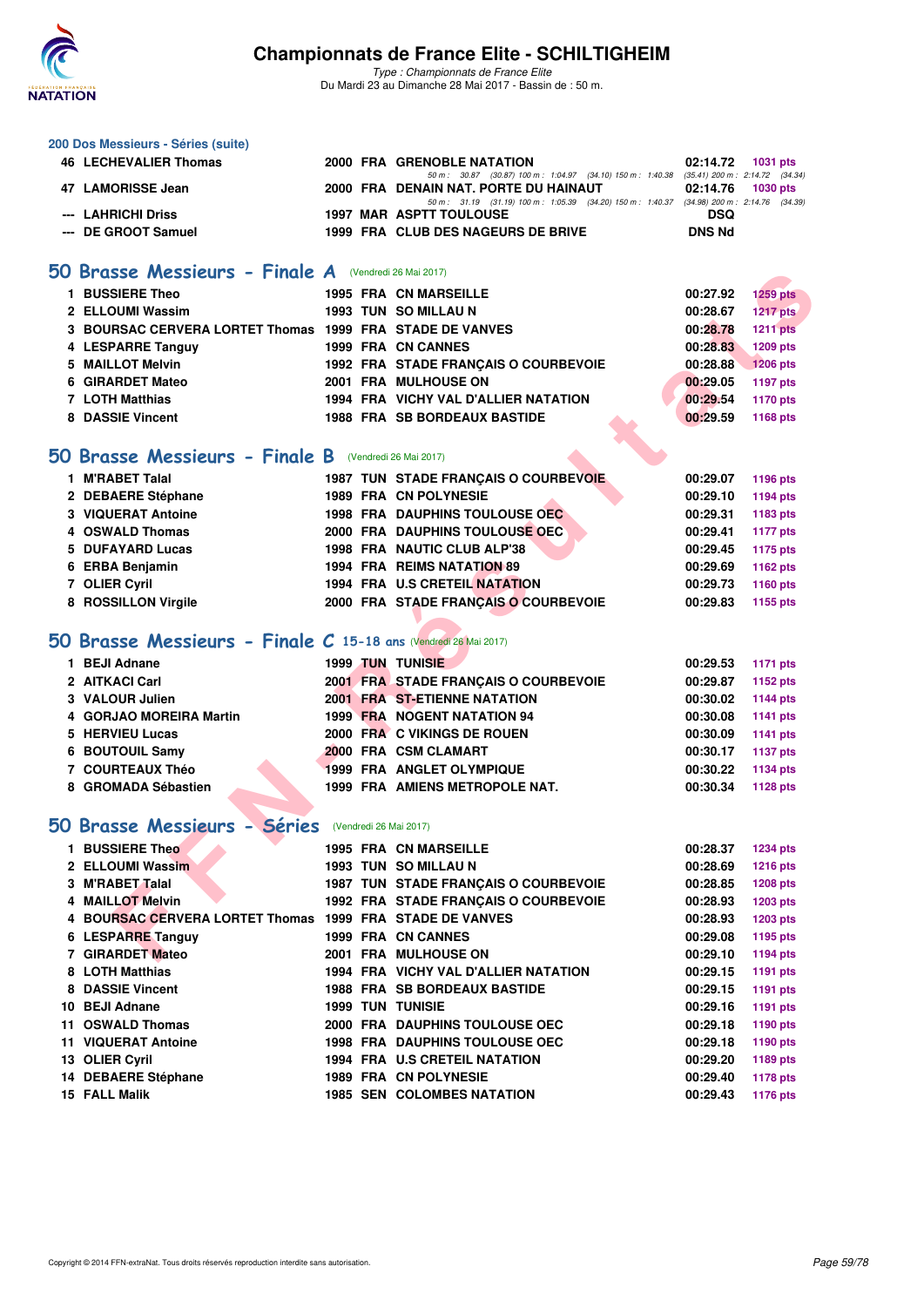

#### **50 Brasse Messieurs - Séries (suite)**

| 16 ROSSILLON Virgile                                 |  | 2000 FRA STADE FRANÇAIS O COURBEVOIE  |                | 00:29.46       | <b>1175 pts</b>                                               |  |
|------------------------------------------------------|--|---------------------------------------|----------------|----------------|---------------------------------------------------------------|--|
| 17 DUFAYARD Lucas                                    |  | 1998 FRA NAUTIC CLUB ALP'38           |                | 00:29.53       | <b>1171 pts</b>                                               |  |
| 17 ERBA Benjamin                                     |  | <b>1994 FRA REIMS NATATION 89</b>     |                | 00:29.53       | 1171 pts                                                      |  |
| 19 BOUTOUIL Samy                                     |  | 2000 FRA CSM CLAMART                  |                | 00:29.55       | 1170 pts                                                      |  |
| 20 DENIS Romain                                      |  | 1993 FRA RACING CLUB ARRAS            |                | 00:29.60       | 1167 pts                                                      |  |
| 21 SERVANT Dylan                                     |  | 1997 FRA NAUTIC CLUB ALP'38           |                | 00:29.63       | 1165 pts                                                      |  |
| 22 PLATAUX Robin                                     |  | <b>1997 FRA NOGENT NATATION 94</b>    |                | 00:29.64       | 1165 pts                                                      |  |
| 23 AITKACI Carl                                      |  | 2001 FRA STADE FRANÇAIS O COURBEVOIE  |                | 00:29.77       | <b>1158 pts</b>                                               |  |
| 24 SIAR ELHADJ Abderezak                             |  | <b>1999 ALG MOUETTES DE PARIS</b>     |                | 00:29.89       | <b>1151 pts</b>                                               |  |
| 25 VALOUR Julien                                     |  | 2001 FRA ST-ETIENNE NATATION          |                | 00:29.92       | <b>1150 pts</b>                                               |  |
| 26 GROMADA Sébastien                                 |  | 1999 FRA AMIENS METROPOLE NAT.        |                | 00:30.11       | 1140 pts                                                      |  |
| 27 SCHAEFER Clément                                  |  | <b>1998 FRA ASPTT TOULOUSE</b>        |                | 00:30.12       | <b>1139 pts</b>                                               |  |
| 28 HERVIEU Lucas                                     |  | 2000 FRA C VIKINGS DE ROUEN           |                | 00:30.19       | <b>1135 pts</b>                                               |  |
| 29 CHARRADE Théo                                     |  | 1998 FRA AAS SARCELLES NATATION 95    |                | 00:30.26       | 1132 pts                                                      |  |
| 30 FASSIH Karim                                      |  | 1998 FRA AMIENS METROPOLE NAT.        |                | 00:30.33       | <b>1128 pts</b>                                               |  |
| 31 JACQUOT Raphael                                   |  | <b>1998 FRA ASPTT NANCY</b>           |                | 00:30.34       | 1128 pts                                                      |  |
| 32 GORJAO MOREIRA Martin                             |  | 1999 FRA NOGENT NATATION 94           |                | 00:30.43       | <b>1123 pts</b>                                               |  |
| 33 COURTEAUX Théo                                    |  | 1999 FRA ANGLET OLYMPIQUE             |                | 00:30.48       | 1120 pts                                                      |  |
| 34 PERDU Baptiste                                    |  | <b>1999 FRA ASPTT MONTPELLIER</b>     |                | 00:30.50       | 1119 pts                                                      |  |
| <b>34 DELOR Carl-Gustave</b>                         |  | 1999 FRA SCHOELCHER NATATION 2000     |                | 00:30.50       | 1119 pts                                                      |  |
| <b>36 ZEINATY Paul</b>                               |  | 2001 FRA STADE FRANÇAIS O COURBEVOIE  |                | 00:30.65       | <b>1111 pts</b>                                               |  |
| 37 PALFRAY Léo                                       |  | 2001 FRA AC MOLSHEIM MUTZIG           |                | 00:30.73       | 1107 pts                                                      |  |
| 38 SHEN Simon                                        |  | 1999 FRA CLUB DES NAGEURS DE PARIS    |                | 00:30.98       | 1094 pts                                                      |  |
| 39 JAN Benoît                                        |  | 1992 FRA CNP LOUDÉAC                  |                | 00:31.13       | 1086 pts                                                      |  |
| <b>40 NIESSEN Lucas</b>                              |  | <b>1998 FRA ASPTT NANCY</b>           |                | 00:31.65       | 1059 pts                                                      |  |
| --- DENCAUSSE Jean                                   |  | <b>1997 FRA CN MARSEILLE</b>          |                | <b>DNS dec</b> |                                                               |  |
| --- QUIERTANT Yann                                   |  | 1989 FRA STADE FRANÇAIS O COURBEVOIE  |                | <b>DNS dec</b> |                                                               |  |
|                                                      |  |                                       |                |                |                                                               |  |
| 00 Brasse Messieurs - Finale A Mercredi 24 Mai 2017) |  |                                       |                |                |                                                               |  |
| 1 BUSSIERE Theo                                      |  | <b>1995 FRA CN MARSEILLE</b>          |                | 01:00.62       | <b>1308 pts</b>                                               |  |
|                                                      |  |                                       | $50 m$ : 28.46 |                | $(28.46)$ 100 m : 1:00.62 $(32.16)$                           |  |
| 2 COTON Quentin                                      |  | <b>1991 FRA CN ANTIBES</b>            |                | 01:01.80       | <b>1275 pts</b>                                               |  |
| 3 ELLOUMI Wassim                                     |  | 1993 TUN SO MILLAU N                  | 50 m : 29.04   | 01:01.94       | $(29.04)$ 100 m : 1:01.80 $(32.76)$<br><b>1271 pts</b>        |  |
|                                                      |  |                                       | 50 m: 29.46    |                | (29.46) 100 m: 1:01.94 (32.48)                                |  |
| 4 LESPARRE Tanguy                                    |  | 1999 FRA CN CANNES                    |                | 01:02.11       | <b>1266 pts</b>                                               |  |
| 5 DENCAUSSE Jean                                     |  | <b>1997 FRA CN MARSEILLE</b>          |                | 01:02.16       | 50 m: 29.28 (29.28) 100 m: 1:02.11 (32.83)<br>1265 pts        |  |
|                                                      |  |                                       | 50 m: 29.03    |                | $(29.03)$ 100 m : 1:02.16 $(33.13)$                           |  |
| <b>6 BOURSAC CERVERA LORTET Thomas</b>               |  | <b>1999 FRA STADE DE VANVES</b>       |                | 01:02.85       | <b>1246 pts</b><br>50 m: 29.37 (29.37) 100 m: 1:02.85 (33.48) |  |
| 7 VIQUERAT Antoine                                   |  | <b>1998 FRA DAUPHINS TOULOUSE OEC</b> |                | 01:03.28       | <b>1234 pts</b>                                               |  |
|                                                      |  |                                       |                |                | 50 m : 29.48 (29.48) 100 m : 1:03.28 (33.80)                  |  |
| 8 OSWALD Thomas                                      |  | 2000 FRA DAUPHINS TOULOUSE OEC        |                | 01:04.13       | <b>1211 pts</b><br>50 m: 29.92 (29.92) 100 m: 1:04.13 (34.21) |  |
|                                                      |  |                                       |                |                |                                                               |  |
| 00 Brasse Messieurs - Finale B                       |  | (Mercredi 24 Mai 2017)                |                |                |                                                               |  |
| 1 M'RABET Talal                                      |  | 1987 TUN STADE FRANÇAIS O COURBEVOIE  |                | 01:02.88       | <b>1245 pts</b>                                               |  |
|                                                      |  |                                       | 50 m: 29.28    |                | $(29.28)$ 100 m : 1:02.88 $(33.60)$                           |  |
| 2 ROSSILLON Virgile                                  |  | 2000 FRA STADE FRANCAIS O COURBEVOIE  |                | 01:03.73       | <b>1222 pts</b>                                               |  |

### [100 Brasse Messieurs - Finale A](http://www.ffnatation.fr/webffn/resultats.php?idact=nat&go=epr&idcpt=45075&idepr=72) Mercredi 24 Mai 2017)

| 1 BUSSIERE Theo                                          |  | <b>1995 FRA CN MARSEILLE</b>          |                        | 01:00.62                                        | <b>1308 pts</b> |  |
|----------------------------------------------------------|--|---------------------------------------|------------------------|-------------------------------------------------|-----------------|--|
| 2 COTON Quentin                                          |  | <b>1991 FRA CN ANTIBES</b>            | 50 m: 28.46            | $(28.46)$ 100 m : 1:00.62 $(32.16)$<br>01:01.80 | 1275 pts        |  |
| 3 ELLOUMI Wassim                                         |  | 1993 TUN SO MILLAU N                  | 50 m: 29.04            | $(29.04)$ 100 m : 1:01.80 $(32.76)$<br>01:01.94 | 1271 pts        |  |
| 4 LESPARRE Tanguy                                        |  | 1999 FRA CN CANNES                    | 50 m: 29.46            | $(29.46)$ 100 m : 1:01.94 $(32.48)$<br>01:02.11 | <b>1266 pts</b> |  |
| 5 DENCAUSSE Jean                                         |  | <b>1997 FRA CN MARSEILLE</b>          | $50 \text{ m}$ : 29.28 | $(29.28)$ 100 m : 1:02.11 $(32.83)$<br>01:02.16 | 1265 pts        |  |
| 6 BOURSAC CERVERA LORTET Thomas 1999 FRA STADE DE VANVES |  |                                       | 50 m: 29.03            | $(29.03)$ 100 m : 1:02.16 $(33.13)$<br>01:02.85 | <b>1246 pts</b> |  |
| 7 VIQUERAT Antoine                                       |  | <b>1998 FRA DAUPHINS TOULOUSE OEC</b> | $50 m$ : 29.37         | (29.37) 100 m: 1:02.85 (33.48)<br>01:03.28      | <b>1234 pts</b> |  |
| 8 OSWALD Thomas                                          |  | 2000 FRA DAUPHINS TOULOUSE OEC        | $50 \text{ m}$ : 29.48 | $(29.48)$ 100 m : 1:03.28 $(33.80)$<br>01:04.13 | 1211 $pts$      |  |
|                                                          |  |                                       | 50 m : 29.92           | $(29.92)$ 100 m : 1:04.13 $(34.21)$             |                 |  |

### [100 Brasse Messieurs - Finale B](http://www.ffnatation.fr/webffn/resultats.php?idact=nat&go=epr&idcpt=45075&idepr=72) Mercredi 24 Mai 2017)

| 1 M'RABET Talal           |  | 1987 TUN STADE FRANCAIS O COURBEVOIE    |                          | 01:02.88                                  | 1245 pts        |  |
|---------------------------|--|-----------------------------------------|--------------------------|-------------------------------------------|-----------------|--|
|                           |  |                                         | 50 m: 29.28              | (29.28) 100 m : 1:02.88 (33.              |                 |  |
| 2 ROSSILLON Virgile       |  | 2000 FRA STADE FRANCAIS O COURBEVOIE    |                          | 01:03.73                                  | 1222 pts        |  |
|                           |  |                                         | 50 m: 29.87              | (29.87) 100 m : 1:03.73 (33.              |                 |  |
| 3 VAN WYNSBERGHE Francois |  | <b>1995 FRA STADE CLERMONT NATATION</b> |                          | 01:03.77                                  | 1220 pts        |  |
|                           |  |                                         | 50 m : 29.80             | (29.80) 100 m : 1:03.77 (33.              |                 |  |
| 4 LOTH Matthias           |  | 1994 FRA VICHY VAL D'ALLIER NATATION    |                          | 01:03.89                                  | 1217 pts        |  |
|                           |  |                                         | 50 m: 29.66              | (29.66) 100 m : 1:03.89 (34.              |                 |  |
| 5 MAILLOT Melvin          |  | 1992 FRA STADE FRANCAIS O COURBEVOIE    |                          | 01:04.02                                  | <b>1214 pts</b> |  |
|                           |  |                                         | 50 m : 29.88             | (29.88) 100 m : 1:04.02 (34.              |                 |  |
| 6 BERRY Théo              |  | <b>1997 FRA ANGERS NATATION</b>         |                          | 01:04.45                                  | 1202 pts        |  |
|                           |  |                                         | $50 \text{ m}$ : $30.49$ | $(30.49)$ 100 m : 1:04.45 $(33.$          |                 |  |
| 7 QUIERTANT Yann          |  | 1989 FRA STADE FRANCAIS O COURBEVOIE    |                          | 01:05.49                                  | 1174 pts        |  |
|                           |  |                                         |                          | $50 m - 3072$ (30.72) $100 m + 10549$ (34 |                 |  |

|              |       | 01:02.88          | <b>1245 pts</b>     |
|--------------|-------|-------------------|---------------------|
| $50 m$ :     | 29.28 | $(29.28)$ 100 m : | 1:02.88 (33.60)     |
|              |       | 01:03.73          | 1222 pts            |
| 50 m: 29.87  |       | $(29.87)$ 100 m : | 1:03.73 (33.86)     |
|              |       |                   | 01:03.77 1220 pts   |
| 50 m: 29.80  |       | $(29.80)$ 100 m : | 1:03.77 (33.97)     |
|              |       | 01:03.89          | 1217 pts            |
| 50 m: 29.66  |       | $(29.66)$ 100 m : | 1:03.89 (34.23)     |
|              |       | 01:04.02          | 1214 pts            |
| 50 m : 29.88 |       | $(29.88) 100 m$ : | $1:04.02$ $(34.14)$ |
|              |       |                   | 01:04.45 1202 pts   |
| $50 m$ :     | 30.49 | $(30.49)$ 100 m : | $1:04.45$ $(33.96)$ |
|              |       |                   | 01:05.49 1174 pts   |
| $50 m$ :     | 30.72 | $(30.72)$ 100 m : | $1:05.49$ $(34.77)$ |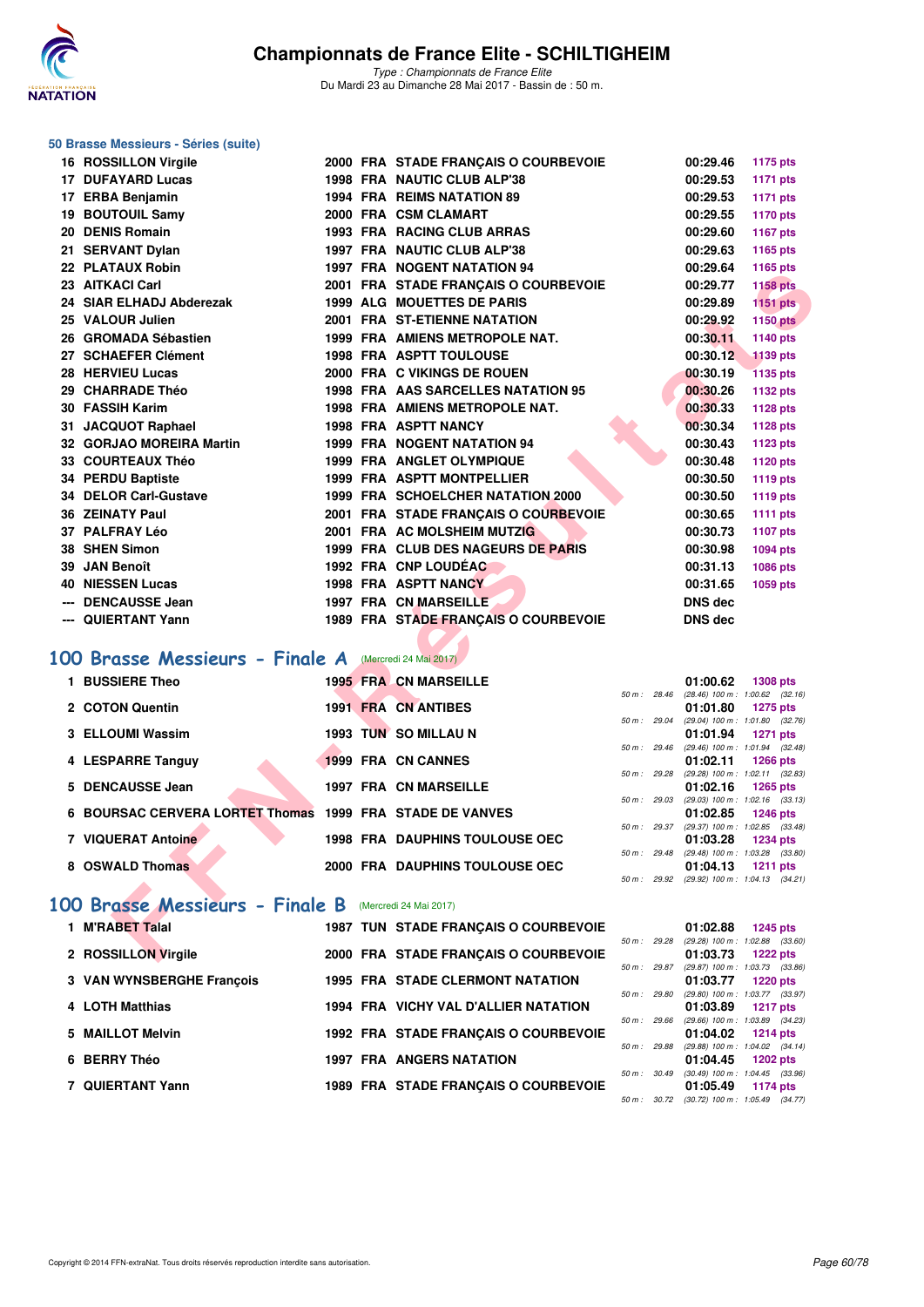

*Type : Championnats de France Elite* Du Mardi 23 au Dimanche 28 Mai 2017 - Bassin de : 50 m.

| 100 Brasse Messieurs - Finale B (suite) |  |  |  |
|-----------------------------------------|--|--|--|
|-----------------------------------------|--|--|--|

#### **--- CHARRADE Théo 1998 FRA AAS SARCELLES NATATION 95 DSQ**

**1 BEJI Adnane 1999 TUN TUNISIE 01:03.60 1225 pts**

### **[100 Brasse Messieurs - Finale C](http://www.ffnatation.fr/webffn/resultats.php?idact=nat&go=epr&idcpt=45075&idepr=72) 15-18 ans** (Mercredi 24 Mai 2017)

| <b>BEJI Adnane</b>  |  | <b>1999 TUN TUNISIE</b>               |                        | 01:03.60                                     | $1225$ pts |  |
|---------------------|--|---------------------------------------|------------------------|----------------------------------------------|------------|--|
|                     |  |                                       | 50 m: 30.34            | $(30.34)$ 100 m : 1:03.60 $(33.26)$          |            |  |
| 2 GIRARDET Mateo    |  | 2001 FRA MULHOUSE ON                  |                        | $01:04.75$ 1194 pts                          |            |  |
|                     |  |                                       | 50 m: 30.30            | $(30.30)$ 100 m : 1:04.75 $(34.45)$          |            |  |
| 3 AITKACI Carl      |  | 2001 FRA STADE FRANCAIS O COURBEVOIE  |                        | 01:05.11                                     | 1184 pts   |  |
|                     |  |                                       | 50 m : 31.40           | $(31.40)$ 100 m : 1:05.11 $(33.71)$          |            |  |
| 4 PALFRAY Léo       |  | 2001 FRA AC MOLSHEIM MUTZIG           |                        | $01:05.48$ 1174 pts                          |            |  |
|                     |  |                                       |                        | 50 m: 31.72 (31.72) 100 m: 1:05.48 (33.76)   |            |  |
| 5 RENARD Remi       |  | <b>1999 FRA DAUPHINS TOULOUSE OEC</b> |                        | 01:05.72                                     | 1168 pts   |  |
|                     |  |                                       |                        | 50 m : 30.72 (30.72) 100 m : 1:05.72 (35.00) |            |  |
| 6 PERDU Baptiste    |  | 1999 FRA ASPTT MONTPELLIER            |                        | 01:06.27                                     | 1153 pts   |  |
|                     |  |                                       | $50 \text{ m}$ : 31.16 | $(31.16)$ 100 m : 1:06.27 $(35.11)$          |            |  |
| 7 ZEINATY Paul      |  | 2001 FRA STADE FRANCAIS O COURBEVOIE  |                        | 01:06.51                                     | 1147 $pts$ |  |
|                     |  |                                       | 50 m: 31.24            | $(31.24)$ 100 m : 1:06.51 $(35.27)$          |            |  |
| 8 GROMADA Sébastien |  | 1999 FRA AMIENS METROPOLE NAT.        |                        | 01:06.64                                     | 1143 $pts$ |  |
|                     |  |                                       |                        |                                              |            |  |

### **[100 Brasse Messieurs - Séries](http://www.ffnatation.fr/webffn/resultats.php?idact=nat&go=epr&idcpt=45075&idepr=72)** (Mercredi 24 Mai 2017)

| 3 AITKACI Carl                                           |  |  | 2001 FRA STADE FRANÇAIS O COURBEVOIE    |              |              | 01:05.11 | <b>1184 pts</b>                                                 |  |  |  |  |
|----------------------------------------------------------|--|--|-----------------------------------------|--------------|--------------|----------|-----------------------------------------------------------------|--|--|--|--|
| 4 PALFRAY Léo                                            |  |  | 2001 FRA AC MOLSHEIM MUTZIG             |              |              | 01:05.48 | 50 m: 31.40 (31.40) 100 m: 1:05.11 (33.71)<br>1174 $pts$        |  |  |  |  |
| 5 RENARD Remi                                            |  |  | <b>1999 FRA DAUPHINS TOULOUSE OEC</b>   |              |              | 01:05.72 | 50 m : 31.72 (31.72) 100 m : 1:05.48 (33.76)<br><b>1168 pts</b> |  |  |  |  |
| 6 PERDU Baptiste                                         |  |  | 1999 FRA ASPTT MONTPELLIER              |              | 50 m : 30.72 | 01:06.27 | $(30.72)$ 100 m : 1:05.72 $(35.00)$<br>$1153$ pts               |  |  |  |  |
|                                                          |  |  |                                         | 50 m: 31.16  |              |          | $(31.16)$ 100 m : 1:06.27 $(35.11)$                             |  |  |  |  |
| <b>7 ZEINATY Paul</b>                                    |  |  | 2001 FRA STADE FRANÇAIS O COURBEVOIE    |              | 50 m: 31.24  | 01:06.51 | <b>1147 pts</b><br>$(31.24)$ 100 m : 1:06.51 $(35.27)$          |  |  |  |  |
| 8 GROMADA Sébastien                                      |  |  | 1999 FRA AMIENS METROPOLE NAT.          |              |              | 01:06.64 | 1143 pts                                                        |  |  |  |  |
|                                                          |  |  |                                         |              | 50 m : 30.39 |          | $(30.39)$ 100 m : 1:06.64 $(36.25)$                             |  |  |  |  |
| 00 Brasse Messieurs - Séries (Mercredi 24 Mai 2017)      |  |  |                                         |              |              |          |                                                                 |  |  |  |  |
| 1 BUSSIERE Theo                                          |  |  | <b>1995 FRA CN MARSEILLE</b>            |              |              | 01:01.37 | <b>1287 pts</b>                                                 |  |  |  |  |
| 2 COTON Quentin                                          |  |  | 1991 FRA CN ANTIBES                     | 50 m : 29.09 |              | 01:02.23 | (29.09) 100 m: 1:01.37 (32.28)<br><b>1263 pts</b>               |  |  |  |  |
| 3 LESPARRE Tanguy                                        |  |  | 1999 FRA CN CANNES                      | 50 m: 29.67  |              | 01:02.28 | (29.67) 100 m : 1:02.23 (32.56)<br><b>1262 pts</b>              |  |  |  |  |
|                                                          |  |  |                                         | 50 m : 28.99 |              |          | (28.99) 100 m: 1:02.28 (33.29)                                  |  |  |  |  |
| 4 ELLOUMI Wassim                                         |  |  | 1993 TUN SO MILLAU N                    | 50 m: 29.59  |              | 01:02.74 | <b>1249 pts</b><br>(29.59) 100 m: 1:02.74 (33.15)               |  |  |  |  |
| 5 BOURSAC CERVERA LORTET Thomas 1999 FRA STADE DE VANVES |  |  |                                         |              |              | 01:02.83 | <b>1246 pts</b>                                                 |  |  |  |  |
| 6 DENCAUSSE Jean                                         |  |  | 1997 FRA CN MARSEILLE                   | 50 m : 29.26 |              | 01:03.32 | (29.26) 100 m: 1:02.83 (33.57)<br>1233 pts                      |  |  |  |  |
|                                                          |  |  |                                         |              | 50 m : 30.13 |          | $(30.13)$ 100 m : 1:03.32 $(33.19)$                             |  |  |  |  |
| 7 VIQUERAT Antoine                                       |  |  | <b>1998 FRA DAUPHINS TOULOUSE OEC</b>   | 50 m: 29.43  |              | 01:03.35 | <b>1232 pts</b><br>(29.43) 100 m: 1:03.35 (33.92)               |  |  |  |  |
| 8 M'RABET Talal                                          |  |  | 1987 TUN STADE FRANÇAIS O COURBEVOIE    |              |              | 01:03.50 | <b>1228 pts</b>                                                 |  |  |  |  |
| 9 BEJI Adnane                                            |  |  | <b>1999 TUN TUNISIE</b>                 | 50 m: 29.66  |              | 01:03.62 | $(29.66)$ 100 m : 1:03.50 $(33.84)$<br><b>1225 pts</b>          |  |  |  |  |
|                                                          |  |  |                                         | 50 m: 30.07  |              |          | $(30.07)$ 100 m : 1:03.62 $(33.55)$                             |  |  |  |  |
| 10 OSWALD Thomas                                         |  |  | <b>2000 FRA DAUPHINS TOULOUSE OEC</b>   |              | 50 m : 29.97 | 01:03.86 | <b>1218 pts</b><br>(29.97) 100 m: 1:03.86 (33.89)               |  |  |  |  |
| 11 VAN WYNSBERGHE François                               |  |  | <b>1995 FRA STADE CLERMONT NATATION</b> |              |              | 01:03.87 | <b>1218 pts</b>                                                 |  |  |  |  |
| <b>12 LOTH Matthias</b>                                  |  |  | 1994 FRA VICHY VAL D'ALLIER NATATION    | 50 m: 30.08  |              | 01:03.95 | $(30.08)$ 100 m : 1:03.87 $(33.79)$<br><b>1216 pts</b>          |  |  |  |  |
|                                                          |  |  |                                         |              | 50 m : 30.49 |          | $(30.49)$ 100 m : 1:03.95 $(33.46)$                             |  |  |  |  |
| <b>13 MARC Antoine</b>                                   |  |  | <b>2000 FRA MULHOUSE ON</b>             | 50 m: 30.33  |              | 01:04.05 | <b>1213 pts</b><br>$(30.33)$ 100 m : 1:04.05 $(33.72)$          |  |  |  |  |
| 14 CHARRADE Théo                                         |  |  | 1998 FRA AAS SARCELLES NATATION 95      |              |              | 01:04.15 | <b>1210 pts</b>                                                 |  |  |  |  |
| 15 ROSSILLON Virgile                                     |  |  | 2000 FRA STADE FRANÇAIS O COURBEVOIE    | 50 m : 30.77 |              | 01:04.22 | $(30.77)$ 100 m : 1:04.15 $(33.38)$<br><b>1208 pts</b>          |  |  |  |  |
| 16 BERRY Théo                                            |  |  | <b>1997 FRA ANGERS NATATION</b>         | 50 m : 30.06 |              | 01:04.30 | $(30.06)$ 100 m : 1:04.22 $(34.16)$                             |  |  |  |  |
|                                                          |  |  |                                         | 50 m: 29.86  |              |          | <b>1206 pts</b><br>(29.86) 100 m: 1:04.30 (34.44)               |  |  |  |  |
| 17 MAILLOT Melvin                                        |  |  | 1992 FRA STADE FRANÇAIS O COURBEVOIE    |              | 50 m : 30.77 | 01:04.57 | 1199 pts<br>$(30.77)$ 100 m : 1:04.57 $(33.80)$                 |  |  |  |  |
| 18 QUIERTANT Yann                                        |  |  | 1989 FRA STADE FRANÇAIS O COURBEVOIE    |              |              | 01:04.64 | 1197 pts                                                        |  |  |  |  |
| 19 DENIS Romain                                          |  |  | 1993 FRA RACING CLUB ARRAS              |              |              | 01:05.14 | 50 m: 30.42 (30.42) 100 m: 1:04.64 (34.22)<br>1183 pts          |  |  |  |  |
|                                                          |  |  |                                         |              |              |          | 50 m: 29.90 (29.90) 100 m: 1:05.14 (35.24)                      |  |  |  |  |
| 20 FASSIH Karim                                          |  |  | 1998 FRA AMIENS METROPOLE NAT.          | 50 m: 31.39  |              | 01:05.22 | <b>1181 pts</b><br>$(31.39)$ 100 m : 1:05.22 $(33.83)$          |  |  |  |  |
| 21 AITKACI Carl                                          |  |  | 2001 FRA STADE FRANÇAIS O COURBEVOIE    |              |              | 01:05.25 | 1180 pts                                                        |  |  |  |  |
| 22 GIRARDET Mateo                                        |  |  | 2001 FRA MULHOUSE ON                    |              | 50 m : 30.20 | 01:05.26 | (30.20) 100 m: 1:05.25 (35.05)<br>1180 pts                      |  |  |  |  |
|                                                          |  |  |                                         |              | 50 m : 30.56 |          | $(30.56)$ 100 m : 1:05.26 $(34.70)$                             |  |  |  |  |
| 23 JACQUOT Raphael                                       |  |  | 1998 FRA ASPTT NANCY                    |              | 50 m : 31.47 | 01:05.28 | <b>1180 pts</b><br>$(31.47)$ 100 m : 1:05.28 $(33.81)$          |  |  |  |  |
| 23 OLIER Cyril                                           |  |  | 1994 FRA U.S CRETEIL NATATION           |              |              | 01:05.28 | 1180 pts                                                        |  |  |  |  |
| 25 DASSIE Vincent                                        |  |  | <b>1988 FRA SB BORDEAUX BASTIDE</b>     |              | 50 m : 30.35 | 01:05.45 | (30.35) 100 m : 1:05.28 (34.93)<br>1175 pts                     |  |  |  |  |

|          |       | 01:06.64          | 1143 pts        |         |
|----------|-------|-------------------|-----------------|---------|
| $50 m$ : | 30.39 | $(30.39)$ 100 m : | 1:06.64         | (36.25) |
|          |       |                   |                 |         |
|          |       |                   |                 |         |
|          |       |                   |                 |         |
|          |       | 01:01.37          | 1287 pts        |         |
| $50 m$ : | 29.09 | (29.09) 100 m :   | 1:01.37         | (32.28) |
|          |       | 01:02.23          | 1263 pts        |         |
| $50 m$ : | 29.67 | (29.67) 100 m :   | 1:02.23         | (32.56) |
|          |       | 01:02.28          | 1262 pts        |         |
| $50 m$ : | 28.99 | (28.99) 100 m :   | 1:02.28         | (33.29) |
|          |       | 01:02.74          | 1249 pts        |         |
| $50 m$ : | 29.59 | (29.59) 100 m :   | 1:02.74         | (33.15) |
|          |       | 01:02.83          | 1246 pts        |         |
| $50 m$ : | 29.26 | (29.26) 100 m :   | 1:02.83         | (33.57) |
|          |       | 01:03.32          | 1233 pts        |         |
| $50 m$ : | 30.13 | $(30.13) 100 m$ : | 1:03.32         | (33.19) |
|          |       | 01:03.35          | 1232 pts        |         |
| $50 m$ : | 29.43 | $(29.43) 100 m$ : | 1:03.35         | (33.92) |
|          |       | 01:03.50          | 1228 pts        |         |
| $50 m$ : | 29.66 | (29.66) 100 m :   | 1:03.50         | (33.84) |
|          |       | 01:03.62          | 1225 pts        |         |
| $50 m$ : | 30.07 | $(30.07)$ 100 m : | 1:03.62         | (33.55) |
|          |       | 01:03.86          | 1218 pts        |         |
| $50 m$ : | 29.97 | (29.97) 100 m :   | 1:03.86         | (33.89) |
|          |       | 01:03.87          | <b>1218 pts</b> |         |
| $50 m$ : | 30.08 | $(30.08) 100 m$ : | 1:03.87         | (33.79) |
|          |       | 01:03.95          | 1216 pts        |         |
| $50 m$ : | 30.49 |                   |                 |         |
|          |       | $(30.49) 100 m$ : | 1:03.95         | (33.46) |
| $50 m$ : |       | 01:04.05          | 1213 pts        |         |
|          | 30.33 | $(30.33) 100 m$ : | 1:04.05         | (33.72) |
|          |       | 01:04.15          | 1210 pts        |         |
| $50 m$ : | 30.77 | (30.77) 100 m :   | 1:04.15         | (33.38) |
|          |       | 01:04.22          | <b>1208 pts</b> |         |
| $50 m$ : | 30.06 | $(30.06)$ 100 m : | 1:04.22         | (34.16) |
|          |       | 01:04.30          | 1206 pts        |         |
| $50 m$ : | 29.86 | (29.86) 100 m :   | 1:04.30         | (34.44) |
|          |       | 01:04.57          | 1199            | pts     |
| $50 m$ : | 30.77 | (30.77) 100 m :   | 1:04.57         | (33.80) |
|          |       | 01:04.64          | 1197            | pts     |
| $50 m$ : | 30.42 | $(30.42)$ 100 m : | 1:04.64         | (34.22) |
|          |       | 01:05.14          | 1183 pts        |         |
| $50 m$ : | 29.90 | (29.90) 100 m :   | 1:05.14         | (35.24) |
|          |       | 01:05.22          | 1181            | pts     |
| $50 m$ : | 31.39 | $(31.39) 100 m$ : | 1:05.22         | (33.83) |
|          |       | 01:05.25          | 1180            | pts     |
| $50 m$ : | 30.20 | $(30.20)$ 100 m : | 1:05.25         | (35.05) |
|          |       | 01:05.26          | 1180 pts        |         |
| $50 m$ : | 30.56 | $(30.56)$ 100 m : | 1:05.26         | (34.70) |
|          |       | 01:05.28          | 1180 pts        |         |
| $50 m$ : | 31.47 | $(31.47) 100 m$ : | 1:05.28         | (33.81) |
|          |       | 01:05.28          | 1180 pts        |         |
| $50 m$ : | 30.35 | $(30.35)$ 100 m : | 1:05.28         | (34.93) |
|          |       | 01:05.45          | 1175 pts        |         |
| $50 m$ : | 29.91 | (29.91) 100 m :   | 1:05.45         | (35.54) |
|          |       |                   |                 |         |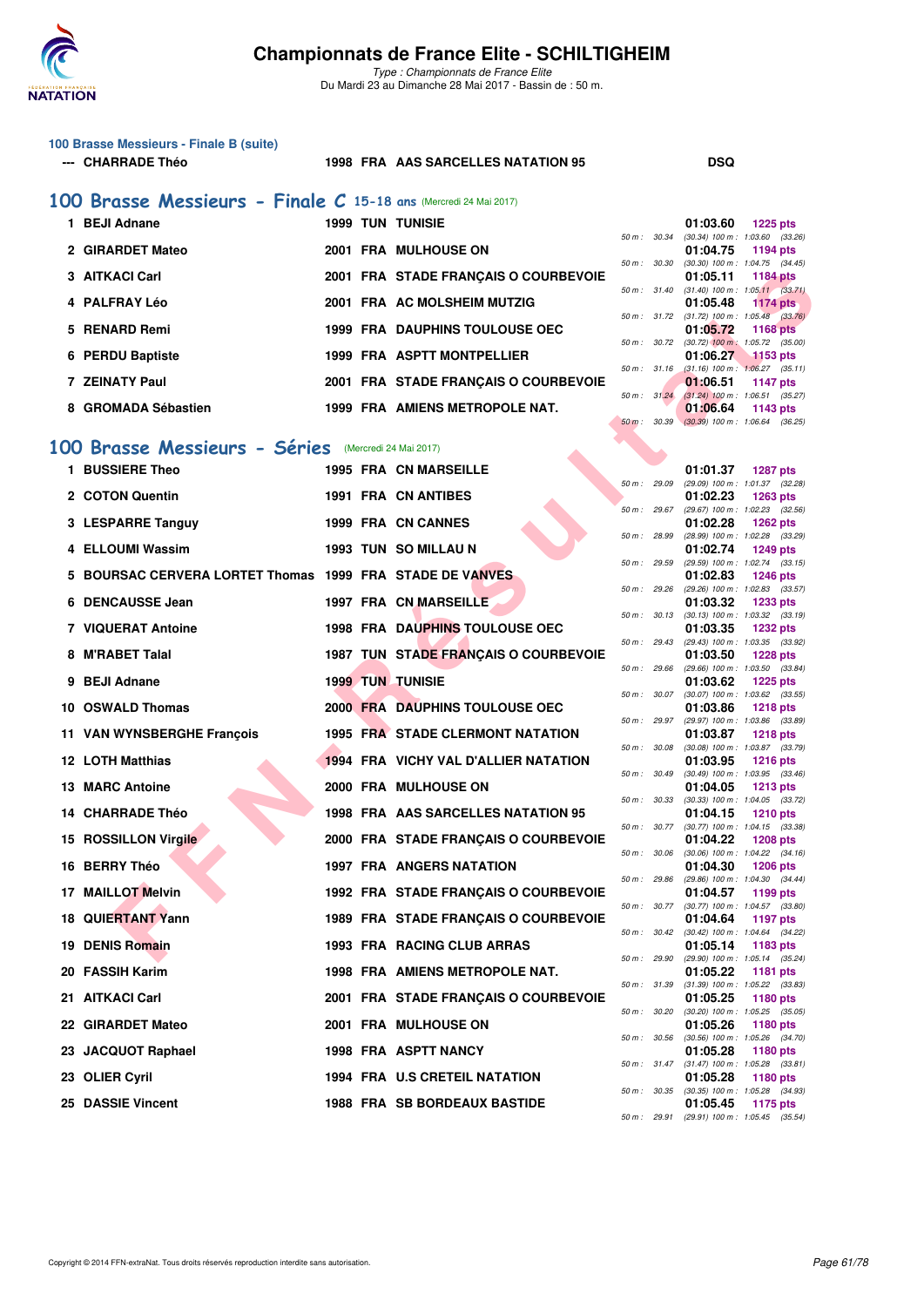

|    | 100 Brasse Messieurs - Séries (suite) |        |      |                                                                                                        |                  |       |                                                                |                                                        |
|----|---------------------------------------|--------|------|--------------------------------------------------------------------------------------------------------|------------------|-------|----------------------------------------------------------------|--------------------------------------------------------|
|    | 26 CONTRINO Gianni                    |        |      | <b>1998 FRA ST-ETIENNE NATATION</b>                                                                    |                  |       | 01:05.47                                                       | 1174 pts                                               |
|    | 27 PALFRAY Léo                        |        |      | 2001 FRA AC MOLSHEIM MUTZIG                                                                            | 50 m : 30.31     |       | $(30.31)$ 100 m : 1:05.47 $(35.16)$<br>01:05.58                | 1171 pts                                               |
|    | 28 RENARD Remi                        |        |      | <b>1999 FRA DAUPHINS TOULOUSE OEC</b>                                                                  | 50 m : 31.49     |       | $(31.49)$ 100 m : 1:05.58 $(34.09)$<br>01:05.67                | 1169 pts                                               |
|    | 29 FALL Malik                         |        |      | <b>1985 SEN COLOMBES NATATION</b>                                                                      | $50 m$ : $31.47$ |       | $(31.47)$ 100 m : 1:05.67 $(34.20)$<br>01:05.74                | <b>1167 pts</b>                                        |
|    | 30 SERVANT Dylan                      |        |      | 1997 FRA NAUTIC CLUB ALP'38                                                                            | 50 m : 30.38     |       | 01:05.84                                                       | $(30.38)$ 100 m : 1:05.74 $(35.36)$<br><b>1164 pts</b> |
|    | 31 EVEN William                       |        |      | 1996 FRA CN BREST                                                                                      | 50 m : 31.16     |       | $(31.16)$ 100 m : 1:05.84 $(34.68)$<br>01:05.86                | <b>1164 pts</b>                                        |
|    | 32 PERDU Baptiste                     |        |      | <b>1999 FRA ASPTT MONTPELLIER</b>                                                                      | 50 m : 30.34     |       | 01:05.88                                                       | $(30.34)$ 100 m : 1:05.86 $(35.52)$<br><b>1163 pts</b> |
|    | 33 SIAR ELHADJ Abderezak              |        |      | 1999 ALG MOUETTES DE PARIS                                                                             | 50 m : 30.66     |       | 01:05.98                                                       | $(30.66)$ 100 m : 1:05.88 $(35.22)$<br>1161 pts        |
|    | 34 GROMADA Sébastien                  |        |      | 1999 FRA AMIENS METROPOLE NAT.                                                                         | 50 m: 31.01      |       | $(31.01)$ 100 m : 1:05.98 $(34.97)$<br>01:06.23                | <b>1154 pts</b>                                        |
|    | 35 SCHAEFER Clément                   |        |      | <b>1998 FRA ASPTT TOULOUSE</b>                                                                         | 50 m: 31.02      |       | $(31.02)$ 100 m : 1:06.23 $(35.21)$<br>01:06.29                | 1153 pts                                               |
|    | 36 ZEINATY Paul                       |        |      | 2001 FRA STADE FRANÇAIS O COURBEVOIE                                                                   | 50 m: 30.45      |       | 01:06.47                                                       | $(30.45)$ 100 m : 1:06.29 $(35.84)$                    |
|    |                                       |        |      |                                                                                                        | $50 m$ :         | 30.64 | (30.64) 100 m: 1:06.47 (35.83)                                 | 1148 pts                                               |
|    | 37 VALOUR Julien                      |        |      | 2001 FRA ST-ETIENNE NATATION                                                                           | 50 m: 30.10      |       | 01:06.51                                                       | <b>1147 pts</b><br>$(30.10)$ 100 m : 1:06.51 $(36.41)$ |
|    | <b>38 DELOR Carl-Gustave</b>          |        |      | 1999 FRA SCHOELCHER NATATION 2000                                                                      | 50 m: 31.60      |       | 01:06.69                                                       | 1142 pts<br>$(31.60)$ 100 m : 1:06.69 $(35.09)$        |
|    | 39 JAN Benoît                         |        |      | 1992 FRA CNP LOUDÉAC                                                                                   | 50 m : 30.83     |       | 01:06.81<br>$(30.83)$ 100 m : 1:06.81 $(35.98)$                | 1139 pts                                               |
|    | 40 HERVIEU Lucas                      |        |      | 2000 FRA C VIKINGS DE ROUEN                                                                            | 50 m: 31.53      |       | 01:07.37                                                       | <b>1124 pts</b>                                        |
|    | 41 COURTEAUX Théo                     |        |      | 1999 FRA ANGLET OLYMPIQUE                                                                              |                  |       | $(31.53)$ 100 m : 1:07.37 $(35.84)$<br>01:07.44                | 1122 pts                                               |
|    | 42 DUFAYARD Lucas                     |        |      | 1998 FRA NAUTIC CLUB ALP'38                                                                            | 50 m : 31.36     |       | $(31.36)$ 100 m : 1:07.44 $(36.08)$<br>01:07.59                | <b>1118 pts</b>                                        |
|    | 43 COIFFARD Adrien                    |        |      | <b>1997 FRA DAUPHINS TOULOUSE OEC</b>                                                                  | 50 m : 31.22     |       | $(31.22)$ 100 m : 1:07.59 $(36.37)$<br>01:07.61                | 1118 pts                                               |
|    | 44 GORJAO MOREIRA Martin              |        |      | 1999 FRA NOGENT NATATION 94                                                                            | 50 m : 31.48     |       | $(31.48)$ 100 m : 1:07.61 $(36.13)$<br>01:07.63                | <b>1117 pts</b>                                        |
|    | 45 NIESSEN Lucas                      |        |      | 1998 FRA ASPTT NANCY                                                                                   |                  |       | 50 m: 31.74 (31.74) 100 m: 1:07.63 (35.89)<br>01:08.13         | 1104 pts                                               |
|    | 46 SHEN Simon                         |        |      | <b>1999 FRA CLUB DES NAGEURS DE PARIS</b>                                                              | 50 m : 32.64     |       | 01:09.16                                                       | (32.64) 100 m: 1:08.13 (35.49)<br><b>1077 pts</b>      |
| 47 | <b>MAHISTRE Yohan</b>                 |        |      | <b>1995 FRA GRENOBLE HANDISPORT</b>                                                                    | 50 m : 31.48     |       | $(31.48)$ 100 m : 1:09.16 $(37.68)$<br>01:28.44                | 639 pts                                                |
|    | <b>48 GUINET Corentin</b>             |        |      | 1995 FRA HANDISPORT VALENCE                                                                            | 50 m : 41.30     |       | (41.30) 100 m: 1:28.44 (47.14)                                 |                                                        |
|    |                                       |        |      |                                                                                                        | 50 m : 40.95     |       | 01:30.57<br>(40.95) 100 m: 1:30.57 (49.62)                     | 597 pts                                                |
|    | 49 FERRIER Arthur                     |        |      | <b>1995 FRA HANDIVIENNE</b>                                                                            |                  |       | 01:31.72<br>50 m: 43.98 (43.98) 100 m: 1:31.72 (47.74)         | 576 pts                                                |
|    | 50 VIOT Julien                        |        |      | 1999 FRA HANDISPORT VALENCE                                                                            | 50 m: 52.41      |       | 01:51.85                                                       | <b>260 pts</b><br>(52.41) 100 m: 1:51.85 (59.44)       |
|    | 51 LEON Morgan                        |        |      | <b>1996 FRA HANDISPORT BREST</b>                                                                       |                  |       | 01:55.35<br>50 m : 53.85 (53.85) 100 m : 1:55.35 (1:01.50)     | 217 pts                                                |
|    | 52 BRUNE Antoine                      |        |      | 1988 FRA HANDISPORT LE CERCLE JULES FERRY ST MALO0:58.24                                               |                  |       |                                                                | $185$ pts                                              |
|    | --- CASASREALES Tom                   |        |      | 2001 FRA CN CHALON-SUR-SAONE                                                                           |                  |       | 50 m: 55.65 (55.65) 100 m: 1:58.24 (1:02.59)<br><b>DNS</b> dec |                                                        |
|    | 200 Brasse Messieurs - Finale A       |        |      | (Dimanche 28 Mai 2017)                                                                                 |                  |       |                                                                |                                                        |
|    | 1 DESPLANCHES Jeremy                  |        |      | <b>1994 SUI OLYMPIC NICE NATATION</b>                                                                  |                  |       | 02:11.83                                                       | 1285 pts                                               |
|    | COTONC                                | - 1004 | ED A | 50 m: 30.24 (30.24) 100 m: 1:03.57 (33.33) 150 m: 1:38.02 (34.45) 200 m: 2:11.83 (33.81)<br>CH ANTIDEC |                  |       | <b>00.44.40</b>                                                |                                                        |

|                                                          |  |                                         | (33.61) 70.111. 30.24 (39.61) 70.02 (33.33) 700 III . 1.38.02 (34.45) 700 III . 2.11.83 (33.81 |  |                                     |  |
|----------------------------------------------------------|--|-----------------------------------------|------------------------------------------------------------------------------------------------|--|-------------------------------------|--|
| 2 COTON Quentin                                          |  | <b>1991 FRA CN ANTIBES</b>              |                                                                                                |  | $02:14.19$ 1252 pts                 |  |
|                                                          |  |                                         | 50 m: 30.22 (30.22) 100 m: 1:03.93 (33.71) 150 m: 1:38.55 (34.62) 200 m: 2:14.19 (35.64)       |  |                                     |  |
| <b>3 CHARRADE Théo</b>                                   |  | 1998 FRA AAS SARCELLES NATATION 95      |                                                                                                |  | $02:15.73$ 1231 pts                 |  |
|                                                          |  |                                         | 50 m : 30.59 (30.59) 100 m : 1:05.17 (34.58) 150 m : 1:40.04                                   |  | $(34.87)$ 200 m : 2:15.73 $(35.69)$ |  |
| 4 DENCAUSSE Jean                                         |  | 1997 FRA CN MARSEILLE                   |                                                                                                |  | $02:16.40$ 1222 pts                 |  |
|                                                          |  |                                         | 50 m: 30.25 (30.25) 100 m: 1:04.54 (34.29) 150 m: 1:40.55                                      |  | $(36.01)$ 200 m : 2:16.40 $(35.85)$ |  |
| 5 MARC Antoine                                           |  | 2000 FRA MULHOUSE ON                    |                                                                                                |  | $02:16.68$ 1218 pts                 |  |
|                                                          |  |                                         | 50 m: 31.03 (31.03) 100 m: 1:06.94 (35.91) 150 m: 1:42.65                                      |  | $(35.71)$ 200 m : 2:16.68 $(34.03)$ |  |
| 6 BOURSAC CERVERA LORTET Thomas 1999 FRA STADE DE VANVES |  |                                         |                                                                                                |  | $02:17.24$ 1210 pts                 |  |
|                                                          |  |                                         | 50 m: 30.41 (30.41) 100 m: 1:05.00 (34.59) 150 m: 1:40.41 (35.41) 200 m: 2:17.24 (36.83)       |  |                                     |  |
| 7 VAN WYNSBERGHE Francois                                |  | <b>1995 FRA STADE CLERMONT NATATION</b> |                                                                                                |  | 02:17.98 1200 pts                   |  |
|                                                          |  | 50 m : 30.81                            | $(30.81)$ 100 m : 1:05.57 $(34.76)$ 150 m : 1:41.72 $(36.15)$ 200 m : 2:17.98 $(36.26)$        |  |                                     |  |
|                                                          |  |                                         |                                                                                                |  |                                     |  |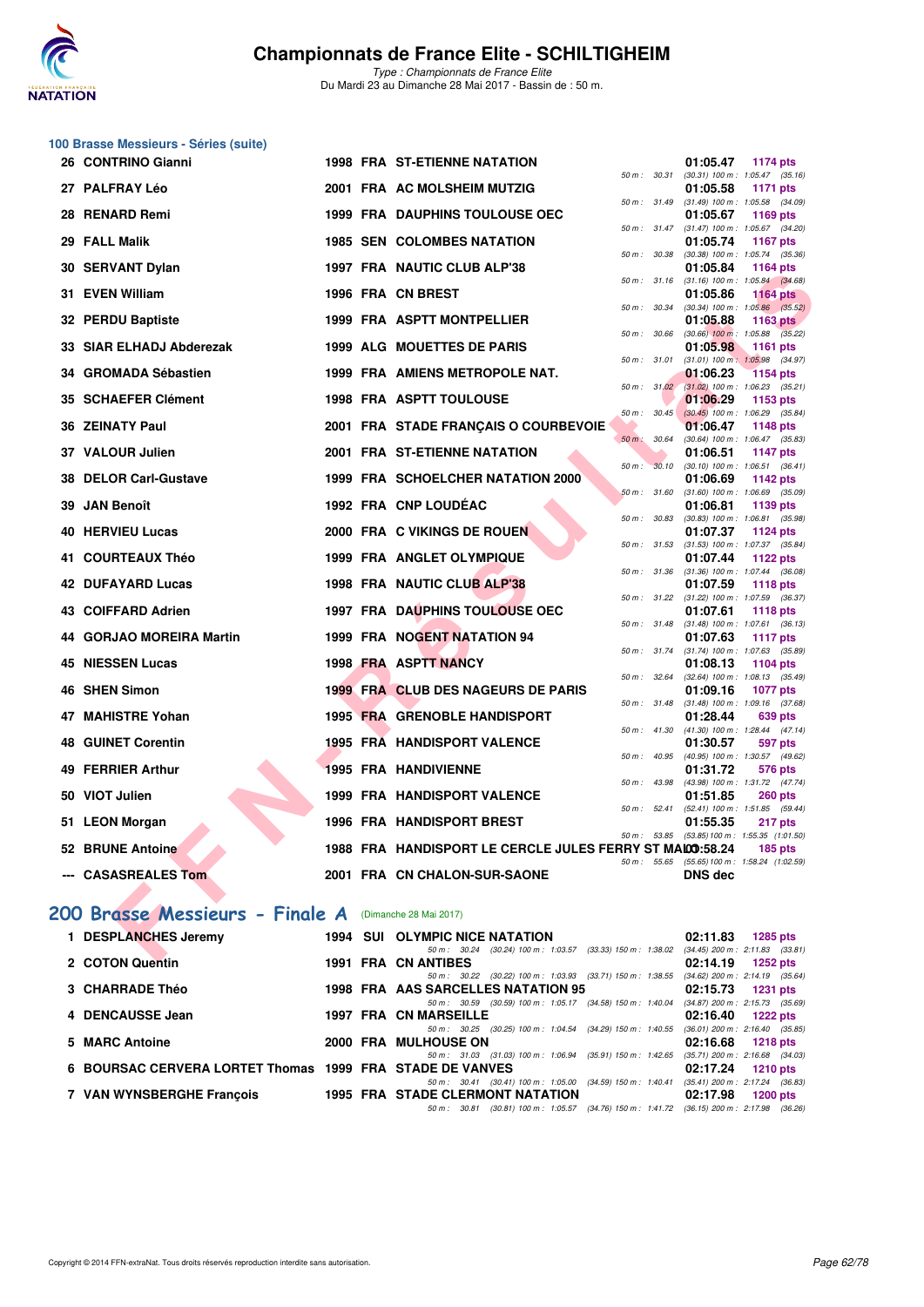

| 200 Brasse Messieurs - Finale A (suite) |                                                                  |  |  |                                                                                                                                     |                                                                                        |  |  |  |  |
|-----------------------------------------|------------------------------------------------------------------|--|--|-------------------------------------------------------------------------------------------------------------------------------------|----------------------------------------------------------------------------------------|--|--|--|--|
|                                         | 8 QUIERTANT Yann                                                 |  |  | 1989 FRA STADE FRANCAIS O COURBEVOIE                                                                                                | 02:18.34<br>1195 pts                                                                   |  |  |  |  |
|                                         |                                                                  |  |  | 50 m: 30.76 (30.76) 100 m: 1:06.12 (35.36) 150 m: 1:41.51 (35.39) 200 m: 2:18.34 (36.83)                                            |                                                                                        |  |  |  |  |
|                                         | 200 Brasse Messieurs - Finale B                                  |  |  | (Dimanche 28 Mai 2017)                                                                                                              |                                                                                        |  |  |  |  |
|                                         | 1 ELLOUMI Wassim                                                 |  |  | 1993 TUN SO MILLAU N<br>50 m: 30.30 (30.30) 100 m: 1:04.39 (34.09) 150 m: 1:38.98 (34.59) 200 m: 2:14.35 (35.37)                    | 02:14.35<br><b>1250 pts</b>                                                            |  |  |  |  |
|                                         | 2 ROSSILLON Virgile                                              |  |  | 2000 FRA STADE FRANÇAIS O COURBEVOIE                                                                                                | 02:19.34<br>1182 pts                                                                   |  |  |  |  |
|                                         | 3 FASSIH Karim                                                   |  |  | 50 m: 31.48 (31.48) 100 m: 1:06.59 (35.11) 150 m: 1:43.02 (36.43) 200 m: 2:19.34 (36.32)<br>1998 FRA AMIENS METROPOLE NAT.          | 02:19.42<br><b>1181 pts</b>                                                            |  |  |  |  |
|                                         | 4 PALFRAY Léo                                                    |  |  | 50 m: 32.02 (32.02) 100 m: 1:07.43 (35.41) 150 m: 1:43.05 (35.62) 200 m: 2:19.42 (36.37)<br>2001 FRA AC MOLSHEIM MUTZIG             | 02:20.01<br>$1173$ pts                                                                 |  |  |  |  |
|                                         | 5 LOTH Matthias                                                  |  |  | 50 m: 31.93 (31.93) 100 m: 1:07.59 (35.66) 150 m: 1:44.10 (36.51) 200 m: 2:20.01 (35.91)<br>1994 FRA VICHY VAL D'ALLIER NATATION    | 02:21.00                                                                               |  |  |  |  |
|                                         |                                                                  |  |  | 50 m: 30.68 (30.68) 100 m: 1:06.31 (35.63) 150 m: 1:43.24 (36.93) 200 m: 2:21.00 (37.76)                                            | <b>1160 pts</b>                                                                        |  |  |  |  |
|                                         | 6 RENARD Remi                                                    |  |  | <b>1999 FRA DAUPHINS TOULOUSE OEC</b><br>50 m: 31.54 (31.54) 100 m: 1:07.44 (35.90) 150 m: 1:43.96 (36.52) 200 m: 2:21.03 (37.07)   | 02:21.03<br>$1159$ pts                                                                 |  |  |  |  |
|                                         | 7 VIQUERAT Antoine                                               |  |  | <b>1998 FRA DAUPHINS TOULOUSE OEC</b><br>50 m: 30.86 (30.86) 100 m: 1:06.24 (35.38) 150 m: 1:43.25 (37.01) 200 m: 2:21.61 (38.36)   | 02:21.61<br>1152 pts                                                                   |  |  |  |  |
|                                         | 8 CONTRINO Gianni                                                |  |  | <b>1998 FRA ST-ETIENNE NATATION</b>                                                                                                 | 02:23.54<br>1126 $pts$                                                                 |  |  |  |  |
|                                         |                                                                  |  |  | 50 m: 31.98 (31.98) 100 m: 1:08.04 (36.06) 150 m: 1:45.10 (37.06) 200 m: 2:23.54 (38.44)                                            |                                                                                        |  |  |  |  |
|                                         | 200 Brasse Messieurs - Finale C 15-18 ans (Dimanche 28 Mai 2017) |  |  |                                                                                                                                     |                                                                                        |  |  |  |  |
|                                         | 1 BEJI Adnane                                                    |  |  | <b>1999 TUN TUNISIE</b><br>50 m: 31.37 (31.37) 100 m: 1:07.47 (36.10) 150 m: 1:42.50                                                | 02:18.84<br>1189 pts<br>$(35.03)$ 200 m : 2:18.84 $(36.34)$                            |  |  |  |  |
|                                         | 2 BIDARD Clément                                                 |  |  | 2001 FRA TEAM STRASBOURG SNS-ASPTT-PCS                                                                                              | 02:21.15<br>1158 pts                                                                   |  |  |  |  |
|                                         | 3 AITKACI Carl                                                   |  |  | 50 m: 31.30 (31.30) 100 m: 1:07.51 (36.21) 150 m: 1:44.24 (36.73) 200 m: 2:21.15 (36.91)<br>2001 FRA STADE FRANÇAIS O COURBEVOIE    | 02:21.56<br>1152 pts                                                                   |  |  |  |  |
|                                         | 4 MARMIER Mathieu                                                |  |  | 50 m: 32.06 (32.06) 100 m: 1:08.02 (35.96) 150 m: 1:44.23 (36.21) 200 m: 2:21.56 (37.33)<br><b>1999 FRA STADE CLERMONT NATATION</b> | 02:21.97<br><b>1147 pts</b>                                                            |  |  |  |  |
| 5                                       | <b>GROMADA Sébastien</b>                                         |  |  | 50 m: 32.39 (32.39) 100 m: 1.08.91 (36.52) 150 m: 1.45.33 (36.42) 200 m: 2.21.97 (36.64)<br>1999 FRA AMIENS METROPOLE NAT.          | 02:21.98<br><b>1147 pts</b>                                                            |  |  |  |  |
|                                         |                                                                  |  |  | 50 m: 32.04 (32.04) 100 m: 1:07.84 (35.80) 150 m: 1:44.99 (37.15) 200 m: 2:21.98 (36.99)                                            |                                                                                        |  |  |  |  |
|                                         | <b>6 MATTENET Emilien</b>                                        |  |  | 2000 FRA CHARLEVILLE-MEZIERES NATATION<br>50 m: 32.71 (32.71) 100 m: 1:09.27 (36.56) 150 m: 1:46.98 (37.71) 200 m: 2:24.07 (37.09)  | 02:24.07<br>1120 pts                                                                   |  |  |  |  |
|                                         | 7 PERDU Baptiste                                                 |  |  | 1999 FRA ASPTT MONTPELLIER<br>50 m: 32.95 (32.95) 100 m: 1.09.77 (36.82) 150 m: 1.47.04 (37.27) 200 m: 2:24.63 (37.59)              | 02:24.63<br>1112 pts                                                                   |  |  |  |  |
|                                         | 8 BATTALIER Samuel                                               |  |  | 2000 FRA FOS NATATION                                                                                                               | 02:25.45<br>1102 $pts$                                                                 |  |  |  |  |
|                                         |                                                                  |  |  | 50 m: 32.89 (32.89) 100 m: 1:10.09 (37.20) 150 m: 1:47.43 (37.34) 200 m: 2:25.45 (38.02)                                            |                                                                                        |  |  |  |  |
|                                         | 200 Brasse Messieurs - Séries (Dimanche 28 Mai 2017)             |  |  |                                                                                                                                     |                                                                                        |  |  |  |  |
|                                         | 1 DESPLANCHES Jeremy                                             |  |  | 1994 SUI OLYMPIC NICE NATATION<br>50 m : 30.28 (30.28) 100 m : 1:04.65 (34.37) 150 m : 1:39.07                                      | 02:13.25<br><b>1265 pts</b><br>$(34.42)$ 200 m : 2:13.25 $(34.18)$                     |  |  |  |  |
|                                         | 2 COTON Quentin                                                  |  |  | <b>1991 FRA CN ANTIBES</b>                                                                                                          | 02:16.44<br><b>1221 pts</b>                                                            |  |  |  |  |
|                                         | 3 ELLOUMI Wassim                                                 |  |  | 50 m: 30.68<br>(30.68) 100 m : 1:04.88 (34.20) 150 m : 1:40.04<br>1993 TUN SO MILLAU N                                              | $(35.16)$ 200 m : 2:16.44 $(36.40)$<br>02:16.52<br><b>1220 pts</b>                     |  |  |  |  |
|                                         | 4 BOURSAC CERVERA LORTET Thomas 1999 FRA STADE DE VANVES         |  |  | 50 m: 31.48 (31.48) 100 m: 1:06.89                                                                                                  | (35.41) 150 m : 1:42.13 (35.24) 200 m : 2:16.52 (34.39)<br>02:16.69<br><b>1218 pts</b> |  |  |  |  |
|                                         | 5 VAN WYNSBERGHE François                                        |  |  | 50 m : 30.59 (30.59) 100 m : 1:04.96 (34.37) 150 m : 1:40.48<br><b>1995 FRA STADE CLERMONT NATATION</b>                             | $(35.52)$ 200 m : 2:16.69 $(36.21)$<br>02:17.80<br><b>1203 pts</b>                     |  |  |  |  |
|                                         |                                                                  |  |  | 50 m: 31.36 (31.36) 100 m: 1:06.48 (35.12) 150 m: 1:41.95 (35.47) 200 m: 2:17.80 (35.85)                                            |                                                                                        |  |  |  |  |
|                                         | 6 QUIERTANT Yann                                                 |  |  | 1989 FRA STADE FRANÇAIS O COURBEVOIE<br>50 m: 31.58 (31.58) 100 m: 1:06.92 (35.34) 150 m: 1:42.40 (35.48) 200 m: 2:18.11 (35.71)    | 02:18.11<br>1198 pts                                                                   |  |  |  |  |
|                                         | <b>7 MARC Antoine</b>                                            |  |  | 2000 FRA MULHOUSE ON<br>50 m: 31.66 (31.66) 100 m: 1:07.04 (35.38) 150 m: 1:43.38 (36.34) 200 m: 2:18.34 (34.96)                    | 02:18.34<br>1195 pts                                                                   |  |  |  |  |
|                                         | 7 CHARRADE Théo                                                  |  |  | 1998 FRA AAS SARCELLES NATATION 95                                                                                                  | 02:18.34<br>1195 pts                                                                   |  |  |  |  |
|                                         | 9 BEJI Adnane                                                    |  |  | 50 m: 31.08 (31.08) 100 m: 1:05.40 (34.32) 150 m: 1:41.11<br><b>1999 TUN TUNISIE</b>                                                | (35.71) 200 m : 2:18.34 (37.23)<br>02:18.93<br><b>1187 pts</b>                         |  |  |  |  |
|                                         | 10 DENCAUSSE Jean                                                |  |  | 50 m: 31.38 (31.38) 100 m: 1:07.02 (35.64) 150 m: 1:42.65<br>1997 FRA CN MARSEILLE                                                  | $(35.63)$ 200 m : 2:18.93 $(36.28)$<br>02:19.05<br>1186 pts                            |  |  |  |  |
|                                         | 11 PALFRAY Léo                                                   |  |  | 50 m: 31.03 (31.03) 100 m: 1:06.40 (35.37) 150 m: 1:43.53<br>2001 FRA AC MOLSHEIM MUTZIG                                            | $(37.13)$ 200 m : 2:19.05 $(35.52)$<br>02:19.48<br>1180 pts                            |  |  |  |  |
|                                         |                                                                  |  |  | 50 m: 31.81 (31.81) 100 m: 1:07.18 (35.37) 150 m: 1:42.97 (35.79) 200 m: 2:19.48 (36.51)                                            |                                                                                        |  |  |  |  |
|                                         | 12 RENARD Remi                                                   |  |  | 1999 FRA DAUPHINS TOULOUSE OEC<br>50 m : 31.60 (31.60) 100 m : 1:07.48 (35.88) 150 m : 1:43.45 (35.97) 200 m : 2:20.05 (36.60)      | 02:20.05<br>1172 pts                                                                   |  |  |  |  |
|                                         | 13 ROSSILLON Virgile                                             |  |  | 2000 FRA STADE FRANÇAIS O COURBEVOIE<br>50 m: 31.84 (31.84) 100 m: 1:07.49 (35.65) 150 m: 1:44.17 (36.68) 200 m: 2:20.13 (35.96)    | 02:20.13<br>1171 pts                                                                   |  |  |  |  |
|                                         | <b>14 VIQUERAT Antoine</b>                                       |  |  | <b>1998 FRA DAUPHINS TOULOUSE OEC</b><br>50 m: 31.49 (31.49) 100 m: 1:07.44 (35.95) 150 m: 1:44.29                                  | 02:20.48<br><b>1167 pts</b>                                                            |  |  |  |  |
|                                         | 15 FASSIH Karim                                                  |  |  | 1998 FRA AMIENS METROPOLE NAT.                                                                                                      | (36.85) 200 m : 2:20.48 (36.19)<br>02:20.71<br>1164 pts                                |  |  |  |  |
|                                         |                                                                  |  |  | 50 m: 32.88 (32.88) 100 m: 1:09.27 (36.39) 150 m: 1:44.93 (35.66) 200 m: 2:20.71 (35.78)                                            |                                                                                        |  |  |  |  |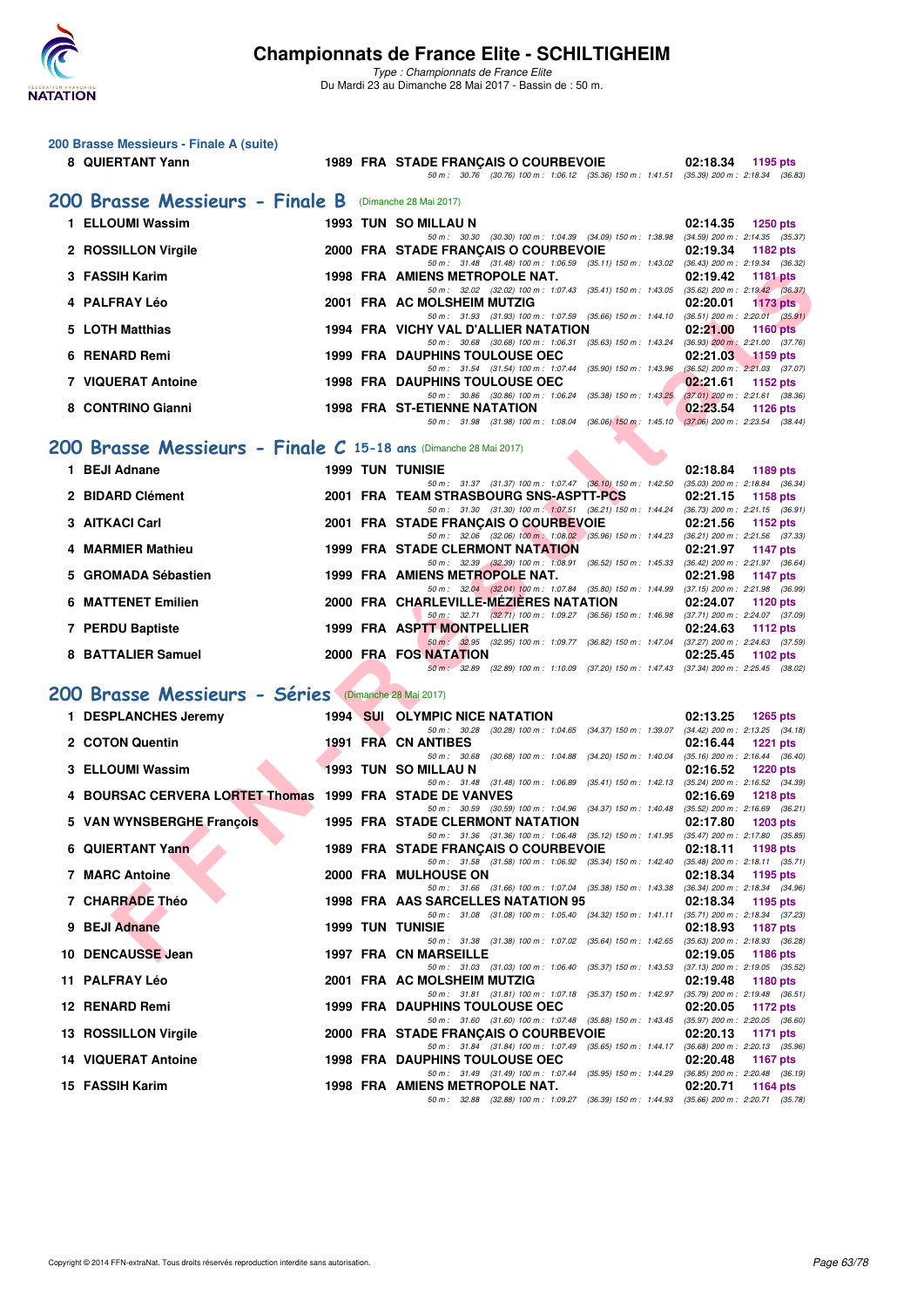

| 200 Brasse Messieurs - Séries (suite)                |  |  |                                                                                                                                                                                                                                     |                                                                                                            |  |  |  |  |
|------------------------------------------------------|--|--|-------------------------------------------------------------------------------------------------------------------------------------------------------------------------------------------------------------------------------------|------------------------------------------------------------------------------------------------------------|--|--|--|--|
| 16 LESPARRE Tanguy                                   |  |  | 1999 FRA CN CANNES                                                                                                                                                                                                                  | 02:20.80<br>1162 pts                                                                                       |  |  |  |  |
| 17 M'RABET Talal                                     |  |  | 50 m: 30.75 (30.75) 100 m: 1:06.01 (35.26) 150 m: 1:42.62 (36.61) 200 m: 2:20.80 (38.18)<br><b>1987 TUN STADE FRANCAIS O COURBEVOIE</b><br>50 m: 31.32 (31.32) 100 m: 1:05.80 (34.48) 150 m: 1:41.53 (35.73) 200 m: 2:20.89 (39.36) | 02:20.89<br><b>1161 pts</b>                                                                                |  |  |  |  |
| <b>18 LOTH Matthias</b>                              |  |  | 1994 FRA VICHY VAL D'ALLIER NATATION                                                                                                                                                                                                | 02:21.64<br>1151 pts                                                                                       |  |  |  |  |
| 19 CONTRINO Gianni                                   |  |  | 50 m: 31.56 (31.56) 100 m: 1:07.30 (35.74) 150 m: 1:43.68<br><b>1998 FRA ST-ETIENNE NATATION</b>                                                                                                                                    | $(36.38)$ 200 m : 2:21.64 $(37.96)$<br>02:22.82<br>1136 pts                                                |  |  |  |  |
| 20 AITKACI Carl                                      |  |  | 50 m : 32.23 (32.23) 100 m : 1:08.64 (36.41) 150 m : 1:45.54<br>2001 FRA STADE FRANÇAIS O COURBEVOIE                                                                                                                                | (36.90) 200 m : 2:22.82 (37.28)<br>02:23.10<br>1132 pts                                                    |  |  |  |  |
| 21 MARMIER Mathieu                                   |  |  | 50 m: 31.85 (31.85) 100 m: 1:08.09 (36.24) 150 m: 1:45.08<br><b>1999 FRA STADE CLERMONT NATATION</b>                                                                                                                                | $(36.99)$ 200 m : 2:23.10 $(38.02)$<br>02:23.20<br><b>1131 pts</b>                                         |  |  |  |  |
| 22 JACQUOT Raphael                                   |  |  | 50 m : 33.48 (33.48) 100 m : 1:10.11 (36.63) 150 m : 1:47.08<br>1998 FRA ASPTT NANCY<br>50 m : 32.06 (32.06) 100 m : 1:08.23 (36.17) 150 m : 1:45.21                                                                                | $(36.97)$ 200 m : 2:23.20 $(36.12)$<br>02:23.82<br>1123 $pts$<br>$(36.98)$ 200 m : 2:23.82 $(38.61)$       |  |  |  |  |
| 23 GROMADA Sébastien                                 |  |  | 1999 FRA AMIENS METROPOLE NAT.<br>50 m: 32.47 (32.47) 100 m: 1:09.43 (36.96) 150 m: 1:46.76 (37.33) 200 m: 2:24.17 (37.41)                                                                                                          | 02:24.17<br><b>1118 pts</b>                                                                                |  |  |  |  |
| 24 BIDARD Clément                                    |  |  | 2001 FRA TEAM STRASBOURG SNS-ASPTT-PCS<br>50 m: 31.21 (31.21) 100 m: 1:07.48 (36.27) 150 m: 1:45.24 (37.76) 200 m: 2:24.20 (38.96)                                                                                                  | 02:24.20<br><b>1118 pts</b>                                                                                |  |  |  |  |
| 25 BOULIER Romain                                    |  |  | <b>1998 FRA AQUATIC CLUB BOURGES</b><br>50 m: 32.16 (32.16) 100 m: 1:08.45 (36.29) 150 m: 1:46.05                                                                                                                                   | 02:24.26<br><b>1117 pts</b>                                                                                |  |  |  |  |
| 26 MATTENET Emilien                                  |  |  | 2000 FRA CHARLEVILLE-MEZIERES NATATION                                                                                                                                                                                              | $(37.60)$ 200 m : 2:24.26 $(38.21)$<br>02:24.38<br>1115 pts                                                |  |  |  |  |
| 27 BATTALIER Samuel                                  |  |  | 50 m: 32.71 (32.71) 100 m: 1.09.79 (37.08) 150 m: 1.47.77 (37.98) 200 m: 2.24.38 (36.61)<br>2000 FRA FOS NATATION                                                                                                                   | 02:24.46<br><b>1114 pts</b>                                                                                |  |  |  |  |
| 28 SIAR ELHADJ Abderezak                             |  |  | 50 m: 33.31 (33.31) 100 m: 1:09.69 (36.38) 150 m: 1:47.04<br>1999 ALG MOUETTES DE PARIS                                                                                                                                             | $(37.35)$ 200 m : 2:24.46 $(37.42)$<br>02:25.25<br><b>1104 pts</b>                                         |  |  |  |  |
| 29 JEAN Hugo                                         |  |  | 50 m : 32.62 (32.62) 100 m : 1:09.02 (36.40) 150 m : 1:46.87<br><b>1997 FRA LYON NATATION METROPOLE</b>                                                                                                                             | (37.85) 200 m : 2:25.25 (38.38)<br>02:25.42<br>1102 pts                                                    |  |  |  |  |
| 30 PERDU Baptiste                                    |  |  | 50 m: 33.37 (33.37) 100 m: 1:10.56 (37.19) 150 m: 1:47.93 (37.37) 200 m: 2:25.42 (37.49)<br>1999 FRA ASPTT MONTPELLIER<br>50 m: 33.04 (33.04) 100 m: 1:10.43 (37.39) 150 m: 1:47.64 (37.21) 200 m: 2:25.54 (37.90)                  | 02:25.54<br>1100 pts                                                                                       |  |  |  |  |
| 31 OSWALD Thomas                                     |  |  | 2000 FRA DAUPHINS TOULOUSE OEC<br>50 m : 32.06 (32.06) 100 m : 1:08.90 (36.84) 150 m : 1:47.26                                                                                                                                      | 02:25.61<br><b>1100 pts</b><br>$(38.36) 200$ m : $2:25.61$ $(38.35)$                                       |  |  |  |  |
| 32 EVEN William                                      |  |  | 1996 FRA CN BREST<br>50 m : 33.01 (33.01) 100 m : 1:10.57 (37.56) 150 m : 1:48.06                                                                                                                                                   | 02:25.98<br>1095 pts                                                                                       |  |  |  |  |
| 33 BRUN Christophe                                   |  |  | <b>1998 FRA DAUPHINS TOULOUSE OEC</b>                                                                                                                                                                                               | (37.49) 200 m : 2:25.98 (37.92)<br>02:26.53<br>1088 pts                                                    |  |  |  |  |
| 34 CASASREALES Tom                                   |  |  | 50 m : 32.75 (32.75) 100 m : 1:10.45 (37.70) 150 m : 1:48.79<br>2001 FRA CN CHALON-SUR-SAONE                                                                                                                                        | (38.34) 200 m : 2:26.53 (37.74)<br>02:26.66<br><b>1086 pts</b>                                             |  |  |  |  |
| 35 SERVANT Dylan                                     |  |  | 50 m : 32.88 (32.88) 100 m : 1:10.09 (37.21) 150 m : 1:48.79<br>1997 FRA NAUTIC CLUB ALP'38<br>50 m: 31.95 (31.95) 100 m: 1:08.53 (36.58) 150 m: 1:46.89                                                                            | $(38.70)$ 200 m : 2:26.66 $(37.87)$<br>02:27.49<br>1075 pts<br>$(38.36) 200 \text{ m}$ : 2:27.49 $(40.60)$ |  |  |  |  |
| 36 HERVIEU Lucas                                     |  |  | 2000 FRA C VIKINGS DE ROUEN<br>50 m: 32.43 (32.43) 100 m: 1:10.32 (37.89) 150 m: 1:48.41                                                                                                                                            | 02:27.57<br><b>1074 pts</b><br>$(38.09)$ 200 m : 2:27.57 $(39.16)$                                         |  |  |  |  |
| 37 HELMBACHER Samy                                   |  |  | <b>1998 FRA DAUPHINS OBERNAI</b><br>50 m: 33.12 (33.12) 100 m: 1:10.48 (37.36) 150 m: 1:48.79                                                                                                                                       | 02:27.67<br>1073 pts<br>(38.31) 200 m : 2:27.67 (38.88)                                                    |  |  |  |  |
| <b>38 NIESSEN Lucas</b>                              |  |  | <b>1998 FRA ASPTT NANCY</b>                                                                                                                                                                                                         | 02:27.68<br>1073 pts<br>$(38.40)$ 200 m : 2:27.68 $(38.61)$                                                |  |  |  |  |
| 39 ZEINATY Paul                                      |  |  | 50 m : 33.10 (33.10) 100 m : 1:10.67 (37.57) 150 m : 1:49.07<br>2001 FRA STADE FRANÇAIS O COURBEVOIE                                                                                                                                | 02:28.26<br>1066 pts                                                                                       |  |  |  |  |
| 40 VALOUR Julien                                     |  |  | 50 m: 32.18 (32.18) 100 m: 1:09.77 (37.59) 150 m: 1:48.77 (39.00) 200 m: 2:28.26 (39.49)<br>2001 FRA ST-ETIENNE NATATION<br>50 m : 33.29 (33.29) 100 m : 1:10.16 (36.87) 150 m : 1:48.72                                            | 02:28.28<br>1065 pts<br>$(38.56)$ 200 m : 2:28.28 $(39.56)$                                                |  |  |  |  |
| 41 DUFAYARD Lucas                                    |  |  | 1998 FRA NAUTIC CLUB ALP'38                                                                                                                                                                                                         | 02:30.18<br><b>1041 pts</b>                                                                                |  |  |  |  |
| 42 DELOR Carl-Gustave                                |  |  | 50 m : 32.49 (32.49) 100 m : 1:09.52 (37.03) 150 m : 1:48.61<br>1999 FRA SCHOELCHER NATATION 2000<br>50 m: 33.95 (33.95) 100 m: 1:11.53 (37.58) 150 m: 1:50.23 (38.70) 200 m: 2:30.26 (40.03)                                       | $(39.09)$ 200 m : 2:30.18 $(41.57)$<br>02:30.26<br>1040 pts                                                |  |  |  |  |
| 43 JAN Benoît                                        |  |  | 1992 FRA CNP LOUDEAC                                                                                                                                                                                                                | 02:31.16<br>1029 pts                                                                                       |  |  |  |  |
| 44 COURTEAUX Théo                                    |  |  | 50 m: 32.95 (32.95) 100 m: 1:11.60 (38.65) 150 m: 1:50.93<br>1999 FRA ANGLET OLYMPIQUE<br>50 m: 34.52 (34.52) 100 m: 1:13.08 (38.56) 150 m: 1:51.98                                                                                 | (39.33) 200 m : 2:31.16 (40.23)<br>02:31.89<br>1020 pts<br>$(38.90)$ 200 m : 2:31.89 $(39.91)$             |  |  |  |  |
| 45 SCHAEFER Clément                                  |  |  | <b>1998 FRA ASPTT TOULOUSE</b>                                                                                                                                                                                                      | 02:44.51<br>869 pts                                                                                        |  |  |  |  |
| M'RABET Taki                                         |  |  | 50 m : 30.25 (30.25) 100 m : 1:06.65 (36.40) 150 m : 1:57.95<br>1989 TUN STADE FRANÇAIS O COURBEVOIE                                                                                                                                | $(51.30)$ 200 m : 2:44.51 $(46.56)$<br><b>DSQ</b>                                                          |  |  |  |  |
| --- MAILLOT Melvin                                   |  |  | 1992 FRA STADE FRANÇAIS O COURBEVOIE                                                                                                                                                                                                | <b>DNS</b> dec                                                                                             |  |  |  |  |
| --- BUSSIERE Theo                                    |  |  | <b>1995 FRA CN MARSEILLE</b>                                                                                                                                                                                                        | DNS dec                                                                                                    |  |  |  |  |
| 50 Papillon Messieurs - Finale A (Mardi 23 Mai 2017) |  |  |                                                                                                                                                                                                                                     |                                                                                                            |  |  |  |  |

| 1 METELLA Mehdy   |  | <b>1992 FRA CN MARSEILLE</b>          | 00:23.61          | 1320 pts |
|-------------------|--|---------------------------------------|-------------------|----------|
| 2 STRAVIUS Jérémy |  | 1988 FRA AMIENS METROPOLE NAT.        | 00:23.88          | 1300 pts |
| 3 PIJULET Paul    |  | <b>1994 FRA DAUPHINS TOULOUSE OEC</b> | 00:24.12 1283 pts |          |
| 4 GROUSSET Maxime |  | 1999 FRA AMIENS METROPOLE NAT.        | 00:24.13          | 1283 pts |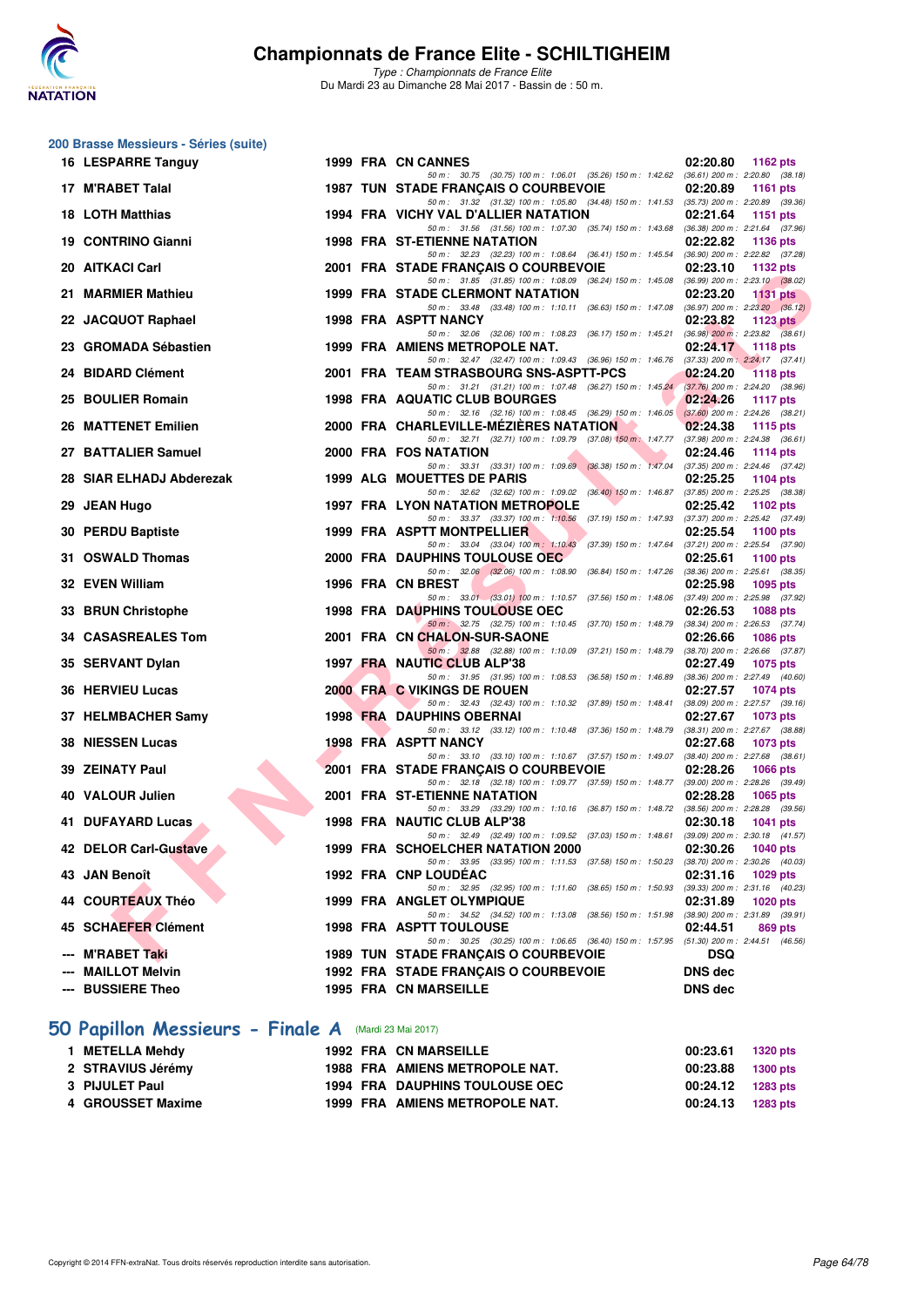

*Type : Championnats de France Elite* Du Mardi 23 au Dimanche 28 Mai 2017 - Bassin de : 50 m.

#### **50 Papillon Messieurs - Finale A (suite)**

| 5 LEMAIRE Paul        |  | <b>1991 FRA DAUPHINS TOULOUSE OEC</b> | 00:24.20 1278 pts |  |
|-----------------------|--|---------------------------------------|-------------------|--|
| 6 GOVINDIN Yonel      |  | <b>1993 FRA CN MARSEILLE</b>          | 00:24.31 1270 pts |  |
| 7 TRUCHOT Florian     |  | 1996 FRA ASPTT ORLÉANS                | 00:24.37 1265 pts |  |
| <b>8 PELAGIE Nosy</b> |  | 1991 FRA EMS BRON                     | 00:24.58 1251 pts |  |
|                       |  |                                       |                   |  |

### **[50 Papillon Messieurs - Finale B](http://www.ffnatation.fr/webffn/resultats.php?idact=nat&go=epr&idcpt=45075&idepr=81)** (Mardi 23 Mai 2017)

| 1 VERMOREL Nicolas      | 1999 FRA CN POLYNESIE                | 00:24.39 | <b>1264 pts</b> |
|-------------------------|--------------------------------------|----------|-----------------|
| 1 HENRY ARRENOUS Pierre | <b>1998 FRA ASPTT POITIERS</b>       | 00:24.39 | <b>1264 pts</b> |
| 3 LACOURT Camille       | <b>1985 FRA CN MARSEILLE</b>         | 00:24.59 | 1250 pts        |
| 4 DELICES Jean-Marc     | 2000 FRA CANET 66 NATATION           | 00:24.70 | <b>1242 pts</b> |
| 5 HEUGEL Florent        | <b>1996 FRA DAUPHINS DE ST-LOUIS</b> | 00:24.75 | 1239 pts        |
| 6 PEMOLE Thomas         | <b>1987 FRA MOREUIL NATATION</b>     | 00:24.78 | <b>1237 pts</b> |
| 7 VANOOTEGEM Aymerick   | <b>1997 FRA DUNKERQUE NATATION</b>   | 00:24.79 | 1236 pts        |
| 8 AUBRY Flavien         | <b>1994 FRA U.S CRETEIL NATATION</b> | 00:24.90 | <b>1228 pts</b> |

### **[50 Papillon Messieurs - Finale C](http://www.ffnatation.fr/webffn/resultats.php?idact=nat&go=epr&idcpt=45075&idepr=81) 15-18 ans** (Mardi 23 Mai 2017)

| 1 GUTH Guillaume        |  |                                                                                                                                                                                                                                                               | 00:24.82 | <b>1234 pts</b> |
|-------------------------|--|---------------------------------------------------------------------------------------------------------------------------------------------------------------------------------------------------------------------------------------------------------------|----------|-----------------|
| 2 PIRON Thomas          |  |                                                                                                                                                                                                                                                               | 00:24.84 | <b>1232 pts</b> |
| 3 COMTE Sergueï         |  |                                                                                                                                                                                                                                                               | 00:24.88 | 1230 pts        |
| 4 YOKOYAMA Kentaro      |  |                                                                                                                                                                                                                                                               | 00:25.02 | <b>1220 pts</b> |
| 5 SYOUD Jaouad          |  |                                                                                                                                                                                                                                                               | 00:25.12 | 1213 pts        |
| <b>6 LONCKE Quentin</b> |  |                                                                                                                                                                                                                                                               | 00:25.30 | <b>1200 pts</b> |
| 7 CAROUGE Sasha         |  |                                                                                                                                                                                                                                                               | 00:25.37 | 1196 pts        |
| 8 CHOUMILOFF Sacha      |  |                                                                                                                                                                                                                                                               | 00:25.39 | 1194 pts        |
|                         |  | 2000 FRA DAUPHINS TOULOUSE OEC<br>2000 FRA CN MARSEILLE<br>2000 FRA EMS BRON<br>2000 FRA MULHOUSE ON<br>1999 FRA CN CHALON-SUR-SAONE<br><b>1999 FRA LYON NATATION METROPOLE</b><br><b>1999 FRA SC NATATION ABBEVILLE</b><br><b>1999 FRA CANET 66 NATATION</b> |          |                 |

### **[50 Papillon Messieurs - Séries](http://www.ffnatation.fr/webffn/resultats.php?idact=nat&go=epr&idcpt=45075&idepr=81)** (Mardi 23 Mai 2017)

| 1 VERMOREL Nicolas                                                    |  | 1999 FRA CN POLYNESIE                      | 00:24.39 | <b>1264 pts</b> |
|-----------------------------------------------------------------------|--|--------------------------------------------|----------|-----------------|
| 1 HENRY ARRENOUS Pierre                                               |  | 1998 FRA ASPTT POITIERS                    | 00:24.39 | <b>1264 pts</b> |
| 3 LACOURT Camille                                                     |  | <b>1985 FRA CN MARSEILLE</b>               | 00:24.59 | $1250$ pts      |
| 4 DELICES Jean-Marc                                                   |  | 2000 FRA CANET 66 NATATION                 | 00:24.70 | <b>1242 pts</b> |
| 5 HEUGEL Florent                                                      |  | <b>1996 FRA DAUPHINS DE ST-LOUIS</b>       | 00:24.75 | 1239 pts        |
| 6 PEMOLE Thomas                                                       |  | <b>1987 FRA MOREUIL NATATION</b>           | 00:24.78 | <b>1237 pts</b> |
| 7 VANOOTEGEM Aymerick                                                 |  | <b>1997 FRA DUNKERQUE NATATION</b>         | 00:24.79 | 1236 pts        |
| 8 AUBRY Flavien                                                       |  | 1994 FRA U.S CRETEIL NATATION              | 00:24.90 | <b>1228 pts</b> |
|                                                                       |  |                                            |          |                 |
| <b>iO Papillon Messieurs - Finale C 15-18 ans (Mardi 23 Mai 2017)</b> |  |                                            |          |                 |
| 1 GUTH Guillaume                                                      |  | 2000 FRA DAUPHINS TOULOUSE OEC             | 00:24.82 | <b>1234 pts</b> |
| 2 PIRON Thomas                                                        |  | 2000 FRA CN MARSEILLE                      | 00:24.84 | <b>1232 pts</b> |
| 3 COMTE Sergueï                                                       |  | 2000 FRA EMS BRON                          | 00:24.88 | 1230 pts        |
| 4 YOKOYAMA Kentaro                                                    |  | 2000 FRA MULHOUSE ON                       | 00:25.02 | 1220 pts        |
| 5 SYOUD Jaouad                                                        |  | 1999 FRA CN CHALON-SUR-SAONE               | 00:25.12 | <b>1213 pts</b> |
| <b>6 LONCKE Quentin</b>                                               |  | <b>1999 FRA LYON NATATION METROPOLE</b>    | 00:25.30 | <b>1200 pts</b> |
| 7 CAROUGE Sasha                                                       |  | <b>1999 FRA SC NATATION ABBEVILLE</b>      | 00:25.37 | 1196 pts        |
| 8 CHOUMILOFF Sacha                                                    |  | <b>1999 FRA CANET 66 NATATION</b>          | 00:25.39 | 1194 pts        |
|                                                                       |  |                                            |          |                 |
| <b>iO Papillon Messieurs - Séries</b> (Mardi 23 Mai 2017)             |  |                                            |          |                 |
| 1 STRAVIUS Jérémy                                                     |  | 1988 FRA AMIENS METROPOLE NAT.             | 00:23.68 | <b>1315 pts</b> |
| 2 METELLA Mehdy                                                       |  | <b>1992 FRA CN MARSEILLE</b>               | 00:23.77 | 1308 pts        |
| 3 GOVINDIN Yonel                                                      |  | <b>1993 FRA CN MARSEILLE</b>               | 00:24.30 | 1270 pts        |
| 4 TRUCHOT Florian                                                     |  | 1996 FRA ASPTT ORLÉANS                     | 00:24.35 | <b>1267 pts</b> |
| 5 PIJULET Paul                                                        |  | <b>1994 FRA DAUPHINS TOULOUSE OEC</b>      | 00:24.36 | <b>1266 pts</b> |
| 6 GROUSSET Maxime                                                     |  | 1999 FRA AMIENS METROPOLE NAT.             | 00:24.43 | <b>1261 pts</b> |
| 6 PELAGIE Nosy                                                        |  | 1991 FRA EMS BRON                          | 00:24.43 | <b>1261 pts</b> |
| 8 LEMAIRE Paul                                                        |  | <b>1991 FRA DAUPHINS TOULOUSE OEC</b>      | 00:24.51 | <b>1256 pts</b> |
| 9 COELHO Jordan                                                       |  | 1992 FRA STADE DE VANVES                   | 00:24.62 | <b>1248 pts</b> |
| 10 AUBRY Flavien                                                      |  | 1994 FRA U.S CRETEIL NATATION              | 00:24.64 | 1246 pts        |
| <b>11 PEMOLE Thomas</b>                                               |  | <b>1987 FRA MOREUIL NATATION</b>           | 00:24.65 | 1246 pts        |
| 11 VERMOREL Nicolas                                                   |  | 1999 FRA CN POLYNESIE                      | 00:24.65 | <b>1246 pts</b> |
| <b>13 HENRY ARRENOUS Pierre</b>                                       |  | <b>1998 FRA ASPTT POITIERS</b>             | 00:24.75 | 1239 pts        |
| 13 LACOURT Camille                                                    |  | <b>1985 FRA CN MARSEILLE</b>               | 00:24.75 | 1239 pts        |
| 15 DELICES Jean-Marc                                                  |  | 2000 FRA CANET 66 NATATION                 | 00:24.77 | <b>1237 pts</b> |
| 16 VANOOTEGEM Aymerick                                                |  | <b>1997 FRA DUNKERQUE NATATION</b>         | 00:24.79 | 1236 pts        |
| <b>17 HEUGEL Florent</b>                                              |  | <b>1996 FRA DAUPHINS DE ST-LOUIS</b>       | 00:24.83 | <b>1233 pts</b> |
| <b>18 SAHNOUNE Oussama</b>                                            |  | 1992 ALG CN MARSEILLE                      | 00:24.88 | 1230 pts        |
| 19 BRAS Hugo                                                          |  | <b>1992 FRA VILLEURBANNE NATATION</b>      | 00:24.89 | <b>1229 pts</b> |
| 20 GUTH Guillaume                                                     |  | 2000 FRA DAUPHINS TOULOUSE OEC             | 00:24.90 | <b>1228 pts</b> |
| 21 PIRON Thomas                                                       |  | 2000 FRA CN MARSEILLE                      | 00:24.93 | <b>1226 pts</b> |
| 22 BELKHOUDJA Nazim                                                   |  | 1990 ALG ASSO NATATION DE SARTROUVILLE     | 00:25.05 | <b>1218 pts</b> |
| 23 SCHMITT Emilien                                                    |  | <b>1994 FRA ALLIANCE NATATION BESANCON</b> | 00:25.07 | <b>1216 pts</b> |
| 24 YOKOYAMA Kentaro                                                   |  | 2000 FRA MULHOUSE ON                       | 00:25.09 | <b>1215 pts</b> |
| 25 COMTE Sergueï                                                      |  | 2000 FRA EMS BRON                          | 00:25.13 | <b>1212 pts</b> |
| 26 TURPIN Fabrice                                                     |  | 1995 FRA CSM CLAMART                       | 00:25.14 | <b>1212 pts</b> |
| 27 LAMBERT Hugo                                                       |  | 1993 FRA ASPTT MONTPELLIER                 | 00:25.17 | <b>1209 pts</b> |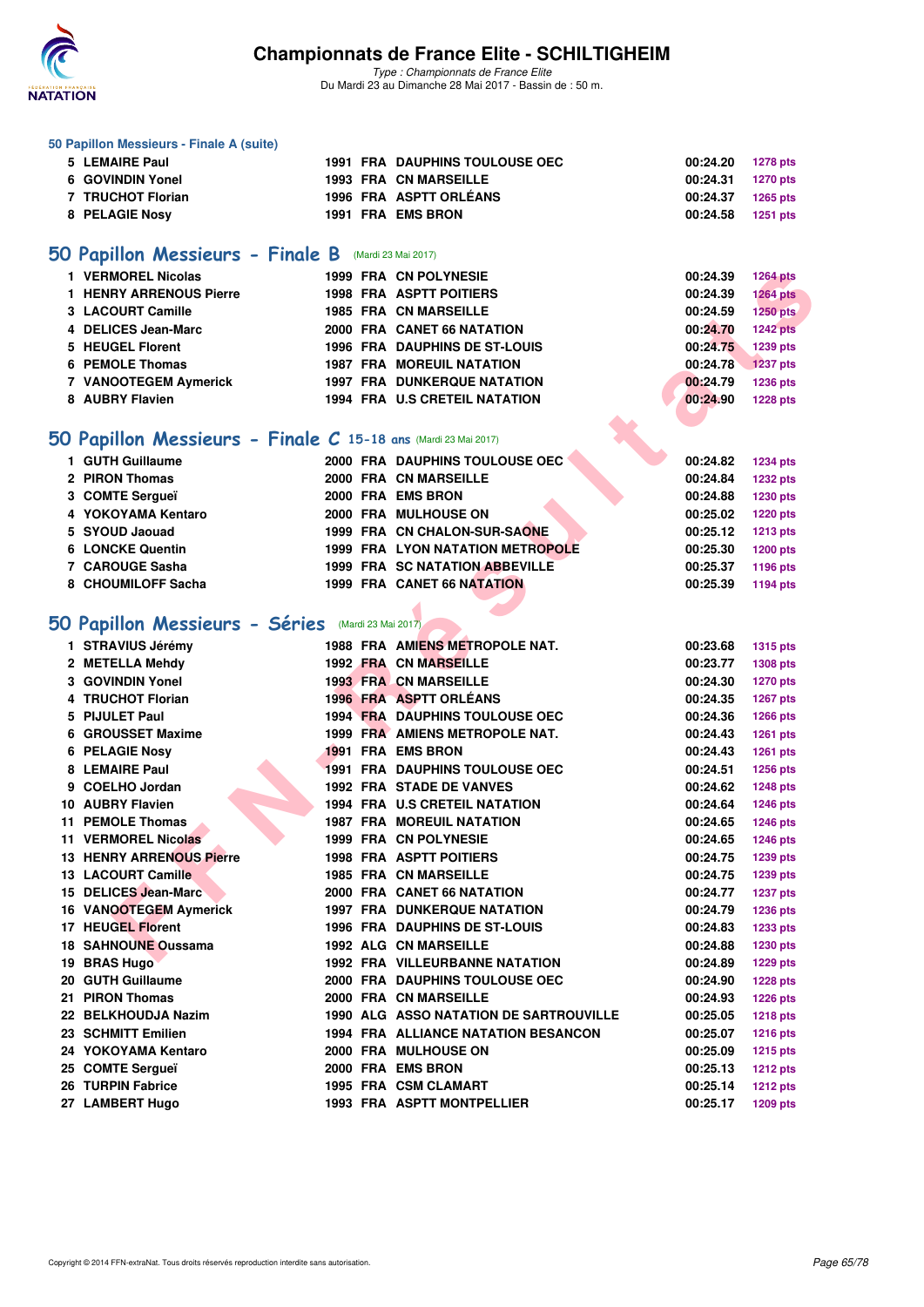

### **50 Papillon Messieurs - Séries (suite)**

| 28 COQUEREL Robin                                         |  | 1995 FRA CNM DIEPPE                     | 00:25.23             | <b>1205 pts</b> |
|-----------------------------------------------------------|--|-----------------------------------------|----------------------|-----------------|
| 29 DELECLUSE Thibault                                     |  | <b>1989 FRA GRAVELINES NATATION</b>     | 00:25.24             | <b>1205 pts</b> |
| 30 ROCH Nans                                              |  | <b>1996 FRA CN ANTIBES</b>              | 00:25.32             | 1199 pts        |
| 31 MIOSSEC Mathieu                                        |  | 1994 FRA CN BREST                       | 00:25.35             | <b>1197 pts</b> |
| <b>32 MARY Thibaut</b>                                    |  | <b>1998 FRA AMIENS METROPOLE NAT.</b>   | 00:25.40             | <b>1194 pts</b> |
| 33 VIGROUX Sébastien                                      |  | <b>1993 FRA MULHOUSE ON</b>             | 00:25.41             | 1193 pts        |
| 34 TRILLAT Léo                                            |  | 1998 FRA CN POISSY                      | 00:25.45             | 1190 pts        |
| <b>34 LONCKE Quentin</b>                                  |  | 1999 FRA LYON NATATION METROPOLE        | 00:25.45             | <b>1190 pts</b> |
| <b>36 PERRILLON Mathieu</b>                               |  | <b>1998 FRA ASPTT TOULOUSE</b>          | 00:25.50             | <b>1187 pts</b> |
| 37 CAROUGE Sasha                                          |  | <b>1999 FRA SC NATATION ABBEVILLE</b>   | 00:25.55             | <b>1183 pts</b> |
| 37 DELECLUSE Theo                                         |  | 1997 FRA CANET 66 NATATION              | 00:25.55             | 1183 pts        |
| 39 CHOUMILOFF Sacha                                       |  | <b>1999 FRA CANET 66 NATATION</b>       | 00:25.57             | <b>1182 pts</b> |
| 39 PEDRO-LEAL Dorian                                      |  | <b>1996 FRA MEGAQUARIUS CLUB GUYANE</b> | 00:25.57             | <b>1182 pts</b> |
| 41 DABAUVALLE Quentin                                     |  | 1996 FRA C VIKINGS DE ROUEN             | 00:25.60             | 1180 pts        |
| <b>42 USCLAT Marc</b>                                     |  | <b>1998 FRA CANET 66 NATATION</b>       | 00:25.61             | <b>1179 pts</b> |
| 43 SYOUD Jaouad                                           |  | 1999 FRA CN CHALON-SUR-SAONE            | 00:25.63             | <b>1178 pts</b> |
| 43 BATAHI Nouamane                                        |  | 1994 MAR CN CANNES                      | 00:25.63             | <b>1178 pts</b> |
| 45 LESPARRE Tanguy                                        |  | 1999 FRA CN CANNES                      | 00:25.64             | <b>1177 pts</b> |
| <b>46 MARSAU Matthias</b>                                 |  | <b>1997 FRA DAUPHINS TOULOUSE OEC</b>   | 00:25.66             | <b>1176 pts</b> |
| 47 GRANDJEAN Hugo                                         |  | 2000 FRA AQUATIC CLUB BOURGES           | 00:25.67             | <b>1175 pts</b> |
| <b>48 M'RABET Taki</b>                                    |  | 1989 TUN STADE FRANÇAIS O COURBEVOIE    | 00:25.70             | <b>1173 pts</b> |
| 49 DESPREZ Pierre-Yves                                    |  | 1996 FRA ALLIANCE DIJON NATATION        | 00:25.73             | <b>1171 pts</b> |
| 50 OSWALD Thomas                                          |  | 2000 FRA DAUPHINS TOULOUSE OEC          | 00:25.74             | <b>1170 pts</b> |
| 51 JANIN Florent                                          |  | 1999 FRA CN CALÉDONIENS                 | 00:25.76             | 1169 pts        |
| 52 BEROL Julien                                           |  | <b>2001 FRA LONGVILLIERS CLUB</b>       | 00:25.81             | 1166 pts        |
| 53 BERRY Théo                                             |  | <b>1997 FRA ANGERS NATATION</b>         | 00:25.83             |                 |
| 53 GRANDJEAN Meven                                        |  | 2000 FRA CN VOUZIERS                    | 00:25.83             | 1164 pts        |
| 55 COMMENGES Lucas                                        |  | 1999 FRA CN ANTIBES                     | 00:25.87             | <b>1164 pts</b> |
| 56 BOURSAC CERVERA LORTET Thomas 1999 FRA STADE DE VANVES |  |                                         |                      | 1162 pts        |
| 57 VIQUERAT Antoine                                       |  | <b>1998 FRA DAUPHINS TOULOUSE OEC</b>   | 00:25.88<br>00:25.95 | 1161 pts        |
|                                                           |  |                                         |                      | 1156 pts        |
| 57 DELICES Jean-Guy                                       |  | <b>1997 FRA DAUPHINS TOULOUSE OEC</b>   | 00:25.95             | 1156 pts        |
| 57 DEBEUCKELAERE Alain                                    |  | <b>1994 FRA ASPTT TOULOUSE</b>          | 00:25.95             | 1156 pts        |
| 60 PAYET Loïk                                             |  | 2000 FRA ASEC ST-PAUL LA RÉUNION        | 00:25.99             | 1153 pts        |
| 60 GROSJEAN Hugo                                          |  | 1999 FRA MULHOUSE ON                    | 00:25.99             | 1153 pts        |
| 62 CLARK Anthony                                          |  | 1991 FRA STADE FRANÇAIS O COURBEVOIE    | 00:26.00             | 1153 pts        |
| <b>63 SABBIONI Antoine</b>                                |  | 1995 FRA REIMS NATATION 89              | 00:26.01             | 1152 pts        |
| <b>64 ROUAULT Pierre</b>                                  |  | <b>1995 FRA DAUPHINS TOULOUSE OEC</b>   | 00:26.02             | 1151 pts        |
| 64 MIATTI K-Ryls                                          |  | <b>1999 FRA MULHOUSE ON</b>             | 00:26.02             | 1151 pts        |
| 66 SEGURA Jérémy                                          |  | <b>1993 FRA ANGERS NATATION</b>         | 00:26.21             | 1139 pts        |
| 67 PASTULA Kacper                                         |  | 2001 POL ES VITRY                       | 00:26.23             | 1137 pts        |
| 67 PELLISSARD Charly                                      |  | 1994 FRA ASPTT TOULOUSE                 | 00:26.23             | <b>1137 pts</b> |
| 69 HAMOUCHANE Souhail                                     |  | <b>1997 MAR ASPTT TOULOUSE</b>          | 00:26.25             | 1136 pts        |
| 70 SIRVENT Benjamin                                       |  | 1997 FRA NAUTIC CLUB ALP'38             | 00:26.27             | 1135 pts        |
| 70 DUFAYARD Lucas                                         |  | 1998 FRA NAUTIC CLUB ALP'38             | 00:26.27             | 1135 pts        |
| 72 DENIS Romain                                           |  | 1993 FRA RACING CLUB ARRAS              | 00:26.30             | 1133 pts        |
| <b>72 DULONDEL Louis</b>                                  |  | 1998 FRA C VIKINGS DE ROUEN             | 00:26.30             | 1133 pts        |
| 72 CAYOT Alexandre                                        |  | <b>1996 FRA SAINT-RAPHAEL NATATION</b>  | 00:26.30             | 1133 pts        |
| 75 GIRARDET Mateo                                         |  | 2001 FRA MULHOUSE ON                    | 00:26.35             | 1129 pts        |
| 76 BIDARD Clément                                         |  | 2001 FRA TEAM STRASBOURG SNS-ASPTT-PCS  | 00:26.38             | <b>1127 pts</b> |
| 77 IACONO Eliott                                          |  | <b>1997 FRA SC THIONVILLE</b>           | 00:26.41             | 1125 pts        |
| <b>78 PHILAIRE Victor</b>                                 |  | 1996 FRA SU AGEN                        | 00:26.43             | <b>1124 pts</b> |
| 79 LIMOZIN Emmanuel                                       |  | <b>1996 FRA ASPTT MARSEILLE</b>         | 00:26.53             | <b>1117 pts</b> |
| 80 ROSSILLON Virgile                                      |  | 2000 FRA STADE FRANÇAIS O COURBEVOIE    | 00:26.61             | <b>1112 pts</b> |
| 81 LECANU Axel                                            |  | 1995 FRA ESPADON GRAND-QUEVILLY         | 00:26.74             | 1103 pts        |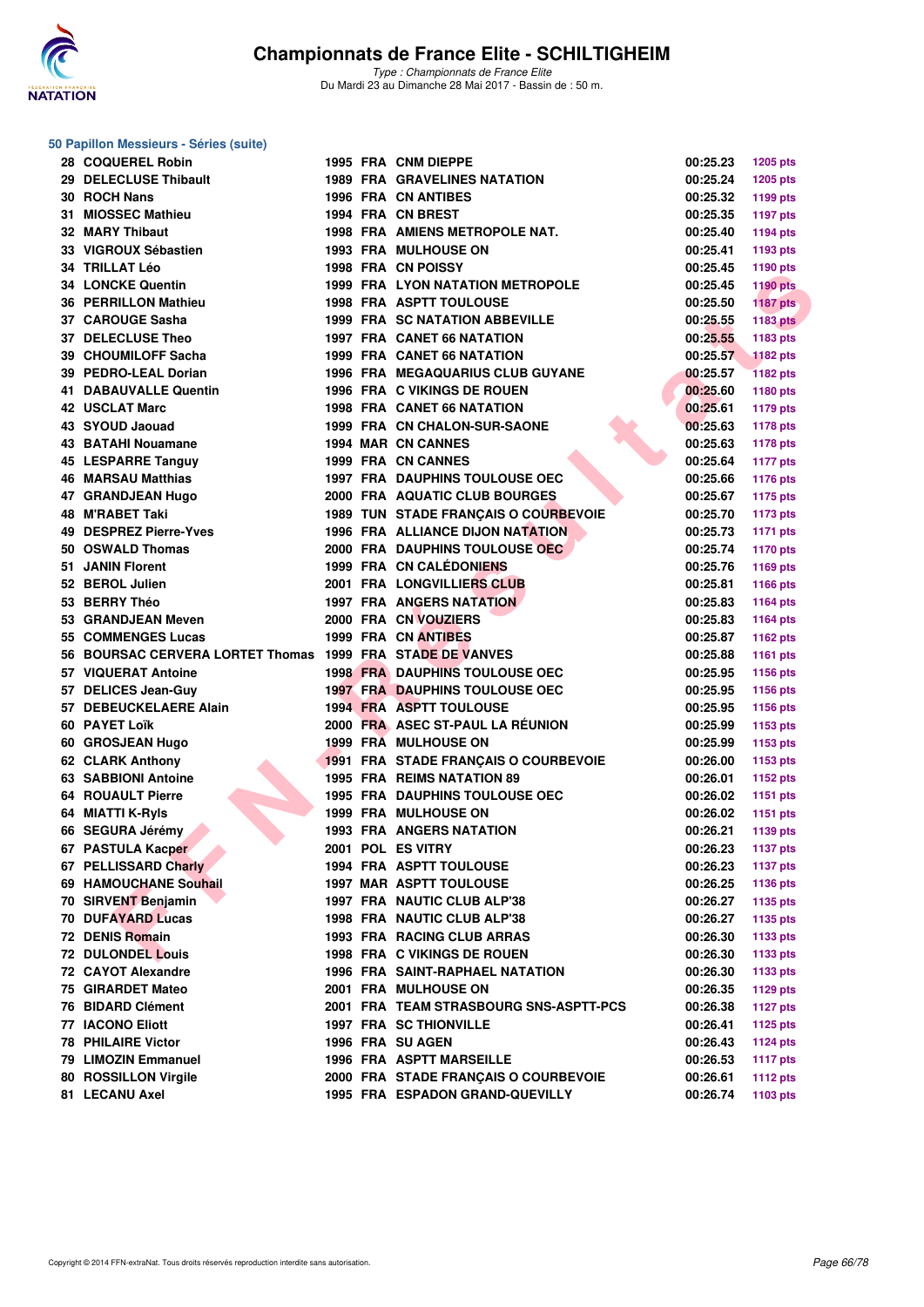

### **50 Papillon Messieurs - Séries (suite)**

| 82 GOUEZEC Corentin  |  | 2000 FRA AQUATIC CLUB BOURGES           | 00:26.84   | 1097 pts        |
|----------------------|--|-----------------------------------------|------------|-----------------|
| 83 PALFRAY Léo       |  | 2001 FRA AC MOLSHEIM MUTZIG             | 00:26.90   | 1093 pts        |
| 84 ACHOUR Aziz       |  | 1999 TUN CN MELUN VAL DE SEINE          | 00:27.22   | 1072 pts        |
| 85 VALOUR Julien     |  | 2001 FRA ST-ETIENNE NATATION            | 00:27.25   | <b>1070 pts</b> |
| 86 PERDU Baptiste    |  | <b>1999 FRA ASPTT MONTPELLIER</b>       | 00:27.44   | 1058 pts        |
| 87 BEI Steve         |  | <b>1988 FRA ASPTT TOULOUSE</b>          | 00:27.46   | 1056 pts        |
| 88 AITKACI Carl      |  | 2001 FRA STADE FRANCAIS O COURBEVOIE    | 00:27.78   | 1036 pts        |
| 88 CHAILLOU Merouane |  | <b>1999 FRA LANNION NATATION</b>        | 00:27.78   | <b>1036 pts</b> |
| 90 BADRE Jérémy      |  | 1990 FRA AQUALOVE SAUVETAGE MONTPELLIER | 00:30.75   | <b>854 pts</b>  |
| 91 VERPIOT Enzo      |  | 2001 FRA HANDISPORT VALENCE             | 00:37.73   | <b>497 pts</b>  |
| 92 ANDRET Pierrick   |  | 1992 FRA HANDI-TOULOUSE OLYMPIQUE AC    | 00:39.30   | 429 pts         |
| --- BOURELLY Lorys   |  | <b>1992 FRA DAUPHINS TOULOUSE OEC</b>   | <b>DSQ</b> |                 |

### **[100 Papillon Messieurs - Finale A](http://www.ffnatation.fr/webffn/resultats.php?idact=nat&go=epr&idcpt=45075&idepr=82)** (Samedi 27 Mai 2017)

| 1 METELLA Mehdy         | <b>1992 FRA CN MARSEILLE</b>            |                  | 00:51.36                                 | 1356 pts                      |
|-------------------------|-----------------------------------------|------------------|------------------------------------------|-------------------------------|
| 2 LEMAIRE Paul          | <b>1991 FRA DAUPHINS TOULOUSE OEC</b>   | $50 m$ :         | 23.85<br>$(23.85)$ 100 m :<br>00:53.28   | 51.36 (27.<br>1296 pts        |
|                         |                                         | $50 m$ :         | $(25.14)$ 100 m :<br>25.14               | 53.28 (28.                    |
| 3 ROCH Nans             | 1996 FRA CN ANTIBES                     | $50 m$ : $25.17$ | 00:53.52<br>$(25.17)$ 100 m : 53.52 (28. | 1289 pts                      |
| 4 PIJULET Paul          | <b>1994 FRA DAUPHINS TOULOUSE OEC</b>   |                  | 00:53.53                                 | 1289 pts                      |
| 5 HENRY ARRENOUS Pierre | <b>1998 FRA ASPTT POITIERS</b>          | 50 m :           | 24.67<br>$(24.67)$ 100 m :<br>00:53.89   | 53.53 (28.<br><b>1277 pts</b> |
| 6 COELHO Jordan         | <b>1992 FRA STADE DE VANVES</b>         | 50 m: 25.00      | $(25.00)$ 100 m :<br>00:53.93            | 53.89 (28.<br><b>1276 pts</b> |
|                         |                                         | $50 m$ : 25.55   | $(25.55)$ 100 m :                        | 53.93 (28.                    |
| 7 AUBRY Flavien         | 1994 FRA U.S CRETEIL NATATION           | 50 m: 24.68      | 00:54.15<br>$(24.68)$ 100 m :            | <b>1269 pts</b><br>54.15 (29. |
| 8 PEDRO-LEAL Dorian     | <b>1996 FRA MEGAQUARIUS CLUB GUYANE</b> |                  | 00:54.45                                 | 1260 pts                      |
|                         |                                         |                  |                                          |                               |

## **[100 Papillon Messieurs - Finale B](http://www.ffnatation.fr/webffn/resultats.php?idact=nat&go=epr&idcpt=45075&idepr=82)** (Samedi 27 Mai 2017)

| 00 ALINAVI VALI                                                 |  | ZUUT FRATSTADE FRANÇAIS O COURBEVOIE    |             | 00.ZL.IO                                             | Tugu hrs        |
|-----------------------------------------------------------------|--|-----------------------------------------|-------------|------------------------------------------------------|-----------------|
| 88 CHAILLOU Merouane                                            |  | <b>1999 FRA LANNION NATATION</b>        |             | 00:27.78                                             | <b>1036 pts</b> |
| 90 BADRE Jérémy                                                 |  | 1990 FRA AQUALOVE SAUVETAGE MONTPELLIER |             | 00:30.75                                             | <b>854 pts</b>  |
| 91 VERPIOT Enzo                                                 |  | 2001 FRA HANDISPORT VALENCE             |             | 00:37.73                                             | 497 pts         |
| 92 ANDRET Pierrick                                              |  | 1992 FRA HANDI-TOULOUSE OLYMPIQUE AC    |             | 00:39.30                                             | 429 pts         |
| --- BOURELLY Lorys                                              |  | 1992 FRA DAUPHINS TOULOUSE OEC          |             | <b>DSQ</b>                                           |                 |
|                                                                 |  |                                         |             |                                                      |                 |
| <b>00 Papillon Messieurs - Finale A</b> (Samedi 27 Mai 2017)    |  |                                         |             |                                                      |                 |
| 1 METELLA Mehdy                                                 |  | <b>1992 FRA CN MARSEILLE</b>            |             | 00:51.36                                             | 1356 pts        |
|                                                                 |  |                                         | 50 m: 23.85 | $(23.85)$ 100 m : 51.36 $(27.51)$                    |                 |
| 2 LEMAIRE Paul                                                  |  | <b>1991 FRA DAUPHINS TOULOUSE OEC</b>   |             | 00:53.28<br>50 m: 25.14 (25.14) 100 m: 53.28 (28.14) | 1296 pts        |
| 3 ROCH Nans                                                     |  | <b>1996 FRA CN ANTIBES</b>              |             | 00:53.52                                             | 1289 pts        |
|                                                                 |  |                                         |             | 50 m: 25.17 (25.17) 100 m: 53.52 (28.35)             |                 |
| 4 PIJULET Paul                                                  |  | <b>1994 FRA DAUPHINS TOULOUSE OEC</b>   |             | 00:53.53                                             | 1289 pts        |
| <b>5 HENRY ARRENOUS Pierre</b>                                  |  | <b>1998 FRA ASPTT POITIERS</b>          |             | 50 m: 24.67 (24.67) 100 m: 53.53 (28.86)<br>00:53.89 |                 |
|                                                                 |  |                                         |             | 50 m : 25.00 (25.00) 100 m : 53.89 (28.89)           | <b>1277 pts</b> |
| 6 COELHO Jordan                                                 |  | <b>1992 FRA STADE DE VANVES</b>         |             | 00:53.93                                             | <b>1276 pts</b> |
|                                                                 |  |                                         |             | 50 m: 25.55 (25.55) 100 m: 53.93 (28.38)             |                 |
| 7 AUBRY Flavien                                                 |  | 1994 FRA U.S CRETEIL NATATION           |             | 00:54.15                                             | <b>1269 pts</b> |
| 8 PEDRO-LEAL Dorian                                             |  | 1996 FRA MEGAQUARIUS CLUB GUYANE        |             | 50 m: 24.68 (24.68) 100 m: 54.15 (29.47)<br>00:54.45 | <b>1260 pts</b> |
|                                                                 |  |                                         |             | 50 m: 24.85 (24.85) 100 m: 54.45 (29.60)             |                 |
|                                                                 |  |                                         |             |                                                      |                 |
| 00 Papillon Messieurs - Finale B (Samedi 27 Mai 2017)           |  |                                         |             |                                                      |                 |
| 1 HEUGEL Florent                                                |  | <b>1996 FRA DAUPHINS DE ST-LOUIS</b>    |             | 00:54.42                                             | <b>1261 pts</b> |
|                                                                 |  |                                         |             | 50 m: 25.74 (25.74) 100 m: 54.42 (28.68)             |                 |
| 2 COMTE Sergueï                                                 |  | 2000 FRA EMS BRON                       |             | 00:54.84                                             | <b>1248 pts</b> |
| 3 VERMOREL Nicolas                                              |  | 1999 FRA CN POLYNESIE                   |             | 50 m: 25.47 (25.47) 100 m: 54.84 (29.37)<br>00:54.91 | <b>1246 pts</b> |
|                                                                 |  |                                         |             | 50 m: 25.67 (25.67) 100 m: 54.91 (29.24)             |                 |
| 4 M'RABET Taki                                                  |  | 1989 TUN STADE FRANÇAIS O COURBEVOIE    |             | 00:55.03                                             | <b>1243 pts</b> |
| 5 MARY Thibaut                                                  |  | 1998 FRA AMIENS METROPOLE NAT.          |             | 50 m: 25.58 (25.58) 100 m: 55.03 (29.45)<br>00:55.51 | <b>1228 pts</b> |
|                                                                 |  |                                         |             | 50 m: 26.13 (26.13) 100 m: 55.51 (29.38)             |                 |
| 6 CACHOT Arthur                                                 |  | 2000 FRA CN ANTIBES                     |             | 00:55.61                                             | <b>1225 pts</b> |
|                                                                 |  |                                         |             | 50 m: 25.55 (25.55) 100 m: 55.61 (30.06)             |                 |
| 7 MROWINSKI Romain                                              |  | 1994 FRA CN CÉVENNES ALÈS               |             | 00:55.72                                             | 1222 pts        |
| 8 MARSAU Matthias                                               |  | <b>1997 FRA DAUPHINS TOULOUSE OEC</b>   |             | 50 m: 26.20 (26.20) 100 m: 55.72 (29.52)<br>00:55.77 | <b>1220 pts</b> |
|                                                                 |  |                                         |             | 50 m: 26.19 (26.19) 100 m: 55.77 (29.58)             |                 |
|                                                                 |  |                                         |             |                                                      |                 |
| 00 Papillon Messieurs - Finale C 15-18 ans (Samedi 27 Mai 2017) |  |                                         |             |                                                      |                 |
| 1 PIRON Thomas                                                  |  | 2000 FRA CN MARSEILLE                   |             | 00:55.60                                             | <b>1225 pts</b> |
|                                                                 |  |                                         |             | 50 m: 26.11 (26.11) 100 m: 55.60 (29.49)             |                 |
| 2 CHOUMILOFF Sacha                                              |  | 1999 FRA CANET 66 NATATION              |             | 00:56.01                                             | <b>1213 pts</b> |
| $9.1$ ONCKE $O(1)$                                              |  | 1000 EDA I VON NATATION METRODOLE       |             | 50 m: 26.41 (26.41) 100 m: 56.01 (29.60)<br>00.50.07 | $-4044$ $-44$   |

### **[100 Papillon Messieurs - Finale C](http://www.ffnatation.fr/webffn/resultats.php?idact=nat&go=epr&idcpt=45075&idepr=82) 15-18 ans** (Samedi 27 Mai 2017)

| 1 PIRON Thomas      |  | 2000 FRA CN MARSEILLE                   |                |              | 00:55.60                      | 1225 pts               |  |
|---------------------|--|-----------------------------------------|----------------|--------------|-------------------------------|------------------------|--|
|                     |  |                                         | $50 m$ : 26.11 |              | $(26.11)$ 100 m :             | 55.60 (29.             |  |
| 2 CHOUMILOFF Sacha  |  | <b>1999 FRA CANET 66 NATATION</b>       |                |              | 00:56.01                      | <b>1213 pts</b>        |  |
|                     |  |                                         | $50 m$ : 26.41 |              | $(26.41)$ 100 m :             | 56.01 (29.             |  |
| 3 LONCKE Quentin    |  | <b>1999 FRA LYON NATATION METROPOLE</b> |                |              | 00:56.07                      | 1211 pts               |  |
|                     |  |                                         |                | 50 m : 25.98 | $(25.98)$ 100 m :             | 56.07 (30.             |  |
| 3 SYOUD Jaouad      |  | 1999 FRA CN CHALON-SUR-SAONE            |                |              | 00:56.07                      | <b>1211 pts</b>        |  |
|                     |  |                                         | 50 m :         | 26.64        | $(26.64)$ 100 m :             | 56.07 (29.             |  |
| 5 GRANDJEAN Hugo    |  | 2000 FRA AQUATIC CLUB BOURGES           |                |              | 00:56.16                      | 1209 pts               |  |
|                     |  |                                         | 50 m :         | 25.95        | $(25.95)$ 100 m :             | 56.16 (30.             |  |
| 6 DELICES Jean-Marc |  | 2000 FRA CANET 66 NATATION              |                |              | 00:56.30                      | 1204 pts               |  |
| 7 BOUTOUIL Samy     |  | 2000 FRA CSM CLAMART                    | 50 m :         | 25.99        | $(25.99)$ 100 m :<br>00:56.45 | 56.30 (30.<br>1200 pts |  |
|                     |  |                                         | 50 m :         | 25.81        | $(25.81)$ 100 m :             | 56.45 (30.             |  |
| 8 YOKOYAMA Kentaro  |  | 2000 FRA MULHOUSE ON                    |                |              | 00:56.65                      | 1194 pts               |  |
|                     |  |                                         |                |              |                               |                        |  |

|                        |              | 00:51.36          | 1356 pts        |
|------------------------|--------------|-------------------|-----------------|
| $50 m$ : 23.85         |              | $(23.85)$ 100 m : | 51.36 (27.51)   |
|                        |              | 00:53.28          | $1296$ pts      |
| 50 m: 25.14            |              | $(25.14)$ 100 m : | 53.28 (28.14)   |
|                        |              | 00:53.52          | 1289 pts        |
| $50 m$ : 25.17         |              | $(25.17)$ 100 m : | 53.52 (28.35)   |
|                        |              | 00:53.53          | <b>1289 pts</b> |
| 50 m: 24.67            |              | $(24.67)$ 100 m : | 53.53 (28.86)   |
|                        |              | 00:53.89          | <b>1277 pts</b> |
| 50 m : 25.00           |              | $(25.00)$ 100 m : | 53.89 (28.89)   |
|                        |              | 00:53.93          | <b>1276 pts</b> |
| $50 m$ : 25.55         |              | $(25.55)$ 100 m : | 53.93 (28.38)   |
|                        |              | 00:54.15          | <b>1269 pts</b> |
| $50 \text{ m}$ : 24.68 |              | $(24.68)$ 100 m : | 54.15 (29.47)   |
|                        |              | 00:54.45          | <b>1260 pts</b> |
|                        | 50 m : 24.85 | $(24.85)$ 100 m : | 54.45 (29.60)   |

|                |                        | 00:54.42          | <b>1261 pts</b> |               |
|----------------|------------------------|-------------------|-----------------|---------------|
| $50 m$ :       | 25.74                  | $(25.74)$ 100 m : |                 | 54.42 (28.68) |
|                |                        | 00:54.84          | <b>1248 pts</b> |               |
| 50 m :         | 25.47                  | $(25.47)$ 100 m : |                 | 54.84 (29.37) |
|                |                        | 00:54.91          | <b>1246 pts</b> |               |
| $50 m$ : 25.67 |                        | $(25.67)$ 100 m : |                 | 54.91 (29.24) |
|                |                        | 00:55.03          | <b>1243 pts</b> |               |
| $50 m$ : 25.58 |                        | $(25.58)$ 100 m : |                 | 55.03 (29.45) |
|                |                        | 00:55.51          | $1228$ pts      |               |
|                | $50 m$ : 26.13         | $(26.13)$ 100 m : |                 | 55.51 (29.38) |
|                |                        | 00:55.61          | $1225$ pts      |               |
| $50 m$ : 25.55 |                        | $(25.55)$ 100 m : |                 | 55.61 (30.06) |
|                |                        | 00:55.72          | <b>1222 pts</b> |               |
| $50 m$ : 26.20 |                        | $(26.20)$ 100 m : |                 | 55.72 (29.52) |
|                |                        | 00:55.77          | <b>1220 pts</b> |               |
|                | $50 \text{ m}$ : 26.19 | $(26.19)$ 100 m : |                 | 55.77 (29.58) |

|                | 00:55.60          | $1225$ pts      |
|----------------|-------------------|-----------------|
| 50 m: 26.11    | $(26.11)$ 100 m : | 55.60 (29.49)   |
|                | 00:56.01          | <b>1213 pts</b> |
| 50 m: 26.41    | $(26.41)$ 100 m : | 56.01 (29.60)   |
|                | 00:56.07          | <b>1211 pts</b> |
| 50 m: 25.98    | $(25.98)$ 100 m : | 56.07 (30.09)   |
|                | 00:56.07          | $1211$ pts      |
| 50 m: 26.64    | $(26.64)$ 100 m : | 56.07 (29.43)   |
|                | 00:56.16          |                 |
|                |                   | <b>1209 pts</b> |
|                | $(25.95)$ 100 m : | 56.16 (30.21)   |
| $50 m$ : 25.95 | 00:56.30          | <b>1204 pts</b> |
| 50 m: 25.99    | $(25.99)$ 100 m : | 56.30 (30.31)   |
|                | 00:56.45          | <b>1200 pts</b> |
| 50 m: 25.81    | $(25.81)$ 100 m : | 56.45 (30.64)   |
|                | 00:56.65          | <b>1194 pts</b> |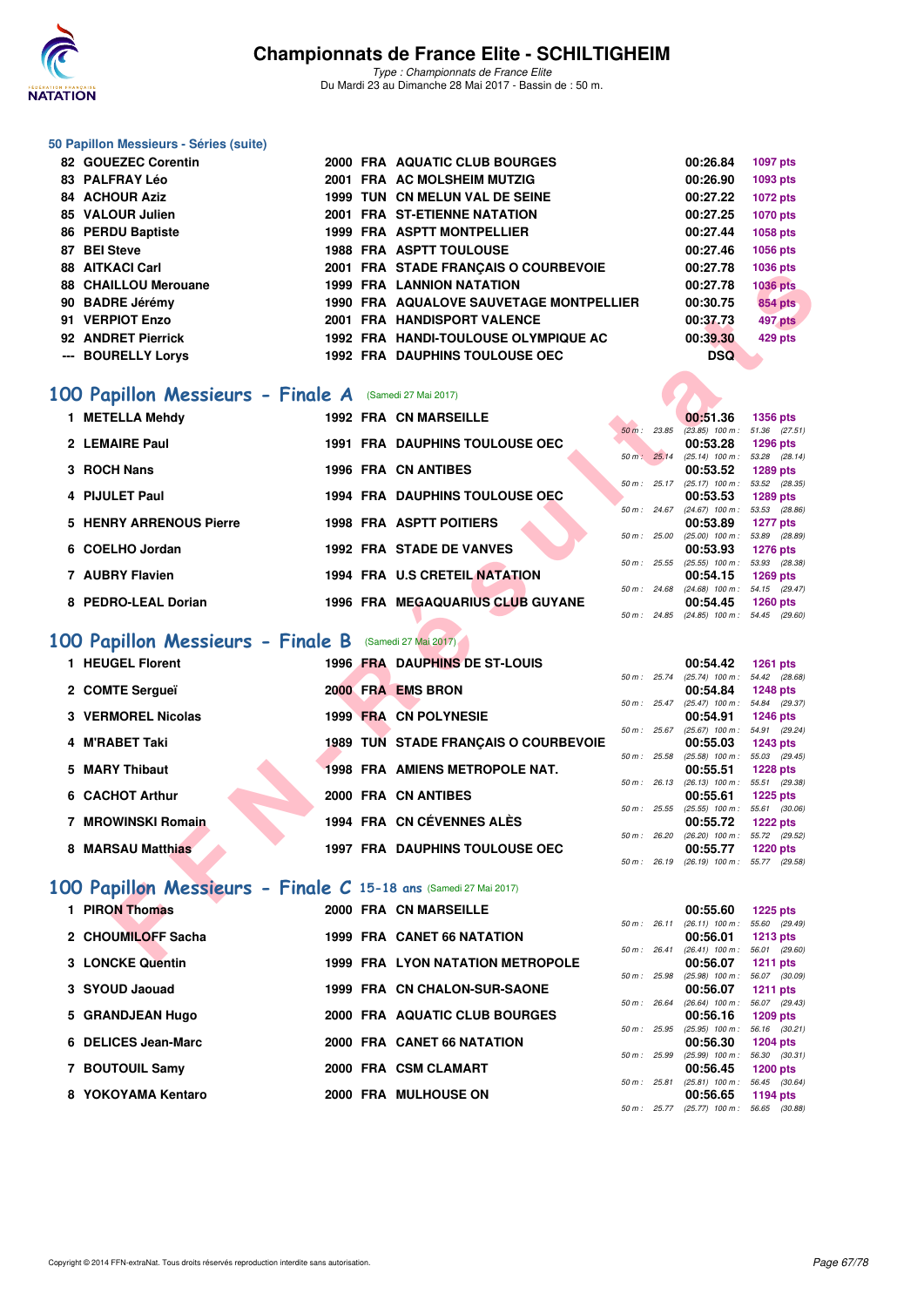

*Type : Championnats de France Elite* Du Mardi 23 au Dimanche 28 Mai 2017 - Bassin de : 50 m.

### **[100 Papillon Messieurs - Séries](http://www.ffnatation.fr/webffn/resultats.php?idact=nat&go=epr&idcpt=45075&idepr=82)** (Samedi 27 Mai 2017)

| 1 METELLA Mehdy                |  | <b>1992 FRA CN MARSEILLE</b>               |              |              | 00:51.95                                               | <b>1338 pts</b>                  |
|--------------------------------|--|--------------------------------------------|--------------|--------------|--------------------------------------------------------|----------------------------------|
| 2 LEMAIRE Paul                 |  | <b>1991 FRA DAUPHINS TOULOUSE OEC</b>      |              | 50 m : 24.45 | $(24.45)$ 100 m : 51.95 $(27.50)$<br>00:53.74          | <b>1282 pts</b>                  |
| 3 PIJULET Paul                 |  | 1994 FRA DAUPHINS TOULOUSE OEC             |              | 50 m: 25.04  | $(25.04)$ 100 m : 53.74 $(28.70)$<br>00:53.87          | <b>1278 pts</b>                  |
| 4 ROCH Nans                    |  | <b>1996 FRA CN ANTIBES</b>                 |              | 50 m : 24.87 | $(24.87)$ 100 m :<br>00:53.94                          | 53.87 (29.00)<br><b>1276 pts</b> |
| 5 PEDRO-LEAL Dorian            |  | <b>1996 FRA MEGAQUARIUS CLUB GUYANE</b>    |              | 50 m : 25.41 | $(25.41)$ 100 m : 53.94 (28.53)<br>00:54.11            | <b>1271 pts</b>                  |
| 6 COELHO Jordan                |  | <b>1992 FRA STADE DE VANVES</b>            |              | 50 m: 25.31  | $(25.31)$ 100 m : 54.11 (28.80)<br>00:54.30            | <b>1265 pts</b>                  |
| 7 AUBRY Flavien                |  | <b>1994 FRA U.S CRETEIL NATATION</b>       | 50 m: 25.58  |              | $(25.58)$ 100 m : 54.30 $(28.72)$<br>00:54.39          | <b>1262 pts</b>                  |
| <b>8 HENRY ARRENOUS Pierre</b> |  | <b>1998 FRA ASPTT POITIERS</b>             |              | 50 m : 25.15 | $(25.15)$ 100 m:<br>00:54.44                           | 54.39 (29.24)<br>$1261$ pts      |
| 8 SAHNOUNE Oussama             |  | <b>1992 ALG CN MARSEILLE</b>               | 50 m: 25.30  |              | $(25.30)$ 100 m : 54.44 (29.14)<br>00:54.44            | <b>1261 pts</b>                  |
| 10 HEUGEL Florent              |  | 1996 FRA DAUPHINS DE ST-LOUIS              | 50 m: 25.78  |              | $(25.78)$ 100 m : 54.44 (28.66)<br>00:54.62            | <b>1255 pts</b>                  |
| 11 COMTE Sergueï               |  | 2000 FRA EMS BRON                          | 50 m: 25.76  |              | $(25.76)$ 100 m :<br>00:54.69                          | 54.62 (28.86)<br><b>1253 pts</b> |
| 12 ATSU Jonathan               |  | <b>1996 FRA DAUPHINS TOULOUSE OEC</b>      |              | 50 m: 25.27  | (25.27) 100 m: 54.69 (29.42)<br>00:55.06               | <b>1242 pts</b>                  |
| <b>13 MROWINSKI Romain</b>     |  | 1994 FRA CN CÉVENNES ALÉS                  | 50 m: 25.58  |              | $(25.58)$ 100 m : 55.06 $(29.48)$<br>00:55.16          | 1239 pts                         |
| 14 VERMOREL Nicolas            |  | 1999 FRA CN POLYNESIE                      | 50 m: 25.88  |              | $(25.88)$ 100 m : 55.16 $(29.28)$<br>00:55.19          | <b>1238 pts</b>                  |
|                                |  |                                            |              | 50 m: 25.65  | $(25.65)$ 100 m : 55.19 $(29.54)$                      |                                  |
| 15 CACHOT Arthur               |  | 2000 FRA CN ANTIBES                        | 50 m: 25.64  |              | 00:55.53<br>$(25.64)$ 100 m :                          | <b>1228 pts</b><br>55.53 (29.89) |
| 16 M'RABET Taki                |  | 1989 TUN STADE FRANÇAIS O COURBEVOIE       |              | 50 m: 25.65  | 00:55.55<br>$(25.65)$ 100 m : 55.55 (29.90)            | <b>1227 pts</b>                  |
| 17 MARY Thibaut                |  | 1998 FRA AMIENS METROPOLE NAT.             | 50 m: 26.50  |              | 00:55.65<br>$(26.50)$ 100 m : 55.65 $(29.15)$          | <b>1224 pts</b>                  |
| 18 MARSAU Matthias             |  | <b>1997 FRA DAUPHINS TOULOUSE OEC</b>      | 50 m: 26.38  |              | 00:55.70<br>(26.38) 100 m: 55.70 (29.32)               | <b>1222 pts</b>                  |
| 19 LAMBERT Hugo                |  | 1993 FRA ASPTT MONTPELLIER                 |              | 50 m : 25.70 | 00:55.71<br>$(25.70)$ 100 m : 55.71 $(30.01)$          | <b>1222 pts</b>                  |
| 20 LONCKE Quentin              |  | <b>1999 FRA LYON NATATION METROPOLE</b>    | 50 m : 25.84 |              | 00:55.83<br>$(25.84)$ 100 m :                          | <b>1219 pts</b><br>55.83 (29.99) |
| 21 DELICES Jean-Marc           |  | 2000 FRA CANET 66 NATATION                 | 50 m: 26.09  |              | 00:55.85<br>(26.09) 100 m: 55.85 (29.76)               | <b>1218 pts</b>                  |
| 22 BRAS Hugo                   |  | <b>1992 FRA VILLEURBANNE NATATION</b>      | 50 m: 26.18  |              | 00:55.89<br>$(26.18)$ 100 m :                          | <b>1217 pts</b><br>55.89 (29.71) |
| 22 PIRON Thomas                |  | 2000 FRA CN MARSEILLE                      | 50 m: 26.26  |              | 00:55.89<br>$(26.26)$ 100 m : 55.89 $(29.63)$          | <b>1217 pts</b>                  |
| 22 TRILLAT Léo                 |  | <b>1998 FRA CN POISSY</b>                  |              | 50 m: 25.51  | 00:55.89<br>$(25.51)$ 100 m : 55.89 $(30.38)$          | <b>1217 pts</b>                  |
| 25 SYOUD Jaouad                |  | 1999 FRA CN CHALON-SUR-SAONE               |              |              | 00:55.92                                               | <b>1216 pts</b>                  |
| 26 BERRY Théo                  |  | <b>1997 FRA ANGERS NATATION</b>            |              | 50 m : 26.57 | $(26.57)$ 100 m : 55.92 $(29.35)$<br>00:55.95          | <b>1215 pts</b>                  |
| 27 TRUCHOT Florian             |  | 1996 FRA ASPTT ORLÉANS                     |              | 50 m : 26.27 | (26.27) 100 m: 55.95 (29.68)<br>00:56.07               | <b>1211 pts</b>                  |
| 28 SCHMITT Emilien             |  | <b>1994 FRA ALLIANCE NATATION BESANCON</b> |              |              | 50 m : 25.58 (25.58) 100 m : 56.07 (30.49)<br>00:56.12 | <b>1210 pts</b>                  |
| 29 CHOUMILOFF Sacha            |  | 1999 FRA CANET 66 NATATION                 |              | 50 m: 25.96  | $(25.96)$ 100 m : 56.12 $(30.16)$<br>00:56.13          | <b>1210 pts</b>                  |
| 29 PEMOLE Thomas               |  | <b>1987 FRA MOREUIL NATATION</b>           |              | 50 m : 26.47 | $(26.47)$ 100 m : 56.13 $(29.66)$<br>00:56.13          | <b>1210 pts</b>                  |
| 31 BATAHI Nouamane             |  | 1994 MAR CN CANNES                         | 50 m: 25.30  |              | $(25.30)$ 100 m : 56.13 $(30.83)$<br>00:56.22          | <b>1207 pts</b>                  |
| 32 BACHMANN Mathieu            |  | 1996 FRA AS MONACO NATATION                |              | 50 m : 26.35 | (26.35) 100 m: 56.22 (29.87)<br>00:56.26               | <b>1206 pts</b>                  |
| 33 GRANDJEAN Hugo              |  | 2000 FRA AQUATIC CLUB BOURGES              |              | 50 m : 26.25 | $(26.25)$ 100 m :<br>00:56.33                          | 56.26 (30.01)<br><b>1204 pts</b> |
| <b>34 PERRILLON Mathieu</b>    |  | <b>1998 FRA ASPTT TOULOUSE</b>             |              | 50 m: 26.03  | $(26.03)$ 100 m :<br>00:56.36                          | 56.33 (30.30)<br><b>1203 pts</b> |
| <b>35 DABAUVALLE Quentin</b>   |  | 1996 FRA C VIKINGS DE ROUEN                | 50 m: 26.34  |              | $(26.34)$ 100 m :<br>00:56.39                          | 56.36 (30.02)<br><b>1202 pts</b> |
| 36 SABBIONI Antoine            |  | 1995 FRA REIMS NATATION 89                 | 50 m: 25.90  |              | $(25.90)$ 100 m :<br>00:56.40                          | 56.39 (30.49)<br>1201 pts        |
|                                |  |                                            |              |              |                                                        |                                  |

|          |       | 00:53.74                      | 1282 pts                 |                |
|----------|-------|-------------------------------|--------------------------|----------------|
| 50 m :   | 25.04 | $(25.04)$ 100 m :             | 53.74                    | (28.70)        |
| 50 m :   | 24.87 | 00:53.87<br>$(24.87)$ 100 m : | 1278 pts<br>53.87        | (29.00)        |
|          |       | 00:53.94                      | 1276 pts                 |                |
| 50 m :   | 25.41 | $(25.41)$ 100 m :             | 53.94                    | (28.53)        |
| 50 m :   | 25.31 | 00:54.11<br>$(25.31)$ 100 m : | 1271 pts<br>54.11        | (28.80)        |
|          |       | 00:54.30                      | 1265                     | pts            |
| 50 m :   | 25.58 | $(25.58)$ 100 m :             | 54.30                    | (28.72)        |
| $50 m$ : | 25.15 | 00:54.39<br>$(25.15)$ 100 m : | 1262 pts<br>54.39        | (29.24)        |
|          |       | 00:54.44                      | 1261 pts                 |                |
| 50 m :   | 25.30 | $(25.30)$ 100 m :             | 54.44                    | (29.14)        |
| 50 m :   | 25.78 | 00:54.44<br>$(25.78)$ 100 m : | 1261 pts<br>54.44        | (28.66)        |
|          |       | 00:54.62                      | 1255 pts                 |                |
| $50 m$ : | 25.76 | $(25.76)$ 100 m :             | 54.62                    | (28.86)        |
|          | 25.27 | 00:54.69                      | 1253 pts                 |                |
| $50 m$ : |       | $(25.27)$ 100 m :<br>00:55.06 | 54.69<br>1242 pts        | (29.42)        |
| 50 m :   | 25.58 | $(25.58)$ 100 m :             | 55.06                    | (29.48)        |
|          |       | 00:55.16                      | 1239 pts                 |                |
| $50 m$ : | 25.88 | $(25.88)$ 100 m :<br>00:55.19 | 55.16<br>1238 pts        | (29.28)        |
| 50 m :   | 25.65 | $(25.65)$ 100 m :             | 55.19                    | (29.54)        |
|          |       | 00:55.53                      | 1228 pts                 |                |
| 50 m :   | 25.64 | (25.64) 100 m :<br>00:55.55   | 55.53<br><b>1227 pts</b> | (29.89)        |
| $50 m$ : | 25.65 | $(25.65)$ 100 m :             | 55.55                    | (29.90)        |
|          |       | 00:55.65                      | 1224 pts                 |                |
| 50 m :   | 26.50 | $(26.50)$ 100 m :<br>00:55.70 | 55.65<br><b>1222 pts</b> | (29.15)        |
| 50 m :   | 26.38 | $(26.38)$ 100 m :             | 55.70                    | (29.32)        |
|          |       | 00:55.71                      | <b>1222 pts</b>          |                |
| $50 m$ : | 25.70 | $(25.70)$ 100 m :<br>00:55.83 | 55.71<br>1219 pts        | (30.01)        |
| 50 m :   | 25.84 | $(25.84)$ 100 m :             | 55.83                    | (29.99)        |
|          |       | 00:55.85                      | 1218 pts                 |                |
| 50 m :   | 26.09 | (26.09) 100 m :<br>00:55.89   | 55.85<br>1217 pts        | (29.76)        |
| $50 m$ : | 26.18 | $(26.18)$ 100 m :             | 55.89                    | (29.71)        |
|          |       | 00:55.89                      | <b>1217 pts</b>          |                |
| 50 m :   | 26.26 | $(26.26)$ 100 m :<br>00:55.89 | 55.89<br>1217            | (29.63)<br>pts |
| 50 m :   | 25.51 | $(25.51)$ 100 m :             | 55.89                    | (30.38)        |
|          |       | 00:55.92                      | <b>1216 pts</b>          |                |
| 50 m :   | 26.57 | $(26.57)$ 100 m :<br>00:55.95 | 55.92<br>1215 pts        | (29.35)        |
| 50 m :   | 26.27 | $(26.27)$ 100 m :             | 55.95                    | (29.68)        |
|          |       | 00:56.07                      | 1211 pts                 |                |
| 50 m :   | 25.58 | $(25.58)$ 100 m :<br>00:56.12 | 56.07<br>1210 pts        | (30.49)        |
| 50 m :   | 25.96 | $(25.96)$ 100 m :             | 56.12                    | (30.16)        |
|          |       | 00:56.13                      | <b>1210 pts</b>          |                |
| 50 m :   | 26.47 | $(26.47)$ 100 m :<br>00:56.13 | 56.13<br>1210 pts        | (29.66)        |
| 50 m :   | 25.30 | $(25.30)$ 100 m :             | 56.13                    | (30.83)        |
|          |       | 00:56.22                      | 1207 pts                 |                |
| 50 m :   | 26.35 | $(26.35)$ 100 m :<br>00:56.26 | 56.22<br>1206 pts        | (29.87)        |
| $50 m$ : | 26.25 | $(26.25)$ 100 m :             | 56.26                    | (30.01)        |
|          |       | 00:56.33                      | 1204 pts                 |                |
| $50 m$ : | 26.03 | $(26.03)$ 100 m :<br>00:56.36 | 56.33<br>1203 pts        | (30.30)        |
| 50 m :   | 26.34 | $(26.34)$ 100 m :             | 56.36                    | (30.02)        |
|          |       | 00:56.39                      | 1202 pts                 |                |
| 50 m :   | 25.90 | $(25.90)$ 100 m :<br>00:56.40 | 56.39<br>1201            | (30.49)<br>pts |
| 50 m :   | 26.18 | $(26.18)$ 100 m :             | 56.40                    | (30.22)        |
|          |       |                               |                          |                |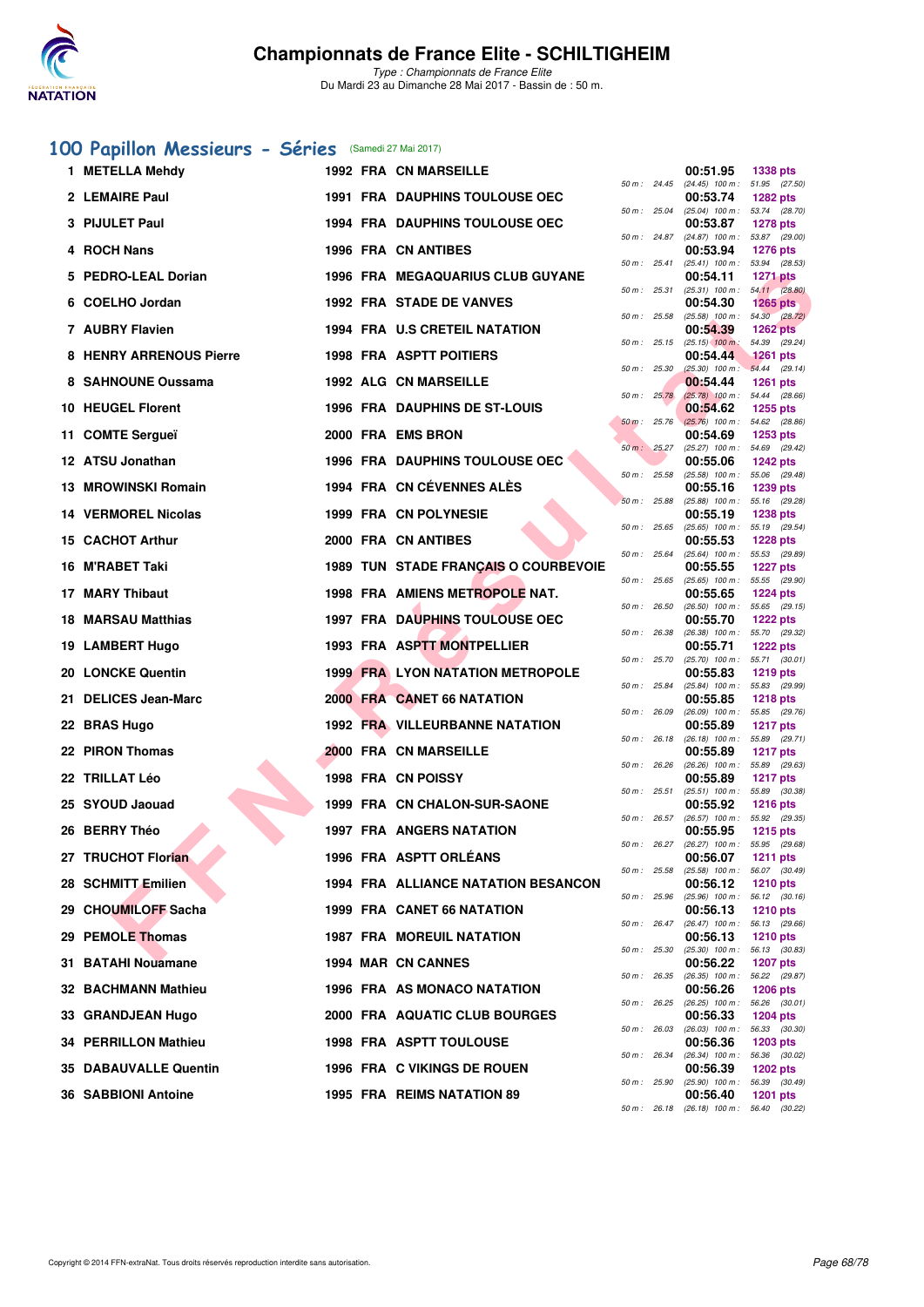

|    | 100 Papillon Messieurs - Séries (suite) |  |                                               |              |                                                        |                                  |
|----|-----------------------------------------|--|-----------------------------------------------|--------------|--------------------------------------------------------|----------------------------------|
|    | 37 BERNARDINI Mathieu                   |  | 1998 FRA STADE FRANÇAIS O COURBEVOIE          | 50 m : 26.00 | 00:56.55<br>$(26.00)$ 100 m : 56.55 $(30.55)$          | 1197 pts                         |
|    | 38 YOKOYAMA Kentaro                     |  | 2000 FRA MULHOUSE ON                          | 50 m: 26.09  | 00:56.77<br>$(26.09)$ 100 m : 56.77 $(30.68)$          | 1190 pts                         |
| 39 | <b>BOUTOUIL Samy</b>                    |  | 2000 FRA CSM CLAMART                          | 50 m: 26.23  | 00:56.78                                               | 1190 pts                         |
|    | 40 VIGROUX Sébastien                    |  | <b>1993 FRA MULHOUSE ON</b>                   |              | $(26.23)$ 100 m : 56.78 $(30.55)$<br>00:56.79          | 1190 pts                         |
| 41 | <b>ROLDAN MUNOZ Enzo</b>                |  | 1999 FRA LYON NATATION METROPOLE              | 50 m : 26.34 | (26.34) 100 m: 56.79 (30.45)<br>00:56.92               | <b>1186 pts</b>                  |
|    | 42 COMPAGNONE Fabio                     |  | 1995 FRA DAUPHINS LES PENNES-MIRABEAU         | 50 m: 26.14  | $(26.14)$ 100 m : 56.92 $(30.78)$<br>00:56.99          | <b>1184 pts</b>                  |
|    | 43 HENRY Clément                        |  | 2000 FRA ES VITRY                             | 50 m : 26.31 | $(26.31)$ 100 m : 56.99 $(30.68)$<br>00:57.05          | <b>1182 pts</b>                  |
|    | <b>44 LAURENDEAU Antoine</b>            |  | 1995 FRA E.P SEMEAC TARBES NAT                | 50 m : 26.76 | $(26.76)$ 100 m : 57.05 $(30.29)$<br>00:57.06          | <b>1182 pts</b>                  |
|    | 45 MAHOUDO Titouan                      |  | 1999 FRA CN CÉVENNES ALES                     | 50 m: 26.53  | $(26.53)$ 100 m :<br>00:57.09                          | 57.06 (30.53)<br><b>1181 pts</b> |
|    |                                         |  |                                               | 50 m: 26.55  | (26.55) 100 m: 57.09 (30.54)                           |                                  |
|    | 46 USCLAT Marc                          |  | 1998 FRA CANET 66 NATATION                    | 50 m: 26.51  | 00:57.13<br>$(26.51)$ 100 m : 57.13 $(30.62)$          | <b>1180 pts</b>                  |
|    | 47 SARAZIN Théo                         |  | 2000 FRA CNO ST-GERMAIN-EN-LAYE               | 50 m: 26.72  | 00:57.24<br>(26.72) 100 m: 57.24 (30.52)               | 1177 pts                         |
| 48 | DE VOS Rahiti                           |  | 1996 FRA CN POLYNESIE                         | 50 m: 27.67  | 00:57.29<br>(27.67) 100 m : 57.29 (29.62)              | 1175 pts                         |
|    | <b>49 PHILAIRE Victor</b>               |  | 1996 FRA SU AGEN                              | 50 m: 26.45  | 00:57.35<br>$(26.45)$ 100 m : 57.35 (30.90)            | 1173 pts                         |
|    | 50 SIRVENT Benjamin                     |  | 1997 FRA NAUTIC CLUB ALP'38                   |              | 00:57.38                                               | <b>1172 pts</b>                  |
|    | 51 DULONDEL Louis                       |  | 1998 FRA C VIKINGS DE ROUEN                   | 50 m : 26.67 | $(26.67)$ 100 m : 57.38 $(30.71)$<br>00:57.50          | 1169 pts                         |
|    | 52 GUEGAN Janik                         |  | 1996 FRA NAUTIC CLUB ALP'38                   | 50 m: 27.01  | $(27.01)$ 100 m : 57.50 $(30.49)$<br>00:57.58          | <b>1167 pts</b>                  |
|    | 53 BOULIER Romain                       |  | 1998 FRA AQUATIC CLUB BOURGES                 | 50 m: 27.20  | (27.20) 100 m: 57.58 (30.38)<br>00:57.59               | <b>1166 pts</b>                  |
|    | 54 PETIT Ambroise                       |  | 1995 FRA CN ANTIBES                           | 50 m: 26.30  | $(26.30)$ 100 m : 57.59 $(31.29)$<br>00:57.69          | 1163 pts                         |
|    | 55 LAURE Guillaume                      |  | 1996 FRA CN ANTIBES                           | 50 m: 27.22  | (27.22) 100 m: 57.69 (30.47)<br>00:57.90               | 1157 pts                         |
|    | 56 LASSERRE Kévin                       |  | 1998 FRA CN ANTIBES                           | 50 m : 26.85 | $(26.85)$ 100 m : 57.90 $(31.05)$<br>00:57.92          | <b>1157 pts</b>                  |
|    | 57 POT Esteban                          |  | <b>1997 FRA STADE CLERMONT NATATION</b>       | 50 m : 27.05 | (27.05) 100 m: 57.92 (30.87)<br>00:58.01               | 1154 pts                         |
|    | 58 GUERIN Simon                         |  | <b>1992 FRA ANGERS NATATION</b>               | 50 m : 26.94 | $(26.94)$ 100 m : 58.01 $(31.07)$<br>00:58.05          |                                  |
|    |                                         |  |                                               | 50 m : 26.86 | $(26.86)$ 100 m :                                      | 1153 pts<br>58.05 (31.19)        |
|    | 59 LEGER Baptiste                       |  | <b>1999 FRA ES MASSY NATATION</b>             | 50 m : 26.96 | 00:58.28<br>(26.96) 100 m: 58.28 (31.32)               | <b>1146 pts</b>                  |
|    | 60 GUILLOT Victor                       |  | 1998 FRA CN AVIGNON                           | 50 m : 27.07 | 00:58.29<br>(27.07) 100 m: 58.29 (31.22)               | 1146 pts                         |
|    | 61 SCHIFFMANN Nathan                    |  | 2000 FRA GIRONDINS BORDEAUX                   | 50 m: 26.54  | 00:58.33<br>$(26.54)$ 100 m : 58.33 $(31.79)$          | <b>1145 pts</b>                  |
|    | 62 WENZEL Lucas                         |  | 1996 FRA MONTPELLIER PAILLADE NATATION        | 50 m : 27.43 | 00:58.42<br>(27.43) 100 m : 58.42 (30.99)              | <b>1142 pts</b>                  |
|    | 63 PELLISSARD Charly                    |  | <b>1994 FRA ASPTT TOULOUSE</b>                | 50 m: 27.11  | 00:58.44<br>$(27.11)$ 100 m : 58.44 $(31.33)$          | <b>1141 pts</b>                  |
|    | <b>64 IACONO Eliott</b>                 |  | <b>1997 FRA SC THIONVILLE</b>                 |              | 00:58.58                                               | <b>1137 pts</b>                  |
|    | 65 GOUEZEC Corentin                     |  | 2000 FRA AQUATIC CLUB BOURGES                 | 50 m: 27.31  | (27.31) 100 m: 58.58 (31.27)<br>00:59.43               | 1113 pts                         |
|    | 66 BELLINO Christophe                   |  | 1994 FRA DAUPHINS LES PENNES-MIRABEAU         | 50 m: 27.48  | (27.48) 100 m: 59.43 (31.95)<br>01:00.75               | 1075 pts                         |
|    | 67 MARAIS Florent                       |  | 2000 FRA HANDI-ENTENTE NAUTIQUE CAENNAISE     | 50 m : 26.78 | (26.78) 100 m: 1:00.75 (33.97)<br>01:06.12             | 929 pts                          |
|    | 68 ROZOY Charles                        |  | <b>1987 FRA HANDI-ALLIANCE DIJON NATATION</b> | 50 m : 30.08 | $(30.08)$ 100 m : 1:06.12 $(36.04)$<br>01:07.25        | 900 pts                          |
|    | 69 CORNIC Mael                          |  | 2000 FRA HANDISPORT BREST                     |              | 50 m: 31.53 (31.53) 100 m: 1:07.25 (35.72)<br>01:12.38 | 772 pts                          |
|    | <b>GRANDJEAN Meven</b>                  |  | 2000 FRA CN VOUZIERS                          | 50 m : 33.87 | $(33.87)$ 100 m : 1:12.38 $(38.51)$<br><b>DNS</b> dec  |                                  |
|    | <b>BEI Steve</b>                        |  | 1988 FRA ASPTT TOULOUSE                       |              | DNS dec                                                |                                  |

# **200 Papillon Messieurs - Finale A** (Jeudi 25 Mai 2017)<br>1 LEMAIRE Paul<br>1991 FRA DAUPHIN

**1 LEMAIRE Paul 1991 FRA DAUPHINS TOULOUSE OEC 01:58.05 1292 pts** *50 m : 25.89 (25.89) 100 m : 56.00 (30.11) 150 m : 1:26.94 (30.94) 200 m : 1:58.05 (31.11)*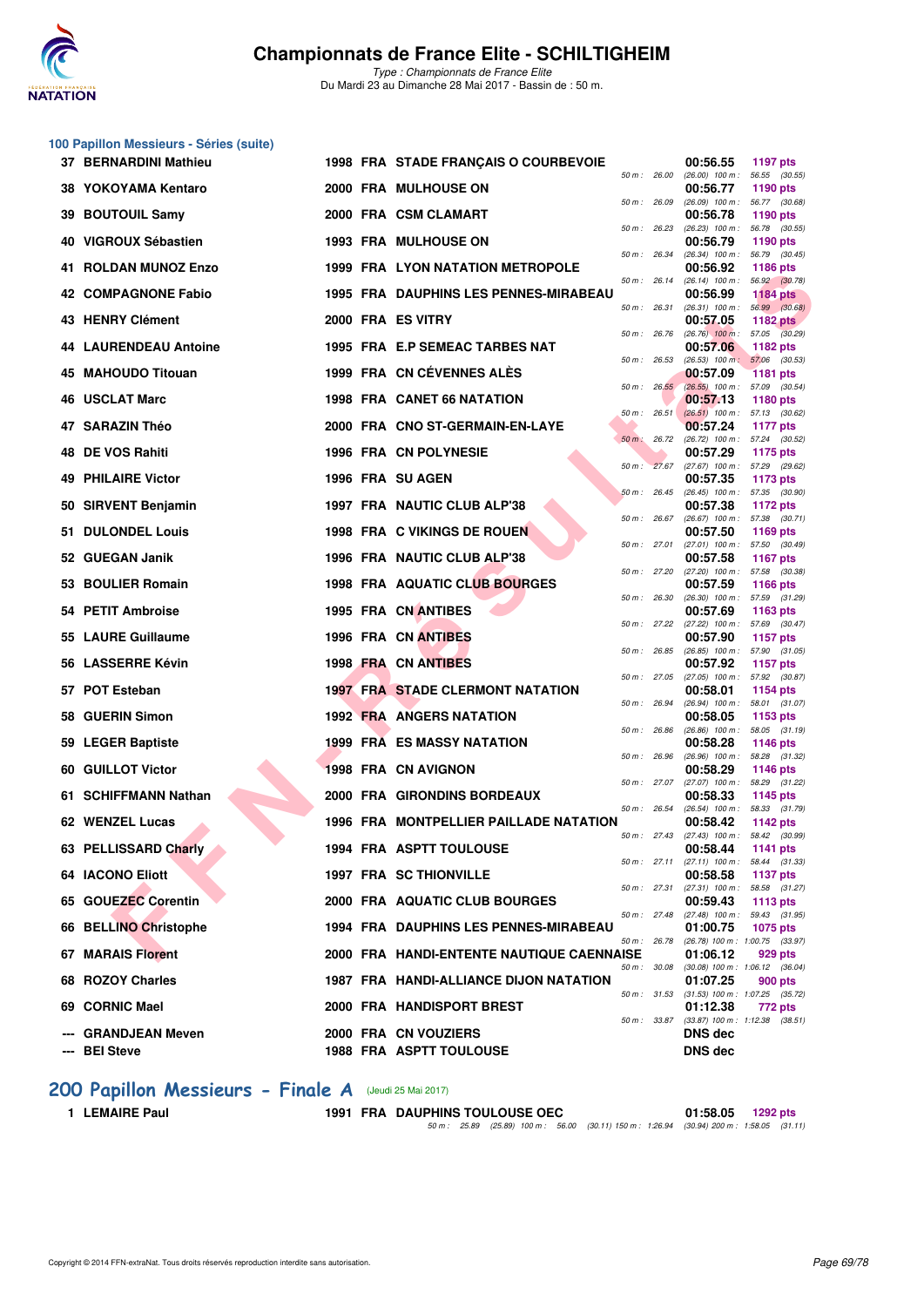

| 200 Papillon Messieurs - Finale A (suite)                       |  |                                                                                                                                       |                                                                      |  |  |  |
|-----------------------------------------------------------------|--|---------------------------------------------------------------------------------------------------------------------------------------|----------------------------------------------------------------------|--|--|--|
| 2 COELHO Jordan                                                 |  | 1992 FRA STADE DE VANVES<br>50 m: 26.14 (26.14) 100 m: 55.94 (29.80) 150 m: 1:26.65 (30.71) 200 m: 1:58.07 (31.42)                    | 01:58.07<br><b>1291 pts</b>                                          |  |  |  |
| <b>3 MARSAU Matthias</b>                                        |  | <b>1997 FRA DAUPHINS TOULOUSE OEC</b>                                                                                                 | 01:59.17<br><b>1274 pts</b>                                          |  |  |  |
| <b>4 HENRY ARRENOUS Pierre</b>                                  |  | 50 m: 26.80 (26.80) 100 m: 56.77 (29.97) 150 m: 1:27.71 (30.94) 200 m: 1:59.17 (31.46)<br><b>1998 FRA ASPTT POITIERS</b>              | 02:01.69<br><b>1236 pts</b>                                          |  |  |  |
| 5 GRANDJEAN Hugo                                                |  | 50 m : 26.64 (26.64) 100 m : 56.91 (30.27) 150 m : 1:28.75<br>2000 FRA AQUATIC CLUB BOURGES                                           | $(31.84)$ 200 m : 2:01.69 $(32.94)$<br>02:02.30<br><b>1226 pts</b>   |  |  |  |
| 6 CACHOT Arthur                                                 |  | 50 m: 26.84 (26.84) 100 m: 57.95 (31.11) 150 m: 1:30.24<br>2000 FRA CN ANTIBES                                                        | $(32.29)$ 200 m : $2:02.30$ $(32.06)$<br>02:02.66<br><b>1221 pts</b> |  |  |  |
|                                                                 |  | 50 m: 26.53<br>(26.53) 100 m : 57.21 (30.68) 150 m : 1:29.55                                                                          | $(32.34)$ 200 m : 2:02.66 $(33.11)$                                  |  |  |  |
| 7 HENRY Clément                                                 |  | 2000 FRA ES VITRY<br>50 m: 27.23 (27.23) 100 m: 58.29 (31.06) 150 m: 1:29.92 (31.63) 200 m: 2:02.90 (32.98)                           | 02:02.90<br><b>1217 pts</b>                                          |  |  |  |
| 8 MROWINSKI Romain                                              |  | 1994 FRA CN CEVENNES ALES<br>50 m: 26.76 (26.76) 100 m: 57.91 (31.15) 150 m: 1.30.60 (32.69) 200 m: 2.03.44 (32.84)                   | 02:03.44<br><b>1209 pts</b>                                          |  |  |  |
| 200 Papillon Messieurs - Finale B                               |  | (Jeudi 25 Mai 2017)                                                                                                                   |                                                                      |  |  |  |
| 1 MARY Thibaut                                                  |  | 1998 FRA AMIENS METROPOLE NAT.                                                                                                        | 02:02.99<br><b>1216 pts</b>                                          |  |  |  |
| 2 CHOUMILOFF Sacha                                              |  | 50 m: 26.83 (26.83) 100 m: 58.11 (31.28) 150 m: 1:30.89<br>1999 FRA CANET 66 NATATION                                                 | $(32.78)$ 200 m : 2:02.99 $(32.10)$<br>02:04.22<br><b>1197 pts</b>   |  |  |  |
|                                                                 |  | 50 m: 27.54 (27.54) 100 m: 59.00 (31.46) 150 m: 1:31.16                                                                               | $(32.16)$ 200 m : 2:04.22 $(33.06)$                                  |  |  |  |
| 3 BATAHI Nouamane                                               |  | 1994 MAR CN CANNES<br>50 m: 27.37 (27.37) 100 m: 58.98 (31.61) 150 m: 1:32.22                                                         | 02:04.23<br><b>1197 pts</b><br>$(33.24)$ 200 m : 2:04.23 $(32.01)$   |  |  |  |
| 4 VIGROUX Sébastien                                             |  | <b>1993 FRA MULHOUSE ON</b><br>50 m: 27.55 (27.55) 100 m: 58.98 (31.43) 150 m: 1:31.86                                                | 02:05.00<br><b>1186 pts</b><br>$(32.88)$ 200 m : $2:05.00$ $(33.14)$ |  |  |  |
| <b>ROLDAN MUNOZ Enzo</b><br>5                                   |  | <b>1999 FRA LYON NATATION METROPOLE</b><br>50 m: 27.25 (27.25) 100 m: 58.43 (31.18) 150 m: 1:31.34 (32.91) 200 m: 2:05.22 (33.88)     | 02:05.22<br>1182 pts                                                 |  |  |  |
| 6 JANY Benjamin                                                 |  | <b>1995 FRA DAUPHINS TOULOUSE OEC</b>                                                                                                 | 02:06.06<br>1170 pts                                                 |  |  |  |
| <b>7 WENZEL Lucas</b>                                           |  | 50 m: 28.52 (28.52) 100 m: 1:00.67 (32.15) 150 m: 1:33.55 (32.88) 200 m: 2:06.06 (32.51)<br>1996 FRA MONTPELLIER PAILLADE NATATION    | 02:06.91<br><b>1157 pts</b>                                          |  |  |  |
| 8 GOUEZEC Corentin                                              |  | 50 m: 28.60 (28.60) 100 m: 1:01.12 (32.52) 150 m: 1:34.52 (33.40) 200 m: 2:06.91 (32.39)<br>2000 FRA AQUATIC CLUB BOURGES             | 02:06.96<br><b>1157 pts</b>                                          |  |  |  |
|                                                                 |  | 50 m: 27.88 (27.88) 100 m: 59.79 (31.91) 150 m: 1.32.99 (33.20) 200 m: 2.06.96 (33.97)                                                |                                                                      |  |  |  |
| 200 Papillon Messieurs - Finale C 15-18 ans (Jeudi 25 Mai 2017) |  |                                                                                                                                       |                                                                      |  |  |  |
| 1 BRENON Kyllian                                                |  | 2000 FRA CANET 66 NATATION                                                                                                            | 02:06.07<br><b>1170 pts</b>                                          |  |  |  |
| 2 GODEFROID Louis                                               |  | 50 m: 28.30 (28.30) 100 m: 1:00.41 (32.11) 150 m: 1:32.67 (32.26) 200 m: 2:06.07 (33.40)<br>2001 FRA DAUPHINS TOULOUSE OEC            | 02:06.26<br><b>1167 pts</b>                                          |  |  |  |
| 3 ACHOUR Aziz                                                   |  | 50 m : 28.62 (28.62) 100 m : 1:01.19 (32.57) 150 m : 1:33.91 (32.72) 200 m : 2:06.26 (32.35)<br><b>1999 TUN CN MELUN VAL DE SEINE</b> | 02:07.70<br><b>1146 pts</b>                                          |  |  |  |
| <b>BONEL Antonyn</b>                                            |  | 50 m: 28.63 (28.63) 100 m: 1:01.14 (32.51) 150 m: 1:34.24 (33.10) 200 m: 2:07.70 (33.46)<br>2001 FRA CN ST-MICHEL-SUR-ORGE            | 02:08.02<br>1141 pts                                                 |  |  |  |
| 5 DANJOU Mathieu                                                |  | 50 m: 28.78 (28.78) 100 m: 1:01.42 (32.64) 150 m: 1:34.85 (33.43) 200 m: 2:08.02 (33.17)<br>1999 FRA CN CANNES                        | 02:08.70<br><b>1131 pts</b>                                          |  |  |  |
|                                                                 |  | 50 m : 28.22 (28.22) 100 m : 1:01.00 (32.78) 150 m : 1:34.71                                                                          | $(33.71)$ 200 m : 2:08.70 $(33.99)$                                  |  |  |  |
| 6 CAMBLONG Tommy-Lee                                            |  | 2001 FRA CANET 66 NATATION                                                                                                            | 02:09.03<br>1126 pts                                                 |  |  |  |
| 200 Papillon Messieurs - Séries (Jeudi 25 Mai 2017)             |  |                                                                                                                                       |                                                                      |  |  |  |
|                                                                 |  | 50 m: 29.08 (29.08) 100 m: 1:01.64 (32.56) 150 m: 1:35.27 (33.63) 200 m: 2:09.03 (33.76)                                              |                                                                      |  |  |  |
| 1 MARSAU Matthias                                               |  | 1997 FRA DAUPHINS TOULOUSE OEC                                                                                                        | 02:01.12<br><b>1244 pts</b>                                          |  |  |  |
| 2 COELHO Jordan                                                 |  | 50 m: 27.47 (27.47) 100 m: 58.22 (30.75) 150 m: 1:29.81 (31.59) 200 m: 2:01.12 (31.31)<br>1992 FRA STADE DE VANVES                    | 02:01.22<br>1243 pts                                                 |  |  |  |
|                                                                 |  | 50 m : 26.87 (26.87) 100 m : 57.57 (30.70) 150 m : 1:29.31 (31.74) 200 m : 2:01.22 (31.91)                                            |                                                                      |  |  |  |
| 3 LEMAIRE Paul                                                  |  | <b>1991 FRA DAUPHINS TOULOUSE OEC</b><br>50 m: 26.53 (26.53) 100 m: 57.51 (30.98) 150 m: 1:29.30 (31.79) 200 m: 2:01.29 (31.99)       | 02:01.29<br><b>1242 pts</b>                                          |  |  |  |
| 4 MROWINSKI Romain                                              |  | 1994 FRA CN CEVENNES ALES<br>50 m: 27.11 (27.11) 100 m: 58.26 (31.15) 150 m: 1:30.20                                                  | 02:01.85<br>1233 pts<br>$(31.94)$ 200 m : 2:01.85 $(31.65)$          |  |  |  |
| 5 HENRY Clément                                                 |  | 2000 FRA ES VITRY<br>50 m: 27.32 (27.32) 100 m: 58.53 (31.21) 150 m: 1:30.39                                                          | 02:02.81<br>1219 pts<br>$(31.86)$ 200 m : 2:02.81 $(32.42)$          |  |  |  |
| 6 GRANDJEAN Hugo                                                |  | 2000 FRA AQUATIC CLUB BOURGES<br>50 m : 27.29 (27.29) 100 m : 58.09 (30.80) 150 m : 1:30.09                                           | 02:02.87<br><b>1218 pts</b><br>(32.00) 200 m : 2:02.87 (32.78)       |  |  |  |
| 7 CACHOT Arthur                                                 |  | 2000 FRA CN ANTIBES                                                                                                                   | 02:03.00<br><b>1216 pts</b>                                          |  |  |  |
| <b>8 HENRY ARRENOUS Pierre</b>                                  |  | 50 m: 27.38 (27.38) 100 m: 58.19 (30.81) 150 m: 1:29.80<br><b>1998 FRA ASPTT POITIERS</b>                                             | $(31.61)$ 200 m : 2:03.00 $(33.20)$<br>02:03.77<br><b>1204 pts</b>   |  |  |  |
| 9 CHOUMILOFF Sacha                                              |  | 50 m : 26.79 (26.79) 100 m : 57.31 (30.52) 150 m : 1:29.58<br>1999 FRA CANET 66 NATATION                                              | (32.27) 200 m : 2:03.77 (34.19)<br>02:03.79<br>1204 pts              |  |  |  |
| 10 BATAHI Nouamane                                              |  | 50 m : 27.74 (27.74) 100 m : 58.64 (30.90) 150 m : 1:30.83<br>1994 MAR CN CANNES                                                      | (32.19) 200 m : 2:03.79 (32.96)<br>02:04.12<br>1199 pts              |  |  |  |
| 11 MARY Thibaut                                                 |  | 50 m: 27.07 (27.07) 100 m: 58.44 (31.37) 150 m: 1:31.03 (32.59) 200 m: 2:04.12 (33.09)<br>1998 FRA AMIENS METROPOLE NAT.              | 02:04.79<br>1189 pts                                                 |  |  |  |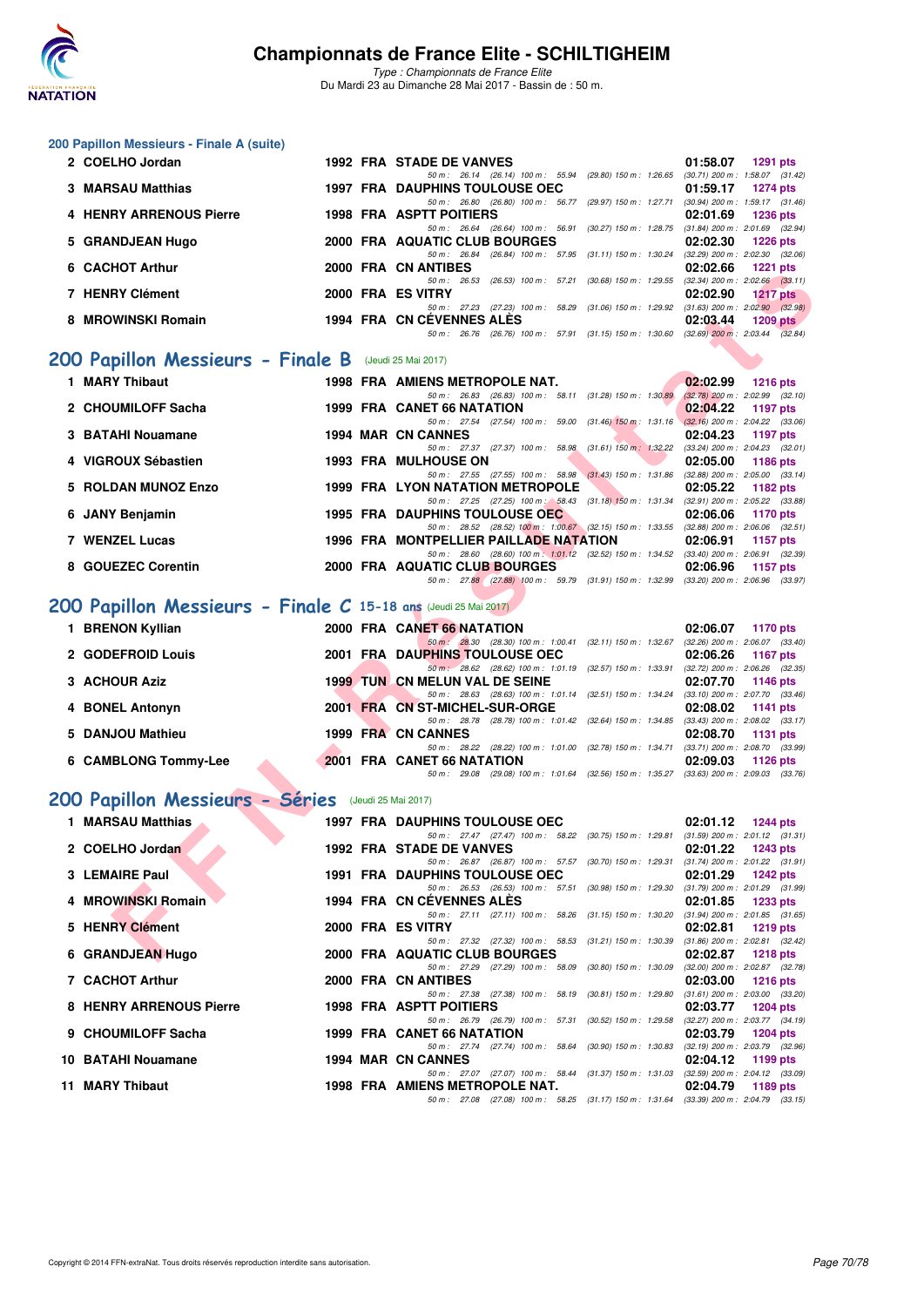

*Type : Championnats de France Elite* Du Mardi 23 au Dimanche 28 Mai 2017 - Bassin de : 50 m.

|    | 200 Papillon Messieurs - Séries (suite)                 |      |                                                                                                                                        |                                                                    |
|----|---------------------------------------------------------|------|----------------------------------------------------------------------------------------------------------------------------------------|--------------------------------------------------------------------|
|    | <b>12 ROLDAN MUNOZ Enzo</b>                             |      | 1999 FRA LYON NATATION METROPOLE                                                                                                       | 02:05.62<br>1176 pts                                               |
|    | 13 GOUEZEC Corentin                                     |      | 50 m: 27.45 (27.45) 100 m: 58.84 (31.39) 150 m: 1:31.50 (32.66) 200 m: 2:05.62 (34.12)<br>2000 FRA AQUATIC CLUB BOURGES                | 02:05.73<br><b>1175 pts</b>                                        |
|    | 14 VIGROUX Sébastien                                    |      | 50 m: 28.15 (28.15) 100 m: 59.77 (31.62) 150 m: 1:32.74 (32.97) 200 m: 2:05.73 (32.99)<br><b>1993 FRA MULHOUSE ON</b>                  | 02:05.86<br>1173 pts                                               |
|    |                                                         |      | 50 m: 27.44 (27.44) 100 m: 59.06 (31.62) 150 m: 1:31.85 (32.79) 200 m: 2:05.86 (34.01)                                                 |                                                                    |
|    | 15 JANY Benjamin                                        |      | <b>1995 FRA DAUPHINS TOULOUSE OEC</b><br>50 m: 28.04 (28.04) 100 m: 59.39 (31.35) 150 m: 1:31.87                                       | 02:05.87<br>1173 pts<br>$(32.48)$ 200 m : 2:05.87 $(34.00)$        |
|    | 16 PETIT Ambroise                                       |      | <b>1995 FRA CN ANTIBES</b><br>50 m: 27.58 (27.58) 100 m: 59.37 (31.79) 150 m: 1.31.67 (32.30) 200 m: 2:06.27 (34.60)                   | 02:06.27<br><b>1167 pts</b>                                        |
|    | 17 WENZEL Lucas                                         |      | 1996 FRA MONTPELLIER PAILLADE NATATION                                                                                                 | 02:06.29<br><b>1167 pts</b>                                        |
|    | 18 GODEFROID Louis                                      |      | 50 m: 28.23 (28.23) 100 m: 59.93 (31.70) 150 m: 1:32.56 (32.63) 200 m: 2:06.29 (33.73)<br>2001 FRA DAUPHINS TOULOUSE OEC               | 02:07.13<br><b>1154 pts</b>                                        |
|    | 19 POT Esteban                                          |      | 50 m: 28.52 (28.52) 100 m: 1:01.31 (32.79) 150 m: 1:34.58 (33.27) 200 m: 2:07.13 (32.55)<br><b>1997 FRA STADE CLERMONT NATATION</b>    | 02:07.38<br>1150 pts                                               |
|    |                                                         |      | 50 m: 27.93 (27.93) 100 m: 1:00.76 (32.83) 150 m: 1:34.07 (33.31) 200 m: 2:07.38 (33.31)                                               |                                                                    |
|    | 20 GUEGAN Janik                                         |      | 1996 FRA NAUTIC CLUB ALP'38<br>50 m: 29.20 (29.20) 100 m: 1:01.80 (32.60) 150 m: 1:34.90                                               | 02:07.42<br><b>1150 pts</b><br>$(33.10)$ 200 m : 2:07.42 $(32.52)$ |
|    | 21 SIRVENT Benjamin                                     |      | 1997 FRA NAUTIC CLUB ALP'38                                                                                                            | 02:07.48<br>1149 pts                                               |
|    | 22 ACHOUR Aziz                                          |      | 50 m: 28.70 (28.70) 100 m: 1:01.77 (33.07) 150 m: 1:35.00<br>1999 TUN CN MELUN VAL DE SEINE                                            | $(33.23)$ 200 m : 2:07.48 $(32.48)$<br>02:07.66<br>1146 pts        |
|    |                                                         |      | 50 m: 28.47 (28.47) 100 m: 1:00.35 (31.88) 150 m: 1:33.40                                                                              | (33.05) 200 m : 2:07.66 (34.26)                                    |
|    | 23 BRENON Kyllian                                       |      | 2000 FRA CANET 66 NATATION<br>50 m : 27.95 (27.95) 100 m : 1:01.05 (33.10) 150 m : 1:34.14                                             | 02:07.70<br><b>1146 pts</b><br>$(33.09)$ 200 m : 2:07.70 $(33.56)$ |
|    | 24 DE VOS Rahiti                                        |      | 1996 FRA CN POLYNESIE                                                                                                                  | 02:07.73<br>1145 pts                                               |
| 25 | <b>BONEL Antonyn</b>                                    |      | 50 m: 28.48 (28.48) 100 m: 1:00.85 (32.37) 150 m: 1:34.52 (33.67) 200 m: 2:07.73 (33.21)<br>2001 FRA CN ST-MICHEL-SUR-ORGE             | 02:07.79<br>1144 pts                                               |
|    |                                                         |      | 50 m: 27.90 (27.90) 100 m: 1:00.63 (32.73) 150 m: 1:33.39 (32.76) 200 m: 2:07.79 (34.40)                                               |                                                                    |
|    | <b>26 DULONDEL Louis</b>                                |      | 1998 FRA C VIKINGS DE ROUEN<br>50 m: 28.63 (28.63) 100 m: 1:01.17 (32.54) 150 m: 1:34.57                                               | 02:07.85<br><b>1144 pts</b><br>$(33.40)$ 200 m : 2:07.85 $(33.28)$ |
|    | 27 BEI Steve                                            |      | <b>1988 FRA ASPTT TOULOUSE</b>                                                                                                         | 02:08.35<br>1136 pts                                               |
|    | 28 PHILAIRE Victor                                      |      | 50 m: 28.41 (28.41) 100 m: 1:00.66 (32.25) 150 m: 1:34.33<br>1996 FRA SU AGEN                                                          | $(33.67)$ 200 m : 2:08.35 $(34.02)$<br>02:08.45<br>1135 pts        |
|    |                                                         |      | 50 m : 28.17 (28.17) 100 m : 1:00.89 (32.72) 150 m : 1:35.31                                                                           | $(34.42)$ 200 m : 2:08.45 $(33.14)$                                |
| 29 | <b>BACHMANN Mathieu</b>                                 |      | 1996 FRA AS MONACO NATATION<br>50 m : 27.70 (27.70) 100 m : 1:00.27 (32.57) 150 m : 1:33.88                                            | 02:08.67<br>1132 pts<br>$(33.61)$ 200 m : 2:08.67 $(34.79)$        |
|    | <b>30 DANJOU Mathieu</b>                                |      | 1999 FRA CN CANNES                                                                                                                     | 02:08.75<br>1130 pts                                               |
|    | <b>31 LONCKE Quentin</b>                                |      | 50 m : 28.32 (28.32) 100 m : 1:01.33 (33.01) 150 m : 1:34.97<br><b>1999 FRA LYON NATATION METROPOLE</b>                                | $(33.64)$ 200 m : 2:08.75 $(33.78)$<br>02:08.88<br>1129 pts        |
|    | <b>32 LAMBERT Victor</b>                                |      | 50 m: 26.68 (26.68) 100 m: 58.06 (31.38) 150 m: 1:31.56<br><b>1998 FRA CN LUNEL</b>                                                    | $(33.50)$ 200 m : 2:08.88 $(37.32)$<br>02:09.15<br>1125 pts        |
|    |                                                         |      | 50 m: 28.45 (28.45) 100 m: 1:01.15 (32.70) 150 m: 1:34.93                                                                              | $(33.78)$ 200 m : 2:09.15 $(34.22)$                                |
|    | 33 IACONO Eliott                                        |      | <b>1997 FRA SC THIONVILLE</b><br>50 m: 27.90 (27.90) 100 m: 59.79 (31.89) 150 m: 1:33.09                                               | 02:09.32<br>1122 pts<br>(33.30) 200 m : 2:09.32 (36.23)            |
|    | 34 HORTER Nicolas                                       |      | <b>1995 FRA MULHOUSE ON</b>                                                                                                            | 02:10.14<br><b>1110 pts</b>                                        |
|    | <b>35 LAURENDEAU Antoine</b>                            |      | 50 m: 28.75 (28.75) 100 m: 1:01.94 (33.19) 150 m: 1:35.67<br>1995 FRA E.P SEMEAC TARBES NAT                                            | $(33.73)$ 200 m : 2:10.14 $(34.47)$<br>02:10.73<br>1102 $pts$      |
|    | 36 SCHMITT Emilien                                      |      | 50 m: 28.13 (28.13) 100 m: 1:00.63 (32.50) 150 m: 1:34.38 (33.75) 200 m: 2:10.73 (36.35)<br><b>1994 FRA ALLIANCE NATATION BESANCON</b> | 02:11.22<br>1095 pts                                               |
|    |                                                         |      | 50 m: 28.96 (28.96) 100 m: 1:02.03 (33.07) 150 m: 1:37.21 (35.18) 200 m: 2:11.22 (34.01)                                               |                                                                    |
|    | 37 CAMBLONG Tommy-Lee                                   |      | 2001 FRA CANET 66 NATATION<br>50 m: 29.28 (29.28) 100 m: 1:02.70 (33.42) 150 m: 1:36.72 (34.02) 200 m: 2:11.25 (34.53)                 | 02:11.25<br><b>1094 pts</b>                                        |
|    | 38 BRANTU Benjamin                                      |      | 1995 FRA C VIKINGS DE ROUEN                                                                                                            | 02:11.89<br>1085 pts                                               |
|    | 39 PIRON Thomas                                         |      | 50 m: 29.25 (29.25) 100 m: 1:02.53 (33.28) 150 m: 1:36.34 (33.81) 200 m: 2:11.89 (35.55)<br>2000 FRA CN MARSEILLE                      | 02:14.08<br>1054 pts                                               |
|    |                                                         |      | 50 m: 28.95 (28.95) 100 m: 1.03.10 (34.15) 150 m: 1.38.22 (35.12) 200 m: 2.14.08 (35.86)                                               |                                                                    |
|    | --- M'RABET Taki                                        |      | 1989 TUN STADE FRANÇAIS O COURBEVOIE                                                                                                   | <b>DNS</b> exc                                                     |
|    | 200 4 Nages Messieurs - Finale A (Vendredi 26 Mai 2017) |      |                                                                                                                                        |                                                                    |
|    | BECBLANOUEC Issant                                      | 1004 | CULL OF VALDIO MIOR MATATION                                                                                                           |                                                                    |

### **[200 4 Nages Messieurs - Finale A](http://www.ffnatation.fr/webffn/resultats.php?idact=nat&go=epr&idcpt=45075&idepr=91)** (Vendredi 26 Mai 2017)

| 1 DESPLANCHES Jeremy | <b>1994 SUI OLYMPIC NICE NATATION</b>                                                 | 01:57.40<br>1331 pts                |
|----------------------|---------------------------------------------------------------------------------------|-------------------------------------|
|                      | 50 m: 25.35 (25.35) 100 m: 55.20 (29.85) 150 m: 1:29.19                               | (33.99) 200 m: 1:57.40 (28.21)      |
| 2 BERRY Théo         | <b>1997 FRA ANGERS NATATION</b>                                                       | 02:02.44<br>1250 pts                |
|                      | 50 m: 26.07 (26.07) 100 m: 57.86 (31.79) 150 m: 1:32.49                               | $(34.63)$ 200 m : 2:02.44 $(29.95)$ |
| 3 LAURE Guillaume    | <b>1996 FRA CN ANTIBES</b>                                                            | $02:02.52$ 1249 pts                 |
|                      | (26.59) 100 m : 58.03 (31.44) 150 m : 1:33.34<br>50 m : 26.59                         | (35.31) 200 m : 2:02.52 (29.18      |
| 4 PEDURAND Ganesh    | <b>1992 FRA DAUPHINS TOULOUSE OEC</b>                                                 | 02:03.03 1241 pts                   |
|                      | 50 m: 26.21 (26.21) 100 m: 58.32 (32.11) 150 m: 1:33.59                               | $(35.27)$ 200 m : 2:03.03 (29.44)   |
| 5 COTON Quentin      | <b>1991 FRA CN ANTIBES</b>                                                            | 02:03.76 1230 pts                   |
|                      | 50 m: 27.45 (27.45) 100 m: 1:00.77 (33.32) 150 m: 1:34.00                             | (33.23) 200 m : 2:03.76 (29.76)     |
| 6 HELMBACHER Samv    | <b>1998 FRA DAUPHINS OBERNAI</b>                                                      | 02:04.40<br>1220 pts                |
|                      | 50 m: 27.16 (27.16) 100 m: 59.28 (32.12) 150 m: 1:35.41 (36.13) 200 m: 2:04.40 (28.99 |                                     |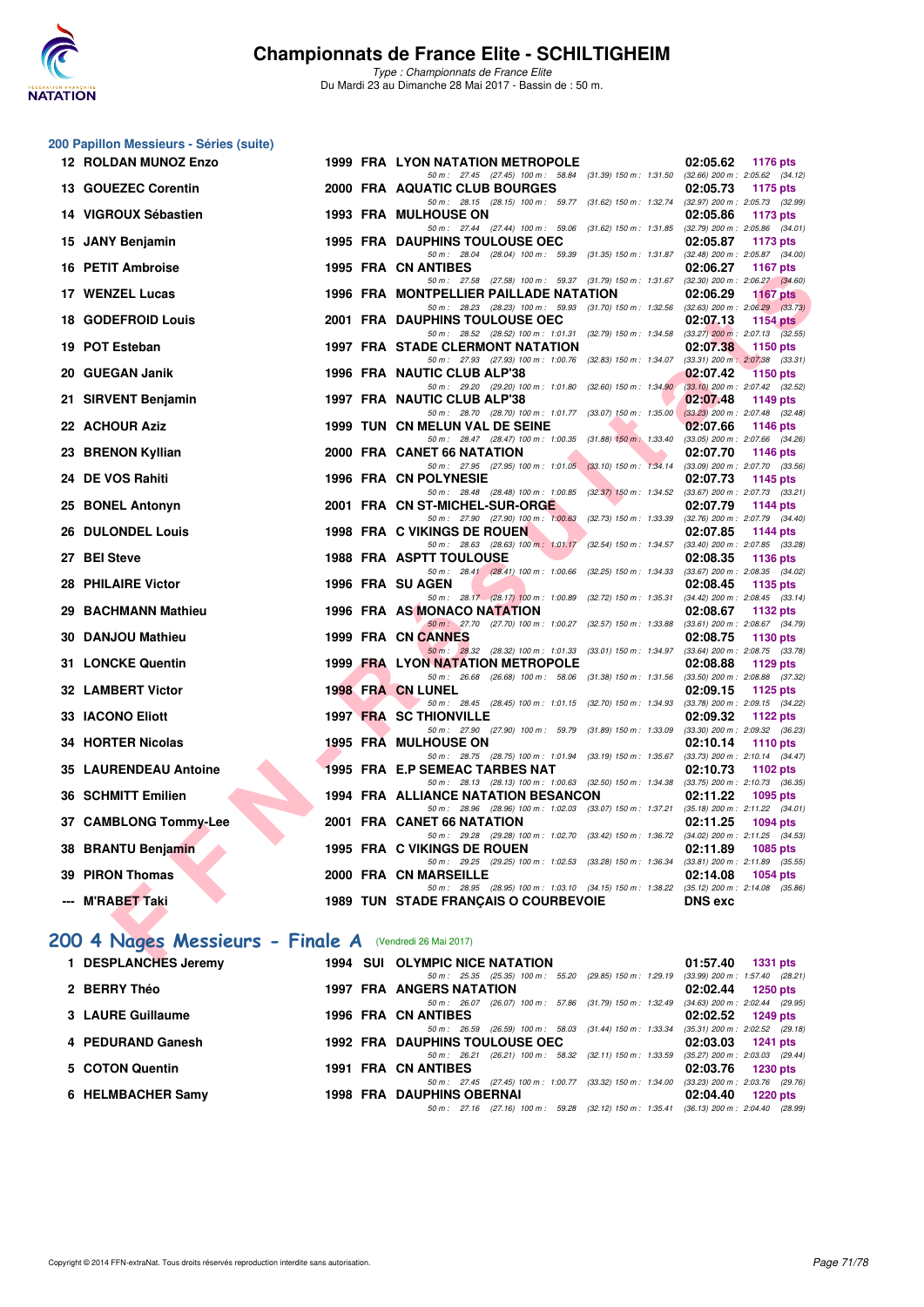

**200 4 Nages Messieurs - Finale A (suite)**

### **Championnats de France Elite - SCHILTIGHEIM**

| 7 MATHIEU Geoffroy         |                                                                   | <b>1997 FRA STADE CLERMONT NATATION</b>                                                                                                                                                                               | 02:05.31                                        | <b>1206 pts</b> |
|----------------------------|-------------------------------------------------------------------|-----------------------------------------------------------------------------------------------------------------------------------------------------------------------------------------------------------------------|-------------------------------------------------|-----------------|
| 8 LIMOZIN Emmanuel         |                                                                   | 50 m: 26.99 (26.99) 100 m: 58.50 (31.51) 150 m: 1:36.33 (37.83) 200 m: 2:05.31 (28.98)<br><b>1996 FRA ASPTT MARSEILLE</b><br>50 m: 26.99 (26.99) 100 m: 1:00.01 (33.02) 150 m: 1:37.16 (37.15) 200 m: 2:06.54 (29.38) | 02:06.54                                        | <b>1187 pts</b> |
|                            | 200 4 Nages Messieurs - Finale B (Vendredi 26 Mai 2017)           |                                                                                                                                                                                                                       |                                                 |                 |
| 1 M'RABET Taki             |                                                                   | 1989 TUN STADE FRANÇAIS O COURBEVOIE                                                                                                                                                                                  | 02:02.67                                        | 1247 pts        |
|                            |                                                                   | 50 m: 26.36 (26.36) 100 m: 58.20 (31.84) 150 m: 1:33.40 (35.20) 200 m: 2:02.67 (29.27)<br>1999 FRA CN CANNES                                                                                                          | 02:04.70                                        |                 |
| 2 LESPARRE Tanguy          |                                                                   | 50 m: 26.63 (26.63) 100 m: 59.53 (32.90) 150 m: 1:35.20 (35.67) 200 m: 2:04.70 (29.50)                                                                                                                                |                                                 | <b>1215 pts</b> |
| 3 SYOUD Jaouad             |                                                                   | 1999 FRA CN CHALON-SUR-SAONE<br>50 m: 26.55 (26.55) 100 m: 58.60 (32.05) 150 m: 1:35.83 (37.23) 200 m: 2:05.10 (29.27)                                                                                                | 02:05.10                                        | $1209$ pts      |
| 4 BIDARD Clément           |                                                                   | 2001 FRA TEAM STRASBOURG SNS-ASPTT-PCS                                                                                                                                                                                | 02:06.48                                        | <b>1188 pts</b> |
| 5 VAN WYNSBERGHE François  |                                                                   | 50 m: 27.18 (27.18) 100 m: 59.74 (32.56) 150 m: 1:36.58 (36.84) 200 m: 2:06.48 (29.90)<br><b>1995 FRA STADE CLERMONT NATATION</b>                                                                                     | 02:06.77                                        | 1184 pts        |
| 6 PETIT Ambroise           |                                                                   | 50 m: 27.20 (27.20) 100 m: 1:00.77 (33.57) 150 m: 1:36.40 (35.63) 200 m: 2:06.77 (30.37)<br><b>1995 FRA CN ANTIBES</b>                                                                                                | 02:06.79                                        | 1183 pts        |
|                            |                                                                   | 50 m: 26.95 (26.95) 100 m: 1:00.33 (33.38) 150 m: 1:36.12 (35.79) 200 m: 2:06.79 (30.67)                                                                                                                              |                                                 |                 |
| 7 RENARD Geoffrey          |                                                                   | <b>1997 FRA DAUPHINS TOULOUSE OEC</b><br>50 m: 26.79 (26.79) 100 m: 58.37 (31.58) 150 m: 1:36.38 (38.01) 200 m: 2:07.75 (31.37)                                                                                       | 02:07.75                                        | 1169 pts        |
| 8 BOULIER Romain           |                                                                   | <b>1998 FRA AQUATIC CLUB BOURGES</b>                                                                                                                                                                                  | 02:09.23                                        | 1146 pts        |
|                            |                                                                   | 50 m: 26.75 (26.75) 100 m: 1:00.88 (34.13) 150 m: 1:38.53 (37.65) 200 m: 2:09.23 (30.70)                                                                                                                              |                                                 |                 |
|                            | 200 4 Nages Messieurs - Finale C 15-18 ans (Vendredi 26 Mai 2017) |                                                                                                                                                                                                                       |                                                 |                 |
| 1 NDOYE BROUARD Yohann     |                                                                   | 2000 FRA DAUPHINS D'ANNECY<br>50 m: 27.10 (27.10) 100 m: 59.34 (32.24) 150 m: 1:36.77 (37.43) 200 m: 2:06.44 (29.67)                                                                                                  | 02:06.44                                        | 1189 pts        |
| 2 MATTENET Emilien         |                                                                   | 2000 FRA CHARLEVILLE-MEZIERES NATATION                                                                                                                                                                                | 02:07.07                                        | <b>1179 pts</b> |
| 3 MARC Antoine             |                                                                   | 50 m: 27.83 (27.83) 100 m: 1:00.36 (32.53) 150 m: 1:37.10 (36.74) 200 m: 2:07.07 (29.97)<br>2000 FRA MULHOUSE ON                                                                                                      | 02:07.64                                        | 1170 pts        |
| 4 BATTALIER Samuel         |                                                                   | 50 m: 28.22 (28.22) 100 m: 1:03.34 (35.12) 150 m: 1:37.79 (34.45) 200 m: 2:07.64 (29.85)<br>2000 FRA FOS NATATION                                                                                                     |                                                 |                 |
|                            |                                                                   | 50 m: 28.22 (28.22) 100 m: 1:00.28 (32.06) 150 m: 1:38.01 (37.73) 200 m: 2:08.10 (30.09)                                                                                                                              | 02:08.10                                        | 1163 pts        |
| 5 SALCZER Ladislas         |                                                                   | 2000 FRA OLYMPIC NICE NATATION<br>50 m: 27.16 (27.16) 100 m: 59.44 (32.28) 150 m: 1.37.77 (38.33) 200 m: 2:08.21 (30.44)                                                                                              | 02:08.21                                        | 1162 $pts$      |
| 6 CHOUMILOFF Sacha         |                                                                   | 1999 FRA CANET 66 NATATION                                                                                                                                                                                            | 02:08.85                                        | 1152 pts        |
| <b>7 CASASREALES Tom</b>   |                                                                   | 50 m: 27.79 (27.79) 100 m: 1:00.29 (32.50) 150 m: 1:39.07 (38.78) 200 m: 2:08.85 (29.78)<br>2001 FRA CN CHALON-SUR-SAONE                                                                                              | 02:09.42                                        | 1143 pts        |
| 8 YOKOYAMA Kentaro         |                                                                   | 50 m : 27.90 (27.90) 100 m : 1:01.96 (34.06) 150 m : 1:38.95 (36.99) 200 m : 2:09.42 (30.47)<br><b>2000 FRA MULHOUSE ON</b>                                                                                           | 02:09.87                                        |                 |
|                            |                                                                   | 50 m: 26.48 (26.48) 100 m: 1:00.28 (33.80) 150 m: 1:39.50 (39.22) 200 m: 2:09.87 (30.37)                                                                                                                              |                                                 | <b>1137 pts</b> |
|                            | 200 4 Nages Messieurs - Séries                                    | (Vendredi 26 Mai 2017)                                                                                                                                                                                                |                                                 |                 |
| 1 DESPLANCHES Jeremy       |                                                                   | <b>1994 SUI OLYMPIC NICE NATATION</b>                                                                                                                                                                                 | 02:00.11                                        | 1287 pts        |
|                            |                                                                   | 50 m: 25.90 (25.90) 100 m: 56.21 (30.31) 150 m: 1:29.95 (33.74) 200 m: 2:00.11 (30.16)                                                                                                                                |                                                 |                 |
| 2 LAURE Guillaume          |                                                                   | 1996 FRA CN ANTIBES<br>50 m: 26.79 (26.79) 100 m: 57.86 (31.07) 150 m: 1:33.57 (35.71) 200 m: 2:03.78 (30.21)                                                                                                         | 02:03.78                                        | 1230 pts        |
| 3 BERRY Théo               |                                                                   | 1997 FRA ANGERS NATATION<br>50 m: 25.92 (25.92) 100 m: 56.95 (31.03) 150 m: 1:32.65 (35.70) 200 m: 2:03.86 (31.21)                                                                                                    | 02:03.86                                        | <b>1228 pts</b> |
| 4 COTON Quentin            |                                                                   | 1991 FRA CN ANTIBES                                                                                                                                                                                                   | 02:04.47                                        | $1219$ pts      |
| 5 PEDURAND Ganesh          |                                                                   | 50 m: 27.44 (27.44) 100 m: 1:00.60 (33.16) 150 m: 1:34.26 (33.66) 200 m: 2:04.47 (30.21)<br><b>1992 FRA DAUPHINS TOULOUSE OEC</b>                                                                                     | 02:04.66                                        | <b>1216 pts</b> |
| 6 M'RABET Taki             |                                                                   | 50 m: 26.78 (26.78) 100 m: 58.49 (31.71) 150 m: 1:34.57<br><b>1989 TUN STADE FRANCAIS O COURBEVOIE</b>                                                                                                                | $(36.08)$ 200 m : 2:04.66 $(30.09)$<br>02:04.93 |                 |
|                            |                                                                   | 50 m: 26.66 (26.66) 100 m: 58.26 (31.60) 150 m: 1:34.53 (36.27) 200 m: 2:04.93 (30.40)                                                                                                                                |                                                 | 1212 $pts$      |
| 7 MATHIEU Geoffroy         |                                                                   | <b>1997 FRA STADE CLERMONT NATATION</b><br>50 m : 26.89 (26.89) 100 m : 57.99 (31.10) 150 m : 1:36.56 (38.57) 200 m : 2:05.59 (29.03)                                                                                 | 02:05.59                                        | 1202 pts        |
| 8 LIMOZIN Emmanuel         |                                                                   | 1996 FRA ASPTT MARSEILLE                                                                                                                                                                                              | 02:05.83                                        | 1198 pts        |
| 9 MATHLOUTHI Ahmed         |                                                                   | 50 m: 27.31 (27.31) 100 m: 59.84 (32.53) 150 m: 1:36.66 (36.82) 200 m: 2:05.83 (29.17)<br>1989 TUN AAS SARCELLES NATATION 95                                                                                          | 02:06.12                                        | 1193 pts        |
|                            |                                                                   | 50 m: 27.27 (27.27) 100 m: 1:01.25 (33.98) 150 m: 1:36.35                                                                                                                                                             | $(35.10)$ 200 m : 2:06.12 $(29.77)$             |                 |
| 10 HELMBACHER Samy         |                                                                   | 1998 FRA DAUPHINS OBERNAI<br>50 m: 27.11 (27.11) 100 m: 59.60 (32.49) 150 m: 1:35.98                                                                                                                                  | 02:06.66<br>(36.38) 200 m : 2:06.66 (30.68)     | 1185 pts        |
| 11 LESPARRE Tanguy         |                                                                   | 1999 FRA CN CANNES<br>50 m: 26.84 (26.84) 100 m: 59.73 (32.89) 150 m: 1:36.45                                                                                                                                         | 02:06.85<br>$(36.72)$ 200 m : 2:06.85 $(30.40)$ | <b>1182 pts</b> |
| 12 BOULIER Romain          |                                                                   | 1998 FRA AQUATIC CLUB BOURGES                                                                                                                                                                                         | 02:06.91                                        | 1181 pts        |
| 13 VAN WYNSBERGHE François |                                                                   | 50 m : 26.64 (26.64) 100 m : 1:00.47 (33.83) 150 m : 1:37.39<br>1995 FRA STADE CLERMONT NATATION                                                                                                                      | (36.92) 200 m : 2:06.91 (29.52)<br>02:06.94     | 1181 pts        |
|                            |                                                                   | 50 m : 27.16 (27.16) 100 m : 1:01.04 (33.88) 150 m : 1:36.84                                                                                                                                                          | $(35.80)$ 200 m : 2:06.94 $(30.10)$             |                 |
| <b>14 RENARD Geoffrey</b>  |                                                                   | <b>1997 FRA DAUPHINS TOULOUSE OEC</b><br>50 m : 27.02 (27.02) 100 m : 58.58 (31.56) 150 m : 1:36.25 (37.67) 200 m : 2:07.14 (30.89)                                                                                   | 02:07.14                                        | 1178 pts        |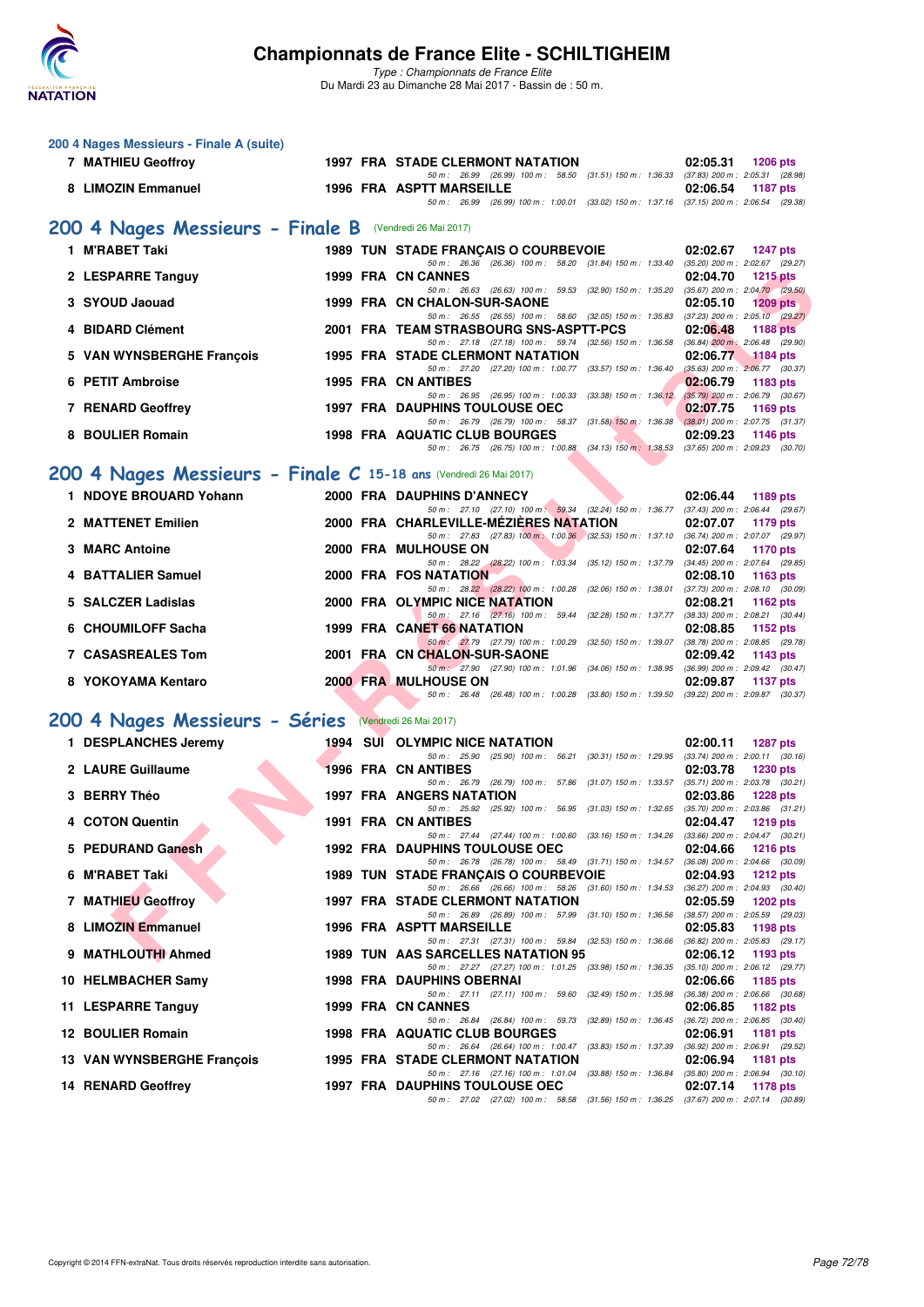

*Type : Championnats de France Elite* Du Mardi 23 au Dimanche 28 Mai 2017 - Bassin de : 50 m.

|     | 200 4 Nages Messieurs - Séries (suite) |  |                                                                                                                                       |                                                                     |
|-----|----------------------------------------|--|---------------------------------------------------------------------------------------------------------------------------------------|---------------------------------------------------------------------|
|     | 15 SYOUD Jaouad                        |  | 1999 FRA CN CHALON-SUR-SAONE<br>50 m: 26.95 (26.95) 100 m: 59.88 (32.93) 150 m: 1:36.93 (37.05) 200 m: 2:07.17 (30.24)                | 02:07.17<br>1177 pts                                                |
|     | 16 PETIT Ambroise                      |  | <b>1995 FRA CN ANTIBES</b><br>50 m: 26.88 (26.88) 100 m: 59.78 (32.90) 150 m: 1:36.64 (36.86) 200 m: 2:07.26 (30.62)                  | 02:07.26<br><b>1176 pts</b>                                         |
|     | 17 BIDARD Clément                      |  | 2001 FRA TEAM STRASBOURG SNS-ASPTT-PCS<br>50 m: 27.78 (27.78) 100 m: 1:00.46 (32.68) 150 m: 1:37.16 (36.70) 200 m: 2:07.36 (30.20)    | 02:07.36<br>1175 pts                                                |
|     | <b>18 MATTENET Emilien</b>             |  | 2000 FRA CHARLEVILLE-MEZIERES NATATION                                                                                                | 02:08.05<br><b>1164 pts</b>                                         |
|     | <b>19 BATTALIER Samuel</b>             |  | 50 m: 27.67 (27.67) 100 m: 1:00.55 (32.88) 150 m: 1:37.91<br>2000 FRA FOS NATATION                                                    | $(37.36)$ 200 m : 2:08.05 $(30.14)$<br>02:08.12<br>1163 pts         |
|     | 19 JEAN Hugo                           |  | 50 m : 27.95 (27.95) 100 m : 1:00.19 (32.24) 150 m : 1:37.99<br><b>1997 FRA LYON NATATION METROPOLE</b>                               | $(37.80)$ 200 m : 2:08.12 $(30.13)$<br>02:08.12<br><b>1163 pts</b>  |
|     | 21 NDOYE BROUARD Yohann                |  | 50 m : 27.44 (27.44) 100 m : 1:00.50 (33.06) 150 m : 1:38.09<br>2000 FRA DAUPHINS D'ANNECY                                            | $(37.59)$ 200 m : 2:08.12 $(30.03)$<br>02:08.24<br><b>1161 pts</b>  |
|     | 22 ROUAULT Pierre                      |  | 50 m : 26.22 (26.22) 100 m : 57.90 (31.68) 150 m : 1:36.35<br><b>1995 FRA DAUPHINS TOULOUSE OEC</b>                                   | $(38.45)$ 200 m : 2:08.24 $(31.89)$<br>02:08.61<br>1156 pts         |
|     | 23 CHOUMILOFF Sacha                    |  | 50 m: 26.56 (26.56) 100 m: 58.89 (32.33) 150 m: 1:38.52 (39.63) 200 m: 2:08.61 (30.09)<br>1999 FRA CANET 66 NATATION                  | 02:08.75<br><b>1154 pts</b>                                         |
|     | 24 SALCZER Ladislas                    |  | 50 m: 27.44 (27.44) 100 m: 59.81 (32.37) 150 m: 1:38.37<br>2000 FRA OLYMPIC NICE NATATION                                             | $(38.56)$ 200 m : 2:08.75 $(30.38)$<br>02:08.79<br>1153 pts         |
|     | 25 COIFFARD Adrien                     |  | 50 m: 27.23 (27.23) 100 m: 59.73 (32.50) 150 m: 1:37.39<br><b>1997 FRA DAUPHINS TOULOUSE OEC</b>                                      | $(37.66)$ 200 m : 2:08.79 $(31.40)$<br>02:08.87<br>1152 pts         |
|     |                                        |  | 50 m: 27.44 (27.44) 100 m: 1:01.42 (33.98) 150 m: 1:38.67                                                                             | (37.25) 200 m : 2:08.87 (30.20)                                     |
|     | 26 LASSERRE Kévin                      |  | 1998 FRA CN ANTIBES<br>50 m: 27.14 (27.14) 100 m: 59.94 (32.80) 150 m: 1:37.14                                                        | 02:08.88<br>1152 pts<br>$(37.20)$ 200 m : 2:08.88 $(31.74)$         |
|     | 27 YOKOYAMA Kentaro                    |  | 2000 FRA MULHOUSE ON<br>50 m: 26.39 (26.39) 100 m: 59.26 (32.87) 150 m: 1:38.41                                                       | 02:09.04<br>1149 pts<br>$(39.15)$ 200 m : 2:09.04 $(30.63)$         |
|     | 28 PLATAUX Robin                       |  | <b>1997 FRA NOGENT NATATION 94</b><br>50 m: 27.87 (27.87) 100 m: 1:01.16 (33.29) 150 m: 1:38.65 (37.49) 200 m: 2:09.22 (30.57)        | 02:09.22<br>1146 pts                                                |
| 29  | <b>MARC Antoine</b>                    |  | 2000 FRA MULHOUSE ON<br>50 m: 28.16 (28.16) 100 m: 1:03.87 (35.71) 150 m: 1:39.10                                                     | 02:09.50<br>1142 pts<br>$(35.23)$ 200 m : 2:09.50 $(30.40)$         |
|     | <b>30 CASASREALES Tom</b>              |  | 2001 FRA CN CHALON-SUR-SAONE                                                                                                          | 02:09.54<br><b>1142 pts</b>                                         |
|     | 31 EVEN William                        |  | 50 m: 27.79 (27.79) 100 m: 1:01.30 (33.51) 150 m: 1:38.64<br>1996 FRA CN BREST                                                        | $(37.34)$ 200 m : 2:09.54 $(30.90)$<br>02:09.82<br>1137 pts         |
|     | 32 CHATTI Souhaiel                     |  | 50 m: 27.70 (27.70) 100 m: 1:02.84 (35.14) 150 m: 1:38.83 (35.99) 200 m: 2:09.82 (30.99)<br>2000 FRA STADE FRANÇAIS O COURBEVOIE      | 02:10.46<br>1128 pts                                                |
|     | 33 BERAUD Romain                       |  | 50 m: 27.63 (27.63) 100 m: 59.44 (31.81) 150 m: 1:39.92 (40.48) 200 m: 2:10.46 (30.54)<br><b>1988 FRA GRENOBLE NATATION</b>           | 02:10.47<br><b>1128 pts</b>                                         |
|     | 33 LEGER Baptiste                      |  | 50 m: 28.02 (28.02) 100 m: 1:01.29 (33.27) 150 m: 1:40.53 (39.24) 200 m: 2:10.47 (29.94)<br><b>1999 FRA ES MASSY NATATION</b>         | 02:10.47<br><b>1128 pts</b>                                         |
|     | 35 BRUN Christophe                     |  | 50 m: 27.33 (27.33) 100 m: 59.72 (32.39) 150 m: 1:39.31<br><b>1998 FRA DAUPHINS TOULOUSE OEC</b>                                      | $(39.59)$ 200 m : 2:10.47 $(31.16)$<br>02:10.49<br><b>1127 pts</b>  |
|     | 36 GRANDJEAN Hugo                      |  | 50 m: 27.01 (27.01) 100 m: 58.87 (31.86) 150 m: 1:38.26 (39.39) 200 m: 2:10.49 (32.23)<br>2000 FRA AQUATIC CLUB BOURGES               | 02:10.50<br><b>1127 pts</b>                                         |
|     | 37 MARMIER Mathieu                     |  | 50 m : 26.76 (26.76) 100 m : 1:01.10 (34.34) 150 m : 1:39.95<br><b>1999 FRA STADE CLERMONT NATATION</b>                               | $(38.85)$ 200 m : 2:10.50 $(30.55)$                                 |
|     |                                        |  | 50 m: 28.20 (28.20) 100 m: 1:03.29 (35.09) 150 m: 1:40.55 (37.26) 200 m: 2:10.76 (30.21)                                              | 02:10.76<br>1123 pts                                                |
|     | 38 RENARD Remi                         |  | <b>1999 FRA DAUPHINS TOULOUSE OEC</b><br>50 m: 27.95 (27.95) 100 m: 1:02.71 (34.76) 150 m: 1:39.82 (37.11) 200 m: 2:11.04 (31.22)     | 02:11.04<br>1119 pts                                                |
| 39. | <b>CONTRINO Gianni</b>                 |  | 1998 FRA ST-ETIENNE NATATION<br>50 m: 27.10 (27.10) 100 m: 1:02.14 (35.04) 150 m: 1:39.15 (37.01) 200 m: 2:11.47 (32.32)              | 02:11.47<br>1113 pts                                                |
|     | 40 HENRY Clément                       |  | 2000 FRA ES VITRY<br>50 m: 26.87 (26.87) 100 m: 1:02.43 (35.56) 150 m: 1:40.98 (38.55) 200 m: 2:11.49 (30.51)                         | 02:11.49<br>1113 pts                                                |
|     | 41 CHARRADE Théo                       |  | 1998 FRA AAS SARCELLES NATATION 95<br>50 m: 27.90 (27.90) 100 m: 1:04.55 (36.65) 150 m: 1:39.83 (35.28) 200 m: 2:11.54 (31.71)        | 02:11.54<br>1112 pts                                                |
|     | 42 SARAZIN Théo                        |  | 2000 FRA CNO ST-GERMAIN-EN-LAYE                                                                                                       | 02:11.55<br>1112 pts                                                |
|     | 43 LE LAY Antoine                      |  | 50 m: 27.84 (27.84) 100 m: 1:02.00 (34.16) 150 m: 1:40.97<br>1998 FRA CN BREST                                                        | $(38.97)$ 200 m : 2:11.55 $(30.58)$<br>02:11.78<br><b>1108 pts</b>  |
|     | 44 JODIN Matéo                         |  | 50 m : 28.27 (28.27) 100 m : 1:00.59 (32.32) 150 m : 1:41.05<br>2001 FRA NANTES NATATION                                              | (40.46) 200 m : 2:11.78 (30.73)<br>02:12.39<br>1099 pts             |
|     | 45 DE GROOT Samuel                     |  | 50 m: 27.68 (27.68) 100 m: 1:00.16 (32.48) 150 m: 1:40.59 (40.43) 200 m: 2:12.39 (31.80)<br>1999 FRA CLUB DES NAGEURS DE BRIVE        | 02:12.43<br>1099 pts                                                |
|     | 46 BONEL Antonyn                       |  | 50 m : 28.24 (28.24) 100 m : 1:00.89 (32.65) 150 m : 1:40.55<br>2001 FRA CN ST-MICHEL-SUR-ORGE                                        | $(39.66) 200 \text{ m}$ : 2:12.43 $(31.88)$<br>02:13.06<br>1090 pts |
|     | 47 LESAFFRE Simon                      |  | 50 m: 27.10 (27.10) 100 m: 1:00.76 (33.66) 150 m: 1:42.11 (41.35) 200 m: 2:13.06 (30.95)<br><b>1998 FRA ROUBAIX NATATION</b>          | 02:14.33<br>1071 pts                                                |
|     | 48 SERVANT Dylan                       |  | 50 m: 28.43 (28.43) 100 m: 1:00.99 (32.56) 150 m: 1:42.45 (41.46) 200 m: 2:14.33 (31.88)<br>1997 FRA NAUTIC CLUB ALP'38               | 02:14.48<br>1069 pts                                                |
|     |                                        |  | 50 m: 27.51 (27.51) 100 m: 1:05.54 (38.03) 150 m: 1:42.50                                                                             | (36.96) 200 m : 2:14.48 (31.98)                                     |
|     | 49 USCLAT Marc                         |  | 1998 FRA CANET 66 NATATION<br>50 m: 27.14 (27.14) 100 m: 1:00.85 (33.71) 150 m: 1:41.88 (41.03) 200 m: 2:14.70 (32.82)                | 02:14.70<br>1066 pts                                                |
|     | 50 LE CORRE Pablo                      |  | 2000 FRA CERCLE DES NAGEURS ST-BRIEUC<br>50 m : 28.56 (28.56) 100 m : 1:02.95 (34.39) 150 m : 1:44.22 (41.27) 200 m : 2:14.80 (30.58) | 02:14.80<br>1064 pts                                                |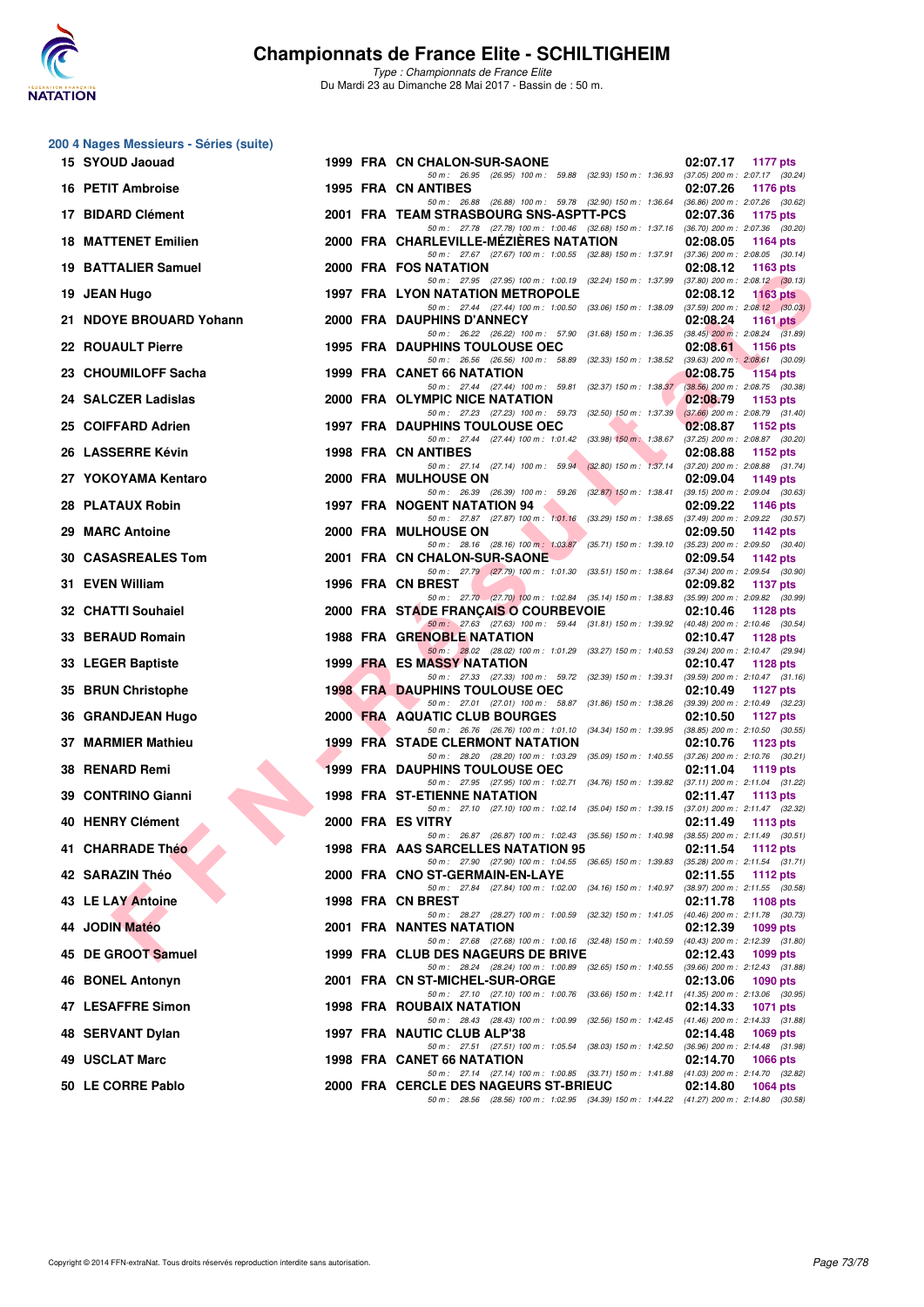

*Type : Championnats de France Elite* Du Mardi 23 au Dimanche 28 Mai 2017 - Bassin de : 50 m.

### **200 4 Nages Messieurs - Séries (suite)**

| 51 QUIERTANT Yann                                                                                                                                                                                                                                          |                   | 1989 FRA STADE FRANÇAIS O COURBEVOIE                                                                                                                                                                              | 02:14.96<br>1062 pts        |
|------------------------------------------------------------------------------------------------------------------------------------------------------------------------------------------------------------------------------------------------------------|-------------------|-------------------------------------------------------------------------------------------------------------------------------------------------------------------------------------------------------------------|-----------------------------|
| 52 BARASCUD Paul                                                                                                                                                                                                                                           |                   | 50 m: 28.07 (28.07) 100 m: 1:03.64 (35.57) 150 m: 1:39.99 (36.35) 200 m: 2:14.96 (34.97)<br>1996 FRA CN MARSEILLE                                                                                                 | 02:17.38<br>1027 pts        |
| 53 PHILAIRE Victor                                                                                                                                                                                                                                         | 1996 FRA SU AGEN  | 50 m: 29.33 (29.33) 100 m: 1:04.38 (35.05) 150 m: 1:44.40 (40.02) 200 m: 2:17.38 (32.98)                                                                                                                          | 02:17.42<br><b>1027 pts</b> |
|                                                                                                                                                                                                                                                            |                   | 50 m: 26.91 (26.91) 100 m: 1:01.17 (34.26) 150 m: 1:43.45 (42.28) 200 m: 2:17.42 (33.97)                                                                                                                          |                             |
| 54 PEREIRA Thomas                                                                                                                                                                                                                                          |                   | 1999 FRA JEANNE D'ARC DRANCY<br>50 m: 28.13 (28.13) 100 m: 1:02.41 (34.28) 150 m: 1:46.40 (43.99) 200 m: 2:21.73 (35.33)                                                                                          | 02:21.73<br>966 pts         |
| 55 DIDIER Ugo                                                                                                                                                                                                                                              |                   | 2001 FRA HANDI-CERCLE DES NAGEURS DE CUGNAUX 02:31.91                                                                                                                                                             | 831 pts                     |
| 56 MARAIS Florent                                                                                                                                                                                                                                          |                   | 50 m: 33.47 (33.47) 100 m: 1:10.75 (37.28) 150 m: 1:56.91 (46.16) 200 m: 2:31.91 (35.00)<br>2000 FRA HANDI-ENTENTE NAUTIQUE CAENNAISE                                                                             | 02:34.68<br><b>796 pts</b>  |
| 57 LE HIR Nicolas                                                                                                                                                                                                                                          |                   | 50 m: 30.14 (30.14) 100 m: 1:09.50 (39.36) 150 m: 1:58.62 (49.12) 200 m: 2:34.68 (36.06)<br><b>1997 FRA HANDISPORT BREST</b>                                                                                      | 02:38.61<br>748 pts         |
|                                                                                                                                                                                                                                                            |                   | 50 m: 32.92 (32.92) 100 m: 1:12.39 (39.47) 150 m: 2:02.95 (50.56) 200 m: 2:38.61 (35.66)                                                                                                                          |                             |
| 58 FERRIER Arthur                                                                                                                                                                                                                                          |                   | <b>1995 FRA HANDIVIENNE</b><br>50 m: 41.71 (41.71) 100 m: 1:30.21 (48.50) 150 m: 2:20.02 (49.81) 200 m: 3:03.38 (43.36)                                                                                           | 03:03.38<br>478 pts         |
| 59 VERPIOT Enzo                                                                                                                                                                                                                                            |                   | 2001 FRA HANDISPORT VALENCE<br>50 m: 38.40 (38.40) 100 m: 1:27.90 (49.50) 150 m: 2:24.27 (56.37) 200 m: 3:05.81 (41.54)                                                                                           | 03:05.81<br>454 pts         |
| 60 VIOT Julien                                                                                                                                                                                                                                             |                   | 1999 FRA HANDISPORT VALENCE                                                                                                                                                                                       | 03:16.01<br><b>363 pts</b>  |
| --- MAHISTRE Yohan                                                                                                                                                                                                                                         |                   | 50 m: 41.17 (41.17) 100 m: 1:31.90 (50.73) 150 m: 2:32.73 (1:00.83) 200 m: 3:16.01 (43.28)<br>1995 FRA GRENOBLE HANDISPORT                                                                                        | <b>DSQ</b>                  |
| --- GARASYMOVYTCH Oleg                                                                                                                                                                                                                                     |                   | 1997 FRA CN AVIGNON                                                                                                                                                                                               | <b>DNS dec</b>              |
| --- LAHRICHI Driss                                                                                                                                                                                                                                         |                   | <b>1997 MAR ASPTT TOULOUSE</b>                                                                                                                                                                                    | <b>DNS</b> dec              |
| --- TOMAC Mewen                                                                                                                                                                                                                                            |                   | 2001 FRA AMIENS METROPOLE NAT.                                                                                                                                                                                    | <b>DNS dec</b>              |
| --- PASTULA Kacper                                                                                                                                                                                                                                         | 2001 POL ES VITRY |                                                                                                                                                                                                                   | <b>DNS dec</b>              |
| --- SIAR ELHADJ Abderezak                                                                                                                                                                                                                                  |                   | 1999 ALG MOUETTES DE PARIS                                                                                                                                                                                        | <b>DNS dec</b>              |
| --- BOURSAC CERVERA LORTET Thomas 1999 FRA STADE DE VANVES                                                                                                                                                                                                 |                   |                                                                                                                                                                                                                   | <b>DNS dec</b>              |
| 00 4 Nages Messieurs - Finale A (Mercredi 24 Mai 2017)                                                                                                                                                                                                     |                   |                                                                                                                                                                                                                   |                             |
| 1 DESPLANCHES Jeremy                                                                                                                                                                                                                                       |                   | 1994 SUI OLYMPIC NICE NATATION                                                                                                                                                                                    | 04:13.11 1305 pts           |
|                                                                                                                                                                                                                                                            |                   | 50 m: 27.18 (27.18) 100 m: 57.39 (30.21) 150 m: 1:30.07 (32.68) 200 m: 2:02.47 (32.40) 250 m: 2:38.20 (35.73) 300 m: 3:13.94 (35.74) 350 m: 3:44.57 (30.63) 400 m: 4:13.11 (20                                    |                             |
| 2 D'ORIANO Nicolas                                                                                                                                                                                                                                         |                   | 1997 FRA CN MARSEILLE<br>50 m: 28.46 (28.46) 100 m: 1:00.83 (32.37) 150 m: 1:35.88 (35.05) 200 m: 2:09.89 (34.01) 250 m: 2:47.19 (37.30) 300 m: 3:24.16 (36.97) 350 m: 3:55.74 (31.58) 400 m: 4:23.99 (20         | 04:23.99<br><b>1219 pts</b> |
| 3 CASTERA Mathis                                                                                                                                                                                                                                           |                   | 1996 FRA DAUPHINS TOULOUSE OEC                                                                                                                                                                                    | 04:24.55<br><b>1215 pts</b> |
|                                                                                                                                                                                                                                                            |                   | 50 m: 27.99 (27.99) 100 m: 1:00.09 (32.10) 150 m: 1:35.55 (35.46) 200 m: 2:09.63 (34.08) 250 m: 2:47.69 (38.06) 300 m: 3:25.21 (37.52) 350 m: 3:55.67 (30.46) 400 m: 4:24.55 (20                                  |                             |
| 4 HELMBACHER Samy 1998 FRA DAUPHINS OBERNAI                                                                                                                                                                                                                |                   | 50 m: 28.15 (28.15) 100 m: 1:01.41 (33.26) 150 m: 1:36.34 (34.93) 200 m: 2:11.47 (35.13) 250 m: 2:47.76 (36.29) 300 m: 3:25.45 (37.69) 350 m: 3:56.45 (31.00) 400 m: 4:26.17 (2                                   | 04:26.17<br><b>1202 pts</b> |
| 5 BRUN Christophe                                                                                                                                                                                                                                          |                   | <b>1998 FRA DAUPHINS TOULOUSE OEC</b>                                                                                                                                                                             | 04:26.66<br>1199 pts        |
|                                                                                                                                                                                                                                                            |                   | 50 m: 27.11 (27.11) 100 m: 59.47 (32.36) 150 m: 1:33.47 (34.00) 200 m: 2:06.07 (32.60) 250 m: 2:44.67 (38.60) 300 m: 3:24.14 (39.47) 350 m: 3:55.97 (31.83) 400 m: 4:26.66 (3                                     |                             |
| 6 LAURE Guillaume                                                                                                                                                                                                                                          |                   | 1996 FRA CN ANTIBES<br>50 m: 27.77 (27.77) 100 m: 59.83 (32.06) 150 m: 1:35.99 (36.16) 200 m: 2:11.18 (35.19) 250 m: 2:48.46 (37.28) 300 m: 3:26.00 (37.54) 350 m: 3:57.49 (31.49) 400 m: 4:27.14 (2              | 04:27.14 1195 pts           |
| 7 RENARD Geoffrey                                                                                                                                                                                                                                          |                   | 1997 FRA DAUPHINS TOULOUSE OEC                                                                                                                                                                                    | 1190 pts<br>04:27.74        |
|                                                                                                                                                                                                                                                            |                   | 50 m: 27.30 (27.30) 100 m: 59.30 (32.00) 150 m: 1:34.24 (34.94) 200 m: 2:07.65 (33.41) 250 m: 2:45.30 (37.65) 300 m: 3:24.28 (38.98) 350 m: 3:56.52 (32.24) 400 m: 4:27.74 (3                                     |                             |
| <b>The Contract of the Contract of the Contract of the Contract of the Contract of the Contract of the Contract of the Contract of the Contract of the Contract of the Contract of the Contract of the Contract of the Contract </b><br>8 MATTENET Emilien |                   | 2000 FRA CHARLEVILLE-MEZIERES NATATION                                                                                                                                                                            | 04:31.10 1165 pts           |
| <b>00 4 Nages Messieurs - Finale B</b> (Mercredi 24 Mai 2017)                                                                                                                                                                                              |                   | 50 m: 28.01 (28.01) 100 m: 1:01.12 (33.11) 150 m: 1:36.20 (35.08) 200 m: 2:10.09 (33.89) 250 m: 2:49.28 (39.19) 300 m: 3:28.08 (38.80) 350 m: 4:00.67 (32.59) 400 m: 4:31.10 (30                                  |                             |
| 1 MATHLOUTHI Ahmed                                                                                                                                                                                                                                         |                   | <b>1989 TUN AAS SARCELLES NATATION 95</b>                                                                                                                                                                         | 04:27.83 1190 pts           |
| 2 MARC Antoine                                                                                                                                                                                                                                             |                   | 50 m: 29.26 (29.26) 100 m: 1:02,87 (33.61) 150 m: 1:38.85 (35.98) 200 m: 2:14.80 (35.95) 250 m: 2:51.20 (36.40) 300 m: 3:28.66 (37.46) 350 m: 3:59.25 (30.59) 400 m: 4:27.83 (20<br>2000 FRA MULHOUSE ON          | 04:27.91<br>1189 pts        |
|                                                                                                                                                                                                                                                            |                   | 50 m : 28.84 (28.84) 100 m : 1:02.11 (33.27) 150 m : 1:39.24 (37.13) 200 m : 2:14.18 (34.94) 250 m : 2:50.61 (36.43) 300 m : 3:26.89 (36.28) 350 m : 3:59.14 (32.25) 400 m : 4:27.91 (2                           |                             |
| 3 PETIT Ambroise                                                                                                                                                                                                                                           |                   | 1995 FRA CN ANTIBES                                                                                                                                                                                               | 04:31.73<br>1160 pts        |
| 4 JEAN Hugo                                                                                                                                                                                                                                                |                   | 50 m: 27.15 (27.15) 100 m: 58.58 (31.43) 150 m: 1:33.47 (34.89) 200 m: 2:07.95 (34.48) 250 m: 2:46.17 (38.22) 300 m: 3:24.85 (38.68) 350 m: 3:58.17 (33.32) 400 m: 4:31.73 (3<br>1997 FRA LYON NATATION METROPOLE | 04:32.34<br>1156 pts        |
| 5 TORIS Hugo                                                                                                                                                                                                                                               |                   | 50 m: 28.82 (28.82) 100 m: 1:01.16 (32.34) 150 m: 1:37.14 (35.98) 200 m: 2:11.90 (34.76) 250 m: 2:51.10 (39.20) 300 m: 3:30.18 (39.08) 350 m: 4:01.71 (31.53) 400 m: 4:32.34 (31<br>2000 FRA CANET 66 NATATION    | 04:32.87 1152 pts           |

### [400 4 Nages Messieurs - Finale A](http://www.ffnatation.fr/webffn/resultats.php?idact=nat&go=epr&idcpt=45075&idepr=92) (Mercredi 24 Mai 2017)

|                    | 1 DESPLANCHES Jeremy 1994 SUI OLYMPIC NICE NATATION                                                                                                                                        | 04:13.11 1305 pts |
|--------------------|--------------------------------------------------------------------------------------------------------------------------------------------------------------------------------------------|-------------------|
|                    | 50 m: 27.18 (27.18) 100 m: 57.39 (30.21) 150 m: 1:30.07 (32.68) 200 m: 2:02.47 (32.40) 250 m: 2:38,20 (35.73) 300 m: 3:13.94 (35.74) 350 m: 3:44.57 (30.63) 400 m: 4:13.11 (28.54)         |                   |
| 2 D'ORIANO Nicolas | 1997 FRA CN MARSEILLE<br>the contract of the contract of the contract of the contract of the contract of                                                                                   | 04:23.99 1219 pts |
|                    | 50 m: 28.46 (28.46) 100 m: 1:00.83 (32.37) 150 m: 1:35.88 (35.05) 200 m: 2:09.89 (34.01) 250 m: 2:47.19 (37.30) 300 m: 3:24.16 (36.97) 350 m: 3:55.74 (31.58) 400 m: 4:23.99 (28.25)       |                   |
| 3 CASTERA Mathis   | 1996 FRA DAUPHINS TOULOUSE OEC 04:24.55 1215 pts                                                                                                                                           |                   |
|                    | 50 m: 27.99 (27.99) 100 m: 1:00.09 (32.10) 150 m: 1:35.55 (35.46) 200 m: 2:09.63 (34.08) 250 m: 2:47.69 (38.06) 300 m: 3:25.21 (37.52) 350 m: 3:55.67 (30.46) 400 m: 4:24.55 (28.88)       |                   |
|                    |                                                                                                                                                                                            | 04:26.17 1202 pts |
|                    | 50 m: 28.15 (28.15) 100 m: 1:01.41 (33.26) 150 m: 1:36.34 (34.93) 200 m: 2:11.47 (35.13) 250 m: 2:47.76 (36.29) 300 m: 3:25.45 (37.69) 350 m: 3:56.45 (31.00) 400 m: 4:26.17 (29.72)       |                   |
|                    | 5 BRUN Christophe <b>1998 FRA DAUPHINS TOULOUSE OEC</b> 04:26.66 1199 pts                                                                                                                  |                   |
|                    | 50 m: 27.11 (27.11) 100 m: 59.47 (32.36) 150 m: 1:33.47 (34.00) 200 m: 2:06.07 (32.60) 250 m: 2:44.67 (38.60) 300 m: 3:24.14 (39.47) 350 m: 3:55.97 (31.83) 400 m: 4:26.66 (30.69)         |                   |
|                    |                                                                                                                                                                                            |                   |
| 6 LAURE Guillaume  | 1996 FRA CN ANTIBES                                                                                                                                                                        | 04:27.14 1195 pts |
|                    | 50 m: 27.77 (27.77) 100 m: 59.83 (32.06) 150 m: 1:35.99 (36.16) 200 m: 2:11.18 (35.19) 250 m: 2:48.46 (37.28) 300 m: 3:26.00 (37.54) 350 m: 3:57.49 (31.49) 400 m: 4:27.14 (29.65)         |                   |
| 7 RENARD Geoffrey  | 1997 FRA DAUPHINS TOULOUSE OEC 04:27.74 1190 pts                                                                                                                                           |                   |
|                    | 50 m : 27.30 (27.30) 100 m : 59.30 (32.00) 150 m : 1:34.24 (34.94) 200 m : 2:07.65 (33.41) 250 m : 2:45.30 (37.65) 300 m : 3:24.28 (38.98) 350 m : 3:56.52 (32.24) 400 m : 4:27.74 (31.22) |                   |
| 8 MATTENET Emilien | 2000 FRA CHARLEVILLE-MEZIERES NATATION                                                                                                                                                     | 04:31.10 1165 pts |

### **[400 4 Nages Messieurs - Finale B](http://www.ffnatation.fr/webffn/resultats.php?idact=nat&go=epr&idcpt=45075&idepr=92)** (Mercredi 24 Mai 2017)

| 1 MATHLOUTHI Ahmed       | <b>1989 TUN AAS SARCELLES NATATION 95</b> |                                   | 04:27.83 1190 pts                                                                                                                                                                            |
|--------------------------|-------------------------------------------|-----------------------------------|----------------------------------------------------------------------------------------------------------------------------------------------------------------------------------------------|
|                          |                                           |                                   | 50 m : 29.26 (29.26) 100 m : 1:02.87 (33.61) 150 m : 1:38.85 (35.98) 200 m : 2:14.80 (35.95) 250 m : 2:51.20 (36.40) 300 m : 3:28.66 (37.46) 350 m : 3:59.25 (30.59) 400 m : 4:27.83 (28.58) |
| 2 MARC Antoine           |                                           | 2000 FRA MULHOUSE ON 2000 FRA     | 04:27.91 1189 pts                                                                                                                                                                            |
|                          |                                           |                                   | 50 m : 28.84 (28.84) 100 m : 1:02.11 (33.27) 150 m : 1:39.24 (37.13) 200 m : 2:14.18 (34.94) 250 m : 2:50.61 (36.43) 300 m : 3:26.89 (36.28) 350 m : 3:59.14 (32.25) 400 m : 4:27.91 (28.77) |
| 3 PETIT Ambroise         |                                           | 1995 FRA CN ANTIBES               | 04:31.73 1160 pts                                                                                                                                                                            |
|                          |                                           |                                   | 50 m: 27.15 (27.15) 100 m: 58.58 (31.43) 150 m: 1:33.47 (34.89) 200 m: 2:07.95 (34.48) 250 m: 2:46.17 (38.22) 300 m: 3:24.85 (38.68) 350 m: 3:58.17 (33.32) 400 m: 4:31.73 (33.56)           |
| 4 JEAN Hugo              |                                           | 1997 FRA LYON NATATION METROPOLE  | 04:32.34 1156 pts                                                                                                                                                                            |
|                          |                                           |                                   | 50 m: 28.82 (28.82) 100 m: 1:01.16 (32.34) 150 m: 1:37.14 (35.98) 200 m: 2:11.90 (34.76) 250 m: 2:51.10 (39.20) 300 m: 3:30.18 (39.08) 350 m: 4:01.71 (31.53) 400 m: 4:32.34 (30.63)         |
| 5 TORIS Hugo             |                                           | 2000 FRA CANET 66 NATATION        | 04:32.87 1152 pts                                                                                                                                                                            |
|                          |                                           |                                   | 50 m : 29.09 (29.09) 100 m : 1:02.34 (33.25) 150 m : 1:37.66 (35.32) 200 m : 2:12.05 (34.39) 250 m : 2:50.84 (38.79) 300 m : 3:30.17 (39.33) 350 m : 4:01.72 (31.55) 400 m : 4:32.87 (31.15) |
| 6 LIMOZIN Emmanuel       |                                           | 1996 FRA ASPTT MARSEILLE          | 04:34.84 1137 pts                                                                                                                                                                            |
|                          |                                           |                                   | 50 m : 28.77 (28.77) 100 m : 1:03.79 (35.02) 150 m : 1:39.46 (35.67) 200 m : 2:15.13 (35.67) 250 m : 2:55.68 (38.55) 300 m : 3:33.24 (39.56) 350 m : 4:04.90 (31.66) 400 m : 4:34.84 (29.94) |
| <b>7 CASASREALES Tom</b> |                                           | 2001 FRA CN CHALON-SUR-SAONE      | 04:35.46<br>1132 pts                                                                                                                                                                         |
|                          |                                           |                                   | 50 m: 28.78 (28.78) 100 m: 1:02.56 (33.78) 150 m: 1:39.21 (36.65) 200 m: 2:14.20 (34.99) 250 m: 2:53.17 (38.97) 300 m: 3:32.24 (39.07) 350 m: 4:04.80 (32.56) 400 m: 4:35.46 (30.66)         |
| 8 BERAUD Romain          |                                           | <b>1988 FRA GRENOBLE NATATION</b> | $04:36.45$ 1125 pts                                                                                                                                                                          |
|                          |                                           |                                   | 50 m: 28.40 (28.40) 100 m: 1:01.34 (32.94) 150 m: 1:36.91 (35.57) 200 m: 2:11.13 (34.22) 250 m: 2:52.58 (41.45) 300 m: 3:34.59 (42.01) 350 m: 4:06.12 (31.53) 400 m: 4:36.45 (30.33)         |

# **[400 4 Nages Messieurs - Finale C](http://www.ffnatation.fr/webffn/resultats.php?idact=nat&go=epr&idcpt=45075&idepr=92) 15-18 ans** (Mercredi 24 Mai 2017)

**1999 FRA CN CHALON-SUR-SAONE 04:28.50 1185 pts** *50 m : 27.70 (27.70) 100 m : 59.58 (31.88) 150 m : 1:34.59 (35.01) 200 m : 2:08.81 (34.22) 250 m : 2:46.87 (38.06) 300 m : 3:25.85 (38.98) 350 m : 3:58.69 (32.84) 400 m : 4:28.50 (29.81)*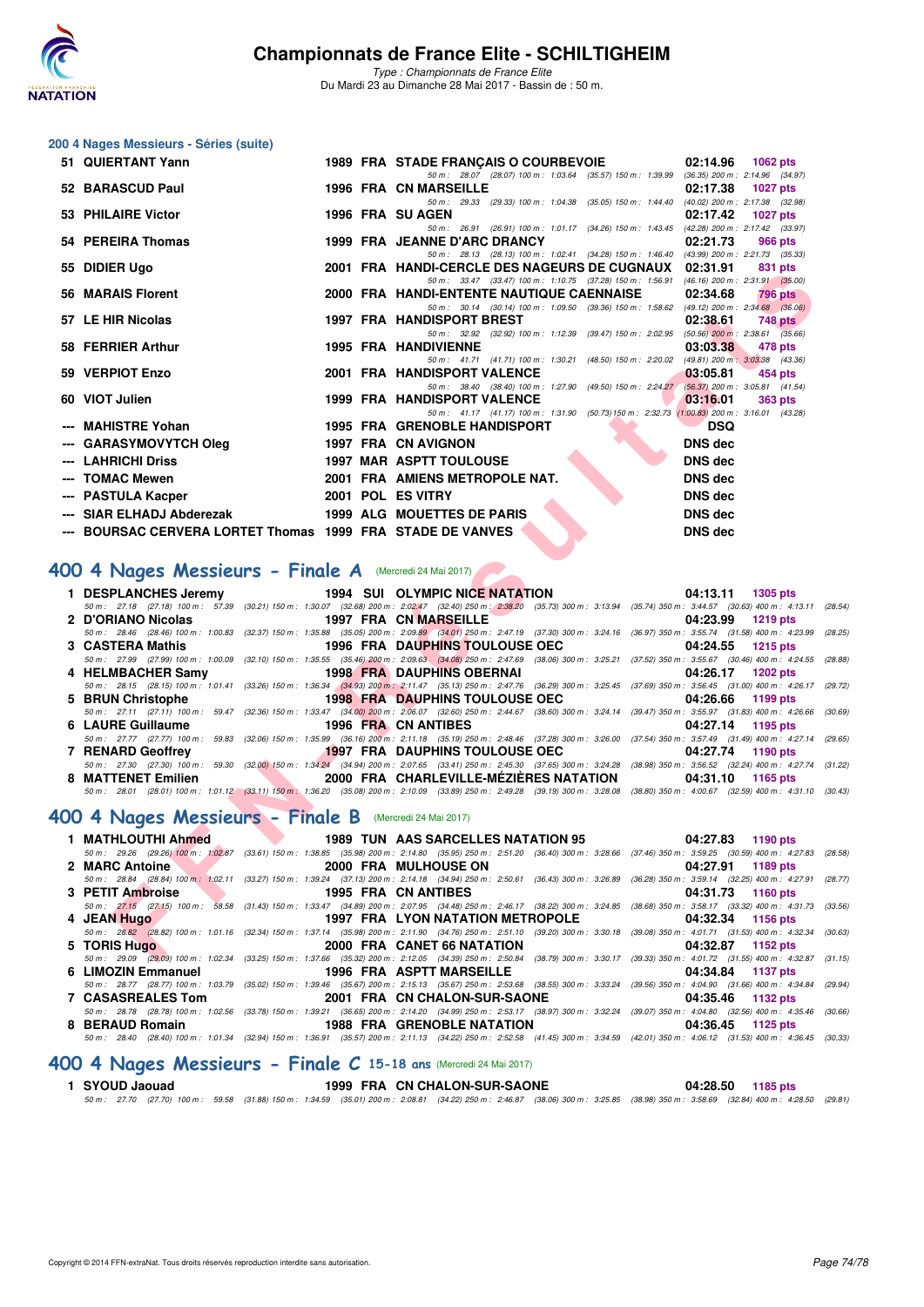

*Type : Championnats de France Elite* Du Mardi 23 au Dimanche 28 Mai 2017 - Bassin de : 50 m.

#### **400 4 Nages Messieurs - Finale C (suite)**

| 2 BIDARD Clément   | 2001 FRA TEAM STRASBOURG SNS-ASPTT-PCS | 04:31.57 1161 pts                                                                                                                                                                            |
|--------------------|----------------------------------------|----------------------------------------------------------------------------------------------------------------------------------------------------------------------------------------------|
|                    |                                        | 50 m: 28.63 (28.63) 100 m: 1:02.55 (33.92) 150 m: 1:38.21 (35.66) 200 m: 2:12.29 (34.08) 250 m: 2:49.56 (37.27) 300 m: 3:27.17 (37.61) 350 m: 4:00.20 (33.03) 400 m: 4:31.57 (31.37)         |
| 3 MARMIER Mathieu  | 1999 FRA STADE CLERMONT NATATION       | 04:34.40 1140 pts                                                                                                                                                                            |
|                    |                                        | 50 m : 29.55 (29.55) 100 m : 1:02.58 (33.03) 150 m : 1:40.11 (37.53) 200 m : 2:17.08 (36.97) 250 m : 2:54.44 (37.36) 300 m : 3:32.32 (37.88) 350 m : 4:04.44 (32.12) 400 m : 4:34.40 (29.96) |
| 4 DANJOU Mathieu   | 1999 FRA CN CANNES                     | 04:35.42 1133 pts                                                                                                                                                                            |
|                    |                                        | 50 m : 28.87 (28.87) 100 m : 1:02.01 (33.14) 150 m : 1:38.67 (36.66) 200 m : 2:13.95 (35.28) 250 m : 2:53.72 (39.77) 300 m : 3:34.40 (40.68) 350 m : 4:06.03 (31.63) 400 m : 4:35.42 (29.39) |
| 5 BATTALIER Samuel | 2000 FRA FOS NATATION                  | 04:36.27 1126 pts                                                                                                                                                                            |
|                    |                                        | 50 m: 29.26 (29.26) 100 m: 1:02.66 (33.40) 150 m: 1:37.88 (35.22) 200 m: 2:12.46 (34.58) 250 m: 2:52.36 (39.90) 300 m: 3:31.88 (39.52) 350 m: 4:05.08 (33.20) 400 m: 4:36.27 (31.19)         |
| 6 PLAZA Swann      | 2001 FRA DAUPHINS AIXE-SUR-VIENNE      | 04:38.11 1113 pts                                                                                                                                                                            |
|                    |                                        | 50 m: 28.93 (28.93) 100 m: 1:02.65 (33.72) 150 m: 1:39.97 (37.32) 200 m: 2:15.66 (35.69) 250 m: 2:56.15 (40.49) 300 m: 3:36.53 (40.38) 350 m: 4:08.54 (32.01) 400 m: 4:38.11 (29.57)         |

## **[400 4 Nages Messieurs - Séries](http://www.ffnatation.fr/webffn/resultats.php?idact=nat&go=epr&idcpt=45075&idepr=92)** (Mercredi 24 Mai 2017)

| <b>U FLALA JWAIII</b>                                | ZUUT FRA DAUFITING AIAE-GUR-VIENNE                                                                                                                                                   | <b>U4.JU.II</b><br>່ ເເປນ ມເວ                                                                                                                                                                |
|------------------------------------------------------|--------------------------------------------------------------------------------------------------------------------------------------------------------------------------------------|----------------------------------------------------------------------------------------------------------------------------------------------------------------------------------------------|
|                                                      |                                                                                                                                                                                      | 50 m : 28.93 (28.93) 100 m : 1:02.65 (33.72) 150 m : 1:39.97 (37.32) 200 m : 2:15.66 (35.69) 250 m : 2:56.15 (40.49) 300 m : 3:36.53 (40.38) 350 m : 4:08.54 (32.01) 400 m : 4:38.11 (29.57) |
|                                                      |                                                                                                                                                                                      |                                                                                                                                                                                              |
| 00 4 Nages Messieurs - Séries (Mercredi 24 Mai 2017) |                                                                                                                                                                                      |                                                                                                                                                                                              |
|                                                      |                                                                                                                                                                                      |                                                                                                                                                                                              |
| 1 DESPLANCHES Jeremy                                 | <b>1994 SUI OLYMPIC NICE NATATION</b>                                                                                                                                                | 04:20.13<br><b>1249 pts</b>                                                                                                                                                                  |
|                                                      |                                                                                                                                                                                      | 50 m: 27.45 (27.45) 100 m: 57.29 (29.84) 150 m: 1:30.11 (32.82) 200 m: 2:02.25 (32.14) 250 m: 2:40.80 (38.55) 300 m: 3:17.49 (36.69) 350 m: 3:49.80 (32.31) 400 m: 4:20.13 (30.33)           |
| 2 CASTERA Mathis                                     | <b>1996 FRA DAUPHINS TOULOUSE OEC</b>                                                                                                                                                | 04:26.65<br>1199 pts                                                                                                                                                                         |
|                                                      | 50 m: 28.31 (28.31) 100 m: 1:00.75 (32.44) 150 m: 1:36.10 (35.35) 200 m: 2:09.97 (33.87) 250 m: 2:48.36 (38.39) 300 m: 3:26.71 (38.35) 350 m: 3:57.11 (30.40) 400 m: 4:26.65         | (29.54)                                                                                                                                                                                      |
| 3 D'ORIANO Nicolas                                   | 1997 FRA CN MARSEILLE                                                                                                                                                                | 04:26.83<br><b>1197 pts</b>                                                                                                                                                                  |
|                                                      | 50 m: 28.88 (28.88) 100 m: 1:00.64 (31.76) 150 m: 1:37.47 (36.83) 200 m: 2:10.85 (33.38) 250 m: 2:48.50 (37.65) 300 m: 3:24.80 (36.30) 350 m; 3:57.09 (32.29) 400 m: 4:26.83         | (29.74)                                                                                                                                                                                      |
| 4 MATTENET Emilien                                   | 2000 FRA CHARLEVILLE-MÉZIÈRES NATATION                                                                                                                                               | 04:27.62<br>1191 pts                                                                                                                                                                         |
|                                                      | 50 m : 28.15 (28.15) 100 m : 1:01.59 (33.44) 150 m : 1:35.72 (34.13) 200 m : 2:08.78 (33.06) 250 m : 2:46.11 (37.33) 300 m : 3:24.62 (38.51) 350 m : 3:56.86 (32.24) 400 m : 4:27.62 | (30.76)                                                                                                                                                                                      |
| 5 HELMBACHER Samy                                    | <b>1998 FRA DAUPHINS OBERNAI</b>                                                                                                                                                     | 04:27.86<br>1190 pts                                                                                                                                                                         |
|                                                      |                                                                                                                                                                                      | 50 m : 28.23 (28.23) 100 m : 1:01.85 (33.62) 150 m : 1:37.03 (35.18) 200 m : 2:11.36 (34.33) 250 m : 2:48.47 (37.11) 300 m : 3:26.40 (37.93) 350 m : 3:57.31 (30.91) 400 m : 4:27.86 (30.55) |
| 6 BRUN Christophe                                    | <b>1998 FRA DAUPHINS TOULOUSE OEC</b>                                                                                                                                                | 04:28.27<br>1186 pts                                                                                                                                                                         |
|                                                      | 50 m : 27.63 (27.63) 100 m : 59.98 (32.35) 150 m : 1:34.60 (34.62) 200 m : 2:07.01 (32.41) 250 m : 2:46.46 (39.45) 300 m : 3:25.05 (38.59) 350 m : 3:57.34 (32.29) 400 m : 4:28.27   | (30.93)                                                                                                                                                                                      |
| 7 RENARD Geoffrey                                    | <b>1997 FRA DAUPHINS TOULOUSE OEC</b>                                                                                                                                                | 04:28.53<br><b>1184 pts</b>                                                                                                                                                                  |
|                                                      | 50 m: 27.93 (27.93) 100 m: 59.68 (31.75) 150 m: 1:34.73 (35.05) 200 m: 2:07.93 (33.20) 250 m: 2:46.08 (38.15) 300 m: 3:24.60 (38.52) 350 m: 3:57.55 (32.95) 400 m: 4:28.53           | (30.98)                                                                                                                                                                                      |
| 8 LAURE Guillaume                                    | 1996 FRA CN ANTIBES                                                                                                                                                                  | 04:28.81<br>1182 pts                                                                                                                                                                         |
|                                                      |                                                                                                                                                                                      | 50 m: 28.17 (28.17) 100 m: 1:00.52 (32.35) 150 m: 1:36.92 (36.40) 200 m: 2:11.48 (34.56) 250 m: 2:49.10 (37.62) 300 m: 3:26.06 (36.96) 350 m: 3:58.61 (32.55) 400 m: 4:28.81 (30.20)         |
| 9 PETIT Ambroise                                     | <b>1995 FRA CN ANTIBES</b>                                                                                                                                                           | 04:29.85<br>1174 pts                                                                                                                                                                         |
|                                                      |                                                                                                                                                                                      | 50 m: 27.41 (27.41) 100 m: 58.97 (31.56) 150 m: 1:34.20 (35.23) 200 m: 2:08.49 (34.29) 250 m: 2:46.88 (38.39) 300 m: 3:25.40 (38.52) 350 m: 3:58.22 (32.82) 400 m: 4:29.85 (31.63)           |
| 10 MARC Antoine                                      | 2000 FRA MULHOUSE ON                                                                                                                                                                 | 04:31.33<br>1163 pts                                                                                                                                                                         |
|                                                      |                                                                                                                                                                                      |                                                                                                                                                                                              |
|                                                      | 50 m: 28.71 (28.71) 100 m: 1:02.80 (34.09) 150 m: 1:39.90 (37.10) 200 m: 2:15.52 (35.62) 250 m: 2:51.39 (35.87) 300 m: 3:28.66 (37.27) 350 m: 4:01.43 (32.77) 400 m: 4:31.33         | (29.90)                                                                                                                                                                                      |
| 11 MATHLOUTHI Ahmed                                  | <b>1989 TUN AAS SARCELLES NATATION 95</b>                                                                                                                                            | 04:32.75<br>1153 pts                                                                                                                                                                         |
|                                                      |                                                                                                                                                                                      | 50 m: 28.37 (28.37) 100 m: 1:01.31 (32.94) 150 m: 1:37.83 (36.52) 200 m: 2:13.44 (35.61) 250 m: 2:51.84 (38.40) 300 m: 3:30.59 (38.75) 350 m: 4:02.51 (31.92) 400 m: 4:32.75 (30.24)         |
| 12 JEAN Hugo                                         | 1997 FRA LYON NATATION METROPOLE                                                                                                                                                     | 04:33.29<br>1149 pts                                                                                                                                                                         |
|                                                      |                                                                                                                                                                                      | 50 m: 28.55 (28.55) 100 m: 1:02.01 (33.46) 150 m: 1:37.54 (35.53) 200 m: 2:12.88 (35.34) 250 m: 2:51.38 (38.50) 300 m: 3:31.00 (39.62) 350 m: 4:02.36 (31.36) 400 m: 4:33.29 (30.93)         |
| 13 LIMOZIN Emmanuel                                  | 1996 FRA ASPTT MARSEILLE                                                                                                                                                             | 04:33.34<br>1148 pts                                                                                                                                                                         |
|                                                      | 50 m: 28.22 (28.22) 100 m: 1:01.59 (33.37) 150 m: 1:36.75 (35.16) 200 m: 2:11.51 (34.76) 250 m: 2:50.50 (38.99) 300 m: 3:30.02 (39.52) 350 m: 4:02.62 (32.60) 400 m: 4:33.34         | (30.72)                                                                                                                                                                                      |
| 14 BERAUD Romain                                     | <b>1988 FRA GRENOBLE NATATION</b>                                                                                                                                                    | 04:33.80<br>1145 pts                                                                                                                                                                         |
|                                                      | 50 m : 28.17 (28.17) 100 m : 1:01.11 (32.94) 150 m : 1:36.80 (35.69) 200 m : 2:11.57 (34.77) 250 m : 2:51.56 (39.99) 300 m : 3:32.97 (41.41) 350 m : 4:03.70 (30.73) 400 m : 4:33.80 | (30.10)                                                                                                                                                                                      |
| <b>15 CASASREALES Tom</b>                            | 2001 FRA CN CHALON-SUR-SAONE                                                                                                                                                         | 04:33.94<br>1144 pts                                                                                                                                                                         |
|                                                      | 50 m : 28.69 (28.69) 100 m : 1:01.70 (33.01) 150 m : 1:38.73 (37.03) 200 m : 2:14.08 (35.35) 250 m : 2:52.80 (38.72) 300 m : 3:30.81 (38.01) 350 m : 4:03.06 (32.25) 400 m : 4:33.94 | (30.88)                                                                                                                                                                                      |
| 16 TORIS Hugo                                        | 2000 FRA CANET 66 NATATION                                                                                                                                                           | 04:34.18<br>1142 pts                                                                                                                                                                         |
|                                                      |                                                                                                                                                                                      | 50 m: 29.24 (29.24) 100 m: 1:02.79 (33.55) 150 m: 1:37.95 (35.16) 200 m: 2:12.67 (34.72) 250 m: 2:51.51 (38.84) 300 m: 3:31.55 (40.04) 350 m: 4:03.28 (31.73) 400 m: 4:34.18 (30.90)         |
| 17 ROUAULT Pierre                                    | <b>1995 FRA DAUPHINS TOULOUSE OEC</b>                                                                                                                                                | 04:34.38<br>1140 pts                                                                                                                                                                         |
|                                                      | 50 m: 27.74 (27.74) 100 m: 1:01.25 (33.51) 150 m: 1:36.31 (35.06) 200 m: 2:11.20 (34.89) 250 m: 2:51.25 (40.05) 300 m: 3:32.29 (41.04) 350 m: 4:03.50 (31.21) 400 m: 4:34.38         | (30.88)                                                                                                                                                                                      |
| 18 SYOUD Jaouad                                      | 1999 FRA CN CHALON-SUR-SAONE                                                                                                                                                         | 04:34.68<br>1138 pts                                                                                                                                                                         |
|                                                      |                                                                                                                                                                                      | 50 m: 27.91 (27.91) 100 m: 59.83 (31.92) 150 m: 1:35.09 (35.26) 200 m: 2:10.54 (35.45) 250 m: 2:50.58 (40.04) 300 m: 3:29.71 (39.13) 350 m: 4:03.40 (33.69) 400 m: 4:34.68 (31.28)           |
| 19 CHOUMILOFF Sacha                                  | 1999 FRA CANET 66 NATATION                                                                                                                                                           | 04:34.86<br><b>1137 pts</b>                                                                                                                                                                  |
|                                                      |                                                                                                                                                                                      | 50 m : 27.37 (27.37) 100 m : 59.48 (32.11) 150 m : 1.34.59 (35.11) 200 m : 2:09.47 (34.88) 250 m : 2:49.38 (39.91) 300 m : 3:30.19 (40.81) 350 m : 4:02.68 (32.49) 400 m : 4:34.86 (32.18)   |
| 20 BIDARD Clément                                    | 2001 FRA TEAM STRASBOURG SNS-ASPTT-PCS                                                                                                                                               | 04:36.05<br>1128 pts                                                                                                                                                                         |
|                                                      | 50 m: 27.93 (27.93) 100 m: 1:01.79 (33.86) 150 m: 1:37.41 (35.62) 200 m: 2:12.03 (34.62) 250 m: 2:51.17 (39.14) 300 m: 3:30.94 (39.77) 350 m: 4:04.11 (33.17) 400 m: 4:36.05         | (31.94)                                                                                                                                                                                      |
| 21 MARMIER Mathieu                                   | <b>1999 FRA STADE CLERMONT NATATION</b>                                                                                                                                              | 04:36.75<br>1123 pts                                                                                                                                                                         |
|                                                      |                                                                                                                                                                                      |                                                                                                                                                                                              |
|                                                      |                                                                                                                                                                                      | 50 m : 29.02 (29.02) 100 m : 1:02.72 (33.70) 150 m : 1:40.22 (37.50) 200 m : 2:17.09 (36.87) 250 m : 2:55.13 (38.04) 300 m : 3:34.01 (38.88) 350 m : 4:06.22 (32.21) 400 m : 4:36.75 (30.53) |
| 22 BATTALIER Samuel                                  | 2000 FRA FOS NATATION                                                                                                                                                                | 04:37.39<br>1118 pts                                                                                                                                                                         |
|                                                      | 50 m: 29.99 (29.99) 100 m: 1:03.79 (33.80) 150 m: 1:38.96 (35.17) 200 m: 2:13.18 (34.22) 250 m: 2:53.10 (39.92) 300 m: 3:33.47 (40.37) 350 m: 4:05.92 (32.45) 400 m: 4:37.39         | (31.47)                                                                                                                                                                                      |
| 23 HENRY Clément                                     | 2000 FRA ES VITRY                                                                                                                                                                    | 04:37.86<br>1115 pts                                                                                                                                                                         |
|                                                      |                                                                                                                                                                                      | 50 m: 27.56 (27.56) 100 m: 59.76 (32.20) 150 m: 1:37.77 (38.01) 200 m: 2:14.97 (37.20) 250 m: 2:53.75 (38.78) 300 m: 3:33.19 (39.44) 350 m: 4:06.10 (32.91) 400 m: 4:37.86 (31.76)           |
| 24 DANJOU Mathieu                                    | 1999 FRA CN CANNES                                                                                                                                                                   | 04:39.74<br>1101 pts                                                                                                                                                                         |
|                                                      |                                                                                                                                                                                      | 50 m: 28.89 (28.89) 100 m: 1:01.62 (32.73) 150 m: 1:38.29 (36.67) 200 m: 2:13.16 (34.87) 250 m: 2:54.76 (41.60) 300 m: 3:35.73 (40.97) 350 m: 4:08.45 (32.72) 400 m: 4:39.74 (31.29)         |
| 25 RENARD Remi                                       | <b>1999 FRA DAUPHINS TOULOUSE OEC</b>                                                                                                                                                | 04:40.92<br>1092 pts                                                                                                                                                                         |
|                                                      |                                                                                                                                                                                      | 50 m : 29.06 (29.06) 100 m : 1:03.31 (34.25) 150 m : 1:39.86 (36.55) 200 m : 2:15.82 (35.56) 250 m : 2:55.35 (39.53) 300 m : 3:34.49 (39.14) 350 m : 4:08.16 (33.67) 400 m : 4:40.92 (32.76) |
| 26 PLAZA Swann                                       | 2001 FRA DAUPHINS AIXE-SUR-VIENNE                                                                                                                                                    | 04:41.36<br>1089 pts                                                                                                                                                                         |
|                                                      |                                                                                                                                                                                      | 50 m : 29.36 (29.36) 100 m : 1:03.00 (33.64) 150 m : 1:40.26 (37.26) 200 m : 2:15.57 (35.31) 250 m : 2:58.13 (42.56) 300 m : 3:39.16 (41.03) 350 m : 4:11.56 (32.40) 400 m : 4:41.36 (29.80) |
| --- LASSERRE Kévin                                   | <b>1998 FRA CN ANTIBES</b>                                                                                                                                                           | <b>DSQ</b>                                                                                                                                                                                   |
| --- M'RABET Taki                                     | <b>1989 TUN STADE FRANCAIS O COURBEVOIE</b>                                                                                                                                          | <b>DNS dec</b>                                                                                                                                                                               |
|                                                      |                                                                                                                                                                                      |                                                                                                                                                                                              |

### **[4x100 Nage Libre Messieurs - Séries](http://www.ffnatation.fr/webffn/resultats.php?idact=nat&go=epr&idcpt=45075&idepr=93)** (Mardi 23 Mai 2017)

**1 DERACHE Alexandre 1998 FRA AMIENS METROPOLE NAT. 03:18.37 1318 pts**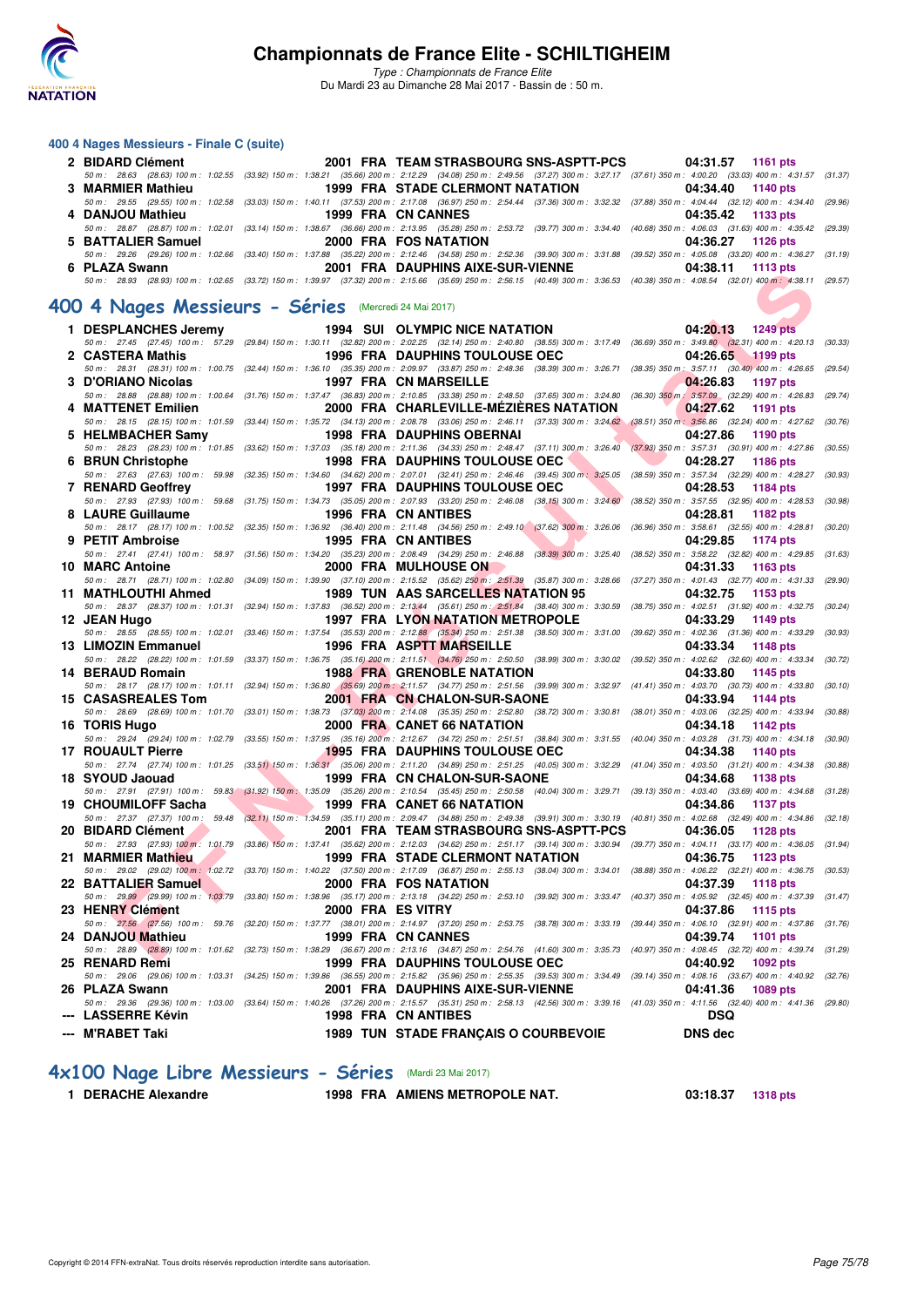

*Type : Championnats de France Elite* Du Mardi 23 au Dimanche 28 Mai 2017 - Bassin de : 50 m.

| 4x100 Nage Libre Messieurs - Séries (suite)   |                                                          |                                       |                                                                                                                                                                                                         |  |
|-----------------------------------------------|----------------------------------------------------------|---------------------------------------|---------------------------------------------------------------------------------------------------------------------------------------------------------------------------------------------------------|--|
| <b>AVETAND Thomas</b>                         | 1995 FRA                                                 |                                       |                                                                                                                                                                                                         |  |
| <b>STRAVIUS Jérémy</b>                        | <b>1988 FRA</b>                                          |                                       |                                                                                                                                                                                                         |  |
| <b>GROUSSET Maxime</b>                        | 1999 FRA                                                 |                                       |                                                                                                                                                                                                         |  |
|                                               |                                                          |                                       | 50 m: 24.03 (24.03) 100 m: 50.24 (26.21) 150 m: 1:14.24 (24.00) 200 m: 1:40.59 (26.35) 250 m: 2:03.81 (23.22) 300 m: 2:29.00 (25.19) 350 m: 2:52.88 (23.88) 400 m: 3:18.37 (25.49)                      |  |
| 2 MIGNON Clément                              |                                                          | <b>1993 FRA CN MARSEILLE</b>          | 03:19.36<br>1309 pts                                                                                                                                                                                    |  |
| <b>STASIULIS Benjamin</b>                     | <b>1986 FRA</b>                                          |                                       |                                                                                                                                                                                                         |  |
| <b>SAHNOUNE Oussama</b>                       | 1992 ALG                                                 |                                       |                                                                                                                                                                                                         |  |
| <b>ELMERINI Merwane</b>                       | 1997 FRA                                                 |                                       |                                                                                                                                                                                                         |  |
|                                               |                                                          |                                       | 50 m: 24.24 (24.24) 100 m: 49.29 (25.05) 150 m: 1:13.20 (23.91) 200 m: 1:39.45 (26.25) 250 m: 2:02.50 (23.05) 300 m: 2:28.02 (25.52) 350 m: 2:52.62 (24.60) 400 m: 3:19.36 (26.74)                      |  |
| 3 PIJULET Paul<br><b>REGENT Vince</b>         |                                                          | <b>1994 FRA DAUPHINS TOULOUSE OEC</b> | 03:20.68<br><b>1297 pts</b>                                                                                                                                                                             |  |
|                                               | 1993 FRA                                                 |                                       |                                                                                                                                                                                                         |  |
| <b>COIFFARD Florian</b>                       | 1995 FRA                                                 |                                       |                                                                                                                                                                                                         |  |
| <b>PEDURAND Ganesh</b>                        | 1992 FRA                                                 |                                       | 50 m: 24.30 (24.30) 100 m: 50.29 (25.99) 150 m: 1:13.84 (23.55) 200 m: 1:40.01 (26.17) 250 m: 2:03.81 (23.80) 300 m: 2:30.05 (26.24) 350 m: 2:54.42 (24.37) 400 m: 3:20.68 (26.26)                      |  |
| 4 GUTH Guillaume                              |                                                          | 2000 FRA DAUPHINS TOULOUSE OEC        | 03:26.19<br><b>1247 pts</b>                                                                                                                                                                             |  |
| <b>DELICES Jean-Guy</b>                       | 1997 FRA                                                 |                                       |                                                                                                                                                                                                         |  |
| <b>GODEFROID Louis</b>                        | 2001 FRA                                                 |                                       |                                                                                                                                                                                                         |  |
| <b>ROUAULT Pierre</b>                         | 1995 FRA                                                 |                                       |                                                                                                                                                                                                         |  |
|                                               |                                                          |                                       | 50 m: 24.66 (24.66) 100 m: 50.63 (25.97) 150 m: 1:15.88 (25.25) 200 m: 1:42.97 (27.09) 250 m: 2:06.75 (23.78) 300 m: 2:34.11 (27.36) 350 m: 2:59.05 (24.94) 400 m: 3:26.19 (27.14)                      |  |
| 5 DELICES Jean-Marc                           |                                                          | 2000 FRA CANET 66 NATATION            | 03:27.83 1232 pts                                                                                                                                                                                       |  |
| <b>DELECLUSE Theo</b>                         | 1997 FRA                                                 |                                       |                                                                                                                                                                                                         |  |
| <b>KOINDREDI Goroco</b>                       | 1999 FRA                                                 |                                       |                                                                                                                                                                                                         |  |
| <b>VLAOVIC Milan</b>                          | 2000 FRA                                                 |                                       | 50 m: 25.27 (25.27) 100 m: 51.69 (26.42) 150 m: 1:16.22 (24.53) 200 m: 1:43.39 (27.17) 250 m: 2:08.49 (25.10) 300 m: 2:35.55 (27.06) 350 m: 3:00.66 (25.11) 400 m: 3:27.83 (27.17)                      |  |
| 6 AUBAN Alexandre                             |                                                          | <b>1997 FRA ASPTT TOULOUSE</b>        | 03:27.90<br>1231 pts                                                                                                                                                                                    |  |
| <b>PELLISSARD Charly</b>                      | 1994 FRA                                                 |                                       |                                                                                                                                                                                                         |  |
| <b>DEBEUCKELAERE Alain</b>                    | 1994 FRA                                                 |                                       |                                                                                                                                                                                                         |  |
| <b>PODIO Guillaume</b>                        | 1997 FRA                                                 |                                       |                                                                                                                                                                                                         |  |
|                                               |                                                          |                                       | 50 m: 25.13 (25.13) 100 m: 53.10 (27.97) 150 m: 1:16.98 (23.88) 200 m: 1:43.75 (26.77) 250 m: 2:08.47 (24.72) 300 m: 2:36.15 (27.68) 350 m: 3:00.94 (24.79) 400 m: 3:27.90 (26.96)                      |  |
| 7 BERRY Théo                                  |                                                          | 1997 FRA ANGERS NATATION              | 03:28.69 1224 pts                                                                                                                                                                                       |  |
| <b>SEGURA Jérémy</b><br><b>TOURDES Alexis</b> | 1993 FRA<br>1999 FRA                                     |                                       |                                                                                                                                                                                                         |  |
| <b>GUERIN Simon</b>                           | 1992 FRA                                                 |                                       |                                                                                                                                                                                                         |  |
|                                               |                                                          |                                       | 50 m: 24.32 (24.32) 100 m: 50.62 (26.30) 150 m: 1:15.71 (25.09) 200 m: 1:42.71 (27.00) 250 m: 2:08.23 (25.52) 300 m: 2:37.58 (29.35) 350 m: 3:02.31 (24.73) 400 m: 3:28.69 (26.38)                      |  |
| 8 DUCLAUX Maxime                              |                                                          | 1997 FRA DAUPHINS LES PENNES-MIRABEAU | 03:30.56<br>1208 pts                                                                                                                                                                                    |  |
| <b>COMPAGNONE Fabio</b>                       | 1995 FRA                                                 |                                       |                                                                                                                                                                                                         |  |
| <b>BELLINO Christophe</b>                     | 1994 FRA                                                 |                                       |                                                                                                                                                                                                         |  |
| <b>SEMPERE Laurent</b>                        | 1999 FRA                                                 |                                       |                                                                                                                                                                                                         |  |
| 9 PIRON Thomas                                |                                                          | 2000 FRA CN MARSEILLE                 | 50 m: 25.17 (25.17) 100 m: 53.09 (27.92) 150 m: 1:17.11 (24.02) 200 m: 1:43.71 (26.60) 250 m: 2:08.02 (24.31) 300 m: 2:35.32 (27.30) 350 m: 3:01.41 (26.09) 400 m: 3:30.56 (29.15)<br>03:35.69 1163 pts |  |
| <b>RADU lonut</b>                             | <b>1999 ROU</b>                                          |                                       |                                                                                                                                                                                                         |  |
| <b>BARASCUD Paul</b>                          | 1996 FRA                                                 |                                       |                                                                                                                                                                                                         |  |
| <b>LACOURT Camille</b>                        | 1985 FRA                                                 |                                       |                                                                                                                                                                                                         |  |
|                                               |                                                          |                                       | 50 m: 25.52 (25.52) 100 m: 51.96 (26.44) 150 m: 1:16.29 (24.33) 200 m: 1:43.27 (26.98) 250 m: 2:09.72 (26.45) 300 m: 2:38.25 (28.53) 350 m: 3:05.14 (26.89) 400 m: 3:35.69 (30.55)                      |  |
| <b>10 FOURNIER Pierrick</b>                   |                                                          | 2001 FRA ASPTT TOULOUSE               | 03:41.97 1109 pts                                                                                                                                                                                       |  |
| <b>HAMOUCHANE Souhail</b>                     | 1997 MAR                                                 |                                       |                                                                                                                                                                                                         |  |
| <b>PERRILLON Mathieu</b>                      | 1998 FRA                                                 |                                       |                                                                                                                                                                                                         |  |
| <b>BEI Steve</b>                              | 1988 FRA                                                 |                                       | 50 m: 25.81 (25.81) 100 m: 52.79 (26.98) 150 m: 1:19.81 (27.02) 200 m: 1:49.84 (30.03) 250 m: 2:17.12 (27.28) 300 m: 2:46.26 (29.14) 350 m: 3:13.24 (26.98) 400 m: 3:41.97 (28.73)                      |  |
|                                               |                                                          |                                       |                                                                                                                                                                                                         |  |
|                                               | 4x200 Nage Libre Messieurs - Séries (Samedi 27 Mai 2017) |                                       |                                                                                                                                                                                                         |  |
| 1 MERESSE Remi                                |                                                          | <b>1998 FRA DAUPHINS TOULOUSE OEC</b> | 07:18.49<br>1309 pts                                                                                                                                                                                    |  |
| <b>COIFFARD Florian</b>                       | 1995 FRA                                                 |                                       |                                                                                                                                                                                                         |  |
| <b>BOURELLY Lorys</b>                         | 1992 FRA                                                 |                                       |                                                                                                                                                                                                         |  |
| <b>ATSU Jonathan</b>                          | 1996 FRA                                                 |                                       |                                                                                                                                                                                                         |  |
|                                               |                                                          |                                       | 50 m: 26.45 (26.45) 100 m: 54.59 (28.14) 150 m: 1:22.89 (28.30) 200 m: 1:51.22 (28.33) 250 m: 2:16.66 (25.44) 300 m: 2:44.75 (28.09) 350 m: 3:13.50 (28.75) 400 m: 3:41.71 (28.21) 450 m: 4:07.06       |  |
| 2 STRAVIUS Jérémy                             |                                                          | 1988 FRA AMIENS METROPOLE NAT.        | 07:19.71<br>1303 pts                                                                                                                                                                                    |  |
| <b>DERACHE Alexandre</b>                      | 1998 FRA                                                 |                                       |                                                                                                                                                                                                         |  |
| <b>MARY Thibaut</b>                           | 1998 FRA                                                 |                                       |                                                                                                                                                                                                         |  |
| <b>FUCHS Roman</b>                            | 1998 FRA                                                 |                                       | 50 m: 24.67 (24.67) 100 m: 51.77 (27.10) 150 m: 1:19.78 (28.01) 200 m: 1:47.34 (27.56) 250 m: 2:12.05 (24.71) 300 m: 2:40.22 (28.17) 350 m: 3:09.05 (28.83) 400 m: 3:36.72 (27.67) 450 m: 4:02.77       |  |
|                                               |                                                          |                                       |                                                                                                                                                                                                         |  |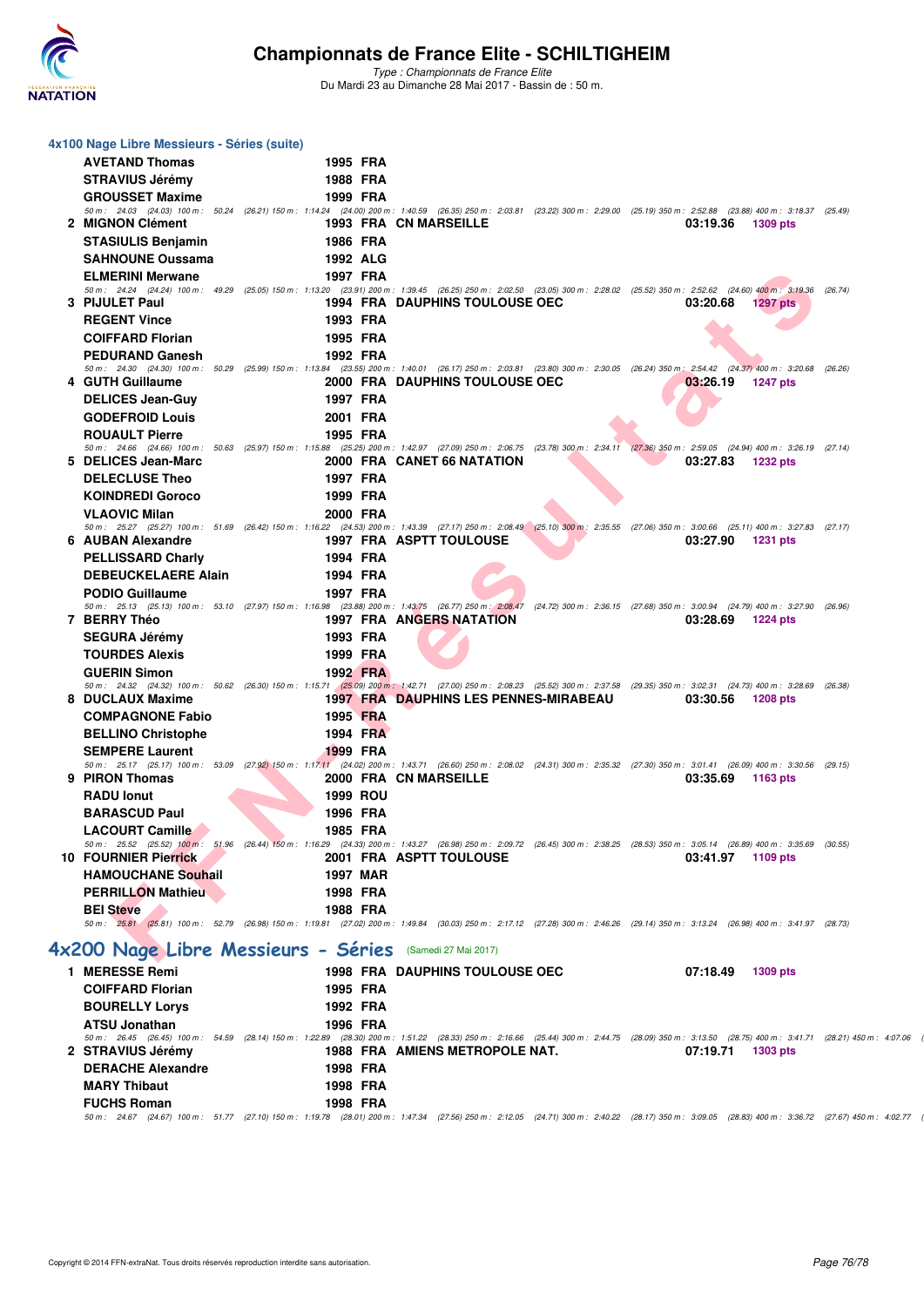

*Type : Championnats de France Elite* Du Mardi 23 au Dimanche 28 Mai 2017 - Bassin de : 50 m.

| 4x200 Nage Libre Messieurs - Séries (suite)             |  |                 |                                                                                                                                                                                                                                    |                   |            |                         |  |
|---------------------------------------------------------|--|-----------------|------------------------------------------------------------------------------------------------------------------------------------------------------------------------------------------------------------------------------------|-------------------|------------|-------------------------|--|
| 3 LEMAIRE Paul                                          |  |                 | <b>1991 FRA DAUPHINS TOULOUSE OEC</b>                                                                                                                                                                                              | 07:29.52          | 1259 pts   |                         |  |
| <b>GOZDOWSKI Antoine</b>                                |  | 1995 FRA        |                                                                                                                                                                                                                                    |                   |            |                         |  |
| <b>PEDURAND Ganesh</b>                                  |  | 1992 FRA        |                                                                                                                                                                                                                                    |                   |            |                         |  |
| <b>MARSAU Matthias</b>                                  |  | 1997 FRA        |                                                                                                                                                                                                                                    |                   |            |                         |  |
|                                                         |  |                 | 50 m: 27.05 (27.05) 100 m: 55.57 (28.52) 150 m: 1:24.64 (29.07) 200 m: 1:52.40 (27.76) 250 m: 2:19.17 (26.77) 300 m: 2:47.86 (28.69) 350 m: 3:16.66 (28.80) 400 m: 3:45.27 (28.61) 450 m: 4:11.67                                  |                   |            |                         |  |
| 4 VIGROUX Sébastien                                     |  |                 | <b>1993 FRA MULHOUSE ON</b>                                                                                                                                                                                                        | 07:32.72          | 1244 pts   |                         |  |
| <b>GROSJEAN Hugo</b>                                    |  | 1999 FRA        |                                                                                                                                                                                                                                    |                   |            |                         |  |
| <b>HORTER Nicolas</b>                                   |  | 1995 FRA        |                                                                                                                                                                                                                                    |                   |            |                         |  |
|                                                         |  |                 |                                                                                                                                                                                                                                    |                   |            |                         |  |
| <b>MIATTI K-RyIs</b>                                    |  | 1999 FRA        | 50 m: 25.47 (25.47) 100 m: 53.71 (28.24) 150 m: 1:22.80 (29.09) 200 m: 1:52.43 (29.63) 250 m: 2:18.18 (25.75) 300 m: 2:47.21 (29.03) 350 m: 3:16.22 (29.01) 400 m: 3:45.01                                                         |                   |            | (28.79) 450 m : 4:10.64 |  |
| 5 ROUAULT Pierre                                        |  |                 | <b>1995 FRA DAUPHINS TOULOUSE OEC</b>                                                                                                                                                                                              | 07:39.64          | 1213 $pts$ |                         |  |
| <b>COIFFARD Adrien</b>                                  |  | 1997 FRA        |                                                                                                                                                                                                                                    |                   |            |                         |  |
| <b>RENARD Geoffrey</b>                                  |  | 1997 FRA        |                                                                                                                                                                                                                                    |                   |            |                         |  |
|                                                         |  |                 |                                                                                                                                                                                                                                    |                   |            |                         |  |
| <b>JANY Benjamin</b>                                    |  | 1995 FRA        | 50 m: 27.11 (27.11) 100 m: 55.72 (28.61) 150 m: 1:25.06 (29.34) 200 m: 1:53.48 (28.42) 250 m: 2:20.44 (26.96) 300 m: 2:49.46 (29.02) 350 m: 3:19.27 (29.81) 400 m: 3:49.36 (30.09) 450 m: 4:16.10                                  |                   |            |                         |  |
| 6 DELICES Jean-Marc                                     |  |                 | 2000 FRA CANET 66 NATATION                                                                                                                                                                                                         | 07:41.02          | 1207 pts   |                         |  |
| <b>DELECLUSE Theo</b>                                   |  | 1997 FRA        |                                                                                                                                                                                                                                    |                   |            |                         |  |
|                                                         |  | 1997 FRA        |                                                                                                                                                                                                                                    |                   |            |                         |  |
| <b>BREFUEL Simon</b>                                    |  |                 |                                                                                                                                                                                                                                    |                   |            |                         |  |
| <b>VLAOVIC Milan</b>                                    |  | 2000 FRA        | 50 m: 26.99 (26.99) 100 m: 56.89 (29.90) 150 m: 1:26.56 (29.67) 200 m: 1:55.36 (28.80) 250 m: 2:22.98 (27.62) 300 m: 2:52.29 (29.31) 350 m: 3:22.31 (30.02) 400 m: 3:51.35 (29.04) 450 m: 4:17.67                                  |                   |            |                         |  |
| 7 GUERIN Simon                                          |  |                 | <b>1992 FRA ANGERS NATATION</b>                                                                                                                                                                                                    | 07:42.07          | 1203 pts   |                         |  |
| <b>BERRY Théo</b>                                       |  | 1997 FRA        |                                                                                                                                                                                                                                    |                   |            |                         |  |
|                                                         |  | 1993 FRA        |                                                                                                                                                                                                                                    |                   |            |                         |  |
| <b>SEGURA Jérémy</b>                                    |  |                 |                                                                                                                                                                                                                                    |                   |            |                         |  |
| <b>TAUNAIS Maxime</b>                                   |  | 2000 FRA        | 50 m: 26.13 (26.13) 100 m: 54.19 (28.06) 150 m: 1:23.38 (29.19) 200 m: 1:52.52 (29.14) 250 m: 2:18.51 (25.99) 300 m: 2:47.74 (29.23) 350 m: 3:17.38 (29.64) 400 m: 3:46.89 (29.51) 450 m: 4:13.34                                  |                   |            |                         |  |
| 8 DUCLAUX Maxime                                        |  |                 | 1997 FRA DAUPHINS LES PENNES-MIRABEAU                                                                                                                                                                                              | 07:46.36          | 1184 pts   |                         |  |
| <b>COMPAGNONE Fabio</b>                                 |  | 1995 FRA        |                                                                                                                                                                                                                                    |                   |            |                         |  |
|                                                         |  |                 |                                                                                                                                                                                                                                    |                   |            |                         |  |
| <b>BELLINO Christophe</b>                               |  | 1994 FRA        |                                                                                                                                                                                                                                    |                   |            |                         |  |
| <b>SEMPERE Laurent</b>                                  |  | 1999 FRA        |                                                                                                                                                                                                                                    |                   |            |                         |  |
| 9 BOULIER Romain                                        |  |                 | 50 m: 27.03 (27.03) 100 m: 56.49 (29.46) 150 m: 1:26.24 (29.75) 200 m: 1:55.68 (29.44) 250 m: 2:21.30 (25.62) 300 m: 2:49.54 (28.24) 350 m: 3:18.84 (29.30) 400 m: 3:49.11 (30.27) 450 m: 4:14.94<br>1998 FRA AQUATIC CLUB BOURGES | 07:47.19          | 1180 pts   |                         |  |
| <b>GUY Alexis</b>                                       |  | 1998 FRA        |                                                                                                                                                                                                                                    |                   |            |                         |  |
|                                                         |  |                 |                                                                                                                                                                                                                                    |                   |            |                         |  |
| <b>GOUEZEC Corentin</b>                                 |  | 2000 FRA        |                                                                                                                                                                                                                                    |                   |            |                         |  |
| <b>GRANDJEAN Hugo</b>                                   |  | <b>2000 FRA</b> |                                                                                                                                                                                                                                    |                   |            |                         |  |
| <b>10 FOURNIER Pierrick</b>                             |  |                 | 50 m: 26.10 (26.10) 100 m: 54.50 (28.40) 150 m: 1:25.25 (30.75) 200 m: 1:54.73 (29.48) 250 m: 2:22.02 (27.29) 300 m: 2:52.36 (30.34) 350 m: 3:22.91 (30.55) 400 m: 3:52.96 (30.05) 450 m: 4:20.40<br>2001 FRA ASPTT TOULOUSE       | 08:13.99          | 1066 pts   |                         |  |
| <b>DEBEUCKELAERE Alain</b>                              |  | 1994 FRA        |                                                                                                                                                                                                                                    |                   |            |                         |  |
|                                                         |  |                 |                                                                                                                                                                                                                                    |                   |            |                         |  |
| <b>BEI Steve</b>                                        |  | 1988 FRA        |                                                                                                                                                                                                                                    |                   |            |                         |  |
| <b>PELLISSARD Charly</b>                                |  | 1994 FRA        |                                                                                                                                                                                                                                    |                   |            |                         |  |
|                                                         |  |                 | 50 m: 27.06 (27.06) 100 m: 55.96 (28.90) 150 m: 1:25.18 (29.22) 200 m: 1:53.31 (28.13) 250 m: 2:20.87 (27.56) 300 m: 2:52.00 (31.13) 350 m: 3:25.44 (33.44) 400 m: 3:59.09 (33.65) 450 m: 4:27.32                                  |                   |            |                         |  |
| 4x100 4 Nages Messieurs - Séries (Dimanche 28 Mai 2017) |  |                 |                                                                                                                                                                                                                                    |                   |            |                         |  |
|                                                         |  |                 |                                                                                                                                                                                                                                    |                   |            |                         |  |
| 1 STASIULIS Benjamin                                    |  |                 | 1986 FRA CN MARSEILLE                                                                                                                                                                                                              | 03:36.37          | 1323 pts   |                         |  |
| <b>BUSSIERE Theo</b>                                    |  | 1995 FRA        |                                                                                                                                                                                                                                    |                   |            |                         |  |
| <b>METELLA Mehdy</b>                                    |  | 1992 FRA        |                                                                                                                                                                                                                                    |                   |            |                         |  |
| <b>MIGNON Clément</b>                                   |  | 1993 FRA        |                                                                                                                                                                                                                                    |                   |            |                         |  |
|                                                         |  |                 | 50 m: 26.64 (26.64) 100 m: 55.13 (28.49) 150 m: 1:23.55 (28.42) 200 m: 1:55.62 (32.07) 250 m: 2:19.33 (23.71) 300 m: 2:46.85 (27.52) 350 m: 3:10.74 (23.89) 400 m: 3:36.37 (25.63)                                                 |                   |            |                         |  |
| 2 BEDEL Paul-Gabriel                                    |  |                 | 1994 FRA CN MARSEILLE                                                                                                                                                                                                              | 03:42.23 1277 pts |            |                         |  |
| <b>DENCAUSSE Jean</b>                                   |  | 1997 FRA        |                                                                                                                                                                                                                                    |                   |            |                         |  |
| <b>PIRON Thomas</b>                                     |  | 2000 FRA        |                                                                                                                                                                                                                                    |                   |            |                         |  |
| <b>SAHNOUNE Oussama</b>                                 |  | 1992 ALG        |                                                                                                                                                                                                                                    |                   |            |                         |  |
|                                                         |  |                 | 50 m: 27.11 (27.11) 100 m: 55.35 (28.24) 150 m: 1:25.06 (29.71) 200 m: 1:58.33 (33.27) 250 m: 2:24.20 (25.87) 300 m: 2:53.57 (29.37) 350 m: 3:16.95 (23.38) 400 m: 3:42.23 (25.28)                                                 |                   |            |                         |  |
| <b>3 AVETAND Thomas</b>                                 |  |                 | 1995 FRA AMIENS METROPOLE NAT.                                                                                                                                                                                                     | 03:42.36          | 1276 pts   |                         |  |
| <b>FASSIH Karim</b>                                     |  | 1998 FRA        |                                                                                                                                                                                                                                    |                   |            |                         |  |
| <b>STRAVIUS Jérémy</b>                                  |  | 1988 FRA        |                                                                                                                                                                                                                                    |                   |            |                         |  |
| <b>GROUSSET Maxime</b>                                  |  | 1999 FRA        |                                                                                                                                                                                                                                    |                   |            |                         |  |
|                                                         |  |                 | 50 m: 26.71 (26.71) 100 m: 55.48 (28.77) 150 m: 1:25.21 (29.73) 200 m: 1:59.10 (33.89) 250 m: 2:23.72 (24.62) 300 m: 2:52.26 (28.54) 350 m: 3:16.18 (23.92) 400 m: 3:42.36 (26.18)                                                 |                   |            |                         |  |
| 4 PIJULET Paul                                          |  |                 | <b>1994 FRA DAUPHINS TOULOUSE OEC</b>                                                                                                                                                                                              | 03:43.41 1267 pts |            |                         |  |
| <b>VIQUERAT Antoine</b>                                 |  | 1998 FRA        |                                                                                                                                                                                                                                    |                   |            |                         |  |
| <b>LEMAIRE Paul</b>                                     |  | 1991 FRA        |                                                                                                                                                                                                                                    |                   |            |                         |  |
|                                                         |  |                 |                                                                                                                                                                                                                                    |                   |            |                         |  |